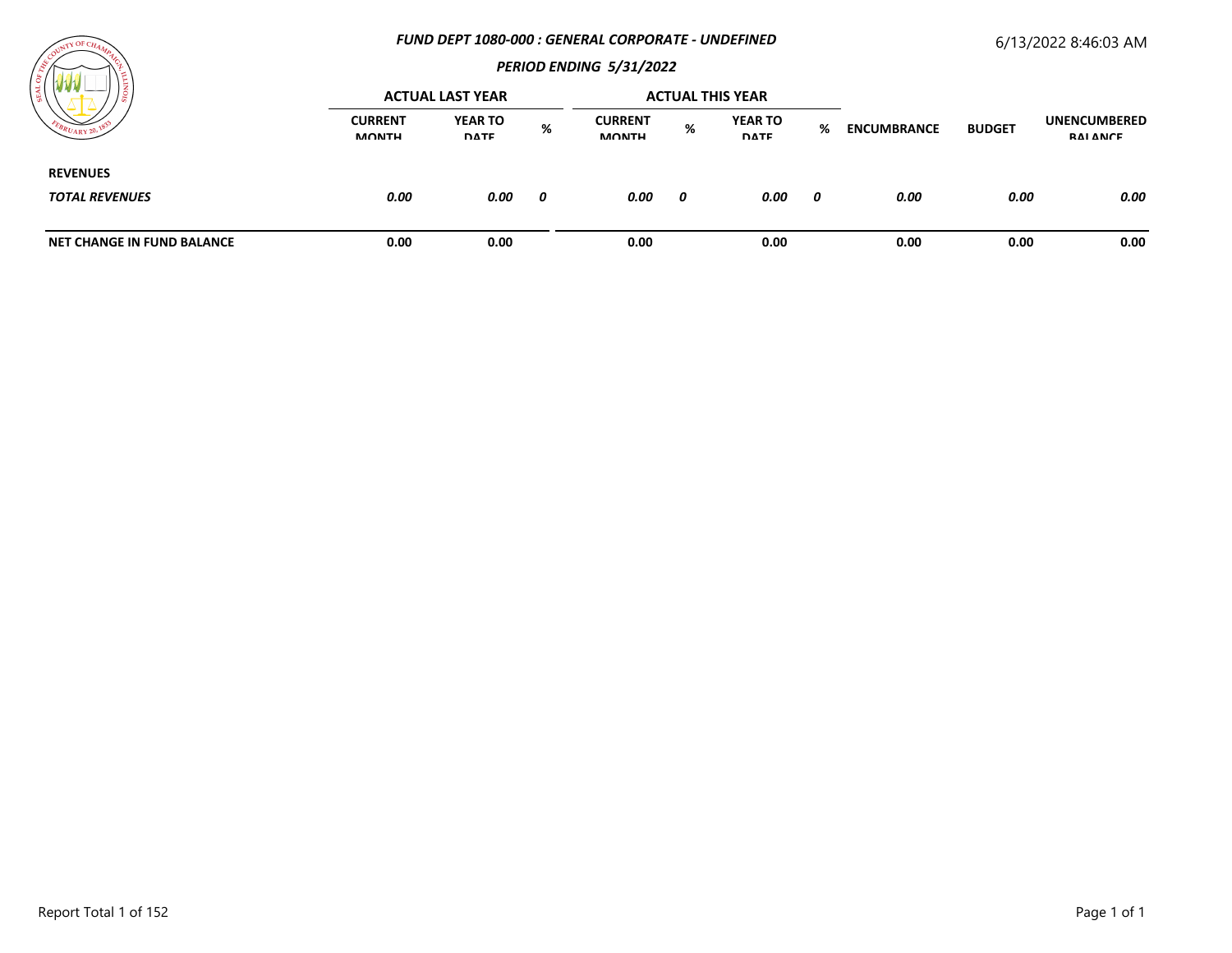#### *FUND DEPT 1080-010 : GENERAL CORPORATE - COUNTY BOARD*

# 6/13/2022 8:46:03 AM



| /៖                                |                                | <b>ACTUAL LAST YEAR</b>       |     |                                |    | <b>ACTUAL THIS YEAR</b>       |    |                    |                |                                        |
|-----------------------------------|--------------------------------|-------------------------------|-----|--------------------------------|----|-------------------------------|----|--------------------|----------------|----------------------------------------|
| EBRUARY 20, 183                   | <b>CURRENT</b><br><b>MONTH</b> | <b>YEAR TO</b><br><b>DATE</b> | %   | <b>CURRENT</b><br><b>MONTH</b> | %  | <b>YEAR TO</b><br><b>DATE</b> | %  | <b>ENCUMBRANCE</b> | <b>BUDGET</b>  | <b>UNENCUMBERED</b><br><b>RAI ANCE</b> |
| <b>REVENUES</b>                   |                                |                               |     |                                |    |                               |    |                    |                |                                        |
| 4006 LICENSES AND PERMITS         | 24,525.00                      | 26,145.00                     | 101 | 0.00                           | 0  | 0.00                          | 0  | 0.00               | 28,000.00      | 28,000.00                              |
| 4007 CHARGES FOR SERVICES         | 2.48                           | 11.91                         | 4   | 0.00                           | 0  | 0.00                          | 0  | 0.00               | 300.00         | 300.00                                 |
| 4009 MISCELLANEOUS REVENUES       | 800.00                         | 800.00                        | 80  | 0.00                           | 0  | 800.00                        | 80 | 0.00               | 1,000.00       | 200.00                                 |
| 4010 RENTS AND ROYALTIES          | 67,395.34                      | 77,820.01                     | 20  | 0.00                           | 0  | 10,113.01                     | 3  | 0.00               | 396,000.00     | 385,886.99                             |
| <b>TOTAL REVENUES</b>             | 92,722.82                      | 104,776.92                    | 25  | 0.00                           | 0  | 10,913.01                     | 3  | 0.00               | 425,300.00     | 414,386.99                             |
| <b>EXPENDITURES</b>               |                                |                               |     |                                |    |                               |    |                    |                |                                        |
| 5001 SALARIES AND WAGES           | 10,099.62                      | 29,476.94                     | 32  | 5,063.08                       | 4  | 21,415.40                     | 18 | 0.00               | 119,000.00     | 97,584.60                              |
| 5003 FRINGE BENEFITS              | 0.00                           | 0.00                          | 0   | 0.00                           | 0  | 0.00                          | 0  | 0.00               | 4,000.00       | 4,000.00                               |
| 5010 COMMODITIES                  | 0.00                           | 0.00                          | 0   | 18.76                          | 3  | 24.74                         | 4  | 0.00               | 600.00         | 575.26                                 |
| 5020 SERVICES                     | 3,329.76                       | 63,017.53                     | 50  | 15,544.61                      | 15 | 59,095.31                     | 58 | 0.00               | 101,435.00     | 42,339.69                              |
| <b>TOTAL EXPENDITURES</b>         | 13,429.38                      | 92,494.47                     | 42  | 20,626.45                      | 9  | 80,535.45                     | 36 | 0.00               | 225,035.00     | 144,499.55                             |
| <b>NET CHANGE IN FUND BALANCE</b> | -79,293.44                     | $-12,282.45$                  |     | 20,626.45                      |    | 69,622.44                     |    | 0.00               | $-200, 265.00$ | $-269,887.44$                          |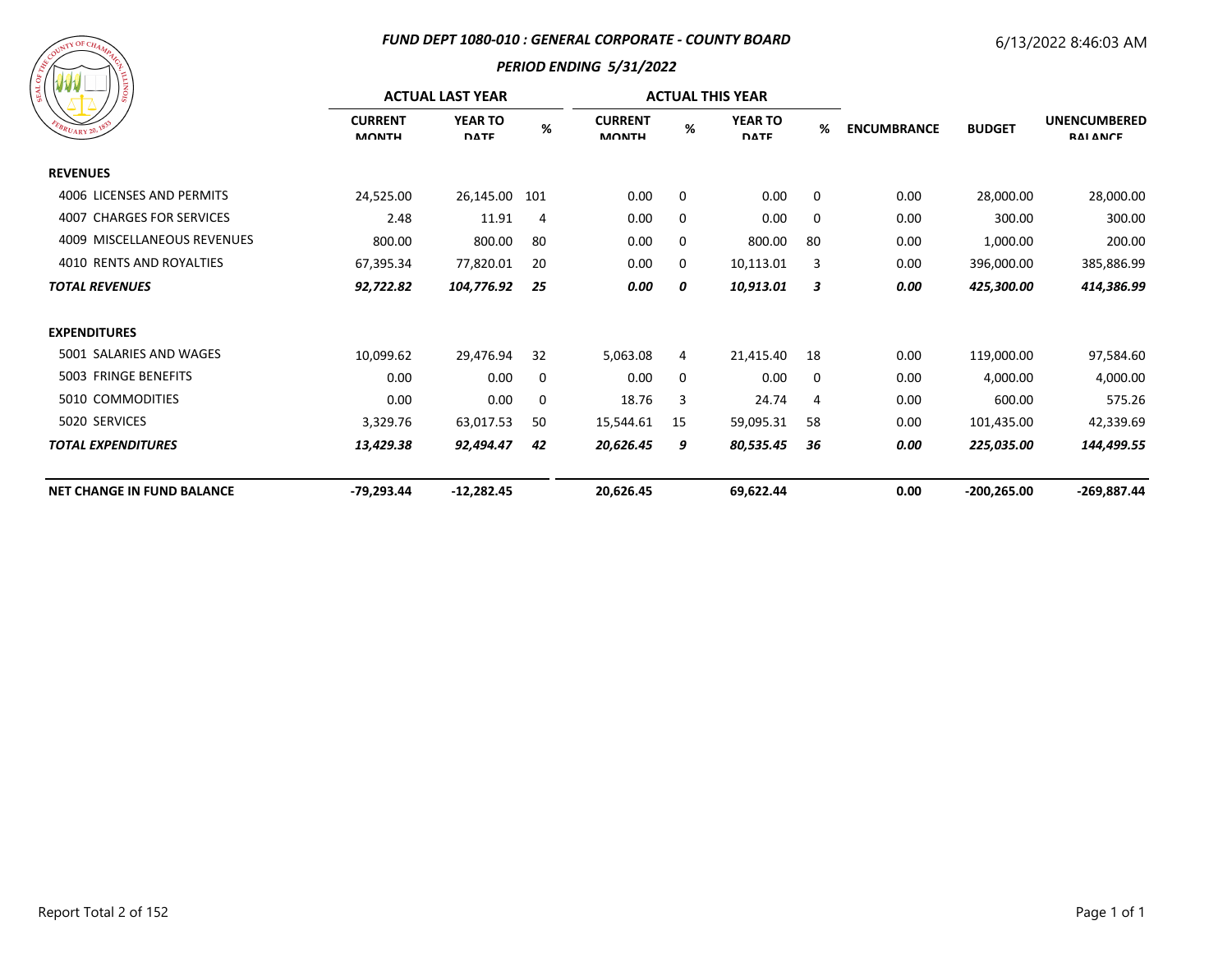#### *FUND DEPT 1080-012 : GENERAL CORPORATE - TORNADO SIRENS*

# 6/13/2022 8:46:03 AM



| / ដូ                              |                                | <b>ACTUAL LAST YEAR</b>       |      |                                |   | <b>ACTUAL THIS YEAR</b>       |                          |                    |               |                                        |
|-----------------------------------|--------------------------------|-------------------------------|------|--------------------------------|---|-------------------------------|--------------------------|--------------------|---------------|----------------------------------------|
| EBRUARY 20, 1833                  | <b>CURRENT</b><br><b>MONTH</b> | <b>YEAR TO</b><br><b>DATE</b> | $\%$ | <b>CURRENT</b><br><b>MONTH</b> | % | <b>YEAR TO</b><br><b>DATE</b> | %                        | <b>ENCUMBRANCE</b> | <b>BUDGET</b> | <b>UNENCUMBERED</b><br><b>RAI ANCE</b> |
| <b>REVENUES</b>                   |                                |                               |      |                                |   |                               |                          |                    |               |                                        |
| 4004 INTERGOVERNMENTAL REVENUE    | 0.00                           | 7,102.33                      | 65   | $0.00\,$                       | 0 | 3,990.00 100                  |                          | 0.00               | 4,000.00      | 10.00                                  |
| <b>TOTAL REVENUES</b>             | 0.00                           | 7,102.33                      | 65   | 0.00                           | 0 | 3,990.00 100                  |                          | 0.00               | 4,000.00      | 10.00                                  |
| <b>EXPENDITURES</b>               |                                |                               |      |                                |   |                               |                          |                    |               |                                        |
| 5020 SERVICES                     | 0.00                           | 3,800.00 100                  |      | 0.00                           | 0 | 3,990.00 100                  |                          | 0.00               | 4,000.00      | 10.00                                  |
| 8000 CAPITAL OUTLAY               | 0.00                           | 7,045.00                      | 100  | 0.00                           | 0 | 0.00                          | $\overline{\phantom{0}}$ | 0.00               | 0.00          | 0.00                                   |
| <b>TOTAL EXPENDITURES</b>         | 0.00                           | 10,845.00                     | 99   | 0.00                           | 0 | 3,990.00 100                  |                          | 0.00               | 4,000.00      | 10.00                                  |
| <b>NET CHANGE IN FUND BALANCE</b> | 0.00                           | 3,742.67                      |      | 0.00                           |   | 0.00                          |                          | 0.00               | 0.00          | 0.00                                   |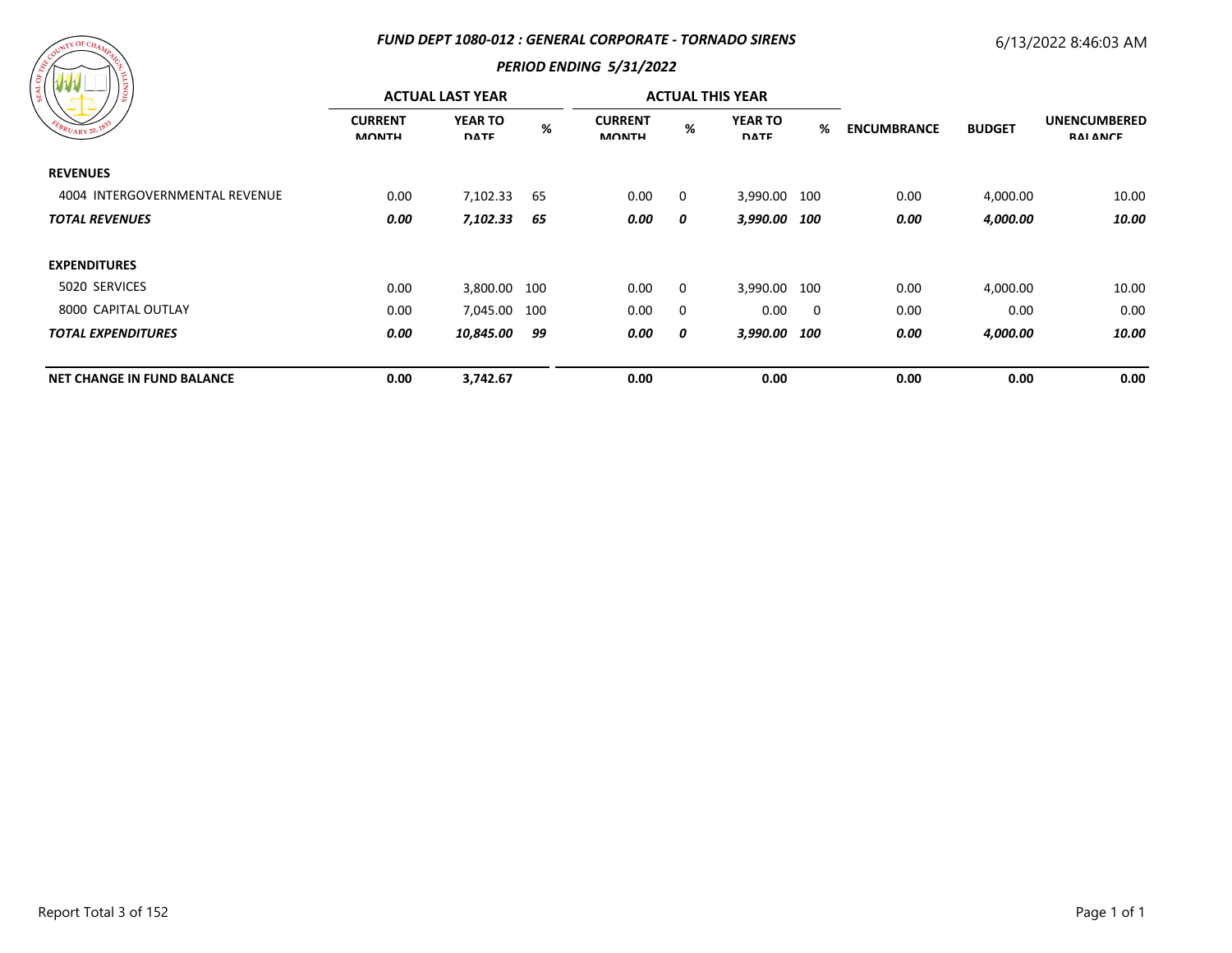#### *FUND DEPT 1080-013 : GENERAL CORPORATE - DEBT SERVICE*

# 6/13/2022 8:46:03 AM



| '≌                                          | <b>ACTUAL LAST YEAR</b>        |                               |      |                                |   | <b>ACTUAL THIS YEAR</b>       |                  |                    |               |                                        |
|---------------------------------------------|--------------------------------|-------------------------------|------|--------------------------------|---|-------------------------------|------------------|--------------------|---------------|----------------------------------------|
| EBRUARY 20, 183                             | <b>CURRENT</b><br><b>MONTH</b> | <b>YEAR TO</b><br><b>DATE</b> | $\%$ | <b>CURRENT</b><br><b>MONTH</b> | % | <b>YEAR TO</b><br><b>DATE</b> | %                | <b>ENCUMBRANCE</b> | <b>BUDGET</b> | <b>UNENCUMBERED</b><br><b>RAI ANCE</b> |
| <b>REVENUES</b>                             |                                |                               |      |                                |   |                               |                  |                    |               |                                        |
| <b>TOTAL REVENUES</b>                       | 0.00                           | 0.00                          | 0    | 0.00                           | 0 | 0.00                          | 0                | 0.00               | 0.00          | 0.00                                   |
| <b>EXPENDITURES</b>                         |                                |                               |      |                                |   |                               |                  |                    |               |                                        |
| <b>TOTAL EXPENDITURES</b>                   | 0.00                           | 0.00                          | 0    | 0.00                           | 0 | 0.00                          | $\boldsymbol{o}$ | 0.00               | 0.00          | 0.00                                   |
| <b>OTHER FINANCING SOURCES (USES)</b>       |                                |                               |      |                                |   |                               |                  |                    |               |                                        |
| <b>TOTAL OTHER FINANCING SOURCES (USES)</b> | 0.00                           | 0.00                          |      | 0.00                           |   | 0.00                          |                  | 0.00               | 0.00          | 0.00                                   |
| <b>NET CHANGE IN FUND BALANCE</b>           | 0.00                           | 0.00                          |      | 0.00                           |   | 0.00                          |                  | 0.00               | 0.00          | 0.00                                   |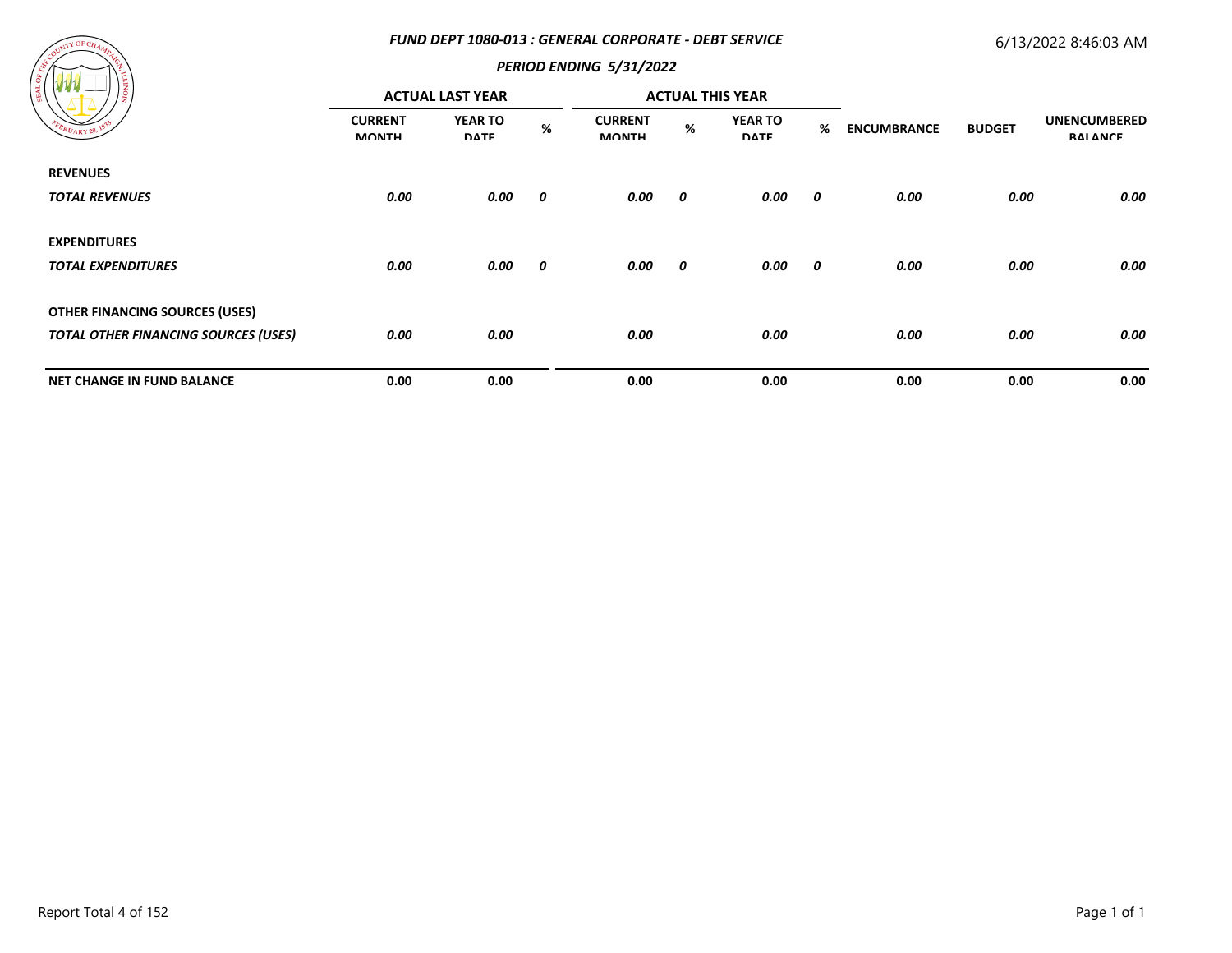#### *FUND DEPT 1080-016 : GENERAL CORPORATE - ADMINISTRATIVE SERVICES*

# 6/13/2022 8:46:03 AM

| A SOUTH OF CHAMPAGE<br>FEBRUARY 20, 1833 | SIONITY |
|------------------------------------------|---------|
|                                          |         |

| $B_{RU_{\text{ARY}}}$ 20, $18$              |                                | <b>ACTUAL LAST YEAR</b>       |     |                                | <b>ACTUAL THIS YEAR</b> |                               |    |                    |               |                                        |
|---------------------------------------------|--------------------------------|-------------------------------|-----|--------------------------------|-------------------------|-------------------------------|----|--------------------|---------------|----------------------------------------|
|                                             | <b>CURRENT</b><br><b>MONTH</b> | <b>YEAR TO</b><br><b>DATE</b> | %   | <b>CURRENT</b><br><b>MONTH</b> | %                       | <b>YEAR TO</b><br><b>DATE</b> | %  | <b>ENCUMBRANCE</b> | <b>BUDGET</b> | <b>UNENCUMBERED</b><br><b>RAI ANCE</b> |
| <b>REVENUES</b>                             |                                |                               |     |                                |                         |                               |    |                    |               |                                        |
| 4004 INTERGOVERNMENTAL REVENUE              | 57.82                          | 4,477.99                      | 56  | 0.00                           | 0                       | 0.00                          | 0  | 0.00               | 7,000.00      | 7,000.00                               |
| 4009 MISCELLANEOUS REVENUES                 | 0.00                           | 0.00                          | 0   | 0.00                           | 0                       | 0.00                          | 0  | 0.00               | 3,000.00      | 3,000.00                               |
| <b>TOTAL REVENUES</b>                       | 57.82                          | 4,477.99                      | 41  | 0.00                           | 0                       | 0.00                          | 0  | 0.00               | 10,000.00     | 10,000.00                              |
| <b>EXPENDITURES</b>                         |                                |                               |     |                                |                         |                               |    |                    |               |                                        |
| 5001 SALARIES AND WAGES                     | 75,488.57                      | 261,407.97                    | -37 | 53,671.25                      | 8                       | 281,468.79                    | 40 | 0.00               | 705,085.00    | 423,616.21                             |
| 5010 COMMODITIES                            | 260.11                         | 51,765.59                     | 21  | 78,648.28                      | 24                      | 112,917.26                    | 35 | 0.00               | 322,265.00    | 209,347.74                             |
| 5020 SERVICES                               | 1,767.87                       | 7,025.61                      | 24  | 784.60                         | 3                       | 5,036.04                      | 17 | 0.00               | 29,035.00     | 23,998.96                              |
| <b>TOTAL EXPENDITURES</b>                   | 77,516.55                      | 320,199.17                    | 33  | 133,104.13                     | 13                      | 399,422.09                    | 38 | 0.00               | 1,056,385.00  | 656,962.91                             |
| <b>OTHER FINANCING SOURCES (USES)</b>       |                                |                               |     |                                |                         |                               |    |                    |               |                                        |
| <b>6001 OTHER FINANCING SOURCES</b>         | 636.61                         | 2,320.45                      | 8   | 0.00                           | 0                       | 0.00                          | 0  | 0.00               | 28,592.00     | 28,592.00                              |
| <b>TOTAL OTHER FINANCING SOURCES (USES)</b> | 636.61                         | 2,320.45                      |     | 0.00                           |                         | 0.00                          |    | 0.00               | 28,592.00     | 28,592.00                              |
| <b>NET CHANGE IN FUND BALANCE</b>           | 76,822.12                      | 313,400.73                    |     | 133,104.13                     |                         | 399,422.09                    |    | 0.00               | 1,017,793.00  | 618,370.91                             |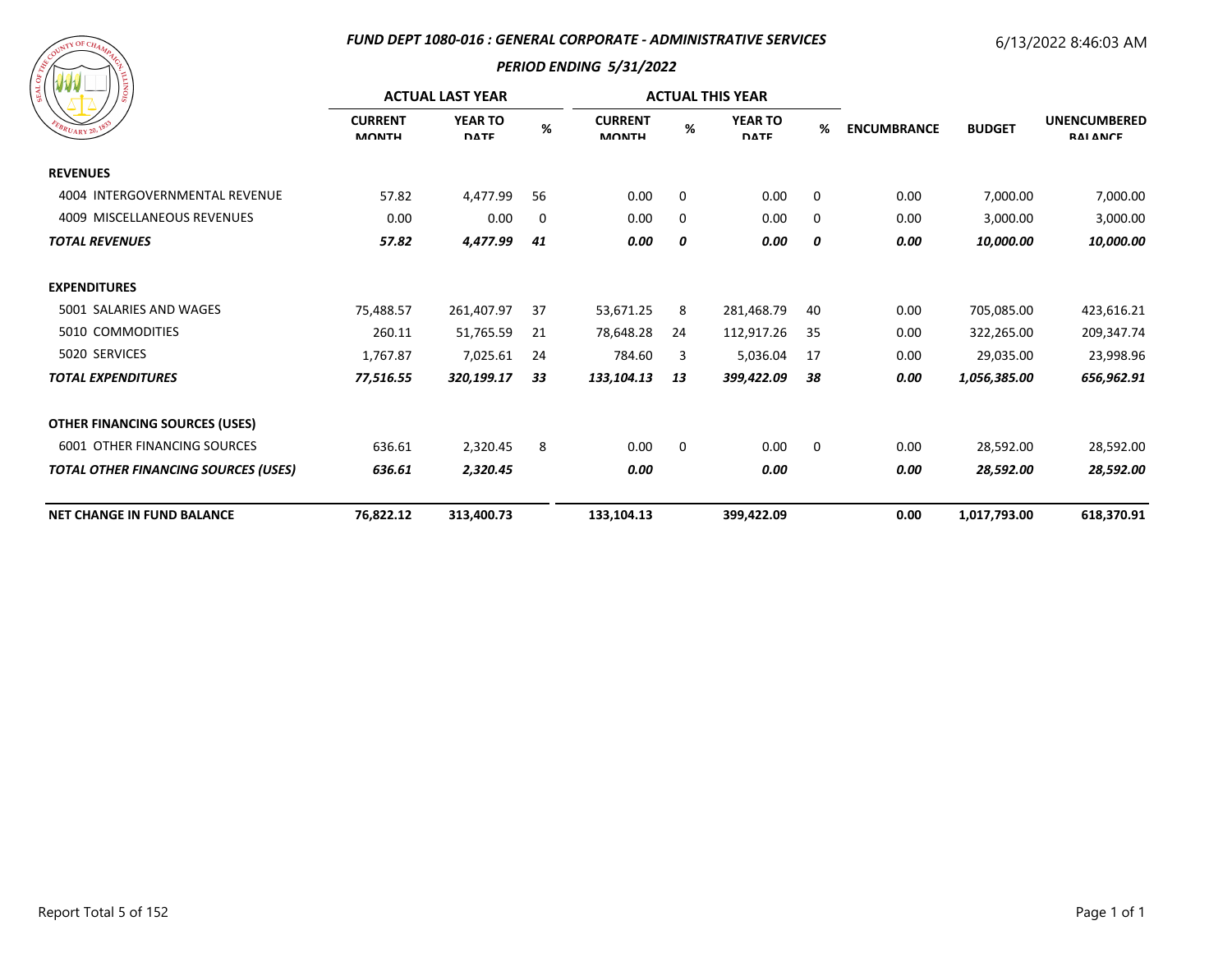#### *FUND DEPT 1080-017 : GENERAL CORPORATE - COOPERATIVE EXTENSION SRV*

# 6/13/2022 8:46:03 AM



| ၊ ဇွ<br>FEBRUARY 20, 1835         |                                | <b>ACTUAL LAST YEAR</b>       |                |                                |             | <b>ACTUAL THIS YEAR</b>       |             |                    |               |                                        |
|-----------------------------------|--------------------------------|-------------------------------|----------------|--------------------------------|-------------|-------------------------------|-------------|--------------------|---------------|----------------------------------------|
|                                   | <b>CURRENT</b><br><b>MONTH</b> | <b>YEAR TO</b><br><b>DATE</b> | %              | <b>CURRENT</b><br><b>MONTH</b> | %           | <b>YEAR TO</b><br><b>DATE</b> | %           | <b>ENCUMBRANCE</b> | <b>BUDGET</b> | <b>UNENCUMBERED</b><br><b>RAI ANCE</b> |
| <b>REVENUES</b>                   |                                |                               |                |                                |             |                               |             |                    |               |                                        |
| 4001 PROPERTY TAX                 | 0.00                           | 0.00                          | $\overline{0}$ | 0.00                           | 0           | 0.00                          | $\mathbf 0$ | 0.00               | 441,499.00    | 441,499.00                             |
| <b>TOTAL REVENUES</b>             | 0.00                           | 0.00                          | 0              | 0.00                           | 0           | 0.00                          | 0           | 0.00               | 441,499.00    | 441,499.00                             |
| <b>EXPENDITURES</b>               |                                |                               |                |                                |             |                               |             |                    |               |                                        |
| 5020 SERVICES                     | 0.00                           | 0.00                          | $\mathbf 0$    | 0.00                           | $\mathbf 0$ | 0.00                          | 0           | 0.00               | 441,499.00    | 441,499.00                             |
| <b>TOTAL EXPENDITURES</b>         | 0.00                           | 0.00                          | 0              | 0.00                           | 0           | 0.00                          | 0           | 0.00               | 441,499.00    | 441,499.00                             |
| <b>NET CHANGE IN FUND BALANCE</b> | 0.00                           | 0.00                          |                | 0.00                           |             | 0.00                          |             | 0.00               | 0.00          | 0.00                                   |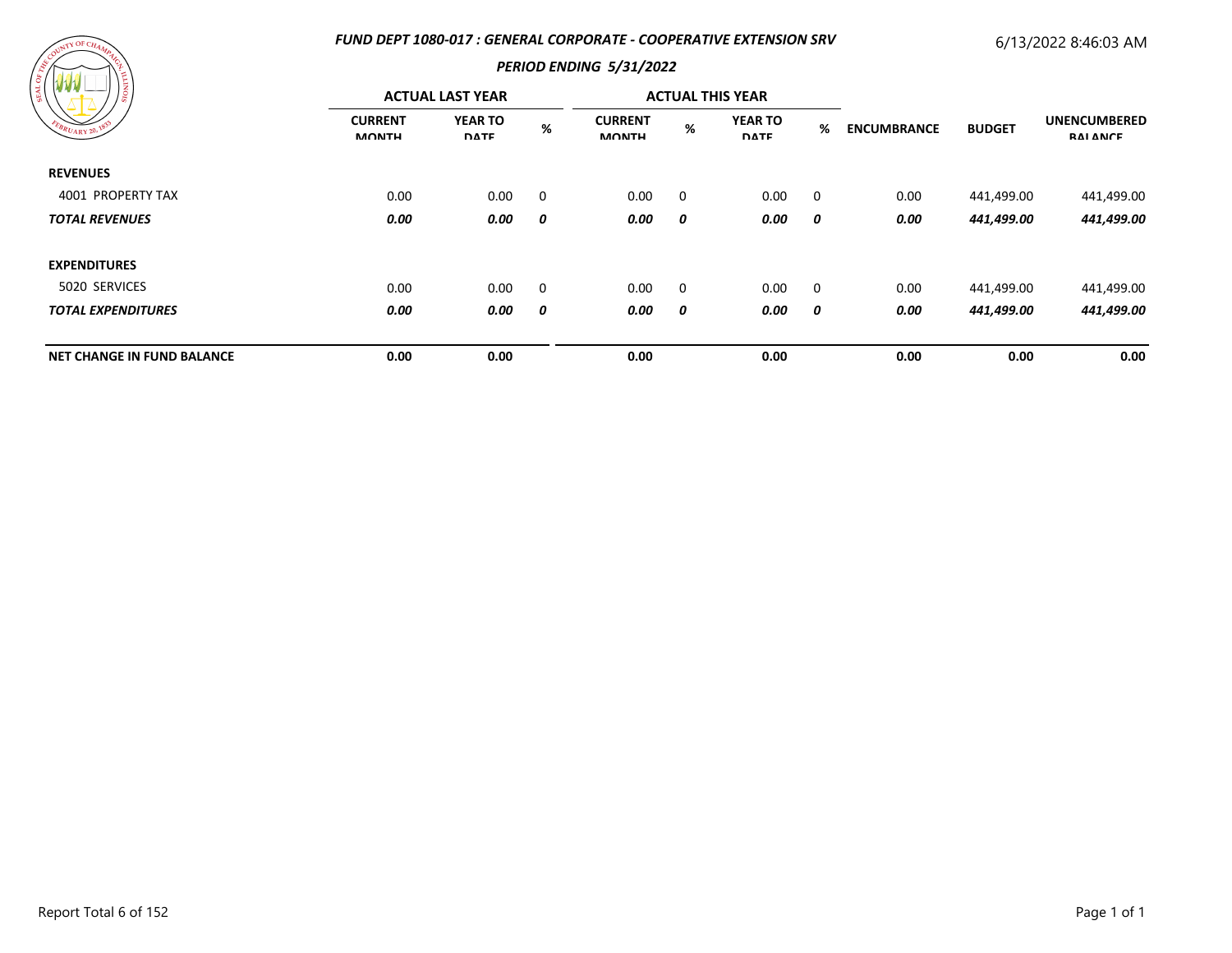#### *FUND DEPT 1080-020 : GENERAL CORPORATE - AUDITOR*

# 6/13/2022 8:46:03 AM



| / ≋                               |                                | <b>ACTUAL LAST YEAR</b>       |                |                                |   | <b>ACTUAL THIS YEAR</b>       |                |                    |               |                                        |
|-----------------------------------|--------------------------------|-------------------------------|----------------|--------------------------------|---|-------------------------------|----------------|--------------------|---------------|----------------------------------------|
| EBRUARY 20, 1833                  | <b>CURRENT</b><br><b>MONTH</b> | <b>YEAR TO</b><br><b>DATE</b> | $\%$           | <b>CURRENT</b><br><b>MONTH</b> | % | <b>YEAR TO</b><br><b>DATE</b> | %              | <b>ENCUMBRANCE</b> | <b>BUDGET</b> | <b>UNENCUMBERED</b><br><b>RAI ANCE</b> |
| <b>REVENUES</b>                   |                                |                               |                |                                |   |                               |                |                    |               |                                        |
| 4004 INTERGOVERNMENTAL REVENUE    | 0.00                           | 6,500.00                      | 100            | 0.00                           | 0 | 6,500.00 100                  |                | 0.00               | 6,500.00      | 0.00                                   |
| 4007 CHARGES FOR SERVICES         | 0.00                           | 0.00                          | $\Omega$       | 0.00                           | 0 | 0.00                          | 0              | 0.00               | 115,000.00    | 115,000.00                             |
| 4009 MISCELLANEOUS REVENUES       | 987.59                         | 987.59                        | 6              | 0.00                           | 0 | 1,034.60                      | 9              | 0.00               | 12,000.00     | 10,965.40                              |
| <b>TOTAL REVENUES</b>             | 987.59                         | 7,487.59                      | 7              | 0.00                           | 0 | 7,534.60                      | 6              | 0.00               | 133,500.00    | 125,965.40                             |
| <b>EXPENDITURES</b>               |                                |                               |                |                                |   |                               |                |                    |               |                                        |
| 5001 SALARIES AND WAGES           | 42,379.56                      | 157,653.88                    | 42             | 27,557.28                      | 7 | 137,874.85                    | 36             | 0.00               | 384,576.00    | 246,701.15                             |
| 5010 COMMODITIES                  | 7.99                           | 78.65                         | $\overline{2}$ | 0.00                           | 0 | 149.92                        | $\overline{4}$ | 0.00               | 3,648.00      | 3,498.08                               |
| 5020 SERVICES                     | 0.00                           | 1,675.67                      | 15             | 265.08                         | 2 | 4,338.81                      | 38             | 0.00               | 11,486.00     | 7,147.19                               |
| <b>TOTAL EXPENDITURES</b>         | 42,387.55                      | 159,408.20                    | 41             | 27,822.36                      | 7 | 142,363.58                    | 36             | 0.00               | 399,710.00    | 257,346.42                             |
| <b>NET CHANGE IN FUND BALANCE</b> | 41,399.96                      | 151,920.61                    |                | 27,822.36                      |   | 134,828.98                    |                | 0.00               | 266,210.00    | 131,381.02                             |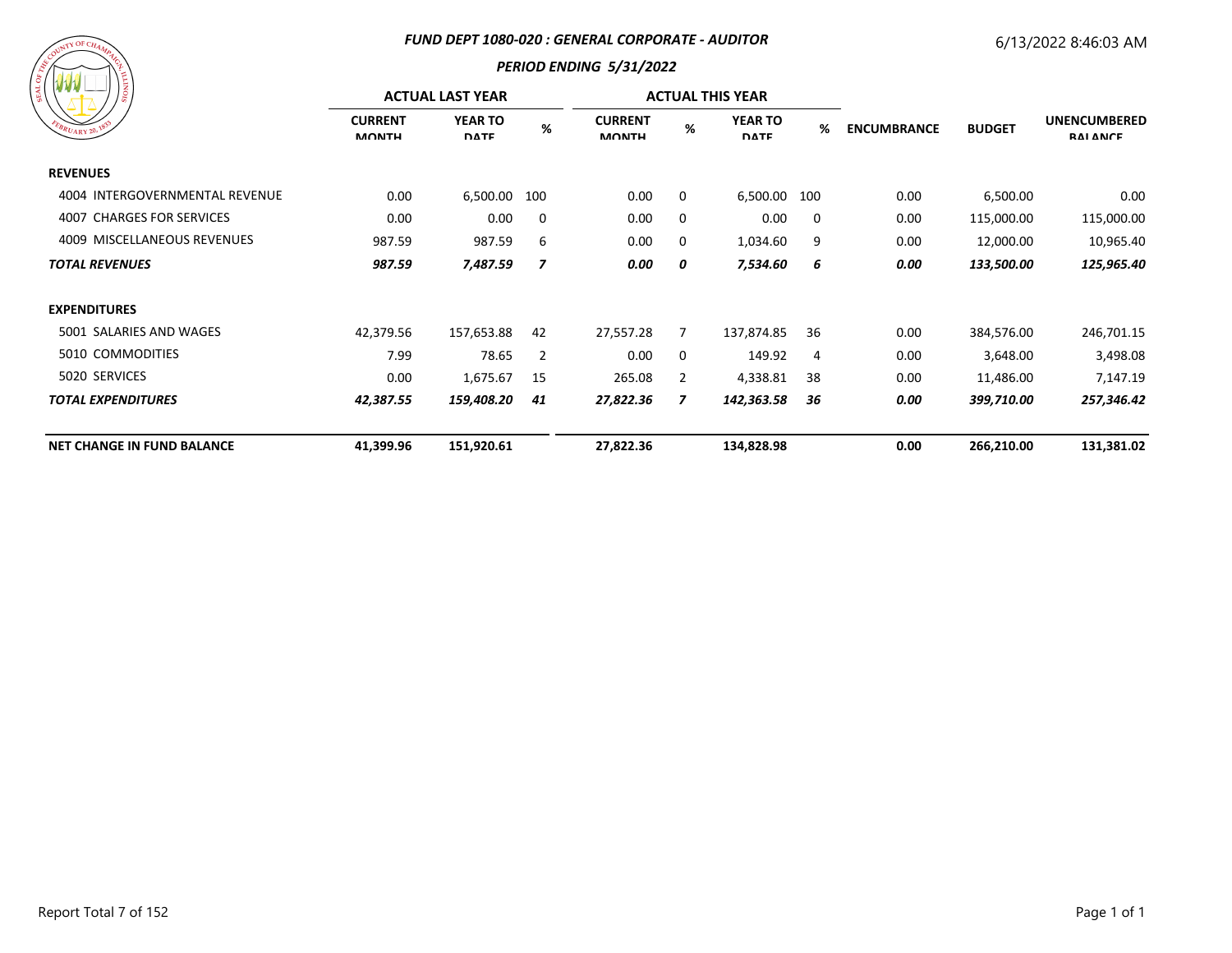#### *FUND DEPT 1080-021 : GENERAL CORPORATE - BOARD OF REVIEW*

# 6/13/2022 8:46:03 AM



| /ខ្ល                              | <b>ACTUAL LAST YEAR</b>        |                               |      |                                |   | <b>ACTUAL THIS YEAR</b>       |     |                    |               |                                        |
|-----------------------------------|--------------------------------|-------------------------------|------|--------------------------------|---|-------------------------------|-----|--------------------|---------------|----------------------------------------|
| FEBRUARY 20, 1833                 | <b>CURRENT</b><br><b>MONTH</b> | <b>YEAR TO</b><br><b>DATE</b> | $\%$ | <b>CURRENT</b><br><b>MONTH</b> | % | <b>YEAR TO</b><br><b>DATE</b> | %   | <b>ENCUMBRANCE</b> | <b>BUDGET</b> | <b>UNENCUMBERED</b><br><b>RAI ANCE</b> |
| <b>REVENUES</b>                   |                                |                               |      |                                |   |                               |     |                    |               |                                        |
| <b>TOTAL REVENUES</b>             | 0.00                           | 0.00                          | 0    | 0.00                           | 0 | 0.00                          | 0   | 0.00               | 0.00          | 0.00                                   |
| <b>EXPENDITURES</b>               |                                |                               |      |                                |   |                               |     |                    |               |                                        |
| 5001 SALARIES AND WAGES           | 15,197.40                      | 53,816.90                     | 41   | 10,435.80                      | 8 | 52,102.95                     | -38 | 0.00               | 135,665.00    | 83,562.05                              |
| 5010 COMMODITIES                  | 0.00                           | 169.88                        | 15   | 0.00                           | 0 | 0.00                          | 0   | 0.00               | 1,150.00      | 1,150.00                               |
| 5020 SERVICES                     | 0.00                           | 581.56                        | 10   | 18.72                          | 0 | 718.72 15                     |     | 0.00               | 4,850.00      | 4,131.28                               |
| <b>TOTAL EXPENDITURES</b>         | 15,197.40                      | 54,568.34                     | 39   | 10,454.52                      | 7 | 52,821.67                     | 37  | 0.00               | 141,665.00    | 88,843.33                              |
| <b>NET CHANGE IN FUND BALANCE</b> | 15,197.40                      | 54,568.34                     |      | 10,454.52                      |   | 52,821.67                     |     | 0.00               | 141,665.00    | 88,843.33                              |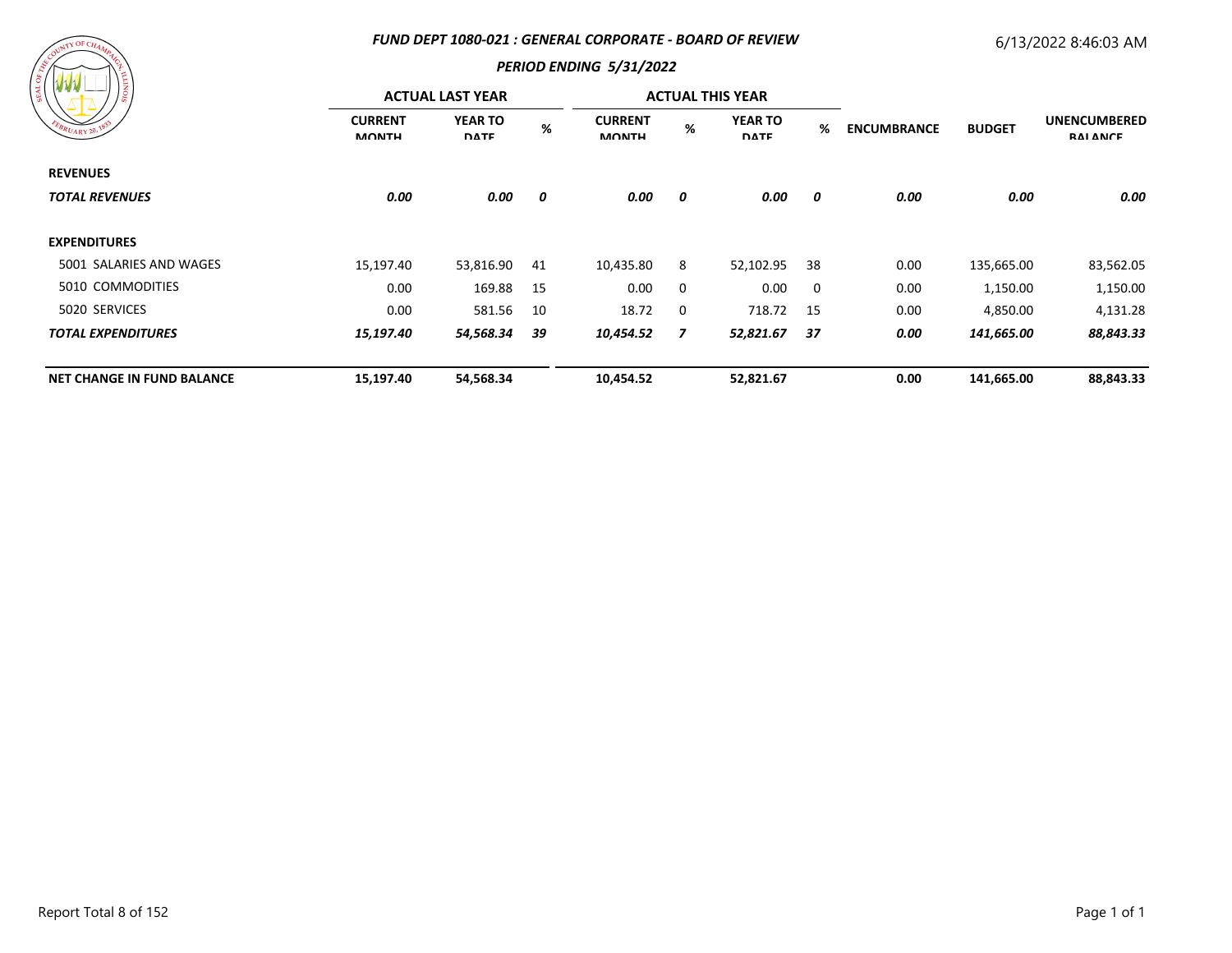#### *FUND DEPT 1080-022 : GENERAL CORPORATE - COUNTY CLERK*

# 6/13/2022 8:46:03 AM



|                                             |                                | <b>ACTUAL LAST YEAR</b>       |      |                                |       | <b>ACTUAL THIS YEAR</b>       |    |                    | <b>BUDGET</b> | <b>UNENCUMBERED</b><br><b>RAI ANCE</b> |
|---------------------------------------------|--------------------------------|-------------------------------|------|--------------------------------|-------|-------------------------------|----|--------------------|---------------|----------------------------------------|
| $R_{U_{\text{ARY}}20}$ , $\mathcal{V}$      | <b>CURRENT</b><br><b>MONTH</b> | <b>YEAR TO</b><br><b>DATE</b> | $\%$ | <b>CURRENT</b><br><b>MONTH</b> | %     | <b>YEAR TO</b><br><b>DATE</b> | %  | <b>ENCUMBRANCE</b> |               |                                        |
| <b>REVENUES</b>                             |                                |                               |      |                                |       |                               |    |                    |               |                                        |
| 4004 INTERGOVERNMENTAL REVENUE              | 10,035.00                      | 17,595.00                     | 42   | 0.00                           | 0     | 0.00                          | 0  | 0.00               | 51,815.00     | 51,815.00                              |
| 4006 LICENSES AND PERMITS                   | 5,460.00                       | 17,770.00                     | 21   | 18,075.00                      | 22    | 34,115.00                     | 42 | 0.00               | 81,900.00     | 47,785.00                              |
| <b>4007 CHARGES FOR SERVICES</b>            | 33,465.80                      | 124,045.70                    | 36   | 25,434.00                      | 7     | 109,299.10                    | 32 | 0.00               | 340,000.00    | 230,700.90                             |
| 4008 INVESTMENT EARNINGS                    | 19.34                          | 75.61                         | 19   | 8.05                           | 4     | 45.39                         | 23 | 0.00               | 200.00        | 154.61                                 |
| 4009 MISCELLANEOUS REVENUES                 | 0.00                           | 0.00                          | 0    | 0.00                           | 0     | 0.00                          | 0  | 0.00               | 20.00         | 20.00                                  |
| <b>TOTAL REVENUES</b>                       | 48,980.14                      | 159,486.31                    | 34   | 43,517.05                      | 9     | 143,459.49                    | 30 | 0.00               | 473,935.00    | 330,475.51                             |
| <b>EXPENDITURES</b>                         |                                |                               |      |                                |       |                               |    |                    |               |                                        |
| 5001 SALARIES AND WAGES                     | 86,292.52                      | 348,453.26                    | 43   | 53,582.52                      | 6     | 271,790.06                    | 32 | 0.00               | 852,708.00    | 580,917.94                             |
| 5010 COMMODITIES                            | 3,367.32                       | 28,356.38                     | 39   | $-18,026.07$                   | $-20$ | 29,600.26                     | 32 | 0.00               | 92,320.00     | 62,719.74                              |
| 5020 SERVICES                               | 14,056.38                      | 158,518.32                    | 60   | 5,494.22                       | 1     | 107,245.56                    | 26 | 0.00               | 405,929.00    | 298,683.44                             |
| 8000 CAPITAL OUTLAY                         | 0.00                           | 97,664.50                     | 99   | 9,469.82                       | 4     | 11,547.74                     | 5  | 0.00               | 225,000.00    | 213,452.26                             |
| <b>TOTAL EXPENDITURES</b>                   | 103,716.22                     | 632,992.46                    | 51   | 50,520.49                      | 3     | 420,183.62                    | 27 | 0.00               | 1,575,957.00  | 1,155,773.38                           |
| <b>OTHER FINANCING SOURCES (USES)</b>       |                                |                               |      |                                |       |                               |    |                    |               |                                        |
| <b>TOTAL OTHER FINANCING SOURCES (USES)</b> | 0.00                           | 0.00                          |      | 0.00                           |       | 0.00                          |    | 0.00               | 0.00          | 0.00                                   |
| <b>NET CHANGE IN FUND BALANCE</b>           | 54,736.08                      | 473,506.15                    |      | 7,003.44                       |       | 276,724.13                    |    | 0.00               | 1,102,022.00  | 825,297.87                             |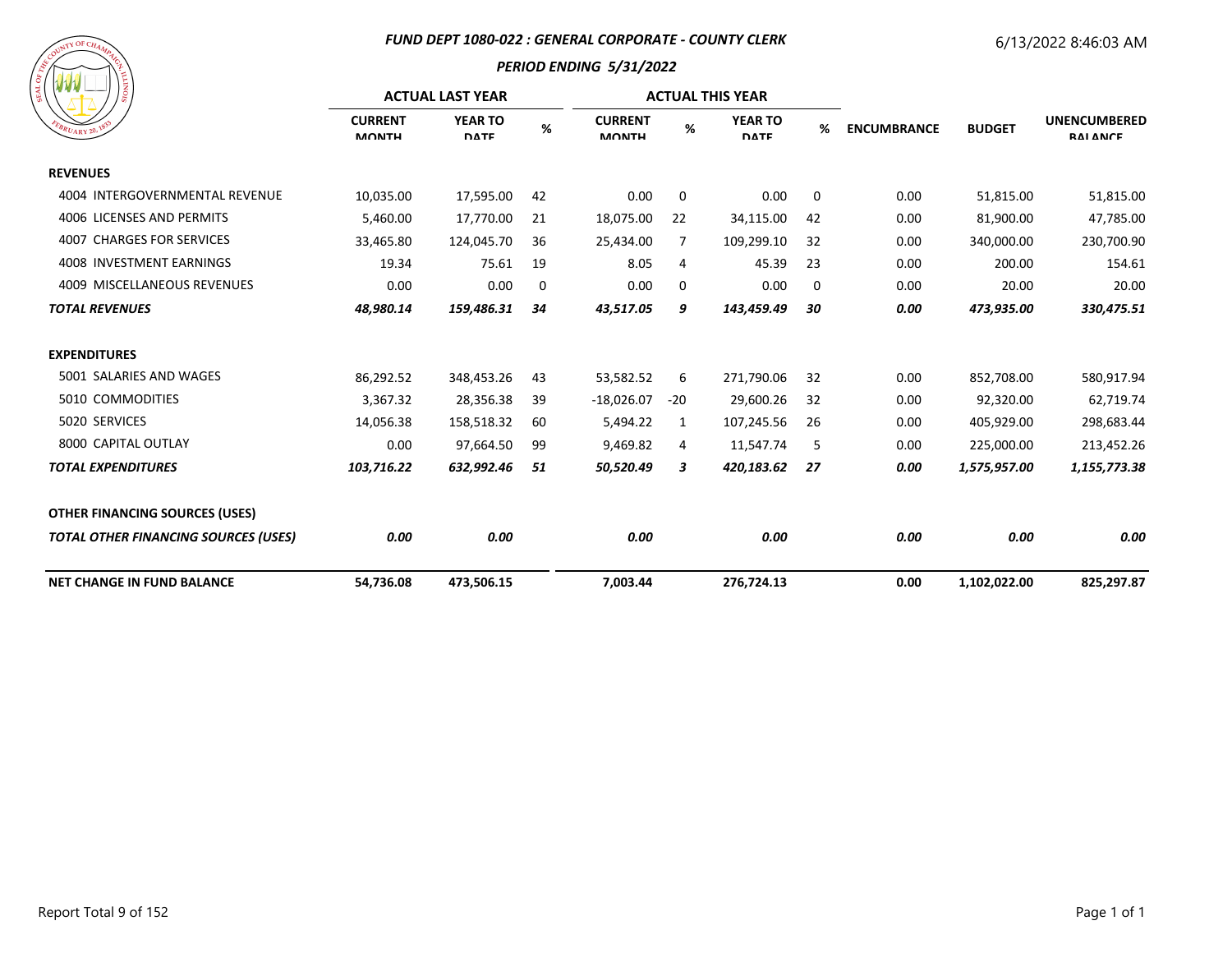#### *FUND DEPT 1080-023 : GENERAL CORPORATE - RECORDER*

# 6/13/2022 8:46:03 AM

# $\alpha$  OF C

| <b>WWW</b>                        |                                | <b>ACTUAL LAST YEAR</b>       |     |                                |    | <b>ACTUAL THIS YEAR</b>       |     | <b>ENCUMBRANCE</b><br><b>BUDGET</b> |                 | <b>UNENCUMBERED</b><br><b>RAI ANCE</b> |
|-----------------------------------|--------------------------------|-------------------------------|-----|--------------------------------|----|-------------------------------|-----|-------------------------------------|-----------------|----------------------------------------|
| EBRUARY 20, 183                   | <b>CURRENT</b><br><b>MONTH</b> | <b>YEAR TO</b><br><b>DATE</b> | %   | <b>CURRENT</b><br><b>MONTH</b> | %  | <b>YEAR TO</b><br><b>DATE</b> | %   |                                     |                 |                                        |
| <b>REVENUES</b>                   |                                |                               |     |                                |    |                               |     |                                     |                 |                                        |
| 4006 LICENSES AND PERMITS         | 151,315.50                     | 649,401.75                    | 43  | 337,628.25                     | 23 | 1,172,220.75                  | 78  | 0.00                                | 1,500,000.00    | 327,779.25                             |
| 4007 CHARGES FOR SERVICES         | 105,481.00                     | 502,976.50                    | 53  | 51,146.00                      | 5  | 351,976.00                    | 35  | 0.00                                | 1,005,000.00    | 653,024.00                             |
| 4009 MISCELLANEOUS REVENUES       | 288.50                         | 4,233.93                      | -85 | 2,258.80                       | 28 | 14,310.45 179                 |     | 0.00                                | 8,000.00        | $-6,310.45$                            |
| <b>TOTAL REVENUES</b>             | 257,085.00                     | 1,156,612.18                  | 47  | 391,033.05                     | 16 | 1,538,507.20                  | 61  | 0.00                                | 2,513,000.00    | 974,492.80                             |
| <b>EXPENDITURES</b>               |                                |                               |     |                                |    |                               |     |                                     |                 |                                        |
| 5001 SALARIES AND WAGES           | 20,738.76                      | 70,383.48                     | 39  | 11,814.71                      | 8  | 53,067.03                     | 34  | 0.00                                | 155,600.00      | 102,532.97                             |
| 5010 COMMODITIES                  | 6.75                           | 212,601.25                    | 21  | 13.90                          |    | 41.80                         | 21  | 0.00                                | 200.00          | 158.20                                 |
| 5020 SERVICES                     | 0.00                           | 62,370.00                     | -35 | 149,855.00                     | 13 | 625,849.50                    | 53  | 0.00                                | 1,186,130.00    | 560,280.50                             |
| <b>TOTAL EXPENDITURES</b>         | 20,745.51                      | 345,354.73                    | 25  | 161,683.61                     | 12 | 678,958.33                    | -51 | 0.00                                | 1,341,930.00    | 662,971.67                             |
| <b>NET CHANGE IN FUND BALANCE</b> | $-236,339.49$                  | $-811,257.45$                 |     | -229,349.44                    |    | $-859,548.87$                 |     | 0.00                                | $-1,171,070.00$ | $-311,521.13$                          |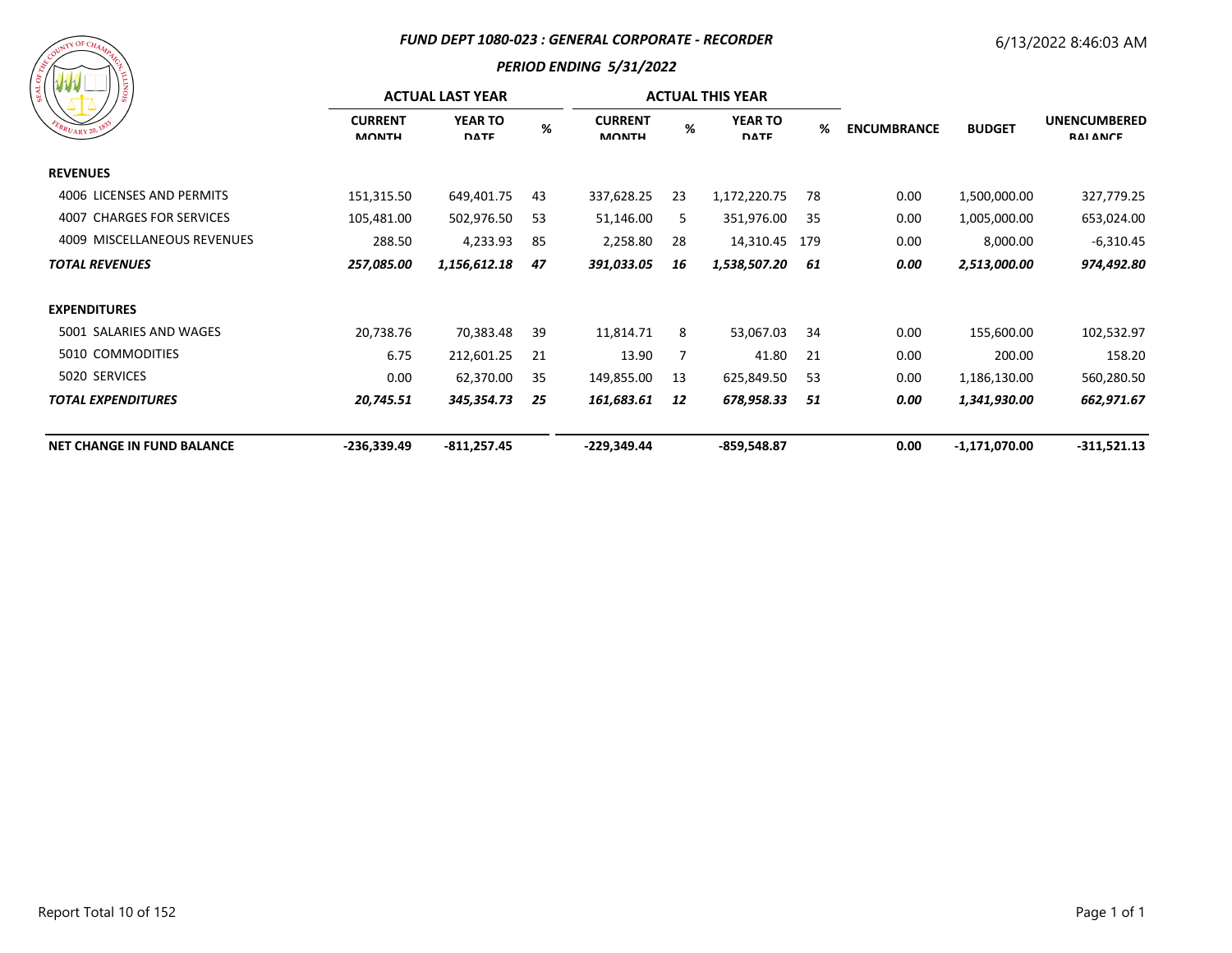#### *FUND DEPT 1080-025 : GENERAL CORPORATE - SUPERVISOR OF ASSESSMENT*

# 6/13/2022 8:46:03 AM



| na na na<br>/ន                    | <b>ACTUAL LAST YEAR</b>        |                               |     |                                |             | <b>ACTUAL THIS YEAR</b>       |                |                                     |            |                                        |
|-----------------------------------|--------------------------------|-------------------------------|-----|--------------------------------|-------------|-------------------------------|----------------|-------------------------------------|------------|----------------------------------------|
| EBRUARY 20, 183                   | <b>CURRENT</b><br><b>MONTH</b> | <b>YEAR TO</b><br><b>DATE</b> | %   | <b>CURRENT</b><br><b>MONTH</b> | %           | <b>YEAR TO</b><br><b>DATE</b> | %              | <b>ENCUMBRANCE</b><br><b>BUDGET</b> |            | <b>UNENCUMBERED</b><br><b>RAI ANCE</b> |
| <b>REVENUES</b>                   |                                |                               |     |                                |             |                               |                |                                     |            |                                        |
| 4004 INTERGOVERNMENTAL REVENUE    | 0.00                           | 10,284.08                     | -23 | 0.00                           | $\mathbf 0$ | 0.00                          | $\overline{0}$ | 0.00                                | 45,500.00  | 45,500.00                              |
| 4009 MISCELLANEOUS REVENUES       | 0.00                           | 300.00                        | 75  | 0.00                           | 0           | 400.00 133                    |                | 0.00                                | 300.00     | $-100.00$                              |
| <b>TOTAL REVENUES</b>             | 0.00                           | 10,584.08                     | 24  | 0.00                           | 0           | 400.00                        | 1              | 0.00                                | 45,800.00  | 45,400.00                              |
| <b>EXPENDITURES</b>               |                                |                               |     |                                |             |                               |                |                                     |            |                                        |
| 5001 SALARIES AND WAGES           | 37,521.33                      | 132,575.41                    | 40  | 23,666.96                      | 7           | 118,331.12                    | -35            | 0.00                                | 333,877.00 | 215,545.88                             |
| 5010 COMMODITIES                  | 64.88                          | 1,852.66                      | -33 | 573.07                         | 10          | 2,212.52                      | -38            | 0.00                                | 5,840.00   | 3,627.48                               |
| 5020 SERVICES                     | 1,560.28                       | 6,077.74                      | 16  | 11.55                          | 0           | 3,734.62                      | 7              | 0.00                                | 55,410.00  | 51,675.38                              |
| <b>TOTAL EXPENDITURES</b>         | 39,146.49                      | 140,505.81                    | 38  | 24,251.58                      | 6           | 124,278.26                    | 31             | 0.00                                | 395,127.00 | 270,848.74                             |
| <b>NET CHANGE IN FUND BALANCE</b> | 39,146.49                      | 129,921.73                    |     | 24,251.58                      |             | 123,878.26                    |                | 0.00                                | 349,327.00 | 225,448.74                             |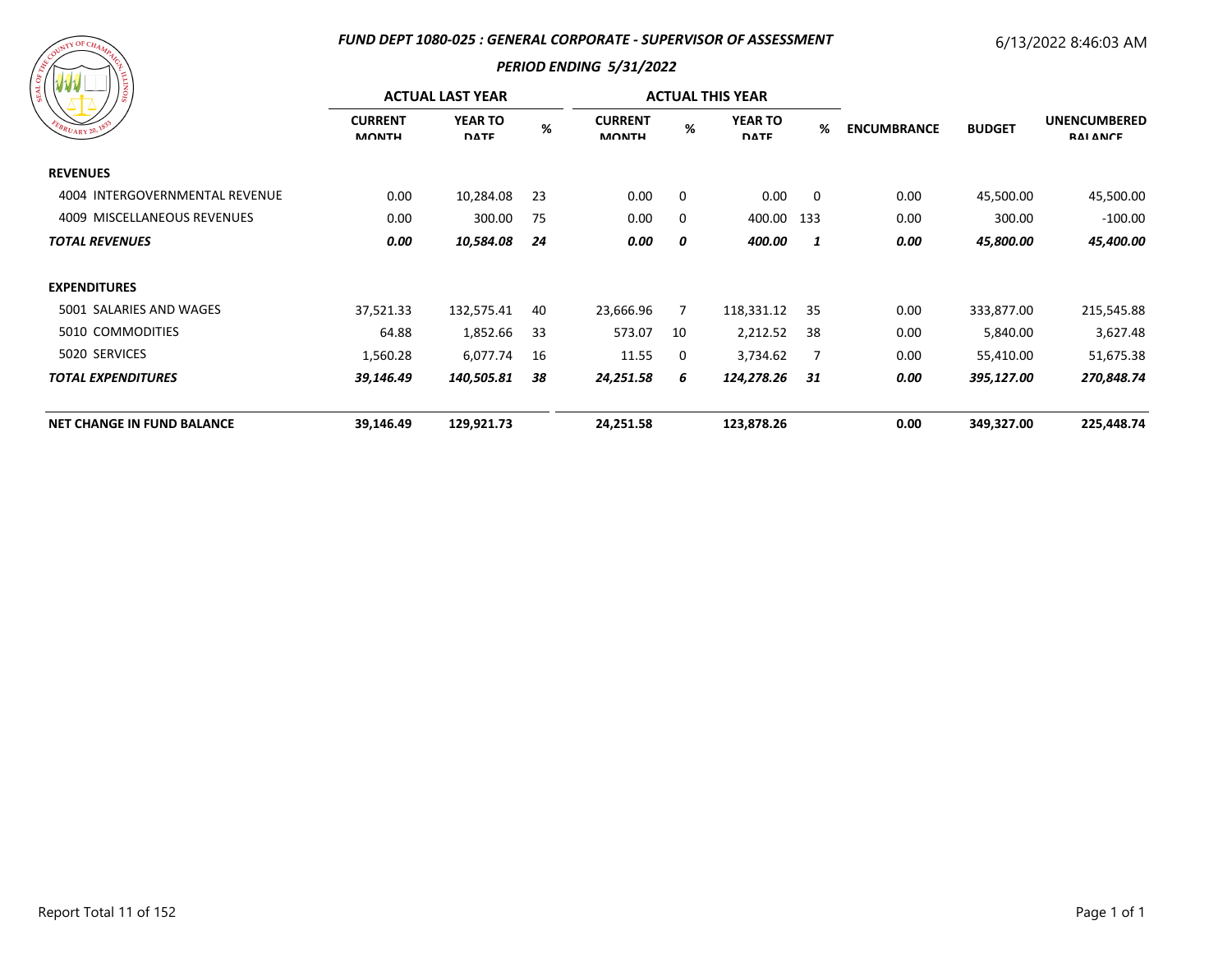#### *FUND DEPT 1080-026 : GENERAL CORPORATE - COUNTY TREASURER*

# 6/13/2022 8:46:03 AM



|                                   | <b>ACTUAL LAST YEAR</b>        |                               |      |                                |   | <b>ACTUAL THIS YEAR</b>       |    |                                     |                                        |             |
|-----------------------------------|--------------------------------|-------------------------------|------|--------------------------------|---|-------------------------------|----|-------------------------------------|----------------------------------------|-------------|
| EBRUARY 20, 1833                  | <b>CURRENT</b><br><b>MONTH</b> | <b>YEAR TO</b><br><b>DATE</b> | $\%$ | <b>CURRENT</b><br><b>MONTH</b> | % | <b>YEAR TO</b><br><b>DATE</b> | %  | <b>ENCUMBRANCE</b><br><b>BUDGET</b> | <b>UNENCUMBERED</b><br><b>RAI ANCE</b> |             |
| <b>REVENUES</b>                   |                                |                               |      |                                |   |                               |    |                                     |                                        |             |
| 4001 PROPERTY TAX                 | 0.00                           | 1,330.00                      | 0    | 0.00                           | 0 | 849.83                        | 0  | 0.00                                | 670,000.00                             | 669,150.17  |
| 4004 INTERGOVERNMENTAL REVENUE    | 0.00                           | 6,441.77                      | 39   | 0.00                           | 0 | 0.00                          | 0  | 0.00                                | 14,000.00                              | 14,000.00   |
| 4007 CHARGES FOR SERVICES         | 0.00                           | 0.00                          | 0    | 50.00                          | 0 | 50.00                         | 0  | 0.00                                | 0.00                                   | $-50.00$    |
| 4008 INVESTMENT EARNINGS          | 0.00                           | 49.61                         | 0    | 12.95                          | 0 | 52.60                         | 1  | 0.00                                | 7,000.00                               | 6,947.40    |
| <b>TOTAL REVENUES</b>             | 0.00                           | 7,821.38                      | 1    | 62.95                          | 0 | 952.43                        | 0  | 0.00                                | 691,000.00                             | 690,047.57  |
| <b>EXPENDITURES</b>               |                                |                               |      |                                |   |                               |    |                                     |                                        |             |
| 5001 SALARIES AND WAGES           | 32,319.67                      | 113,751.49                    | 40   | 21,648.70                      | 7 | 104,562.91                    | 36 | 0.00                                | 289,540.00                             | 184,977.09  |
| 5010 COMMODITIES                  | 109.19                         | 556.85                        | 7    | 44.70                          | 1 | 2,311.32                      | 37 | 0.00                                | 6,260.00                               | 3,948.68    |
| 5020 SERVICES                     | 84.61                          | 1,868.77                      | 4    | 73.96                          | 0 | 2,118.09                      | 4  | 0.00                                | 48,750.00                              | 46,631.91   |
| <b>TOTAL EXPENDITURES</b>         | 32,513.47                      | 116,177.11                    | 35   | 21,767.36                      | 6 | 108,992.32                    | 32 | 0.00                                | 344,550.00                             | 235,557.68  |
| <b>NET CHANGE IN FUND BALANCE</b> | 32,513.47                      | 108,355.73                    |      | 21,704.41                      |   | 108,039.89                    |    | 0.00                                | -346,450.00                            | -454,489.89 |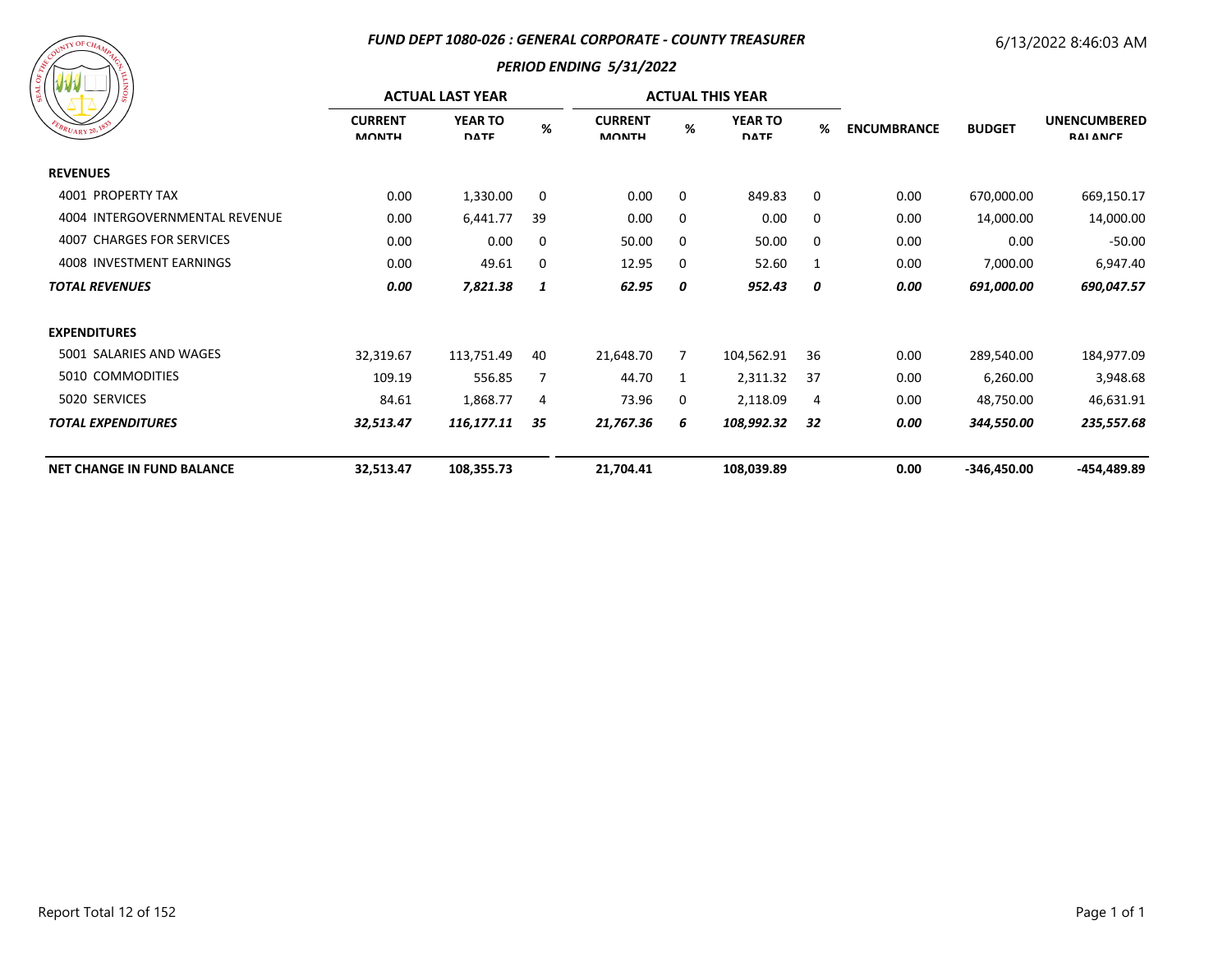#### *FUND DEPT 1080-028 : GENERAL CORPORATE - INFORMATION TECHNOLOGY (IT)*

# 6/13/2022 8:46:03 AM

| ARANGEMENT CHAMPY CR<br>SIONITY<br>EBRUARY 20, 1833 |
|-----------------------------------------------------|
|                                                     |

| / ដី                                        |                                | <b>ACTUAL LAST YEAR</b>       |      |                                |                | <b>ACTUAL THIS YEAR</b>       |    |                                     |                                        |            |
|---------------------------------------------|--------------------------------|-------------------------------|------|--------------------------------|----------------|-------------------------------|----|-------------------------------------|----------------------------------------|------------|
| EBRUARY 20, 183                             | <b>CURRENT</b><br><b>MONTH</b> | <b>YEAR TO</b><br><b>DATE</b> | $\%$ | <b>CURRENT</b><br><b>MONTH</b> | %              | <b>YEAR TO</b><br><b>DATE</b> | %  | <b>ENCUMBRANCE</b><br><b>BUDGET</b> | <b>UNENCUMBERED</b><br><b>RAI ANCE</b> |            |
| <b>REVENUES</b>                             |                                |                               |      |                                |                |                               |    |                                     |                                        |            |
| 4004 INTERGOVERNMENTAL REVENUE              | 1,435.00                       | 4,020.00                      | 27   | 800.00                         | 17             | 1,600.00                      | 33 | 0.00                                | 4,800.00                               | 3,200.00   |
| 4007 CHARGES FOR SERVICES                   | 0.00                           | 0.00                          | 0    | 0.00                           | 0              | 0.00                          | 0  | 0.00                                | 45,600.00                              | 45,600.00  |
| <b>TOTAL REVENUES</b>                       | 1,435.00                       | 4,020.00                      | 5    | 800.00                         | $\overline{2}$ | 1,600.00                      | 3  | 0.00                                | 50,400.00                              | 48,800.00  |
| <b>EXPENDITURES</b>                         |                                |                               |      |                                |                |                               |    |                                     |                                        |            |
| 5001 SALARIES AND WAGES                     | 79,088.19                      | 263,092.71                    | 40   | 57,701.31                      | 8              | 259,046.29                    | 36 | 0.00                                | 716,904.00                             | 457,857.71 |
| 5010 COMMODITIES                            | 4,888.35                       | 17,412.28                     | -24  | 6,379.48                       | 9              | 23,070.81                     | 32 | 0.00                                | 71,716.00                              | 48,645.19  |
| 5020 SERVICES                               | 33,203.77                      | 106,585.06                    | 27   | 38,998.14                      | 10             | 112,013.10                    | 30 | 0.00                                | 372,302.00                             | 260,288.90 |
| <b>TOTAL EXPENDITURES</b>                   | 117,180.31                     | 387,090.05                    | 34   | 103,078.93                     | 9              | 394,130.20                    | 34 | 0.00                                | 1,160,922.00                           | 766,791.80 |
| <b>OTHER FINANCING SOURCES (USES)</b>       |                                |                               |      |                                |                |                               |    |                                     |                                        |            |
| <b>TOTAL OTHER FINANCING SOURCES (USES)</b> | 0.00                           | 0.00                          |      | 0.00                           |                | 0.00                          |    | 0.00                                | 0.00                                   | 0.00       |
| <b>NET CHANGE IN FUND BALANCE</b>           | 115,745.31                     | 383,070.05                    |      | 102,278.93                     |                | 392,530.20                    |    | 0.00                                | 1,110,522.00                           | 717,991.80 |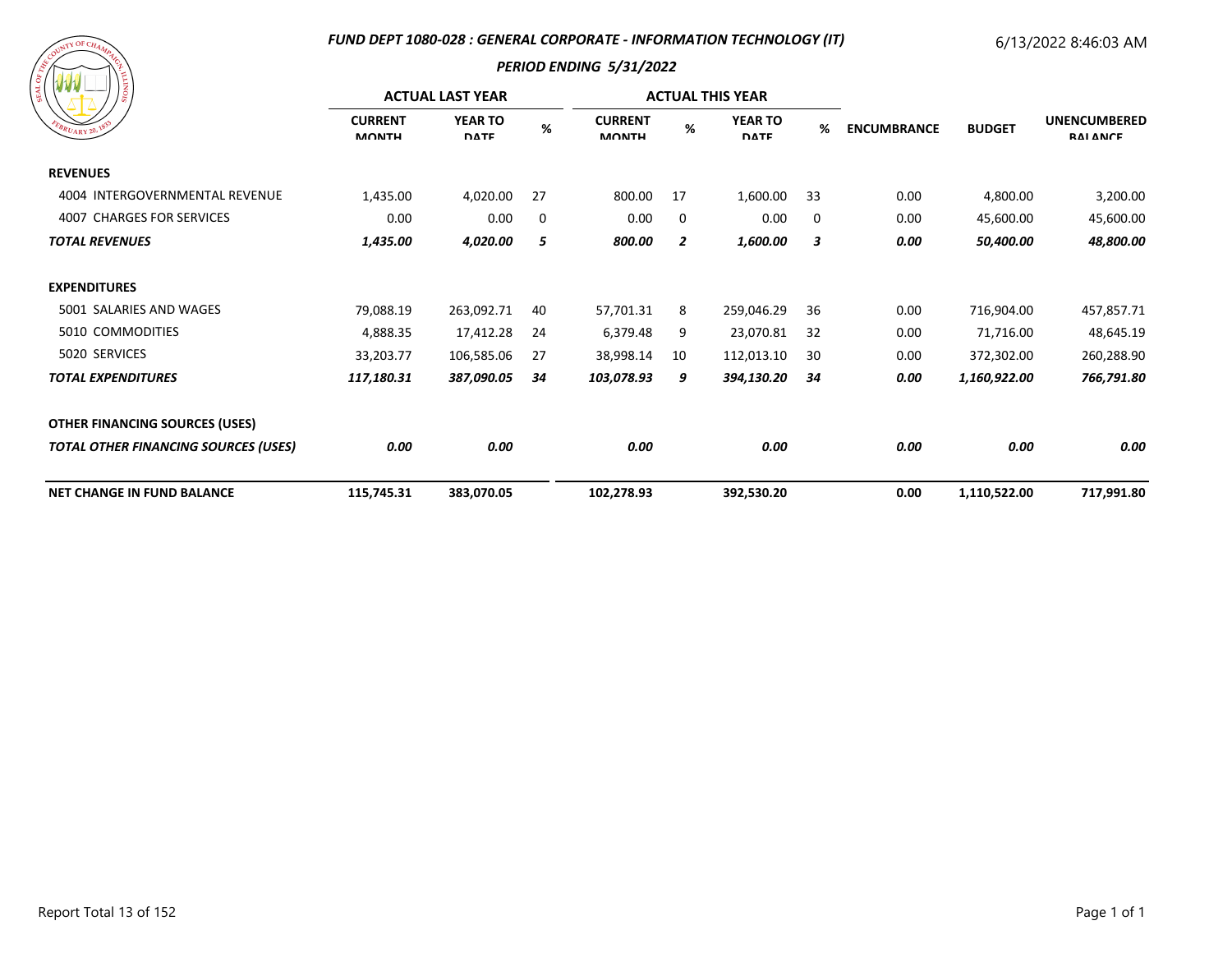#### *FUND DEPT 1080-030 : GENERAL CORPORATE - CIRCUIT CLERK*

# 6/13/2022 8:46:03 AM



| । ខ្ល                             | <b>ACTUAL LAST YEAR</b>        |                               |      |                                |    | <b>ACTUAL THIS YEAR</b>       |    |                    |               |                                        |
|-----------------------------------|--------------------------------|-------------------------------|------|--------------------------------|----|-------------------------------|----|--------------------|---------------|----------------------------------------|
| EBRUARY 20, 1833                  | <b>CURRENT</b><br><b>MONTH</b> | <b>YEAR TO</b><br><b>DATE</b> | $\%$ | <b>CURRENT</b><br><b>MONTH</b> | %  | <b>YEAR TO</b><br><b>DATE</b> | %  | <b>ENCUMBRANCE</b> | <b>BUDGET</b> | <b>UNENCUMBERED</b><br><b>RAI ANCE</b> |
| <b>REVENUES</b>                   |                                |                               |      |                                |    |                               |    |                    |               |                                        |
| 4004 INTERGOVERNMENTAL REVENUE    | 0.00                           | 2,708.33                      | 42   | 0.00                           | 0  | 0.00                          | 0  | 0.00               | 6,500.00      | 6,500.00                               |
| 4007 CHARGES FOR SERVICES         | 114,652.63                     | 471,435.88                    | 31   | 0.00                           | 0  | 9,002.51                      | 1  | 0.00               | 1,278,670.00  | 1,269,667.49                           |
| 4008 INVESTMENT EARNINGS          | 931.84                         | 2,046.05                      | 8    | 0.00                           | 0  | 851.97                        | 0  | 0.00               | 0.00          | $-851.97$                              |
| 4009 MISCELLANEOUS REVENUES       | 0.00                           | 1,781.19                      | 0    | 0.00                           | 0  | 0.00                          | 0  | 0.00               | 8,000.00      | 8,000.00                               |
| <b>TOTAL REVENUES</b>             | 115,584.47                     | 477,971.45                    | 31   | 0.00                           | 0  | 9,854.48                      | 1  | 0.00               | 1,293,170.00  | 1,283,315.52                           |
| <b>EXPENDITURES</b>               |                                |                               |      |                                |    |                               |    |                    |               |                                        |
| 5001 SALARIES AND WAGES           | 146,922.61                     | 499,939.45                    | 39   | 83,384.63                      | 7  | 402,225.29                    | 33 | 0.00               | 1,211,433.00  | 809,207.71                             |
| 5010 COMMODITIES                  | 350.00                         | 350.00                        | 7    | 6,357.70                       | 38 | 12,657.75                     | 76 | 0.00               | 16,665.00     | 4,007.25                               |
| 5020 SERVICES                     | 2,827.17                       | 11,015.40                     | 40   | 12,904.20                      | 26 | 22,743.59                     | 47 | 0.00               | 48,743.00     | 25,999.41                              |
| <b>TOTAL EXPENDITURES</b>         | 150,099.78                     | 511,304.85                    | 39   | 102,646.53                     | 8  | 437,626.63                    | 34 | 0.00               | 1,276,841.00  | 839,214.37                             |
| <b>NET CHANGE IN FUND BALANCE</b> | 34,515.31                      | 33,333.40                     |      | 102,646.53                     |    | 427,772.15                    |    | 0.00               | $-16,329.00$  | $-444, 101.15$                         |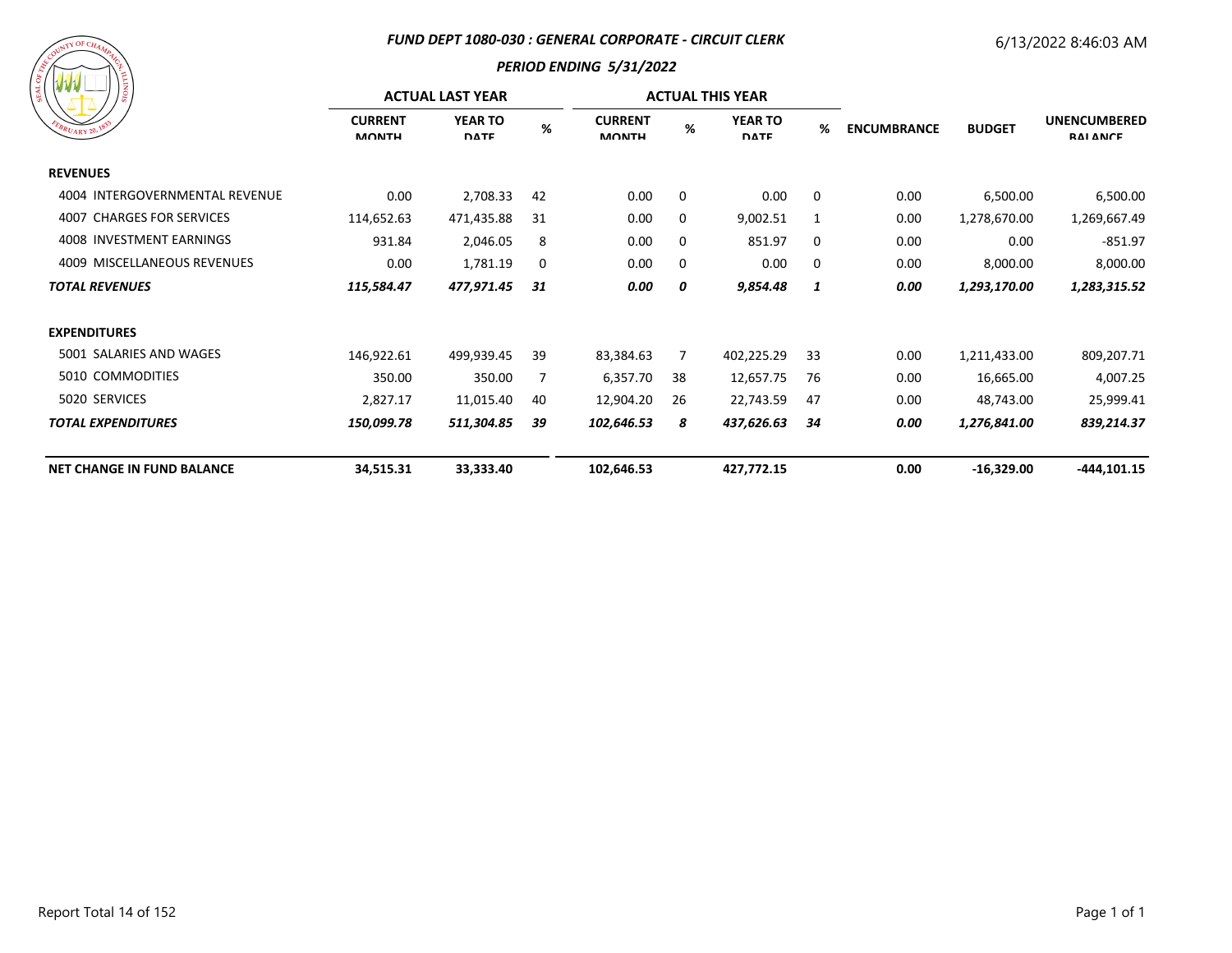#### *FUND DEPT 1080-031 : GENERAL CORPORATE - CIRCUIT COURT*

# 6/13/2022 8:46:03 AM



|                                             |                                | <b>ACTUAL LAST YEAR</b>       |      |                                |    | <b>ACTUAL THIS YEAR</b>       |    |                    |               |                                        |
|---------------------------------------------|--------------------------------|-------------------------------|------|--------------------------------|----|-------------------------------|----|--------------------|---------------|----------------------------------------|
| EBRUARY 20, 1833                            | <b>CURRENT</b><br><b>MONTH</b> | <b>YEAR TO</b><br><b>DATE</b> | $\%$ | <b>CURRENT</b><br><b>MONTH</b> | %  | <b>YEAR TO</b><br><b>DATE</b> | %  | <b>ENCUMBRANCE</b> | <b>BUDGET</b> | <b>UNENCUMBERED</b><br><b>RAI ANCE</b> |
| <b>REVENUES</b>                             |                                |                               |      |                                |    |                               |    |                    |               |                                        |
| <b>TOTAL REVENUES</b>                       | 0.00                           | 0.00                          | 0    | 0.00                           | 0  | 0.00                          | 0  | 0.00               | 0.00          | 0.00                                   |
| <b>EXPENDITURES</b>                         |                                |                               |      |                                |    |                               |    |                    |               |                                        |
| 5001 SALARIES AND WAGES                     | 71,352.69                      | 257,783.64                    | 41   | 48,018.48                      | 8  | 228,042.87                    | 36 | 0.00               | 628,073.00    | 400,030.13                             |
| 5010 COMMODITIES                            | 456.25                         | 2,976.88                      | 19   | 485.97                         | 5  | 1,879.97                      | 20 | 0.00               | 9,286.00      | 7,406.03                               |
| 5020 SERVICES                               | 43,963.44                      | 183,298.72                    | 35   | 32,471.82                      | 9  | 179,659.43                    | 48 | 0.00               | 372,345.00    | 192,685.57                             |
| 8000 CAPITAL OUTLAY                         | 0.00                           | 0.00                          | 0    | 7,849.28                       | 13 | 7,849.28                      | 13 | $-7,307.00$        | 59,048.00     | 51,198.72                              |
| <b>TOTAL EXPENDITURES</b>                   | 115,772.38                     | 444,059.24                    | 38   | 88,825.55                      | 8  | 417,431.55                    | 39 | -7,307.00          | 1,068,752.00  | 651,320.45                             |
| <b>OTHER FINANCING SOURCES (USES)</b>       |                                |                               |      |                                |    |                               |    |                    |               |                                        |
| <b>TOTAL OTHER FINANCING SOURCES (USES)</b> | 0.00                           | 0.00                          |      | 0.00                           |    | 0.00                          |    | 0.00               | 0.00          | 0.00                                   |
| <b>NET CHANGE IN FUND BALANCE</b>           | 115,772.38                     | 444,059.24                    |      | 88,825.55                      |    | 417,431.55                    |    | $-7,307.00$        | 1,068,752.00  | 651,320.45                             |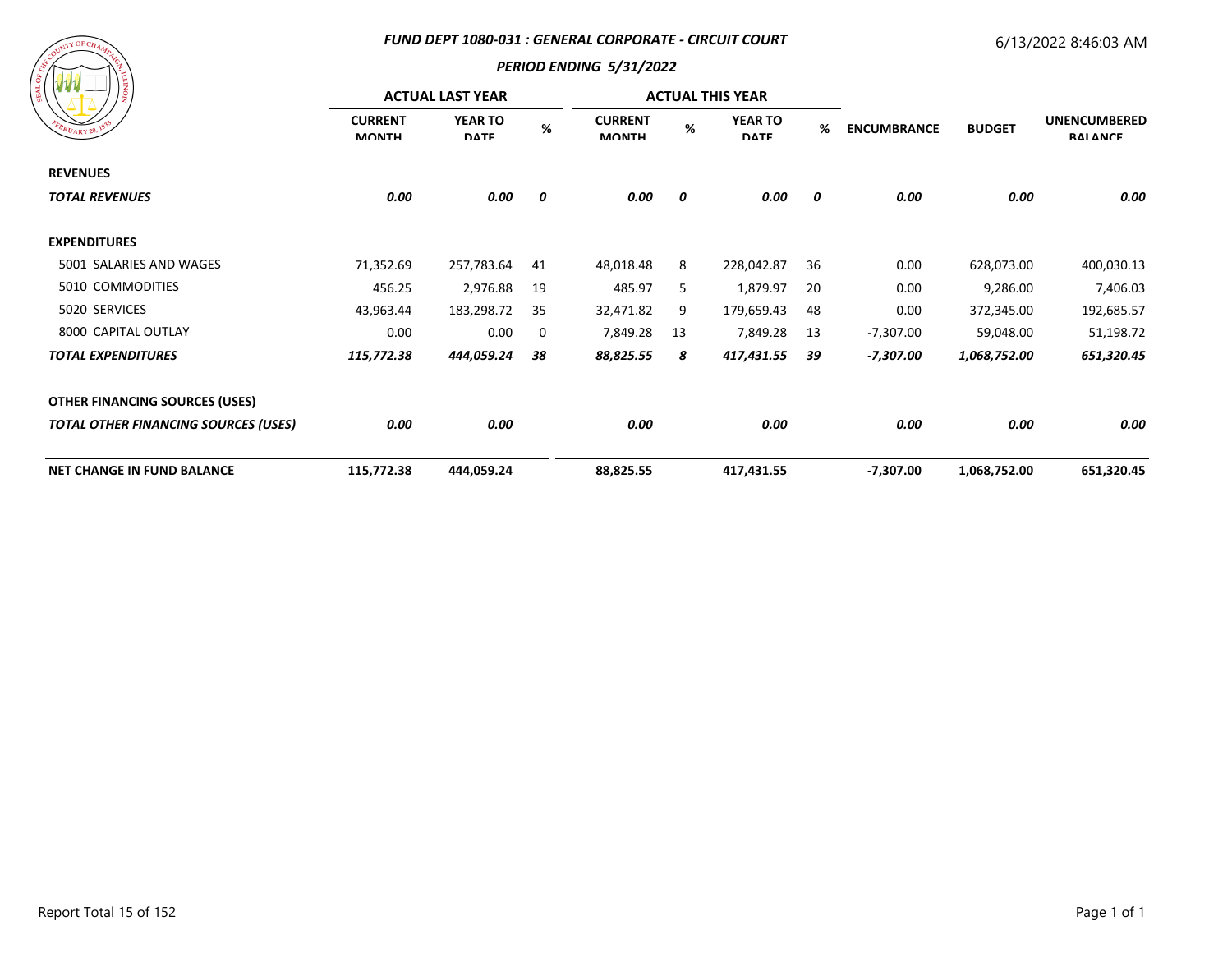#### *FUND DEPT 1080-032 : GENERAL CORPORATE - JURY COMMISSION*

# 6/13/2022 8:46:03 AM



| /៖                                |                                | <b>ACTUAL LAST YEAR</b>       |      |                                |   | <b>ACTUAL THIS YEAR</b>       |      |                    |               |                                        |
|-----------------------------------|--------------------------------|-------------------------------|------|--------------------------------|---|-------------------------------|------|--------------------|---------------|----------------------------------------|
| EBRUARY 20, 1833                  | <b>CURRENT</b><br><b>MONTH</b> | <b>YEAR TO</b><br><b>DATE</b> | $\%$ | <b>CURRENT</b><br><b>MONTH</b> | % | <b>YEAR TO</b><br><b>DATE</b> | %    | <b>ENCUMBRANCE</b> | <b>BUDGET</b> | <b>UNENCUMBERED</b><br><b>RAI ANCE</b> |
| <b>REVENUES</b>                   |                                |                               |      |                                |   |                               |      |                    |               |                                        |
| <b>TOTAL REVENUES</b>             | 0.00                           | 0.00                          | 0    | 0.00                           | 0 | 0.00                          | 0    | 0.00               | 0.00          | 0.00                                   |
| <b>EXPENDITURES</b>               |                                |                               |      |                                |   |                               |      |                    |               |                                        |
| 5001 SALARIES AND WAGES           | 4,905.89                       | 17,389.60                     | -37  | 3,359.00                       |   | 16,131.70                     | - 34 | 0.00               | 46,852.00     | 30,720.30                              |
| 5010 COMMODITIES                  | 355.76                         | 1,093.74                      | 24   | 625.96                         |   | 1,810.00 21                   |      | 0.00               | 8,500.00      | 6,690.00                               |
| 5020 SERVICES                     | 0.00                           | 9,751.80                      | 78   | 8,815.60                       |   | 34,227.50                     | -28  | 0.00               | 120,408.00    | 86,180.50                              |
| <b>TOTAL EXPENDITURES</b>         | 5,261.65                       | 28,235.14                     | 44   | 12,800.56                      | 7 | 52,169.20                     | 30   | 0.00               | 175,760.00    | 123,590.80                             |
| <b>NET CHANGE IN FUND BALANCE</b> | 5,261.65                       | 28,235.14                     |      | 12,800.56                      |   | 52,169.20                     |      | 0.00               | 175,760.00    | 123,590.80                             |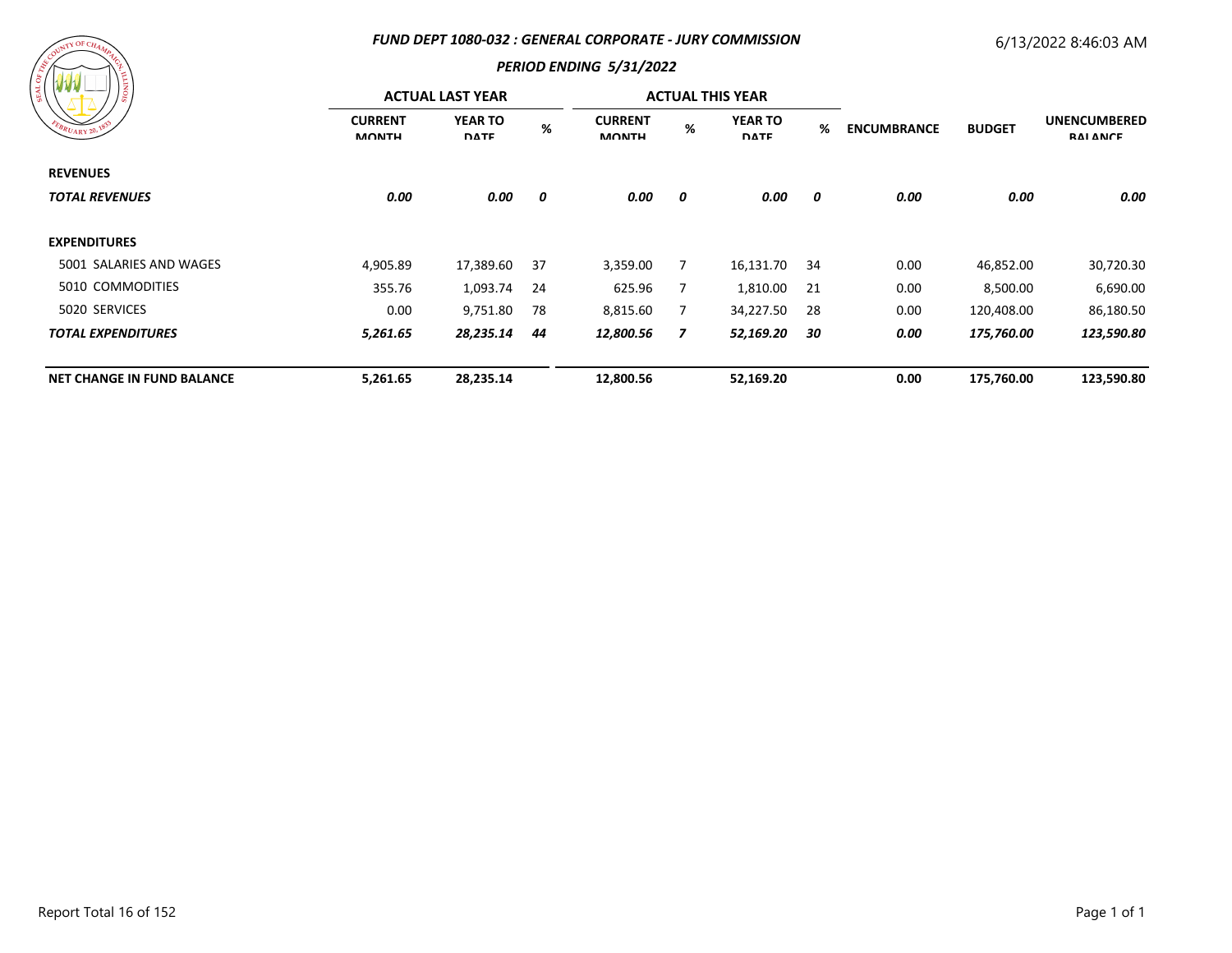#### *FUND DEPT 1080-036 : GENERAL CORPORATE - PUBLIC DEFENDER*

# 6/13/2022 8:46:03 AM

# $\tau Y$  OF C

| / ≋                               |                                | <b>ACTUAL LAST YEAR</b>       |     |                                |          | <b>ACTUAL THIS YEAR</b>       |     |                                     |                                        |            |
|-----------------------------------|--------------------------------|-------------------------------|-----|--------------------------------|----------|-------------------------------|-----|-------------------------------------|----------------------------------------|------------|
| EBRUARY 20, 1833                  | <b>CURRENT</b><br><b>MONTH</b> | <b>YEAR TO</b><br><b>DATE</b> | %   | <b>CURRENT</b><br><b>MONTH</b> | $\%$     | <b>YEAR TO</b><br><b>DATE</b> | %   | <b>BUDGET</b><br><b>ENCUMBRANCE</b> | <b>UNENCUMBERED</b><br><b>RAI ANCE</b> |            |
| <b>REVENUES</b>                   |                                |                               |     |                                |          |                               |     |                                     |                                        |            |
| 4004 INTERGOVERNMENTAL REVENUE    | 0.00                           | 26,841.33                     | 26  | 0.00                           | $\Omega$ | 0.00                          | 0   | 0.00                                | 110,061.00                             | 110,061.00 |
| 4007 CHARGES FOR SERVICES         | 8,548.11                       | 33,798.94                     | -64 | 0.00                           | 0        | 2,206.00                      | 4   | 0.00                                | 55,000.00                              | 52,794.00  |
| <b>TOTAL REVENUES</b>             | 8,548.11                       | 60,640.27                     | 39  | 0.00                           | 0        | 2,206.00                      | 1   | 0.00                                | 165,061.00                             | 162,855.00 |
| <b>EXPENDITURES</b>               |                                |                               |     |                                |          |                               |     |                                     |                                        |            |
| 5001 SALARIES AND WAGES           | 133,178.07                     | 495,083.25                    | 41  | 86,138.30                      | 6        | 467,717.80                    | -34 | 0.00                                | 1,361,308.00                           | 893,590.20 |
| 5010 COMMODITIES                  | 226.04                         | 2,213.50                      | 33  | 164.55                         | 2        | 3,017.29                      | -30 | 0.00                                | 10,221.00                              | 7,203.71   |
| 5020 SERVICES                     | 1,088.21                       | 10,935.11                     | -60 | 6,578.63                       | 29       | 14,322.17                     | 63  | 0.00                                | 22,815.00                              | 8,492.83   |
| <b>TOTAL EXPENDITURES</b>         | 134,492.32                     | 508,231.86                    | 41  | 92,881.48                      | 7        | 485,057.26                    | 35  | 0.00                                | 1,394,344.00                           | 909,286.74 |
| <b>NET CHANGE IN FUND BALANCE</b> | 125,944.21                     | 447,591.59                    |     | 92,881.48                      |          | 482,851.26                    |     | 0.00                                | 1,229,283.00                           | 746,431.74 |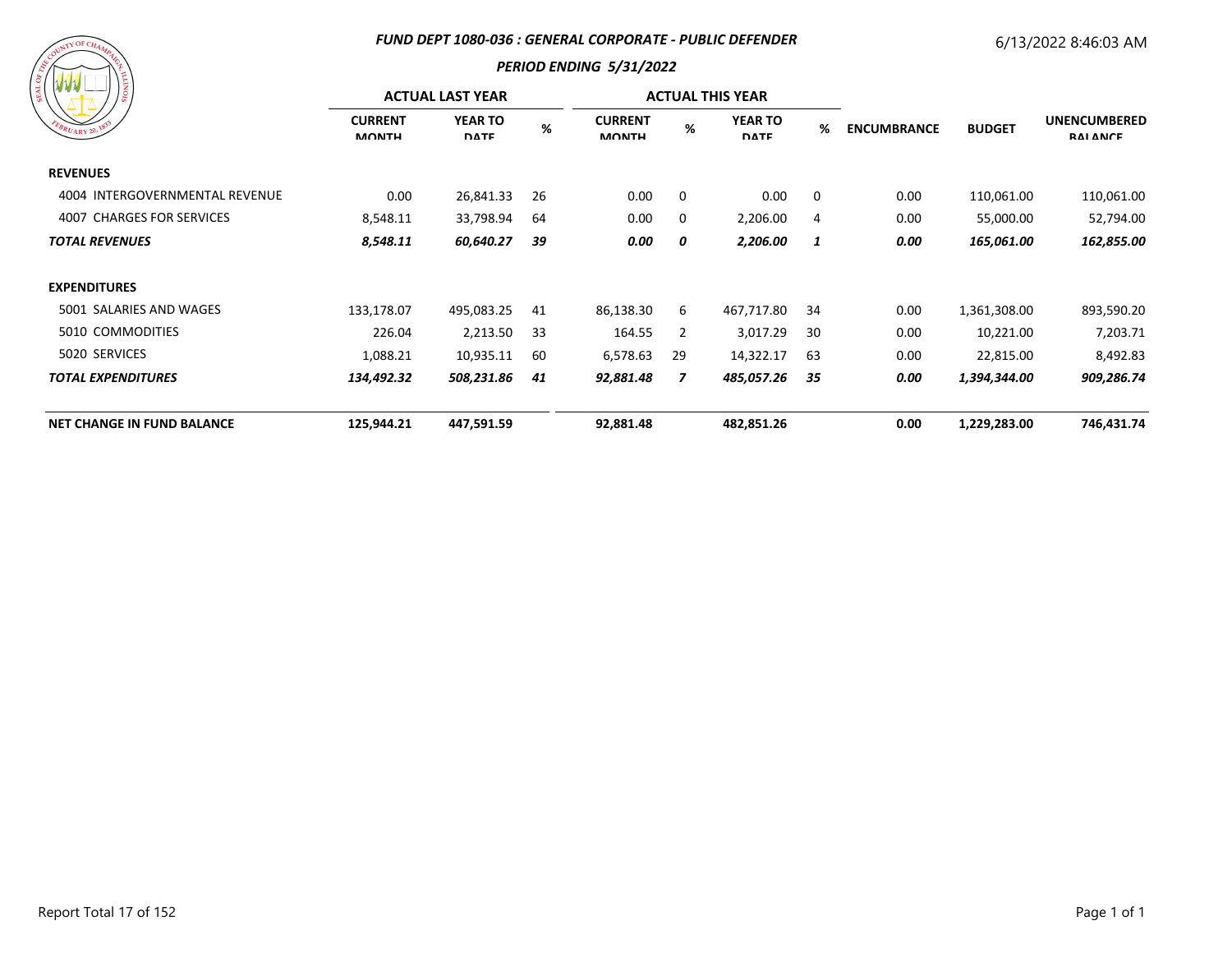#### *FUND DEPT 1080-040 : GENERAL CORPORATE - SHERIFF*

# 6/13/2022 8:46:03 AM



|                                             |                                | <b>ACTUAL LAST YEAR</b>       |     |                                | <b>ACTUAL THIS YEAR</b> |                               |    |                    |               |                                        |
|---------------------------------------------|--------------------------------|-------------------------------|-----|--------------------------------|-------------------------|-------------------------------|----|--------------------|---------------|----------------------------------------|
| $R_{U_{\text{ARY 20}}}.$                    | <b>CURRENT</b><br><b>MONTH</b> | <b>YEAR TO</b><br><b>DATE</b> | %   | <b>CURRENT</b><br><b>MONTH</b> | %                       | <b>YEAR TO</b><br><b>DATE</b> | %  | <b>ENCUMBRANCE</b> | <b>BUDGET</b> | <b>UNENCUMBERED</b><br><b>RAI ANCE</b> |
| <b>REVENUES</b>                             |                                |                               |     |                                |                         |                               |    |                    |               |                                        |
| 4003 OTHER TAXES                            | 0.00                           | 428,152.58                    | 112 | 0.00                           | 0                       | 0.00                          | 0  | 0.00               | 0.00          | 0.00                                   |
| 4004 INTERGOVERNMENTAL REVENUE              | 7,121.04                       | 154,032.44                    | 16  | 2,114.43                       | 0                       | 178,459.47                    | 15 | 0.00               | 1,173,010.00  | 994,550.53                             |
| 4005 FINES AND FORFEITURES                  | 3,119.23                       | 14,127.40                     | 47  | 0.00                           | 0                       | 764.00                        | 3  | 0.00               | 30,000.00     | 29,236.00                              |
| <b>4007 CHARGES FOR SERVICES</b>            | 16,675.80                      | 64,001.39                     | 30  | 15,481.65                      | 8                       | 75,738.80                     | 40 | 0.00               | 191,600.00    | 115,861.20                             |
| 4009 MISCELLANEOUS REVENUES                 | 0.00                           | 1,979.31                      | 20  | 0.00                           | 0                       | 38,949.00                     | 80 | 0.00               | 48,400.00     | 9,451.00                               |
| <b>TOTAL REVENUES</b>                       | 26,916.07                      | 662,293.12                    | 41  | 17,596.08                      | 1                       | 293,911.27                    | 20 | 0.00               | 1,443,010.00  | 1,149,098.73                           |
| <b>EXPENDITURES</b>                         |                                |                               |     |                                |                         |                               |    |                    |               |                                        |
| 5001 SALARIES AND WAGES                     | 31,693.62                      | 108,356.48                    | 40  | 21,924.41                      | 8                       | 104,140.94                    | 37 | 0.00               | 281,789.00    | 177,648.06                             |
| 5002 LAW ENFORCEMENT SALARIES               | 480,115.58                     | 1,726,550.84                  | 40  | 342,267.75                     | 8                       | 1,656,588.20                  | 37 | 0.00               | 4,506,765.00  | 2,850,176.80                           |
| 5003 FRINGE BENEFITS                        | 232.38                         | 232.38                        | 58  | 126.00                         | 38                      | 126.00                        | 38 | 0.00               | 330.00        | 204.00                                 |
| 5010 COMMODITIES                            | 22,385.00                      | 103,188.84                    | 43  | 40,599.26                      | 21                      | 144,285.80                    | 74 | $-8,582.91$        | 193,765.00    | 49,479.20                              |
| 5020 SERVICES                               | 15,822.54                      | 951,735.33                    | 67  | 16,010.53                      | 2                       | 560,499.81                    | 55 | 0.00               | 1,026,965.00  | 466,465.19                             |
| 8000 CAPITAL OUTLAY                         | 0.00                           | 0.00                          | 0   | 239,637.76                     | 71                      | 290,622.76                    | 86 | $-239,637.76$      | 339,885.00    | 49,262.24                              |
| <b>TOTAL EXPENDITURES</b>                   | 550,249.12                     | 2,890,063.87                  | 46  | 660,565.71                     | 10                      | 2,756,263.51                  | 43 | $-248,220.67$      | 6,349,499.00  | 3,593,235.49                           |
| <b>OTHER FINANCING SOURCES (USES)</b>       |                                |                               |     |                                |                         |                               |    |                    |               |                                        |
| <b>TOTAL OTHER FINANCING SOURCES (USES)</b> | 0.00                           | 0.00                          |     | 0.00                           |                         | 0.00                          |    | 0.00               | 0.00          | 0.00                                   |
| <b>NET CHANGE IN FUND BALANCE</b>           | 523,333.05                     | 2,227,770.75                  |     | 642,969.63                     |                         | 2,462,352.24                  |    | -248,220.67        | 4,906,489.00  | 2,444,136.76                           |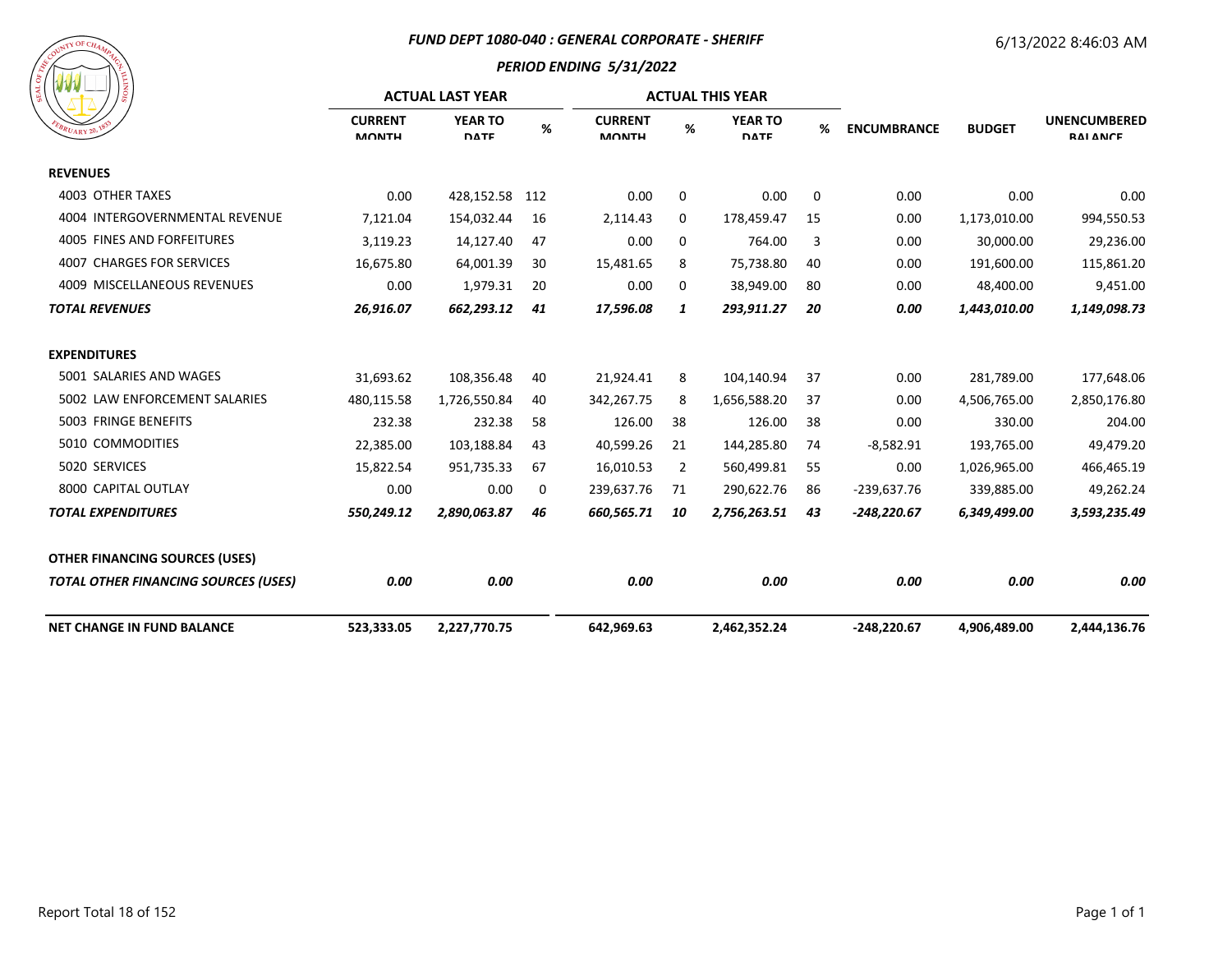#### *FUND DEPT 1080-041 : GENERAL CORPORATE - STATES ATTORNEY*

# 6/13/2022 8:46:03 AM



|                                             |                                | <b>ACTUAL LAST YEAR</b>       |      |                                |   | <b>ACTUAL THIS YEAR</b>       |    |                    |               |                                        |
|---------------------------------------------|--------------------------------|-------------------------------|------|--------------------------------|---|-------------------------------|----|--------------------|---------------|----------------------------------------|
| $B_{RU_{\text{ARY}}20}$ , 18                | <b>CURRENT</b><br><b>MONTH</b> | <b>YEAR TO</b><br><b>DATE</b> | $\%$ | <b>CURRENT</b><br><b>MONTH</b> | % | <b>YEAR TO</b><br><b>DATE</b> | %  | <b>ENCUMBRANCE</b> | <b>BUDGET</b> | <b>UNENCUMBERED</b><br><b>RAI ANCE</b> |
| <b>REVENUES</b>                             |                                |                               |      |                                |   |                               |    |                    |               |                                        |
| 4004 INTERGOVERNMENTAL REVENUE              | 8,750.59                       | 62,782.88                     | 30   | 0.00                           | 0 | 23,250.00                     | 11 | 0.00               | 214,435.00    | 191,185.00                             |
| <b>4005 FINES AND FORFEITURES</b>           | 68,666.50                      | 254,411.32                    | 42   | 0.00                           | 0 | 62,577.60                     | 10 | 0.00               | 610,000.00    | 547,422.40                             |
| <b>4007 CHARGES FOR SERVICES</b>            | 9,858.54                       | 41,684.38                     | 56   | 0.00                           | 0 | 6,814.44                      | 8  | 0.00               | 85,000.00     | 78,185.56                              |
| <b>TOTAL REVENUES</b>                       | 87,275.63                      | 358,878.58                    | 40   | 0.00                           | 0 | 92,642.04                     | 10 | 0.00               | 909,435.00    | 816,792.96                             |
| <b>EXPENDITURES</b>                         |                                |                               |      |                                |   |                               |    |                    |               |                                        |
| 5001 SALARIES AND WAGES                     | 261,126.13                     | 935,905.54                    | 40   | 187,435.16                     | 8 | 888,291.74                    | 37 | 0.00               | 2,402,193.00  | 1,513,901.26                           |
| 5003 FRINGE BENEFITS                        | 35.96                          | 139.56                        | 100  | 0.00                           | 0 | 0.00                          | 0  | 0.00               | 0.00          | 0.00                                   |
| 5010 COMMODITIES                            | 2,845.77                       | 13,493.49                     | 41   | 2,921.29                       | 7 | 14,620.73                     | 36 | 0.00               | 40,904.00     | 26,283.27                              |
| 5020 SERVICES                               | 3,775.71                       | 67,266.57                     | 46   | 4,750.91                       | 3 | 71,833.93                     | 53 | 0.00               | 136,581.00    | 64,747.07                              |
| <b>TOTAL EXPENDITURES</b>                   | 267,783.57                     | 1,016,805.16                  | 41   | 195,107.36                     | 8 | 974,746.40                    | 38 | 0.00               | 2,579,678.00  | 1,604,931.60                           |
| <b>OTHER FINANCING SOURCES (USES)</b>       |                                |                               |      |                                |   |                               |    |                    |               |                                        |
| <b>TOTAL OTHER FINANCING SOURCES (USES)</b> | 0.00                           | 0.00                          |      | 0.00                           |   | 0.00                          |    | 0.00               | 0.00          | 0.00                                   |
| <b>NET CHANGE IN FUND BALANCE</b>           | 180,507.94                     | 657,926.58                    |      | 195,107.36                     |   | 882,104.36                    |    | 0.00               | 1,670,243.00  | 788,138.64                             |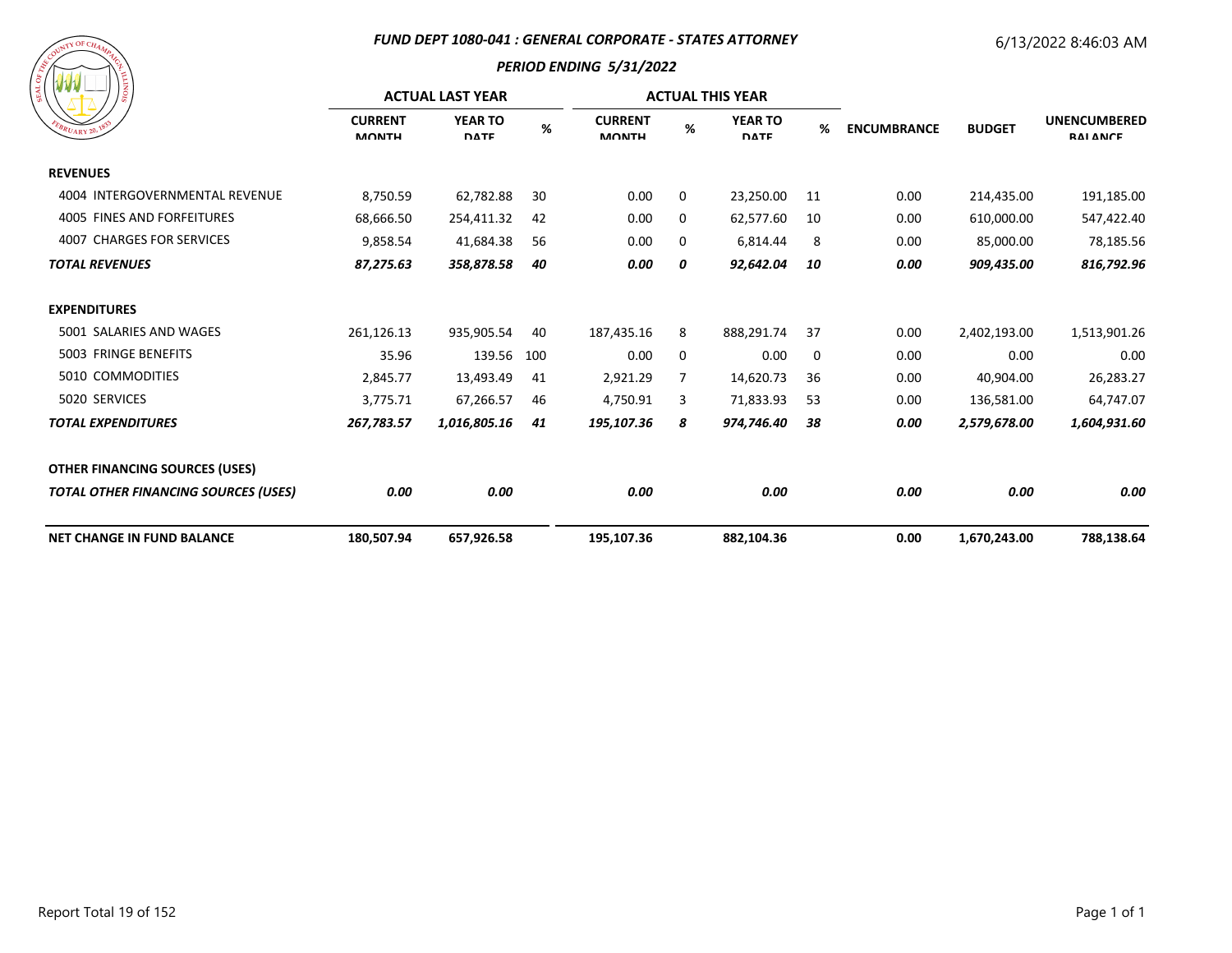#### *FUND DEPT 1080-042 : GENERAL CORPORATE - CORONER*

# 6/13/2022 8:46:03 AM

| COF CHAMPAGE<br>COUNTY<br>4 |   |
|-----------------------------|---|
| $\sigma_{F_{R_0}}$          |   |
| <b>SEAL</b>                 | g |
|                             | ã |

| WWW                               | <b>ACTUAL LAST YEAR</b>        |                               |      |                                |   | <b>ACTUAL THIS YEAR</b>       |    |                    |               |                                        |
|-----------------------------------|--------------------------------|-------------------------------|------|--------------------------------|---|-------------------------------|----|--------------------|---------------|----------------------------------------|
| EBRUARY 20, 1833                  | <b>CURRENT</b><br><b>MONTH</b> | <b>YEAR TO</b><br><b>DATE</b> | $\%$ | <b>CURRENT</b><br><b>MONTH</b> | % | <b>YEAR TO</b><br><b>DATE</b> | %  | <b>ENCUMBRANCE</b> | <b>BUDGET</b> | <b>UNENCUMBERED</b><br><b>RAI ANCE</b> |
| <b>REVENUES</b>                   |                                |                               |      |                                |   |                               |    |                    |               |                                        |
| 4004 INTERGOVERNMENTAL REVENUE    | 4,702.58                       | 11,202.58                     | 99   | 0.00                           | 0 | 6,500.00                      | 58 | 0.00               | 11,300.00     | 4,800.00                               |
| 4007 CHARGES FOR SERVICES         | 4,415.00                       | 17,403.22                     | 32   | 3,225.00                       | 6 | 32,506.80                     | 56 | 0.00               | 58,000.00     | 25,493.20                              |
| <b>TOTAL REVENUES</b>             | 9,117.58                       | 28,605.80                     | 44   | 3,225.00                       | 5 | 39,006.80                     | 56 | 0.00               | 69,300.00     | 30,293.20                              |
| <b>EXPENDITURES</b>               |                                |                               |      |                                |   |                               |    |                    |               |                                        |
| 5001 SALARIES AND WAGES           | 51,552.88                      | 179,024.31                    | 47   | 35,921.91                      | 7 | 177,886.26                    | 35 | 0.00               | 503,744.00    | 325,857.74                             |
| 5003 FRINGE BENEFITS              | 300.00                         | 500.00                        | 42   | 100.00                         | 8 | 200.00                        | 17 | 0.00               | 1,200.00      | 1,000.00                               |
| 5010 COMMODITIES                  | 1,439.52                       | 5,790.25                      | 29   | 173.97                         | 1 | 5,130.84                      | 20 | 0.00               | 25,997.00     | 20,866.16                              |
| 5020 SERVICES                     | 15,989.68                      | 56,405.40                     | 30   | 18,465.00                      | 9 | 67,887.21                     | 34 | 0.00               | 198,938.00    | 131,050.79                             |
| <b>TOTAL EXPENDITURES</b>         | 69,282.08                      | 241,719.96                    | 41   | 54,660.88                      | 7 | 251,104.31                    | 34 | 0.00               | 729,879.00    | 478,774.69                             |
| <b>NET CHANGE IN FUND BALANCE</b> | 60,164.50                      | 213,114.16                    |      | 51,435.88                      |   | 212,097.51                    |    | 0.00               | 660,579.00    | 448,481.49                             |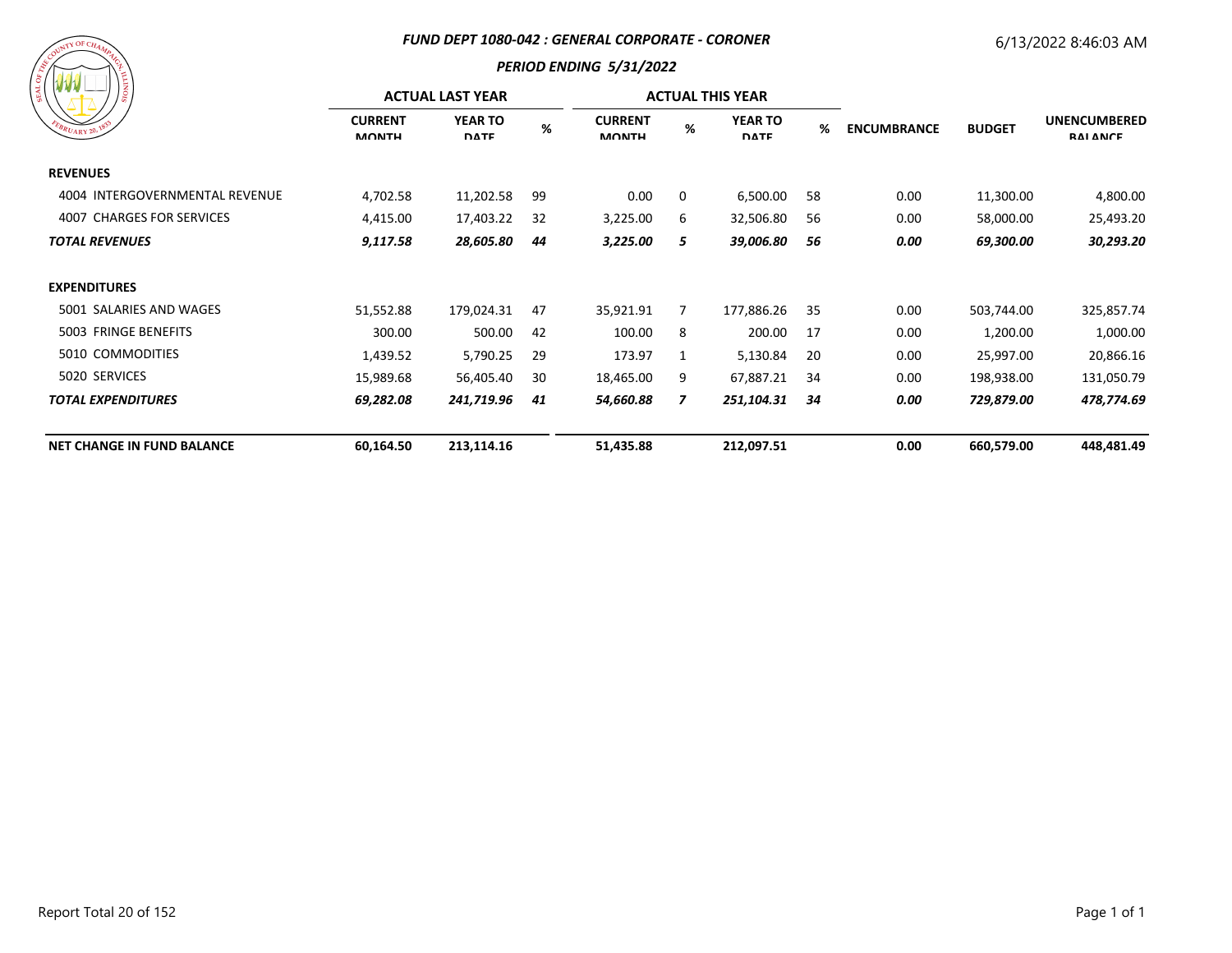#### *FUND DEPT 1080-043 : GENERAL CORPORATE - EMERGENCY MGMT AGCY (EMA)*

# 6/13/2022 8:46:03 AM

| ASSESSMANT DECHAMANCE<br>FEBRUARY 20, 1833 | <b>SIONIT</b> |
|--------------------------------------------|---------------|
|                                            |               |

|                                   |                                | <b>ACTUAL LAST YEAR</b>       |     |                                |     | <b>ACTUAL THIS YEAR</b>       |      |                    |               |                                        |
|-----------------------------------|--------------------------------|-------------------------------|-----|--------------------------------|-----|-------------------------------|------|--------------------|---------------|----------------------------------------|
| EBRUARY 20, 1833                  | <b>CURRENT</b><br><b>MONTH</b> | <b>YEAR TO</b><br><b>DATE</b> | %   | <b>CURRENT</b><br><b>MONTH</b> | %   | <b>YEAR TO</b><br><b>DATE</b> | %    | <b>ENCUMBRANCE</b> | <b>BUDGET</b> | <b>UNENCUMBERED</b><br><b>RAI ANCE</b> |
| <b>REVENUES</b>                   |                                |                               |     |                                |     |                               |      |                    |               |                                        |
| 4004 INTERGOVERNMENTAL REVENUE    | 9,036.23                       | 61,118.35                     | 101 | 0.00                           | 0   | 47,615.00                     | -79  | 0.00               | 60,500.00     | 12,885.00                              |
| <b>TOTAL REVENUES</b>             | 9,036.23                       | 61,118.35                     | 101 | 0.00                           | 0   | 47,615.00                     | - 79 | 0.00               | 60,500.00     | 12,885.00                              |
| <b>EXPENDITURES</b>               |                                |                               |     |                                |     |                               |      |                    |               |                                        |
| 5001 SALARIES AND WAGES           | 15,129.27                      | 52,338.18                     | 40  | 10,365.20                      | 8   | 49,234.69                     | 36   | 0.00               | 135,451.00    | 86,216.31                              |
| 5010 COMMODITIES                  | 141.25                         | 387.94                        | 11  | 755.50                         | -13 | 3,323.24                      | -58  | 0.00               | 5,685.00      | 2,361.76                               |
| 5020 SERVICES                     | 978.38                         | 3,962.82                      | 14  | 1,011.56                       | 4   | 10,485.58                     | 40   | 0.00               | 26,407.00     | 15,921.42                              |
| <b>TOTAL EXPENDITURES</b>         | 16,248.90                      | 56,688.94                     | 34  | 12,132.26                      | 7   | 63,043.51                     | 38   | 0.00               | 167,543.00    | 104,499.49                             |
| <b>NET CHANGE IN FUND BALANCE</b> | 7,212.67                       | $-4,429.41$                   |     | 12,132.26                      |     | 15,428.51                     |      | 0.00               | 107,043.00    | 91,614.49                              |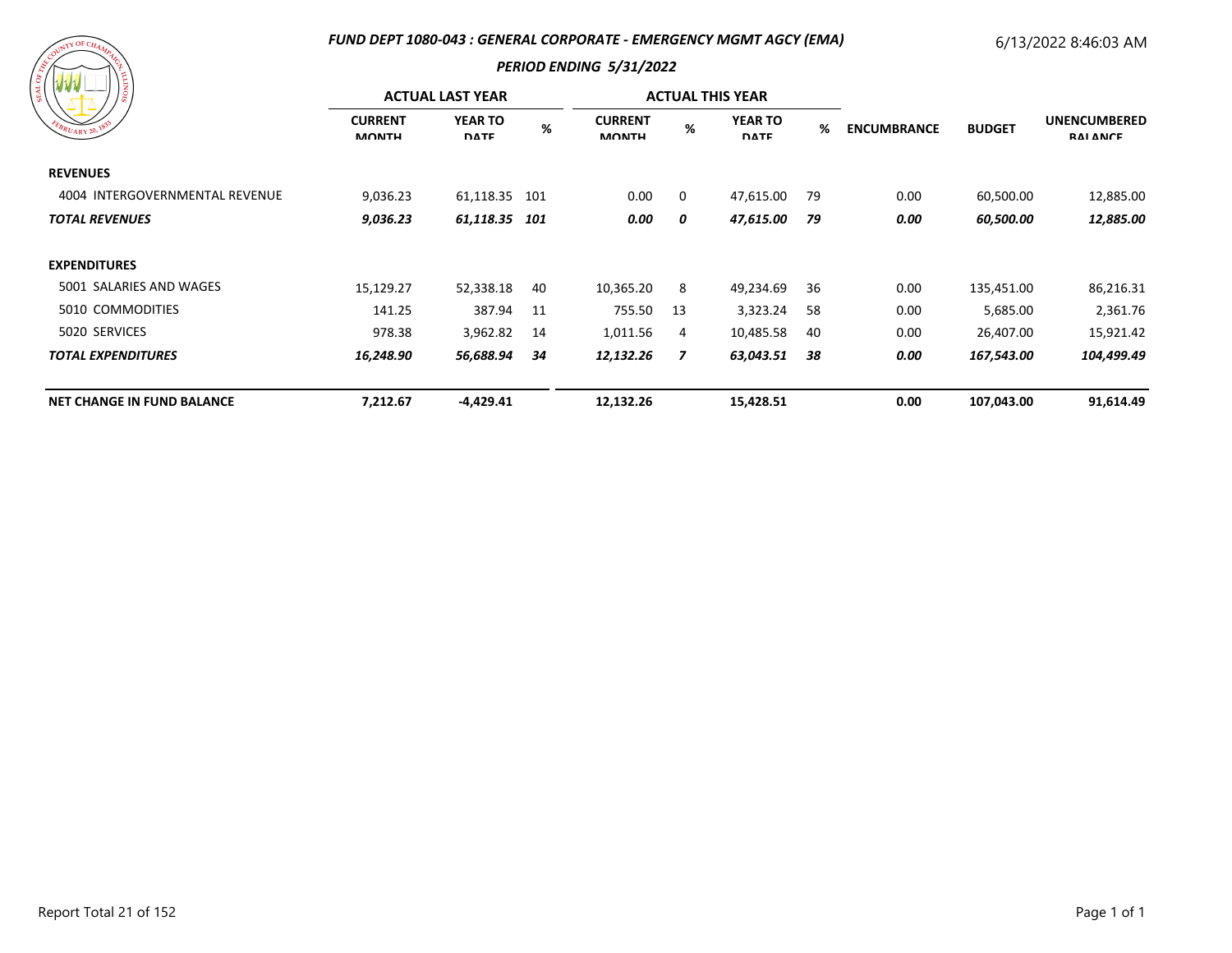#### *FUND DEPT 1080-049 : GENERAL CORPORATE - BOARD OF HEALTH*

# 6/13/2022 8:46:03 AM



| । ខ្ល                             |                                | <b>ACTUAL LAST YEAR</b>       |   |                                |   | <b>ACTUAL THIS YEAR</b>       |   |                    |               |                                 |
|-----------------------------------|--------------------------------|-------------------------------|---|--------------------------------|---|-------------------------------|---|--------------------|---------------|---------------------------------|
| $v_{UARY20}$                      | <b>CURRENT</b><br><b>MONTH</b> | <b>YEAR TO</b><br><b>DATE</b> | % | <b>CURRENT</b><br><b>MONTH</b> | % | <b>YEAR TO</b><br><b>DATE</b> | % | <b>ENCUMBRANCE</b> | <b>BUDGET</b> | <b>UNENCUMBERED</b><br>RAI ANCE |
| <b>REVENUES</b>                   |                                |                               |   |                                |   |                               |   |                    |               |                                 |
| <b>TOTAL REVENUES</b>             | 0.00                           | 0.00                          | 0 | 0.00                           | 0 | 0.00                          | 0 | 0.00               | 0.00          | 0.00                            |
| <b>NET CHANGE IN FUND BALANCE</b> | 0.00                           | 0.00                          |   | 0.00                           |   | 0.00                          |   | 0.00               | 0.00          | 0.00                            |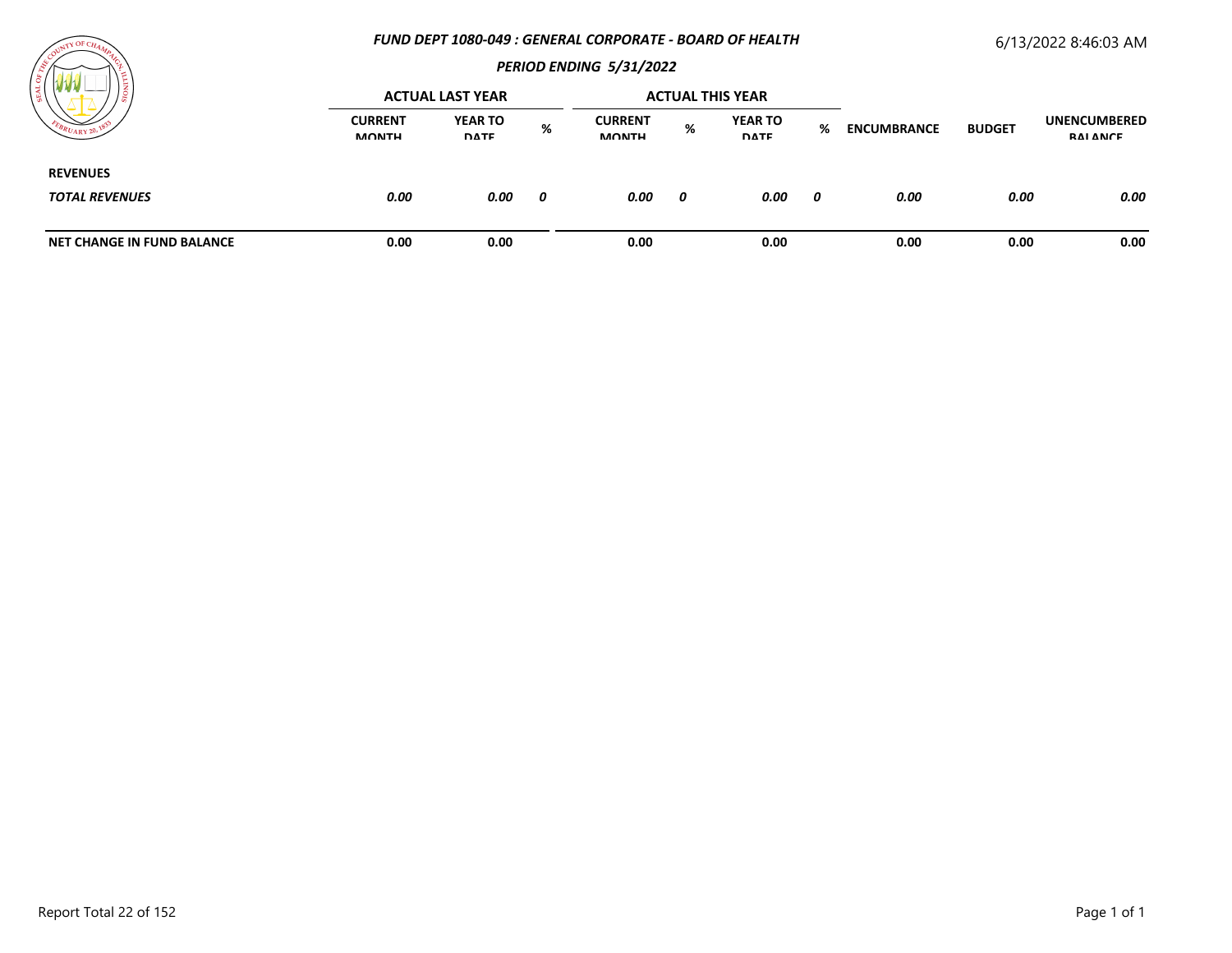#### *FUND DEPT 1080-051 : GENERAL CORPORATE - JUVENILE DETENTION CENTER*

#### 6/13/2022 8:46:03 AM

| A SOURI LUF CHAMPAGE<br>SIONITY<br>FEBRUARY 20, 1833 |  |
|------------------------------------------------------|--|
|                                                      |  |

| / డ                                         |                                | <b>ACTUAL LAST YEAR</b>       |      |                                |    | <b>ACTUAL THIS YEAR</b>       |    |                    |               |                                        |
|---------------------------------------------|--------------------------------|-------------------------------|------|--------------------------------|----|-------------------------------|----|--------------------|---------------|----------------------------------------|
| BRUARY 20, 182                              | <b>CURRENT</b><br><b>MONTH</b> | <b>YEAR TO</b><br><b>DATE</b> | $\%$ | <b>CURRENT</b><br><b>MONTH</b> | %  | <b>YEAR TO</b><br><b>DATE</b> | %  | <b>ENCUMBRANCE</b> | <b>BUDGET</b> | <b>UNENCUMBERED</b><br><b>RAI ANCE</b> |
| <b>REVENUES</b>                             |                                |                               |      |                                |    |                               |    |                    |               |                                        |
| 4004 INTERGOVERNMENTAL REVENUE              | 114,532.56                     | 666,337.87                    | 46   | 0.00                           | 0  | 219,908.76                    | 15 | 0.00               | 1,456,449.00  | 1,236,540.24                           |
| <b>CHARGES FOR SERVICES</b><br>4007         | 102.62                         | 4,296.62                      | 0    | 0.00                           | 0  | 0.00                          | 0  | 0.00               | 0.00          | 0.00                                   |
| 4009 MISCELLANEOUS REVENUES                 | 421.56                         | 421.56                        | 0    | 20.00                          | 0  | 20.00                         | 0  | 0.00               | 0.00          | $-20.00$                               |
| <b>TOTAL REVENUES</b>                       | 115,056.74                     | 671,056.05                    | 46   | 20.00                          | 0  | 219,928.76                    | 15 | 0.00               | 1,456,449.00  | 1,236,520.24                           |
| <b>EXPENDITURES</b>                         |                                |                               |      |                                |    |                               |    |                    |               |                                        |
| 5001 SALARIES AND WAGES                     | 147,475.65                     | 565,022.51                    | 36   | 92,298.35                      | 6  | 424,811.05                    | 27 | 0.00               | 1,593,219.00  | 1,168,407.95                           |
| 5010 COMMODITIES                            | 2,272.53                       | 8,028.74                      | 29   | 1,450.67                       | 4  | 13,270.92                     | 39 | 0.00               | 34,000.00     | 20,729.08                              |
| 5020 SERVICES                               | 12,922.18                      | 80,284.02                     | 38   | 20,696.24                      | 10 | 88,594.60                     | 41 | 0.00               | 213,760.00    | 125,165.40                             |
| <b>TOTAL EXPENDITURES</b>                   | 162,670.36                     | 653,335.27                    | 36   | 114,445.26                     | 6  | 526,676.57                    | 29 | 0.00               | 1,840,979.00  | 1,314,302.43                           |
| <b>OTHER FINANCING SOURCES (USES)</b>       |                                |                               |      |                                |    |                               |    |                    |               |                                        |
| <b>TOTAL OTHER FINANCING SOURCES (USES)</b> | 0.00                           | 0.00                          |      | 0.00                           |    | 0.00                          |    | 0.00               | 0.00          | 0.00                                   |
| <b>NET CHANGE IN FUND BALANCE</b>           | 47,613.62                      | $-17,720.78$                  |      | 114,425.26                     |    | 306,747.81                    |    | 0.00               | 384,530.00    | 77,782.19                              |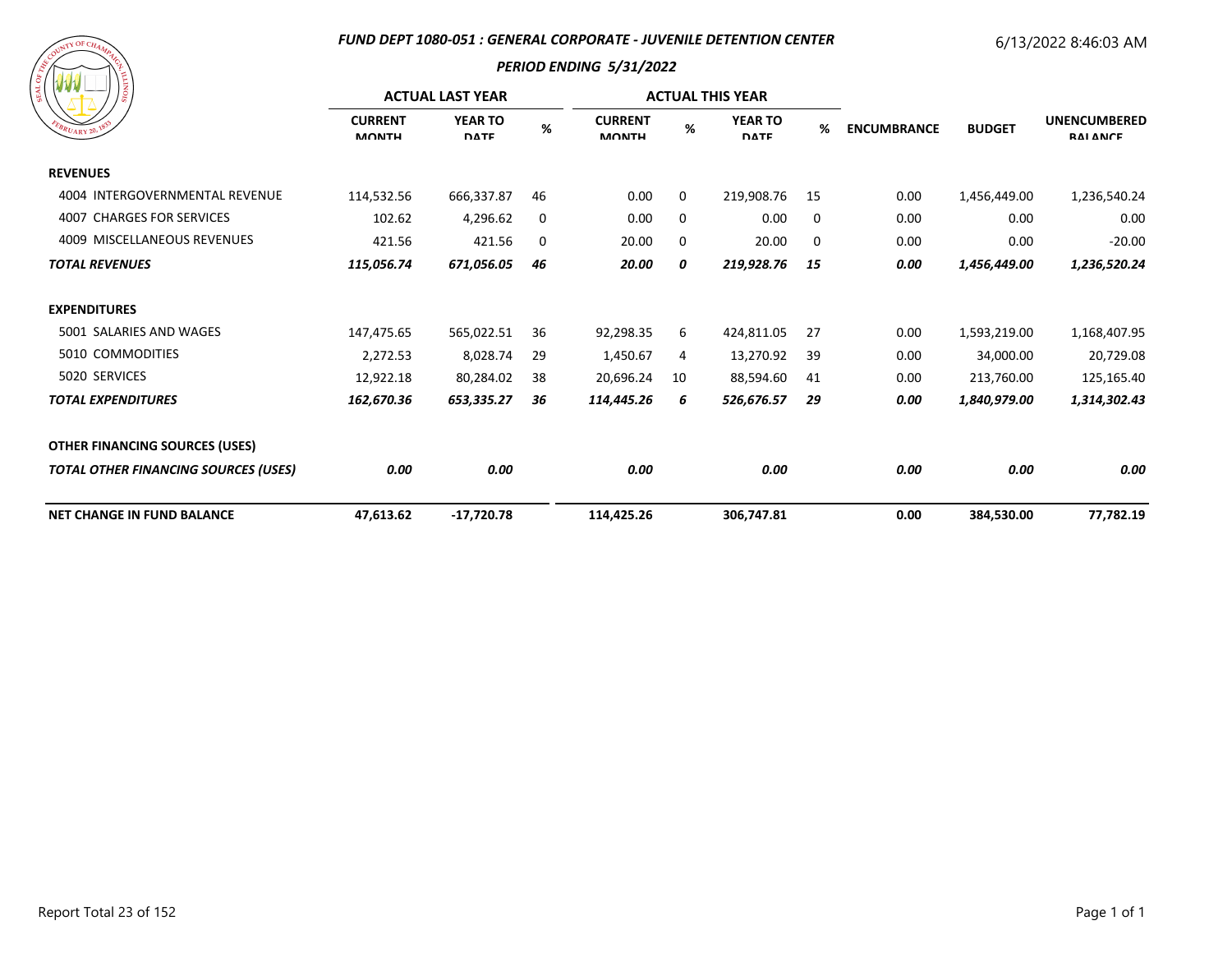#### *FUND DEPT 1080-052 : GENERAL CORPORATE - COURT SERVICES -PROBATION*

# 6/13/2022 8:46:03 AM

| ARANGEMAN AND CHAMPITER<br>SIONIT!<br>FEBRUARY 20, 1833 |
|---------------------------------------------------------|
|---------------------------------------------------------|

|                                             |                                | <b>ACTUAL LAST YEAR</b>       |    |                                |    | <b>ACTUAL THIS YEAR</b>       |    |                    |               |                                        |
|---------------------------------------------|--------------------------------|-------------------------------|----|--------------------------------|----|-------------------------------|----|--------------------|---------------|----------------------------------------|
| FEBRUARY 20, 183                            | <b>CURRENT</b><br><b>MONTH</b> | <b>YEAR TO</b><br><b>DATE</b> | %  | <b>CURRENT</b><br><b>MONTH</b> | %  | <b>YEAR TO</b><br><b>DATE</b> | %  | <b>ENCUMBRANCE</b> | <b>BUDGET</b> | <b>UNENCUMBERED</b><br><b>RAI ANCE</b> |
| <b>REVENUES</b>                             |                                |                               |    |                                |    |                               |    |                    |               |                                        |
| 4004 INTERGOVERNMENTAL REVENUE              | 73,012.44                      | 434,458.91                    | 48 | 0.00                           | 0  | 153,834.14                    | 16 | 0.00               | 934,365.00    | 780,530.86                             |
| <b>TOTAL REVENUES</b>                       | 73,012.44                      | 434,458.91                    | 48 | 0.00                           | 0  | 153,834.14                    | 16 | 0.00               | 934,365.00    | 780,530.86                             |
| <b>EXPENDITURES</b>                         |                                |                               |    |                                |    |                               |    |                    |               |                                        |
| 5001 SALARIES AND WAGES                     | 184,205.88                     | 649,945.62                    | 38 | 123,104.99                     | 7  | 584,484.77                    | 35 | 0.00               | 1,689,567.00  | 1,105,082.23                           |
| 5010 COMMODITIES                            | 376.86                         | 2,401.03                      | 14 | 1,803.07                       | 10 | 5,326.30                      | 30 | 0.00               | 17,575.00     | 12,248.70                              |
| 5020 SERVICES                               | 919.25                         | 2,391.66                      | 24 | 324.54                         | 3  | 2,014.74                      | 21 | 0.00               | 9,600.00      | 7,585.26                               |
| <b>TOTAL EXPENDITURES</b>                   | 185,501.99                     | 654,738.31                    | 38 | 125,232.60                     | 7  | 591,825.81                    | 34 | 0.00               | 1,716,742.00  | 1,124,916.19                           |
| <b>OTHER FINANCING SOURCES (USES)</b>       |                                |                               |    |                                |    |                               |    |                    |               |                                        |
| <b>TOTAL OTHER FINANCING SOURCES (USES)</b> | 0.00                           | 0.00                          |    | 0.00                           |    | 0.00                          |    | 0.00               | 0.00          | 0.00                                   |
| <b>NET CHANGE IN FUND BALANCE</b>           | 112,489.55                     | 220,279.40                    |    | 125,232.60                     |    | 437,991.67                    |    | 0.00               | 782,377.00    | 344,385.33                             |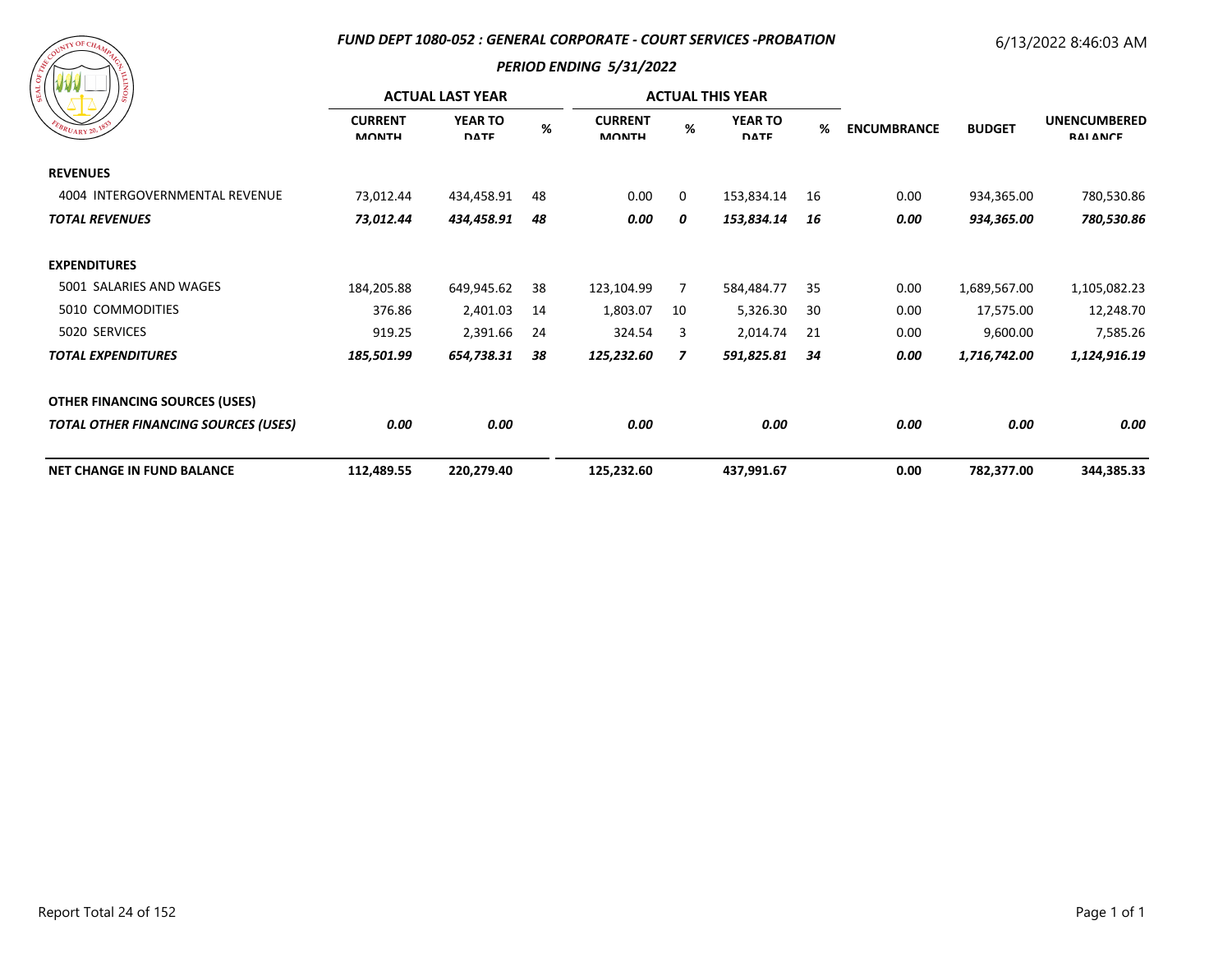#### *FUND DEPT 1080-053 : GENERAL CORPORATE - MENTAL HEALTH BOARD*

# 6/13/2022 8:46:03 AM



|                                                  |                                | <b>ACTUAL LAST YEAR</b>       |   |                                |   | <b>ACTUAL THIS YEAR</b>       |   |                    |               |                                        |
|--------------------------------------------------|--------------------------------|-------------------------------|---|--------------------------------|---|-------------------------------|---|--------------------|---------------|----------------------------------------|
|                                                  | <b>CURRENT</b><br><b>MONTH</b> | <b>YEAR TO</b><br><b>DATE</b> | % | <b>CURRENT</b><br><b>MONTH</b> | % | <b>YEAR TO</b><br><b>DATE</b> | % | <b>ENCUMBRANCE</b> | <b>BUDGET</b> | <b>UNENCUMBERED</b><br><b>RAI ANCE</b> |
| <b>EXPENDITURES</b><br><b>TOTAL EXPENDITURES</b> | 0.00                           | 0.00                          | 0 | 0.00                           | 0 | 0.00                          | 0 | 0.00               | 0.00          | 0.00                                   |
| NET CHANGE IN FUND BALANCE                       | 0.00                           | 0.00                          |   | 0.00                           |   | 0.00                          |   | 0.00               | 0.00          | 0.00                                   |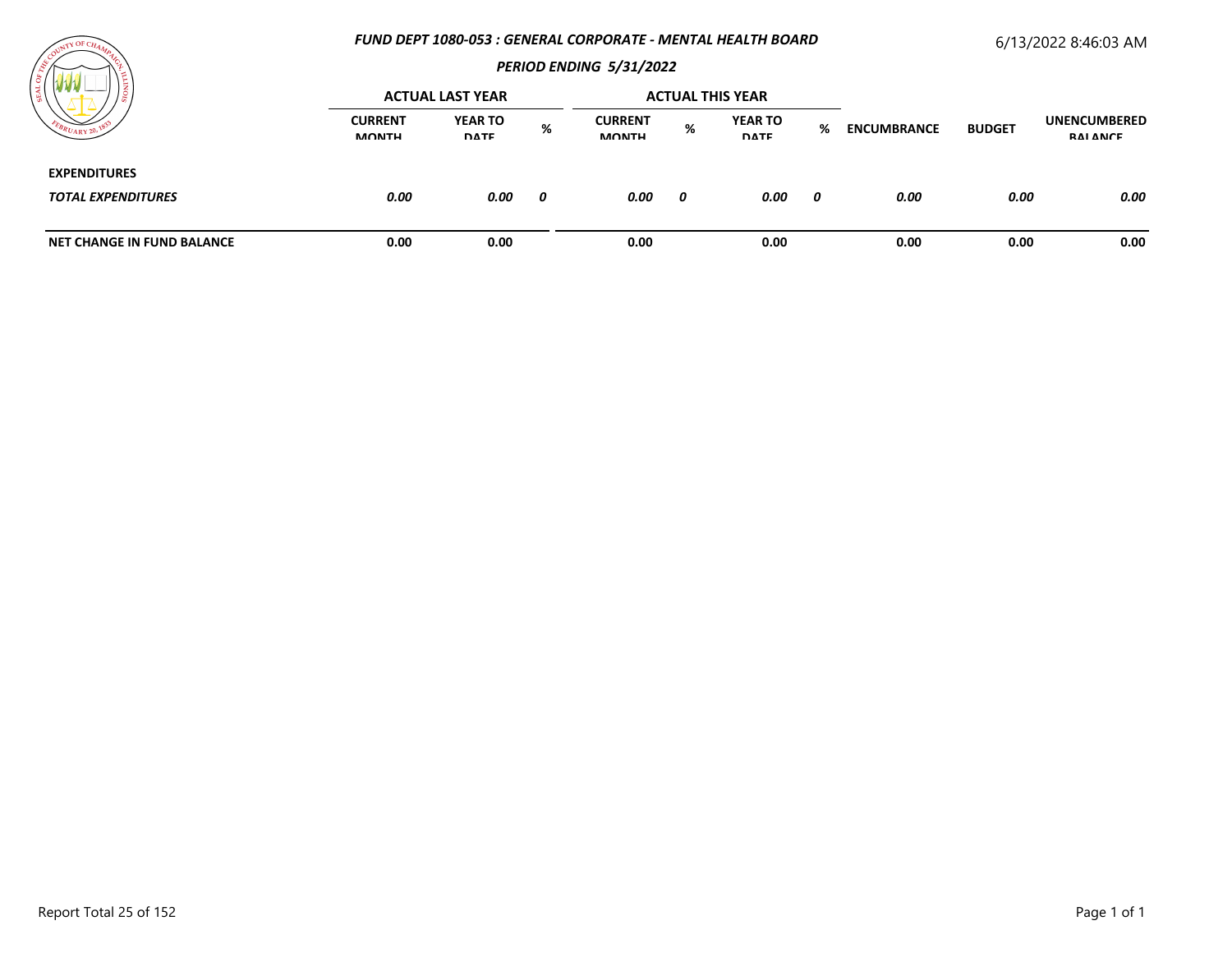#### *FUND DEPT 1080-057 : GENERAL CORPORATE - DEPUTY SHERIFF MERIT COMM*

# 6/13/2022 8:46:03 AM



| .                                 |                                | <b>ACTUAL LAST YEAR</b>       |    |                                |             | <b>ACTUAL THIS YEAR</b>       |      |                    |               |                                        |
|-----------------------------------|--------------------------------|-------------------------------|----|--------------------------------|-------------|-------------------------------|------|--------------------|---------------|----------------------------------------|
| FEBRUARY 20, 1833                 | <b>CURRENT</b><br><b>MONTH</b> | <b>YEAR TO</b><br><b>DATE</b> | %  | <b>CURRENT</b><br><b>MONTH</b> | %           | <b>YEAR TO</b><br><b>DATE</b> | ℅    | <b>ENCUMBRANCE</b> | <b>BUDGET</b> | <b>UNENCUMBERED</b><br><b>RAI ANCE</b> |
| <b>EXPENDITURES</b>               |                                |                               |    |                                |             |                               |      |                    |               |                                        |
| 5001 SALARIES AND WAGES           | 0.00                           | 0.00                          | 0  | 135.00 14                      |             | 225.00 24                     |      | 0.00               | 950.00        | 725.00                                 |
| 5010 COMMODITIES                  | 0.00                           | 0.00                          | 0  | 0.00                           | $\mathbf 0$ | 0.00                          | 0    | 0.00               | 300.00        | 300.00                                 |
| 5020 SERVICES                     | 2,812.00                       | 12,444.50                     | 70 | 6,978.43                       | -39         | 12,986.85                     | - 73 | 0.00               | 17,891.00     | 4,904.15                               |
| <b>TOTAL EXPENDITURES</b>         | 2,812.00                       | 12,444.50                     | 65 | 7,113.43                       | 37          | 13,211.85                     | 69   | 0.00               | 19,141.00     | 5,929.15                               |
| <b>NET CHANGE IN FUND BALANCE</b> | 2,812.00                       | 12,444.50                     |    | 7,113.43                       |             | 13.211.85                     |      | 0.00               | 19.141.00     | 5,929.15                               |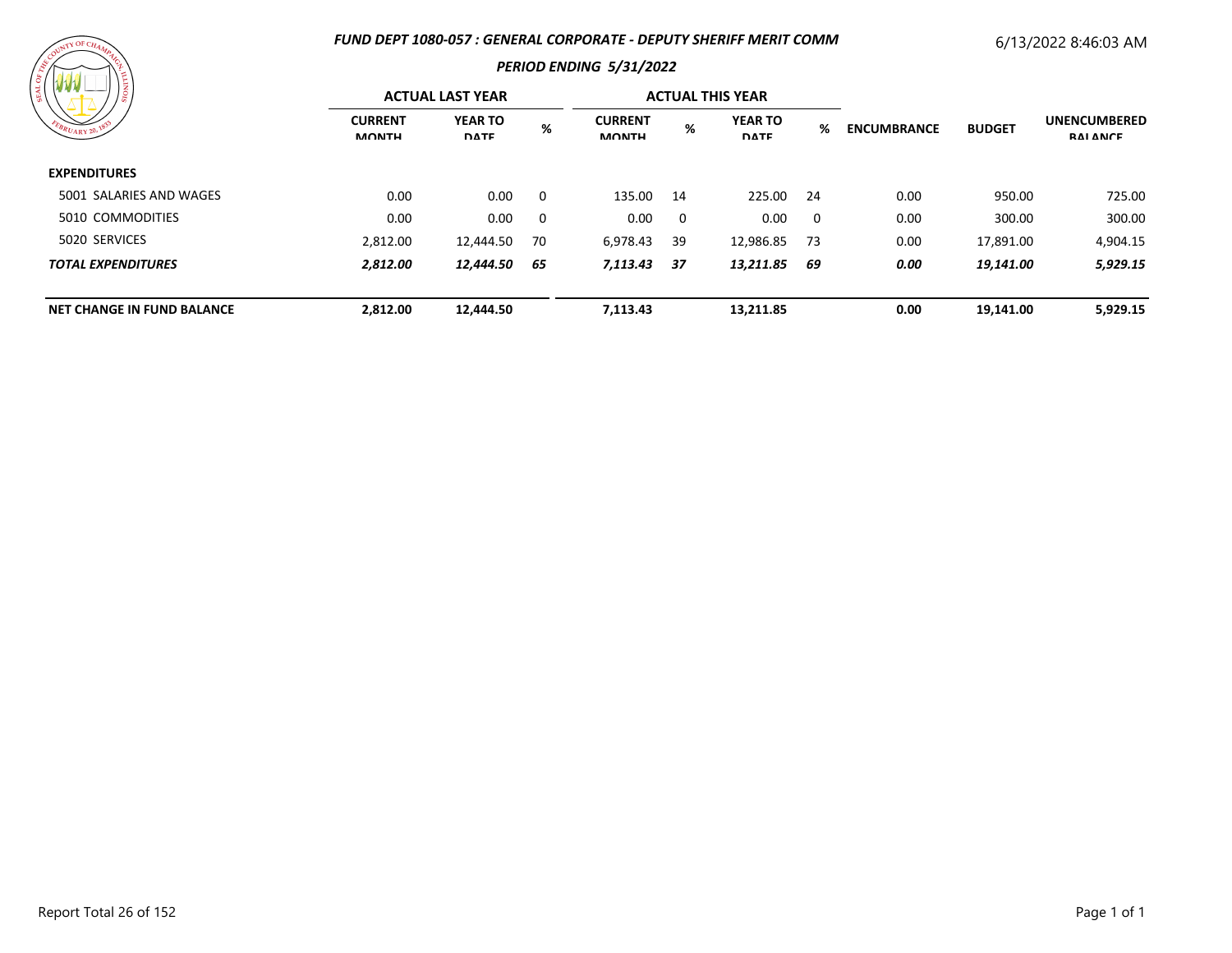# *FUND DEPT 1080-071 : GENERAL CORPORATE - PUBLIC PROP (PHYS, PLNT, FAC)*

# 6/13/2022 8:46:03 AM



|                                             |                                | <b>ACTUAL LAST YEAR</b>       |    |                                |                | <b>ACTUAL THIS YEAR</b>       |    |                    |                 |                                        |
|---------------------------------------------|--------------------------------|-------------------------------|----|--------------------------------|----------------|-------------------------------|----|--------------------|-----------------|----------------------------------------|
| $R_{U_{\text{ARY}}20}$ , $\chi^2$           | <b>CURRENT</b><br><b>MONTH</b> | <b>YEAR TO</b><br><b>DATE</b> | %  | <b>CURRENT</b><br><b>MONTH</b> | %              | <b>YEAR TO</b><br><b>DATE</b> | %  | <b>ENCUMBRANCE</b> | <b>BUDGET</b>   | <b>UNENCUMBERED</b><br><b>RAI ANCE</b> |
| <b>REVENUES</b>                             |                                |                               |    |                                |                |                               |    |                    |                 |                                        |
| 4004 INTERGOVERNMENTAL REVENUE              | 5,589.73                       | 5,589.73                      | 0  | 0.00                           | 0              | 0.00                          | 0  | 0.00               | 0.00            | 0.00                                   |
| <b>4007 CHARGES FOR SERVICES</b>            | 4,788.78                       | 8,330.46                      | 14 | 0.00                           | 0              | 7,747.43                      | 13 | 0.00               | 59,000.00       | 51,252.57                              |
| 4009 MISCELLANEOUS REVENUES                 | 1,326.54                       | 5,600.09                      | 16 | 743.75                         | $\overline{2}$ | 10,208.05                     | 30 | 0.00               | 34,000.00       | 23,791.95                              |
| 4010 RENTS AND ROYALTIES                    | 21,486.64                      | 313,779.50                    | 36 | 15,649.54                      | $\overline{2}$ | 522,687.21                    | 58 | 0.00               | 894,386.00      | 371,698.79                             |
| <b>TOTAL REVENUES</b>                       | 33,191.69                      | 333,299.78                    | 35 | 16,393.29                      | 2              | 540,642.69                    | 55 | 0.00               | 987,386.00      | 446,743.31                             |
| <b>EXPENDITURES</b>                         |                                |                               |    |                                |                |                               |    |                    |                 |                                        |
| 5001 SALARIES AND WAGES                     | 109,546.34                     | 401,372.07                    | 39 | 76,714.86                      | 8              | 368,511.24                    | 36 | 0.00               | 1,018,575.00    | 650,063.76                             |
| 5010 COMMODITIES                            | 7,273.31                       | 51,551.64                     | 45 | 9,662.68                       | 8              | 63,270.45                     | 53 | 0.00               | 119,053.00      | 55,782.55                              |
| 5020 SERVICES                               | 141,410.14                     | 588,127.96                    | 34 | 71,493.55                      | 4              | 290,102.94                    | 17 | 0.00               | 1,744,551.00    | 1,454,448.06                           |
| 5050 INTEREST AND FISCAL CHARGES            | 0.00                           | 0.00                          | 0  | 0.00                           | 0              | 0.00                          | 0  | 0.00               | 184,275.00      | 184,275.00                             |
| <b>TOTAL EXPENDITURES</b>                   | 258,229.79                     | 1,041,051.67                  | 34 | 157,871.09                     | 5              | 721,884.63                    | 24 | 0.00               | 3,066,454.00    | 2,344,569.37                           |
| <b>OTHER FINANCING SOURCES (USES)</b>       |                                |                               |    |                                |                |                               |    |                    |                 |                                        |
| <b>6001 OTHER FINANCING SOURCES</b>         | 143,019.25                     | 270,889.53                    | 34 | 0.00                           | 0              | 0.00                          | 0  | 0.00               | 800,000.00      | 800,000.00                             |
| 7001 OTHER FINANCING USES                   | 0.00                           | 0.00                          | 0  | 0.00                           | 0              | 0.00                          | 0  | 0.00               | $-2,150,000.00$ | $-2,150,000.00$                        |
| <b>TOTAL OTHER FINANCING SOURCES (USES)</b> | 143,019.25                     | 270,889.53                    |    | 0.00                           |                | 0.00                          |    | 0.00               | $-1,350,000.00$ | $-1,350,000.00$                        |
| <b>NET CHANGE IN FUND BALANCE</b>           | 82,018.85                      | 436,862.36                    |    | 141,477.80                     |                | 181,241.94                    |    | 0.00               | 3,429,068.00    | 3,247,826.06                           |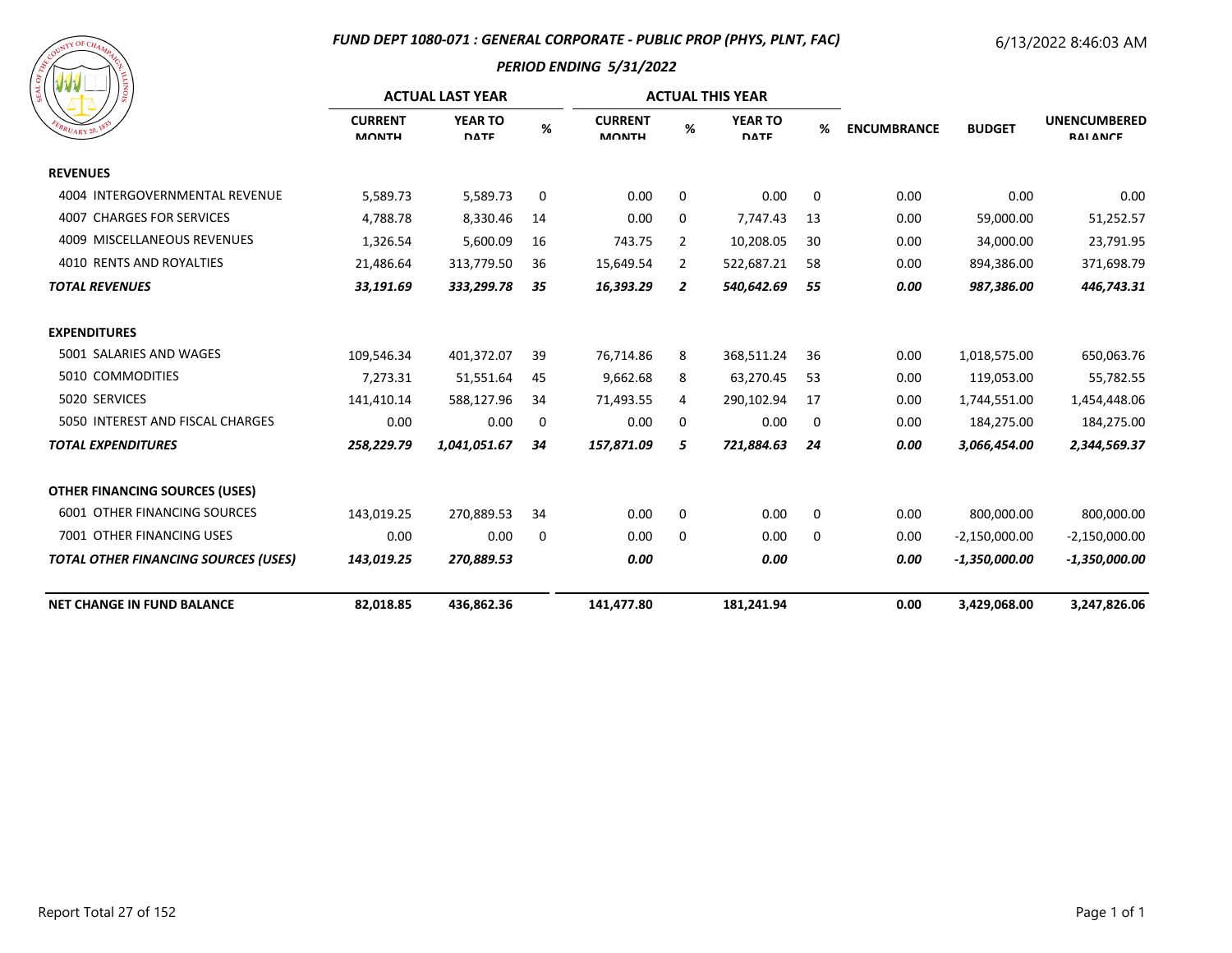#### *FUND DEPT 1080-072 : GENERAL CORPORATE - ADA COMPLIANCE*

# 6/13/2022 8:46:03 AM



|                                                  |                                | <b>ACTUAL LAST YEAR</b>       |     |                                |   | <b>ACTUAL THIS YEAR</b>       |   |                    |               |                                 |
|--------------------------------------------------|--------------------------------|-------------------------------|-----|--------------------------------|---|-------------------------------|---|--------------------|---------------|---------------------------------|
| 404RY20                                          | <b>CURRENT</b><br><b>MONTH</b> | <b>YEAR TO</b><br><b>DATE</b> | %   | <b>CURRENT</b><br><b>MONTH</b> | % | <b>YEAR TO</b><br><b>DATE</b> | % | <b>ENCUMBRANCE</b> | <b>BUDGET</b> | <b>UNENCUMBERED</b><br>RAI ANCE |
| <b>EXPENDITURES</b><br><b>TOTAL EXPENDITURES</b> | 0.00                           | 0.00                          | - 0 | 0.00                           | 0 | 0.00                          | 0 | 0.00               | 0.00          | 0.00                            |
| <b>NET CHANGE IN FUND BALANCE</b>                | 0.00                           | 0.00                          |     | 0.00                           |   | 0.00                          |   | 0.00               | 0.00          | 0.00                            |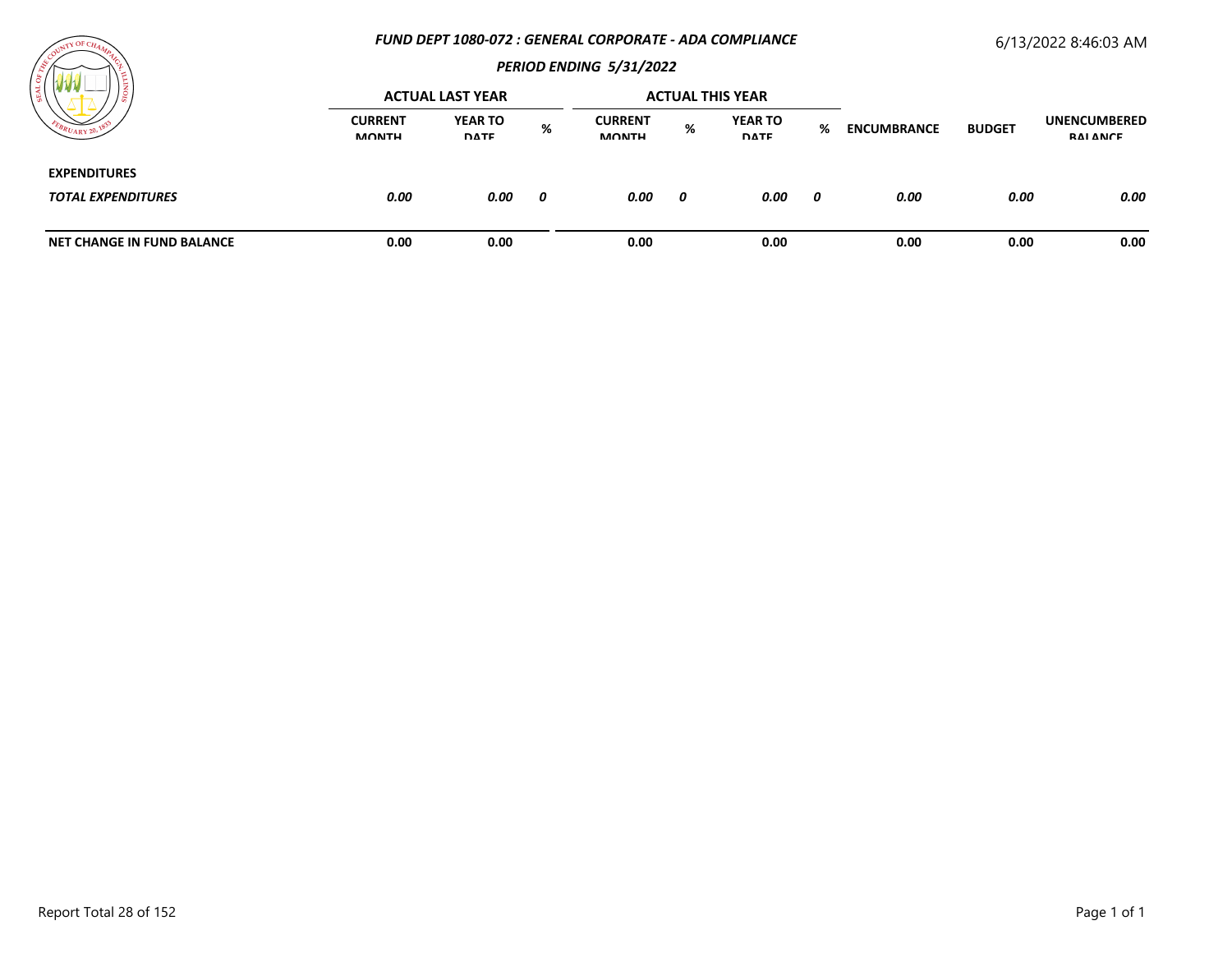#### *FUND DEPT 1080-075 : GENERAL CORPORATE - GENERAL COUNTY*

# 6/13/2022 8:46:03 AM



|                                             |                                | <b>ACTUAL LAST YEAR</b>       |    |                                |             | <b>ACTUAL THIS YEAR</b>       |             |                    |                  | <b>UNENCUMBERED</b><br>RAI ANCE |
|---------------------------------------------|--------------------------------|-------------------------------|----|--------------------------------|-------------|-------------------------------|-------------|--------------------|------------------|---------------------------------|
| <b>PUARY 20, 18</b>                         | <b>CURRENT</b><br><b>MONTH</b> | <b>YEAR TO</b><br><b>DATE</b> | %  | <b>CURRENT</b><br><b>MONTH</b> | %           | <b>YEAR TO</b><br><b>DATE</b> | %           | <b>ENCUMBRANCE</b> | <b>BUDGET</b>    |                                 |
| <b>REVENUES</b>                             |                                |                               |    |                                |             |                               |             |                    |                  |                                 |
| 4001 PROPERTY TAX                           | 0.00                           | 0.00                          | 0  | 0.00                           | $\mathbf 0$ | 0.00                          | 0           | 0.00               | 13,339,312.00    | 13,339,312.00                   |
| 4002 LOCAL SALES TAX                        | 0.00                           | 6,149.47                      | 11 | 0.00                           | $\mathbf 0$ | 0.00                          | $\mathbf 0$ | 0.00               | 56,000.00        | 56,000.00                       |
| 4003 OTHER TAXES                            | 0.00                           | 0.00                          | 0  | 1,634.77                       | 16          | 4,056.86                      | 41          | 0.00               | 10,000.00        | 5,943.14                        |
| 4004 INTERGOVERNMENTAL REVENUE              | $-92,369.13$                   | 1,253,445.14                  | 10 | 0.00                           | 0           | 26,488.67                     | 0           | 0.00               | 15,331,980.00    | 15,305,491.33                   |
| 4007 CHARGES FOR SERVICES                   | 0.00                           | 2,540.00                      | 8  | 0.00                           | 0           | 0.00                          | 0           | 0.00               | 30,000.00        | 30,000.00                       |
| 4008 INVESTMENT EARNINGS                    | 0.55                           | 1,782.54                      | 9  | 0.00                           | 0           | 6,687.33                      | 67          | 0.00               | 10,000.00        | 3,312.67                        |
| 4009 MISCELLANEOUS REVENUES                 | 0.00                           | 0.00                          | 0  | 0.00                           | 0           | 800.00                        | 0           | 0.00               | 0.00             | $-800.00$                       |
| <b>TOTAL REVENUES</b>                       | $-92,368.58$                   | 1,263,917.15                  | 5  | 1,634.77                       | 0           | 38,032.86                     | 0           | 0.00               | 28,777,292.00    | 28,739,259.14                   |
| <b>EXPENDITURES</b>                         |                                |                               |    |                                |             |                               |             |                    |                  |                                 |
| 5003 FRINGE BENEFITS                        | 247,924.81                     | 1,247,641.70                  | 37 | 500,789.11                     | 15          | 1,261,955.45                  | 38          | 0.00               | 3,300,000.00     | 2,038,044.55                    |
| 5020 SERVICES                               | 11,685.00                      | 84,598.55                     | 24 | 41,603.12                      | 7           | 157,223.12                    | 25          | 0.00               | 625,090.00       | 467,866.88                      |
| 5050 INTEREST AND FISCAL CHARGES            | 0.00                           | 0.00                          | 0  | 0.00                           | 0           | 0.00                          | 0           | 0.00               | 1,500.00         | 1,500.00                        |
| <b>TOTAL EXPENDITURES</b>                   | 259,609.81                     | 1,332,240.25                  | 36 | 542,392.23                     | 14          | 1,419,178.57                  | 36          | 0.00               | 3,926,590.00     | 2,507,411.43                    |
| <b>OTHER FINANCING SOURCES (USES)</b>       |                                |                               |    |                                |             |                               |             |                    |                  |                                 |
| <b>6001 OTHER FINANCING SOURCES</b>         | 0.00                           | 0.00                          | 0  | 0.00                           | $\mathbf 0$ | 0.00                          | $\mathbf 0$ | 0.00               | 109,196.00       | 109,196.00                      |
| 7001 OTHER FINANCING USES                   | 0.00                           | $-1,000,000.00$               | 50 | 0.00                           | $\mathbf 0$ | 0.00                          | $\mathbf 0$ | 0.00               | $-5,007,674.00$  | $-5,007,674.00$                 |
| <b>TOTAL OTHER FINANCING SOURCES (USES)</b> | 0.00                           | $-1,000,000.00$               |    | 0.00                           |             | 0.00                          |             | 0.00               | -4,898,478.00    | -4,898,478.00                   |
| <b>NET CHANGE IN FUND BALANCE</b>           | 351,978.39                     | 1,068,323.10                  |    | 540,757.46                     |             | 1,381,145.71                  |             | 0.00               | $-19,952,224.00$ | $-21,333,369.71$                |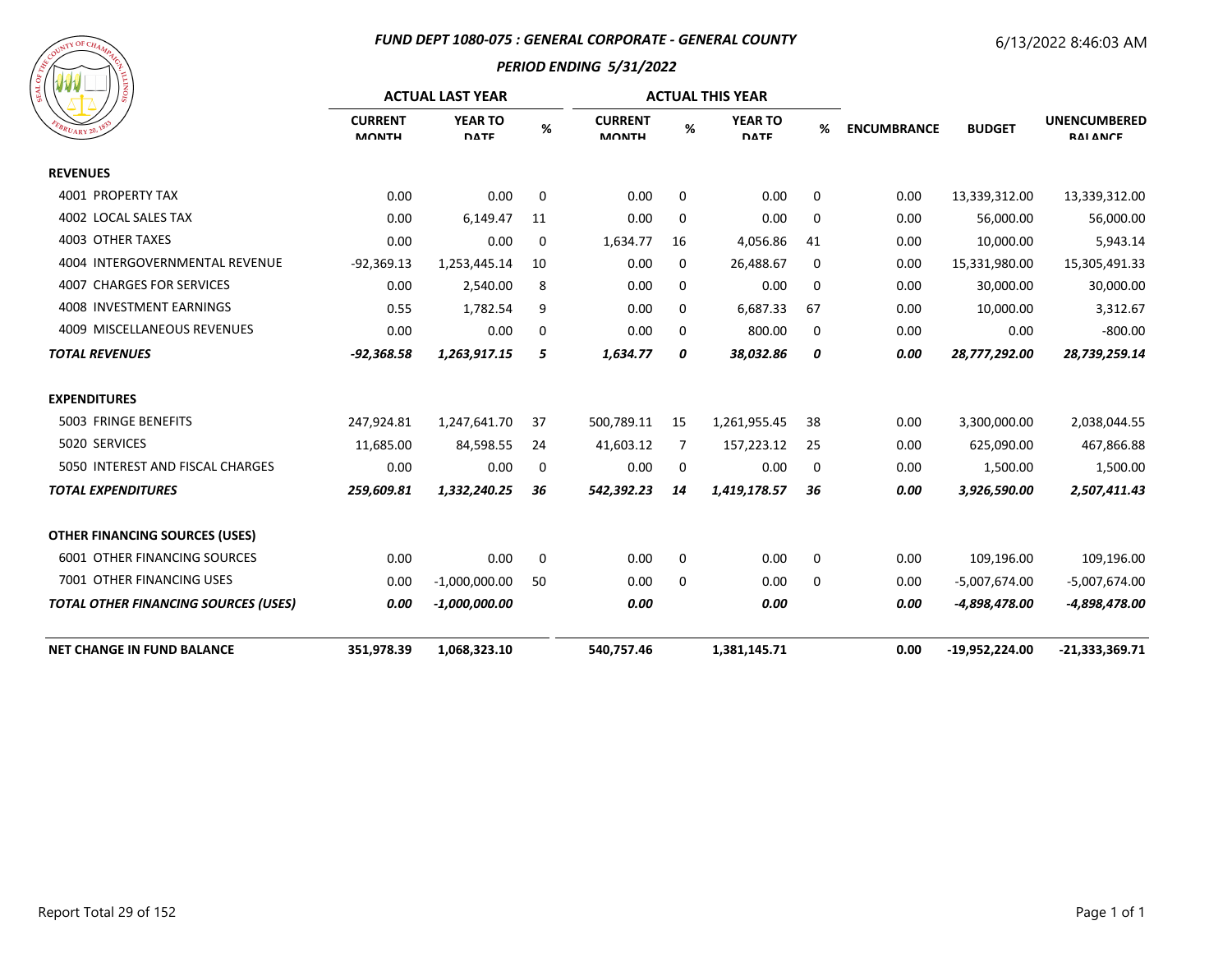#### *FUND DEPT 1080-077 : GENERAL CORPORATE - ZONING AND ENFORCE (P&Z)*

# 6/13/2022 8:46:03 AM

| A COURT OF CHAMPY CH<br>SIONITY<br>FEBRUARY 20, 1833 |
|------------------------------------------------------|
|------------------------------------------------------|

| 18                                  |                                | <b>ACTUAL LAST YEAR</b>       |                 |                                |   | <b>ACTUAL THIS YEAR</b>       |     |                                     |                                        |            |
|-------------------------------------|--------------------------------|-------------------------------|-----------------|--------------------------------|---|-------------------------------|-----|-------------------------------------|----------------------------------------|------------|
| BRUARY 20, 183                      | <b>CURRENT</b><br><b>MONTH</b> | <b>YEAR TO</b><br><b>DATE</b> | $\%$            | <b>CURRENT</b><br><b>MONTH</b> | % | <b>YEAR TO</b><br><b>DATE</b> | %   | <b>ENCUMBRANCE</b><br><b>BUDGET</b> | <b>UNENCUMBERED</b><br><b>RAI ANCE</b> |            |
| <b>REVENUES</b>                     |                                |                               |                 |                                |   |                               |     |                                     |                                        |            |
| 4006 LICENSES AND PERMITS           | 2,491.00                       | 11,644.00                     | 26              | 0.00                           | 0 | 8,275.00                      | 4   | 0.00                                | 217,006.00                             | 208,731.00 |
| <b>CHARGES FOR SERVICES</b><br>4007 | 2,816.80                       | 6,116.80                      | -67             | 0.00                           | 0 | 2,520.00                      | 20  | 0.00                                | 12,722.00                              | 10,202.00  |
| 4009 MISCELLANEOUS REVENUES         | 500.00                         | 2,000.00                      | 100<br>$\Omega$ | 0.00                           | 0 | 0.00                          | 0   | 0.00                                | 2,000.00                               | 2,000.00   |
| <b>TOTAL REVENUES</b>               | 5,807.80                       | 19,760.80                     | 37              | 0.00                           | 0 | 10,795.00                     | 5   | 0.00                                | 231,728.00                             | 220,933.00 |
| <b>EXPENDITURES</b>                 |                                |                               |                 |                                |   |                               |     |                                     |                                        |            |
| 5001 SALARIES AND WAGES             | 42,914.51                      | 145,290.10                    | 32              | 31,826.01                      | 6 | 153,700.78                    | 30  | 0.00                                | 509,109.00                             | 355,408.22 |
| 5010 COMMODITIES                    | 378.97                         | 2,050.56                      | 42              | 227.70                         | 5 | 2,477.42                      | -51 | 0.00                                | 4,866.00                               | 2,388.58   |
| 5020 SERVICES                       | 332.66                         | 3,678.52                      | 18              | 701.73                         | 3 | 3,180.24                      | -15 | 0.00                                | 20,776.00                              | 17,595.76  |
| <b>TOTAL EXPENDITURES</b>           | 43,626.14                      | 151,019.18                    | 32              | 32,755.44                      | 6 | 159,358.44                    | 30  | 0.00                                | 534,751.00                             | 375,392.56 |
| <b>NET CHANGE IN FUND BALANCE</b>   | 37,818.34                      | 131,258.38                    |                 | 32,755.44                      |   | 148,563.44                    |     | 0.00                                | 303,023.00                             | 154,459.56 |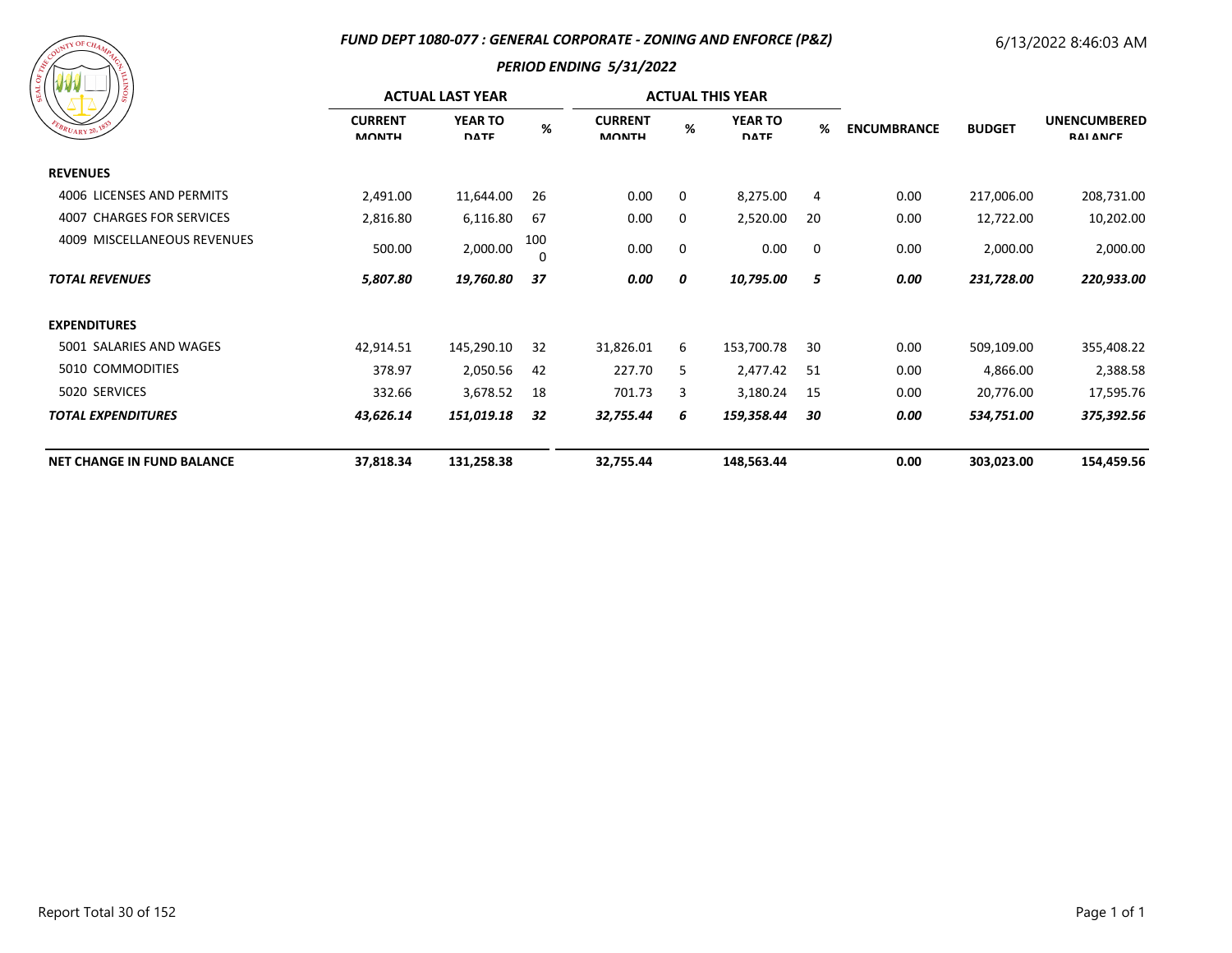#### *FUND DEPT 1080-124 : GENERAL CORPORATE - REGIONAL OFFICE EDUCATION*

# 6/13/2022 8:46:03 AM



| $R_{UARY\,20}$                         |                                | <b>ACTUAL LAST YEAR</b>       |           |                                |            | <b>ACTUAL THIS YEAR</b>       |      |                    |               |                                        |
|----------------------------------------|--------------------------------|-------------------------------|-----------|--------------------------------|------------|-------------------------------|------|--------------------|---------------|----------------------------------------|
|                                        | <b>CURRENT</b><br><b>MONTH</b> | <b>YEAR TO</b><br><b>DATE</b> | %         | <b>CURRENT</b><br><b>MONTH</b> | %          | <b>YEAR TO</b><br><b>DATE</b> | %    | <b>ENCUMBRANCE</b> | <b>BUDGET</b> | <b>UNENCUMBERED</b><br><b>RAI ANCE</b> |
| <b>EXPENDITURES</b>                    |                                |                               |           |                                |            |                               |      |                    |               |                                        |
| 5020 SERVICES                          | 38,635.13                      | 115,905.38                    | -50       | 39,036.98                      | - 17       | 117,111.02                    | - 50 | 0.00               | 234,222.00    | 117,110.98                             |
| 38,635.13<br><b>TOTAL EXPENDITURES</b> | 115,905.38                     | 50                            | 39,036.98 | - 17                           | 117,111.02 | -50                           | 0.00 | 234,222.00         | 117,110.98    |                                        |
| <b>NET CHANGE IN FUND BALANCE</b>      | 38,635.13                      | 115,905.38                    |           | 39,036.98                      |            | 117,111.02                    |      | 0.00               | 234,222.00    | 117,110.98                             |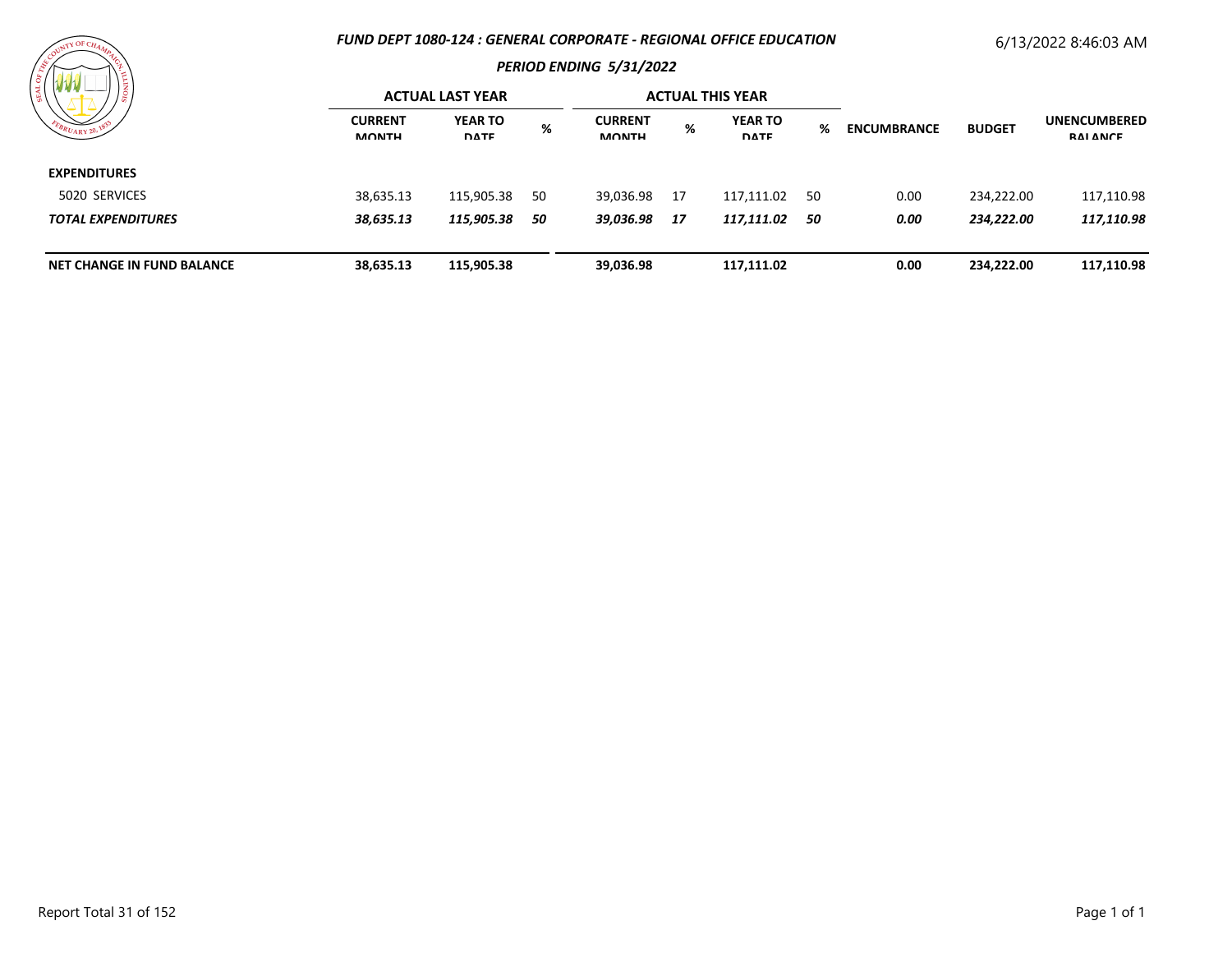#### *FUND DEPT 1080-127 : GENERAL CORPORATE - VETERANS ASSISTNC COMMSSN*

# 6/13/2022 8:46:03 AM

| $\mathbb{R}^{T}$ Y OF CHA         | FUND DEPT 1080-127 : GENERAL CORPORATE - VETERANS ASSISTNC COMMSSN | 6/13/2022 8:46:03 AM           |          |                                |   |                               |                |                    |               |                                        |
|-----------------------------------|--------------------------------------------------------------------|--------------------------------|----------|--------------------------------|---|-------------------------------|----------------|--------------------|---------------|----------------------------------------|
|                                   | <b>ACTUAL LAST YEAR</b>                                            | <b>PERIOD ENDING 5/31/2022</b> |          | <b>ACTUAL THIS YEAR</b>        |   |                               |                |                    |               |                                        |
| ERUARY 20, 183                    | <b>CURRENT</b><br><b>MONTH</b>                                     | <b>YEAR TO</b><br><b>DATE</b>  | %        | <b>CURRENT</b><br><b>MONTH</b> | % | <b>YEAR TO</b><br><b>DATE</b> | %              | <b>ENCUMBRANCE</b> | <b>BUDGET</b> | <b>UNENCUMBERED</b><br><b>RAI ANCE</b> |
| <b>REVENUES</b>                   |                                                                    |                                |          |                                |   |                               |                |                    |               |                                        |
| 4009 MISCELLANEOUS REVENUES       | 5,756.70                                                           | 6,304.70                       | $\Omega$ | 0.00                           | 0 | 0.00                          | $\overline{0}$ | 0.00               | 0.00          | 0.00                                   |
| <b>TOTAL REVENUES</b>             | 5,756.70                                                           | 6,304.70                       | 0        | 0.00                           | 0 | 0.00                          | 0              | 0.00               | 0.00          | 0.00                                   |
| <b>EXPENDITURES</b>               |                                                                    |                                |          |                                |   |                               |                |                    |               |                                        |
| 5001 SALARIES AND WAGES           | 5,361.12                                                           | 18,540.54                      | 40       | 3,680.64                       | 8 | 17,253.00                     | 36             | 0.00               | 48,318.00     | 31,065.00                              |
| 5020 SERVICES                     | 6,900.00                                                           | 35,513.48                      | 43       | 7,800.00                       | 9 | 37,634.00                     | 42             | 0.00               | 88,631.00     | 50,997.00                              |
| <b>TOTAL EXPENDITURES</b>         | 12,261.12                                                          | 54,054.02                      | -42      | 11,480.64                      | 8 | 54,887.00                     | 40             | 0.00               | 136,949.00    | 82,062.00                              |
| <b>NET CHANGE IN FUND BALANCE</b> | 6,504.42                                                           | 47,749.32                      |          | 11,480.64                      |   | 54,887.00                     |                | 0.00               | 136,949.00    | 82,062.00                              |

# Report Total 32 of 152 Page 1 of 1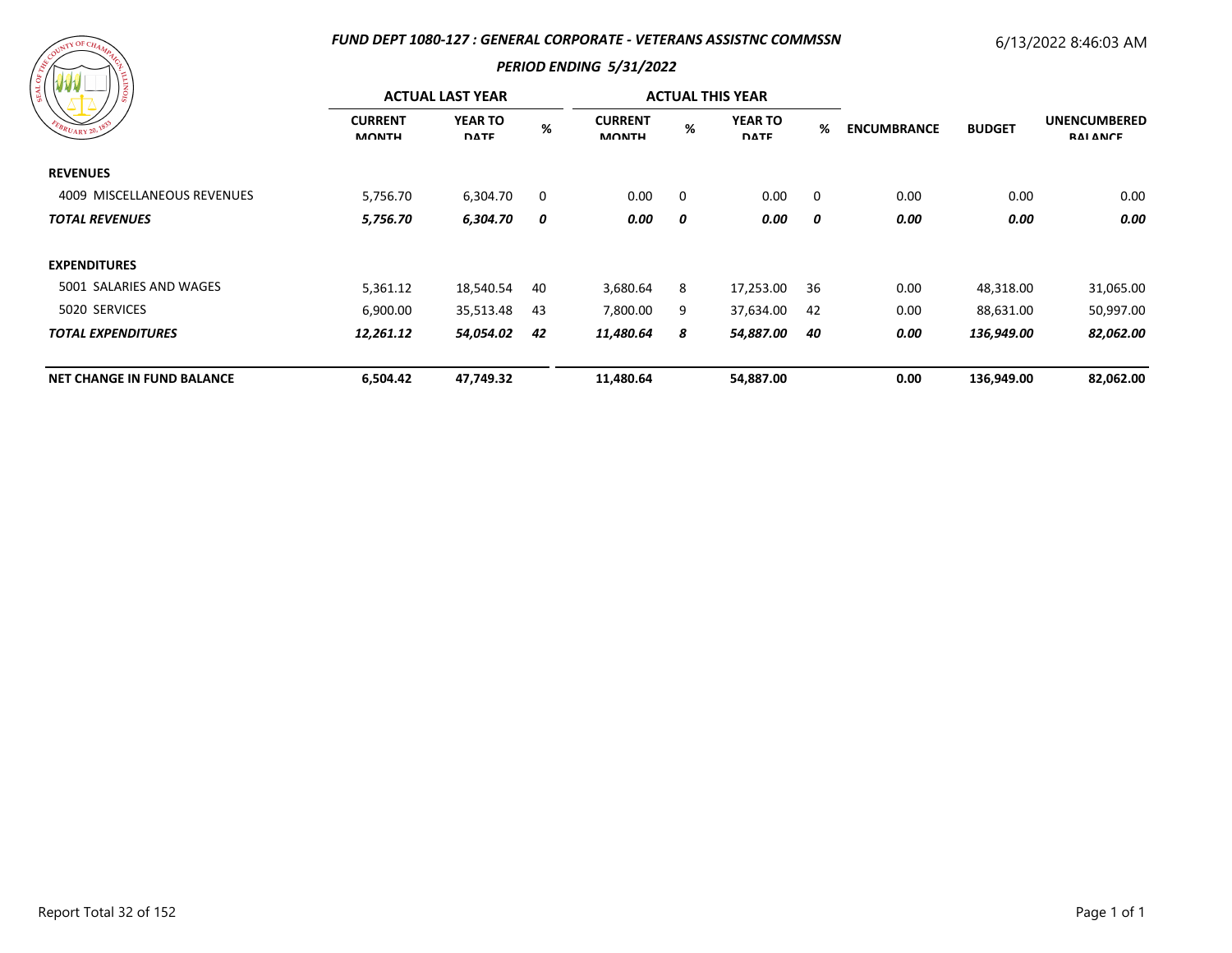#### *FUND DEPT 1080-130 : GENERAL CORPORATE - CIRC CLK SUPPORT ENFORCE*

# 6/13/2022 8:46:03 AM



| 79 79 79<br>18<br>EBRUARY 20, 1833          |                                | <b>ACTUAL LAST YEAR</b>       |     |                                |             | <b>ACTUAL THIS YEAR</b> |                |      | <b>ENCUMBRANCE</b><br><b>BUDGET</b> | <b>UNENCUMBERED</b><br><b>RAI ANCE</b> |
|---------------------------------------------|--------------------------------|-------------------------------|-----|--------------------------------|-------------|-------------------------|----------------|------|-------------------------------------|----------------------------------------|
|                                             | <b>CURRENT</b><br><b>MONTH</b> | <b>YEAR TO</b><br><b>DATE</b> | %   | <b>CURRENT</b><br><b>MONTH</b> | %           | YEAR TO<br><b>DATE</b>  | %              |      |                                     |                                        |
| <b>REVENUES</b>                             |                                |                               |     |                                |             |                         |                |      |                                     |                                        |
| 4004 INTERGOVERNMENTAL REVENUE              | 0.00                           | 3,465.00                      | -13 | 0.00                           | $\mathbf 0$ | 0.00                    | $\overline{0}$ | 0.00 | 12,896.00                           | 12,896.00                              |
| <b>TOTAL REVENUES</b>                       | 0.00                           | 3,465.00                      | 13  | 0.00                           | 0           | 0.00                    | 0              | 0.00 | 12,896.00                           | 12,896.00                              |
| <b>EXPENDITURES</b>                         |                                |                               |     |                                |             |                         |                |      |                                     |                                        |
| 5001 SALARIES AND WAGES                     | 4,820.51                       | 16,989.62                     | 41  | 0.00                           | $\mathbf 0$ | 0.00                    | $\overline{0}$ | 0.00 | 12,896.00                           | 12,896.00                              |
| <b>TOTAL EXPENDITURES</b>                   | 4,820.51                       | 16,989.62                     | 41  | 0.00                           | 0           | 0.00                    | 0              | 0.00 | 12,896.00                           | 12,896.00                              |
| <b>OTHER FINANCING SOURCES (USES)</b>       |                                |                               |     |                                |             |                         |                |      |                                     |                                        |
| <b>TOTAL OTHER FINANCING SOURCES (USES)</b> | 0.00                           | 0.00                          |     | 0.00                           |             | 0.00                    |                | 0.00 | 0.00                                | 0.00                                   |
| <b>NET CHANGE IN FUND BALANCE</b>           | 4,820.51                       | 13,524.62                     |     | 0.00                           |             | 0.00                    |                | 0.00 | 0.00                                | 0.00                                   |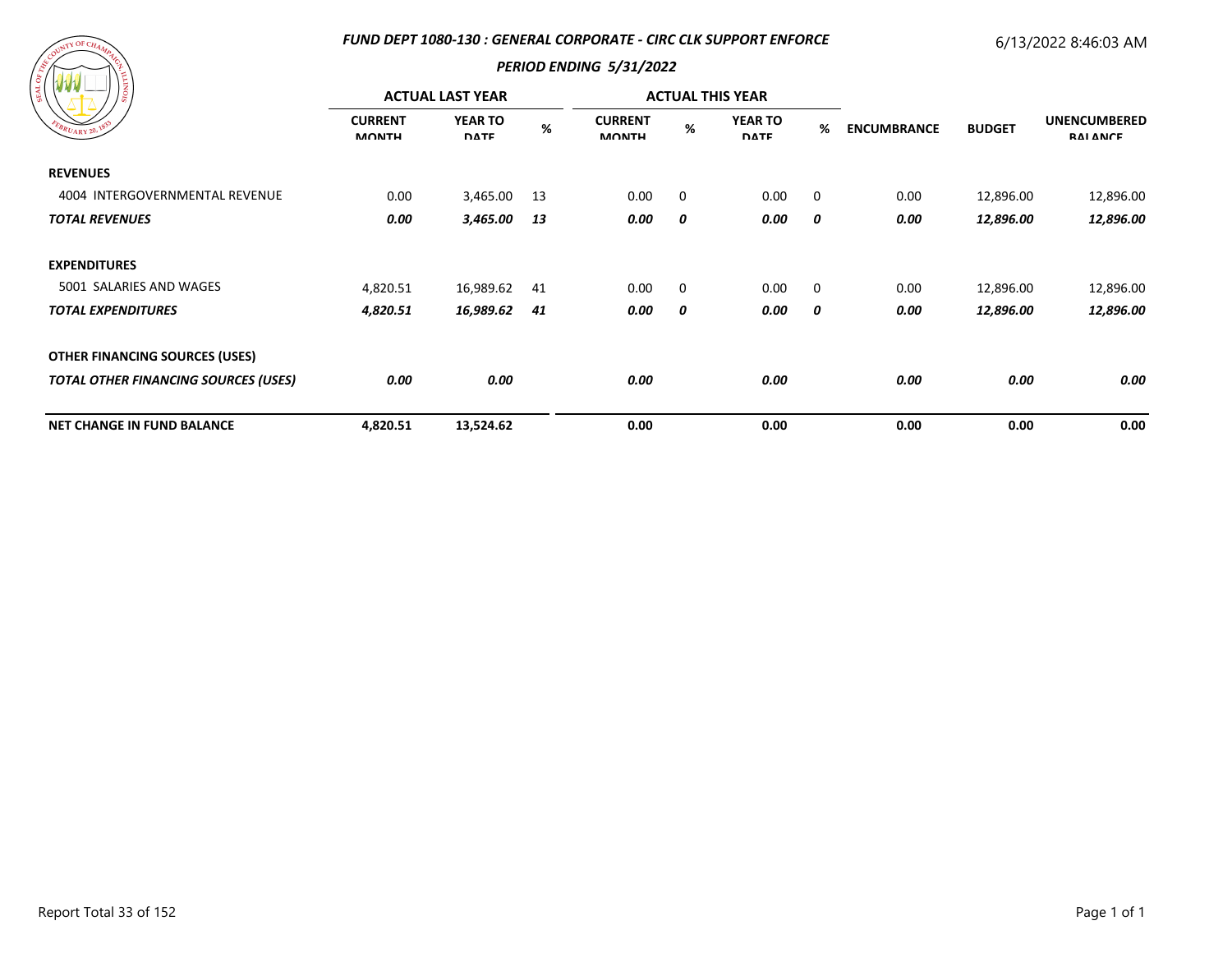#### *FUND DEPT 1080-140 : GENERAL CORPORATE - CORRECTIONAL CENTER*

# 6/13/2022 8:46:03 AM

| A COURT OF CHAMPY CR<br>SIONITI<br>FEBRUARY 20, 1833 |
|------------------------------------------------------|
|------------------------------------------------------|

|                                             |                                | <b>ACTUAL LAST YEAR</b>       |     | <b>ACTUAL THIS YEAR</b>        |      |                               |     |                                     |                                        |              |
|---------------------------------------------|--------------------------------|-------------------------------|-----|--------------------------------|------|-------------------------------|-----|-------------------------------------|----------------------------------------|--------------|
| $R_{UARY}$ 20, $\mathcal{V}$                | <b>CURRENT</b><br><b>MONTH</b> | <b>YEAR TO</b><br><b>DATE</b> | %   | <b>CURRENT</b><br><b>MONTH</b> | $\%$ | <b>YEAR TO</b><br><b>DATE</b> | %   | <b>ENCUMBRANCE</b><br><b>BUDGET</b> | <b>UNENCUMBERED</b><br><b>RAI ANCE</b> |              |
| <b>REVENUES</b>                             |                                |                               |     |                                |      |                               |     |                                     |                                        |              |
| 4004 INTERGOVERNMENTAL REVENUE              | 1,382.15                       | 9,259.92                      | 8   | 0.00                           | 0    | 317,135.00                    | 101 | 0.00                                | 312,540.00                             | $-4,595.00$  |
| 4007 CHARGES FOR SERVICES                   | 36,524.28                      | 158,632.91                    | 32  | 0.00                           | 0    | 31,347.39                     | 7   | 0.00                                | 422,875.00                             | 391,527.61   |
| 4009 MISCELLANEOUS REVENUES                 | 1,200.00                       | 4,491.97                      | 18  | 0.00                           | 0    | 2,400.00                      | 11  | 0.00                                | 22,500.00                              | 20,100.00    |
| <b>TOTAL REVENUES</b>                       | 39,106.43                      | 172,384.80                    | 27  | 0.00                           | 0    | 350,882.39                    | 46  | 0.00                                | 757,915.00                             | 407,032.61   |
| <b>EXPENDITURES</b>                         |                                |                               |     |                                |      |                               |     |                                     |                                        |              |
| 5001 SALARIES AND WAGES                     | 343,960.93                     | 1,228,003.24                  | 42  | 250,280.45                     | 8    | 1,163,557.50                  | 36  | 0.00                                | 3,275,297.00                           | 2,111,739.50 |
| 5002 LAW ENFORCEMENT SALARIES               | 219,081.78                     | 820,233.24                    | 35  | 167,528.16                     | 8    | 745,160.76                    | 37  | 0.00                                | 2,017,885.00                           | 1,272,724.24 |
| 5003 FRINGE BENEFITS                        | 94.93                          | 398.68                        | 100 | 116.00                         | 29   | 388.00                        | 98  | 0.00                                | 395.00                                 | 7.00         |
| 5010 COMMODITIES                            | 12,298.32                      | 70,978.35                     | 27  | 21,291.11                      | 8    | 88,904.58                     | 34  | 0.00                                | 265,275.00                             | 176,370.42   |
| 5020 SERVICES                               | 76,256.23                      | 541,148.92                    | 38  | 245,022.26                     | 9    | 1,078,670.33                  | 41  | 0.00                                | 2,621,935.00                           | 1,543,264.67 |
| <b>TOTAL EXPENDITURES</b>                   | 651,692.19                     | 2,660,762.43                  | 38  | 684,237.98                     | 8    | 3,076,681.17                  | 38  | 0.00                                | 8,180,787.00                           | 5,104,105.83 |
| <b>OTHER FINANCING SOURCES (USES)</b>       |                                |                               |     |                                |      |                               |     |                                     |                                        |              |
| 6001 OTHER FINANCING SOURCES                | 0.00                           | 0.00                          | 0   | 0.00                           | 0    | 0.00                          | 0   | 0.00                                | 1,096,056.00                           | 1,096,056.00 |
| <b>TOTAL OTHER FINANCING SOURCES (USES)</b> | 0.00                           | 0.00                          |     | 0.00                           |      | 0.00                          |     | 0.00                                | 1,096,056.00                           | 1,096,056.00 |
| <b>NET CHANGE IN FUND BALANCE</b>           | 612,585.76                     | 2,488,377.63                  |     | 684,237.98                     |      | 2,725,798.78                  |     | 0.00                                | 6,326,816.00                           | 3,601,017.22 |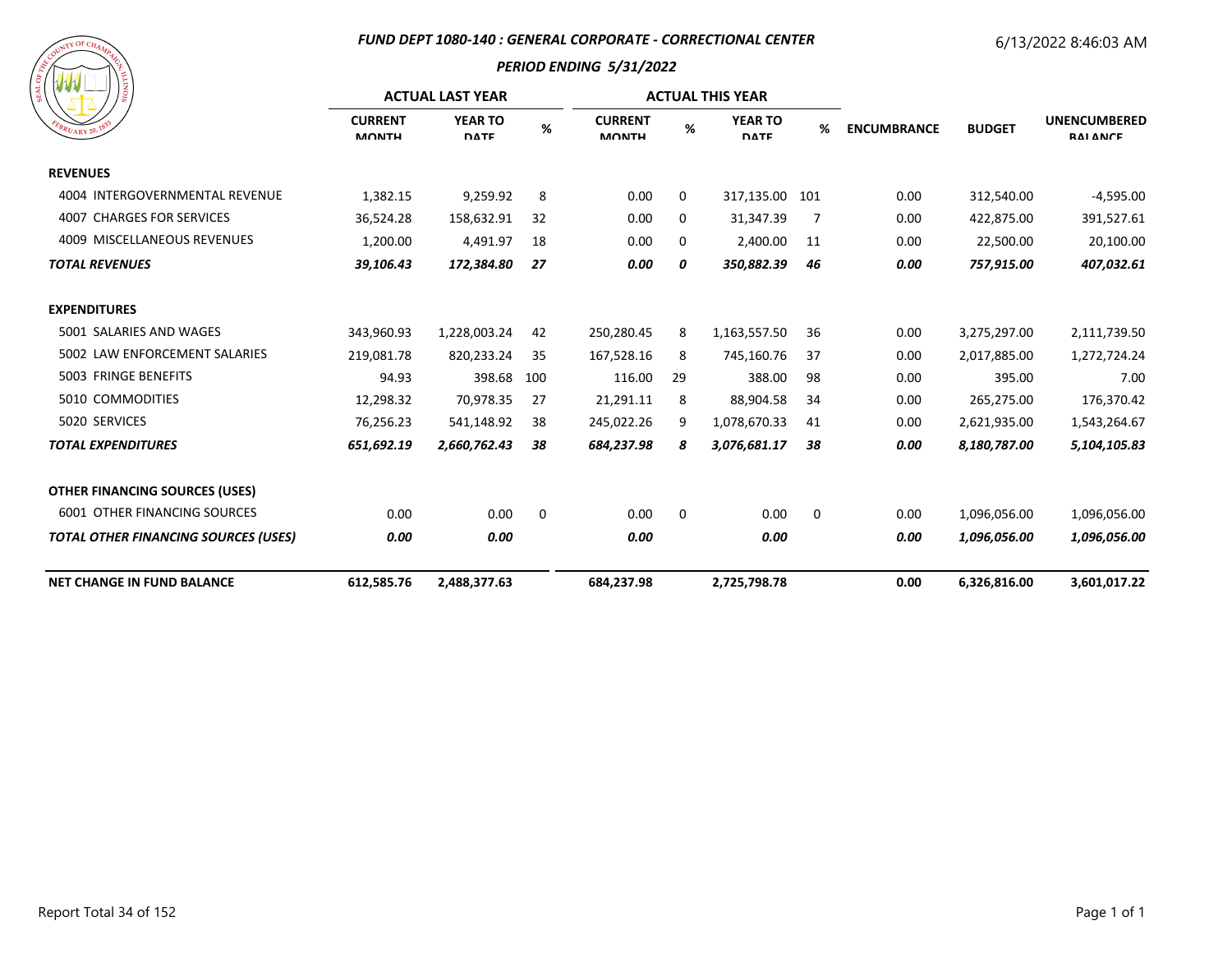#### *FUND DEPT 1080-141 : GENERAL CORPORATE - STS ATTY SUPPORT ENFORCE*

# 6/13/2022 8:46:03 AM

| A COUNT OF CHAMAZER<br>SIONIT <sup>1</sup><br>FEBRUARY 20, 1833 |
|-----------------------------------------------------------------|
|-----------------------------------------------------------------|

| EBRUARY 20, 1833                  |                                | <b>ACTUAL LAST YEAR</b>       |     |                                |    | <b>ACTUAL THIS YEAR</b>       |      |                                     |                                        |              |
|-----------------------------------|--------------------------------|-------------------------------|-----|--------------------------------|----|-------------------------------|------|-------------------------------------|----------------------------------------|--------------|
|                                   | <b>CURRENT</b><br><b>MONTH</b> | <b>YEAR TO</b><br><b>DATE</b> | %   | <b>CURRENT</b><br><b>MONTH</b> | %  | <b>YEAR TO</b><br><b>DATE</b> | %    | <b>ENCUMBRANCE</b><br><b>BUDGET</b> | <b>UNENCUMBERED</b><br><b>RAI ANCE</b> |              |
| <b>REVENUES</b>                   |                                |                               |     |                                |    |                               |      |                                     |                                        |              |
| 4004 INTERGOVERNMENTAL REVENUE    | 0.00                           | 95,406.77                     | 30  | 50,049.53                      | 15 | 75,485.82                     | -23  | 0.00                                | 324,550.00                             | 249,064.18   |
| <b>TOTAL REVENUES</b>             | 0.00                           | 95,406.77                     | 30  | 50,049.53                      | 15 | 75,485.82                     | - 23 | 0.00                                | 324,550.00                             | 249,064.18   |
| <b>EXPENDITURES</b>               |                                |                               |     |                                |    |                               |      |                                     |                                        |              |
| 5001 SALARIES AND WAGES           | 22,104.00                      | 77,804.08                     | 31  | 15,187.97                      | 7  | 84,179.13                     | 37   | 0.00                                | 229,377.00                             | 145,197.87   |
| 5003 FRINGE BENEFITS              | 4,506.04                       | 24,330.55                     | -26 | 11,426.20                      | 13 | 32,856.38                     | -37  | 0.00                                | 88,706.00                              | 55,849.62    |
| 5010 COMMODITIES                  | 629.18                         | 978.79                        | 11  | 570.57                         | 6  | 1,135.14                      | 13   | 0.00                                | 9,030.00                               | 7,894.86     |
| 5020 SERVICES                     | 341.55                         | 1,349.32                      | 5   | 41.44                          | 0  | 1,185.09                      | 4    | 0.00                                | 28,470.00                              | 27,284.91    |
| <b>TOTAL EXPENDITURES</b>         | 27,580.77                      | 104,462.74                    | 27  | 27,226.18                      | 8  | 119,355.74                    | 34   | 0.00                                | 355,583.00                             | 236,227.26   |
| <b>NET CHANGE IN FUND BALANCE</b> | 27,580.77                      | 9,055.97                      |     | $-22,823.35$                   |    | 43,869.92                     |      | 0.00                                | 31,033.00                              | $-12,836.92$ |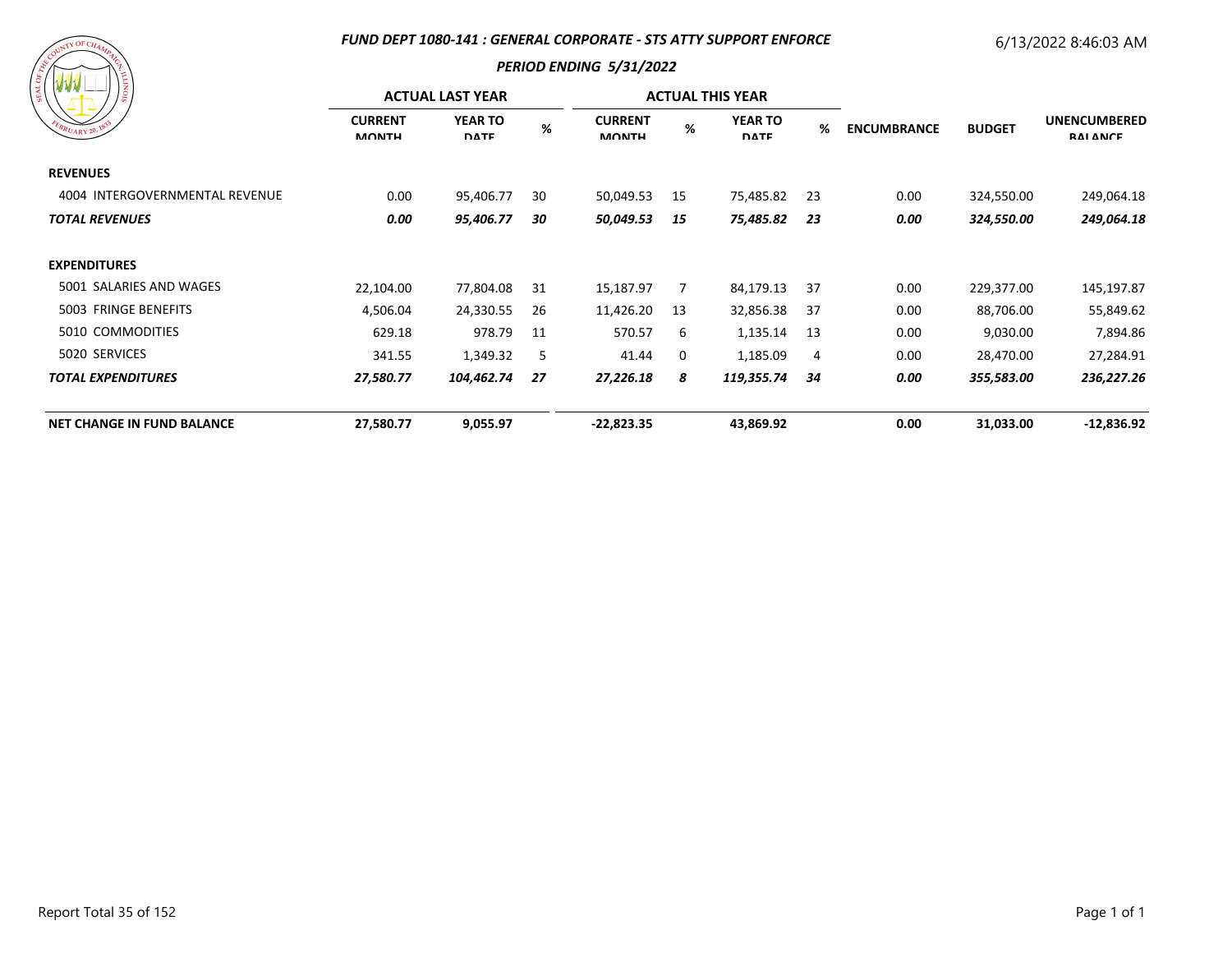#### *FUND DEPT 2075-100 : REGIONAL PLANNING COMM - REGIONAL PLANNING COMMISSION*

# 6/13/2022 8:46:03 AM



| <b>MARINA</b>                                  | <b>ACTUAL LAST YEAR</b>        |                               |    |                                |             | <b>ACTUAL THIS YEAR</b>       |    |                                     |                                        |                 |
|------------------------------------------------|--------------------------------|-------------------------------|----|--------------------------------|-------------|-------------------------------|----|-------------------------------------|----------------------------------------|-----------------|
| $R_{U_{\text{ARY}}$ 20, $\Lambda$ <sup>8</sup> | <b>CURRENT</b><br><b>MONTH</b> | <b>YEAR TO</b><br><b>DATE</b> | %  | <b>CURRENT</b><br><b>MONTH</b> | %           | <b>YEAR TO</b><br><b>DATE</b> | %  | <b>BUDGET</b><br><b>ENCUMBRANCE</b> | <b>UNENCUMBERED</b><br><b>RAI ANCE</b> |                 |
| <b>REVENUES</b>                                |                                |                               |    |                                |             |                               |    |                                     |                                        |                 |
| 4004 INTERGOVERNMENTAL REVENUE                 | 3,825,824.41                   | 13,390,015.34                 | 63 | 2,295,983.58                   | 8           | 7,483,911.70                  | 26 | 0.00                                | 28,317,014.00                          | 20,833,102.30   |
| 4007 CHARGES FOR SERVICES                      | 225,948.91                     | 667,107.15                    | 39 | 214,831.70                     | 13          | 494,817.98                    | 29 | 0.00                                | 1,711,700.00                           | 1,216,882.02    |
| 4008 INVESTMENT EARNINGS                       | 0.00                           | 1,240.63                      | 6  | 0.04                           | 0           | 1,790.39                      | 36 | 0.00                                | 5,000.00                               | 3,209.61        |
| 4009 MISCELLANEOUS REVENUES                    | 3,400.00                       | 43,400.00                     | 59 | 0.00                           | $\mathbf 0$ | 0.00                          | 0  | 0.00                                | 86,500.00                              | 86,500.00       |
| <b>TOTAL REVENUES</b>                          | 4,055,173.32                   | 14, 101, 763. 12              | 62 | 2,510,815.32                   | 8           | 7,980,520.07                  | 26 | 0.00                                | 30,120,214.00                          | 22,139,693.93   |
| <b>EXPENDITURES</b>                            |                                |                               |    |                                |             |                               |    |                                     |                                        |                 |
| 5001 SALARIES AND WAGES                        | 591,406.91                     | 2,046,546.05                  | 33 | 519,143.81                     | 7           | 2,121,879.26                  | 28 | 0.00                                | 7,627,187.79                           | 5,505,308.53    |
| 5003 FRINGE BENEFITS                           | 112,994.56                     | 571,011.20                    | 47 | 221,675.07                     | 13          | 627,981.94                    | 37 | 0.00                                | 1,701,445.00                           | 1,073,463.06    |
| 5010 COMMODITIES                               | 37,210.44                      | 90,355.12                     | 17 | 38,746.15                      | 11          | 78,440.49                     | 23 | 12,898.31                           | 347,373.00                             | 268,932.51      |
| 5020 SERVICES                                  | 1,638,949.84                   | 5,421,137.60                  | 40 | 2,724,727.68                   | 14          | 7,020,819.68                  | 35 | 0.00                                | 20,127,046.21                          | 13,106,226.53   |
| 8000 CAPITAL OUTLAY                            | 0.00                           | 0.00                          | 0  | 0.00                           | 0           | 0.00                          | 0  | 73,164.44                           | 325,975.00                             | 325,975.00      |
| <b>TOTAL EXPENDITURES</b>                      | 2,380,561.75                   | 8,129,049.97                  | 37 | 3,504,292.71                   | 12          | 9,849,121.37                  | 33 | 86,062.75                           | 30,129,027.00                          | 20,279,905.63   |
| <b>OTHER FINANCING SOURCES (USES)</b>          |                                |                               |    |                                |             |                               |    |                                     |                                        |                 |
| 6001 OTHER FINANCING SOURCES                   | 13,378.74                      | 59,526.89                     | 18 | 15,494.08                      | 4           | 70,149.98                     | 16 | 0.00                                | 437,493.00                             | 367,343.02      |
| 7001 OTHER FINANCING USES                      | $-7,601.61$                    | $-41,495.15$                  | 7  | $-15,494.08$                   | 5           | $-68,968.12$                  | 22 | 0.00                                | -320,715.00                            | $-251,746.88$   |
| <b>TOTAL OTHER FINANCING SOURCES (USES)</b>    | 5,777.13                       | 18,031.74                     |    | 0.00                           |             | 1,181.86                      |    | 0.00                                | 116,778.00                             | 115,596.14      |
| <b>NET CHANGE IN FUND BALANCE</b>              | $-1,680,388.70$                | -5,990,744.89                 |    | 993,477.39                     |             | 1,867,419.44                  |    | 86,062.75                           | $-107,965.00$                          | $-1,975,384.44$ |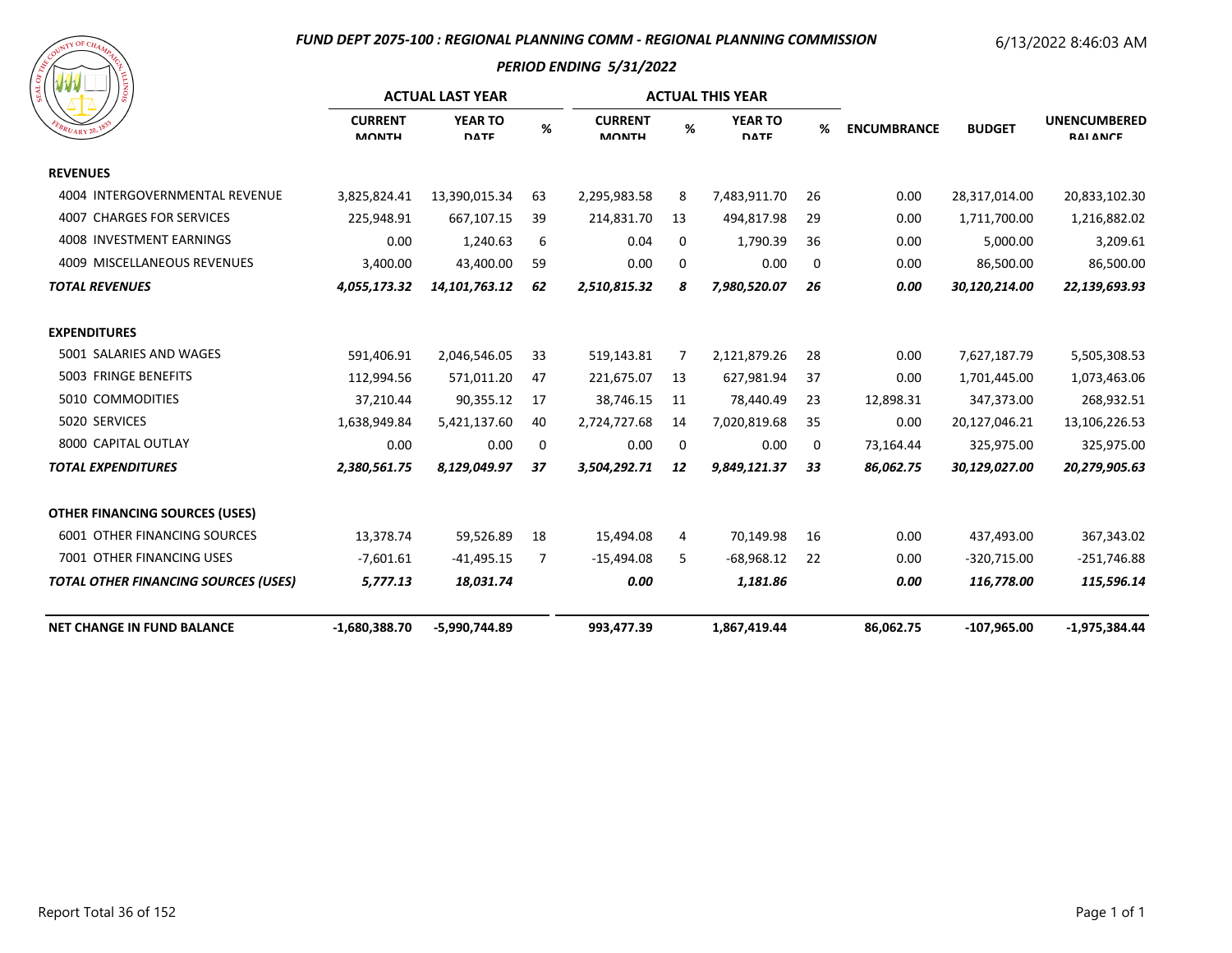#### *FUND DEPT 2076-011 : TORT IMMUNITY TAX FUND - SOLID WASTE MGMT*

# 6/13/2022 8:46:03 AM



| / డ                                              |                                | <b>ACTUAL LAST YEAR</b>       |   |                                |   | <b>ACTUAL THIS YEAR</b>       |   | <b>ENCUMBRANCE</b> |               | <b>UNENCUMBERED</b><br>RAI ANCE |
|--------------------------------------------------|--------------------------------|-------------------------------|---|--------------------------------|---|-------------------------------|---|--------------------|---------------|---------------------------------|
| $v_{A\,RY}$ 20,                                  | <b>CURRENT</b><br><b>MONTH</b> | <b>YEAR TO</b><br><b>DATE</b> | % | <b>CURRENT</b><br><b>MONTH</b> | % | <b>YEAR TO</b><br><b>DATE</b> | % |                    | <b>BUDGET</b> |                                 |
| <b>EXPENDITURES</b><br><b>TOTAL EXPENDITURES</b> | 0.00                           | 0.00                          | 0 | 0.00                           | 0 | 0.00                          | 0 | 0.00               | 0.00          | 0.00                            |
|                                                  |                                |                               |   |                                |   |                               |   |                    |               |                                 |
| <b>NET CHANGE IN FUND BALANCE</b>                | 0.00                           | 0.00                          |   | 0.00                           |   | 0.00                          |   | 0.00               | 0.00          | 0.00                            |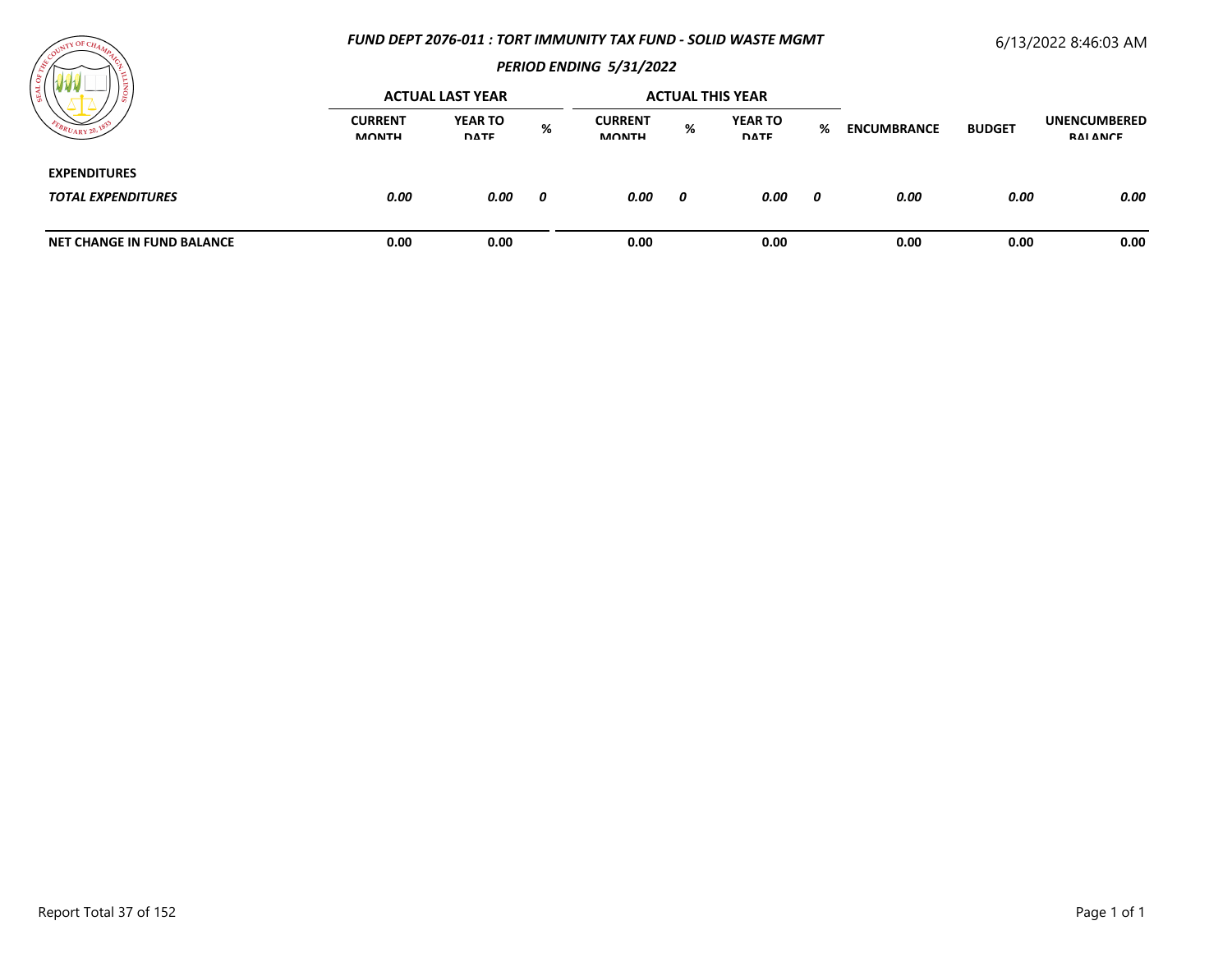#### *FUND DEPT 2076-075 : TORT IMMUNITY TAX FUND - GENERAL COUNTY*

# 6/13/2022 8:46:03 AM

|  | A COURLL OF CHAMPY CA<br>FEBRUARY 20, 1833 | SIONITY |
|--|--------------------------------------------|---------|
|  |                                            |         |

| $1\frac{6}{9}$                              |                                | <b>ACTUAL LAST YEAR</b>       |      | <b>ACTUAL THIS YEAR</b>        |             |                               |             |                    |                 |                                        |
|---------------------------------------------|--------------------------------|-------------------------------|------|--------------------------------|-------------|-------------------------------|-------------|--------------------|-----------------|----------------------------------------|
| EBRUARY 20, 183                             | <b>CURRENT</b><br><b>MONTH</b> | <b>YEAR TO</b><br><b>DATE</b> | $\%$ | <b>CURRENT</b><br><b>MONTH</b> | %           | <b>YEAR TO</b><br><b>DATE</b> | %           | <b>ENCUMBRANCE</b> | <b>BUDGET</b>   | <b>UNENCUMBERED</b><br><b>RAI ANCE</b> |
| <b>REVENUES</b>                             |                                |                               |      |                                |             |                               |             |                    |                 |                                        |
| 4001 PROPERTY TAX                           | 0.00                           | 0.00                          | 0    | 0.00                           | $\mathbf 0$ | 0.00                          | $\mathbf 0$ | 0.00               | 3,643,009.00    | 3,643,009.00                           |
| 4003 OTHER TAXES                            | 0.00                           | 0.00                          | 0    | 0.00                           | 0           | 0.00                          | $\mathbf 0$ | 0.00               | 2,000.00        | 2,000.00                               |
| 4008 INVESTMENT EARNINGS                    | 0.00                           | 5.07                          | 0    | 0.00                           | 0           | 0.00                          | 0           | 0.00               | 0.00            | 0.00                                   |
| <b>TOTAL REVENUES</b>                       | 0.00                           | 5.07                          | 0    | 0.00                           | 0           | 0.00                          | 0           | 0.00               | 3,645,009.00    | 3,645,009.00                           |
| <b>EXPENDITURES</b>                         |                                |                               |      |                                |             |                               |             |                    |                 |                                        |
| 5003 FRINGE BENEFITS                        | 148,717.59                     | 439,526.54                    | 41   | 155,324.43                     | 14          | 387,173.84                    | 35          | 0.00               | 1,100,000.00    | 712,826.16                             |
| 5020 SERVICES                               | 0.00                           | 0.00                          | 0    | 0.00                           | 0           | 0.00                          | 0           | 0.00               | 1,200,000.00    | 1,200,000.00                           |
| <b>TOTAL EXPENDITURES</b>                   | 148,717.59                     | 439,526.54                    | 20   | 155,324.43                     | 7           | 387,173.84                    | 17          | 0.00               | 2,300,000.00    | 1,912,826.16                           |
| <b>OTHER FINANCING SOURCES (USES)</b>       |                                |                               |      |                                |             |                               |             |                    |                 |                                        |
| <b>TOTAL OTHER FINANCING SOURCES (USES)</b> | 0.00                           | 0.00                          |      | 0.00                           |             | 0.00                          |             | 0.00               | 0.00            | 0.00                                   |
| <b>NET CHANGE IN FUND BALANCE</b>           | 148,717.59                     | 439,521.47                    |      | 155,324.43                     |             | 387,173.84                    |             | 0.00               | $-1,345,009.00$ | -1,732,182.84                          |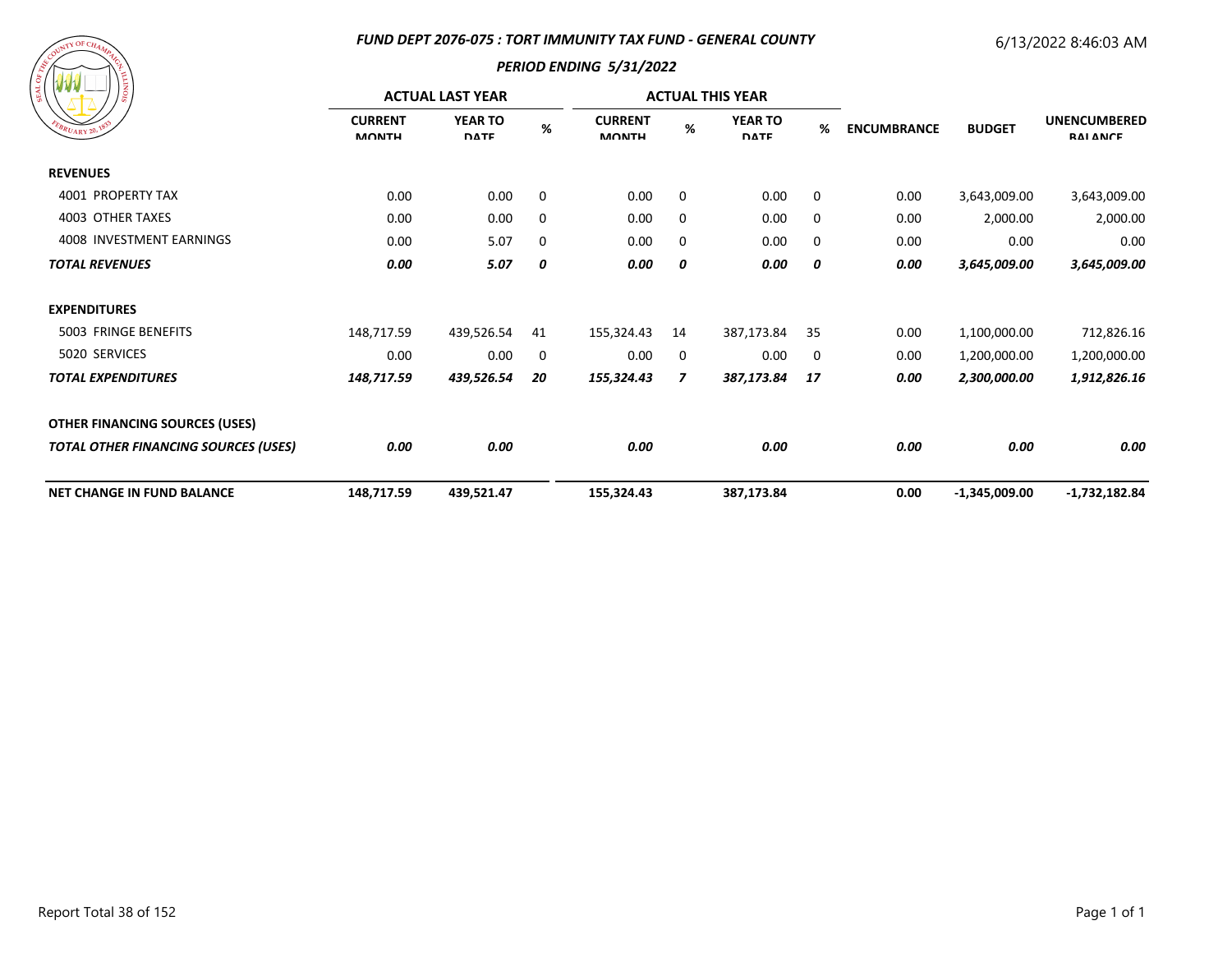#### *FUND DEPT 2083-060 : COUNTY HIGHWAY - HIGHWAY*

## 6/13/2022 8:46:03 AM



|                                             |                                | <b>ACTUAL LAST YEAR</b>       |                |                                |             | <b>ACTUAL THIS YEAR</b>       |             |                    |               |                                        |
|---------------------------------------------|--------------------------------|-------------------------------|----------------|--------------------------------|-------------|-------------------------------|-------------|--------------------|---------------|----------------------------------------|
| <b>PUARY 20.18</b>                          | <b>CURRENT</b><br><b>MONTH</b> | <b>YEAR TO</b><br><b>DATE</b> | %              | <b>CURRENT</b><br><b>MONTH</b> | $\%$        | <b>YEAR TO</b><br><b>DATE</b> | %           | <b>ENCUMBRANCE</b> | <b>BUDGET</b> | <b>UNENCUMBERED</b><br><b>RAI ANCE</b> |
| <b>REVENUES</b>                             |                                |                               |                |                                |             |                               |             |                    |               |                                        |
| 4001 PROPERTY TAX                           | 0.00                           | 0.00                          | 0              | 0.00                           | 0           | 0.00                          | 0           | 0.00               | 2,941,601.00  | 2,941,601.00                           |
| 4004 INTERGOVERNMENTAL REVENUE              | 0.00                           | 12,328.75                     | 5              | 0.00                           | 0           | $-5,412.19$                   | $-2$        | 0.00               | 250,000.00    | 255,412.19                             |
| <b>4007 CHARGES FOR SERVICES</b>            | 43,606.48                      | 55,707.23                     | 10             | 122,935.86                     | 22          | 141,828.22                    | 26          | 0.00               | 555,000.00    | 413,171.78                             |
| 4008 INVESTMENT EARNINGS                    | 0.00                           | 1,436.98                      | 10             | 0.00                           | 0           | 1,488.86                      | 50          | 0.00               | 3,000.00      | 1,511.14                               |
| 4009 MISCELLANEOUS REVENUES                 | 121.60                         | 1,461.40                      | 0              | 300.00                         | 0           | 800.40                        | 0           | 0.00               | 0.00          | $-800.40$                              |
| <b>TOTAL REVENUES</b>                       | 43,728.08                      | 70,934.36                     | $\overline{2}$ | 123,235.86                     | 3           | 138,705.29                    | 4           | 0.00               | 3,749,601.00  | 3,610,895.71                           |
| <b>EXPENDITURES</b>                         |                                |                               |                |                                |             |                               |             |                    |               |                                        |
| 5001 SALARIES AND WAGES                     | 164,143.88                     | 648,743.03                    | 43             | 112,884.01                     | 7           | 537,976.97                    | 35          | 0.00               | 1,553,264.00  | 1,015,287.03                           |
| 5003 FRINGE BENEFITS                        | 45,243.19                      | 204,770.47                    | 34             | 58,982.93                      | 11          | 180,495.02                    | 32          | 0.00               | 555,589.00    | 375,093.98                             |
| 5010 COMMODITIES                            | 18,361.08                      | 95,073.64                     | 44             | 17,481.72                      | 7           | 88,394.69                     | 38          | 0.00               | 234,000.00    | 145,605.31                             |
| 5020 SERVICES                               | 35,586.59                      | 238,385.95                    | 40             | 63,634.40                      | 10          | 238,555.33                    | 38          | 0.00               | 621,960.40    | 383,405.07                             |
| 8000 CAPITAL OUTLAY                         | 0.00                           | 250,522.70                    | 40             | 0.00                           | 0           | 15,888.43                     | 2           | 18,157.06          | 710,000.00    | 694,111.57                             |
| <b>TOTAL EXPENDITURES</b>                   | 263,334.74                     | 1,437,495.79                  | 40             | 252,983.06                     | 7           | 1,061,310.44                  | 29          | 18,157.06          | 3,674,813.40  | 2,613,502.96                           |
| <b>OTHER FINANCING SOURCES (USES)</b>       |                                |                               |                |                                |             |                               |             |                    |               |                                        |
| <b>6001 OTHER FINANCING SOURCES</b>         | 0.00                           | 0.00                          | 0              | 0.00                           | $\mathbf 0$ | 0.00                          | $\mathbf 0$ | 0.00               | 47,000.00     | 47,000.00                              |
| 7001 OTHER FINANCING USES                   | 0.00                           | $-12,675.05$                  | 8              | 0.00                           | 0           | 0.00                          | 0           | 0.00               | $-121,539.60$ | $-121,539.60$                          |
| <b>TOTAL OTHER FINANCING SOURCES (USES)</b> | 0.00                           | $-12,675.05$                  |                | 0.00                           |             | 0.00                          |             | 0.00               | $-74,539.60$  | $-74,539.60$                           |
| <b>NET CHANGE IN FUND BALANCE</b>           | 219,606.66                     | 1,379,236.48                  |                | 129,747.20                     |             | 922,605.15                    |             | 18,157.06          | $-248.00$     | $-922,853.15$                          |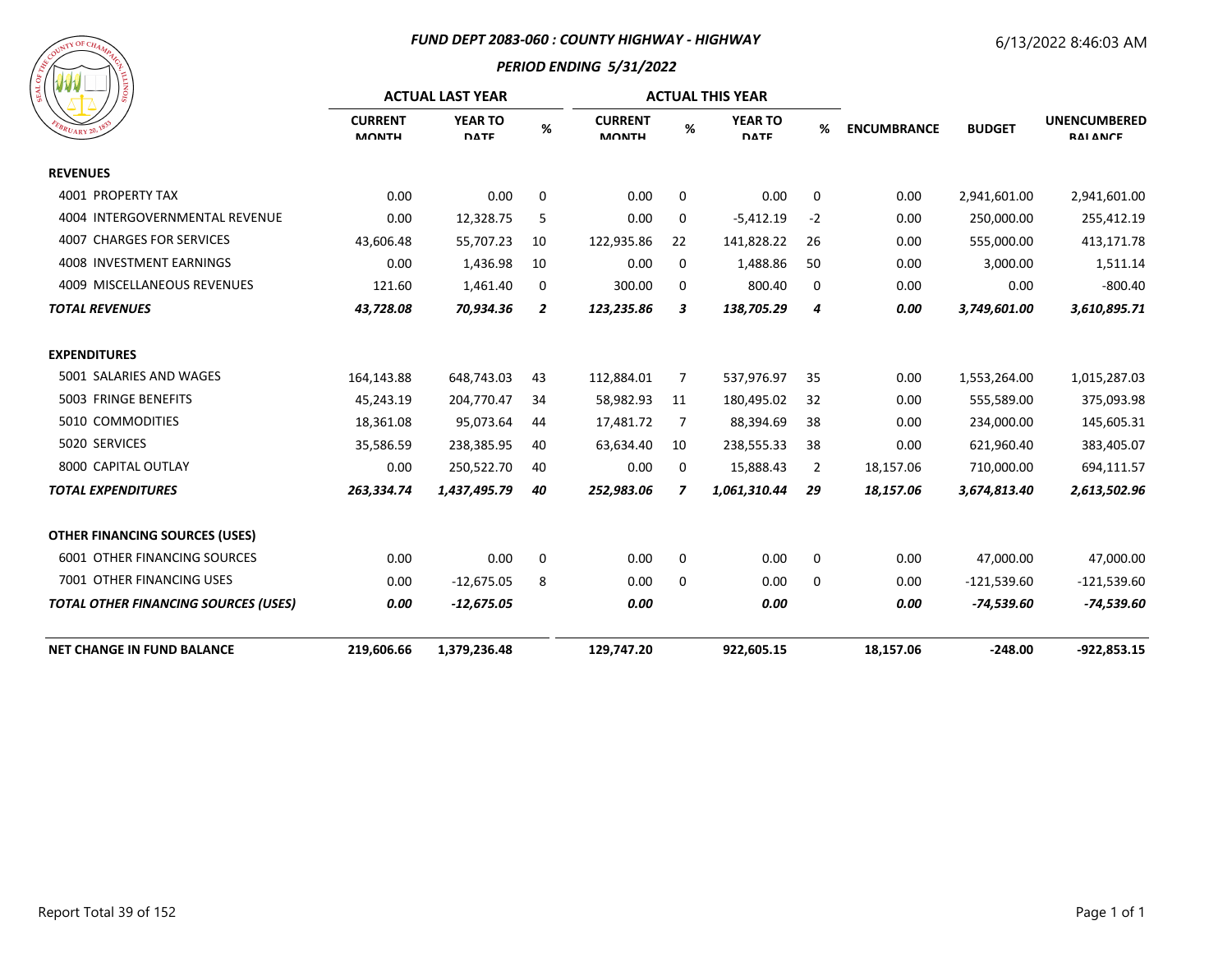#### *FUND DEPT 2083-062 : COUNTY HIGHWAY - HIGHWAY BUILDING CAPITAL*

## 6/13/2022 8:46:03 AM



| ၊ ဇ္တ                                       |                                | <b>ACTUAL LAST YEAR</b>       |      |                                |             | <b>ACTUAL THIS YEAR</b>       |             |                    |               |                                        |
|---------------------------------------------|--------------------------------|-------------------------------|------|--------------------------------|-------------|-------------------------------|-------------|--------------------|---------------|----------------------------------------|
| EBRUARY 20, 1833                            | <b>CURRENT</b><br><b>MONTH</b> | <b>YEAR TO</b><br><b>DATE</b> | $\%$ | <b>CURRENT</b><br><b>MONTH</b> | %           | <b>YEAR TO</b><br><b>DATE</b> | %           | <b>ENCUMBRANCE</b> | <b>BUDGET</b> | <b>UNENCUMBERED</b><br><b>RAI ANCE</b> |
| <b>REVENUES</b>                             |                                |                               |      |                                |             |                               |             |                    |               |                                        |
| <b>TOTAL REVENUES</b>                       | 0.00                           | 0.00                          | 0    | 0.00                           | 0           | 0.00                          | 0           | 0.00               | 0.00          | 0.00                                   |
| <b>EXPENDITURES</b>                         |                                |                               |      |                                |             |                               |             |                    |               |                                        |
| 5020 SERVICES                               | 0.00                           | 0.00                          | 0    | 0.00                           | $\mathbf 0$ | 0.00                          | $\mathbf 0$ | 0.00               | 100,000.00    | 100,000.00                             |
| 8000 CAPITAL OUTLAY                         | 0.00                           | 0.00                          | 0    | 63,000.00                      | 23          | 63,000.00                     | 23          | 0.00               | 274,150.50    | 211,150.50                             |
| <b>TOTAL EXPENDITURES</b>                   | 0.00                           | 0.00                          | 0    | 63,000.00                      | 17          | 63,000.00                     | 17          | 0.00               | 374,150.50    | 311,150.50                             |
| <b>OTHER FINANCING SOURCES (USES)</b>       |                                |                               |      |                                |             |                               |             |                    |               |                                        |
| <b>6001 OTHER FINANCING SOURCES</b>         | 0.00                           | 0.00                          | 0    | 0.00                           | 0           | 0.00                          | $\mathbf 0$ | 0.00               | 116,000.00    | 116,000.00                             |
| <b>TOTAL OTHER FINANCING SOURCES (USES)</b> | 0.00                           | 0.00                          |      | 0.00                           |             | 0.00                          |             | 0.00               | 116,000.00    | 116,000.00                             |
| <b>NET CHANGE IN FUND BALANCE</b>           | 0.00                           | 0.00                          |      | 63,000.00                      |             | 63,000.00                     |             | 0.00               | 258,150.50    | 195,150.50                             |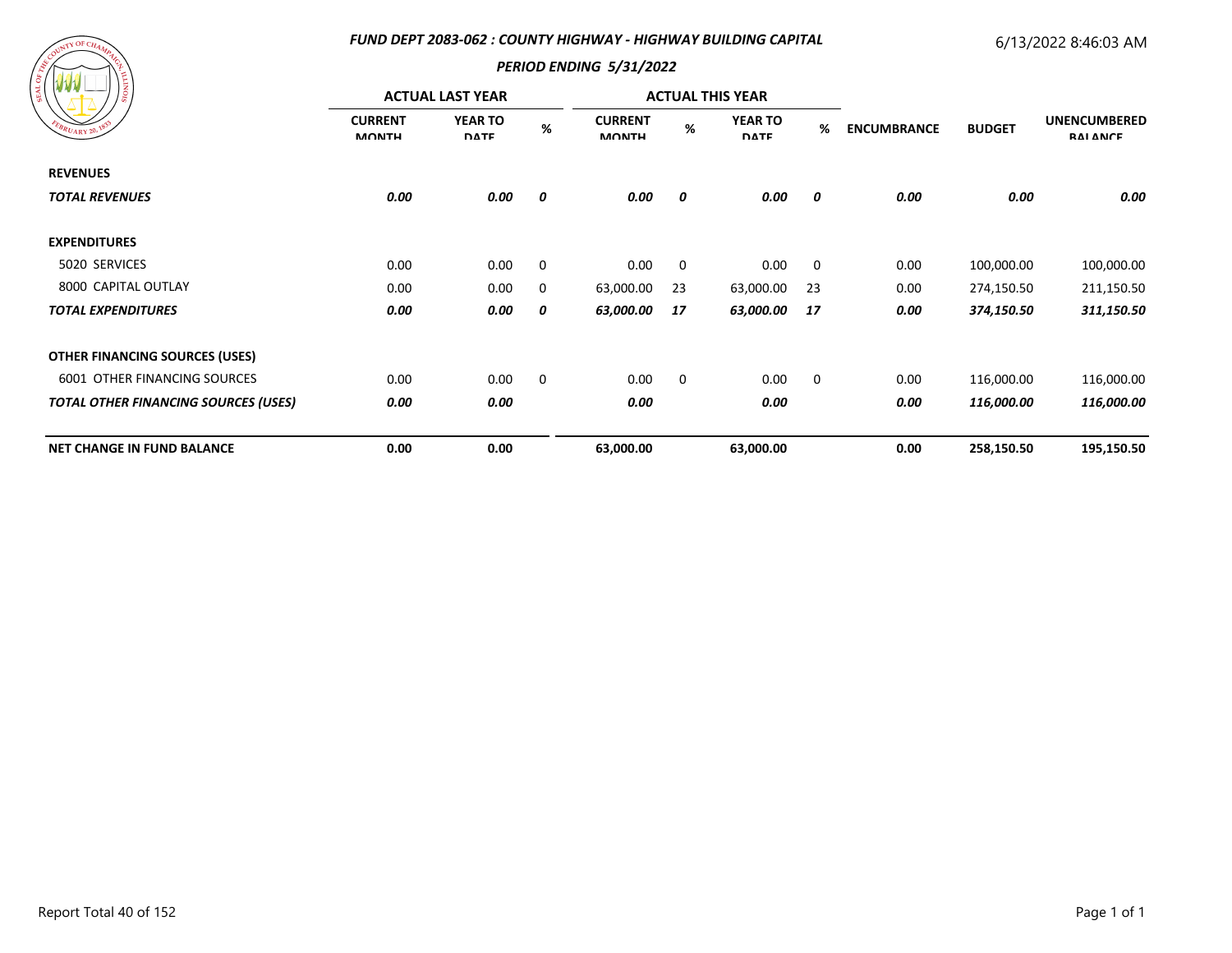#### *FUND DEPT 2084-060 : COUNTY BRIDGE - HIGHWAY*

## 6/13/2022 8:46:03 AM



| / ≅                                         |                                | <b>ACTUAL LAST YEAR</b>       |      |                                | <b>ACTUAL THIS YEAR</b> |                               |     |                    |               |                                        |
|---------------------------------------------|--------------------------------|-------------------------------|------|--------------------------------|-------------------------|-------------------------------|-----|--------------------|---------------|----------------------------------------|
| $B_{RUARY\ 20.182}$                         | <b>CURRENT</b><br><b>MONTH</b> | <b>YEAR TO</b><br><b>DATE</b> | $\%$ | <b>CURRENT</b><br><b>MONTH</b> | %                       | <b>YEAR TO</b><br><b>DATE</b> | %   | <b>ENCUMBRANCE</b> | <b>BUDGET</b> | <b>UNENCUMBERED</b><br><b>RAI ANCE</b> |
| <b>REVENUES</b>                             |                                |                               |      |                                |                         |                               |     |                    |               |                                        |
| 4001 PROPERTY TAX                           | 0.00                           | 0.00                          | 0    | 0.00                           | 0                       | 0.00                          | 0   | 0.00               | 1,477,663.00  | 1,477,663.00                           |
| 4004 INTERGOVERNMENTAL REVENUE              | 0.00                           | 2,222.50                      | 1    | 750.00                         | 2                       | 91,117.43                     | 182 | 0.00               | 50,000.00     | $-41, 117.43$                          |
| 4008 INVESTMENT EARNINGS                    | 0.00                           | 874.06                        | 0    | 0.00                           | 0                       | 1,020.78                      | 51  | 0.00               | 2,000.00      | 979.22                                 |
| <b>TOTAL REVENUES</b>                       | 0.00                           | 3,096.56                      | 0    | 750.00                         | 0                       | 92,138.21                     | 6   | 0.00               | 1,529,663.00  | 1,437,524.79                           |
| <b>EXPENDITURES</b>                         |                                |                               |      |                                |                         |                               |     |                    |               |                                        |
| 5020 SERVICES                               | 4,597.50                       | 36,165.12                     | 23   | 23,756.04                      | 9                       | 64,196.26                     | 24  | 0.00               | 266,413.62    | 202,217.36                             |
| 8000 CAPITAL OUTLAY                         | 86,216.94                      | 121,606.02                    | 8    | 149,135.40                     | 12                      | 271,704.20                    | 22  | 0.00               | 1,260,000.00  | 988,295.80                             |
| <b>TOTAL EXPENDITURES</b>                   | 90,814.44                      | 157,771.14                    | 9    | 172,891.44                     | 11                      | 335,900.46                    | 22  | 0.00               | 1,526,413.62  | 1,190,513.16                           |
| <b>OTHER FINANCING SOURCES (USES)</b>       |                                |                               |      |                                |                         |                               |     |                    |               |                                        |
| 7001 OTHER FINANCING USES                   | 0.00                           | $-1,863.69$                   | 27   | 0.00                           | $\mathbf 0$             | 0.00                          | 0   | 0.00               | $-1,586.38$   | $-1,586.38$                            |
| <b>TOTAL OTHER FINANCING SOURCES (USES)</b> | 0.00                           | $-1,863.69$                   |      | 0.00                           |                         | 0.00                          |     | 0.00               | $-1,586.38$   | $-1,586.38$                            |
| <b>NET CHANGE IN FUND BALANCE</b>           | 90,814.44                      | 156,538.27                    |      | 172,141.44                     |                         | 243,762.25                    |     | 0.00               | $-1,663.00$   | $-245,425.25$                          |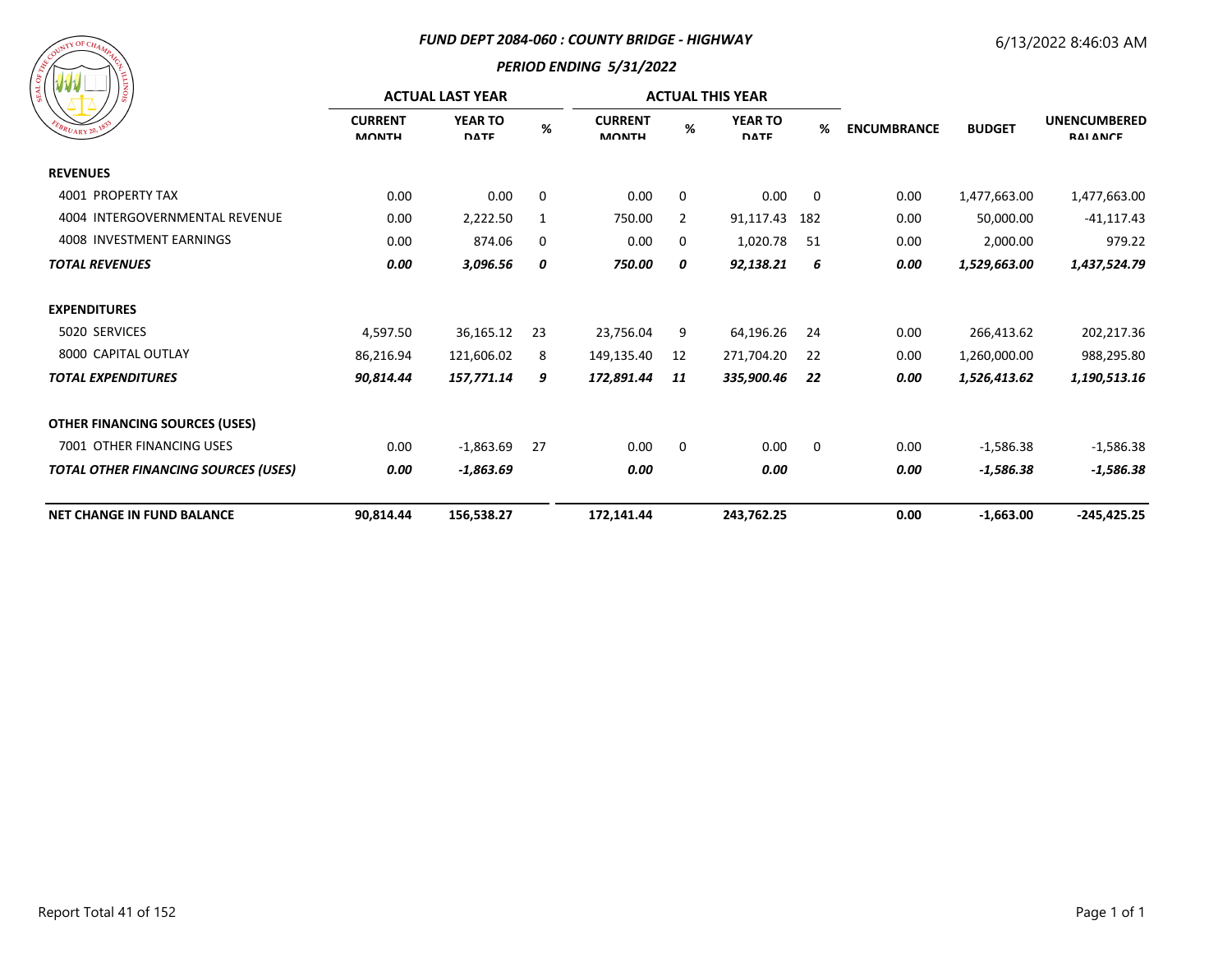#### *FUND DEPT 2085-060 : COUNTY MOTOR FUEL TAX - HIGHWAY*

## 6/13/2022 8:46:03 AM



|                                   |                                | <b>ACTUAL LAST YEAR</b>       |                | <b>ACTUAL THIS YEAR</b>        |   |                               |     |                    |                 |                                        |
|-----------------------------------|--------------------------------|-------------------------------|----------------|--------------------------------|---|-------------------------------|-----|--------------------|-----------------|----------------------------------------|
| EBRUARY 20, 1833                  | <b>CURRENT</b><br><b>MONTH</b> | <b>YEAR TO</b><br><b>DATE</b> | $\%$           | <b>CURRENT</b><br><b>MONTH</b> | % | <b>YEAR TO</b><br><b>DATE</b> | %   | <b>ENCUMBRANCE</b> | <b>BUDGET</b>   | <b>UNENCUMBERED</b><br><b>RAI ANCE</b> |
| <b>REVENUES</b>                   |                                |                               |                |                                |   |                               |     |                    |                 |                                        |
| 4004 INTERGOVERNMENTAL REVENUE    | 0.00                           | 77,799.50                     | $\overline{2}$ | 0.00                           | 0 | 1,761,704.47                  | 46  | 0.00               | 3,832,136.00    | 2,070,431.53                           |
| 4007 CHARGES FOR SERVICES         | 0.00                           | 15,286.95                     | 0              | 0.00                           | 0 | 1,093.21                      | 0   | 0.00               | 0.00            | $-1,093.21$                            |
| 4008 INVESTMENT EARNINGS          | 0.00                           | 1,738.42                      | 3              | 0.00                           | 0 | 4,303.00                      | 86  | 0.00               | 5,000.00        | 697.00                                 |
| 4009 MISCELLANEOUS REVENUES       | 0.00                           | 480.00                        | $\mathbf{0}$   | 0.00                           | 0 | 0.00                          | 0   | 0.00               | 0.00            | 0.00                                   |
| <b>TOTAL REVENUES</b>             | 0.00                           | 95,304.87                     | 3              | 0.00                           | 0 | 1,767,100.68                  | 46  | 0.00               | 3,837,136.00    | 2,070,035.32                           |
| <b>EXPENDITURES</b>               |                                |                               |                |                                |   |                               |     |                    |                 |                                        |
| 5001 SALARIES AND WAGES           | 19,771.62                      | 72,436.10                     | 42             | 13,549.08                      | 8 | 67,745.50                     | 39  | 0.00               | 175,226.00      | 107,480.50                             |
| 5020 SERVICES                     | 139,941.74                     | 305,786.29                    | 20             | 132,557.69                     | 8 | 418,996.68                    | -27 | 0.00               | 1,573,000.00    | 1,154,003.32                           |
| 8000 CAPITAL OUTLAY               | 0.00                           | 14,370.00                     | 1              | 0.00                           | 0 | 0.00                          | 0   | 0.00               | 350,000.00      | 350,000.00                             |
| <b>TOTAL EXPENDITURES</b>         | 159,713.36                     | 392,592.39                    | 15             | 146,106.77                     | 7 | 486,742.18                    | 23  | 0.00               | 2,098,226.00    | 1,611,483.82                           |
| <b>NET CHANGE IN FUND BALANCE</b> | 159,713.36                     | 297,287.52                    |                | 146,106.77                     |   | $-1,280,358.50$               |     | 0.00               | $-1,738,910.00$ | -458,551.50                            |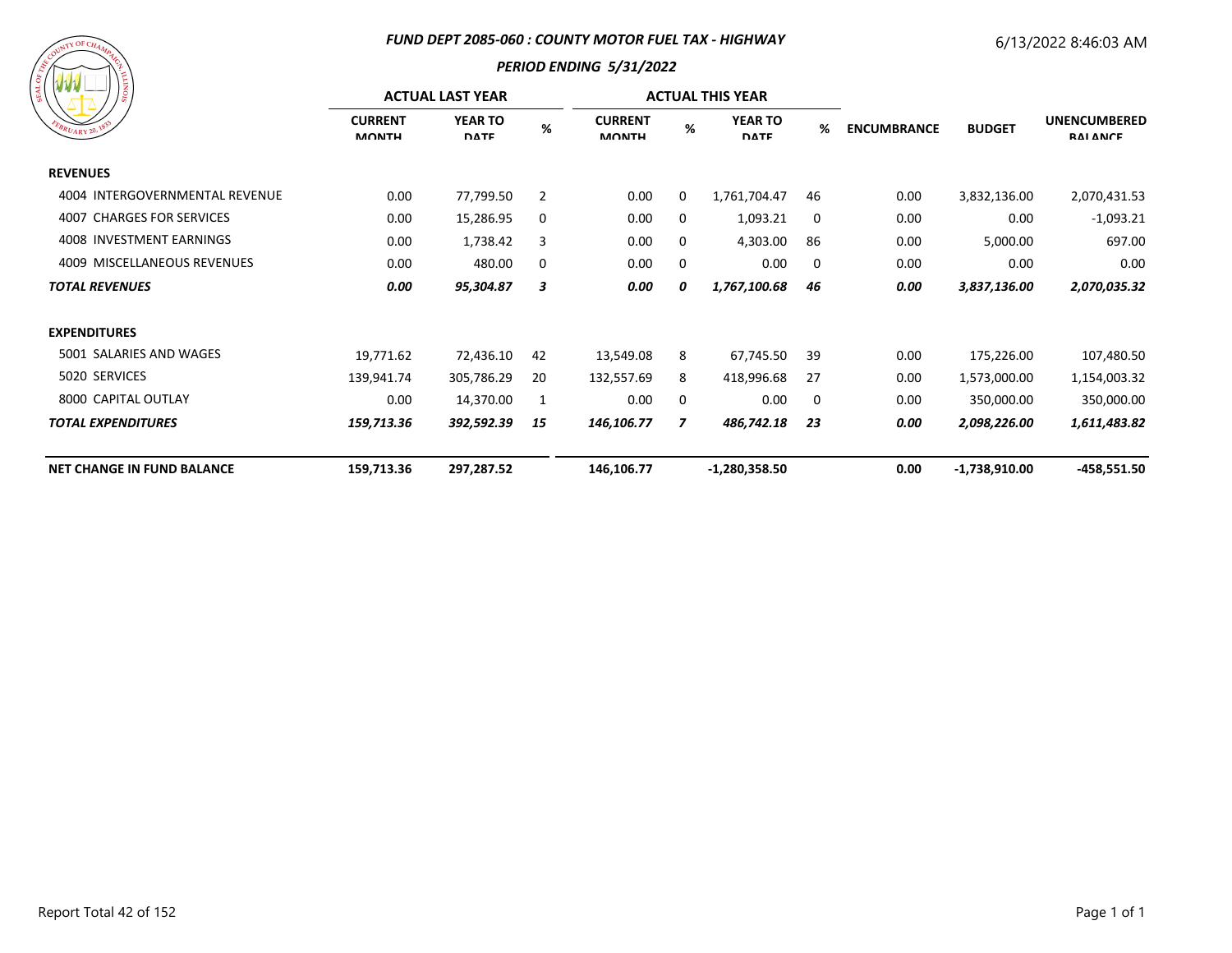#### *FUND DEPT 2088-044 : ILL.MUNICIPAL RETIREMENT - NURSING HOME*

## 6/13/2022 8:46:03 AM



| .                                           |                                | <b>ACTUAL LAST YEAR</b>       |   |                                |   | <b>ACTUAL THIS YEAR</b>       |   |                    |               |                                 |
|---------------------------------------------|--------------------------------|-------------------------------|---|--------------------------------|---|-------------------------------|---|--------------------|---------------|---------------------------------|
| $\epsilon_{B_{RU_{\text{ARY}}}20}$          | <b>CURRENT</b><br><b>MONTH</b> | <b>YEAR TO</b><br><b>DATE</b> | % | <b>CURRENT</b><br><b>MONTH</b> | % | <b>YEAR TO</b><br><b>DATE</b> | % | <b>ENCUMBRANCE</b> | <b>BUDGET</b> | <b>UNENCUMBERED</b><br>RAI ANCE |
| <b>EXPENDITURES</b>                         |                                |                               |   |                                |   |                               |   |                    |               |                                 |
| <b>TOTAL EXPENDITURES</b>                   | 0.00                           | 0.00                          | 0 | 0.00                           | 0 | 0.00                          | 0 | 0.00               | 0.00          | 0.00                            |
| <b>OTHER FINANCING SOURCES (USES)</b>       |                                |                               |   |                                |   |                               |   |                    |               |                                 |
| <b>TOTAL OTHER FINANCING SOURCES (USES)</b> | 0.00                           | 0.00                          |   | 0.00                           |   | 0.00                          |   | 0.00               | 0.00          | 0.00                            |
|                                             |                                |                               |   |                                |   |                               |   |                    |               |                                 |
| <b>NET CHANGE IN FUND BALANCE</b>           | 0.00                           | 0.00                          |   | 0.00                           |   | 0.00                          |   | 0.00               | 0.00          | 0.00                            |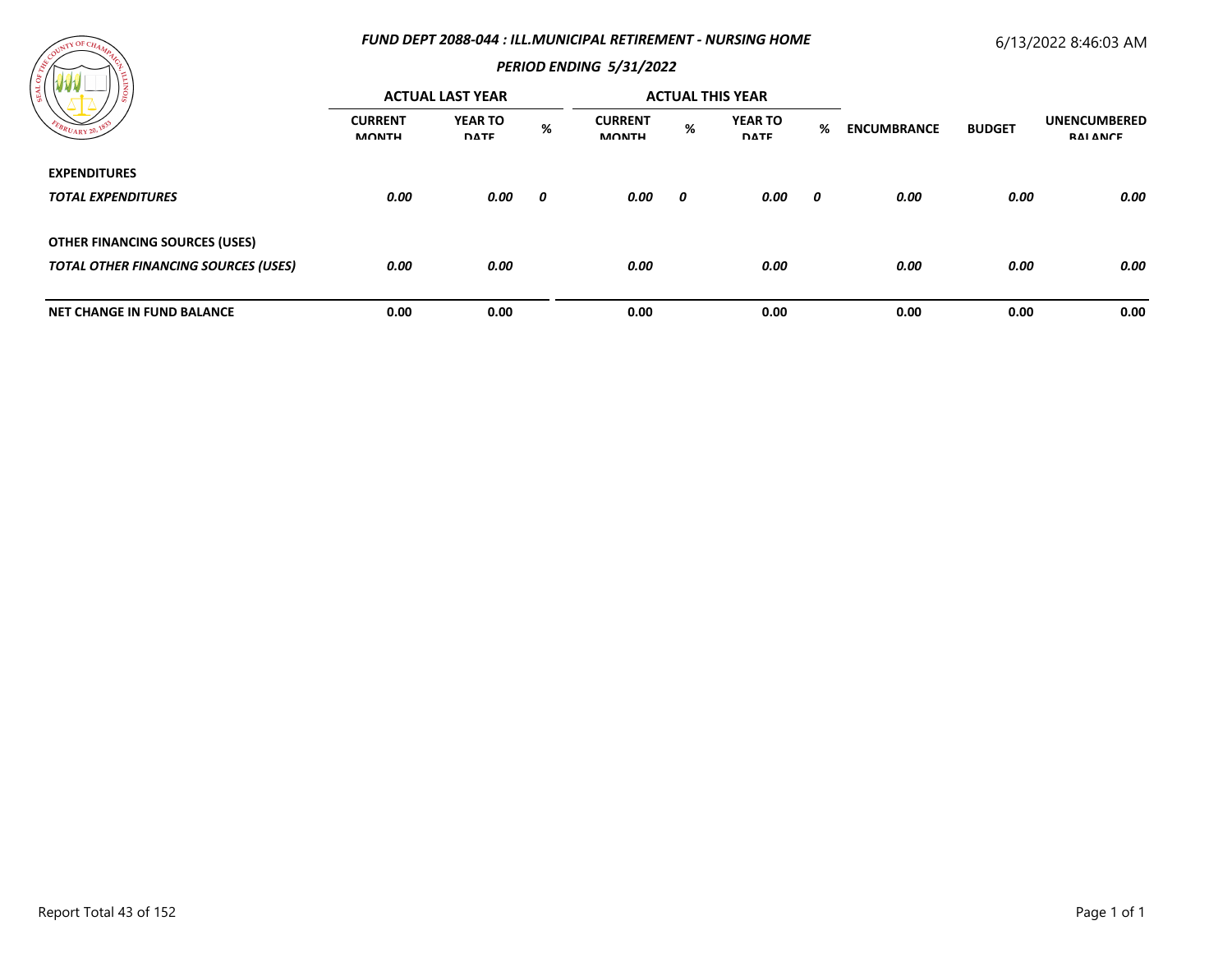#### *FUND DEPT 2088-073 : ILL.MUNICIPAL RETIREMENT - ILL.MUNICIPAL RETIREMENT*

#### 6/13/2022 8:46:03 AM

| FEBRUARY 20, 1833 |
|-------------------|
|-------------------|

|                                             |                                | <b>ACTUAL LAST YEAR</b>       |      | <b>ACTUAL THIS YEAR</b>        |             |                               |    |                    |               |                                        |
|---------------------------------------------|--------------------------------|-------------------------------|------|--------------------------------|-------------|-------------------------------|----|--------------------|---------------|----------------------------------------|
| $B_{RUARY20}$ , 187                         | <b>CURRENT</b><br><b>MONTH</b> | <b>YEAR TO</b><br><b>DATE</b> | $\%$ | <b>CURRENT</b><br><b>MONTH</b> | %           | <b>YEAR TO</b><br><b>DATE</b> | %  | <b>ENCUMBRANCE</b> | <b>BUDGET</b> | <b>UNENCUMBERED</b><br><b>RAI ANCE</b> |
| <b>REVENUES</b>                             |                                |                               |      |                                |             |                               |    |                    |               |                                        |
| 4001 PROPERTY TAX                           | 0.00                           | 0.00                          | 0    | 0.00                           | 0           | 0.00                          | 0  | 0.00               | 2,872,498.00  | 2,872,498.00                           |
| INTERGOVERNMENTAL REVENUE<br>4004           | 0.00                           | 124,000.00                    | 100  | 0.00                           | 0           | 0.00                          | 0  | 0.00               | 124,000.00    | 124,000.00                             |
| 4008 INVESTMENT EARNINGS                    | 0.00                           | 228.42                        | 5    | 0.00                           | 0           | 203.01                        | 24 | 0.00               | 850.00        | 646.99                                 |
| <b>TOTAL REVENUES</b>                       | 0.00                           | 124,228.42                    | 4    | 0.00                           | 0           | 203.01                        | 0  | 0.00               | 2,997,348.00  | 2,997,144.99                           |
| <b>EXPENDITURES</b>                         |                                |                               |      |                                |             |                               |    |                    |               |                                        |
| 5003 FRINGE BENEFITS                        | 286,719.07                     | 1,412,421.73                  | 36   | 183,490.90                     | 5           | 908,090.47                    | 23 | 0.00               | 3,993,045.00  | 3,084,954.53                           |
| <b>TOTAL EXPENDITURES</b>                   | 286,719.07                     | 1,412,421.73                  | 36   | 183,490.90                     | 5           | 908,090.47                    | 23 | 0.00               | 3,993,045.00  | 3,084,954.53                           |
| <b>OTHER FINANCING SOURCES (USES)</b>       |                                |                               |      |                                |             |                               |    |                    |               |                                        |
| <b>6001 OTHER FINANCING SOURCES</b>         | 145,283.38                     | 355,644.52                    | 39   | 0.00                           | $\mathbf 0$ | 6,302.44                      | 1  | 0.00               | 996,547.00    | 990,244.56                             |
| <b>TOTAL OTHER FINANCING SOURCES (USES)</b> | 145,283.38                     | 355,644.52                    |      | 0.00                           |             | 6,302.44                      |    | 0.00               | 996,547.00    | 990,244.56                             |
| <b>NET CHANGE IN FUND BALANCE</b>           | 141,435.69                     | 932,548.79                    |      | 183,490.90                     |             | 901,585.02                    |    | 0.00               | $-850.00$     | $-902,435.02$                          |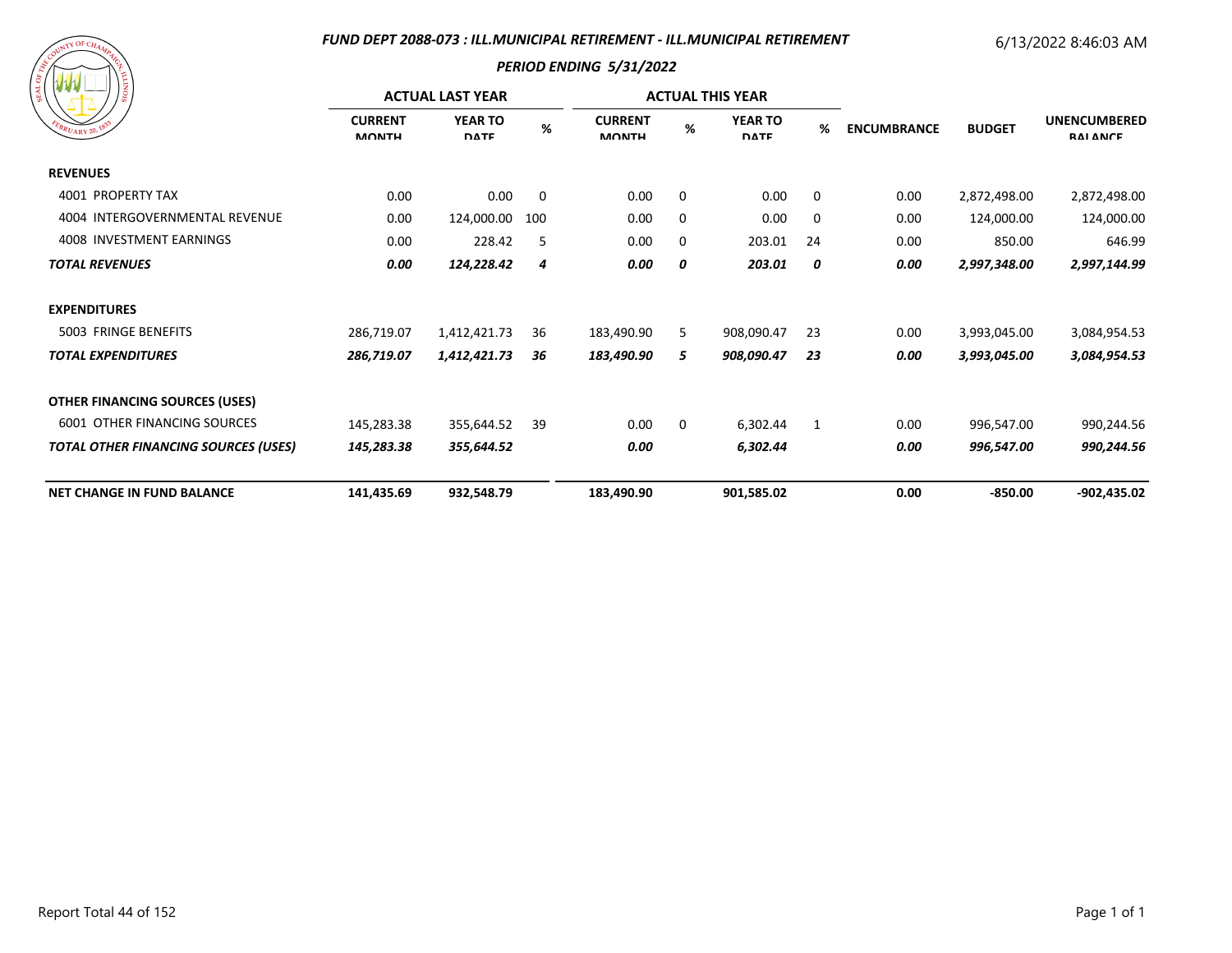#### *FUND DEPT 2089-018 : COUNTY PUBLIC HEALTH FUND - C-U PUBLIC HEALTH DISTRCT*

## 6/13/2022 8:46:03 AM

| OF CHAMPAGE<br>SEAL OF COUNTY<br>EBRUARY 20, 1833 | SIONITY |
|---------------------------------------------------|---------|
|                                                   |         |

| ---                               |                                | <b>ACTUAL LAST YEAR</b>       |   | <b>ACTUAL THIS YEAR</b>        |   |                               |                |                    |               |                                        |
|-----------------------------------|--------------------------------|-------------------------------|---|--------------------------------|---|-------------------------------|----------------|--------------------|---------------|----------------------------------------|
| FEBRUARY 20, 1833                 | <b>CURRENT</b><br><b>MONTH</b> | <b>YEAR TO</b><br><b>DATE</b> | % | <b>CURRENT</b><br><b>MONTH</b> | % | <b>YEAR TO</b><br><b>DATE</b> | %              | <b>ENCUMBRANCE</b> | <b>BUDGET</b> | <b>UNENCUMBERED</b><br><b>RAI ANCE</b> |
| <b>REVENUES</b>                   |                                |                               |   |                                |   |                               |                |                    |               |                                        |
| 4001 PROPERTY TAX                 | 0.00                           | 0.00                          | 0 | 0.00                           | 0 | 0.00                          | $\overline{0}$ | 0.00               | 775,400.00    | 775,400.00                             |
| 4003 OTHER TAXES                  | 0.00                           | 0.00                          | 0 | 0.00                           | 0 | 2,343.80 234                  |                | 0.00               | 1,000.00      | $-1,343.80$                            |
| <b>TOTAL REVENUES</b>             | 0.00                           | 0.00                          | 0 | 0.00                           | 0 | 2,343.80                      | 0              | 0.00               | 776,400.00    | 774,056.20                             |
| <b>EXPENDITURES</b>               |                                |                               |   |                                |   |                               |                |                    |               |                                        |
| 5020 SERVICES                     | 0.00                           | 0.00                          | 0 | 0.00                           | 0 | 0.00                          | $\mathbf 0$    | 0.00               | 776,400.00    | 776,400.00                             |
| <b>TOTAL EXPENDITURES</b>         | 0.00                           | 0.00                          | 0 | 0.00                           | 0 | 0.00                          | 0              | 0.00               | 776,400.00    | 776,400.00                             |
| <b>NET CHANGE IN FUND BALANCE</b> | 0.00                           | 0.00                          |   | 0.00                           |   | $-2,343.80$                   |                | 0.00               | 0.00          | 2,343.80                               |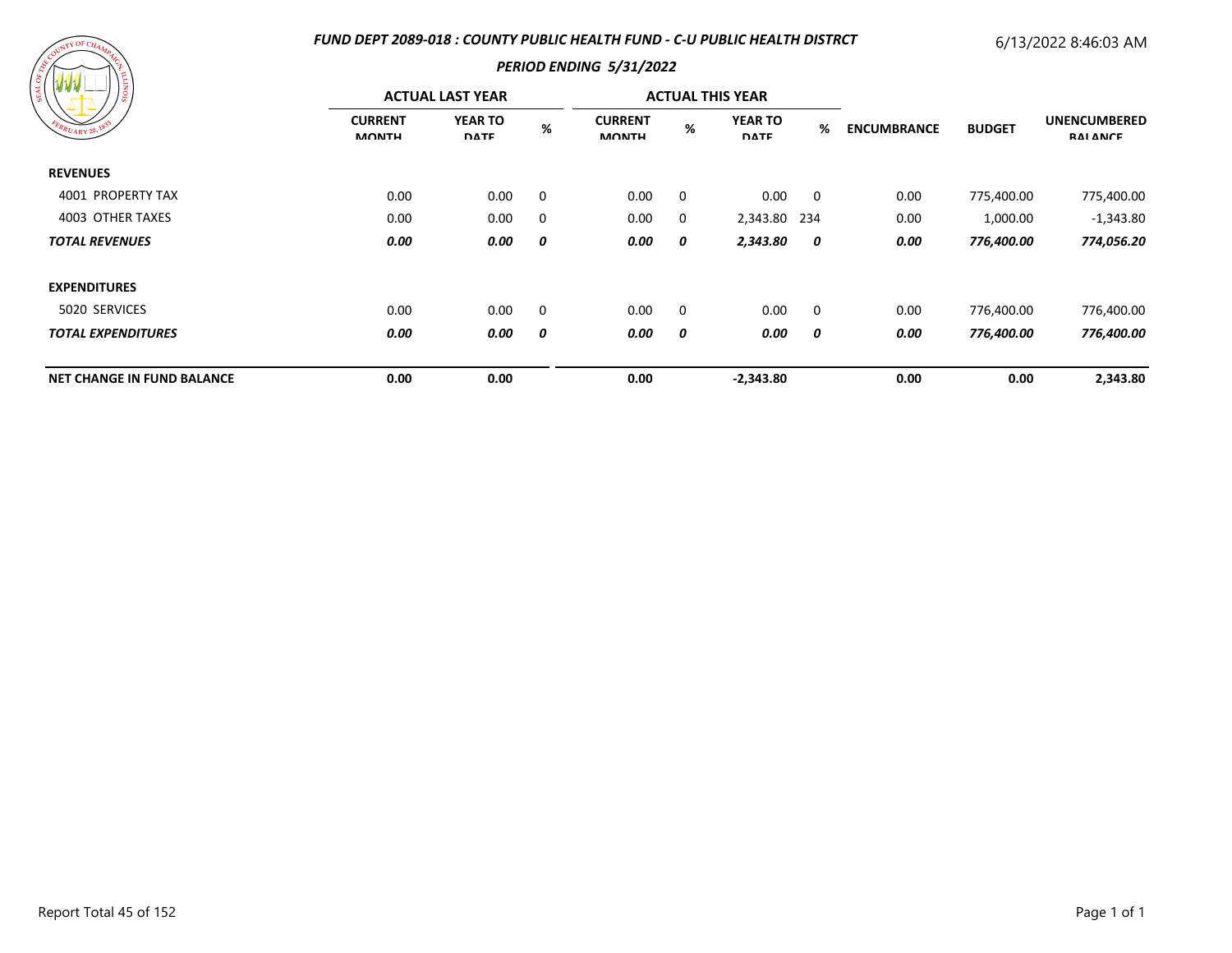#### *FUND DEPT 2089-049 : COUNTY PUBLIC HEALTH FUND - BOARD OF HEALTH*

# 6/13/2022 8:46:03 AM



| / ន                                         | <b>ACTUAL LAST YEAR</b>        |                               |     |                                |    | <b>ACTUAL THIS YEAR</b>       |     |                    |               |                                        |
|---------------------------------------------|--------------------------------|-------------------------------|-----|--------------------------------|----|-------------------------------|-----|--------------------|---------------|----------------------------------------|
| $R_{UARY\ 20}$ , 18                         | <b>CURRENT</b><br><b>MONTH</b> | <b>YEAR TO</b><br><b>DATE</b> | %   | <b>CURRENT</b><br><b>MONTH</b> | %  | <b>YEAR TO</b><br><b>DATE</b> | %   | <b>ENCUMBRANCE</b> | <b>BUDGET</b> | <b>UNENCUMBERED</b><br><b>RAI ANCE</b> |
| <b>REVENUES</b>                             |                                |                               |     |                                |    |                               |     |                    |               |                                        |
| 4001 PROPERTY TAX                           | 0.00                           | 0.00                          | 0   | 0.00                           | 0  | 0.00                          | 0   | 0.00               | 620,916.00    | 620,916.00                             |
| <b>4003 OTHER TAXES</b>                     | 0.00                           | 433,671.59                    | 30  | 0.00                           | 0  | 0.00                          | 0   | 0.00               | 0.00          | 0.00                                   |
| 4004 INTERGOVERNMENTAL REVENUE              | 11,249.05                      | 310,377.07                    | 107 | 0.00                           | 0  | 553,096.04                    | 42  | 0.00               | 1,316,691.00  | 763,594.96                             |
| 4006 LICENSES AND PERMITS                   | 0.00                           | 68,575.00                     | 59  | 0.00                           | 0  | 29,539.00                     | 21  | 0.00               | 139,725.00    | 110,186.00                             |
| 4008 INVESTMENT EARNINGS                    | 0.00                           | 87.86                         | 2   | 0.00                           | 0  | 471.97                        | 221 | 0.00               | 214.00        | $-257.97$                              |
| 4009 MISCELLANEOUS REVENUES                 | 0.00                           | 833.00                        | 32  | 0.00                           | 0  | 1,131.27                      | 44  | 0.00               | 2,570.00      | 1,438.73                               |
| <b>TOTAL REVENUES</b>                       | 11,249.05                      | 813,544.52                    | 33  | 0.00                           | 0  | 584,238.28                    | 28  | 0.00               | 2,080,116.00  | 1,495,877.72                           |
| <b>EXPENDITURES</b>                         |                                |                               |     |                                |    |                               |     |                    |               |                                        |
| 5020 SERVICES                               | 4,166.66                       | 795,485.30                    | 32  | 520,429.51                     | 23 | 691,190.37                    | 30  | 0.00               | 2,298,916.00  | 1,607,725.63                           |
| <b>TOTAL EXPENDITURES</b>                   | 4,166.66                       | 795,485.30                    | 32  | 520,429.51                     | 23 | 691,190.37                    | 30  | 0.00               | 2,298,916.00  | 1,607,725.63                           |
| <b>OTHER FINANCING SOURCES (USES)</b>       |                                |                               |     |                                |    |                               |     |                    |               |                                        |
| 7001 OTHER FINANCING USES                   | 0.00                           | $-2,686.00$                   | 22  | 0.00                           | 0  | 0.00                          | 0   | 0.00               | $-1,161.00$   | $-1,161.00$                            |
| <b>TOTAL OTHER FINANCING SOURCES (USES)</b> | 0.00                           | $-2,686.00$                   |     | 0.00                           |    | 0.00                          |     | 0.00               | $-1,161.00$   | $-1,161.00$                            |
| <b>NET CHANGE IN FUND BALANCE</b>           | $-7,082.39$                    | $-15,373.22$                  |     | 520,429.51                     |    | 106,952.09                    |     | 0.00               | 219,961.00    | 113,008.91                             |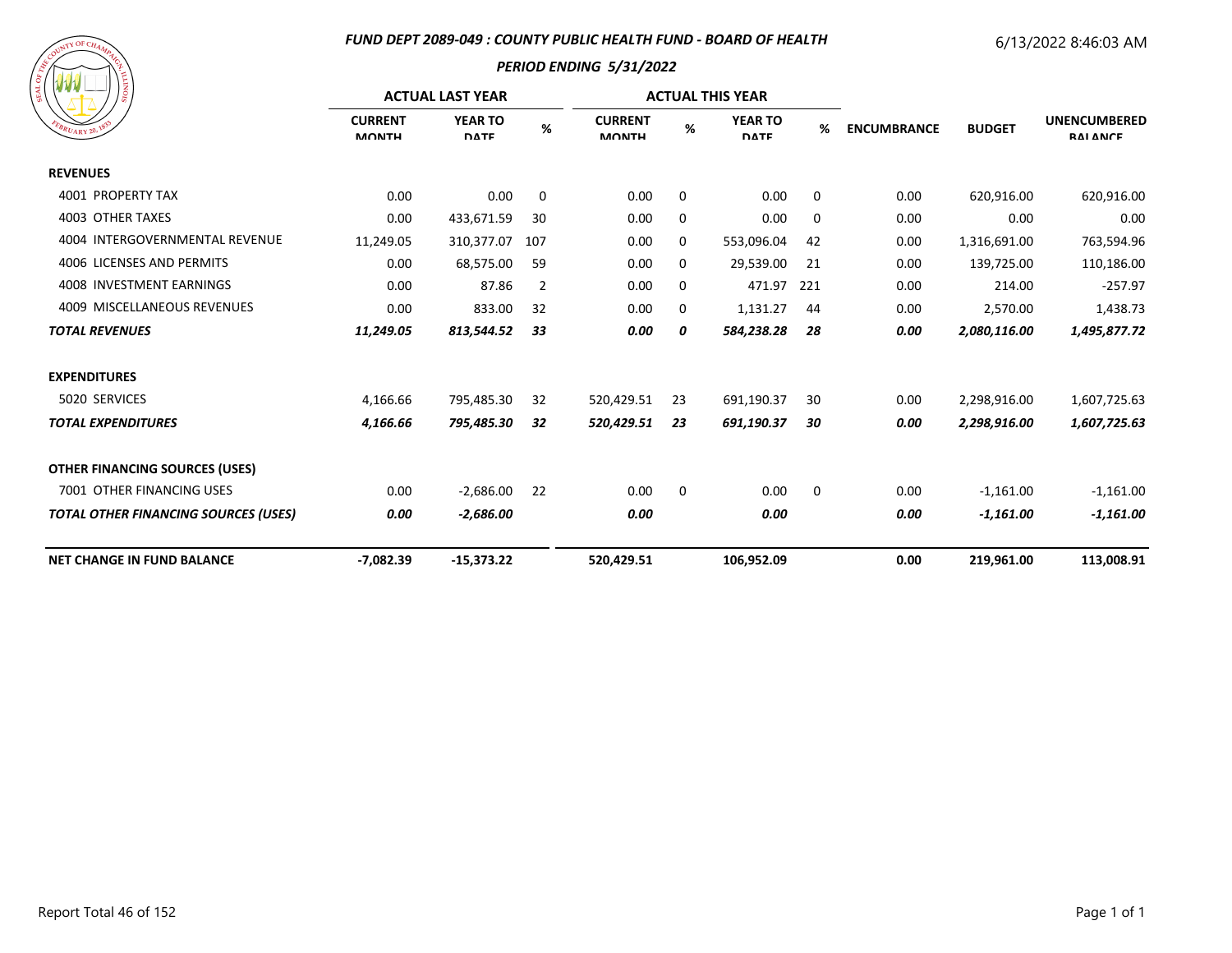#### *FUND DEPT 2090-053 : MENTAL HEALTH - MENTAL HEALTH BOARD*

# 6/13/2022 8:46:03 AM



|                                             | <b>ACTUAL LAST YEAR</b>        |                               |                |                                |              | <b>ACTUAL THIS YEAR</b>       |                |                    |               |                                        |
|---------------------------------------------|--------------------------------|-------------------------------|----------------|--------------------------------|--------------|-------------------------------|----------------|--------------------|---------------|----------------------------------------|
| $R_{U_{\text{ARY}}20}$ , Y                  | <b>CURRENT</b><br><b>MONTH</b> | <b>YEAR TO</b><br><b>DATE</b> | %              | <b>CURRENT</b><br><b>MONTH</b> | %            | <b>YEAR TO</b><br><b>DATE</b> | %              | <b>ENCUMBRANCE</b> | <b>BUDGET</b> | <b>UNENCUMBERED</b><br><b>RAI ANCE</b> |
| <b>REVENUES</b>                             |                                |                               |                |                                |              |                               |                |                    |               |                                        |
| <b>4001 PROPERTY TAX</b>                    | 0.00                           | 0.00                          | 0              | 0.00                           | 0            | 0.00                          | 0              | 0.00               | 5,501,918.00  | 5,501,918.00                           |
| 4003 OTHER TAXES                            | 0.00                           | 0.00                          | 0              | 0.00                           | 0            | 0.00                          | 0              | 0.00               | 4,000.00      | 4,000.00                               |
| 4004 INTERGOVERNMENTAL REVENUE              | 0.00                           | 130,924.00                    | 32             | 0.00                           | 0            | 98,856.00                     | 25             | 0.00               | 395,426.00    | 296,570.00                             |
| 4008 INVESTMENT EARNINGS                    | 0.00                           | 414.04                        | 1              | 0.00                           | 0            | 1,530.14                      | 77             | 0.00               | 2,000.00      | 469.86                                 |
| 4009 MISCELLANEOUS REVENUES                 | 0.00                           | 100.00                        | 0              | 0.00                           | 0            | 38,771.00                     | 81             | 0.00               | 48,000.00     | 9,229.00                               |
| <b>TOTAL REVENUES</b>                       | 0.00                           | 131,438.04                    | $\overline{2}$ | 0.00                           | 0            | 139,157.14                    | $\overline{z}$ | 0.00               | 5,951,344.00  | 5,812,186.86                           |
| <b>EXPENDITURES</b>                         |                                |                               |                |                                |              |                               |                |                    |               |                                        |
| 5001 SALARIES AND WAGES                     | 50,134.80                      | 194,227.45                    | 44             | 34,425.80                      | 8            | 152,407.55                    | 34             | 0.00               | 452,787.00    | 300,379.45                             |
| 5003 FRINGE BENEFITS                        | 8,279.16                       | 44,881.12                     | 33             | 14,631.10                      | 11           | 44,326.51                     | 34             | 0.00               | 130,974.00    | 86,647.49                              |
| 5010 COMMODITIES                            | 124.70                         | 3,216.12                      | 20             | 6,860.84                       | 47           | 7,671.68                      | 52             | 0.00               | 14,650.00     | 6,978.32                               |
| 5020 SERVICES                               | 10,328.18                      | 1,497,065.76                  | 29             | 901,076.50                     | 16           | 2,708,812.27                  | 47             | 0.00               | 5,728,351.00  | 3,019,538.73                           |
| <b>TOTAL EXPENDITURES</b>                   | 68,866.84                      | 1,739,390.45                  | 30             | 956,994.24                     | 15           | 2,913,218.01                  | 46             | 0.00               | 6,326,762.00  | 3,413,543.99                           |
| <b>OTHER FINANCING SOURCES (USES)</b>       |                                |                               |                |                                |              |                               |                |                    |               |                                        |
| 6001 OTHER FINANCING SOURCES                | 0.00                           | 0.00                          | 0              | 0.00                           | 0            | 32,952.00                     | 0              | 0.00               | 0.00          | $-32,952.00$                           |
| 7001 OTHER FINANCING USES                   | 0.00                           | $-11,644.00$                  | 20             | 0.00                           | $\mathbf{0}$ | 0.00                          | 0              | 0.00               | $-9,800.00$   | $-9,800.00$                            |
| <b>TOTAL OTHER FINANCING SOURCES (USES)</b> | 0.00                           | $-11,644.00$                  |                | 0.00                           |              | 32,952.00                     |                | 0.00               | $-9,800.00$   | $-42,752.00$                           |
| <b>NET CHANGE IN FUND BALANCE</b>           | 68,866.84                      | 1,619,596.41                  |                | 956,994.24                     |              | 2,741,108.87                  |                | 0.00               | 385,218.00    | $-2,355,890.87$                        |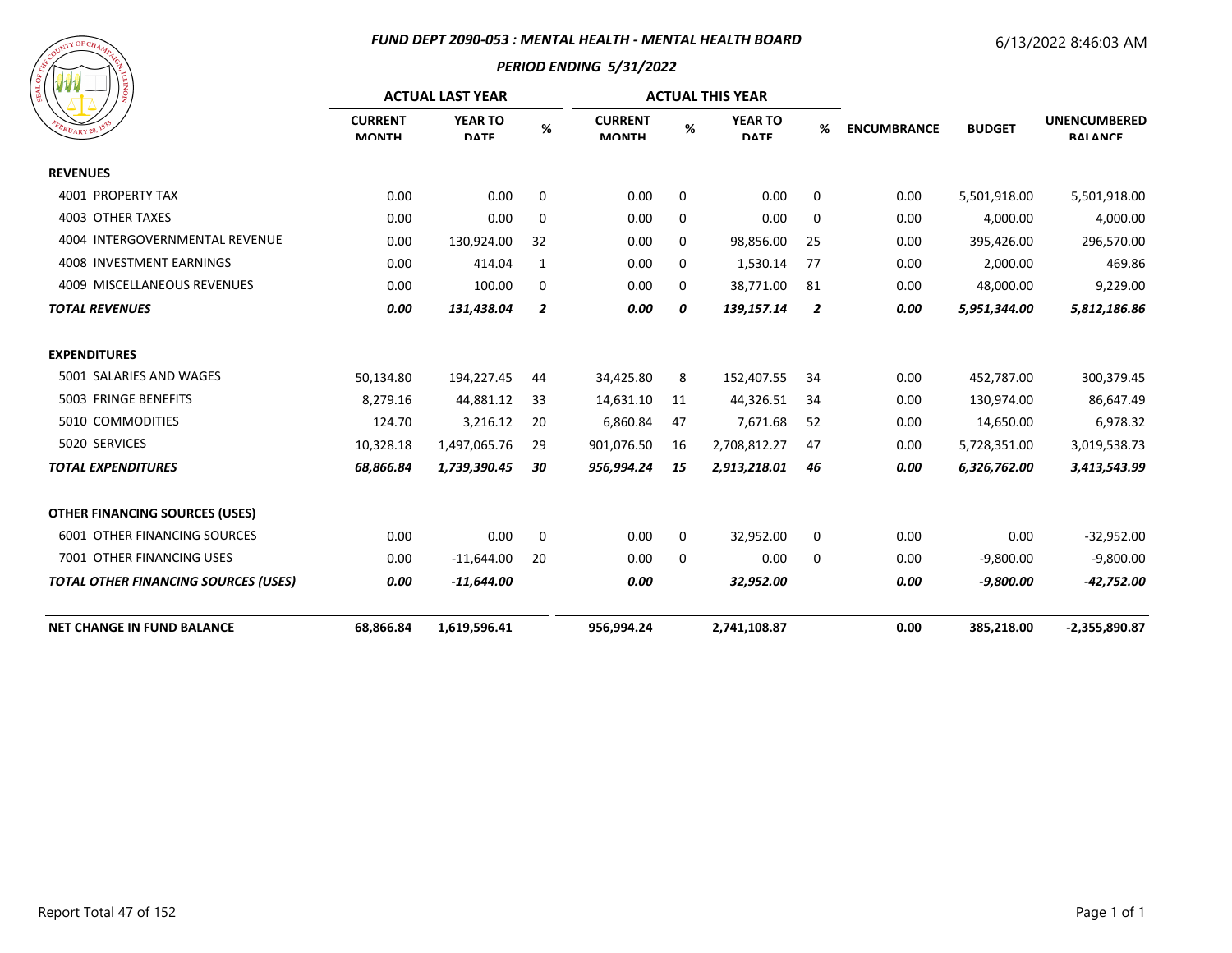#### *FUND DEPT 2091-047 : ANIMAL CONTROL - ANIMAL CONTROL ADMIN*

# 6/13/2022 8:46:03 AM



| ၊ ဇ္တ                                       | <b>ACTUAL LAST YEAR</b>        |                               |      |                                |   | <b>ACTUAL THIS YEAR</b>       |    |                    |               |                                        |
|---------------------------------------------|--------------------------------|-------------------------------|------|--------------------------------|---|-------------------------------|----|--------------------|---------------|----------------------------------------|
| $R_{U_{\rm{ARY}}20}$ , 18                   | <b>CURRENT</b><br><b>MONTH</b> | <b>YEAR TO</b><br><b>DATE</b> | $\%$ | <b>CURRENT</b><br><b>MONTH</b> | % | <b>YEAR TO</b><br><b>DATE</b> | %  | <b>ENCUMBRANCE</b> | <b>BUDGET</b> | <b>UNENCUMBERED</b><br><b>RAI ANCE</b> |
| <b>REVENUES</b>                             |                                |                               |      |                                |   |                               |    |                    |               |                                        |
| 4006 LICENSES AND PERMITS                   | 28,097.00                      | 139,312.50                    | 46   | 12,606.00                      | 4 | 75,621.00                     | 22 | 0.00               | 340,000.00    | 264,379.00                             |
| 4008 INVESTMENT EARNINGS                    | 0.00                           | 61.73                         | 3    | 0.00                           | 0 | 250.66                        | 25 | 0.00               | 1,000.00      | 749.34                                 |
| 4009 MISCELLANEOUS REVENUES                 | 650.00                         | 650.00                        | 0    | 0.00                           | 0 | 142.00                        | 0  | 0.00               | 0.00          | $-142.00$                              |
| <b>TOTAL REVENUES</b>                       | 28,747.00                      | 140,024.23                    | 46   | 12,606.00                      | 4 | 76,013.66                     | 22 | 0.00               | 341,000.00    | 264,986.34                             |
| <b>EXPENDITURES</b>                         |                                |                               |      |                                |   |                               |    |                    |               |                                        |
| 5001 SALARIES AND WAGES                     | 11,783.70                      | 43,898.11                     | 41   | 12,203.20                      | 7 | 64,007.00                     | 38 | 0.00               | 168,481.00    | 104,474.00                             |
| 5003 FRINGE BENEFITS                        | 4,394.96                       | 19,801.72                     | 44   | 4,590.89                       | 7 | 15,111.28                     | 22 | 0.00               | 69,265.00     | 54,153.72                              |
| 5010 COMMODITIES                            | 559.30                         | 3,258.59                      | 25   | 1,112.96                       | 9 | 5,247.52                      | 43 | 0.00               | 12,100.00     | 6,852.48                               |
| 5020 SERVICES                               | 1,136.81                       | 8,601.68                      | 22   | 1,825.34                       | 3 | 24,366.04                     | 37 | 0.00               | 66,491.00     | 42,124.96                              |
| 8000 CAPITAL OUTLAY                         | 0.00                           | 0.00                          | 0    | 0.00                           | 0 | 0.00                          | 0  | 0.00               | 22,000.00     | 22,000.00                              |
| <b>TOTAL EXPENDITURES</b>                   | 17,874.77                      | 75,560.10                     | 37   | 19,732.39                      | 6 | 108,731.84                    | 32 | 0.00               | 338,337.00    | 229,605.16                             |
| <b>OTHER FINANCING SOURCES (USES)</b>       |                                |                               |      |                                |   |                               |    |                    |               |                                        |
| 7001 OTHER FINANCING USES                   | 0.00                           | $-1,341.00$                   | 25   | 0.00                           | 0 | 0.00                          | 0  | 0.00               | $-25.00$      | $-25.00$                               |
| <b>TOTAL OTHER FINANCING SOURCES (USES)</b> | 0.00                           | $-1,341.00$                   |      | 0.00                           |   | 0.00                          |    | 0.00               | $-25.00$      | $-25.00$                               |
| <b>NET CHANGE IN FUND BALANCE</b>           | $-10,872.23$                   | $-63,123.13$                  |      | 7,126.39                       |   | 32,718.18                     |    | 0.00               | $-2,638.00$   | $-35,356.18$                           |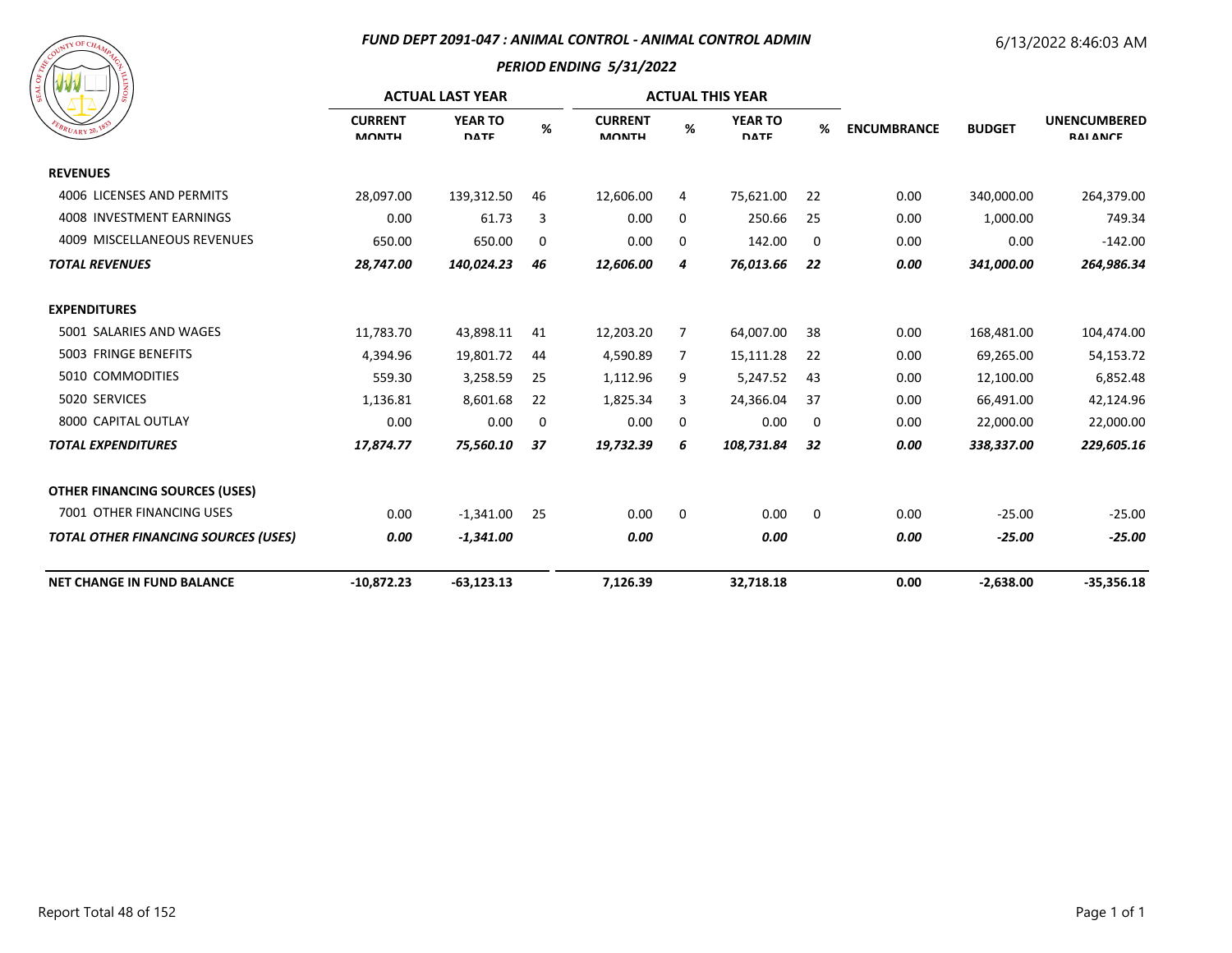#### *FUND DEPT 2091-247 : ANIMAL CONTROL - ANIMAL WARDEN SERVICES*

# 6/13/2022 8:46:03 AM

| ESCOUNTY OF CHAMPITER<br>FEBRUARY 20, 1835 | SIONITY |
|--------------------------------------------|---------|
|                                            |         |

|                                   | <b>ACTUAL LAST YEAR</b>        |                               |     |                                |    | <b>ACTUAL THIS YEAR</b>       |     |                                     |            |                                        |
|-----------------------------------|--------------------------------|-------------------------------|-----|--------------------------------|----|-------------------------------|-----|-------------------------------------|------------|----------------------------------------|
| EBRUARY 20, 183                   | <b>CURRENT</b><br><b>MONTH</b> | <b>YEAR TO</b><br><b>DATE</b> | %   | <b>CURRENT</b><br><b>MONTH</b> | %  | <b>YEAR TO</b><br><b>DATE</b> | %   | <b>ENCUMBRANCE</b><br><b>BUDGET</b> |            | <b>UNENCUMBERED</b><br><b>RAI ANCE</b> |
| <b>REVENUES</b>                   |                                |                               |     |                                |    |                               |     |                                     |            |                                        |
| 4004 INTERGOVERNMENTAL REVENUE    | 6,987.27                       | 55,270.60                     | 39  | 117.33                         | 0  | 38,085.85                     | 19  | 0.00                                | 198,176.00 | 160,090.15                             |
| 4005 FINES AND FORFEITURES        | 1,317.53                       | 5,962.53                      | 60  | 900.00                         | 9  | 5,105.00                      | 51  | 0.00                                | 10,000.00  | 4,895.00                               |
| 4009 MISCELLANEOUS REVENUES       | 0.00                           | 0.00                          | 0   | 0.00                           | 0  | 0.00                          | 0   | 0.00                                | 1,540.00   | 1,540.00                               |
| <b>TOTAL REVENUES</b>             | 8,304.80                       | 61,233.13                     | 40  | 1,017.33                       | 0  | 43,190.85                     | 21  | 0.00                                | 209,716.00 | 166,525.15                             |
| <b>EXPENDITURES</b>               |                                |                               |     |                                |    |                               |     |                                     |            |                                        |
| 5001 SALARIES AND WAGES           | 13,865.87                      | 44,069.93                     | 34  | 8,656.45                       | 7  | 44,347.49                     | 34  | 0.00                                | 129,788.00 | 85,440.51                              |
| 5003 FRINGE BENEFITS              | 4,203.74                       | 16,784.39                     | 28  | 4,049.89                       | 7  | 14,986.67                     | 25  | 0.00                                | 58,845.00  | 43,858.33                              |
| 5010 COMMODITIES                  | 1,039.05                       | 4,748.63                      | -33 | 2,042.77                       | 4  | 9,013.70                      | 20  | 0.00                                | 45,810.00  | 36,796.30                              |
| 5020 SERVICES                     | 63.00                          | 2,369.48                      | 18  | 1,718.11                       | 12 | 1,806.65                      | 13  | 0.00                                | 14,000.00  | 12,193.35                              |
| 8000 CAPITAL OUTLAY               | 0.00                           | 16,077.00                     | 100 | 0.00                           | 0  | 51,107.00                     | 100 | 0.00                                | 51,107.00  | 0.00                                   |
| <b>TOTAL EXPENDITURES</b>         | 19,171.66                      | 84,049.43                     | 36  | 16,467.22                      | 5  | 121,261.51                    | 40  | 0.00                                | 299,550.00 | 178,288.49                             |
| <b>NET CHANGE IN FUND BALANCE</b> | 10,866.86                      | 22,816.30                     |     | 15,449.89                      |    | 78,070.66                     |     | 0.00                                | 89,834.00  | 11,763.34                              |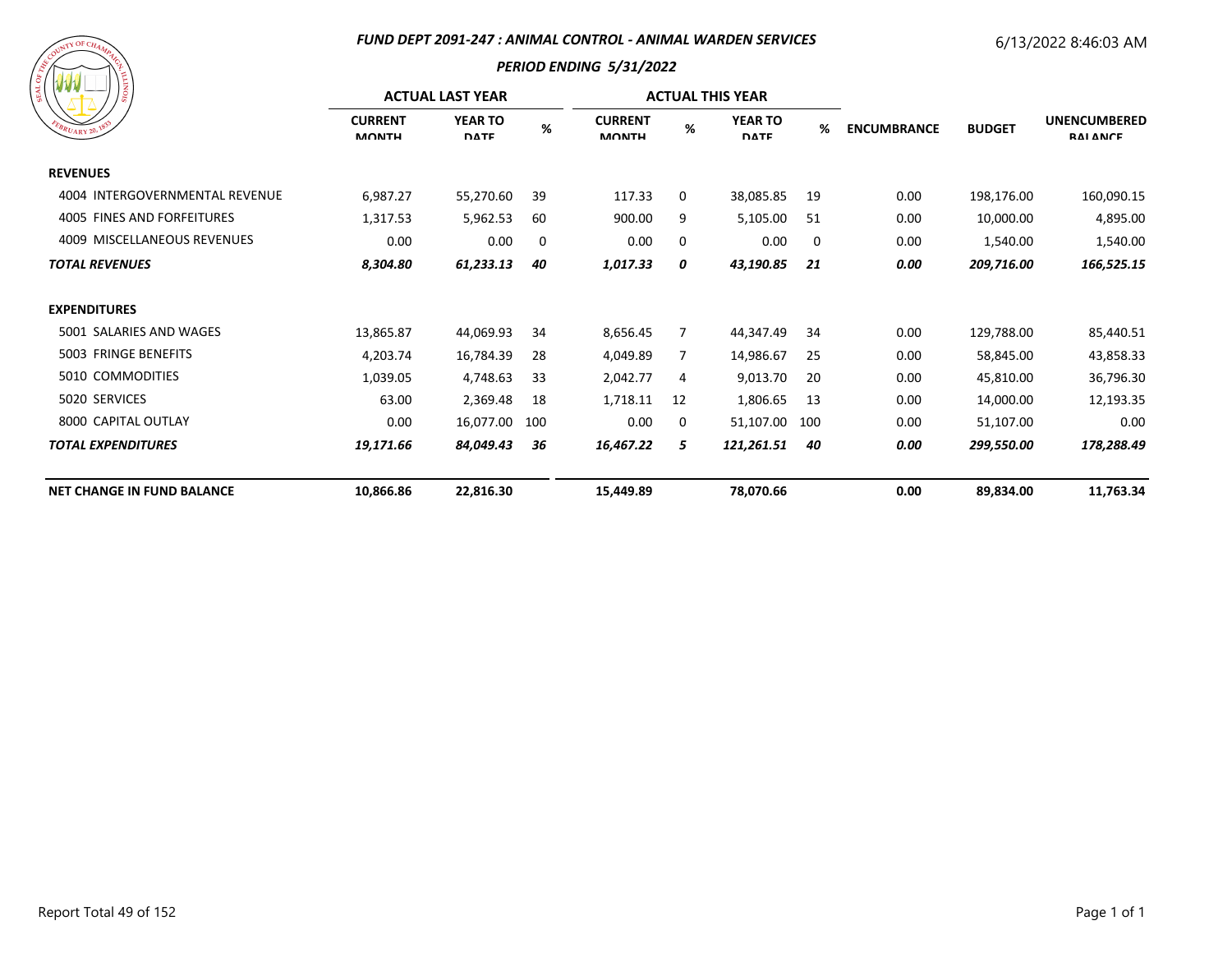#### *FUND DEPT 2091-248 : ANIMAL CONTROL - ANIMAL IMPOUND SERVICES*

## 6/13/2022 8:46:03 AM

| ESCOUNT OF CHAMPICS<br>SIONITY<br>FEBRUARY 20, 1833 |
|-----------------------------------------------------|
|-----------------------------------------------------|

|                                   | <b>ACTUAL LAST YEAR</b>        |                               |    |                                |    | <b>ACTUAL THIS YEAR</b>       |    |                    |               |                                        |
|-----------------------------------|--------------------------------|-------------------------------|----|--------------------------------|----|-------------------------------|----|--------------------|---------------|----------------------------------------|
| EBRUARY 20, 183                   | <b>CURRENT</b><br><b>MONTH</b> | <b>YEAR TO</b><br><b>DATE</b> | %  | <b>CURRENT</b><br><b>MONTH</b> | %  | <b>YEAR TO</b><br><b>DATE</b> | %  | <b>ENCUMBRANCE</b> | <b>BUDGET</b> | <b>UNENCUMBERED</b><br><b>RAI ANCE</b> |
| <b>REVENUES</b>                   |                                |                               |    |                                |    |                               |    |                    |               |                                        |
| 4004 INTERGOVERNMENTAL REVENUE    | 38,312.68                      | 81,319.83                     | 50 | 77.17                          | 0  | 41,922.53                     | 25 | 0.00               | 165,634.00    | 123,711.47                             |
| 4005 FINES AND FORFEITURES        | 3,736.00                       | 22,158.84                     | 55 | 756.00                         | 2  | 26,857.39                     | 60 | 0.00               | 44,800.00     | 17,942.61                              |
| <b>TOTAL REVENUES</b>             | 42,048.68                      | 103,478.67                    | 51 | 833.17                         | 0  | 68,779.92                     | 33 | 0.00               | 210,434.00    | 141,654.08                             |
| <b>EXPENDITURES</b>               |                                |                               |    |                                |    |                               |    |                    |               |                                        |
| 5001 SALARIES AND WAGES           | 12,761.88                      | 46,175.31                     | 40 | 8,781.16                       | 6  | 48,203.84                     | 34 | 0.00               | 141,651.00    | 93,447.16                              |
| 5003 FRINGE BENEFITS              | 2,477.89                       | 9,478.71                      | 20 | 4,137.16                       | 7  | 13,800.23                     | 22 | 0.00               | 61,993.00     | 48,192.77                              |
| 5010 COMMODITIES                  | 1,463.46                       | 10,896.01                     | 35 | 3,564.24                       | 11 | 10,679.09                     | 34 | 0.00               | 31,700.00     | 21,020.91                              |
| 5020 SERVICES                     | 0.00                           | 5,987.65                      | 20 | 0.00                           | 0  | 670.00                        | 4  | 0.00               | 15,750.00     | 15,080.00                              |
| <b>TOTAL EXPENDITURES</b>         | 16,703.23                      | 72,537.68                     | 33 | 16,482.56                      | 7  | 73,353.16                     | 29 | 0.00               | 251,094.00    | 177,740.84                             |
| <b>NET CHANGE IN FUND BALANCE</b> | $-25,345.45$                   | $-30,940.99$                  |    | 15,649.39                      |    | 4,573.24                      |    | 0.00               | 40,660.00     | 36,086.76                              |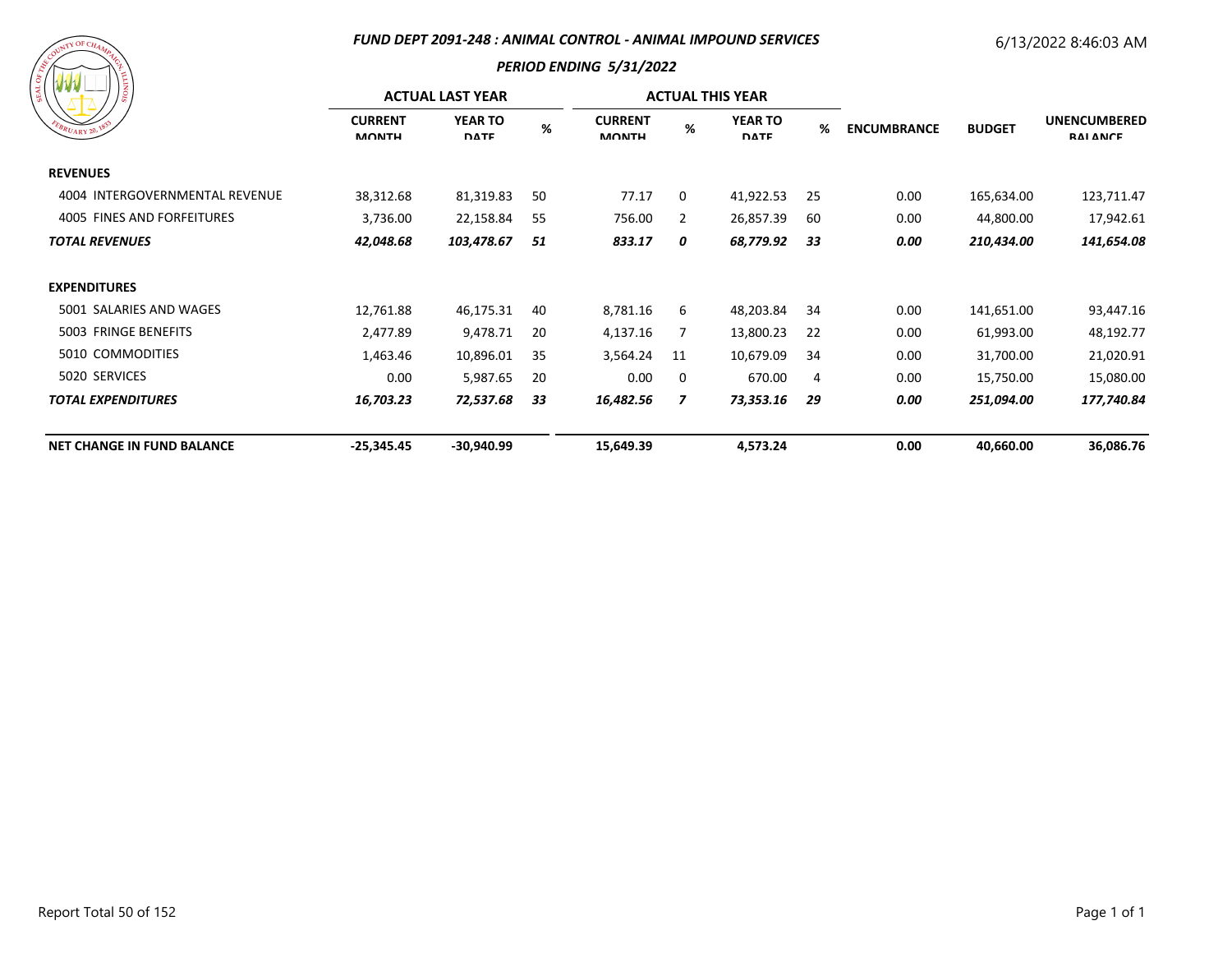#### *FUND DEPT 2092-074 : LAW LIBRARY - LAW LIBRARY*

# 6/13/2022 8:46:03 AM

| A COUNT OF CHAMATELY<br>FEBRUARY 20, 1833 | <b>SIONITI</b> |
|-------------------------------------------|----------------|
|                                           |                |

| / ដូ                                        | <b>ACTUAL LAST YEAR</b>        |                               |     |                                |   | <b>ACTUAL THIS YEAR</b>       |    |                    |               |                                        |
|---------------------------------------------|--------------------------------|-------------------------------|-----|--------------------------------|---|-------------------------------|----|--------------------|---------------|----------------------------------------|
| EBRUARY 20, 183                             | <b>CURRENT</b><br><b>MONTH</b> | <b>YEAR TO</b><br><b>DATE</b> | %   | <b>CURRENT</b><br><b>MONTH</b> | % | <b>YEAR TO</b><br><b>DATE</b> | %  | <b>ENCUMBRANCE</b> | <b>BUDGET</b> | <b>UNENCUMBERED</b><br><b>RAI ANCE</b> |
| <b>REVENUES</b>                             |                                |                               |     |                                |   |                               |    |                    |               |                                        |
| 4007 CHARGES FOR SERVICES                   | 7,305.75                       | 24,152.75                     | 27  | 0.00                           | 0 | 17,505.75                     | 22 | 0.00               | 80,000.00     | 62,494.25                              |
| 4008 INVESTMENT EARNINGS                    | 0.00                           | 16.05                         | 3   | 0.00                           | 0 | 80.13                         | 80 | 0.00               | 100.00        | 19.87                                  |
| 4009 MISCELLANEOUS REVENUES                 | 0.00                           | 0.00                          | 0   | 0.00                           | 0 | 715.00                        | 0  | 0.00               | 0.00          | $-715.00$                              |
| <b>TOTAL REVENUES</b>                       | 7,305.75                       | 24,168.80                     | 27  | 0.00                           | 0 | 18,300.88                     | 23 | 0.00               | 80,100.00     | 61,799.12                              |
| <b>EXPENDITURES</b>                         |                                |                               |     |                                |   |                               |    |                    |               |                                        |
| 5010 COMMODITIES                            | 3,543.26                       | 11,223.88                     | 22  | 2,887.01                       | 7 | 16,694.76                     | 42 | 0.00               | 39,835.00     | 23,140.24                              |
| 5020 SERVICES                               | 145.68                         | 6,243.58                      | -25 | 523.03                         | 1 | 7,589.10                      | 18 | 0.00               | 42,150.00     | 34,560.90                              |
| <b>TOTAL EXPENDITURES</b>                   | 3,688.94                       | 17,467.46                     | 23  | 3,410.04                       | 4 | 24,283.86                     | 30 | 0.00               | 81,985.00     | 57,701.14                              |
| <b>OTHER FINANCING SOURCES (USES)</b>       |                                |                               |     |                                |   |                               |    |                    |               |                                        |
| <b>TOTAL OTHER FINANCING SOURCES (USES)</b> | 0.00                           | 0.00                          |     | 0.00                           |   | 0.00                          |    | 0.00               | 0.00          | 0.00                                   |
| <b>NET CHANGE IN FUND BALANCE</b>           | $-3,616.81$                    | $-6,701.34$                   |     | 3,410.04                       |   | 5,982.98                      |    | 0.00               | 1,885.00      | -4,097.98                              |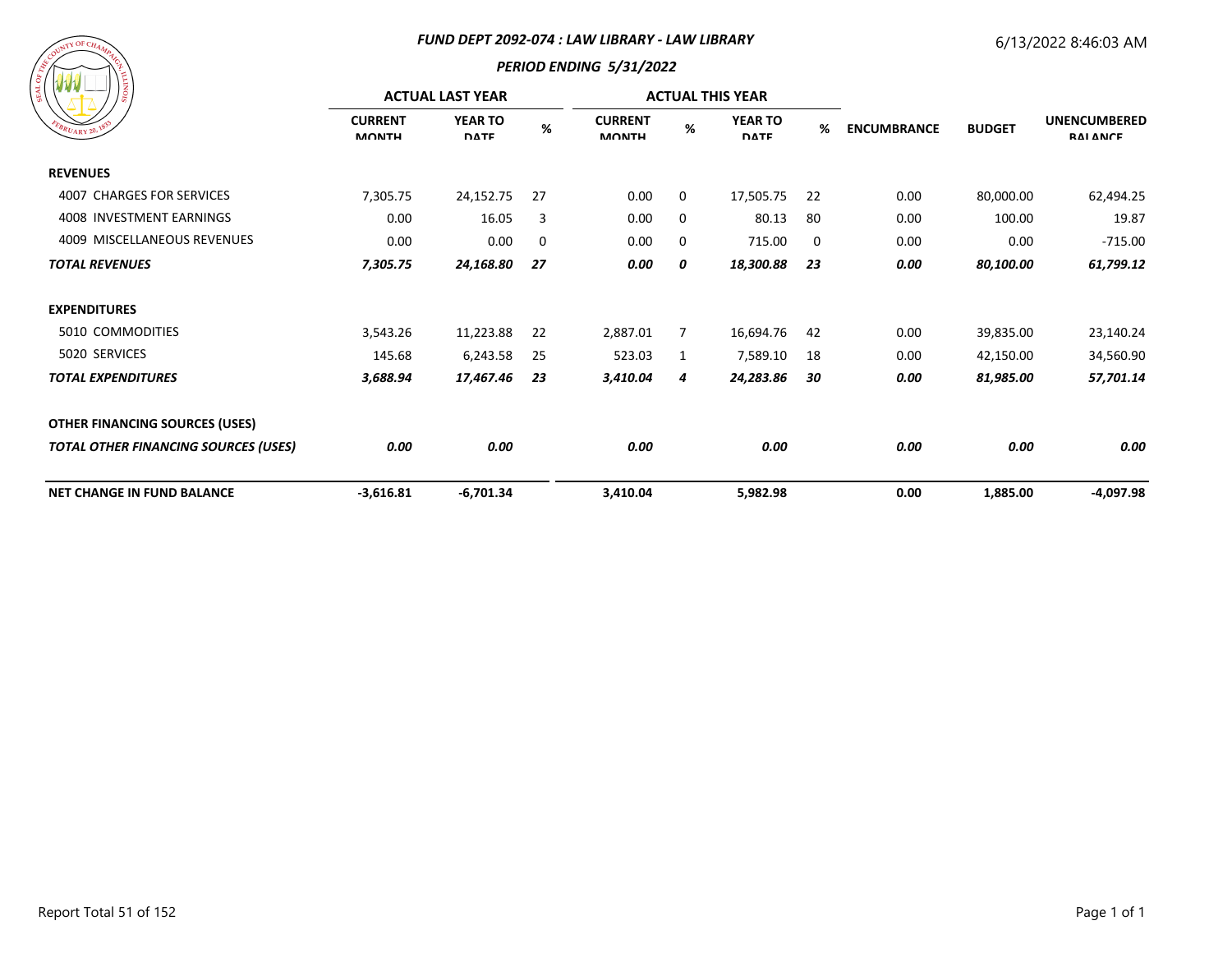#### *FUND DEPT 2093-031 : FORECLOSURE MEDIATION FND - CIRCUIT COURT*

## 6/13/2022 8:46:03 AM



| ı g                                         | <b>ACTUAL LAST YEAR</b>        |                               |      |                                |                | <b>ACTUAL THIS YEAR</b>       |                |                    |               |                                        |
|---------------------------------------------|--------------------------------|-------------------------------|------|--------------------------------|----------------|-------------------------------|----------------|--------------------|---------------|----------------------------------------|
| $B_{RU_{\text{ARY}}20}$ , 183               | <b>CURRENT</b><br><b>MONTH</b> | <b>YEAR TO</b><br><b>DATE</b> | $\%$ | <b>CURRENT</b><br><b>MONTH</b> | %              | <b>YEAR TO</b><br><b>DATE</b> | %              | <b>ENCUMBRANCE</b> | <b>BUDGET</b> | <b>UNENCUMBERED</b><br><b>RAI ANCE</b> |
| <b>REVENUES</b>                             |                                |                               |      |                                |                |                               |                |                    |               |                                        |
| 4007 CHARGES FOR SERVICES                   | 75.00                          | 900.00                        | 6    | 0.00                           | 0              | 150.00                        | 1              | 0.00               | 26,600.00     | 26,450.00                              |
| 4008 INVESTMENT EARNINGS                    | 0.00                           | 5.17                          | 3    | 0.00                           | 0              | 14.01                         | 14             | 0.00               | 100.00        | 85.99                                  |
| <b>TOTAL REVENUES</b>                       | 75.00                          | 905.17                        | 6    | 0.00                           | 0              | 164.01                        | 1              | 0.00               | 26,700.00     | 26,535.99                              |
| <b>EXPENDITURES</b>                         |                                |                               |      |                                |                |                               |                |                    |               |                                        |
| 5001 SALARIES AND WAGES                     | 1,407.12                       | 4,800.51                      | 44   | 690.69                         | 5              | 3,766.62                      | 27             | 0.00               | 14,000.00     | 10,233.38                              |
| 5003 FRINGE BENEFITS                        | 80.38                          | 393.34                        | 39   | 108.71                         | 8              | 357.29                        | 26             | 0.00               | 1,381.00      | 1,023.71                               |
| 5010 COMMODITIES                            | 0.00                           | 44.75                         | 22   | 0.00                           | 0              | 0.00                          | 0              | 0.00               | 200.00        | 200.00                                 |
| 5020 SERVICES                               | 0.00                           | 1,000.00                      | 9    | 0.00                           | 0              | 400.00                        | $\overline{2}$ | 0.00               | 18,723.00     | 18,323.00                              |
| <b>TOTAL EXPENDITURES</b>                   | 1,487.50                       | 6,238.60                      | 27   | 799.40                         | $\overline{2}$ | 4,523.91                      | 13             | 0.00               | 34,304.00     | 29,780.09                              |
| <b>OTHER FINANCING SOURCES (USES)</b>       |                                |                               |      |                                |                |                               |                |                    |               |                                        |
| <b>TOTAL OTHER FINANCING SOURCES (USES)</b> | 0.00                           | 0.00                          |      | 0.00                           |                | 0.00                          |                | 0.00               | 0.00          | 0.00                                   |
| <b>NET CHANGE IN FUND BALANCE</b>           | 1,412.50                       | 5,333.43                      |      | 799.40                         |                | 4,359.90                      |                | 0.00               | 7,604.00      | 3,244.10                               |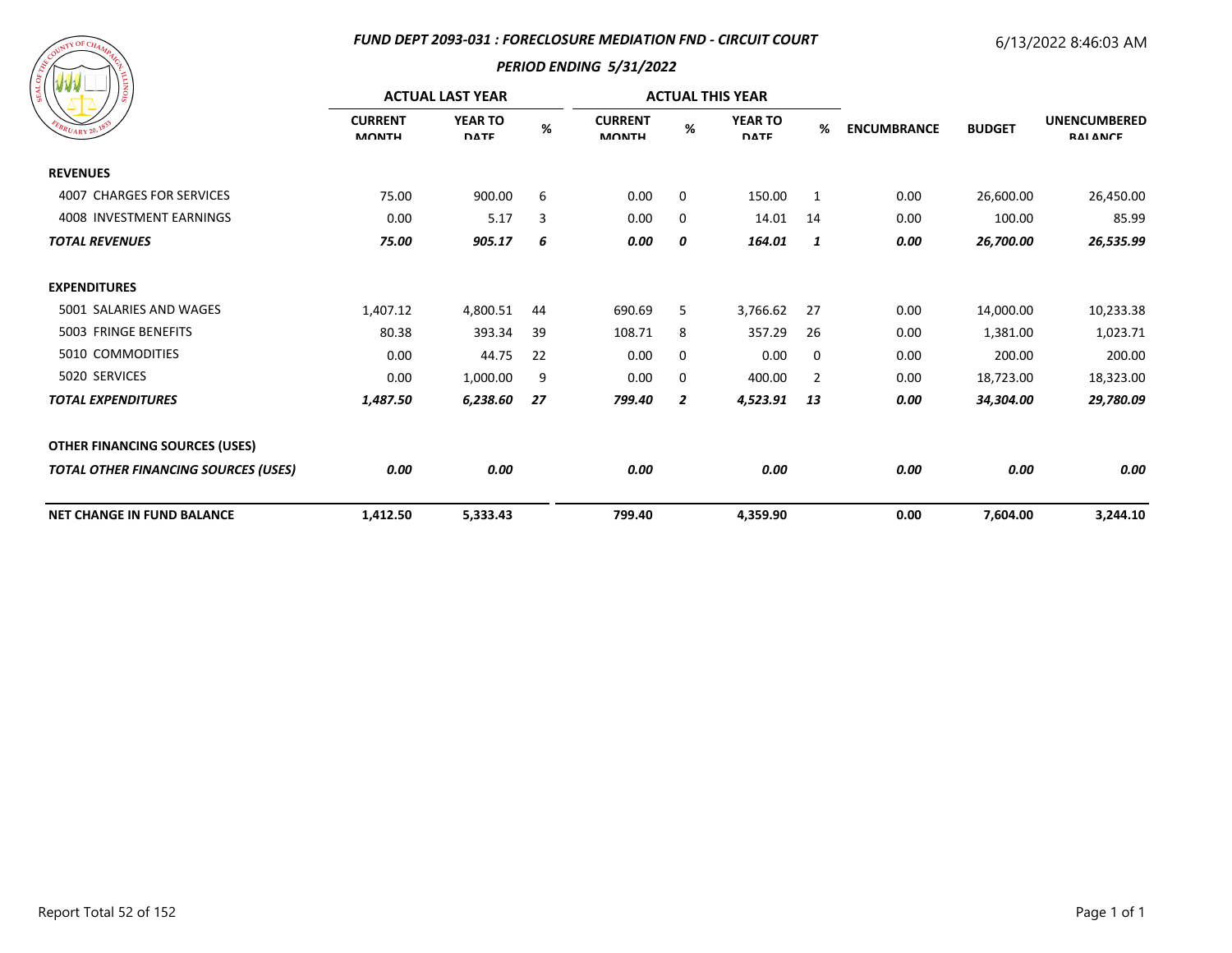## *FUND DEPT 2101-054 : MHB/DDB CILA FACILITIES - CILA PROJECT*

# 6/13/2022 8:46:03 AM



| / ಕ್ಷ                                       | <b>ACTUAL LAST YEAR</b>        |                               |                |                                |          | <b>ACTUAL THIS YEAR</b>       |            |                    |               |                                        |
|---------------------------------------------|--------------------------------|-------------------------------|----------------|--------------------------------|----------|-------------------------------|------------|--------------------|---------------|----------------------------------------|
| $\frac{dR_{U_{\text{ARY}}}^{3}}{20}$        | <b>CURRENT</b><br><b>MONTH</b> | <b>YEAR TO</b><br><b>DATE</b> | $\%$           | <b>CURRENT</b><br><b>MONTH</b> | $\%$     | <b>YEAR TO</b><br><b>DATE</b> | %          | <b>ENCUMBRANCE</b> | <b>BUDGET</b> | <b>UNENCUMBERED</b><br><b>RAI ANCE</b> |
| <b>REVENUES</b>                             |                                |                               |                |                                |          |                               |            |                    |               |                                        |
| 4008 INVESTMENT EARNINGS                    | 0.00                           | 31.40                         | 1              | 0.00                           | 0        | 321.77 161                    |            | 0.00               | 200.00        | $-121.77$                              |
| 4009 MISCELLANEOUS REVENUES                 | 0.00                           | 0.00                          | 0              | 0.00                           | $\Omega$ | 260,368.90                    | 0          | 0.00               | 0.00          | $-260,368.90$                          |
| <b>TOTAL REVENUES</b>                       | 0.00                           | 31.40                         | 0              | 0.00                           | 0        | 260,690.67                    | 130<br>345 | 0.00               | 200.00        | $-260,490.67$                          |
| <b>EXPENDITURES</b>                         |                                |                               |                |                                |          |                               |            |                    |               |                                        |
| 5010 COMMODITIES                            | 0.00                           | 5,170.20                      | 21             | 0.00                           | 0        | 0.00                          | 0          | 0.00               | 6,176.00      | 6,176.00                               |
| 5020 SERVICES                               | 2,233.50                       | 2,233.50                      | $\overline{7}$ | $-814.00$                      | $-2$     | 13,478.33                     | 40         | 0.00               | 34,024.00     | 20,545.67                              |
| 8000 CAPITAL OUTLAY                         | 0.00                           | 0.00                          | 0              | 0.00                           | 0        | 0.00                          | 0          | 0.00               | 10,000.00     | 10,000.00                              |
| <b>TOTAL EXPENDITURES</b>                   | 2,233.50                       | 7,403.70                      | 10             | $-814.00$                      | $-2$     | 13,478.33                     | 27         | 0.00               | 50,200.00     | 36,721.67                              |
| <b>OTHER FINANCING SOURCES (USES)</b>       |                                |                               |                |                                |          |                               |            |                    |               |                                        |
| <b>6001 OTHER FINANCING SOURCES</b>         | 0.00                           | 50,000.00 100                 |                | 0.00                           | 0        | 50,000.00 100                 |            | 0.00               | 50,000.00     | 0.00                                   |
| <b>TOTAL OTHER FINANCING SOURCES (USES)</b> | 0.00                           | 50,000.00                     |                | 0.00                           |          | 50,000.00                     |            | 0.00               | 50,000.00     | 0.00                                   |
| <b>NET CHANGE IN FUND BALANCE</b>           | 2,233.50                       | $-42,627.70$                  |                | $-814.00$                      |          | $-297,212.34$                 |            | 0.00               | 0.00          | 297,212.34                             |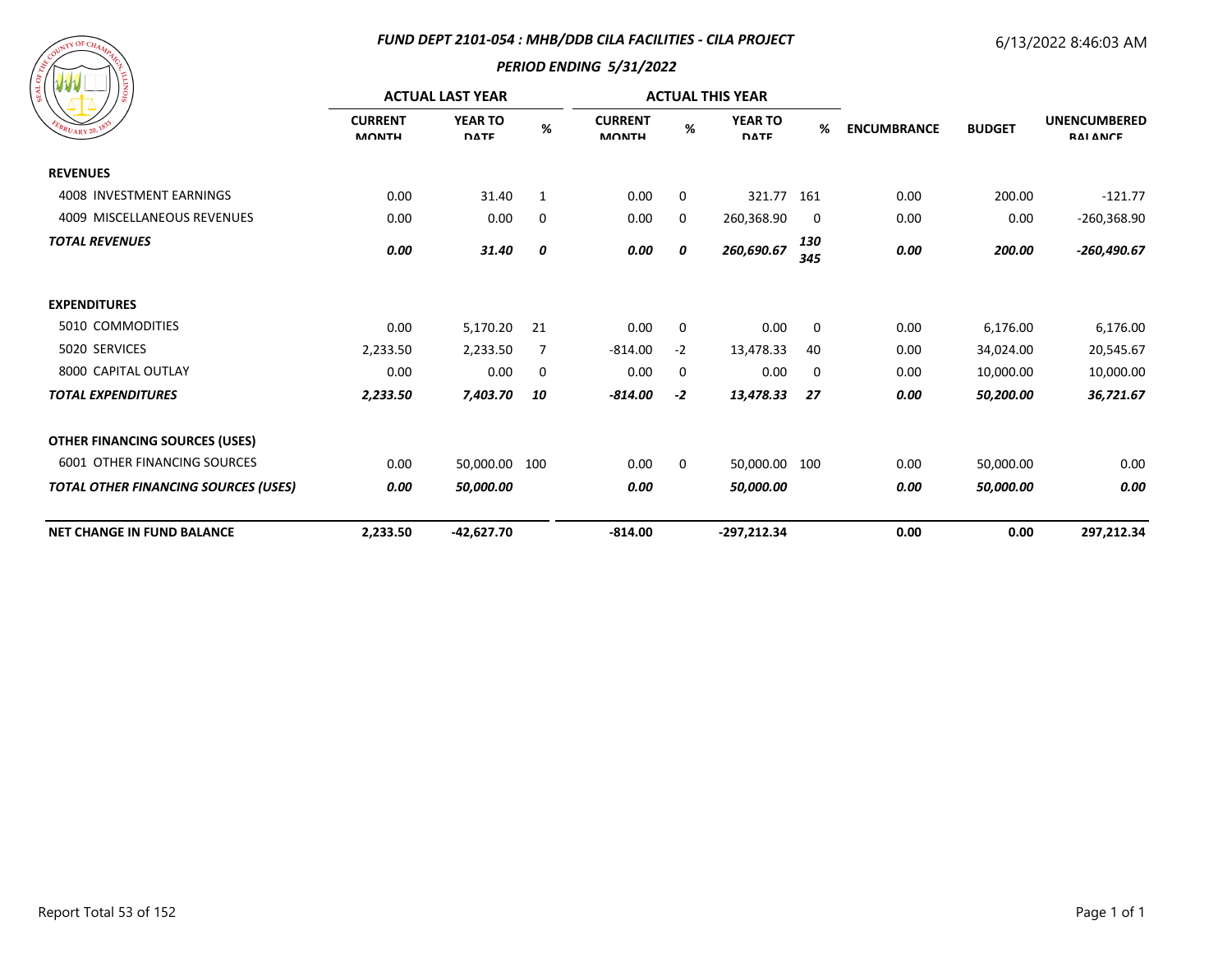#### *FUND DEPT 2103-060 : HWY FED AID MATCHING FUND - HIGHWAY*

# 6/13/2022 8:46:03 AM



| <b>MARK AND</b><br>/៖                       |                                | <b>ACTUAL LAST YEAR</b>       |             |                                |   | <b>ACTUAL THIS YEAR</b>       |             |                    |               |                                        |
|---------------------------------------------|--------------------------------|-------------------------------|-------------|--------------------------------|---|-------------------------------|-------------|--------------------|---------------|----------------------------------------|
| EBRUARY 20, 183                             | <b>CURRENT</b><br><b>MONTH</b> | <b>YEAR TO</b><br><b>DATE</b> | $\%$        | <b>CURRENT</b><br><b>MONTH</b> | % | <b>YEAR TO</b><br><b>DATE</b> | %           | <b>ENCUMBRANCE</b> | <b>BUDGET</b> | <b>UNENCUMBERED</b><br><b>RAI ANCE</b> |
| <b>REVENUES</b>                             |                                |                               |             |                                |   |                               |             |                    |               |                                        |
| 4001 PROPERTY TAX                           | 0.00                           | 0.00                          | $\mathbf 0$ | 0.00                           | 0 | 0.00                          | 0           | 0.00               | 118,945.00    | 118,945.00                             |
| 4008 INVESTMENT EARNINGS                    | 0.00                           | 312.19                        | 0           | 0.00                           | 0 | 222.58                        | 0           | 0.00               | 0.00          | $-222.58$                              |
| <b>TOTAL REVENUES</b>                       | 0.00                           | 312.19                        | 0           | 0.00                           | 0 | 222.58                        | 0           | 0.00               | 118,945.00    | 118,722.42                             |
| <b>EXPENDITURES</b>                         |                                |                               |             |                                |   |                               |             |                    |               |                                        |
| <b>TOTAL EXPENDITURES</b>                   | 0.00                           | 0.00                          | 0           | 0.00                           | 0 | 0.00                          | 0           | 0.00               | 0.00          | 0.00                                   |
| <b>OTHER FINANCING SOURCES (USES)</b>       |                                |                               |             |                                |   |                               |             |                    |               |                                        |
| 7001 OTHER FINANCING USES                   | 0.00                           | $-64.26$                      | 4           | 0.00                           | 0 | 0.00                          | $\mathbf 0$ | 0.00               | $-200.00$     | $-200.00$                              |
| <b>TOTAL OTHER FINANCING SOURCES (USES)</b> | 0.00                           | $-64.26$                      |             | 0.00                           |   | 0.00                          |             | 0.00               | $-200.00$     | -200.00                                |
| <b>NET CHANGE IN FUND BALANCE</b>           | 0.00                           | $-247.93$                     |             | 0.00                           |   | $-222.58$                     |             | 0.00               | $-118,745.00$ | $-118,522.42$                          |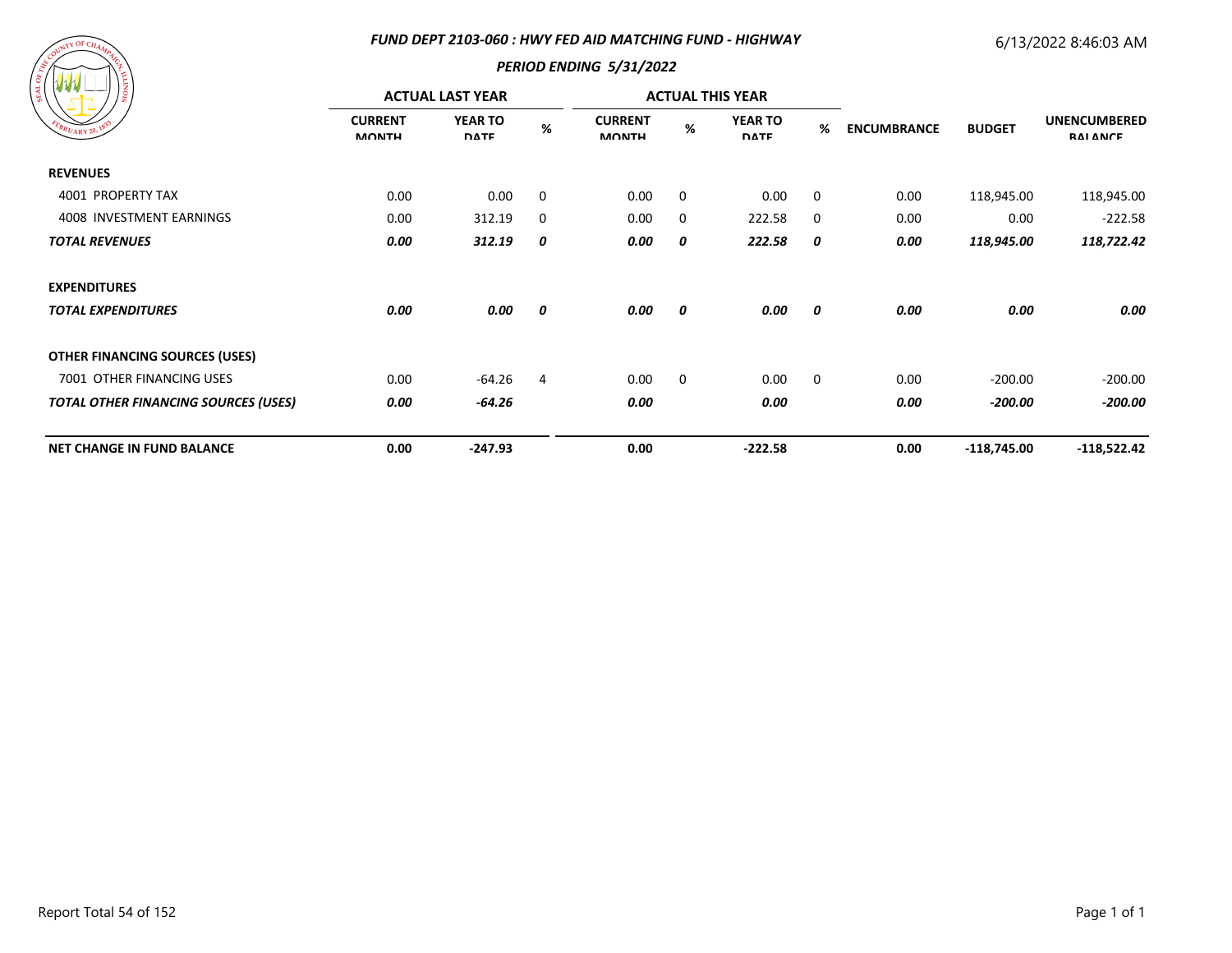#### *FUND DEPT 2104-104 : EARLY CHILDHOOD FUND - EARLY CHILDHOOD DEVELOPMENT*

# 6/13/2022 8:46:03 AM



|                                             |                                | <b>ACTUAL LAST YEAR</b>       |                       | <b>ACTUAL THIS YEAR</b>        |                 |                               |             |                    |               |                                        |
|---------------------------------------------|--------------------------------|-------------------------------|-----------------------|--------------------------------|-----------------|-------------------------------|-------------|--------------------|---------------|----------------------------------------|
| $U_{\rm{ARY}}$ 20, $V_{\rm{B}}$             | <b>CURRENT</b><br><b>MONTH</b> | <b>YEAR TO</b><br><b>DATE</b> | %                     | <b>CURRENT</b><br><b>MONTH</b> | %               | <b>YEAR TO</b><br><b>DATE</b> | %           | <b>ENCUMBRANCE</b> | <b>BUDGET</b> | <b>UNENCUMBERED</b><br><b>RAI ANCE</b> |
| <b>REVENUES</b>                             |                                |                               |                       |                                |                 |                               |             |                    |               |                                        |
| 4004 INTERGOVERNMENTAL REVENUE              | 864,238.56                     | 4,339,686.53                  | 36                    | 440,640.22                     | 3               | 3,389,137.06                  | 26          | 0.00               | 12,902,600.00 | 9,513,462.94                           |
| <b>4007 CHARGES FOR SERVICES</b>            | 9,425.00                       | 46,015.00                     | 44                    | 3,900.00                       | 3               | 26,300.00                     | 21          | 0.00               | 126,800.00    | 100,500.00                             |
| 4008 INVESTMENT EARNINGS                    | 0.00                           | 372.33                        | 4                     | 0.00                           | 0               | 1,754.52                      | 18          | 0.00               | 10,000.00     | 8,245.48                               |
| 4009 MISCELLANEOUS REVENUES                 | 217,792.67                     | 332,672.42                    | 211<br>$\overline{2}$ | 213,192.24                     | 164<br>$\Omega$ | 381,935.76                    | 293<br>8    | 0.00               | 13,000.00     | $-368,935.76$                          |
| <b>TOTAL REVENUES</b>                       | 1,091,456.23                   | 4,718,746.28                  | 39                    | 657,732.46                     | 5               | 3,799,127.34                  | 29          | 0.00               | 13,052,400.00 | 9,253,272.66                           |
| <b>EXPENDITURES</b>                         |                                |                               |                       |                                |                 |                               |             |                    |               |                                        |
| 5001 SALARIES AND WAGES                     | 692,559.41                     | 2,491,168.38                  | 43                    | 531,860.95                     | 8               | 2,025,227.38                  | 32          | 0.00               | 6,258,900.00  | 4,233,672.62                           |
| 5003 FRINGE BENEFITS                        | 159,024.09                     | 788,831.44                    | 37                    | 241,512.54                     | 11              | 667,958.23                    | 31          | 0.00               | 2,131,630.00  | 1,463,671.77                           |
| 5010 COMMODITIES                            | 64,818.29                      | 251,750.36                    | 36                    | 43,431.68                      | 7               | 193,338.97                    | 30          | 0.00               | 649,000.00    | 455,661.03                             |
| 5020 SERVICES                               | 254,167.48                     | 1,150,592.63                  | 34                    | 337,704.42                     | 9               | 1,158,786.87                  | 31          | 0.00               | 3,685,720.00  | 2,526,933.13                           |
| 8000 CAPITAL OUTLAY                         | 0.00                           | 0.00                          | 0                     | 0.00                           | 0               | 32,018.58                     | 0           | 0.00               | 0.00          | $-32,018.58$                           |
| <b>TOTAL EXPENDITURES</b>                   | 1,170,569.27                   | 4,682,342.81                  | 38                    | 1,154,509.59                   | 9               | 4,077,330.03                  | 32          | 0.00               | 12,725,250.00 | 8,647,919.97                           |
| <b>OTHER FINANCING SOURCES (USES)</b>       |                                |                               |                       |                                |                 |                               |             |                    |               |                                        |
| 7001 OTHER FINANCING USES                   | 0.00                           | 0.00                          | $\mathbf 0$           | 0.00                           | $\mathbf 0$     | 0.00                          | $\mathbf 0$ | 0.00               | -475,000.00   | $-475,000.00$                          |
| <b>TOTAL OTHER FINANCING SOURCES (USES)</b> | 0.00                           | 0.00                          |                       | 0.00                           |                 | 0.00                          |             | 0.00               | -475,000.00   | -475,000.00                            |
| <b>NET CHANGE IN FUND BALANCE</b>           | 79,113.04                      | $-36,403.47$                  |                       | 496,777.13                     |                 | 278,202.69                    |             | 0.00               | 147,850.00    | $-130,352.69$                          |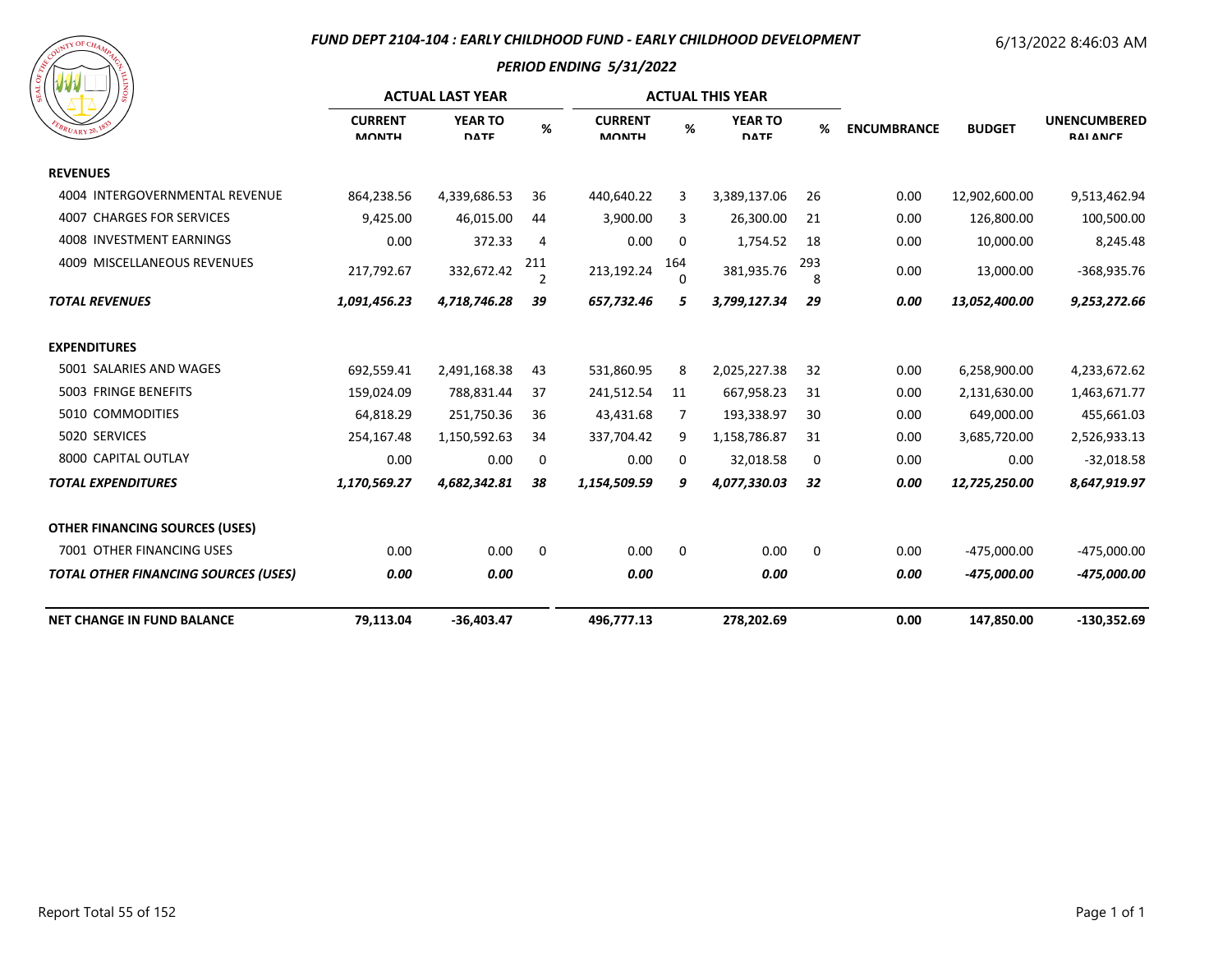#### *FUND DEPT 2106-010 : PUBL SAFETY SALES TAX FND - COUNTY BOARD*

## 6/13/2022 8:46:03 AM



| $1\frac{6}{9}$ $\frac{1}{2}$                |                                | <b>ACTUAL LAST YEAR</b>       |                | <b>ACTUAL THIS YEAR</b>        |             |                               |             |                                     |                 |                                        |
|---------------------------------------------|--------------------------------|-------------------------------|----------------|--------------------------------|-------------|-------------------------------|-------------|-------------------------------------|-----------------|----------------------------------------|
| EBRUARY 20, 183                             | <b>CURRENT</b><br><b>MONTH</b> | <b>YEAR TO</b><br><b>DATE</b> | %              | <b>CURRENT</b><br><b>MONTH</b> | %           | <b>YEAR TO</b><br><b>DATE</b> | %           | <b>ENCUMBRANCE</b><br><b>BUDGET</b> |                 | <b>UNENCUMBERED</b><br><b>RAI ANCE</b> |
| <b>REVENUES</b>                             |                                |                               |                |                                |             |                               |             |                                     |                 |                                        |
| 4002 LOCAL SALES TAX                        | 0.00                           | 244,162.85                    | 11             | 0.00                           | 0           | 387,474.70                    | 12          | 0.00                                | 3,251,717.00    | 2,864,242.30                           |
| 4008 INVESTMENT EARNINGS                    | 0.00                           | 316.90                        | $\overline{2}$ | 0.00                           | 0           | 1,809.27                      | 90          | 0.00                                | 2,000.00        | 190.73                                 |
| <b>TOTAL REVENUES</b>                       | 0.00                           | 244,479.75                    | 11             | 0.00                           | 0           | 389,283.97                    | 12          | 0.00                                | 3,253,717.00    | 2,864,433.03                           |
| <b>EXPENDITURES</b>                         |                                |                               |                |                                |             |                               |             |                                     |                 |                                        |
| 5020 SERVICES                               | 8,333.33                       | 41,666.65                     | 42             | 73,409.36                      | 8           | 377,761.38                    | 42          | $-11,637.00$                        | 900,000.00      | 522,238.62                             |
| 5050 INTEREST AND FISCAL CHARGES            | 0.00                           | 0.00                          | 0              | 277.08                         | 18          | 277.08                        | 18          | 0.00                                | 1,500.00        | 1,222.92                               |
| <b>TOTAL EXPENDITURES</b>                   | 8,333.33                       | 41,666.65                     | 41             | 73,686.44                      | 8           | 378,038.46                    | 42          | -11,637.00                          | 901,500.00      | 523,461.54                             |
| <b>OTHER FINANCING SOURCES (USES)</b>       |                                |                               |                |                                |             |                               |             |                                     |                 |                                        |
| 7001 OTHER FINANCING USES                   | -143,019.25                    | $-270,889.53$                 | 14             | 0.00                           | $\mathbf 0$ | 0.00                          | $\mathbf 0$ | 0.00                                | $-1,966,261.00$ | $-1,966,261.00$                        |
| <b>TOTAL OTHER FINANCING SOURCES (USES)</b> | -143,019.25                    | -270,889.53                   |                | 0.00                           |             | 0.00                          |             | 0.00                                | $-1,966,261.00$ | $-1,966,261.00$                        |
| <b>NET CHANGE IN FUND BALANCE</b>           | 151,352.58                     | 68,076.43                     |                | 73,686.44                      |             | $-11,245.51$                  |             | $-11,637.00$                        | $-385,956.00$   | $-374,710.49$                          |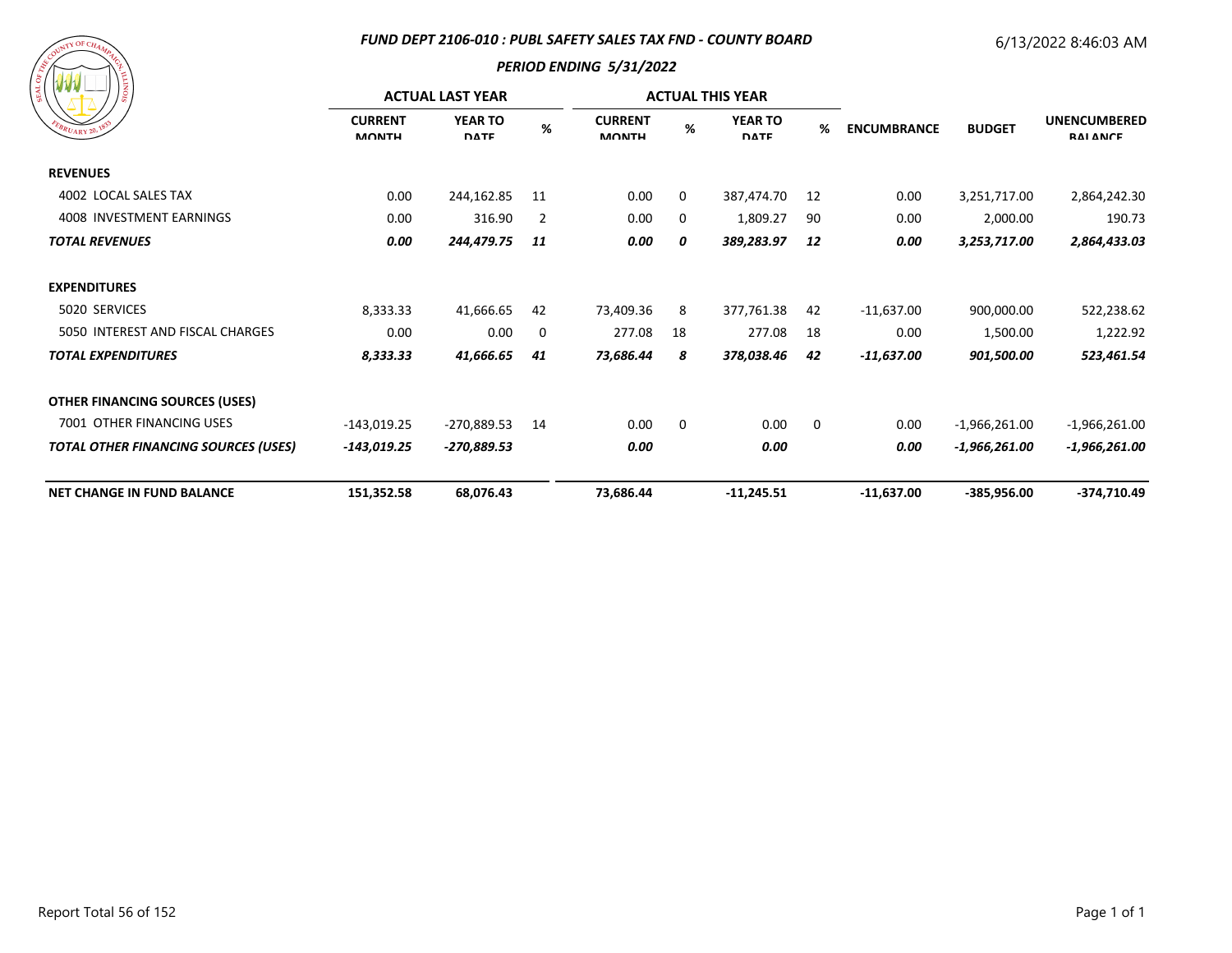#### *FUND DEPT 2106-013 : PUBL SAFETY SALES TAX FND - DEBT SERVICE*

## 6/13/2022 8:46:03 AM



| $ -$<br>၊ ဇွ                      |                                | <b>ACTUAL LAST YEAR</b>       |             | <b>ACTUAL THIS YEAR</b>        |   |                               |                |                    |               |                                        |
|-----------------------------------|--------------------------------|-------------------------------|-------------|--------------------------------|---|-------------------------------|----------------|--------------------|---------------|----------------------------------------|
| FEBRUARY 20, 1833                 | <b>CURRENT</b><br><b>MONTH</b> | <b>YEAR TO</b><br><b>DATE</b> | %           | <b>CURRENT</b><br><b>MONTH</b> | % | <b>YEAR TO</b><br><b>DATE</b> | %              | <b>ENCUMBRANCE</b> | <b>BUDGET</b> | <b>UNENCUMBERED</b><br><b>RAI ANCE</b> |
| <b>REVENUES</b>                   |                                |                               |             |                                |   |                               |                |                    |               |                                        |
| 4002 LOCAL SALES TAX              | 0.00                           | 201,099.00                    | 8           | 0.00                           | 0 | 204,609.00                    | 8              | 0.00               | 2,448,283.00  | 2,243,674.00                           |
| <b>TOTAL REVENUES</b>             | 0.00                           | 201,099.00                    | 8           | 0.00                           | 0 | 204,609.00                    | 8              | 0.00               | 2,448,283.00  | 2,243,674.00                           |
| <b>EXPENDITURES</b>               |                                |                               |             |                                |   |                               |                |                    |               |                                        |
| 5050 INTEREST AND FISCAL CHARGES  | 0.00                           | 0.00                          | $\mathbf 0$ | 0.00                           | 0 | 0.00                          | $\overline{0}$ | 0.00               | 2,448,283.00  | 2,448,283.00                           |
| <b>TOTAL EXPENDITURES</b>         | 0.00                           | 0.00                          | 0           | 0.00                           | 0 | 0.00                          | 0              | 0.00               | 2,448,283.00  | 2,448,283.00                           |
| <b>NET CHANGE IN FUND BALANCE</b> | 0.00                           | $-201,099.00$                 |             | 0.00                           |   | $-204,609.00$                 |                | 0.00               | 0.00          | 204,609.00                             |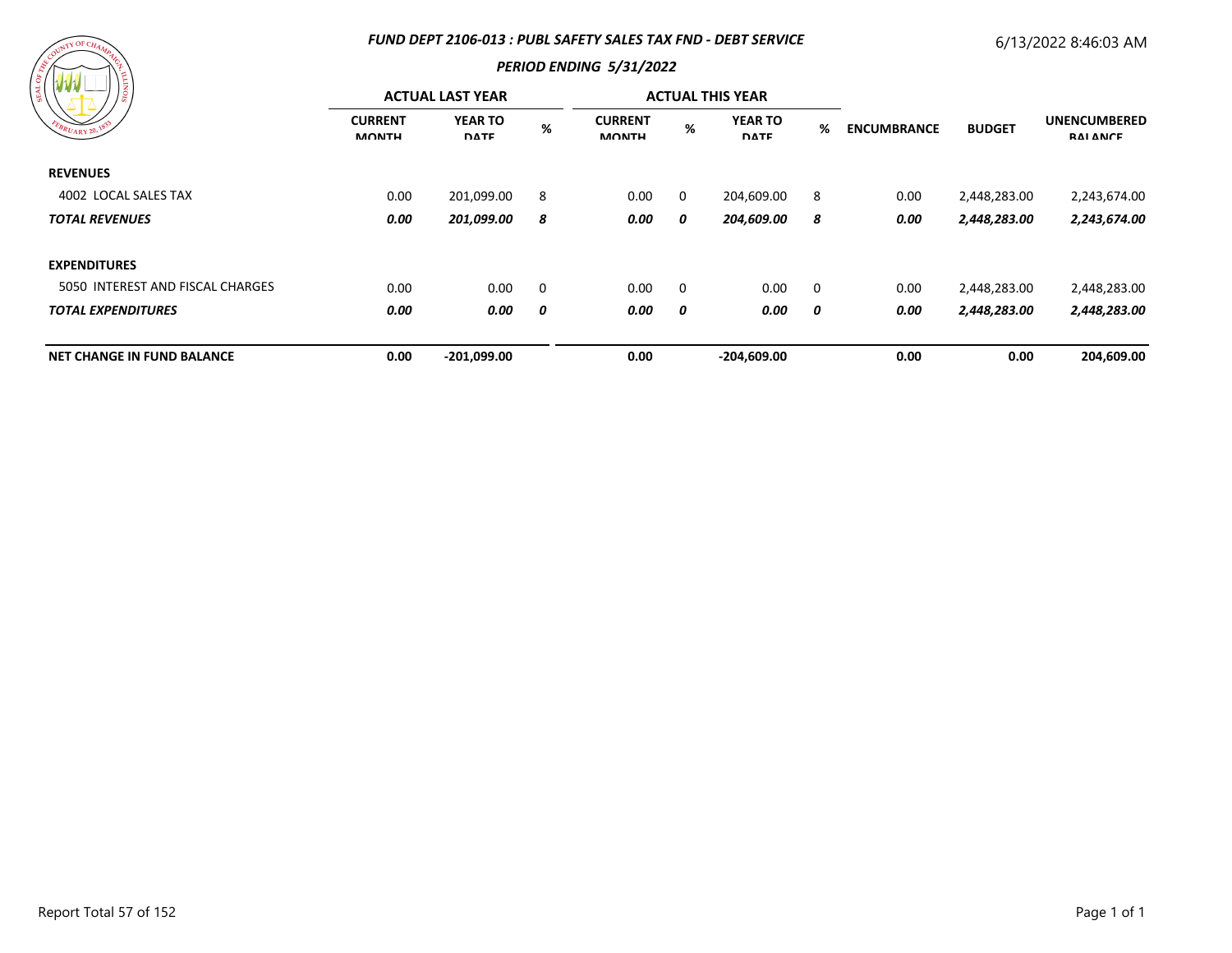#### *FUND DEPT 2106-060 : PUBL SAFETY SALES TAX FND - HIGHWAY*

## 6/13/2022 8:46:03 AM



| ×                                        |                                | <b>ACTUAL LAST YEAR</b>       |   |                                | <b>ACTUAL THIS YEAR</b> |                               |   |                                     |      |                                 |
|------------------------------------------|--------------------------------|-------------------------------|---|--------------------------------|-------------------------|-------------------------------|---|-------------------------------------|------|---------------------------------|
| $^{6}RU_{\text{ARY}}$ 20,                | <b>CURRENT</b><br><b>MONTH</b> | <b>YEAR TO</b><br><b>DATE</b> | % | <b>CURRENT</b><br><b>MONTH</b> | %                       | <b>YEAR TO</b><br><b>DATE</b> | % | <b>ENCUMBRANCE</b><br><b>BUDGET</b> |      | <b>UNENCUMBERED</b><br>RAI ANCE |
| <b>REVENUES</b><br><b>TOTAL REVENUES</b> | 0.00                           | 0.00                          | 0 | 0.00                           | 0                       | 0.00                          | 0 | 0.00                                | 0.00 | 0.00                            |
| <b>NET CHANGE IN FUND BALANCE</b>        | 0.00                           | 0.00                          |   | 0.00                           |                         | 0.00                          |   | 0.00                                | 0.00 | 0.00                            |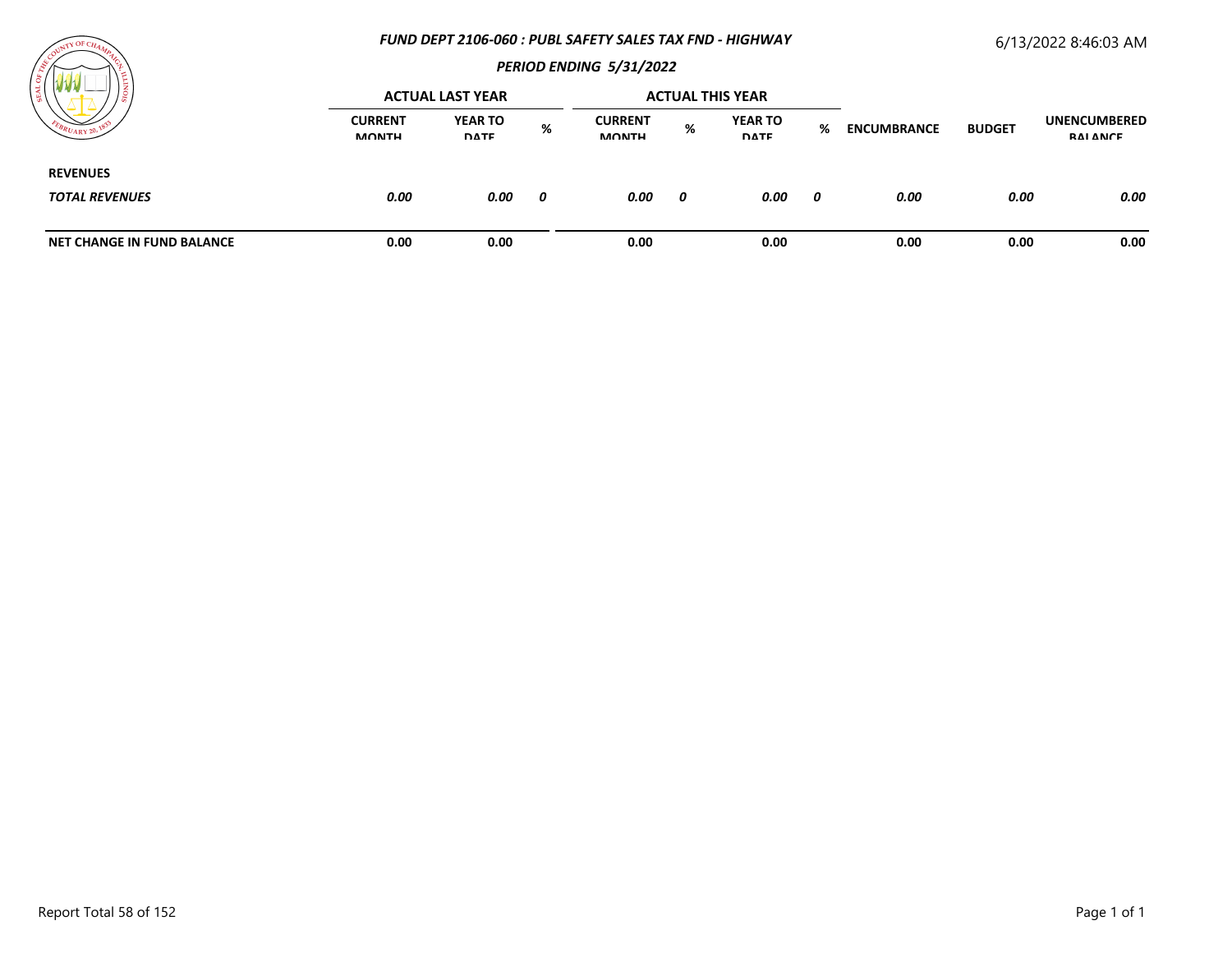#### *FUND DEPT 2106-230 : PUBL SAFETY SALES TAX FND - JUSTICE SYS TECHNOLGY PRJ*

# 6/13/2022 8:46:03 AM



| / ≋<br>$WU_{\text{ARY}}$ 20,      |                                | <b>ACTUAL LAST YEAR</b>       |     |                                |   | <b>ACTUAL THIS YEAR</b>       |    |                    |               |                                        |
|-----------------------------------|--------------------------------|-------------------------------|-----|--------------------------------|---|-------------------------------|----|--------------------|---------------|----------------------------------------|
|                                   | <b>CURRENT</b><br><b>MONTH</b> | <b>YEAR TO</b><br><b>DATE</b> | %   | <b>CURRENT</b><br><b>MONTH</b> | % | <b>YEAR TO</b><br><b>DATE</b> | %  | <b>ENCUMBRANCE</b> | <b>BUDGET</b> | <b>UNENCUMBERED</b><br><b>RAI ANCE</b> |
| <b>EXPENDITURES</b>               |                                |                               |     |                                |   |                               |    |                    |               |                                        |
| 5020 SERVICES                     | 0.00                           | 13,206.50                     | -33 | 0.00                           | 0 | 13,602.69                     | 13 | 0.00               | 107,206.00    | 93,603.31                              |
| <b>TOTAL EXPENDITURES</b>         | 0.00                           | 13,206.50                     | -33 | 0.00                           | 0 | 13,602.69 13                  |    | 0.00               | 107,206.00    | 93,603.31                              |
| <b>NET CHANGE IN FUND BALANCE</b> | 0.00                           | 13,206.50                     |     | 0.00                           |   | 13,602.69                     |    | 0.00               | 107,206.00    | 93,603.31                              |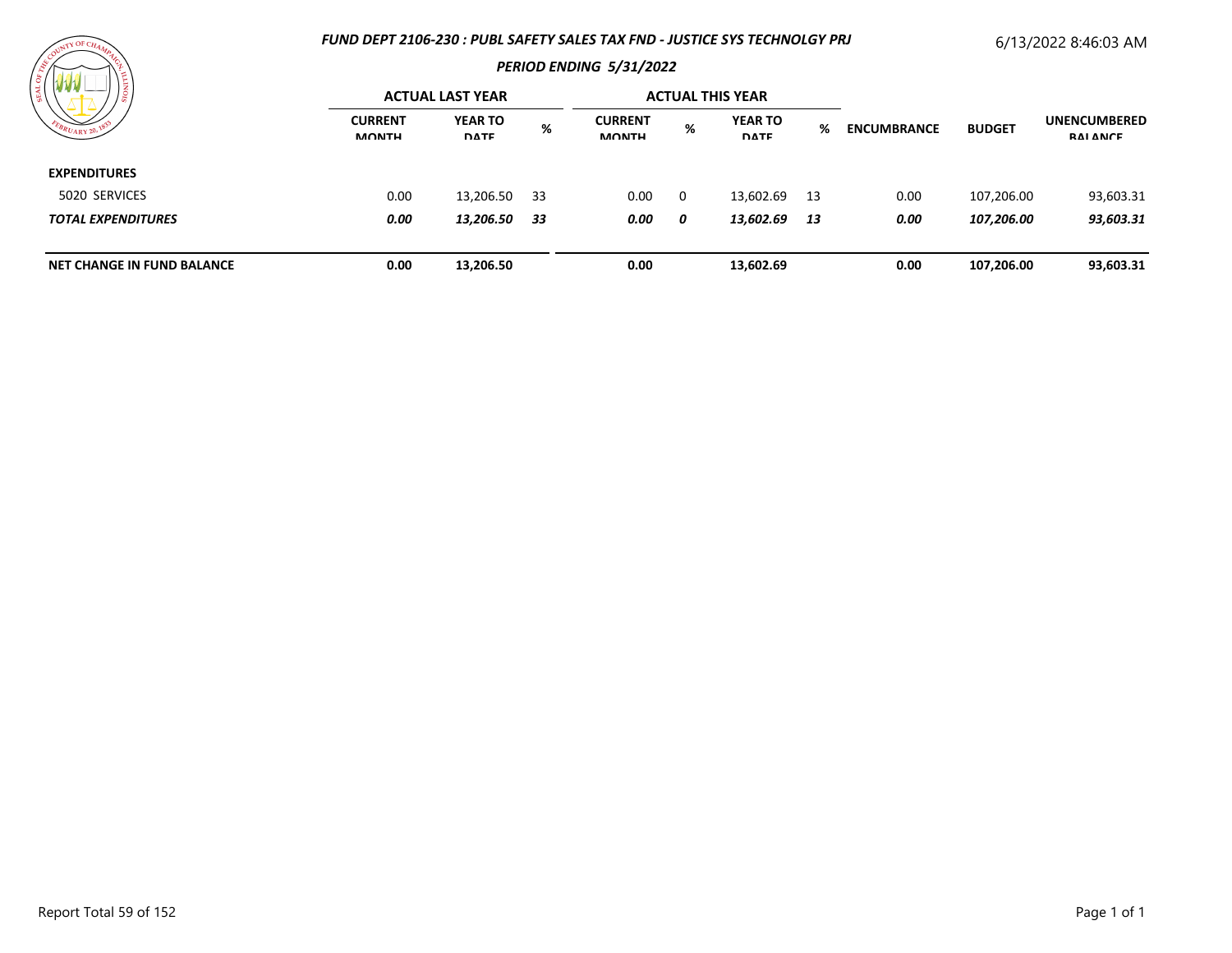#### *FUND DEPT 2106-237 : PUBL SAFETY SALES TAX FND - DELINQ PREVENTION GRANTS*

# 6/13/2022 8:46:03 AM



| .<br>'s                    |                                                                                                                                                                                          | <b>ACTUAL LAST YEAR</b> |                                        |           | <b>ACTUAL THIS YEAR</b> |            |    |      |            |            |
|----------------------------|------------------------------------------------------------------------------------------------------------------------------------------------------------------------------------------|-------------------------|----------------------------------------|-----------|-------------------------|------------|----|------|------------|------------|
| $v_{\rm ARY}$ 20,          | <b>YEAR TO</b><br><b>CURRENT</b><br><b>CURRENT</b><br><b>YEAR TO</b><br>%<br>%<br><b>BUDGET</b><br>℅<br><b>ENCUMBRANCE</b><br><b>DATE</b><br><b>MONTH</b><br><b>MONTH</b><br><b>DATE</b> |                         | <b>UNENCUMBERED</b><br><b>RAI ANCE</b> |           |                         |            |    |      |            |            |
| <b>EXPENDITURES</b>        |                                                                                                                                                                                          |                         |                                        |           |                         |            |    |      |            |            |
| 5020 SERVICES              | 20,208.33                                                                                                                                                                                | 101,041.65              | 42                                     | 46,458.34 | - 17                    | 139,375.02 | 50 | 0.00 | 278,750.00 | 139,374.98 |
| <b>TOTAL EXPENDITURES</b>  | 20,208.33                                                                                                                                                                                | 101,041.65              | 42                                     | 46,458.34 | -17                     | 139,375.02 | 50 | 0.00 | 278,750.00 | 139,374.98 |
| NET CHANGE IN FUND BALANCE | 20,208.33                                                                                                                                                                                | 101,041.65              |                                        | 46,458.34 |                         | 139,375.02 |    | 0.00 | 278,750.00 | 139,374.98 |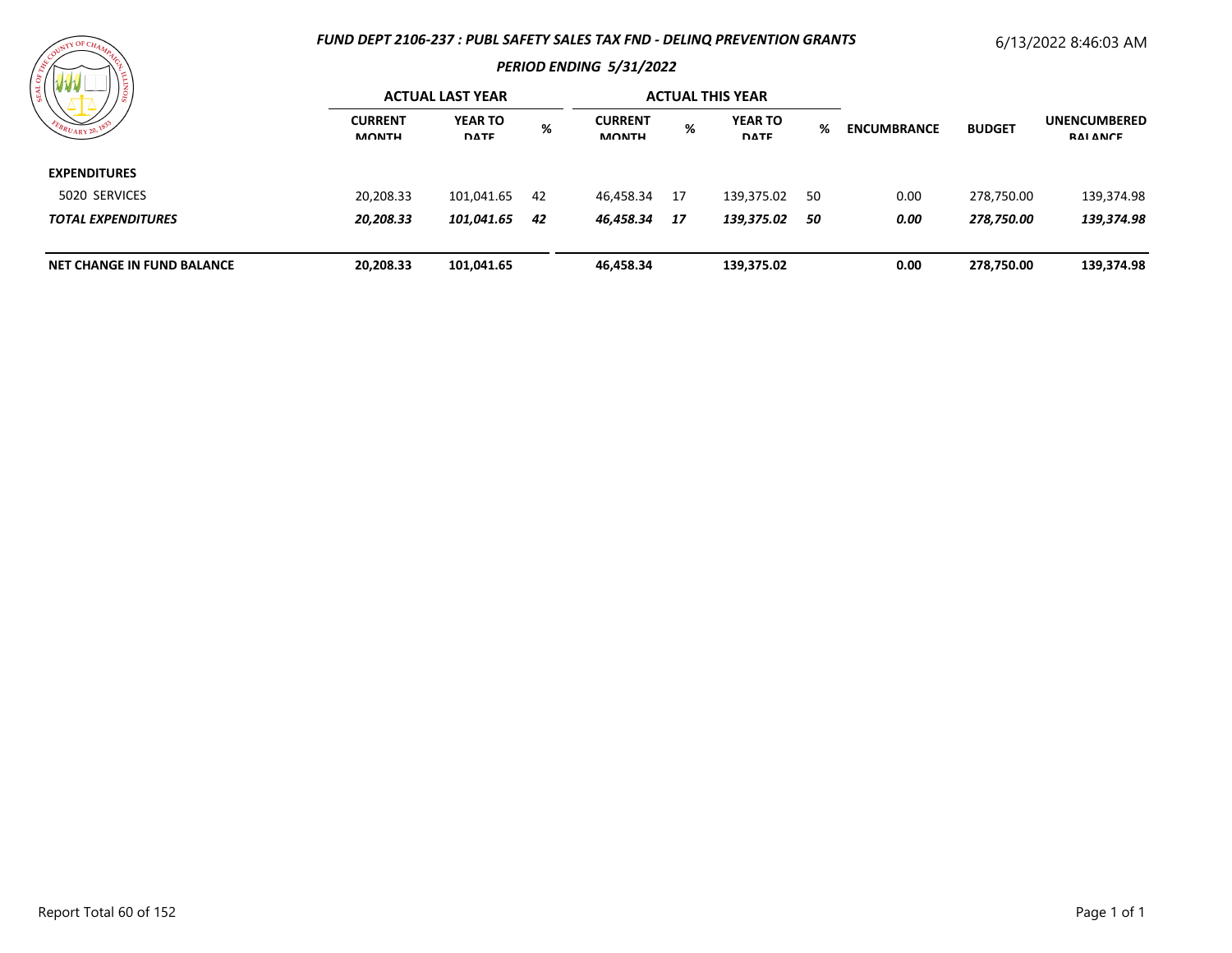## *FUND DEPT 2107-010 : GEOGRAPHIC INF SYS FUND (GIS) - COUNTY BOARD*

## 6/13/2022 8:46:03 AM

|  | ARANTI UF CHAMPY CR | <b>SIONIT</b> |
|--|---------------------|---------------|
|  | FBRUARY 20, 1833    |               |

|                                   |                                | <b>ACTUAL LAST YEAR</b>       |    | <b>ACTUAL THIS YEAR</b>        |          |                               |      |                    |               |                                        |
|-----------------------------------|--------------------------------|-------------------------------|----|--------------------------------|----------|-------------------------------|------|--------------------|---------------|----------------------------------------|
| FEBRUARY 20, 1833                 | <b>CURRENT</b><br><b>MONTH</b> | <b>YEAR TO</b><br><b>DATE</b> | %  | <b>CURRENT</b><br><b>MONTH</b> | %        | <b>YEAR TO</b><br><b>DATE</b> | %    | <b>ENCUMBRANCE</b> | <b>BUDGET</b> | <b>UNENCUMBERED</b><br><b>RAI ANCE</b> |
| <b>REVENUES</b>                   |                                |                               |    |                                |          |                               |      |                    |               |                                        |
| 4007 CHARGES FOR SERVICES         | 35,635.00                      | 132,961.00                    | 42 | 0.00                           | $\Omega$ | 76,176.00                     | - 23 | 0.00               | 330,000.00    | 253,824.00                             |
| 4008 INVESTMENT EARNINGS          | 0.00                           | 60.23                         | 3  | 0.00                           | 0        | 290.00 145                    |      | 0.00               | 200.00        | -90.00                                 |
| <b>TOTAL REVENUES</b>             | 35,635.00                      | 133,021.23                    | 42 | 0.00                           | 0        | 76,466.00 23                  |      | 0.00               | 330,200.00    | 253,734.00                             |
| <b>EXPENDITURES</b>               |                                |                               |    |                                |          |                               |      |                    |               |                                        |
| 5020 SERVICES                     | 580.00                         | 19,855.00                     | 6  | 92,277.75                      | 28       | 95,677.75                     | 29   | 0.00               | 325,986.00    | 230,308.25                             |
| <b>TOTAL EXPENDITURES</b>         | 580.00                         | 19,855.00                     | 6  | 92,277.75                      | 28       | 95,677.75                     | 29   | 0.00               | 325,986.00    | 230,308.25                             |
| <b>NET CHANGE IN FUND BALANCE</b> | $-35,055.00$                   | $-113,166.23$                 |    | 92,277.75                      |          | 19,211.75                     |      | 0.00               | $-4,214.00$   | $-23,425.75$                           |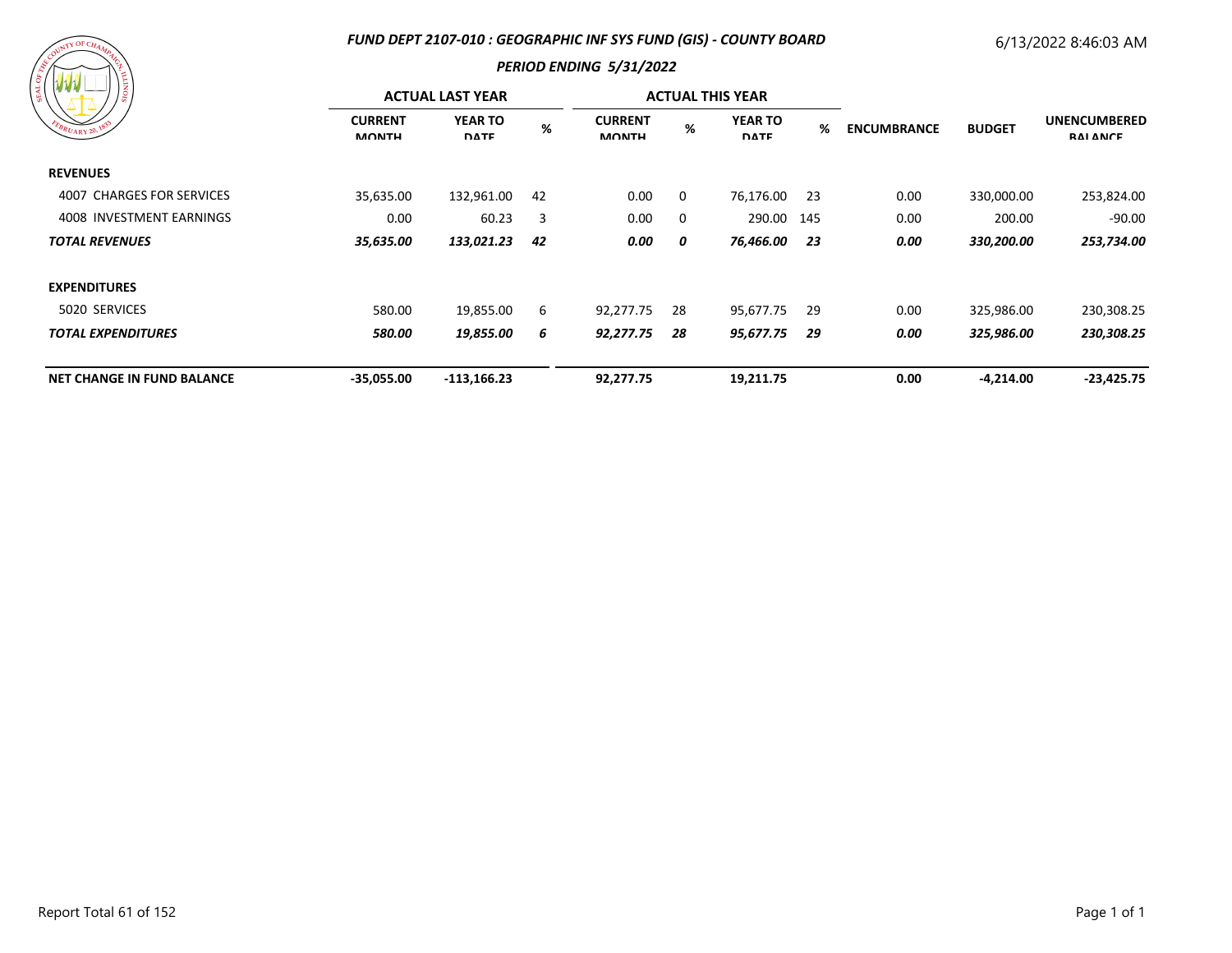#### *FUND DEPT 2108-050 : DEVLPMNTL DISABILITY FUND - DEVLMNTL DISABILITY BOARD*

#### 6/13/2022 8:46:03 AM

| COUNTY OF CHAMPAGE<br><b>SEAL OF</b><br>FEBRUARY 20, 1835 | <b>SIONITA</b> |
|-----------------------------------------------------------|----------------|
|                                                           |                |

|                                             |                                | <b>ACTUAL LAST YEAR</b>       |                |                                | <b>ACTUAL THIS YEAR</b> |                               |     |                    |               |                                        |
|---------------------------------------------|--------------------------------|-------------------------------|----------------|--------------------------------|-------------------------|-------------------------------|-----|--------------------|---------------|----------------------------------------|
| $^{6}R$ UARY 20, 18                         | <b>CURRENT</b><br><b>MONTH</b> | <b>YEAR TO</b><br><b>DATE</b> | $\%$           | <b>CURRENT</b><br><b>MONTH</b> | $\%$                    | <b>YEAR TO</b><br><b>DATE</b> | %   | <b>ENCUMBRANCE</b> | <b>BUDGET</b> | <b>UNENCUMBERED</b><br><b>RAI ANCE</b> |
| <b>REVENUES</b>                             |                                |                               |                |                                |                         |                               |     |                    |               |                                        |
| 4001 PROPERTY TAX                           | 0.00                           | 0.00                          | 0              | 0.00                           | 0                       | 0.00                          | 0   | 0.00               | 4,518,334.00  | 4,518,334.00                           |
| 4003 OTHER TAXES                            | 0.00                           | 0.00                          | 0              | 0.00                           | 0                       | 0.00                          | 0   | 0.00               | 3,000.00      | 3,000.00                               |
| 4008 INVESTMENT EARNINGS                    | 0.00                           | 248.72                        | $\overline{2}$ | 0.00                           | 0                       | 849.49                        | 85  | 0.00               | 1,000.00      | 150.51                                 |
| 4009 MISCELLANEOUS REVENUES                 | 0.00                           | 0.00                          | 0              | 0.00                           | 0                       | 0.00                          | 0   | 0.00               | 8,000.00      | 8,000.00                               |
| <b>TOTAL REVENUES</b>                       | 0.00                           | 248.72                        | 0              | 0.00                           | 0                       | 849.49                        | 0   | 0.00               | 4,530,334.00  | 4,529,484.51                           |
| <b>EXPENDITURES</b>                         |                                |                               |                |                                |                         |                               |     |                    |               |                                        |
| 5020 SERVICES                               | 72,660.00                      | 1,365,746.32                  | 31             | 634,050.00                     | 14                      | 1,937,011.00                  | 43  | 0.00               | 4,487,134.00  | 2,550,123.00                           |
| <b>TOTAL EXPENDITURES</b>                   | 72,660.00                      | 1,365,746.32                  | 31             | 634,050.00                     | 14                      | 1,937,011.00                  | 43  | 0.00               | 4,487,134.00  | 2,550,123.00                           |
| <b>OTHER FINANCING SOURCES (USES)</b>       |                                |                               |                |                                |                         |                               |     |                    |               |                                        |
| <b>6001 OTHER FINANCING SOURCES</b>         | 0.00                           | 0.00                          | $\mathbf 0$    | 0.00                           | 0                       | 0.00                          | 0   | 0.00               | 6,800.00      | 6,800.00                               |
| 7001 OTHER FINANCING USES                   | 0.00                           | -50,000.00                    | 100            | 0.00                           | 0                       | -50,000.00                    | 100 | 0.00               | $-50,000.00$  | 0.00                                   |
| <b>TOTAL OTHER FINANCING SOURCES (USES)</b> | 0.00                           | -50,000.00                    |                | 0.00                           |                         | -50,000.00                    |     | 0.00               | -43,200.00    | 6,800.00                               |
| <b>NET CHANGE IN FUND BALANCE</b>           | 72,660.00                      | 1,415,497.60                  |                | 634,050.00                     |                         | 1,986,161.51                  |     | 0.00               | 0.00          | $-1,986,161.51$                        |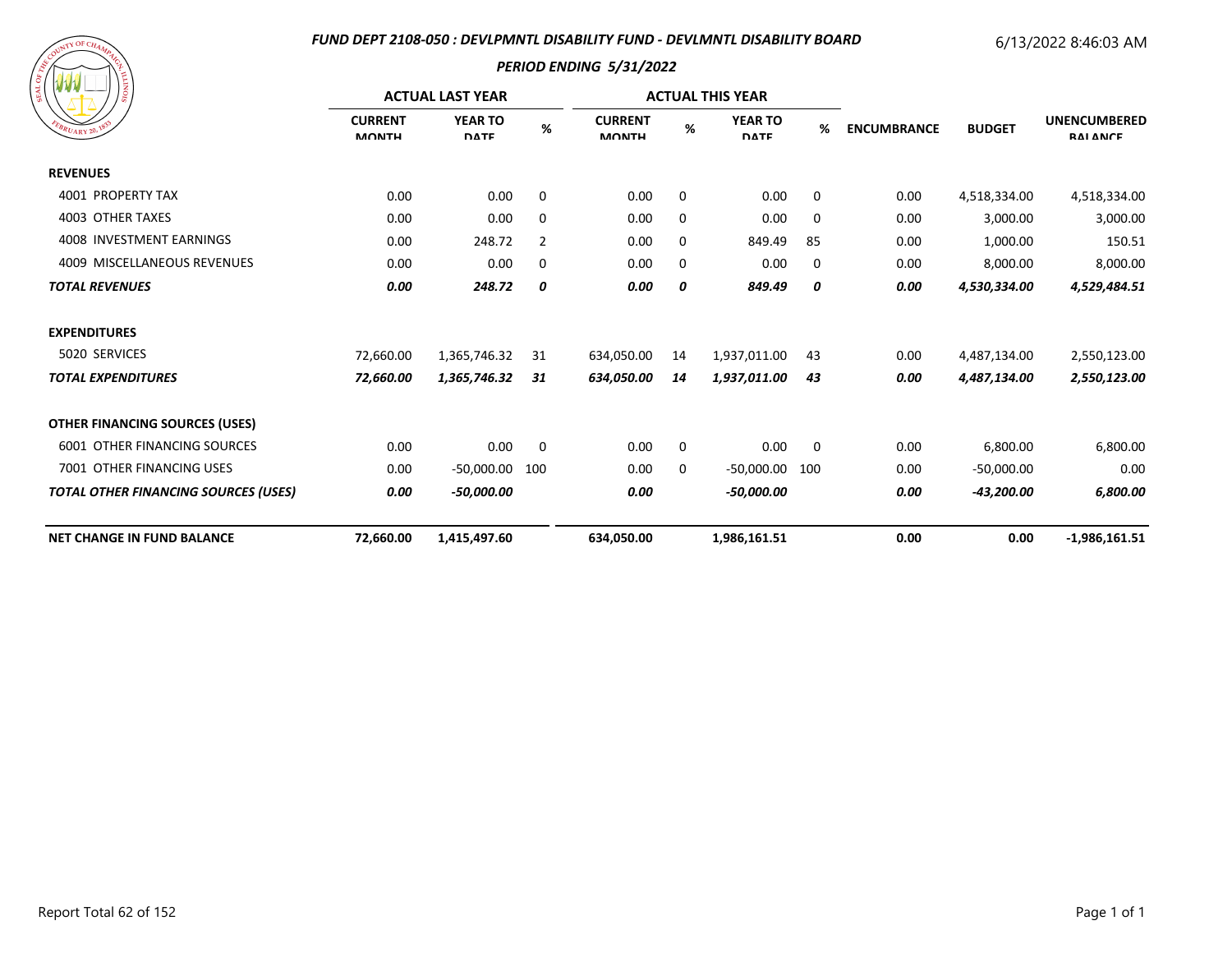#### *FUND DEPT 2110-110 : WORKFORCE DEVELOPMENT FND - WORKFORCE DEVELOPMENT*

# 6/13/2022 8:46:03 AM

| A SOURI LUF CHAMPAGE<br>SIONITY<br>FEBRUARY 20, 1833 |  |
|------------------------------------------------------|--|
|                                                      |  |

|                                             |                                | <b>ACTUAL LAST YEAR</b>       |      | <b>ACTUAL THIS YEAR</b>        |    |                               |    |                    |               |                                        |
|---------------------------------------------|--------------------------------|-------------------------------|------|--------------------------------|----|-------------------------------|----|--------------------|---------------|----------------------------------------|
| $R_{U_{\text{ARY}}20}$ , 18                 | <b>CURRENT</b><br><b>MONTH</b> | <b>YEAR TO</b><br><b>DATE</b> | $\%$ | <b>CURRENT</b><br><b>MONTH</b> | %  | <b>YEAR TO</b><br><b>DATE</b> | %  | <b>ENCUMBRANCE</b> | <b>BUDGET</b> | <b>UNENCUMBERED</b><br><b>RAI ANCE</b> |
| <b>REVENUES</b>                             |                                |                               |      |                                |    |                               |    |                    |               |                                        |
| 4004 INTERGOVERNMENTAL REVENUE              | 3,648.94                       | 733,840.45                    | 23   | 489,718.78                     | 11 | 1,050,331.22                  | 24 | 0.00               | 4,466,361.28  | 3,416,030.06                           |
| 4007 CHARGES FOR SERVICES                   | 17,143.23                      | 28,757.46                     | 22   | 13,038.36                      | 9  | 61,052.37                     | 44 | 0.00               | 138,500.00    | 77,447.63                              |
| <b>TOTAL REVENUES</b>                       | 20,792.17                      | 762,597.91                    | 21   | 502,757.14                     | 11 | 1,111,383.59                  | 24 | 0.00               | 4,604,861.28  | 3,493,477.69                           |
| <b>EXPENDITURES</b>                         |                                |                               |      |                                |    |                               |    |                    |               |                                        |
| 5001 SALARIES AND WAGES                     | 86,585.88                      | 306,986.84                    | 51   | 42,225.31                      | 3  | 195,496.36                    | 16 | 0.00               | 1,209,919.53  | 1,014,423.17                           |
| 5003 FRINGE BENEFITS                        | 13,226.07                      | 65,381.71                     | 31   | 18,190.20                      | 4  | 53,075.33                     | 12 | 0.00               | 429,071.02    | 375,995.69                             |
| 5010 COMMODITIES                            | 0.00                           | 1,799.20                      | 21   | 110.00                         | 1  | 778.50                        | 9  | 0.00               | 8,269.00      | 7,490.50                               |
| 5020 SERVICES                               | 116,241.66                     | 724,291.02                    | 27   | 251,015.26                     | 9  | 921,461.55                    | 32 | 0.00               | 2,903,972.73  | 1,982,511.18                           |
| 8000 CAPITAL OUTLAY                         | 0.00                           | 0.00                          | 0    | 0.00                           | 0  | 0.00                          | 0  | 0.00               | 158,975.00    | 158,975.00                             |
| <b>TOTAL EXPENDITURES</b>                   | 216,053.61                     | 1,098,458.77                  | 30   | 311,540.77                     | 7  | 1,170,811.74                  | 25 | 0.00               | 4,710,207.28  | 3,539,395.54                           |
| <b>OTHER FINANCING SOURCES (USES)</b>       |                                |                               |      |                                |    |                               |    |                    |               |                                        |
| <b>6001 OTHER FINANCING SOURCES</b>         | 12,274.71                      | 12,274.71                     | 27   | 0.00                           | 0  | 0.00                          | 0  | 0.00               | 50,000.00     | 50,000.00                              |
| 7001 OTHER FINANCING USES                   | $-12,274.71$                   | $-12,274.71$                  | 27   | 0.00                           | 0  | 0.00                          | 0  | 0.00               | $-50,000.00$  | $-50,000.00$                           |
| <b>TOTAL OTHER FINANCING SOURCES (USES)</b> | 0.00                           | 0.00                          |      | 0.00                           |    | 0.00                          |    | 0.00               | 0.00          | 0.00                                   |
| <b>NET CHANGE IN FUND BALANCE</b>           | 195,261.44                     | 335,860.86                    |      | $-191,216.37$                  |    | 59,428.15                     |    | 0.00               | 105,346.00    | 45,917.85                              |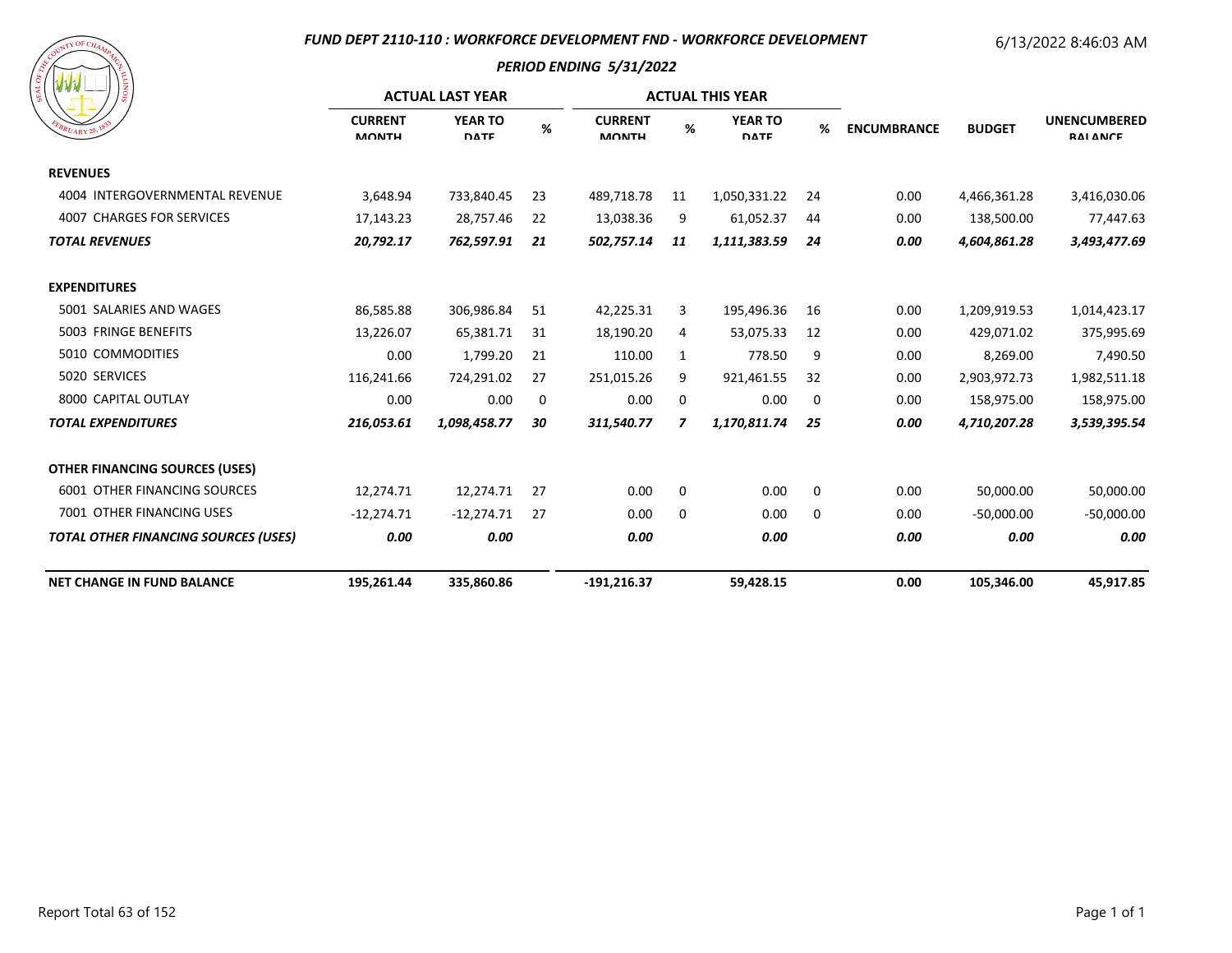#### *FUND DEPT 2120-060 : HWY IDOT REBUILD GRANT - HIGHWAY*

## 6/13/2022 8:46:03 AM



| 18                                | <b>ACTUAL LAST YEAR</b>        |                               |     |                                |              | <b>ACTUAL THIS YEAR</b>       |                         |                    |               |                                        |
|-----------------------------------|--------------------------------|-------------------------------|-----|--------------------------------|--------------|-------------------------------|-------------------------|--------------------|---------------|----------------------------------------|
| EBRUARY 20, 1833                  | <b>CURRENT</b><br><b>MONTH</b> | <b>YEAR TO</b><br><b>DATE</b> | %   | <b>CURRENT</b><br><b>MONTH</b> | %            | <b>YEAR TO</b><br><b>DATE</b> | %                       | <b>ENCUMBRANCE</b> | <b>BUDGET</b> | <b>UNENCUMBERED</b><br><b>RAI ANCE</b> |
| <b>REVENUES</b>                   |                                |                               |     |                                |              |                               |                         |                    |               |                                        |
| 4004 INTERGOVERNMENTAL REVENUE    | 962,449.76                     | 1,924,899.52                  | 100 | 0.00                           | $\mathbf{0}$ | 962,449.76                    | 50                      | 0.00               | 1,924,900.00  | 962,450.24                             |
| 4008 INVESTMENT EARNINGS          | 0.00                           | 909.95                        | 0   | 0.00                           | $\mathbf{0}$ | 1,943.61                      | 65                      | 0.00               | 3,000.00      | 1,056.39                               |
| <b>TOTAL REVENUES</b>             | 962,449.76                     | 1,925,809.47                  | 100 | 0.00                           | 0            | 964,393.37                    | 50                      | 0.00               | 1,927,900.00  | 963,506.63                             |
| <b>EXPENDITURES</b>               |                                |                               |     |                                |              |                               |                         |                    |               |                                        |
| 8000 CAPITAL OUTLAY               | 0.00                           | 0.00                          | 0   | 0.00                           | $\Omega$     | 0.00                          | $\overline{\mathbf{0}}$ | 0.00               | 4,300,000.00  | 4,300,000.00                           |
| <b>TOTAL EXPENDITURES</b>         | 0.00                           | 0.00                          | 0   | 0.00                           | 0            | 0.00                          | 0                       | 0.00               | 4,300,000.00  | 4,300,000.00                           |
| <b>NET CHANGE IN FUND BALANCE</b> | -962,449.76                    | $-1,925,809.47$               |     | 0.00                           |              | -964,393.37                   |                         | 0.00               | 2,372,100.00  | 3,336,493.37                           |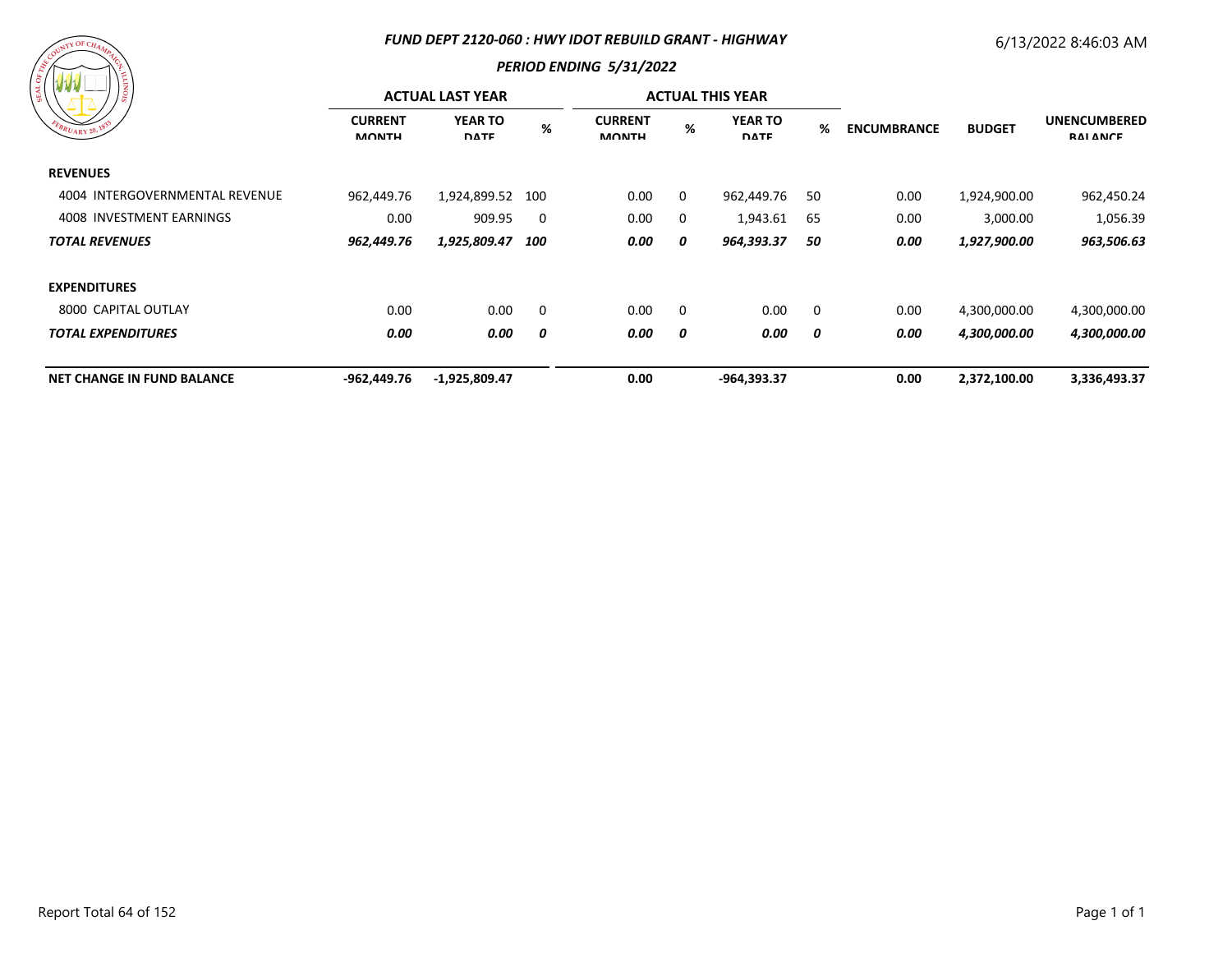#### *FUND DEPT 2121-060 : TWP IDOT REBUILD GRANT - HIGHWAY*

## 6/13/2022 8:46:03 AM

# $\tau Y$  OF C

| $1\frac{6}{9}$                    | <b>ACTUAL LAST YEAR</b>        |                               |             |                                |          | <b>ACTUAL THIS YEAR</b>       |   |                    |               |                                 |
|-----------------------------------|--------------------------------|-------------------------------|-------------|--------------------------------|----------|-------------------------------|---|--------------------|---------------|---------------------------------|
| FEBRUARY 20, 1833                 | <b>CURRENT</b><br><b>MONTH</b> | <b>YEAR TO</b><br><b>DATE</b> | %           | <b>CURRENT</b><br><b>MONTH</b> | %        | <b>YEAR TO</b><br><b>DATE</b> | % | <b>ENCUMBRANCE</b> | <b>BUDGET</b> | <b>UNENCUMBERED</b><br>RAI ANCE |
| <b>REVENUES</b>                   |                                |                               |             |                                |          |                               |   |                    |               |                                 |
| 4004 INTERGOVERNMENTAL REVENUE    | 862,467.37                     | 1,724,934.74                  | $\mathbf 0$ | 0.00                           | $\Omega$ | 862,467.37                    | 0 | 0.00               | 0.00          | $-862,467.37$                   |
| 4008 INVESTMENT EARNINGS          | 0.00                           | 790.05                        | 0           | 0.00                           | 0        | 1,168.54                      | 0 | 0.00               | 0.00          | $-1,168.54$                     |
| <b>TOTAL REVENUES</b>             | 862,467.37                     | 1,725,724.79                  | 0           | 0.00                           | 0        | 863,635.91                    | 0 | 0.00               | 0.00          | $-863,635.91$                   |
| <b>EXPENDITURES</b>               |                                |                               |             |                                |          |                               |   |                    |               |                                 |
| 5020 SERVICES                     | 107,542.38                     | 587,457.30                    | 0           | 176,777.89                     |          | 387,896.75                    | 3 | 0.00               | 15,000,000.00 | 14,612,103.25                   |
| <b>TOTAL EXPENDITURES</b>         | 107,542.38                     | 587,457.30                    | 0           | 176,777.89                     | 1        | 387,896.75                    | 3 | 0.00               | 15,000,000.00 | 14,612,103.25                   |
| <b>NET CHANGE IN FUND BALANCE</b> | -754,924.99                    | $-1,138,267.49$               |             | 176,777.89                     |          | -475,739.16                   |   | 0.00               | 15,000,000.00 | 15,475,739.16                   |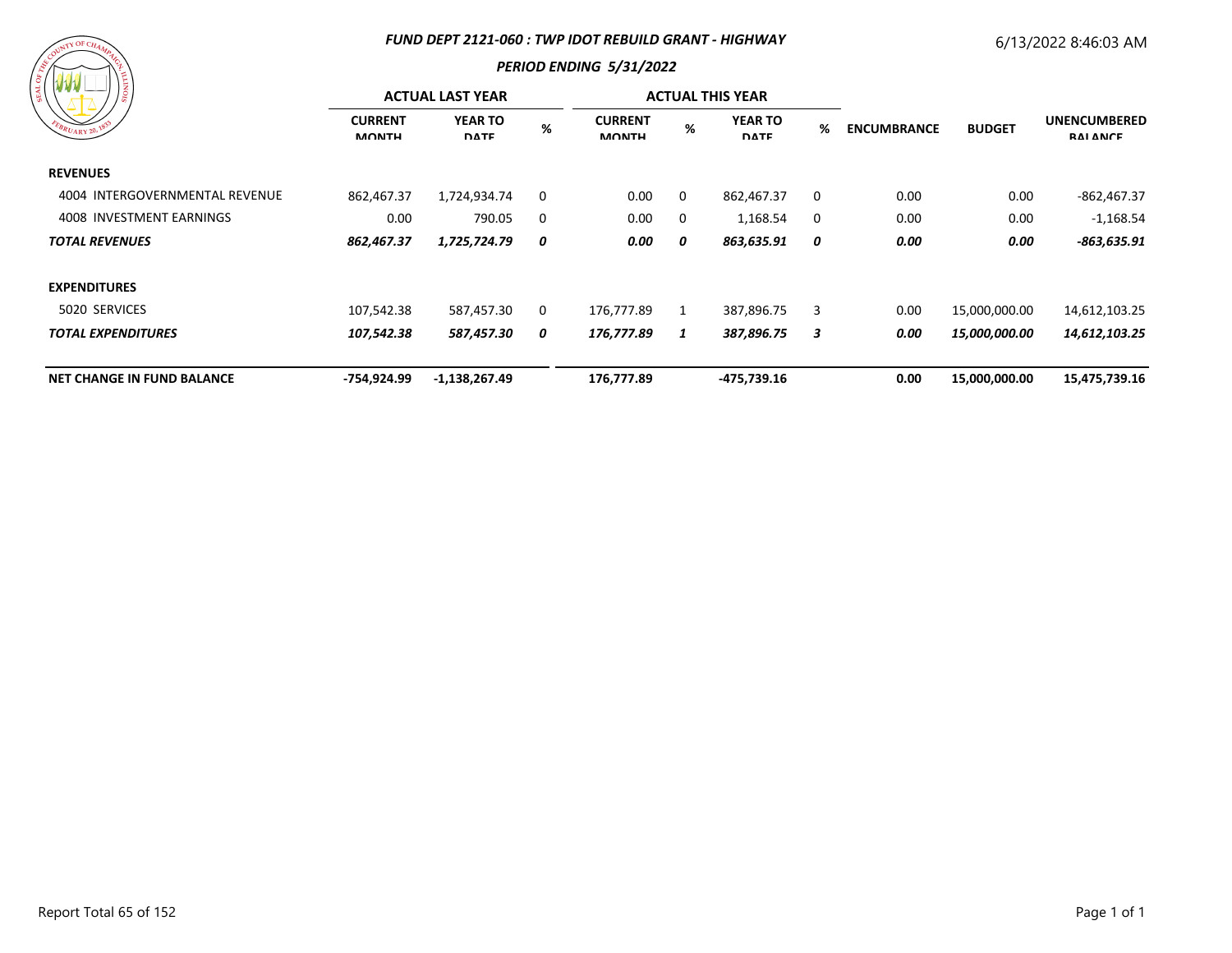#### *FUND DEPT 2188-044 : SOCIAL SECURITY FUND - NURSING HOME*

## 6/13/2022 8:46:03 AM



| / ដូ                                        | <b>ACTUAL LAST YEAR</b>        |                               |   |                                |      | <b>ACTUAL THIS YEAR</b>       |   |                    |               |                                 |
|---------------------------------------------|--------------------------------|-------------------------------|---|--------------------------------|------|-------------------------------|---|--------------------|---------------|---------------------------------|
|                                             | <b>CURRENT</b><br><b>MONTH</b> | <b>YEAR TO</b><br><b>DATE</b> | % | <b>CURRENT</b><br><b>MONTH</b> | $\%$ | <b>YEAR TO</b><br><b>DATE</b> | % | <b>ENCUMBRANCE</b> | <b>BUDGET</b> | <b>UNENCUMBERED</b><br>RAI ANCE |
| <b>EXPENDITURES</b>                         |                                |                               |   |                                |      |                               |   |                    |               |                                 |
| <b>TOTAL EXPENDITURES</b>                   | 0.00                           | 0.00                          | 0 | 0.00                           | 0    | 0.00                          | 0 | 0.00               | 0.00          | 0.00                            |
| <b>OTHER FINANCING SOURCES (USES)</b>       |                                |                               |   |                                |      |                               |   |                    |               |                                 |
| <b>TOTAL OTHER FINANCING SOURCES (USES)</b> | 0.00                           | 0.00                          |   | 0.00                           |      | 0.00                          |   | 0.00               | 0.00          | 0.00                            |
| <b>NET CHANGE IN FUND BALANCE</b>           | 0.00                           | 0.00                          |   | 0.00                           |      | 0.00                          |   | 0.00               | 0.00          | 0.00                            |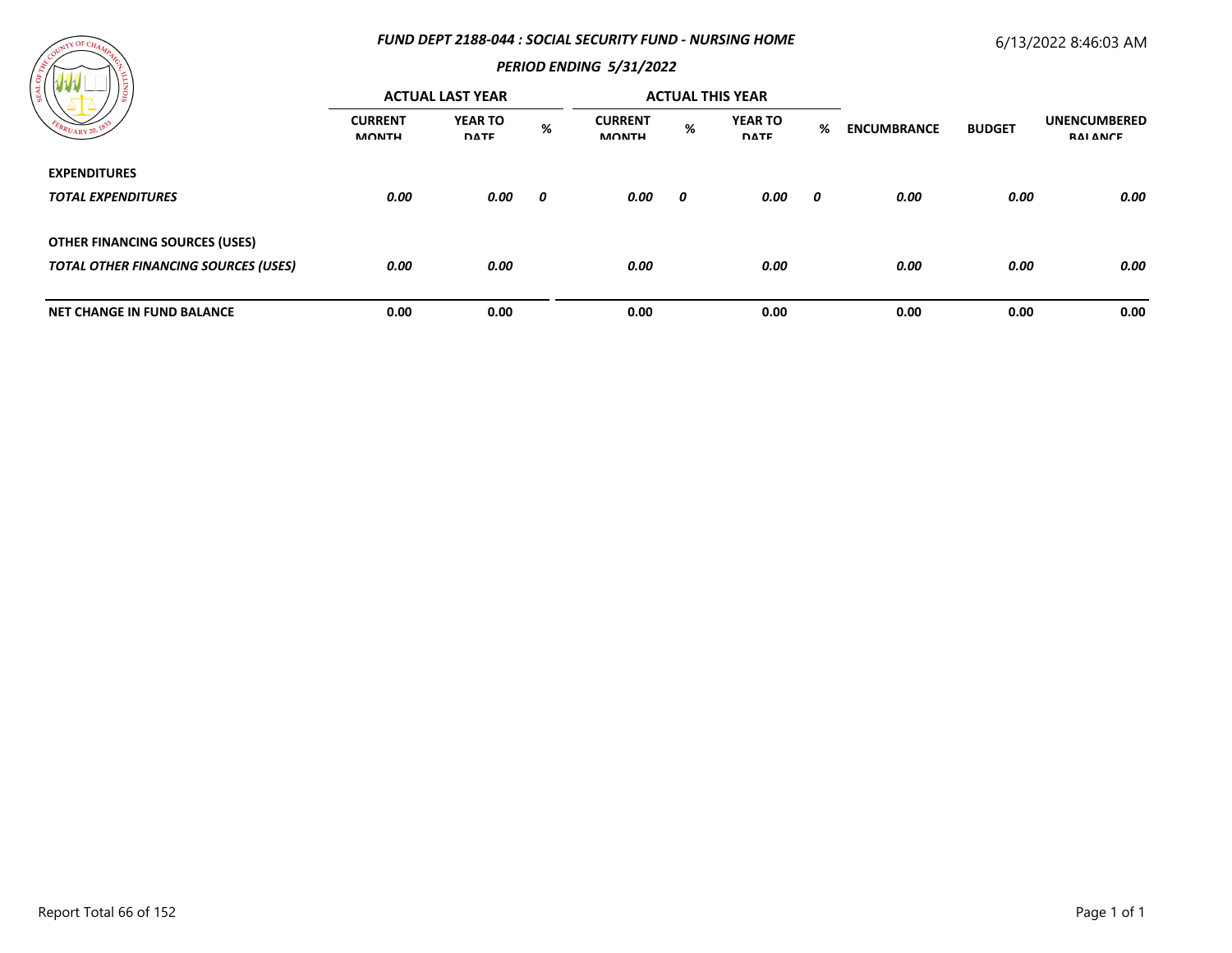#### *FUND DEPT 2188-075 : SOCIAL SECURITY FUND - GENERAL COUNTY*

# 6/13/2022 8:46:03 AM



| 87 Y Y<br>၊ ဇွ<br>EBRUARY 20, 1833          | <b>ACTUAL LAST YEAR</b>        |                               |      |                                |             | <b>ACTUAL THIS YEAR</b>       |             |                    |               |                                        |
|---------------------------------------------|--------------------------------|-------------------------------|------|--------------------------------|-------------|-------------------------------|-------------|--------------------|---------------|----------------------------------------|
|                                             | <b>CURRENT</b><br><b>MONTH</b> | <b>YEAR TO</b><br><b>DATE</b> | $\%$ | <b>CURRENT</b><br><b>MONTH</b> | %           | <b>YEAR TO</b><br><b>DATE</b> | %           | <b>ENCUMBRANCE</b> | <b>BUDGET</b> | <b>UNENCUMBERED</b><br><b>RAI ANCE</b> |
| <b>REVENUES</b>                             |                                |                               |      |                                |             |                               |             |                    |               |                                        |
| 4001 PROPERTY TAX                           | 0.00                           | 0.00                          | 0    | 0.00                           | $\mathbf 0$ | 0.00                          | $\mathbf 0$ | 0.00               | 1,866,521.00  | 1,866,521.00                           |
| 4008 INVESTMENT EARNINGS                    | 0.00                           | 76.81                         | 3    | 0.00                           | 0           | 340.22                        | 0           | 0.00               | 0.00          | $-340.22$                              |
| <b>TOTAL REVENUES</b>                       | 0.00                           | 76.81                         | 0    | 0.00                           | 0           | 340.22                        | 0           | 0.00               | 1,866,521.00  | 1,866,180.78                           |
| <b>EXPENDITURES</b>                         |                                |                               |      |                                |             |                               |             |                    |               |                                        |
| 5003 FRINGE BENEFITS                        | 212,941.11                     | 1,043,231.11                  | 36   | 134,769.10                     | 4           | 642,150.68                    | 20          | 0.00               | 3,269,747.00  | 2,627,596.32                           |
| <b>TOTAL EXPENDITURES</b>                   | 212,941.11                     | 1,043,231.11                  | 36   | 134,769.10                     | 4           | 642,150.68                    | 20          | 0.00               | 3,269,747.00  | 2,627,596.32                           |
| <b>OTHER FINANCING SOURCES (USES)</b>       |                                |                               |      |                                |             |                               |             |                    |               |                                        |
| <b>6001 OTHER FINANCING SOURCES</b>         | 165,352.58                     | 404,265.99                    | 37   | 0.00                           | $\mathbf 0$ | $-6,302.44$                   | 0           | 0.00               | 1,403,226.00  | 1,409,528.44                           |
| <b>TOTAL OTHER FINANCING SOURCES (USES)</b> | 165,352.58                     | 404,265.99                    |      | 0.00                           |             | -6,302.44                     |             | 0.00               | 1,403,226.00  | 1,409,528.44                           |
| <b>NET CHANGE IN FUND BALANCE</b>           | 47,588.53                      | 638,888.31                    |      | 134,769.10                     |             | 648,112.90                    |             | 0.00               | 0.00          | $-648, 112.90$                         |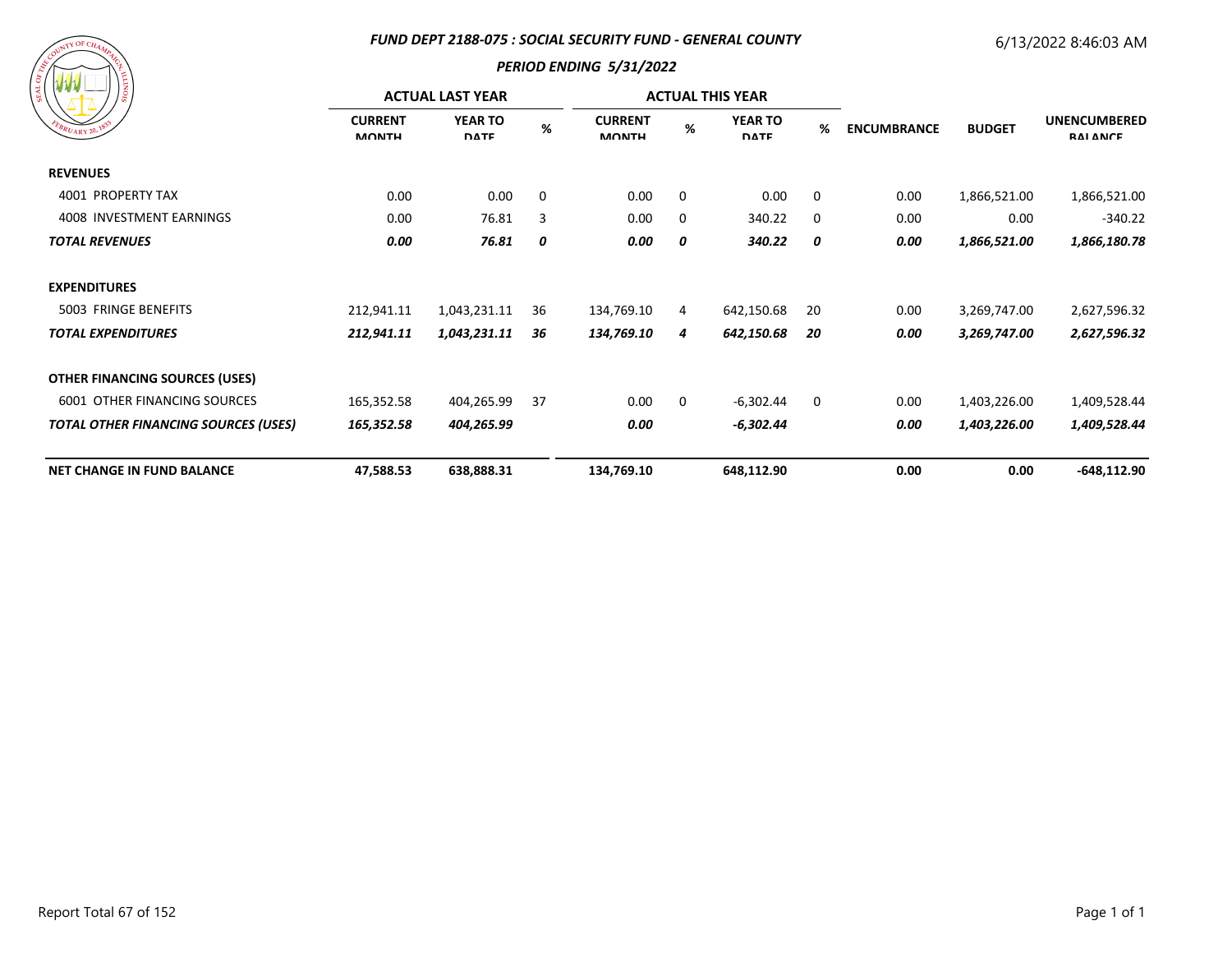#### *FUND DEPT 2474-474 : RPC USDA REVOLVING LOANS - RPC USDA REVOLVING LOANS*

#### 6/13/2022 8:46:03 AM

| WW<br>)ğ,                                   | <b>ACTUAL LAST YEAR</b>        |                               |     |                                |             | <b>ACTUAL THIS YEAR</b>       |             |                    |               |                                        |
|---------------------------------------------|--------------------------------|-------------------------------|-----|--------------------------------|-------------|-------------------------------|-------------|--------------------|---------------|----------------------------------------|
| EBRUARY 20, 18                              | <b>CURRENT</b><br><b>MONTH</b> | <b>YEAR TO</b><br><b>DATE</b> | %   | <b>CURRENT</b><br><b>MONTH</b> | %           | <b>YEAR TO</b><br><b>DATE</b> | %           | <b>ENCUMBRANCE</b> | <b>BUDGET</b> | <b>UNENCUMBERED</b><br><b>RAI ANCE</b> |
| <b>REVENUES</b>                             |                                |                               |     |                                |             |                               |             |                    |               |                                        |
| 4008 INVESTMENT EARNINGS                    | 747.89                         | 4,799.49                      | -32 | 435.57                         | 3           | 5,720.14                      | 38          | 0.00               | 15,000.00     | 9,279.86                               |
| <b>TOTAL REVENUES</b>                       | 747.89                         | 4,799.49                      | 32  | 435.57                         | 3           | 5,720.14                      | 38          | 0.00               | 15,000.00     | 9,279.86                               |
| <b>EXPENDITURES</b>                         |                                |                               |     |                                |             |                               |             |                    |               |                                        |
| 5020 SERVICES                               | 0.00                           | 0.00                          | 0   | 0.00                           | $\mathbf 0$ | 0.00                          | $\mathbf 0$ | 0.00               | 35,000.00     | 35,000.00                              |
| <b>TOTAL EXPENDITURES</b>                   | 0.00                           | 0.00                          | 0   | 0.00                           | 0           | 0.00                          | 0           | 0.00               | 35,000.00     | 35,000.00                              |
| <b>OTHER FINANCING SOURCES (USES)</b>       |                                |                               |     |                                |             |                               |             |                    |               |                                        |
| 7001 OTHER FINANCING USES                   | 0.00                           | $-2,424.75$                   | 35  | 0.00                           | 0           | 0.00                          | 0           | 0.00               | $-7,000.00$   | -7,000.00                              |
| <b>TOTAL OTHER FINANCING SOURCES (USES)</b> | 0.00                           | $-2,424.75$                   |     | 0.00                           |             | 0.00                          |             | 0.00               | -7,000.00     | -7,000.00                              |
| <b>NET CHANGE IN FUND BALANCE</b>           | $-747.89$                      | $-2,374.74$                   |     | $-435.57$                      |             | $-5,720.14$                   |             | 0.00               | 27,000.00     | 32,720.14                              |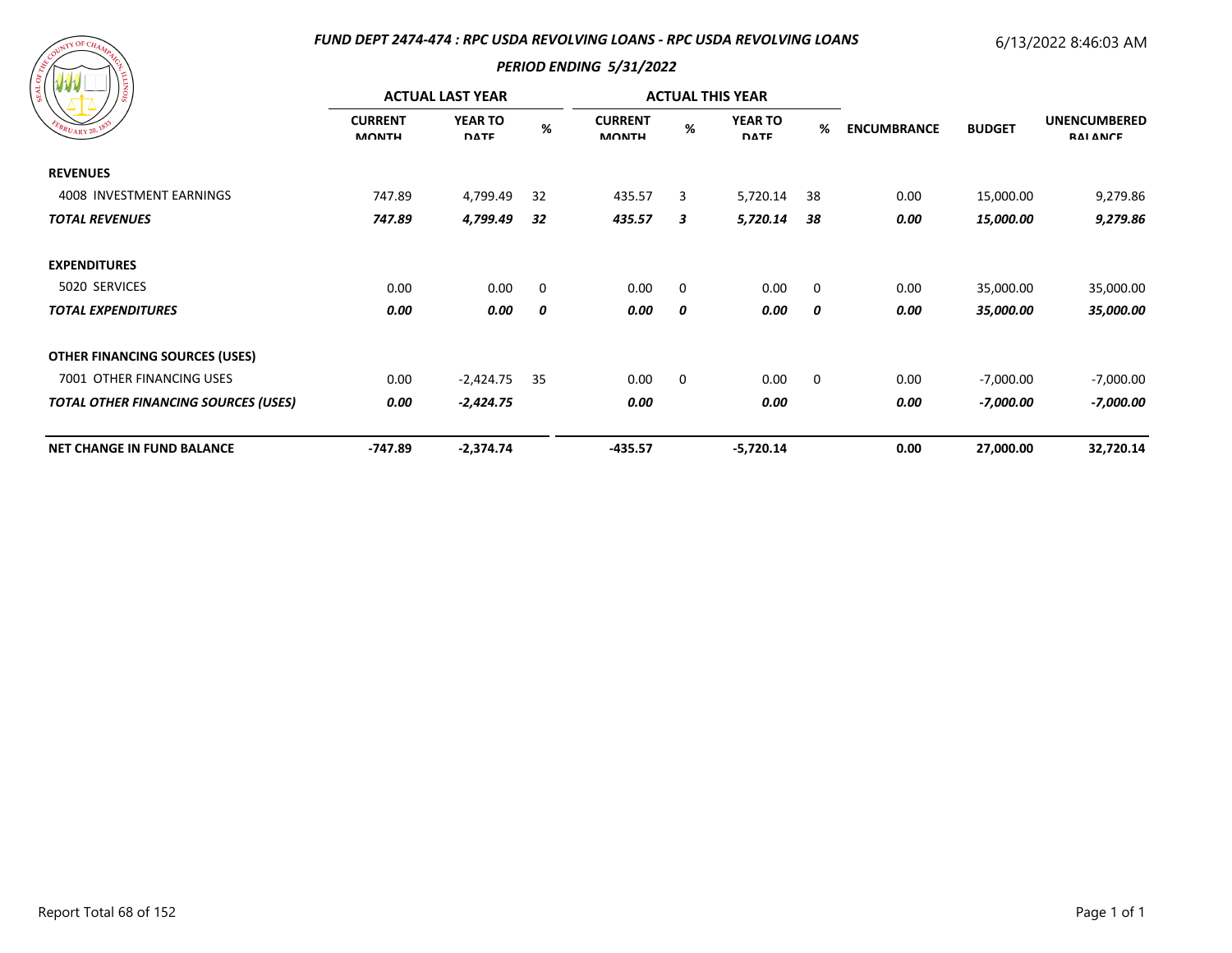#### *FUND DEPT 2475-475 : RPC ECON DEVELOPMNT LOANS - RPC ECON DEVELOPMNT LOANS*

# 6/13/2022 8:46:03 AM

| EBRUARY 20, 183                             | <b>ACTUAL LAST YEAR</b>        |                               |    |                                |             | <b>ACTUAL THIS YEAR</b>       |                |                    |               |                                        |
|---------------------------------------------|--------------------------------|-------------------------------|----|--------------------------------|-------------|-------------------------------|----------------|--------------------|---------------|----------------------------------------|
|                                             | <b>CURRENT</b><br><b>MONTH</b> | <b>YEAR TO</b><br><b>DATE</b> | %  | <b>CURRENT</b><br><b>MONTH</b> | %           | <b>YEAR TO</b><br><b>DATE</b> | %              | <b>ENCUMBRANCE</b> | <b>BUDGET</b> | <b>UNENCUMBERED</b><br><b>RAI ANCE</b> |
| <b>REVENUES</b>                             |                                |                               |    |                                |             |                               |                |                    |               |                                        |
| 4008 INVESTMENT EARNINGS                    | 12,209.18                      | 57,229.12                     | 65 | 23,417.17                      | 21          | 79,036.55                     | 72             | 0.00               | 110,500.00    | 31,463.45                              |
| <b>TOTAL REVENUES</b>                       | 12,209.18                      | 57,229.12                     | 17 | 23,417.17                      | 21          | 79,036.55                     | -72            | 0.00               | 110,500.00    | 31,463.45                              |
| <b>EXPENDITURES</b>                         |                                |                               |    |                                |             |                               |                |                    |               |                                        |
| 5020 SERVICES                               | 0.00                           | 0.00                          | 0  | 0.00                           | $\mathbf 0$ | 0.00                          | $\mathbf 0$    | 0.00               | 155,000.00    | 155,000.00                             |
| <b>TOTAL EXPENDITURES</b>                   | 0.00                           | 0.00                          | 0  | 0.00                           | 0           | 0.00                          | 0              | 0.00               | 155,000.00    | 155,000.00                             |
| <b>OTHER FINANCING SOURCES (USES)</b>       |                                |                               |    |                                |             |                               |                |                    |               |                                        |
| 6001 OTHER FINANCING SOURCES                | 0.00                           | 0.00                          | 0  | 0.00                           | $\mathbf 0$ | 0.00                          | $\mathbf 0$    | 0.00               | 500,000.00    | 500,000.00                             |
| 7001 OTHER FINANCING USES                   | $-3,352.38$                    | $-10,211.35$                  | 11 | 0.00                           | 0           | $-1,181.86$                   | $\overline{2}$ | 0.00               | $-78,500.00$  | $-77,318.14$                           |
| <b>TOTAL OTHER FINANCING SOURCES (USES)</b> | $-3,352.38$                    | -10,211.35                    |    | 0.00                           |             | -1,181.86                     |                | 0.00               | 421,500.00    | 422,681.86                             |
| <b>NET CHANGE IN FUND BALANCE</b>           | $-8,856.80$                    | $-47,017.77$                  |    | -23,417.17                     |             | $-77,854.69$                  |                | 0.00               | -377,000.00   | $-299,145.31$                          |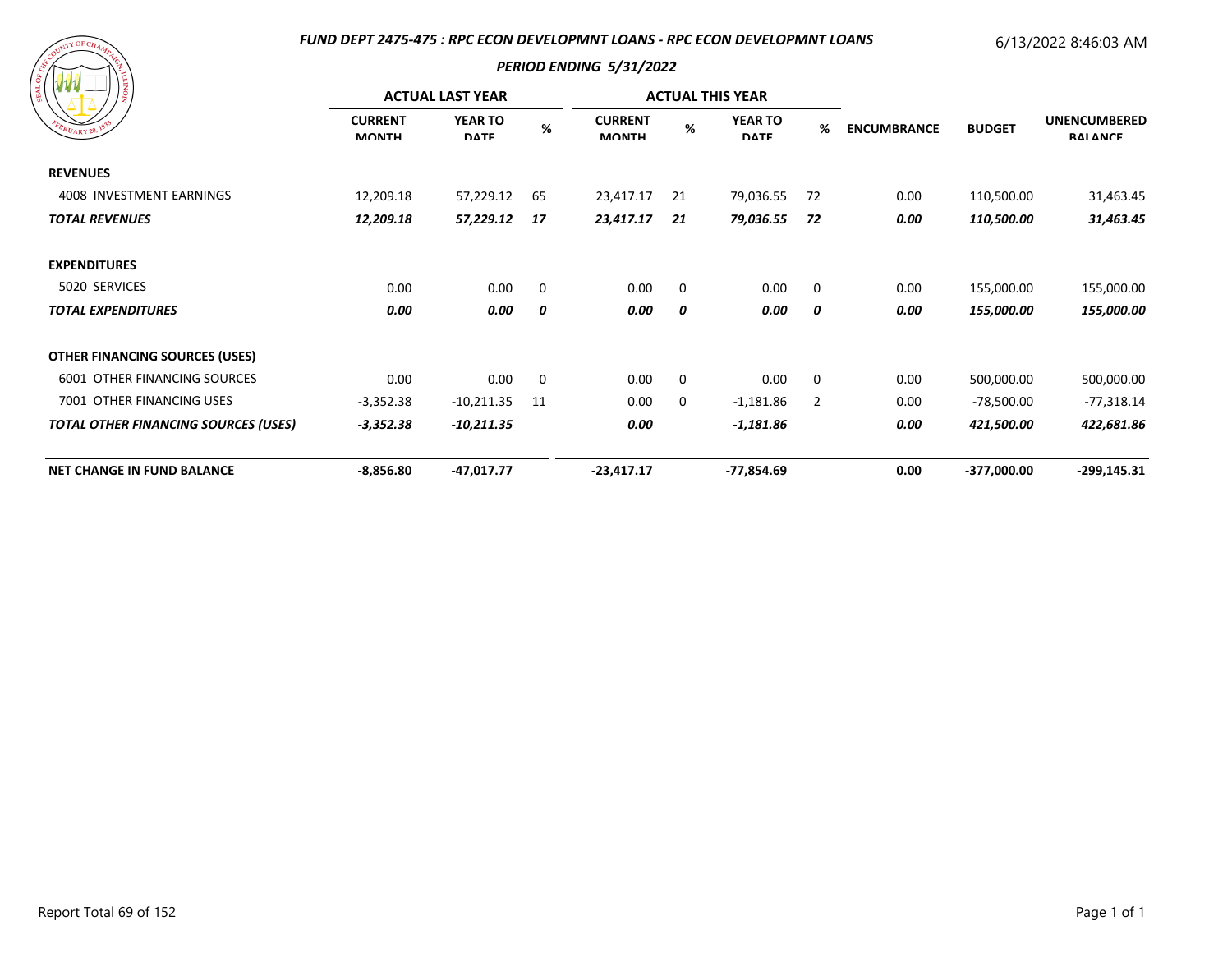#### *FUND DEPT 2610-026 : WORKING CASH FUND - COUNTY TREASURER*

# 6/13/2022 8:46:03 AM



| 79 Y Y<br>) ខ្ល                             | <b>ACTUAL LAST YEAR</b>        |                               |                |                                |             | <b>ACTUAL THIS YEAR</b>       |                         |                    |               |                                        |
|---------------------------------------------|--------------------------------|-------------------------------|----------------|--------------------------------|-------------|-------------------------------|-------------------------|--------------------|---------------|----------------------------------------|
| PEBRUARY 20, 1833                           | <b>CURRENT</b><br><b>MONTH</b> | <b>YEAR TO</b><br><b>DATE</b> | $\%$           | <b>CURRENT</b><br><b>MONTH</b> | $\%$        | <b>YEAR TO</b><br><b>DATE</b> | %                       | <b>ENCUMBRANCE</b> | <b>BUDGET</b> | <b>UNENCUMBERED</b><br><b>RAI ANCE</b> |
| <b>REVENUES</b>                             |                                |                               |                |                                |             |                               |                         |                    |               |                                        |
| 4008 INVESTMENT EARNINGS                    | 0.00                           | 54.48                         | $\overline{1}$ | 0.00                           | $\Omega$    | 238.51                        | 3                       | 0.00               | 7,000.00      | 6,761.49                               |
| <b>TOTAL REVENUES</b>                       | 0.00                           | 54.48                         | 1              | 0.00                           | 0           | 238.51                        | 3                       | 0.00               | 7,000.00      | 6,761.49                               |
| <b>OTHER FINANCING SOURCES (USES)</b>       |                                |                               |                |                                |             |                               |                         |                    |               |                                        |
| 7001 OTHER FINANCING USES                   | 0.00                           | 0.00                          | 0              | 0.00                           | $\mathbf 0$ | 0.00                          | $\overline{\mathbf{0}}$ | 0.00               | $-7,000.00$   | $-7,000.00$                            |
| <b>TOTAL OTHER FINANCING SOURCES (USES)</b> | 0.00                           | 0.00                          |                | 0.00                           |             | 0.00                          |                         | 0.00               | -7,000.00     | -7,000.00                              |
| <b>NET CHANGE IN FUND BALANCE</b>           | 0.00                           | -54.48                        |                | 0.00                           |             | $-238.51$                     |                         | 0.00               | 0.00          | 238.51                                 |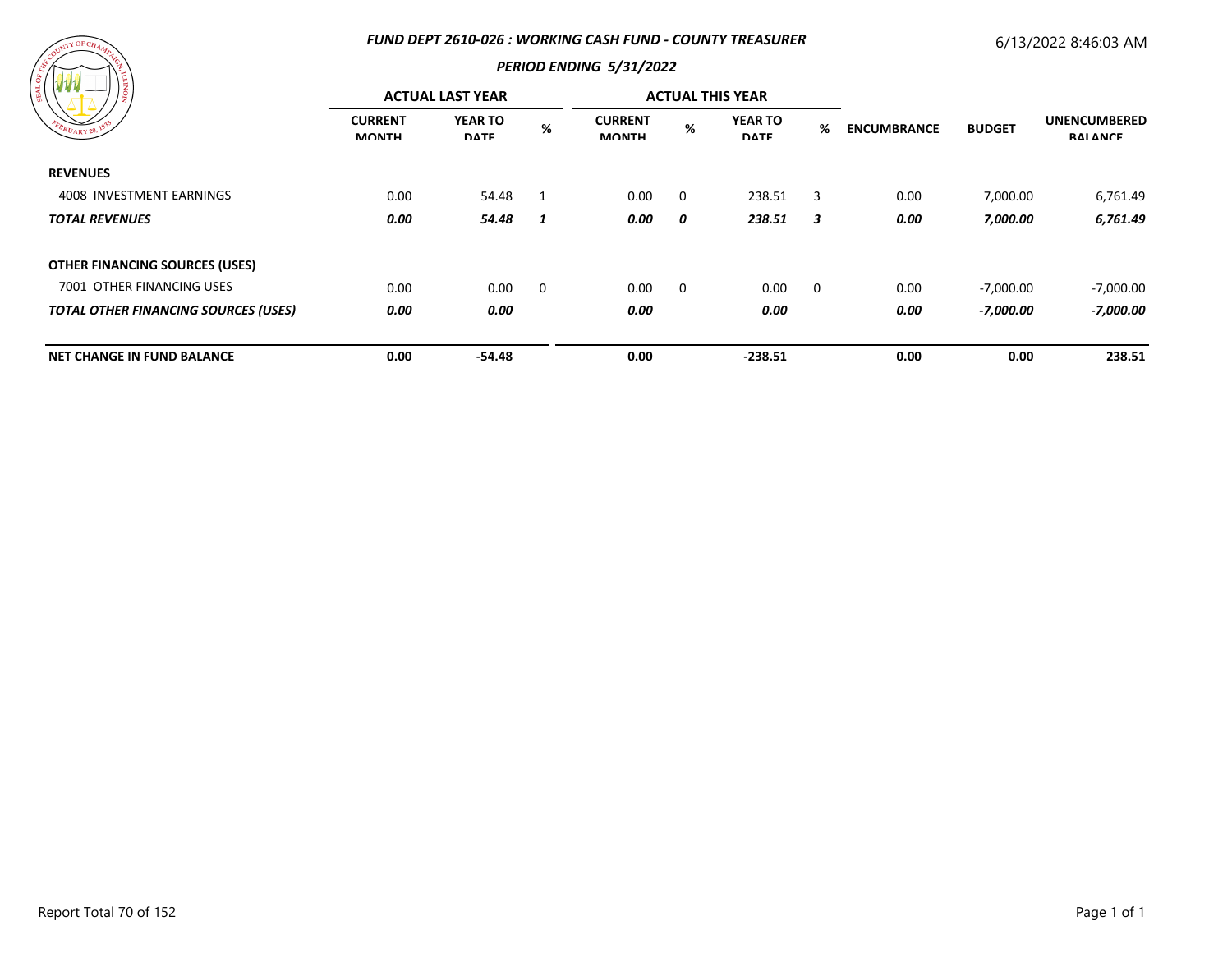#### *FUND DEPT 2611-022 : COUNTY CLK SURCHARGE FUND - COUNTY CLERK*

# 6/13/2022 8:46:03 AM



| 18<br>FEBRUARY 20, 1833           | <b>ACTUAL LAST YEAR</b>        |                               |     |                                |   | <b>ACTUAL THIS YEAR</b>       |      |                    |               |                                        |
|-----------------------------------|--------------------------------|-------------------------------|-----|--------------------------------|---|-------------------------------|------|--------------------|---------------|----------------------------------------|
|                                   | <b>CURRENT</b><br><b>MONTH</b> | <b>YEAR TO</b><br><b>DATE</b> | %   | <b>CURRENT</b><br><b>MONTH</b> | % | <b>YEAR TO</b><br><b>DATE</b> | %    | <b>ENCUMBRANCE</b> | <b>BUDGET</b> | <b>UNENCUMBERED</b><br><b>RAI ANCE</b> |
| <b>REVENUES</b>                   |                                |                               |     |                                |   |                               |      |                    |               |                                        |
| 4007 CHARGES FOR SERVICES         | 994.00                         | 3,219.00                      | -27 | 953.00                         | 8 | 3,694.00 31                   |      | 0.00               | 12,000.00     | 8,306.00                               |
| <b>TOTAL REVENUES</b>             | 994.00                         | 3,219.00                      | 27  | 953.00                         | 8 | 3,694.00                      | - 31 | 0.00               | 12,000.00     | 8,306.00                               |
| <b>EXPENDITURES</b>               |                                |                               |     |                                |   |                               |      |                    |               |                                        |
| 5020 SERVICES                     | 994.00                         | 3,219.00                      | -27 | 953.00                         | 8 | 3,694.00 31                   |      | 0.00               | 12,000.00     | 8,306.00                               |
| <b>TOTAL EXPENDITURES</b>         | 994.00                         | 3,219.00                      | 27  | 953.00                         | 8 | 3,694.00                      | - 31 | 0.00               | 12,000.00     | 8,306.00                               |
| <b>NET CHANGE IN FUND BALANCE</b> | 0.00                           | 0.00                          |     | 0.00                           |   | 0.00                          |      | 0.00               | 0.00          | 0.00                                   |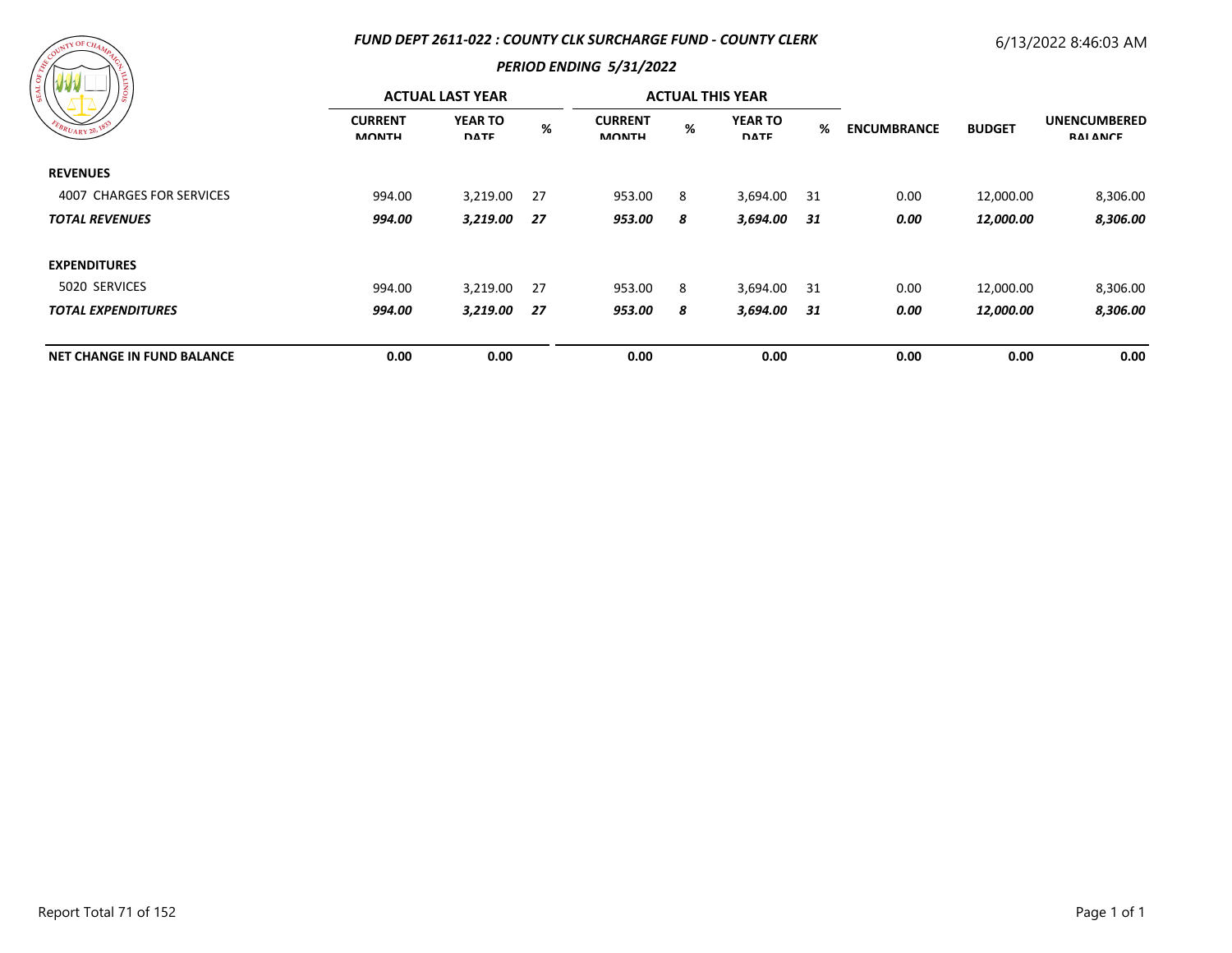#### *FUND DEPT 2612-040 : SHERIFF DRUG FORFEITURES - SHERIFF*

## 6/13/2022 8:46:03 AM



|                                             | <b>ACTUAL LAST YEAR</b>        |                               |      |                                |             | <b>ACTUAL THIS YEAR</b>       |     |                    |               |                                        |
|---------------------------------------------|--------------------------------|-------------------------------|------|--------------------------------|-------------|-------------------------------|-----|--------------------|---------------|----------------------------------------|
| EBRUARY 20, 1832                            | <b>CURRENT</b><br><b>MONTH</b> | <b>YEAR TO</b><br><b>DATE</b> | $\%$ | <b>CURRENT</b><br><b>MONTH</b> | %           | <b>YEAR TO</b><br><b>DATE</b> | %   | <b>ENCUMBRANCE</b> | <b>BUDGET</b> | <b>UNENCUMBERED</b><br><b>RAI ANCE</b> |
| <b>REVENUES</b>                             |                                |                               |      |                                |             |                               |     |                    |               |                                        |
| 4005 FINES AND FORFEITURES                  | 0.00                           | 0.00                          | 0    | 0.00                           | $\mathbf 0$ | 0.00                          | 0   | 0.00               | 10,000.00     | 10,000.00                              |
| 4008 INVESTMENT EARNINGS                    | 0.00                           | 15.82                         | -1   | 0.00                           | 0           | 76.37                         | 153 | 0.00               | 50.00         | $-26.37$                               |
| <b>TOTAL REVENUES</b>                       | 0.00                           | 15.82                         | 0    | 0.00                           | 0           | 76.37                         | 1   | 0.00               | 10,050.00     | 9,973.63                               |
| <b>EXPENDITURES</b>                         |                                |                               |      |                                |             |                               |     |                    |               |                                        |
| 5010 COMMODITIES                            | 584.55                         | 2,877.54                      | 36   | 494.17                         | 6           | 2,506.43                      | 31  | 0.00               | 8,000.00      | 5,493.57                               |
| 5020 SERVICES                               | 89.52                          | 447.54                        | 2    | 240.22                         | 1           | 537.03                        | 3   | 0.00               | 18,000.00     | 17,462.97                              |
| <b>TOTAL EXPENDITURES</b>                   | 674.07                         | 3,325.08                      | 13   | 734.39                         | 3           | 3,043.46                      | 12  | 0.00               | 26,000.00     | 22,956.54                              |
| <b>OTHER FINANCING SOURCES (USES)</b>       |                                |                               |      |                                |             |                               |     |                    |               |                                        |
| <b>TOTAL OTHER FINANCING SOURCES (USES)</b> | 0.00                           | 0.00                          |      | 0.00                           |             | 0.00                          |     | 0.00               | 0.00          | 0.00                                   |
| <b>NET CHANGE IN FUND BALANCE</b>           | 674.07                         | 3,309.26                      |      | 734.39                         |             | 2,967.09                      |     | 0.00               | 15,950.00     | 12,982.91                              |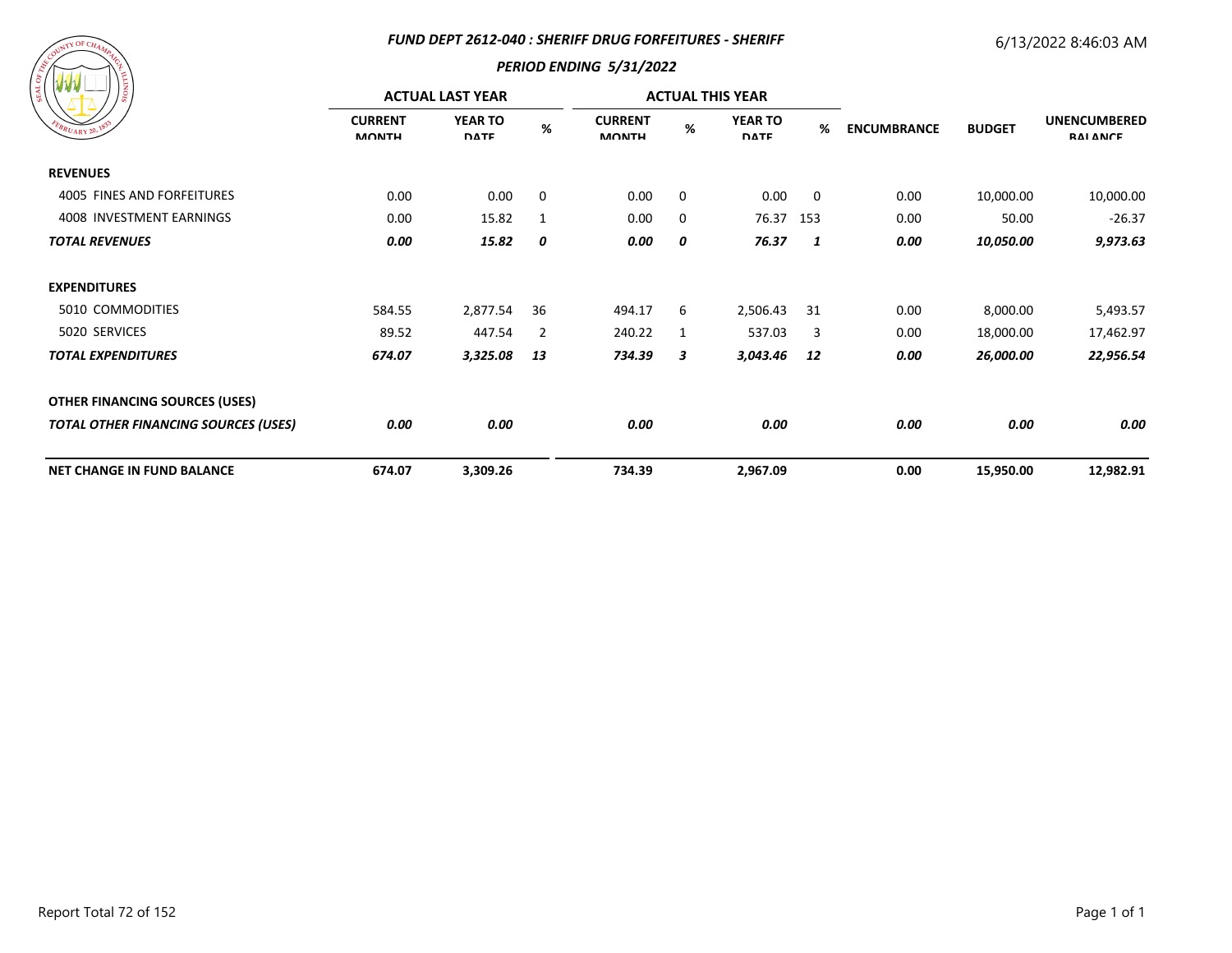#### *FUND DEPT 2613-030 : COURT'S AUTOMATION FUND - CIRCUIT CLERK*

# 6/13/2022 8:46:03 AM

| FEBRUARY 20, 1835 |
|-------------------|
|-------------------|

| / ಕ್ಷ                                       | <b>ACTUAL LAST YEAR</b>        |                               |             |                                |             | <b>ACTUAL THIS YEAR</b>       |    |                    |               |                                        |
|---------------------------------------------|--------------------------------|-------------------------------|-------------|--------------------------------|-------------|-------------------------------|----|--------------------|---------------|----------------------------------------|
| BRUARY 20, 18                               | <b>CURRENT</b><br><b>MONTH</b> | <b>YEAR TO</b><br><b>DATE</b> | $\%$        | <b>CURRENT</b><br><b>MONTH</b> | %           | <b>YEAR TO</b><br><b>DATE</b> | %  | <b>ENCUMBRANCE</b> | <b>BUDGET</b> | <b>UNENCUMBERED</b><br><b>RAI ANCE</b> |
| <b>REVENUES</b>                             |                                |                               |             |                                |             |                               |    |                    |               |                                        |
| 4004 INTERGOVERNMENTAL REVENUE              | 0.00                           | 0.00                          | $\mathbf 0$ | 0.00                           | $\mathbf 0$ | 0.00                          | 0  | 0.00               | 28,622.78     | 28,622.78                              |
| 4007 CHARGES FOR SERVICES                   | 19,310.28                      | 82,661.31                     | 33          | 0.00                           | 0           | 37,562.59                     | 17 | 0.00               | 225,190.00    | 187,627.41                             |
| 4008 INVESTMENT EARNINGS                    | 0.00                           | 13.80                         | 1           | 0.00                           | 0           | 14.10                         | 0  | 0.00               | 0.00          | $-14.10$                               |
| <b>TOTAL REVENUES</b>                       | 19,310.28                      | 82,675.11                     | 33          | 0.00                           | 0           | 37,576.69                     | 15 | 0.00               | 253,812.78    | 216,236.09                             |
| <b>EXPENDITURES</b>                         |                                |                               |             |                                |             |                               |    |                    |               |                                        |
| 5010 COMMODITIES                            | 0.00                           | 4,887.76                      | 12          | 0.00                           | 0           | 0.00                          | 0  | 0.00               | 11,925.00     | 11,925.00                              |
| 5020 SERVICES                               | 5,315.29                       | 132,189.12                    | 64          | 0.00                           | 0           | 122,615.76                    | 59 | 0.00               | 206,256.22    | 83,640.46                              |
| 8000 CAPITAL OUTLAY                         | 0.00                           | 0.00                          | 0           | 0.00                           | 0           | 14,311.39                     | 25 | 0.00               | 57,245.56     | 42,934.17                              |
| <b>TOTAL EXPENDITURES</b>                   | 5,315.29                       | 137,076.88                    | 47          | 0.00                           | 0           | 136,927.15                    | 50 | 0.00               | 275,426.78    | 138,499.63                             |
| <b>OTHER FINANCING SOURCES (USES)</b>       |                                |                               |             |                                |             |                               |    |                    |               |                                        |
| <b>TOTAL OTHER FINANCING SOURCES (USES)</b> | 0.00                           | 0.00                          |             | 0.00                           |             | 0.00                          |    | 0.00               | 0.00          | 0.00                                   |
| <b>NET CHANGE IN FUND BALANCE</b>           | $-13,994.99$                   | 54,401.77                     |             | 0.00                           |             | 99,350.46                     |    | 0.00               | 21,614.00     | $-77,736.46$                           |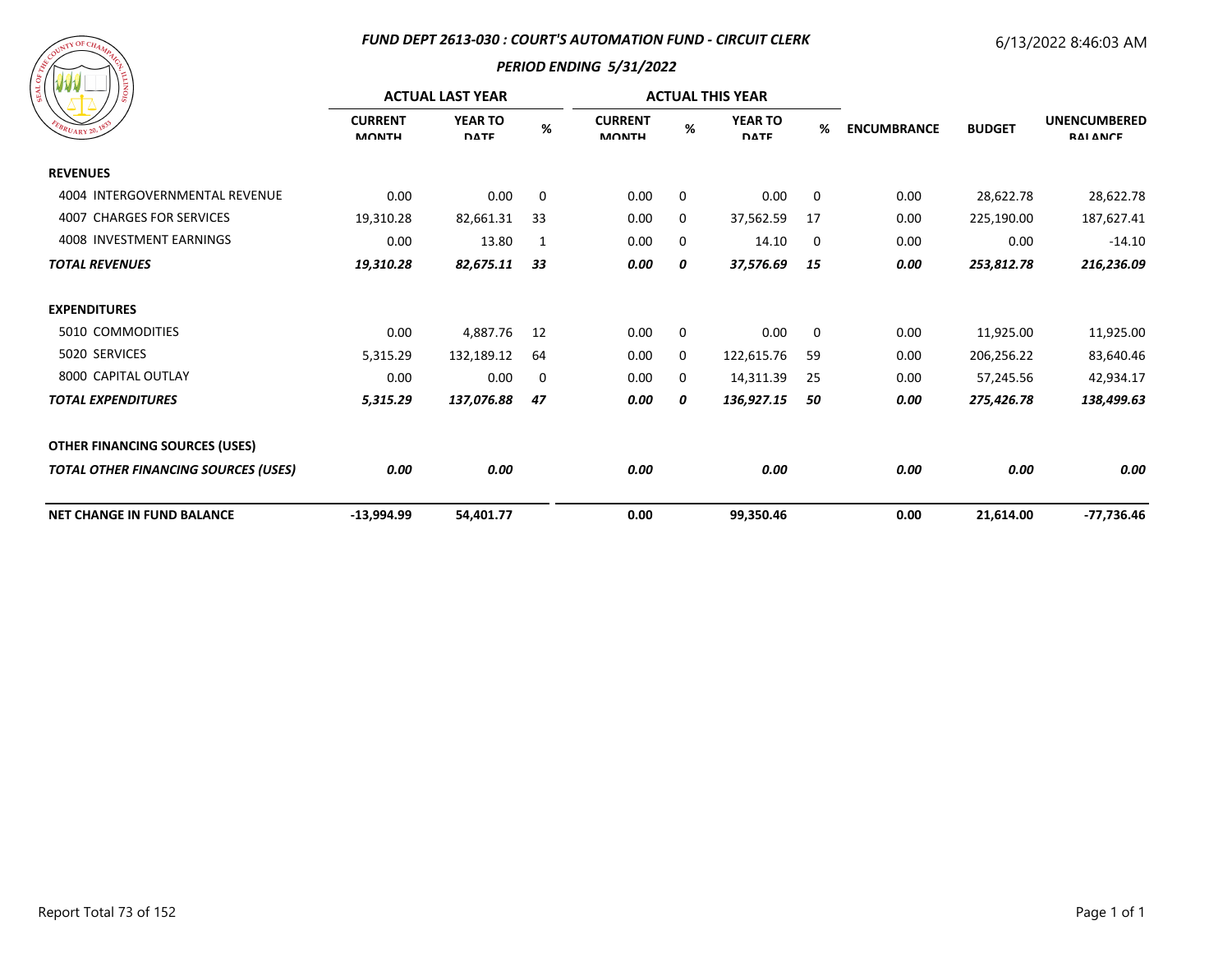#### *FUND DEPT 2614-023 : RECORDER'S AUTOMATION FND - RECORDER*

# 6/13/2022 8:46:03 AM

| FEBRUARY 20, 1833 |
|-------------------|
|-------------------|

|                                   | <b>ACTUAL LAST YEAR</b>        |                               |     |                                |   | <b>ACTUAL THIS YEAR</b>       |     |                    |               |                                        |
|-----------------------------------|--------------------------------|-------------------------------|-----|--------------------------------|---|-------------------------------|-----|--------------------|---------------|----------------------------------------|
| EBRUARY 20, 183                   | <b>CURRENT</b><br><b>MONTH</b> | <b>YEAR TO</b><br><b>DATE</b> | %   | <b>CURRENT</b><br><b>MONTH</b> | % | <b>YEAR TO</b><br><b>DATE</b> | %   | <b>ENCUMBRANCE</b> | <b>BUDGET</b> | <b>UNENCUMBERED</b><br><b>RAI ANCE</b> |
| <b>REVENUES</b>                   |                                |                               |     |                                |   |                               |     |                    |               |                                        |
| 4007 CHARGES FOR SERVICES         | 21,490.58                      | 78,334.94                     | 45  | 0.00                           | 0 | 38,275.55                     | 21  | 0.00               | 180,000.00    | 141,724.45                             |
| 4008 INVESTMENT EARNINGS          | 0.00                           | 61.00                         | 1   | 0.00                           | 0 | 286.70                        | 6   | 0.00               | 5,000.00      | 4,713.30                               |
| <b>TOTAL REVENUES</b>             | 21,490.58                      | 78,395.94                     | 44  | 0.00                           | 0 | 38,562.25                     | 21  | 0.00               | 185,000.00    | 146,437.75                             |
| <b>EXPENDITURES</b>               |                                |                               |     |                                |   |                               |     |                    |               |                                        |
| 5001 SALARIES AND WAGES           | 8,819.71                       | 33,069.67                     | 36  | 1,073.22                       | 4 | 5,276.02                      | 21  | 0.00               | 25,611.00     | 20,334.98                              |
| 5003 FRINGE BENEFITS              | 229.07                         | 1,063.16                      | 26  | 234.45                         | 6 | 800.53                        | 21  | 0.00               | 3,783.00      | 2,982.47                               |
| 5010 COMMODITIES                  | 0.00                           | 261.47                        | 2   | 101.63                         | 1 | 3,636.93                      | 21  | 0.00               | 17,500.00     | 13,863.07                              |
| 5020 SERVICES                     | 1,775.50                       | 26,089.96                     | 36  | 5,689.50                       | 8 | 30,467.98                     | 43  | 0.00               | 70,600.00     | 40,132.02                              |
| 8000 CAPITAL OUTLAY               | 0.00                           | 55,600.00                     | 100 | 0.00                           | 0 | 61,600.00                     | 100 | 0.00               | 61,600.00     | 0.00                                   |
| <b>TOTAL EXPENDITURES</b>         | 10,824.28                      | 116,084.26                    | 49  | 7,098.80                       | 4 | 101,781.46                    | 57  | 0.00               | 179,094.00    | 77,312.54                              |
| <b>NET CHANGE IN FUND BALANCE</b> | $-10,666.30$                   | 37,688.32                     |     | 7,098.80                       |   | 63,219.21                     |     | 0.00               | $-5,906.00$   | $-69,125.21$                           |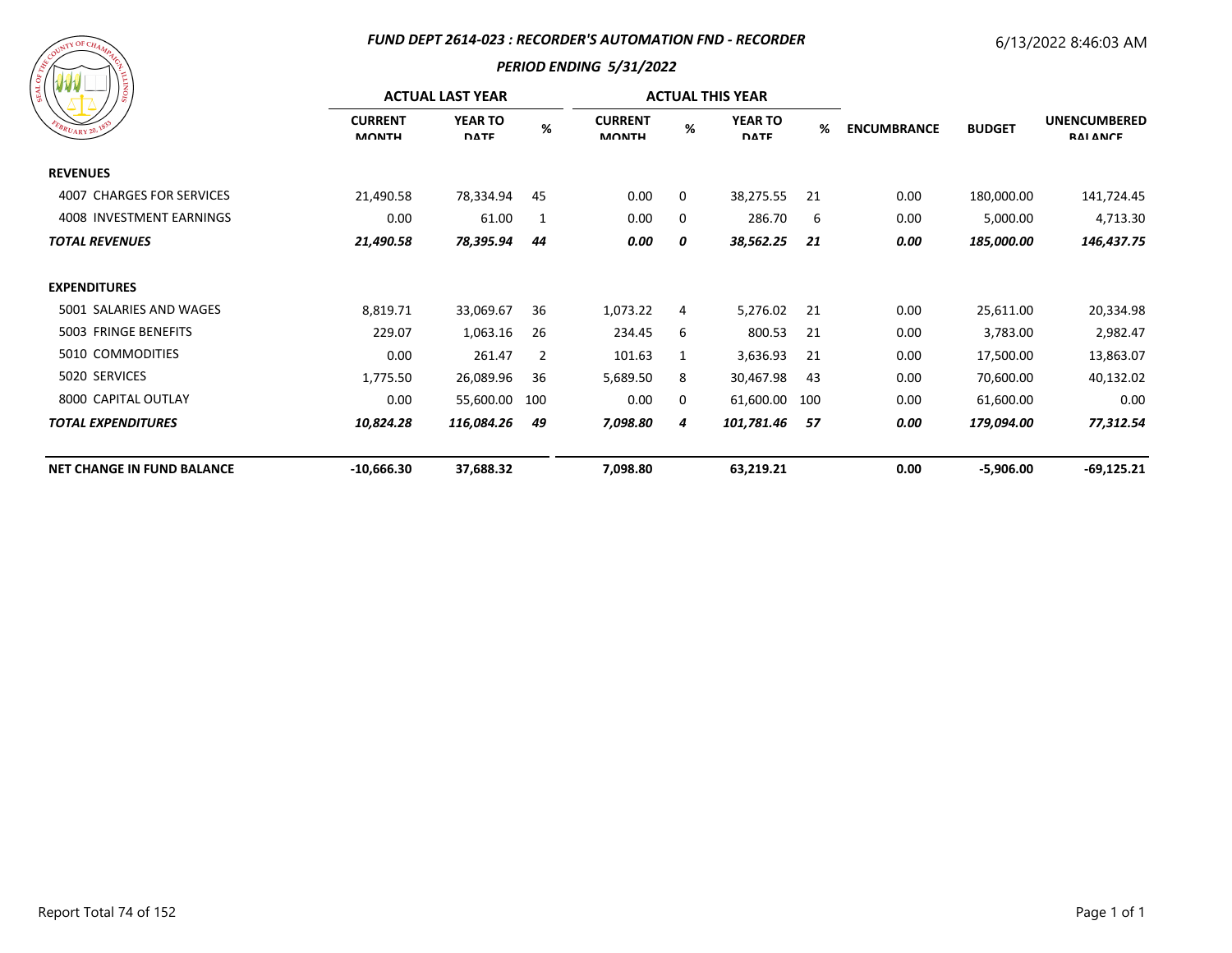### *FUND DEPT 2615-036 : PUBLIC DEFENDER AUTOMATN - PUBLIC DEFENDER*

# 6/13/2022 8:46:03 AM



|                                   | <b>ACTUAL LAST YEAR</b>        |                               |     |                                |   | <b>ACTUAL THIS YEAR</b>       |   |                    |               |                                        |
|-----------------------------------|--------------------------------|-------------------------------|-----|--------------------------------|---|-------------------------------|---|--------------------|---------------|----------------------------------------|
| FEBRUARY 20, 183                  | <b>CURRENT</b><br><b>MONTH</b> | <b>YEAR TO</b><br><b>DATE</b> | %   | <b>CURRENT</b><br><b>MONTH</b> | % | <b>YEAR TO</b><br><b>DATE</b> | % | <b>ENCUMBRANCE</b> | <b>BUDGET</b> | <b>UNENCUMBERED</b><br><b>RAI ANCE</b> |
| <b>REVENUES</b>                   |                                |                               |     |                                |   |                               |   |                    |               |                                        |
| 4007 CHARGES FOR SERVICES         | 42.00                          | 217.00                        | -54 | 0.00                           | 0 | 46.00                         | 7 | 0.00               | 650.00        | 604.00                                 |
| <b>TOTAL REVENUES</b>             | 42.00                          | 217.00                        | 54  | 0.00                           | 0 | 46.00                         | 7 | 0.00               | 650.00        | 604.00                                 |
| <b>EXPENDITURES</b>               |                                |                               |     |                                |   |                               |   |                    |               |                                        |
| <b>TOTAL EXPENDITURES</b>         | 0.00                           | 0.00                          | 0   | 0.00                           | 0 | 0.00                          | 0 | 0.00               | 0.00          | 0.00                                   |
| <b>NET CHANGE IN FUND BALANCE</b> | $-42.00$                       | $-217.00$                     |     | 0.00                           |   | -46.00                        |   | 0.00               | $-650.00$     | -604.00                                |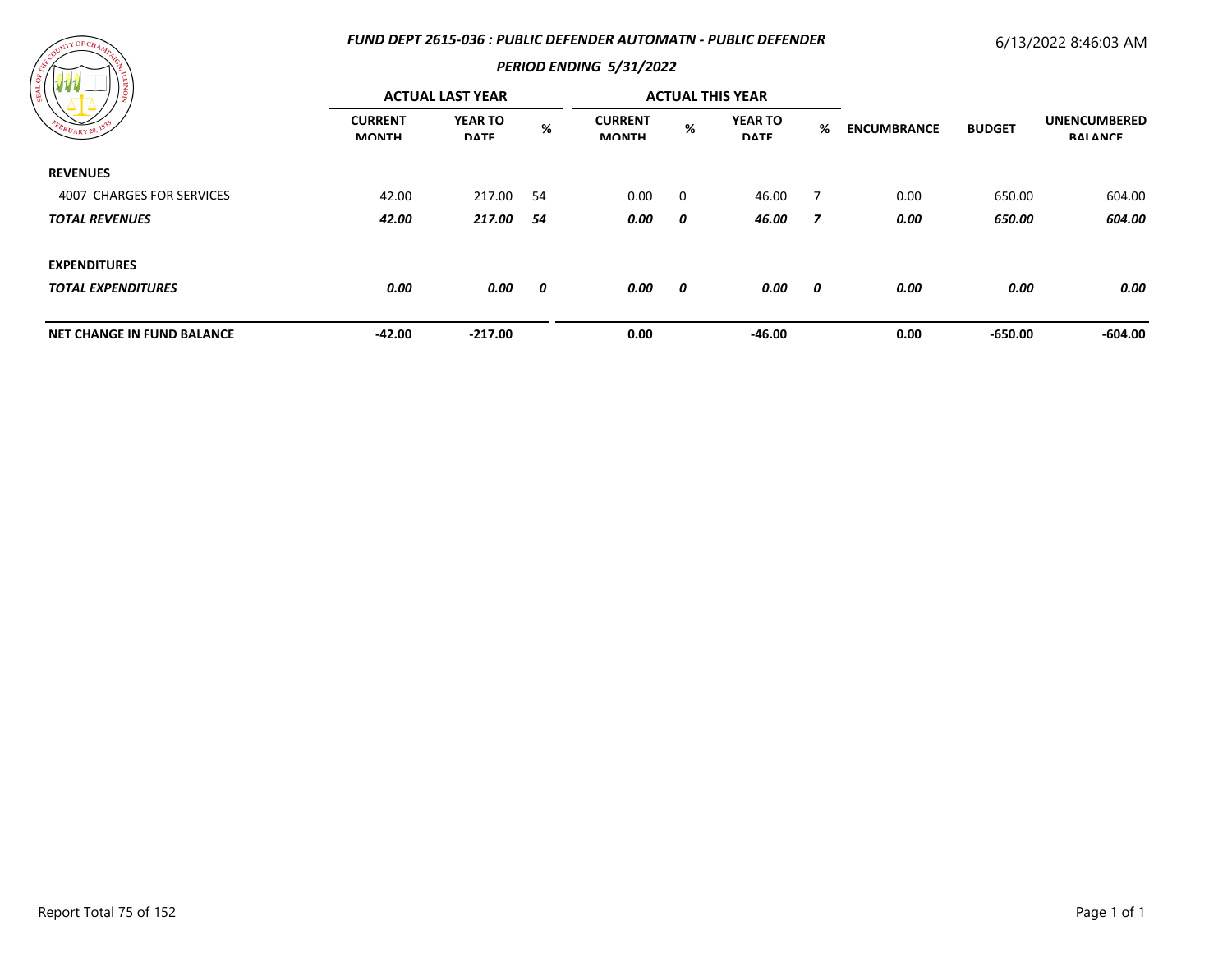#### *FUND DEPT 2617-030 : CHILD SUPPORT SERV FUND - CIRCUIT CLERK*

## 6/13/2022 8:46:03 AM



| ) ខ្ល                                       | <b>ACTUAL LAST YEAR</b>        |                               |    |                                |             | <b>ACTUAL THIS YEAR</b>       |    |                    |               |                                        |
|---------------------------------------------|--------------------------------|-------------------------------|----|--------------------------------|-------------|-------------------------------|----|--------------------|---------------|----------------------------------------|
| EBRUARY 20, 183                             | <b>CURRENT</b><br><b>MONTH</b> | <b>YEAR TO</b><br><b>DATE</b> | %  | <b>CURRENT</b><br><b>MONTH</b> | %           | <b>YEAR TO</b><br><b>DATE</b> | %  | <b>ENCUMBRANCE</b> | <b>BUDGET</b> | <b>UNENCUMBERED</b><br><b>RAI ANCE</b> |
| <b>REVENUES</b>                             |                                |                               |    |                                |             |                               |    |                    |               |                                        |
| 4007 CHARGES FOR SERVICES                   | 542.00                         | 8,951.00                      | 54 | 0.00                           | 0           | 144.00                        | 1  | 0.00               | 18,102.00     | 17,958.00                              |
| 4008 INVESTMENT EARNINGS                    | 0.00                           | 8.45                          | 0  | 0.00                           | 0           | 33.16                         | 0  | 0.00               | 0.00          | $-33.16$                               |
| <b>TOTAL REVENUES</b>                       | 542.00                         | 8,959.45                      | 54 | 0.00                           | 0           | 177.16                        | 1  | 0.00               | 18,102.00     | 17,924.84                              |
| <b>EXPENDITURES</b>                         |                                |                               |    |                                |             |                               |    |                    |               |                                        |
| 5001 SALARIES AND WAGES                     | 4,034.40                       | 14,259.35                     | 40 | 0.00                           | $\mathbf 0$ | 0.00                          | 0  | 0.00               | 0.00          | 0.00                                   |
| 5010 COMMODITIES                            | 0.00                           | 0.00                          | 0  | 0.00                           | $\mathbf 0$ | 0.00                          | 0  | 0.00               | 4,500.00      | 4,500.00                               |
| 5020 SERVICES                               | 0.00                           | 0.00                          | 0  | 0.00                           | 0           | 2,500.00                      | 19 | 0.00               | 13,425.00     | 10,925.00                              |
| <b>TOTAL EXPENDITURES</b>                   | 4,034.40                       | 14,259.35                     | 40 | 0.00                           | 0           | 2,500.00                      | 14 | 0.00               | 17,925.00     | 15,425.00                              |
| <b>OTHER FINANCING SOURCES (USES)</b>       |                                |                               |    |                                |             |                               |    |                    |               |                                        |
| <b>TOTAL OTHER FINANCING SOURCES (USES)</b> | 0.00                           | 0.00                          |    | 0.00                           |             | 0.00                          |    | 0.00               | 0.00          | 0.00                                   |
| <b>NET CHANGE IN FUND BALANCE</b>           | 3,492.40                       | 5,299.90                      |    | 0.00                           |             | 2,322.84                      |    | 0.00               | $-177.00$     | $-2,499.84$                            |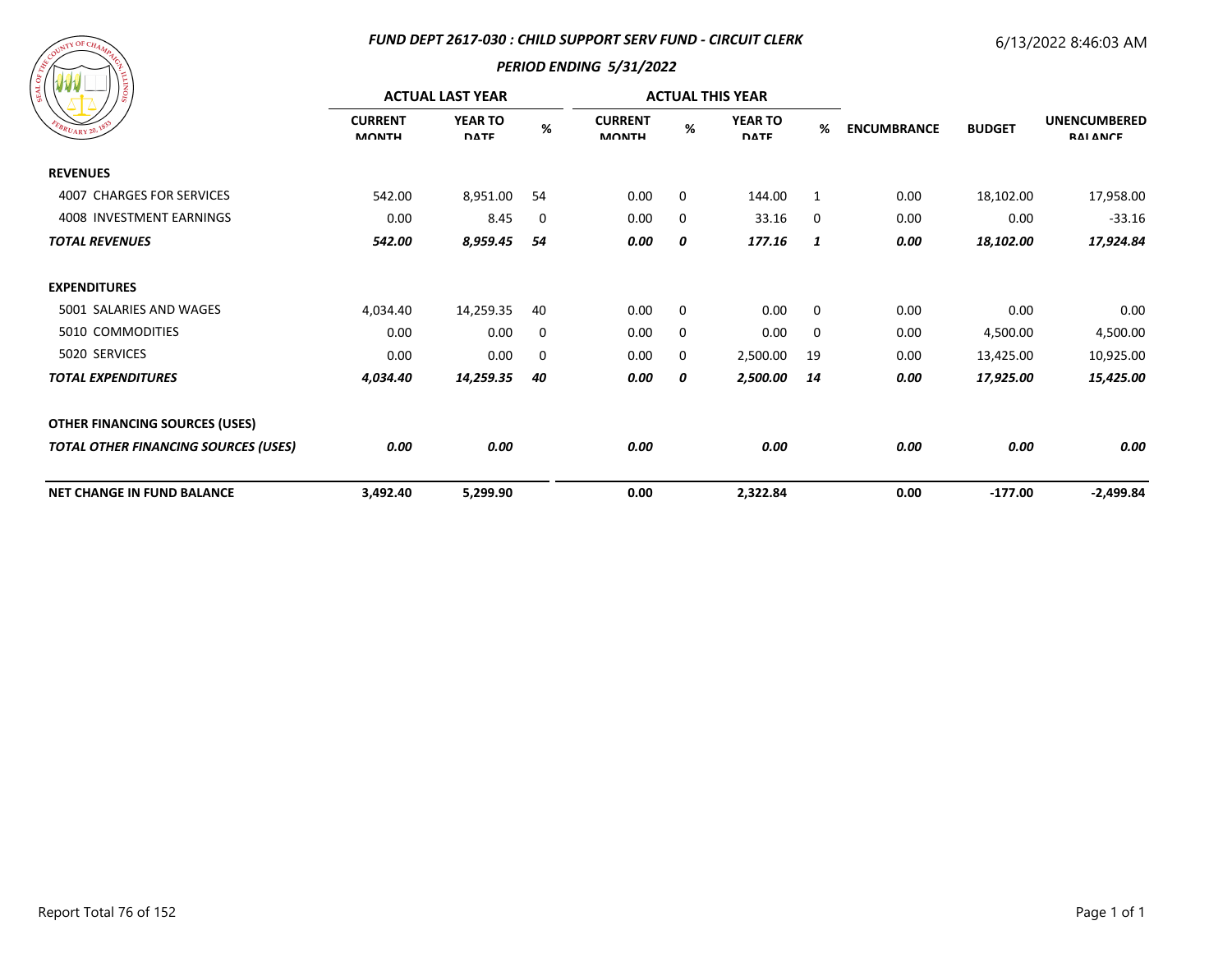### *FUND DEPT 2618-051 : PROBATION SERVICES FUND - JUVENILE DETENTION CENTER*

# 6/13/2022 8:46:03 AM

| FEBRUARY 20, 1833 |
|-------------------|
|                   |

| / ដ<br>EBRUARY 20, 183                      | <b>ACTUAL LAST YEAR</b>        |                               |             |                                |             | <b>ACTUAL THIS YEAR</b>       |             |                    |               |                                        |
|---------------------------------------------|--------------------------------|-------------------------------|-------------|--------------------------------|-------------|-------------------------------|-------------|--------------------|---------------|----------------------------------------|
|                                             | <b>CURRENT</b><br><b>MONTH</b> | <b>YEAR TO</b><br><b>DATE</b> | %           | <b>CURRENT</b><br><b>MONTH</b> | %           | <b>YEAR TO</b><br><b>DATE</b> | %           | <b>ENCUMBRANCE</b> | <b>BUDGET</b> | <b>UNENCUMBERED</b><br><b>RAI ANCE</b> |
| <b>REVENUES</b>                             |                                |                               |             |                                |             |                               |             |                    |               |                                        |
| 4007 CHARGES FOR SERVICES                   | 4,047.43                       | 17,617.31                     | 42          | 0.00                           | 0           | 5,468.50                      | -12         | 0.00               | 45,000.00     | 39,531.50                              |
| <b>TOTAL REVENUES</b>                       | 4,047.43                       | 17,617.31                     | 42          | 0.00                           | 0           | 5,468.50                      | 12          | 0.00               | 45,000.00     | 39,531.50                              |
| <b>EXPENDITURES</b>                         |                                |                               |             |                                |             |                               |             |                    |               |                                        |
| 5010 COMMODITIES                            | 0.00                           | 2,202.10                      | 100         | 0.00                           | $\mathbf 0$ | 0.00                          | 0           | 0.00               | 0.00          | 0.00                                   |
| 5020 SERVICES                               | 0.00                           | 0.00                          | $\mathbf 0$ | 0.00                           | 0           | 0.00                          | $\mathbf 0$ | 0.00               | 50,000.00     | 50,000.00                              |
| <b>TOTAL EXPENDITURES</b>                   | 0.00                           | 2,202.10                      | 4           | 0.00                           | 0           | 0.00                          | 0           | 0.00               | 50,000.00     | 50,000.00                              |
| <b>OTHER FINANCING SOURCES (USES)</b>       |                                |                               |             |                                |             |                               |             |                    |               |                                        |
| <b>TOTAL OTHER FINANCING SOURCES (USES)</b> | 0.00                           | 0.00                          |             | 0.00                           |             | 0.00                          |             | 0.00               | 0.00          | 0.00                                   |
| <b>NET CHANGE IN FUND BALANCE</b>           | $-4,047.43$                    | $-15,415.21$                  |             | 0.00                           |             | $-5,468.50$                   |             | 0.00               | 5,000.00      | 10,468.50                              |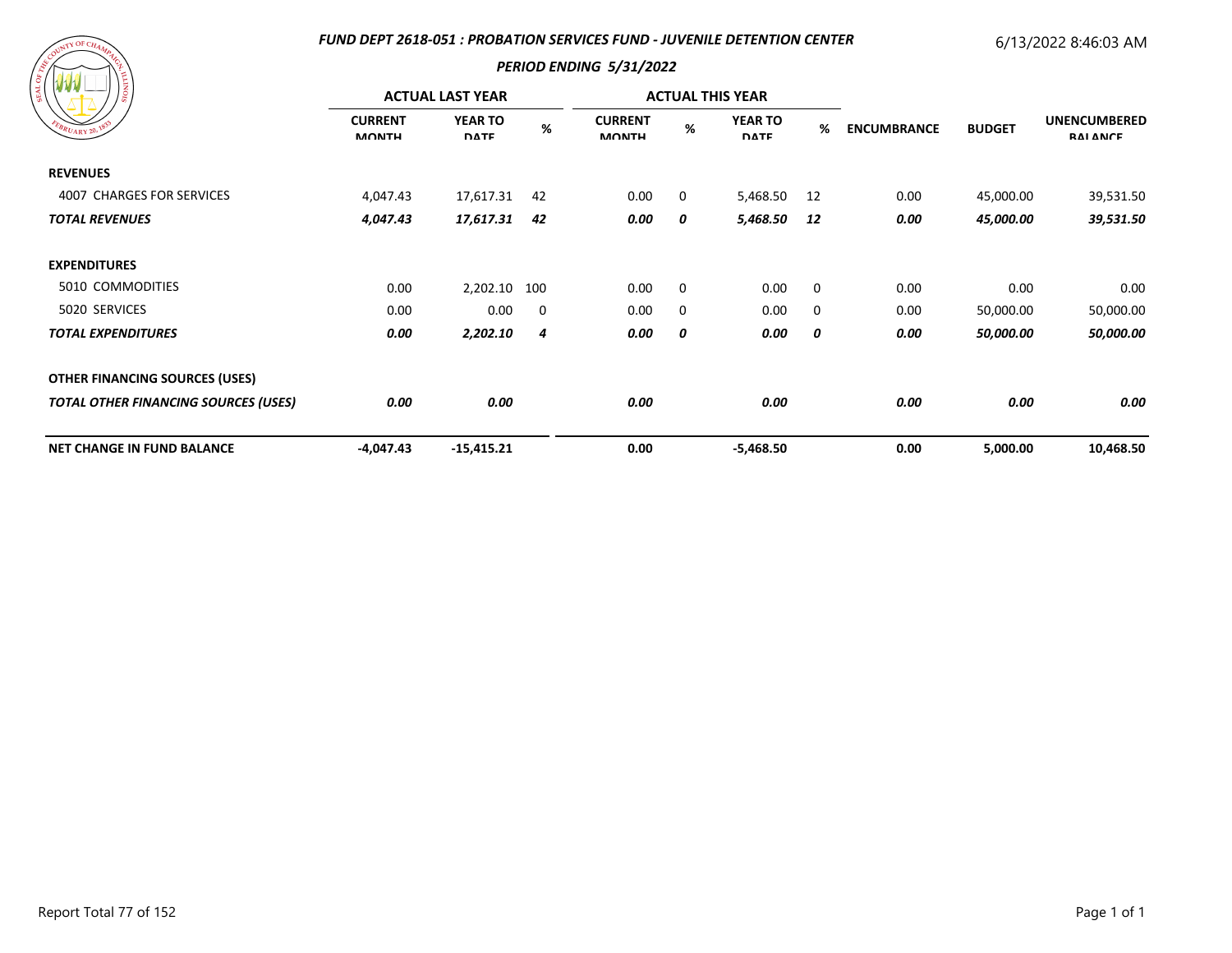#### *FUND DEPT 2618-052 : PROBATION SERVICES FUND - COURT SERVICES -PROBATION*

# 6/13/2022 8:46:03 AM

| A SOURIT OF CHAMAZER<br>SIONITY<br>FEBRUARY 20, 1833 |
|------------------------------------------------------|
|------------------------------------------------------|

|                                             | <b>ACTUAL LAST YEAR</b>        |                               |             |                                |                | <b>ACTUAL THIS YEAR</b>       |             |                    |               |                                        |
|---------------------------------------------|--------------------------------|-------------------------------|-------------|--------------------------------|----------------|-------------------------------|-------------|--------------------|---------------|----------------------------------------|
| $\frac{M_{V_{ARY}}}{20}$                    | <b>CURRENT</b><br><b>MONTH</b> | <b>YEAR TO</b><br><b>DATE</b> | %           | <b>CURRENT</b><br><b>MONTH</b> | %              | <b>YEAR TO</b><br><b>DATE</b> | %           | <b>ENCUMBRANCE</b> | <b>BUDGET</b> | <b>UNENCUMBERED</b><br><b>RAI ANCE</b> |
| <b>REVENUES</b>                             |                                |                               |             |                                |                |                               |             |                    |               |                                        |
| <b>4007 CHARGES FOR SERVICES</b>            | 39,644.83                      | 177,593.30                    | 44          | 0.00                           | 0              | 50,656.94                     | 14          | 0.00               | 375,000.00    | 324,343.06                             |
| 4008 INVESTMENT EARNINGS                    | 0.00                           | 219.61                        | 2           | 0.00                           | 0              | 1,144.83 153                  |             | 0.00               | 750.00        | $-394.83$                              |
| 4009 MISCELLANEOUS REVENUES                 | 25.00                          | 115.00                        | 1           | 0.00                           | $\mathbf 0$    | 0.00                          | 0           | 0.00               | 10,500.00     | 10,500.00                              |
| <b>TOTAL REVENUES</b>                       | 39,669.83                      | 177,927.91                    | 42          | 0.00                           | 0              | 51,801.77                     | 13          | 0.00               | 386,250.00    | 334,448.23                             |
| <b>EXPENDITURES</b>                         |                                |                               |             |                                |                |                               |             |                    |               |                                        |
| 5010 COMMODITIES                            | 250.68                         | 11,095.45                     | 14          | 87.60                          | 0              | 7,781.08                      | 9           | 0.00               | 84,750.00     | 76,968.92                              |
| 5020 SERVICES                               | 6,364.91                       | 33,677.09                     | 11          | 7,780.81                       | 3              | 34,025.00                     | 12          | 0.00               | 292,750.00    | 258,725.00                             |
| 8000 CAPITAL OUTLAY                         | 0.00                           | 0.00                          | 0           | 0.00                           | $\mathbf 0$    | 0.00                          | 0           | 0.00               | 36,500.00     | 36,500.00                              |
| <b>TOTAL EXPENDITURES</b>                   | 6,615.59                       | 44,772.54                     | 11          | 7,868.41                       | $\overline{2}$ | 41,806.08                     | 10          | 0.00               | 414,000.00    | 372,193.92                             |
| <b>OTHER FINANCING SOURCES (USES)</b>       |                                |                               |             |                                |                |                               |             |                    |               |                                        |
| 7001 OTHER FINANCING USES                   | 0.00                           | 0.00                          | $\mathbf 0$ | 0.00                           | $\mathbf 0$    | 0.00                          | $\mathbf 0$ | 0.00               | $-10,000.00$  | $-10,000.00$                           |
| <b>TOTAL OTHER FINANCING SOURCES (USES)</b> | 0.00                           | 0.00                          |             | 0.00                           |                | 0.00                          |             | 0.00               | $-10,000.00$  | $-10,000.00$                           |
| <b>NET CHANGE IN FUND BALANCE</b>           | $-33,054.24$                   | $-133,155.37$                 |             | 7,868.41                       |                | $-9,995.69$                   |             | 0.00               | 37,750.00     | 47,745.69                              |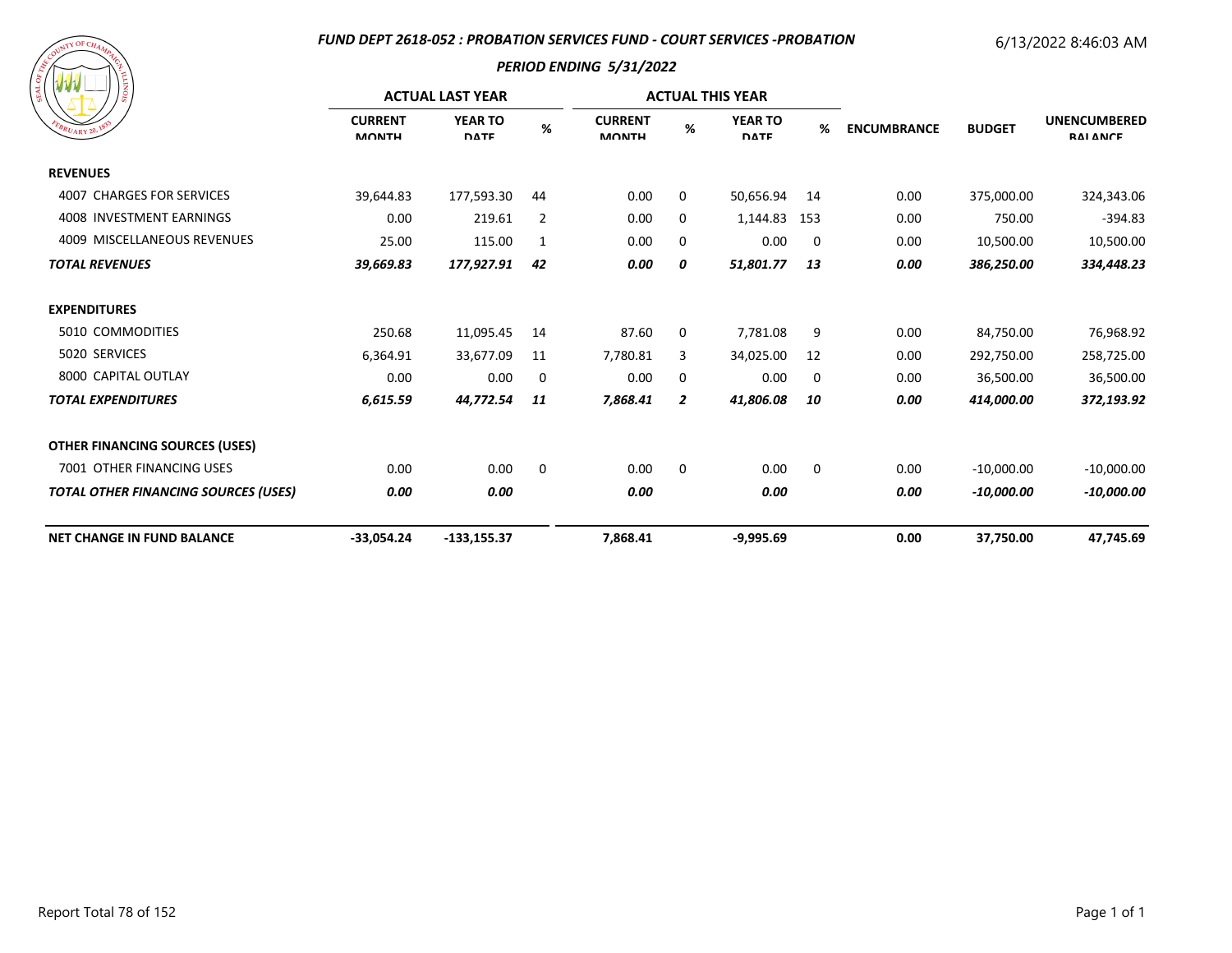### *FUND DEPT 2619-026 : TAX SALE AUTOMATION FUND - COUNTY TREASURER*

# 6/13/2022 8:46:03 AM



| <b>AND AND AND AND</b><br>၊ ဇွ    | <b>ACTUAL LAST YEAR</b>        |                               |          |                                |                | <b>ACTUAL THIS YEAR</b>       |     |                                     |             |                                        |
|-----------------------------------|--------------------------------|-------------------------------|----------|--------------------------------|----------------|-------------------------------|-----|-------------------------------------|-------------|----------------------------------------|
| EBRUARY 20, 1833                  | <b>CURRENT</b><br><b>MONTH</b> | <b>YEAR TO</b><br><b>DATE</b> | $\%$     | <b>CURRENT</b><br><b>MONTH</b> | %              | <b>YEAR TO</b><br><b>DATE</b> | %   | <b>ENCUMBRANCE</b><br><b>BUDGET</b> |             | <b>UNENCUMBERED</b><br><b>RAI ANCE</b> |
| <b>REVENUES</b>                   |                                |                               |          |                                |                |                               |     |                                     |             |                                        |
| 4007 CHARGES FOR SERVICES         | 171.06                         | 2,144.06                      | 8        | 338.00                         | $\overline{2}$ | 4,079.50                      | -20 | 0.00                                | 20,000.00   | 15,920.50                              |
| 4008 INVESTMENT EARNINGS          | 0.00                           | 1.07                          | 1        | 0.00                           | 0              | 9.68                          | 5   | 0.00                                | 200.00      | 190.32                                 |
| <b>TOTAL REVENUES</b>             | 171.06                         | 2,145.13                      | 8        | 338.00                         | 2              | 4,089.18                      | 20  | 0.00                                | 20,200.00   | 16,110.82                              |
| <b>EXPENDITURES</b>               |                                |                               |          |                                |                |                               |     |                                     |             |                                        |
| 5001 SALARIES AND WAGES           | 1,280.00                       | 1,280.00                      | 15       | 2,032.00                       | 27             | 2,168.00                      | 29  | 0.00                                | 7,500.00    | 5,332.00                               |
| 5003 FRINGE BENEFITS              | 0.00                           | 0.00                          | 0        | 156.13                         | 19             | 166.53                        | 20  | 0.00                                | 824.00      | 657.47                                 |
| 5010 COMMODITIES                  | 0.00                           | 0.00                          | $\Omega$ | 0.00                           | 0              | 0.00                          | 0   | 0.00                                | 1,100.00    | 1,100.00                               |
| 5020 SERVICES                     | 0.00                           | 150.00                        | 12       | 0.00                           | 0              | 0.00                          | 0   | 0.00                                | 2,000.00    | 2,000.00                               |
| <b>TOTAL EXPENDITURES</b>         | 1,280.00                       | 1,430.00                      | 8        | 2,188.13                       | 19             | 2,334.53                      | 20  | 0.00                                | 11,424.00   | 9,089.47                               |
| <b>NET CHANGE IN FUND BALANCE</b> | 1,108.94                       | $-715.13$                     |          | 1,850.13                       |                | $-1,754.65$                   |     | 0.00                                | $-8,776.00$ | -7,021.35                              |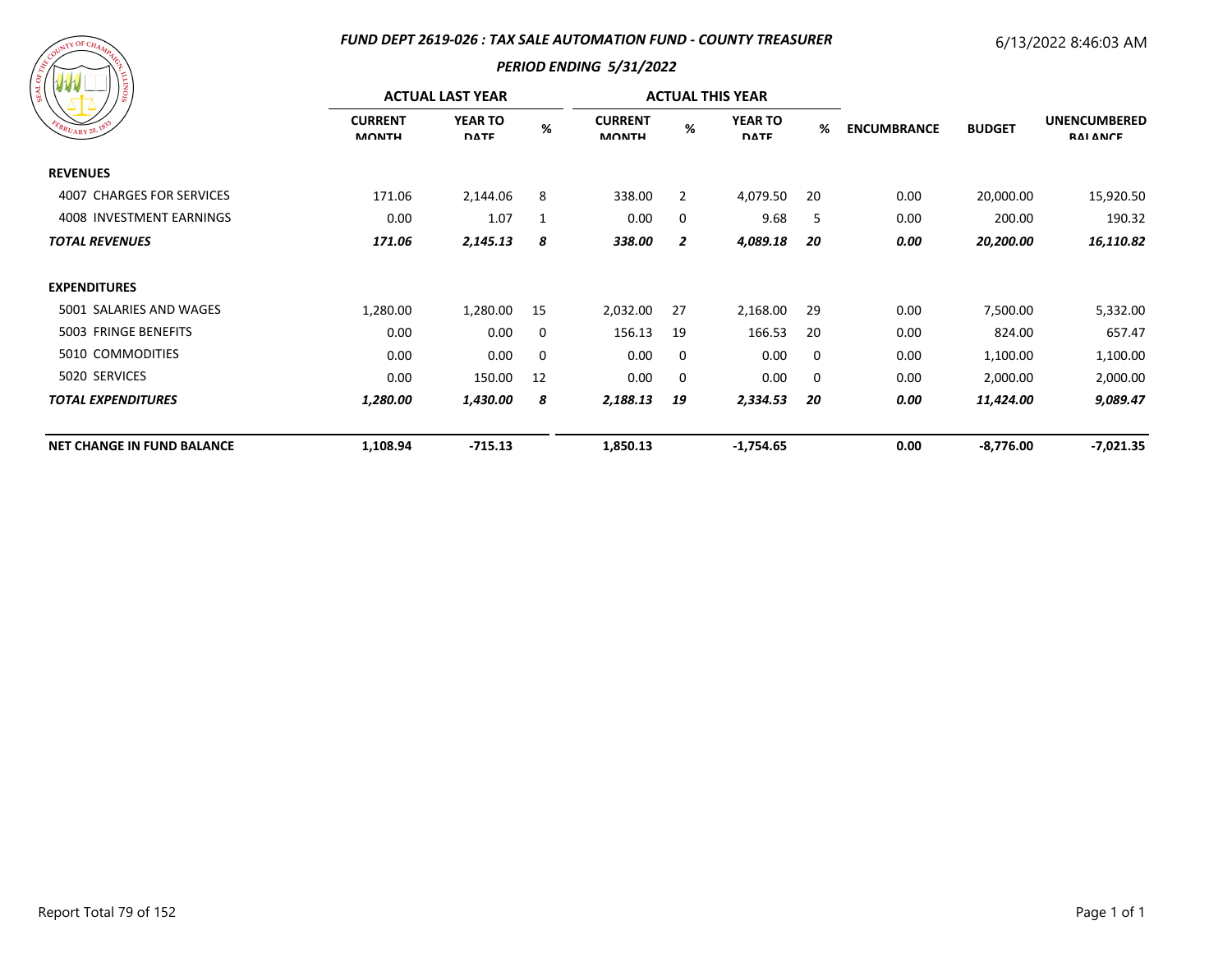#### *FUND DEPT 2621-041 : STS ATTY DRUG FORFEITURES - STATES ATTORNEY*

# 6/13/2022 8:46:03 AM

| A COURLE OF CHAMPY CR<br>EBRUARY 20, 1833 | SIONITI: |
|-------------------------------------------|----------|
|                                           |          |

|                                             | <b>ACTUAL LAST YEAR</b>        |                               |      | <b>ACTUAL THIS YEAR</b>        |    |                               |    |                    |               |                                        |
|---------------------------------------------|--------------------------------|-------------------------------|------|--------------------------------|----|-------------------------------|----|--------------------|---------------|----------------------------------------|
| EBRUARY 20, 183                             | <b>CURRENT</b><br><b>MONTH</b> | <b>YEAR TO</b><br><b>DATE</b> | $\%$ | <b>CURRENT</b><br><b>MONTH</b> | %  | <b>YEAR TO</b><br><b>DATE</b> | %  | <b>ENCUMBRANCE</b> | <b>BUDGET</b> | <b>UNENCUMBERED</b><br><b>RAI ANCE</b> |
| <b>REVENUES</b>                             |                                |                               |      |                                |    |                               |    |                    |               |                                        |
| 4005 FINES AND FORFEITURES                  | 16,871.79                      | 45,235.22                     | 188  | 0.00                           | 0  | 37,912.76 158                 |    | 0.00               | 24,000.00     | $-13,912.76$                           |
| 4008 INVESTMENT EARNINGS                    | 0.00                           | 23.84                         | -68  | 0.00                           | 0  | 85.47                         | 0  | 0.00               | 0.00          | $-85.47$                               |
| <b>TOTAL REVENUES</b>                       | 16,871.79                      | 45,259.06                     | 188  | 0.00                           | 0  | 37,998.23 158                 |    | 0.00               | 24,000.00     | $-13,998.23$                           |
| <b>EXPENDITURES</b>                         |                                |                               |      |                                |    |                               |    |                    |               |                                        |
| 5010 COMMODITIES                            | 27,778.48                      | 29,820.92                     | 50   | 404.50                         | 1  | 3,795.66                      | 7  | 0.00               | 57,700.00     | 53,904.34                              |
| 5020 SERVICES                               | 0.00                           | 6,080.40                      | 14   | 9,932.69                       | 21 | 16,434.70                     | 35 | 0.00               | 46,475.00     | 30,040.30                              |
| <b>TOTAL EXPENDITURES</b>                   | 27,778.48                      | 35,901.32                     | 34   | 10,337.19                      | 10 | 20,230.36                     | 19 | 0.00               | 104,175.00    | 83,944.64                              |
| <b>OTHER FINANCING SOURCES (USES)</b>       |                                |                               |      |                                |    |                               |    |                    |               |                                        |
| <b>TOTAL OTHER FINANCING SOURCES (USES)</b> | 0.00                           | 0.00                          |      | 0.00                           |    | 0.00                          |    | 0.00               | 0.00          | 0.00                                   |
| <b>NET CHANGE IN FUND BALANCE</b>           | 10,906.69                      | $-9,357.74$                   |      | 10,337.19                      |    | -17,767.87                    |    | 0.00               | 80,175.00     | 97,942.87                              |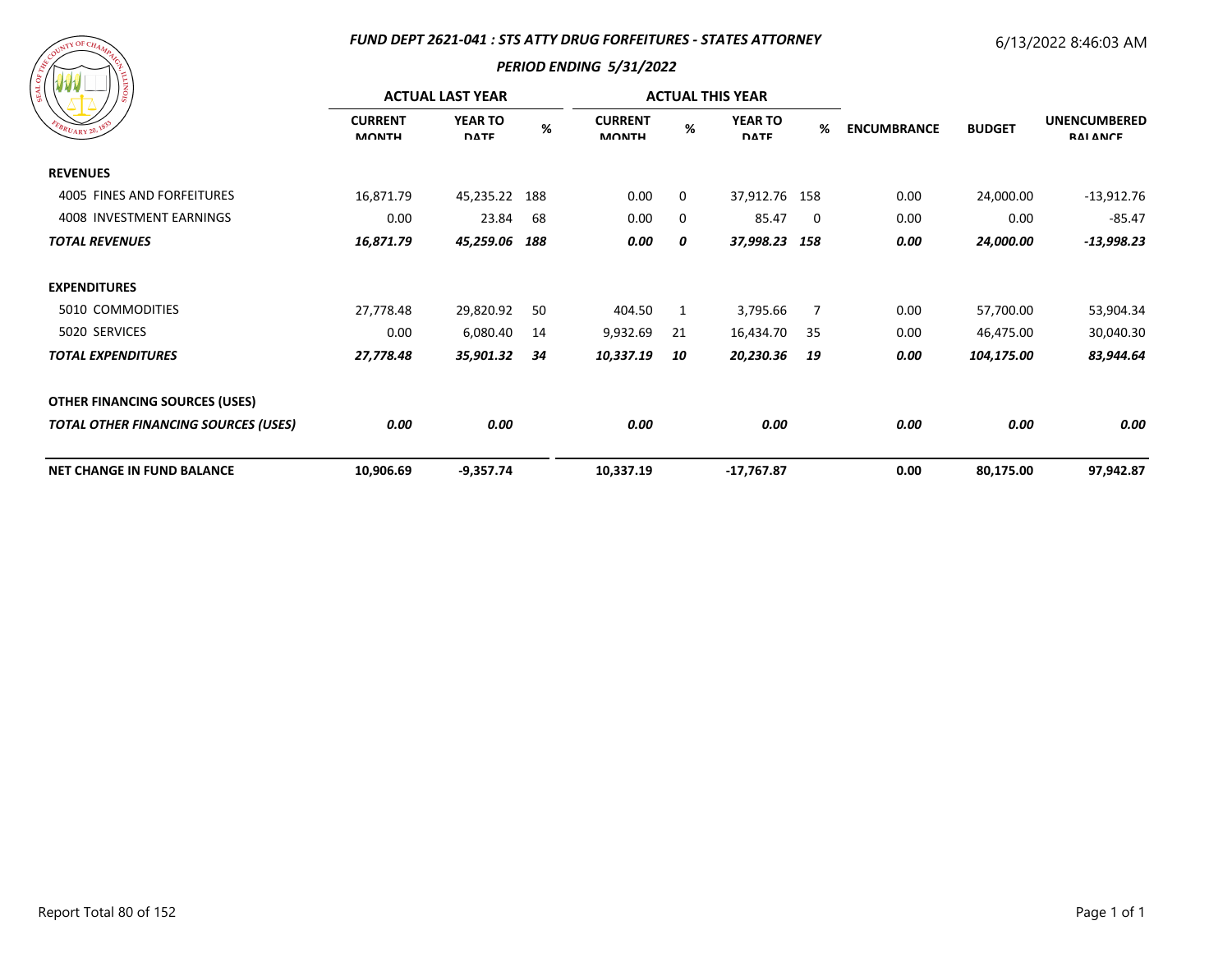### *FUND DEPT 2627-026 : PROPERTY TAX INT FEE FUND - COUNTY TREASURER*

# 6/13/2022 8:46:03 AM

| A COURLE OF CHAMPY CR | SIONITI<br>FEBRUARY 20, 1833 |
|-----------------------|------------------------------|
|                       |                              |

| .<br>/ နွ                                   | <b>ACTUAL LAST YEAR</b>        |                               |     |                                |          | <b>ACTUAL THIS YEAR</b>       |                |                    |               |                                        |
|---------------------------------------------|--------------------------------|-------------------------------|-----|--------------------------------|----------|-------------------------------|----------------|--------------------|---------------|----------------------------------------|
| EBRUARY 20, 183                             | <b>CURRENT</b><br><b>MONTH</b> | <b>YEAR TO</b><br><b>DATE</b> | %   | <b>CURRENT</b><br><b>MONTH</b> | %        | <b>YEAR TO</b><br><b>DATE</b> | %              | <b>ENCUMBRANCE</b> | <b>BUDGET</b> | <b>UNENCUMBERED</b><br><b>RAI ANCE</b> |
| <b>REVENUES</b>                             |                                |                               |     |                                |          |                               |                |                    |               |                                        |
| 4007 CHARGES FOR SERVICES                   | 0.00                           | 120.00                        | 0   | 0.00                           | $\Omega$ | 0.00                          | 0              | 0.00               | 55,000.00     | 55,000.00                              |
| 4008 INVESTMENT EARNINGS                    | 4,245.22                       | 4,263.59                      | 426 | 0.00                           | $\Omega$ | 33.43                         | $\overline{2}$ | 0.00               | 2,000.00      | 1,966.57                               |
| <b>TOTAL REVENUES</b>                       | 4,245.22                       | 4,383.59                      | 8   | 0.00                           | 0        | 33.43                         | 0              | 0.00               | 57,000.00     | 56,966.57                              |
| <b>OTHER FINANCING SOURCES (USES)</b>       |                                |                               |     |                                |          |                               |                |                    |               |                                        |
| 7001 OTHER FINANCING USES                   | 0.00                           | 0.00                          | 0   | 0.00                           | $\Omega$ | 0.00                          | 0              | 0.00               | $-57,000.00$  | $-57,000.00$                           |
| <b>TOTAL OTHER FINANCING SOURCES (USES)</b> | 0.00                           | 0.00                          |     | 0.00                           |          | 0.00                          |                | 0.00               | -57,000.00    | -57,000.00                             |
| <b>NET CHANGE IN FUND BALANCE</b>           | $-4,245.22$                    | $-4,383.59$                   |     | 0.00                           |          | $-33.43$                      |                | 0.00               | 0.00          | 33.43                                  |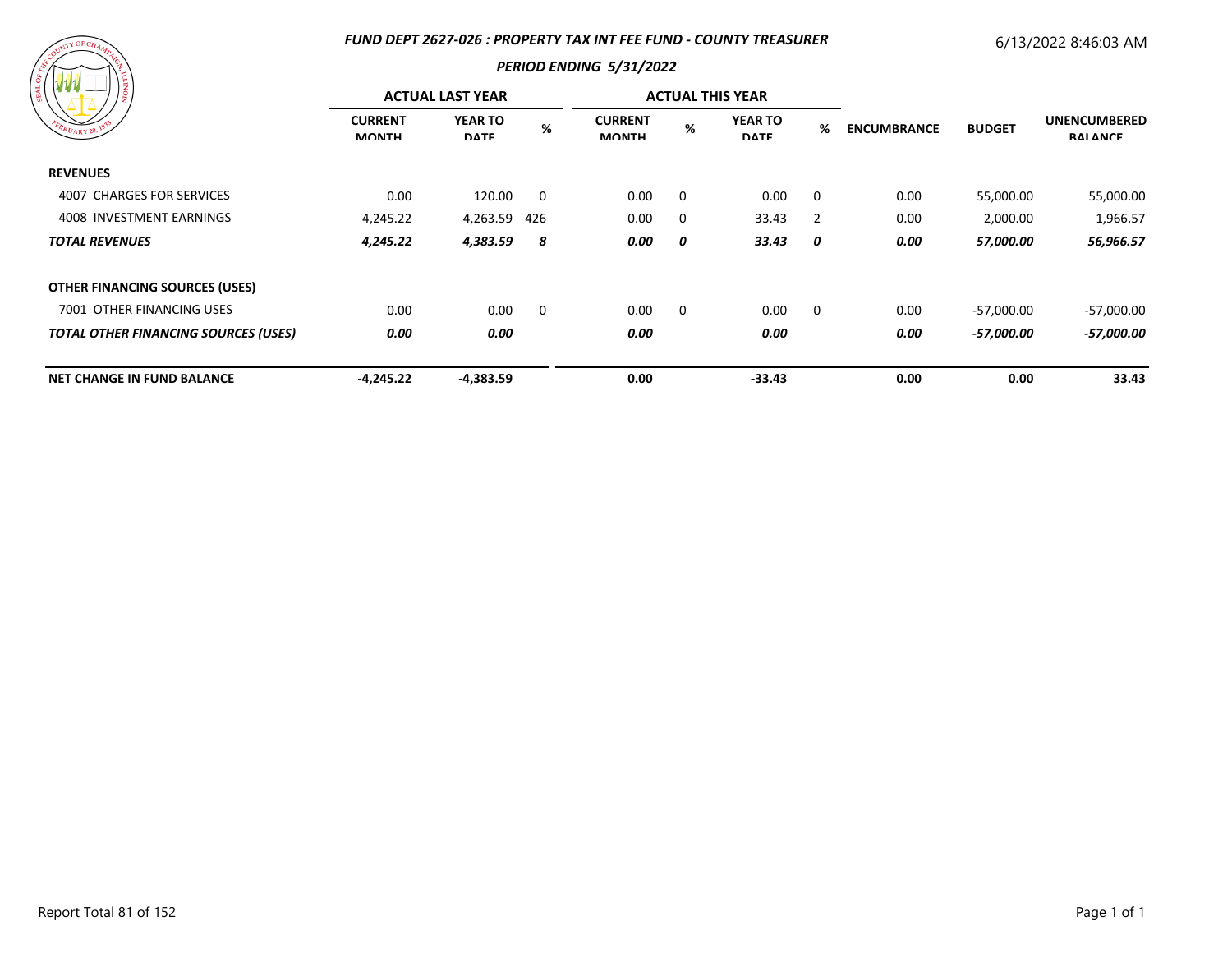### *FUND DEPT 2628-022 : ELECTN ASSIST/ACCESSIBLTY - COUNTY CLERK*

## 6/13/2022 8:46:03 AM

| A Countr OF CHAMPY CH<br>SIONITI:<br>EBRUARY 20, 1833 |
|-------------------------------------------------------|
|                                                       |

|                                             | <b>ACTUAL LAST YEAR</b>        |                               |      |                                |             | <b>ACTUAL THIS YEAR</b>       |             |                    |               |                                        |
|---------------------------------------------|--------------------------------|-------------------------------|------|--------------------------------|-------------|-------------------------------|-------------|--------------------|---------------|----------------------------------------|
| $B_{RU_{\text{ARY}}}$ 20, $1^{8^2}$         | <b>CURRENT</b><br><b>MONTH</b> | <b>YEAR TO</b><br><b>DATE</b> | $\%$ | <b>CURRENT</b><br><b>MONTH</b> | %           | <b>YEAR TO</b><br><b>DATE</b> | %           | <b>ENCUMBRANCE</b> | <b>BUDGET</b> | <b>UNENCUMBERED</b><br><b>RAI ANCE</b> |
| <b>REVENUES</b>                             |                                |                               |      |                                |             |                               |             |                    |               |                                        |
| 4004 INTERGOVERNMENTAL REVENUE              | 2,956.01                       | 9,313.00                      | 5    | 0.00                           | $\mathbf 0$ | 0.00                          | 0           | 0.00               | 221,768.00    | 221,768.00                             |
| <b>TOTAL REVENUES</b>                       | 2,956.01                       | 9,313.00                      | 5    | 0.00                           | 0           | 0.00                          | 0           | 0.00               | 221,768.00    | 221,768.00                             |
| <b>EXPENDITURES</b>                         |                                |                               |      |                                |             |                               |             |                    |               |                                        |
| 5001 SALARIES AND WAGES                     | 0.00                           | 0.00                          | 0    | 1,824.43                       | 5           | 4,865.13                      | 14          | 0.00               | 35,000.00     | 30,134.87                              |
| 5003 FRINGE BENEFITS                        | 0.00                           | 0.00                          | 0    | 174.25                         | 6           | 413.59                        | 15          | 0.00               | 2,850.00      | 2,436.41                               |
| 5010 COMMODITIES                            | 0.00                           | 21,638.78                     | 61   | 0.00                           | 0           | 0.00                          | 0           | 0.00               | 50,800.00     | 50,800.00                              |
| 5020 SERVICES                               | 1,996.60                       | 48,816.65                     | 41   | 658.50                         | 0           | 6,767.25                      | 5           | 0.00               | 133,118.00    | 126,350.75                             |
| <b>TOTAL EXPENDITURES</b>                   | 1,996.60                       | 70,455.43                     | 36   | 2,657.18                       | 1           | 12,045.97                     | 5           | 0.00               | 221,768.00    | 209,722.03                             |
| <b>OTHER FINANCING SOURCES (USES)</b>       |                                |                               |      |                                |             |                               |             |                    |               |                                        |
| 6001 OTHER FINANCING SOURCES                | 4,179.15                       | 62,949.15                     | 0    | 0.00                           | $\mathbf 0$ | 0.00                          | $\mathbf 0$ | 0.00               | 0.00          | 0.00                                   |
| <b>TOTAL OTHER FINANCING SOURCES (USES)</b> | 4,179.15                       | 62,949.15                     |      | 0.00                           |             | 0.00                          |             | 0.00               | 0.00          | 0.00                                   |
| <b>NET CHANGE IN FUND BALANCE</b>           | $-5,138.56$                    | $-1,806.72$                   |      | 2,657.18                       |             | 12,045.97                     |             | 0.00               | 0.00          | $-12,045.97$                           |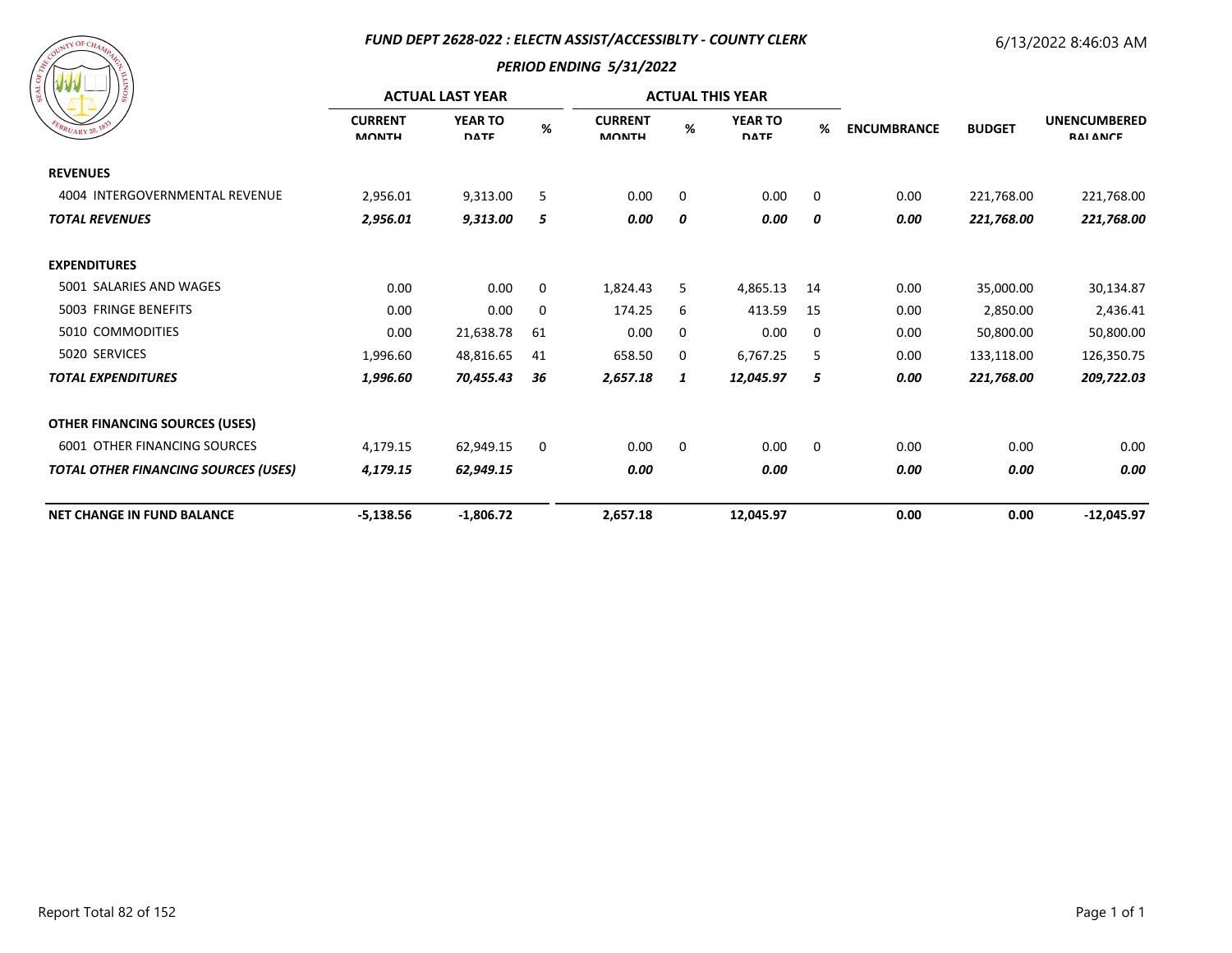#### *FUND DEPT 2629-010 : COUNTY HISTORICAL FUND - COUNTY BOARD*

## 6/13/2022 8:46:03 AM



| <b>THE R. P. LEWIS CO., LANSING MICH.</b> | <b>ACTUAL LAST YEAR</b>        |                               |                |                                |          | <b>ACTUAL THIS YEAR</b>       |   |                    |               |                                        |
|-------------------------------------------|--------------------------------|-------------------------------|----------------|--------------------------------|----------|-------------------------------|---|--------------------|---------------|----------------------------------------|
|                                           | <b>CURRENT</b><br><b>MONTH</b> | <b>YEAR TO</b><br><b>DATE</b> | %              | <b>CURRENT</b><br><b>MONTH</b> | %        | <b>YEAR TO</b><br><b>DATE</b> | % | <b>ENCUMBRANCE</b> | <b>BUDGET</b> | <b>UNENCUMBERED</b><br><b>RAI ANCE</b> |
| <b>REVENUES</b>                           |                                |                               |                |                                |          |                               |   |                    |               |                                        |
| 4008 INVESTMENT EARNINGS                  | 0.00                           | 1.28                          |                | 0.00                           | $\Omega$ | 5.65 57                       |   | 0.00               | 10.00         | 4.35                                   |
| <b>TOTAL REVENUES</b>                     | 0.00                           | 1.28                          | $\overline{2}$ | 0.00                           | 0        | 5.65 57                       |   | 0.00               | 10.00         | 4.35                                   |
| <b>NET CHANGE IN FUND BALANCE</b>         | 0.00                           | $-1.28$                       |                | 0.00                           |          | $-5.65$                       |   | 0.00               | $-10.00$      | $-4.35$                                |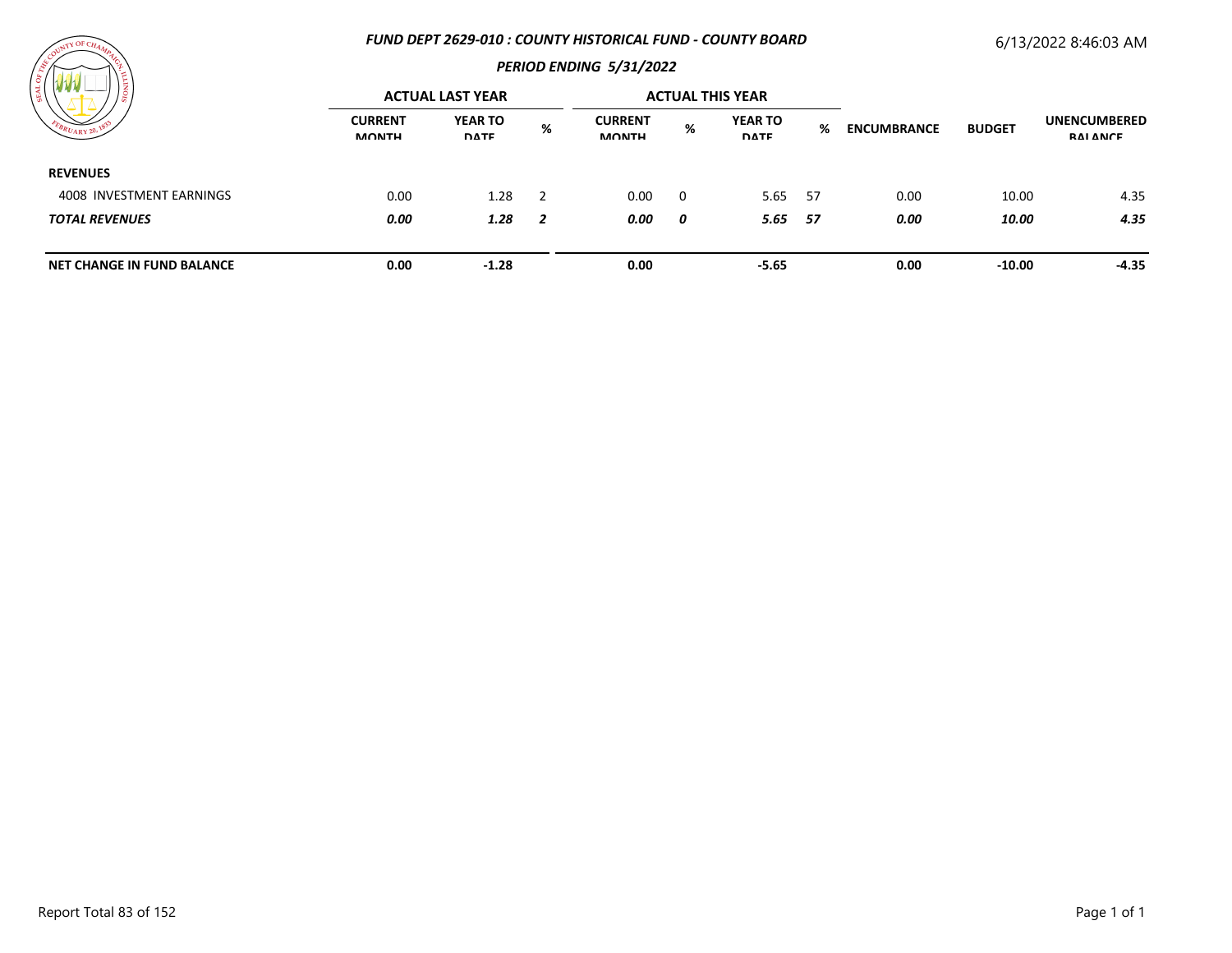#### *FUND DEPT 2630-030 : CIR CLK OPERATION & ADMIN - CIRCUIT CLERK*

# 6/13/2022 8:46:03 AM

| A COURT OF CHAMPY CR<br>SIONITY<br>FEBRUARY 20, 1833 |
|------------------------------------------------------|
|------------------------------------------------------|

| / জঁ                                        | <b>ACTUAL LAST YEAR</b>        |                               |      |                                |    | <b>ACTUAL THIS YEAR</b>       |    |                    |               |                                        |
|---------------------------------------------|--------------------------------|-------------------------------|------|--------------------------------|----|-------------------------------|----|--------------------|---------------|----------------------------------------|
| BRUARY 20, 18                               | <b>CURRENT</b><br><b>MONTH</b> | <b>YEAR TO</b><br><b>DATE</b> | $\%$ | <b>CURRENT</b><br><b>MONTH</b> | %  | <b>YEAR TO</b><br><b>DATE</b> | %  | <b>ENCUMBRANCE</b> | <b>BUDGET</b> | <b>UNENCUMBERED</b><br><b>RAI ANCE</b> |
| <b>REVENUES</b>                             |                                |                               |      |                                |    |                               |    |                    |               |                                        |
| <b>4007 CHARGES FOR SERVICES</b>            | 26,193.51                      | 111,060.40                    | 44   | 0.00                           | 0  | 140,133.01                    | 53 | 0.00               | 265,824.00    | 125,690.99                             |
| 4008 INVESTMENT EARNINGS                    | 0.00                           | 5.50                          | 0    | 0.00                           | 0  | 48.99                         | 0  | 0.00               | 0.00          | $-48.99$                               |
| 4009 MISCELLANEOUS REVENUES                 | 0.00                           | 7,383.34                      | 0    | 0.00                           | 0  | 0.00                          | 0  | 0.00               | 0.00          | 0.00                                   |
| <b>TOTAL REVENUES</b>                       | 26,193.51                      | 118,449.24                    | 47   | 0.00                           | 0  | 140,182.00                    | 53 | 0.00               | 265,824.00    | 125,642.00                             |
| <b>EXPENDITURES</b>                         |                                |                               |      |                                |    |                               |    |                    |               |                                        |
| 5001 SALARIES AND WAGES                     | 12,343.50                      | 43,613.70                     | 24   | 8,229.00                       | 8  | 39,087.75                     | 37 | 0.00               | 106,978.00    | 67,890.25                              |
| 5003 FRINGE BENEFITS                        | 2,036.46                       | 9,949.12                      | 36   | 2,998.38                       | 11 | 9,522.45                      | 36 | 0.00               | 26,154.00     | 16,631.55                              |
| 5010 COMMODITIES                            | 990.08                         | 4,446.82                      | 11   | 16.51                          | 0  | 10,927.80                     | 13 | 0.00               | 82,218.00     | 71,290.20                              |
| 5020 SERVICES                               | 14.21                          | 598.60                        | 5    | 0.00                           | 0  | 366.96                        | 0  | 0.00               | 74,500.00     | 74,133.04                              |
| <b>TOTAL EXPENDITURES</b>                   | 15,384.25                      | 58,608.24                     | 22   | 11,243.89                      | 4  | 59,904.96                     | 21 | 0.00               | 289,850.00    | 229,945.04                             |
| <b>OTHER FINANCING SOURCES (USES)</b>       |                                |                               |      |                                |    |                               |    |                    |               |                                        |
| <b>TOTAL OTHER FINANCING SOURCES (USES)</b> | 0.00                           | 0.00                          |      | 0.00                           |    | 0.00                          |    | 0.00               | 0.00          | 0.00                                   |
| <b>NET CHANGE IN FUND BALANCE</b>           | $-10,809.26$                   | $-59,841.00$                  |      | 11,243.89                      |    | $-80,277.04$                  |    | 0.00               | 24,026.00     | 104,303.04                             |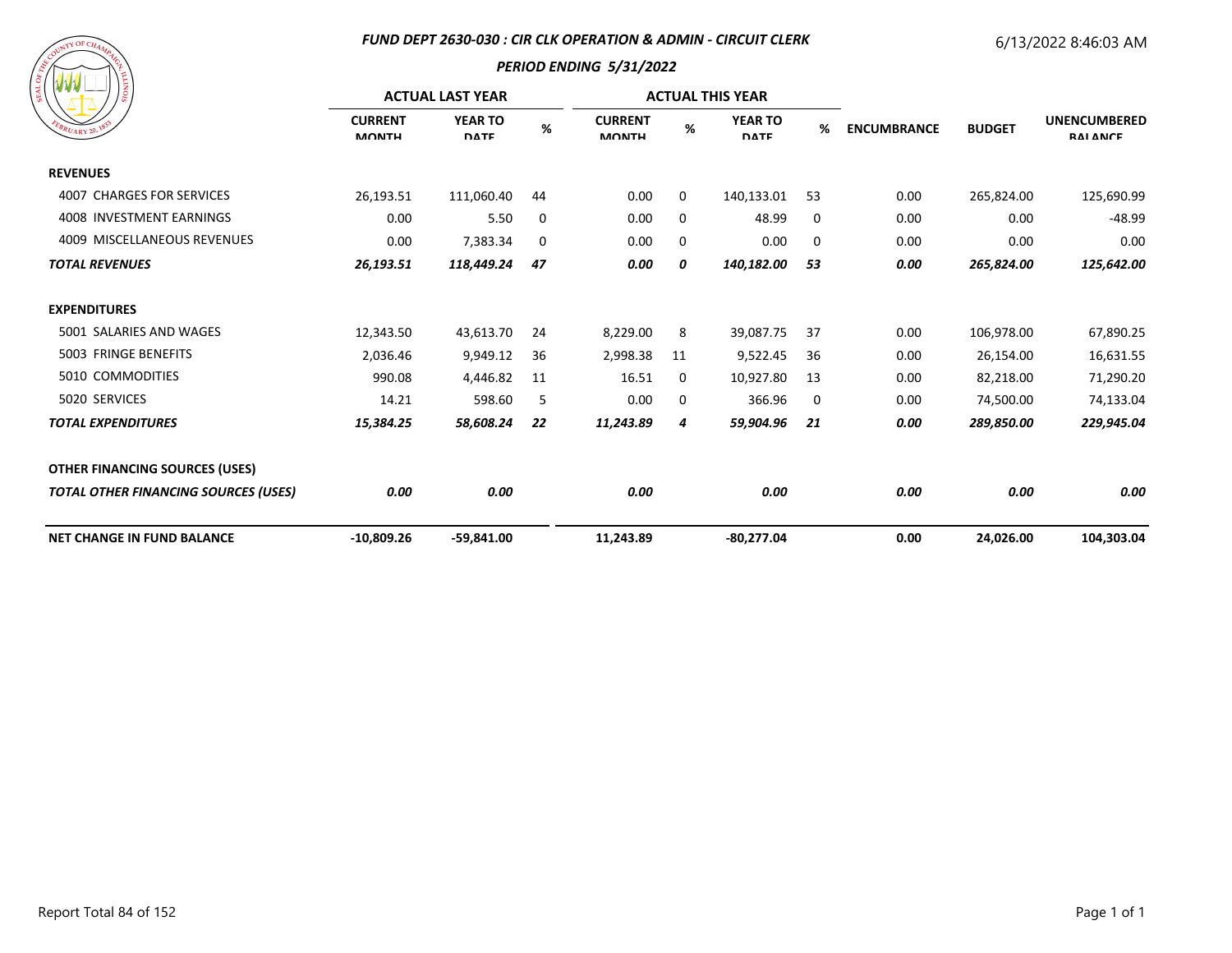#### *FUND DEPT 2632-030 : CIR CLK ELCTRNC CITATIONS - CIRCUIT CLERK*

## 6/13/2022 8:46:03 AM



| /៖                                | <b>ACTUAL LAST YEAR</b>        |                               |      |                                |   | <b>ACTUAL THIS YEAR</b>       |      |                    |               |                                        |
|-----------------------------------|--------------------------------|-------------------------------|------|--------------------------------|---|-------------------------------|------|--------------------|---------------|----------------------------------------|
| FEBRUARY 20, 1833                 | <b>CURRENT</b><br><b>MONTH</b> | <b>YEAR TO</b><br><b>DATE</b> | $\%$ | <b>CURRENT</b><br><b>MONTH</b> | % | <b>YEAR TO</b><br><b>DATE</b> | %    | <b>ENCUMBRANCE</b> | <b>BUDGET</b> | <b>UNENCUMBERED</b><br><b>RAI ANCE</b> |
| <b>REVENUES</b>                   |                                |                               |      |                                |   |                               |      |                    |               |                                        |
| 4007 CHARGES FOR SERVICES         | 3,892.00                       | 20,138.69                     | 40   | 0.00                           | 0 | 7,901.63                      | 14   | 0.00               | 54,906.00     | 47,004.37                              |
| 4008 INVESTMENT EARNINGS          | 0.00                           | 24.83                         |      | 0.00                           | 0 | 141.99                        | 0    | 0.00               | 0.00          | $-141.99$                              |
| <b>TOTAL REVENUES</b>             | 3,892.00                       | 20,163.52                     | 40   | 0.00                           | 0 | 8,043.62                      | - 15 | 0.00               | 54,906.00     | 46,862.38                              |
| <b>EXPENDITURES</b>               |                                |                               |      |                                |   |                               |      |                    |               |                                        |
| 5020 SERVICES                     | 0.00                           | 0.00                          | - 0  | 0.00                           | 0 | 0.00                          | 0    | 0.00               | 30,000.00     | 30,000.00                              |
| 8000 CAPITAL OUTLAY               | 0.00                           | 0.00                          | 0    | 0.00                           | 0 | 0.00                          | 0    | 0.00               | 20,000.00     | 20,000.00                              |
| <b>TOTAL EXPENDITURES</b>         | 0.00                           | 0.00                          | 0    | 0.00                           | 0 | 0.00                          | 0    | 0.00               | 50,000.00     | 50,000.00                              |
| <b>NET CHANGE IN FUND BALANCE</b> | $-3,892.00$                    | $-20,163.52$                  |      | 0.00                           |   | $-8,043.62$                   |      | 0.00               | $-4,906.00$   | 3,137.62                               |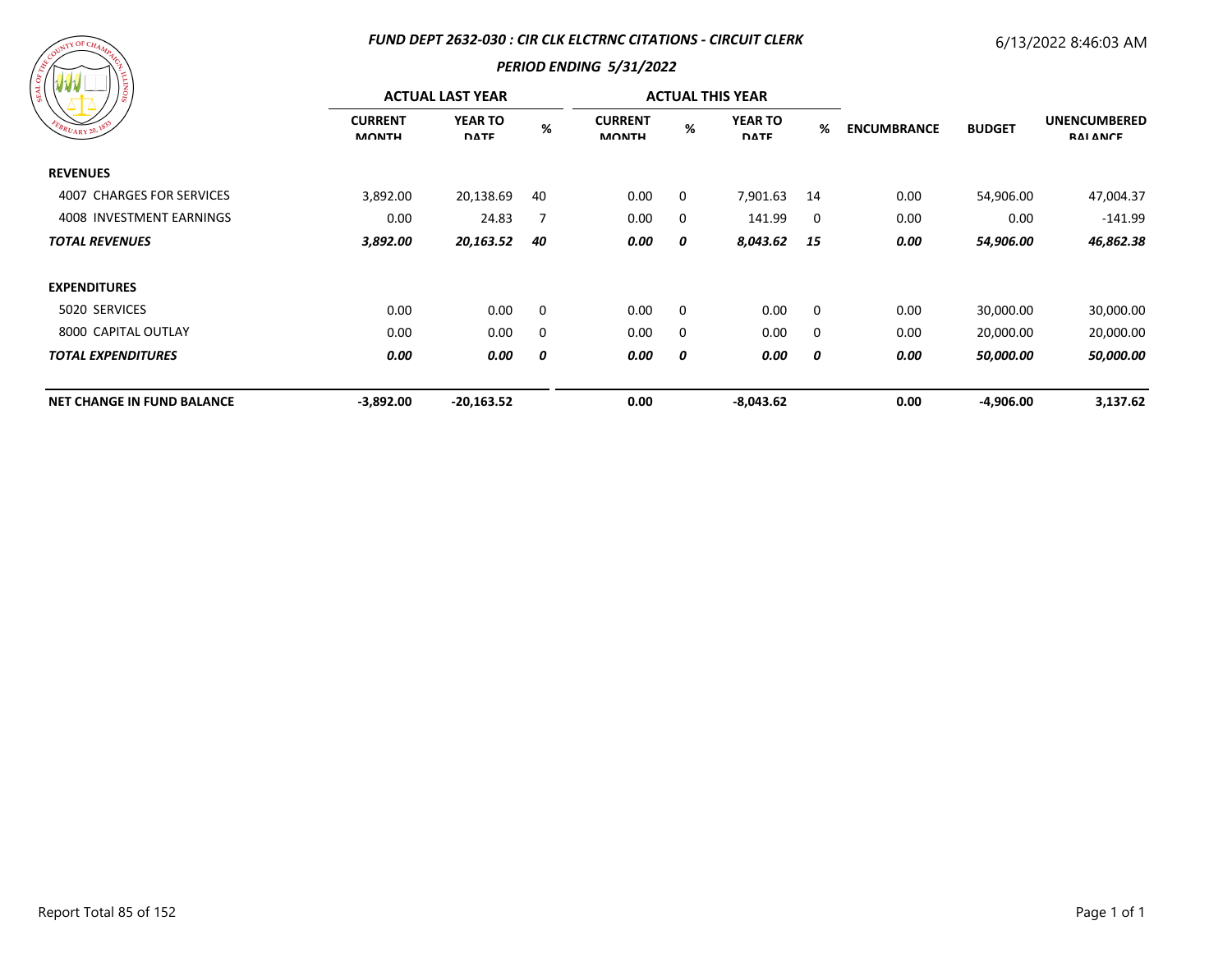### *FUND DEPT 2633-041 : STS ATTY RECORDS AUTOMATN - STATES ATTORNEY*

# 6/13/2022 8:46:03 AM

| SEAL OF ARE COUNTY<br>SIONITI<br>FEBRUARY 20, 1833 |
|----------------------------------------------------|
|----------------------------------------------------|

| <u> 1980 - 1980 - 1990 - 1990 - 1991 - 1991 - 1991 - 1991 - 1991 - 1991 - 1991 - 1991 - 1991 - 1991 - 1991 - 199</u><br>/ខ្ល | <b>ACTUAL LAST YEAR</b>        |                               |    |                                |          | <b>ACTUAL THIS YEAR</b>       |      |                    |               |                                        |
|------------------------------------------------------------------------------------------------------------------------------|--------------------------------|-------------------------------|----|--------------------------------|----------|-------------------------------|------|--------------------|---------------|----------------------------------------|
| FEBRUARY 20, 1833                                                                                                            | <b>CURRENT</b><br><b>MONTH</b> | <b>YEAR TO</b><br><b>DATE</b> | %  | <b>CURRENT</b><br><b>MONTH</b> | %        | <b>YEAR TO</b><br><b>DATE</b> | %    | <b>ENCUMBRANCE</b> | <b>BUDGET</b> | <b>UNENCUMBERED</b><br><b>RAI ANCE</b> |
| <b>REVENUES</b>                                                                                                              |                                |                               |    |                                |          |                               |      |                    |               |                                        |
| 4007 CHARGES FOR SERVICES                                                                                                    | 503.98                         | 2,113.70                      | 42 | 0.00                           | 0        | 690.00                        | - 14 | 0.00               | 5,000.00      | 4,310.00                               |
| 4008 INVESTMENT EARNINGS                                                                                                     | 0.00                           | 1.08                          | 4  | 0.00                           | 0        | 5.22                          | 17   | 0.00               | 30.00         | 24.78                                  |
| <b>TOTAL REVENUES</b>                                                                                                        | 503.98                         | 2,114.78                      | 42 | 0.00                           | 0        | 695.22                        | - 14 | 0.00               | 5,030.00      | 4,334.78                               |
| <b>EXPENDITURES</b>                                                                                                          |                                |                               |    |                                |          |                               |      |                    |               |                                        |
| 5020 SERVICES                                                                                                                | 0.00                           | 0.00                          | 0  | 0.00                           | $\Omega$ | $0.00\,$                      | 0    | 0.00               | 5,000.00      | 5,000.00                               |
| <b>TOTAL EXPENDITURES</b>                                                                                                    | 0.00                           | 0.00                          | 0  | 0.00                           | 0        | 0.00                          | 0    | 0.00               | 5,000.00      | 5,000.00                               |
| <b>NET CHANGE IN FUND BALANCE</b>                                                                                            | $-503.98$                      | $-2,114.78$                   |    | 0.00                           |          | $-695.22$                     |      | 0.00               | $-30.00$      | 665.22                                 |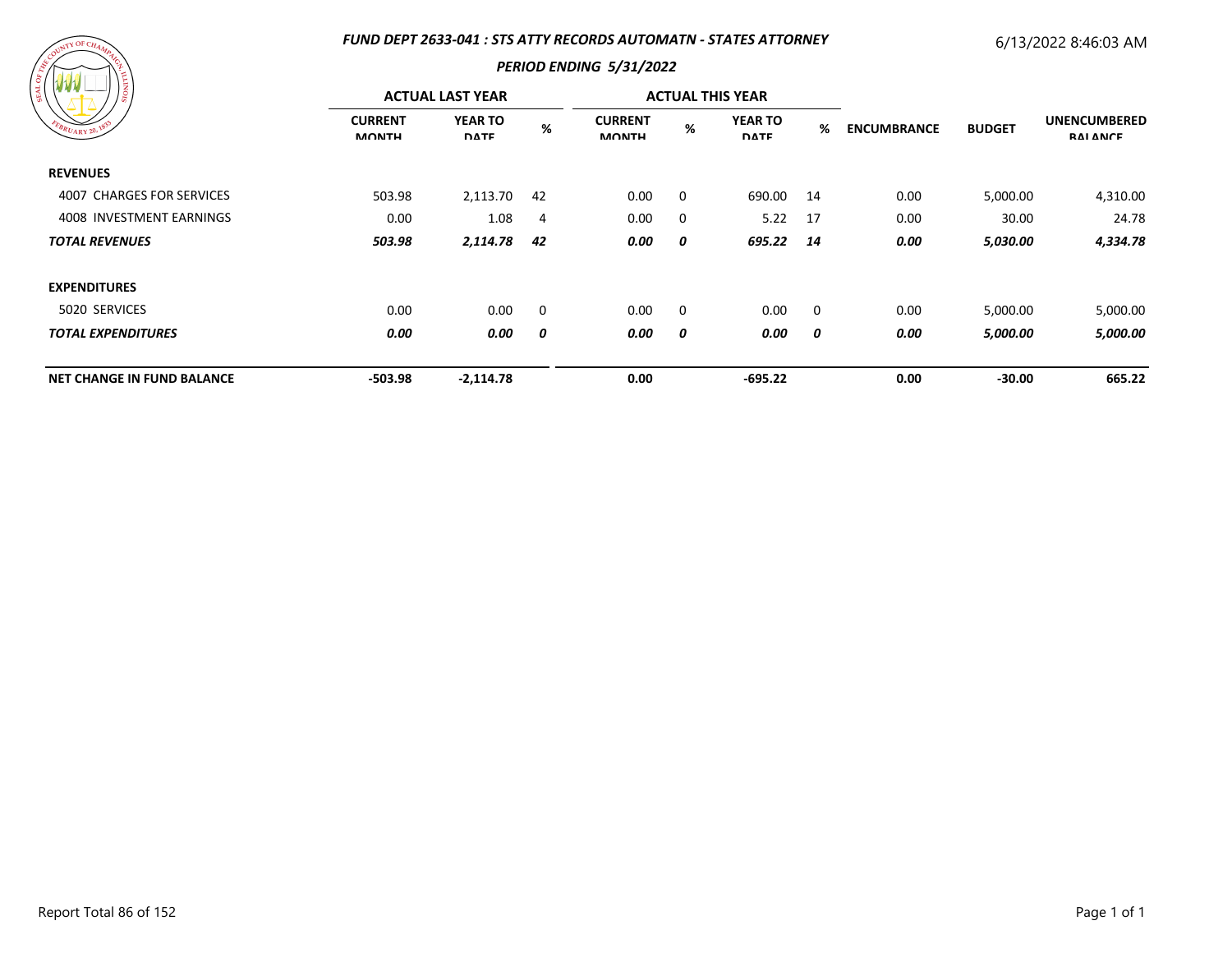#### *FUND DEPT 2635-040 : CANNABIS REGULATION FUND - SHERIFF*

# 6/13/2022 8:46:03 AM



| 797 Y Y Y Y Y Y                   | <b>ACTUAL LAST YEAR</b>        |                               |             |                                |   | <b>ACTUAL THIS YEAR</b>       |   |                                     |           |                                        |
|-----------------------------------|--------------------------------|-------------------------------|-------------|--------------------------------|---|-------------------------------|---|-------------------------------------|-----------|----------------------------------------|
| FEBRUARY 20, 1833                 | <b>CURRENT</b><br><b>MONTH</b> | <b>YEAR TO</b><br><b>DATE</b> | %           | <b>CURRENT</b><br><b>MONTH</b> | % | <b>YEAR TO</b><br><b>DATE</b> | % | <b>ENCUMBRANCE</b><br><b>BUDGET</b> |           | <b>UNENCUMBERED</b><br><b>RAI ANCE</b> |
| <b>REVENUES</b>                   |                                |                               |             |                                |   |                               |   |                                     |           |                                        |
| 4004 INTERGOVERNMENTAL REVENUE    | 0.00                           | 2,830.79                      | 10          | 0.00                           | 0 | 4,414.15                      | 9 | 0.00                                | 48,000.00 | 43,585.85                              |
| 4008 INVESTMENT EARNINGS          | 0.00                           | 0.00                          | $\mathbf 0$ | 0.00                           | 0 | 27.82                         | 0 | 0.00                                | 0.00      | $-27.82$                               |
| <b>TOTAL REVENUES</b>             | 0.00                           | 2,830.79                      | 10          | 0.00                           | 0 | 4,441.97                      | 9 | 0.00                                | 48,000.00 | 43,558.03                              |
| <b>EXPENDITURES</b>               |                                |                               |             |                                |   |                               |   |                                     |           |                                        |
| 5010 COMMODITIES                  | 0.00                           | 0.00                          | $\mathbf 0$ | 0.00                           | 0 | 0.00                          | 0 | 0.00                                | 15,000.00 | 15,000.00                              |
| 5020 SERVICES                     | 0.00                           | 0.00                          | $\mathbf 0$ | 0.00                           | 0 | 0.00                          | 0 | 0.00                                | 33,000.00 | 33,000.00                              |
| <b>TOTAL EXPENDITURES</b>         | 0.00                           | 0.00                          | 0           | 0.00                           | 0 | 0.00                          | 0 | 0.00                                | 48,000.00 | 48,000.00                              |
| <b>NET CHANGE IN FUND BALANCE</b> | 0.00                           | $-2,830.79$                   |             | 0.00                           |   | $-4,441.97$                   |   | 0.00                                | 0.00      | 4,441.97                               |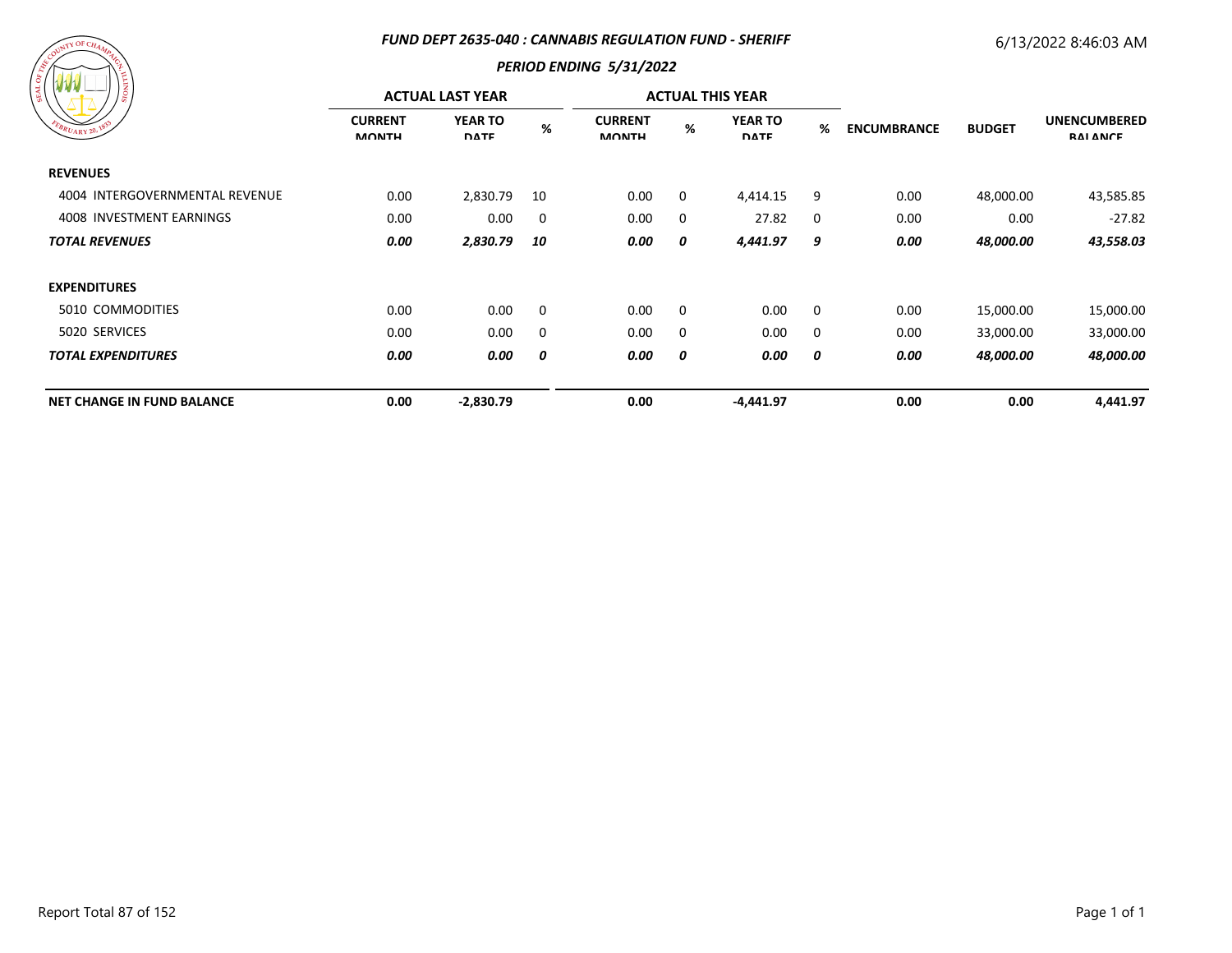#### *FUND DEPT 2638-042 : CORONER STATUTORY FEES - CORONER*

# 6/13/2022 8:46:03 AM

| ASSESSMENT OF CHAMPITER<br><b>SIONITY</b><br>FEBRUARY 20, 1833 |
|----------------------------------------------------------------|
|                                                                |

|                                   | <b>ACTUAL LAST YEAR</b>        |                               |     |                                |   | <b>ACTUAL THIS YEAR</b>       |     |                    |               |                                        |
|-----------------------------------|--------------------------------|-------------------------------|-----|--------------------------------|---|-------------------------------|-----|--------------------|---------------|----------------------------------------|
| FEBRUARY 20, 1833                 | <b>CURRENT</b><br><b>MONTH</b> | <b>YEAR TO</b><br><b>DATE</b> | %   | <b>CURRENT</b><br><b>MONTH</b> | % | <b>YEAR TO</b><br><b>DATE</b> | %   | <b>ENCUMBRANCE</b> | <b>BUDGET</b> | <b>UNENCUMBERED</b><br><b>RAI ANCE</b> |
| <b>REVENUES</b>                   |                                |                               |     |                                |   |                               |     |                    |               |                                        |
| 4007 CHARGES FOR SERVICES         | 6,368.00                       | 23,274.00                     | 43  | 5,548.63                       | 9 | 27,844.61                     | -45 | 0.00               | 62,000.00     | 34,155.39                              |
| <b>TOTAL REVENUES</b>             | 6,368.00                       | 23,274.00                     | 43  | 5,548.63                       | 9 | 27,844.61                     | 45  | 0.00               | 62,000.00     | 34,155.39                              |
| <b>EXPENDITURES</b>               |                                |                               |     |                                |   |                               |     |                    |               |                                        |
| 5010 COMMODITIES                  | 393.95                         | 7,965.40                      | -39 | 251.51                         |   | 3,472.35                      | 16  | 0.00               | 21,666.00     | 18,193.65                              |
| 5020 SERVICES                     | 767.21                         | 4,780.98                      | 45  | 774.85                         | 5 | 5,504.73                      | -37 | 0.00               | 14,686.00     | 9,181.27                               |
| <b>TOTAL EXPENDITURES</b>         | 1,161.16                       | 12,746.38                     | 41  | 1,026.36                       | 3 | 8,977.08                      | -25 | 0.00               | 36,352.00     | 27,374.92                              |
| <b>NET CHANGE IN FUND BALANCE</b> | $-5,206.84$                    | $-10,527.62$                  |     | $-4,522.27$                    |   | $-18,867.53$                  |     | 0.00               | $-25,648.00$  | $-6,780.47$                            |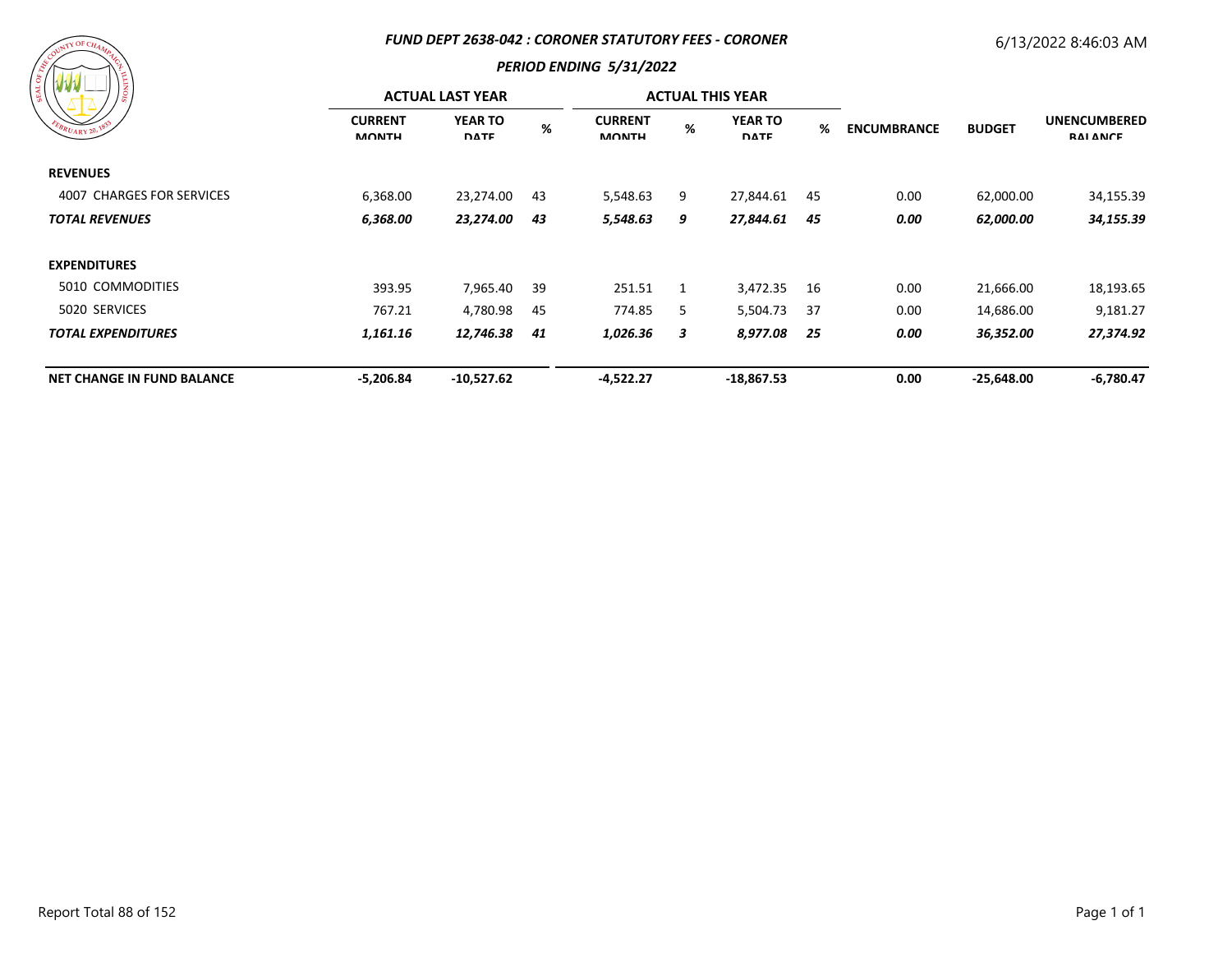### *FUND DEPT 2638-140 : CORONER STATUTORY FEES - CORRECTIONAL CENTER*

# 6/13/2022 8:46:03 AM



| <b><i>I'M I'M I'M I'M I'M</i></b>                | <b>ACTUAL LAST YEAR</b>        |                               |   |                                |   | <b>ACTUAL THIS YEAR</b>       |   |                    |               |                                 |
|--------------------------------------------------|--------------------------------|-------------------------------|---|--------------------------------|---|-------------------------------|---|--------------------|---------------|---------------------------------|
|                                                  | <b>CURRENT</b><br><b>MONTH</b> | <b>YEAR TO</b><br><b>DATE</b> | % | <b>CURRENT</b><br><b>MONTH</b> | % | <b>YEAR TO</b><br><b>DATE</b> | % | <b>ENCUMBRANCE</b> | <b>BUDGET</b> | <b>UNENCUMBERED</b><br>RAI ANCE |
| <b>EXPENDITURES</b><br><b>TOTAL EXPENDITURES</b> | 0.00                           | 0.00                          | 0 | 0.00                           | 0 | 0.00                          | 0 | 0.00               | 0.00          | 0.00                            |
| <b>NET CHANGE IN FUND BALANCE</b>                | 0.00                           | 0.00                          |   | 0.00                           |   | 0.00                          |   | 0.00               | 0.00          | 0.00                            |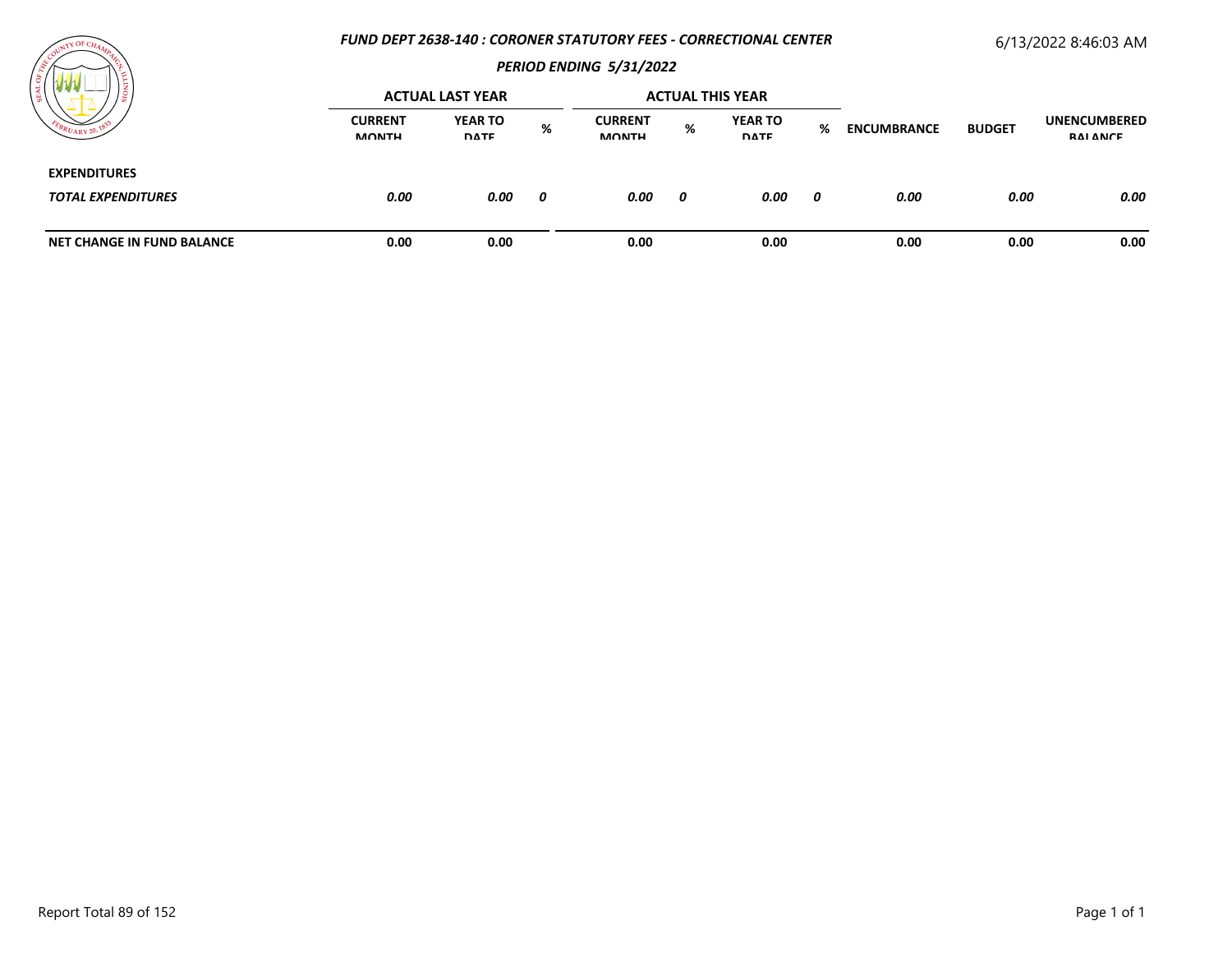#### *FUND DEPT 2658-140 : JAIL COMMISSARY - CORRECTIONAL CENTER*

### 6/13/2022 8:46:03 AM

| COUNTY OF CHAMPITRY           | <b>FUND DEI</b>                |  |  |  |  |  |
|-------------------------------|--------------------------------|--|--|--|--|--|
| <b>SIONITY</b><br><b>GEAL</b> | <b>ACTUAI</b>                  |  |  |  |  |  |
| FEBRUARY 20, 1833             | <b>CURRENT</b><br><b>MONTH</b> |  |  |  |  |  |
| <b>REVENUES</b>               |                                |  |  |  |  |  |
| 4008 INVESTMENT EARNINGS      | 0.00                           |  |  |  |  |  |
| 4009 MISCELLANEOUS REVENUES   | 0.00                           |  |  |  |  |  |
| <b>TOTAL REVENUES</b>         | 0.00                           |  |  |  |  |  |

| 19 M M<br><sub>Slot</sub>         | <b>ACTUAL LAST YEAR</b>        |                               |    |                                |   | <b>ACTUAL THIS YEAR</b>       |             |                    |               |                                        |  |
|-----------------------------------|--------------------------------|-------------------------------|----|--------------------------------|---|-------------------------------|-------------|--------------------|---------------|----------------------------------------|--|
| EBRUARY 20, 1833                  | <b>CURRENT</b><br><b>MONTH</b> | <b>YEAR TO</b><br><b>DATE</b> | %  | <b>CURRENT</b><br><b>MONTH</b> | % | <b>YEAR TO</b><br><b>DATE</b> | %           | <b>ENCUMBRANCE</b> | <b>BUDGET</b> | <b>UNENCUMBERED</b><br><b>RAI ANCE</b> |  |
| <b>REVENUES</b>                   |                                |                               |    |                                |   |                               |             |                    |               |                                        |  |
| 4008 INVESTMENT EARNINGS          | 0.00                           | 69.44                         | 1  | 0.00                           | 0 | 334.10                        | 33          | 0.00               | 1,000.00      | 665.90                                 |  |
| 4009 MISCELLANEOUS REVENUES       | 0.00                           | 13,353.93                     | 22 | 0.00                           | 0 | 0.00                          | $\mathbf 0$ | 0.00               | 100,800.00    | 100,800.00                             |  |
| <b>TOTAL REVENUES</b>             | 0.00                           | 13,423.37                     | 20 | 0.00                           | 0 | 334.10                        | 0           | 0.00               | 101,800.00    | 101,465.90                             |  |
| <b>EXPENDITURES</b>               |                                |                               |    |                                |   |                               |             |                    |               |                                        |  |
| 5010 COMMODITIES                  | 2,932.46                       | 2,932.46                      | 6  | 764.60                         | 2 | 764.60                        | 2           | 0.00               | 47,000.00     | 46,235.40                              |  |
| 5020 SERVICES                     | 2,287.43                       | 5,118.57                      | 3  | 10,737.37                      | 5 | 15,976.87                     | 8           | 0.00               | 208,000.00    | 192,023.13                             |  |
| 8000 CAPITAL OUTLAY               | 0.00                           | 0.00                          | 0  | 0.00                           | 0 | 0.00                          | $\mathbf 0$ | 0.00               | 45,000.00     | 45,000.00                              |  |
| <b>TOTAL EXPENDITURES</b>         | 5,219.89                       | 8,051.03                      | 3  | 11,501.97                      | 4 | 16,741.47                     | 6           | 0.00               | 300,000.00    | 283,258.53                             |  |
| <b>NET CHANGE IN FUND BALANCE</b> | 5,219.89                       | $-5,372.34$                   |    | 11,501.97                      |   | 16,407.37                     |             | 0.00               | 198,200.00    | 181,792.63                             |  |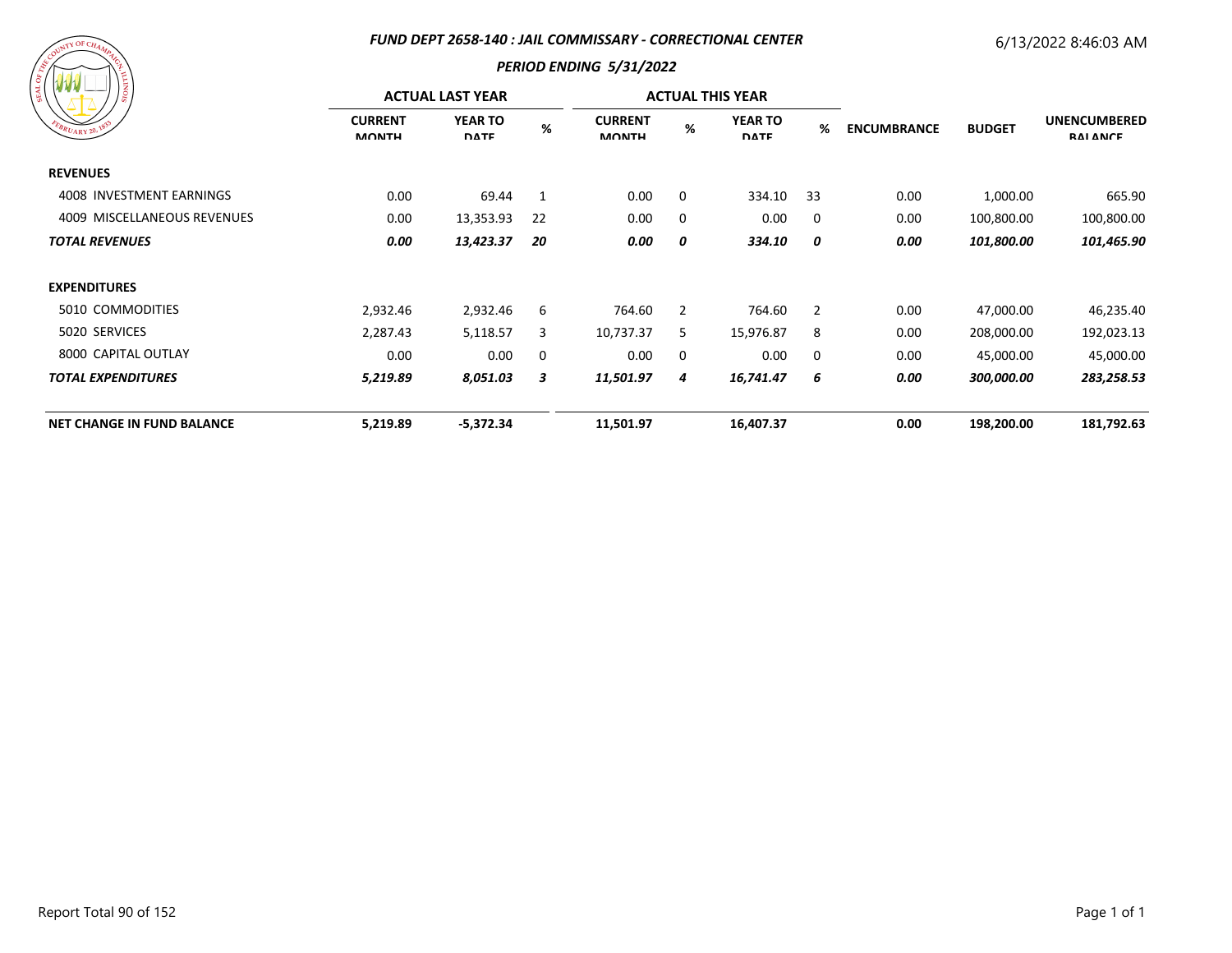### *FUND DEPT 2659-140 : COUNTY JAIL MEDICAL COSTS - CORRECTIONAL CENTER*

# 6/13/2022 8:46:03 AM

|  | ASSESSMALL OF CHAMPITRE<br>FEBRUARY 20, 1833 | Stown |
|--|----------------------------------------------|-------|
|  |                                              |       |

|                                             | <b>ACTUAL LAST YEAR</b>        |                               |                |                                |          | <b>ACTUAL THIS YEAR</b>       |                         |                    |               |                                        |
|---------------------------------------------|--------------------------------|-------------------------------|----------------|--------------------------------|----------|-------------------------------|-------------------------|--------------------|---------------|----------------------------------------|
| FEBRUARY 20, 1833                           | <b>CURRENT</b><br><b>MONTH</b> | <b>YEAR TO</b><br><b>DATE</b> | %              | <b>CURRENT</b><br><b>MONTH</b> | %        | <b>YEAR TO</b><br><b>DATE</b> | %                       | <b>ENCUMBRANCE</b> | <b>BUDGET</b> | <b>UNENCUMBERED</b><br><b>RAI ANCE</b> |
| <b>REVENUES</b>                             |                                |                               |                |                                |          |                               |                         |                    |               |                                        |
| 4007 CHARGES FOR SERVICES                   | 1,215.29                       | 5,537.07                      | 23             | 0.00                           | $\Omega$ | 1,258.00                      | 5                       | 0.00               | 24,000.00     | 22,742.00                              |
| 4008 INVESTMENT EARNINGS                    | 0.00                           | 1.58                          | $\overline{2}$ | 0.00                           | 0        | 3.79                          | $\overline{4}$          | 0.00               | 100.00        | 96.21                                  |
| <b>TOTAL REVENUES</b>                       | 1,215.29                       | 5,538.65                      | -23            | 0.00                           | 0        | 1,261.79                      | 5                       | 0.00               | 24,100.00     | 22,838.21                              |
| <b>OTHER FINANCING SOURCES (USES)</b>       |                                |                               |                |                                |          |                               |                         |                    |               |                                        |
| 7001 OTHER FINANCING USES                   | 0.00                           | 0.00                          | 0              | 0.00                           | $\Omega$ | 0.00                          | $\overline{\mathbf{0}}$ | 0.00               | $-24,100.00$  | $-24,100.00$                           |
| <b>TOTAL OTHER FINANCING SOURCES (USES)</b> | 0.00                           | 0.00                          |                | 0.00                           |          | 0.00                          |                         | 0.00               | -24,100.00    | -24,100.00                             |
| <b>NET CHANGE IN FUND BALANCE</b>           | $-1,215.29$                    | $-5,538.65$                   |                | 0.00                           |          | $-1,261.79$                   |                         | 0.00               | 0.00          | 1,261.79                               |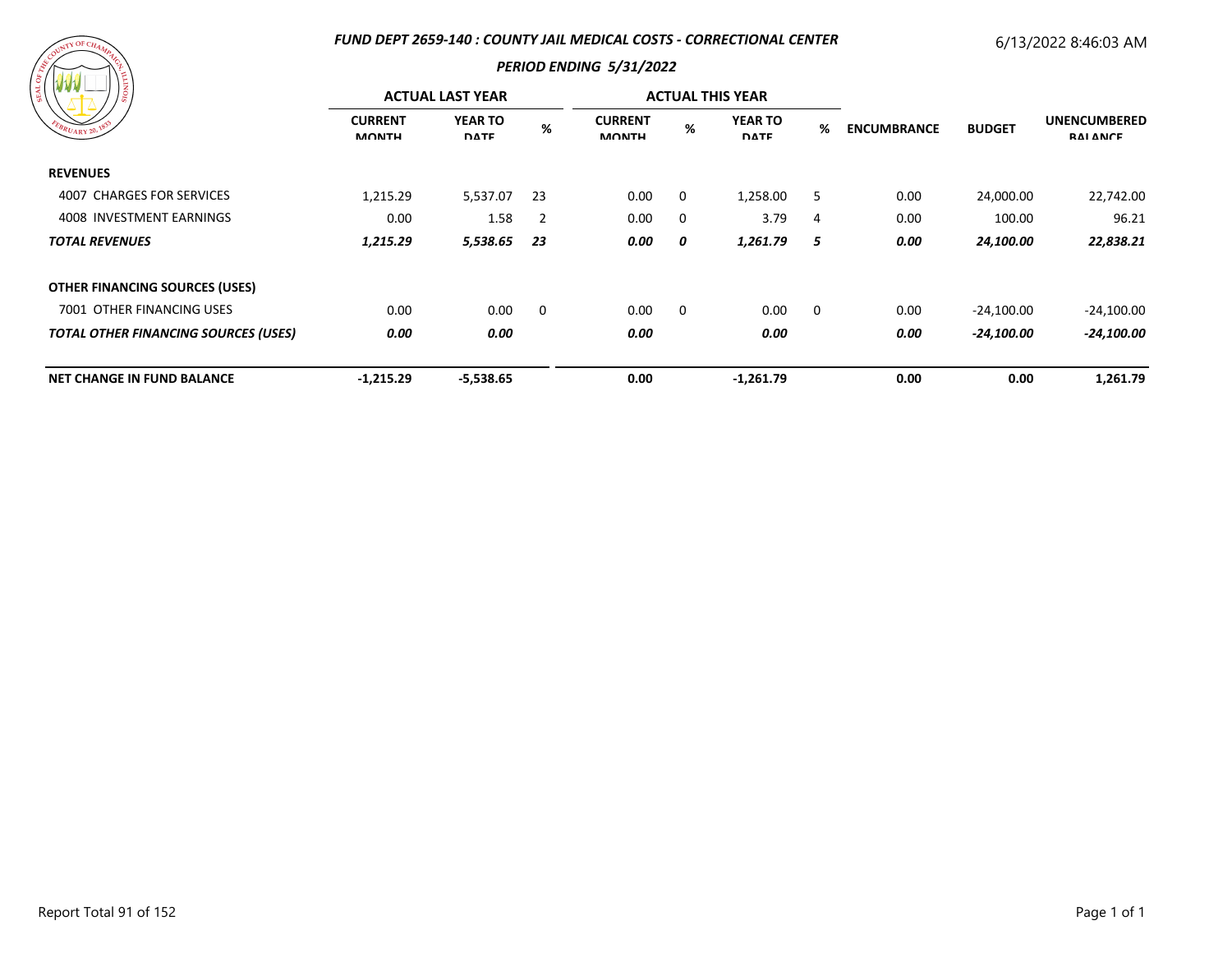### *FUND DEPT 2670-022 : COUNTY CLK AUTOMATION FND - COUNTY CLERK*

# 6/13/2022 8:46:03 AM

| A COUNTILE CHAMAZER<br>FEBRUARY 20, 1833 | SIONIT <sup>1</sup> |
|------------------------------------------|---------------------|
|                                          |                     |

| ၊ ဇ္တ                             | <b>ACTUAL LAST YEAR</b>        |                               |                |                                |                | <b>ACTUAL THIS YEAR</b>       |      |                                     |                                        |             |
|-----------------------------------|--------------------------------|-------------------------------|----------------|--------------------------------|----------------|-------------------------------|------|-------------------------------------|----------------------------------------|-------------|
| EBRUARY 20, 183                   | <b>CURRENT</b><br><b>MONTH</b> | <b>YEAR TO</b><br><b>DATE</b> | %              | <b>CURRENT</b><br><b>MONTH</b> | %              | <b>YEAR TO</b><br><b>DATE</b> | %    | <b>ENCUMBRANCE</b><br><b>BUDGET</b> | <b>UNENCUMBERED</b><br><b>RAI ANCE</b> |             |
| <b>REVENUES</b>                   |                                |                               |                |                                |                |                               |      |                                     |                                        |             |
| 4007 CHARGES FOR SERVICES         | 1,632.00                       | 5,814.00                      | 29             | 1,672.00                       | 7              | 6,246.00                      | 25   | 0.00                                | 25,000.00                              | 18,754.00   |
| 4008 INVESTMENT EARNINGS          | 0.00                           | 3.36                          | $\overline{2}$ | 0.00                           | 0              | 17.28                         | 9    | 0.00                                | 200.00                                 | 182.72      |
| 4009 MISCELLANEOUS REVENUES       | 421.35                         | 2,070.70                      | -52            | 716.00                         | 18             | 9,451.55 236                  |      | 0.00                                | 4,000.00                               | $-5,451.55$ |
| <b>TOTAL REVENUES</b>             | 2,053.35                       | 7,888.06                      | 33             | 2,388.00                       | 8              | 15,714.83                     | 54   | 0.00                                | 29,200.00                              | 13,485.17   |
| <b>EXPENDITURES</b>               |                                |                               |                |                                |                |                               |      |                                     |                                        |             |
| 5010 COMMODITIES                  | 286.20                         | 1,795.25                      | -11            | 707.05                         | 6              | 8,839.15                      | 70   | 0.00                                | 12,700.00                              | 3,860.85    |
| 5020 SERVICES                     | 0.00                           | 11,431.21                     | 100            | 0.00                           | 0              | 11,675.62                     | - 71 | 0.00                                | 16,500.00                              | 4,824.38    |
| <b>TOTAL EXPENDITURES</b>         | 286.20                         | 13,226.46                     | 48             | 707.05                         | $\overline{2}$ | 20,514.77                     | 70   | 0.00                                | 29,200.00                              | 8,685.23    |
| <b>NET CHANGE IN FUND BALANCE</b> | $-1,767.15$                    | 5,338.40                      |                | $-1,680.95$                    |                | 4,799.94                      |      | 0.00                                | 0.00                                   | $-4,799.94$ |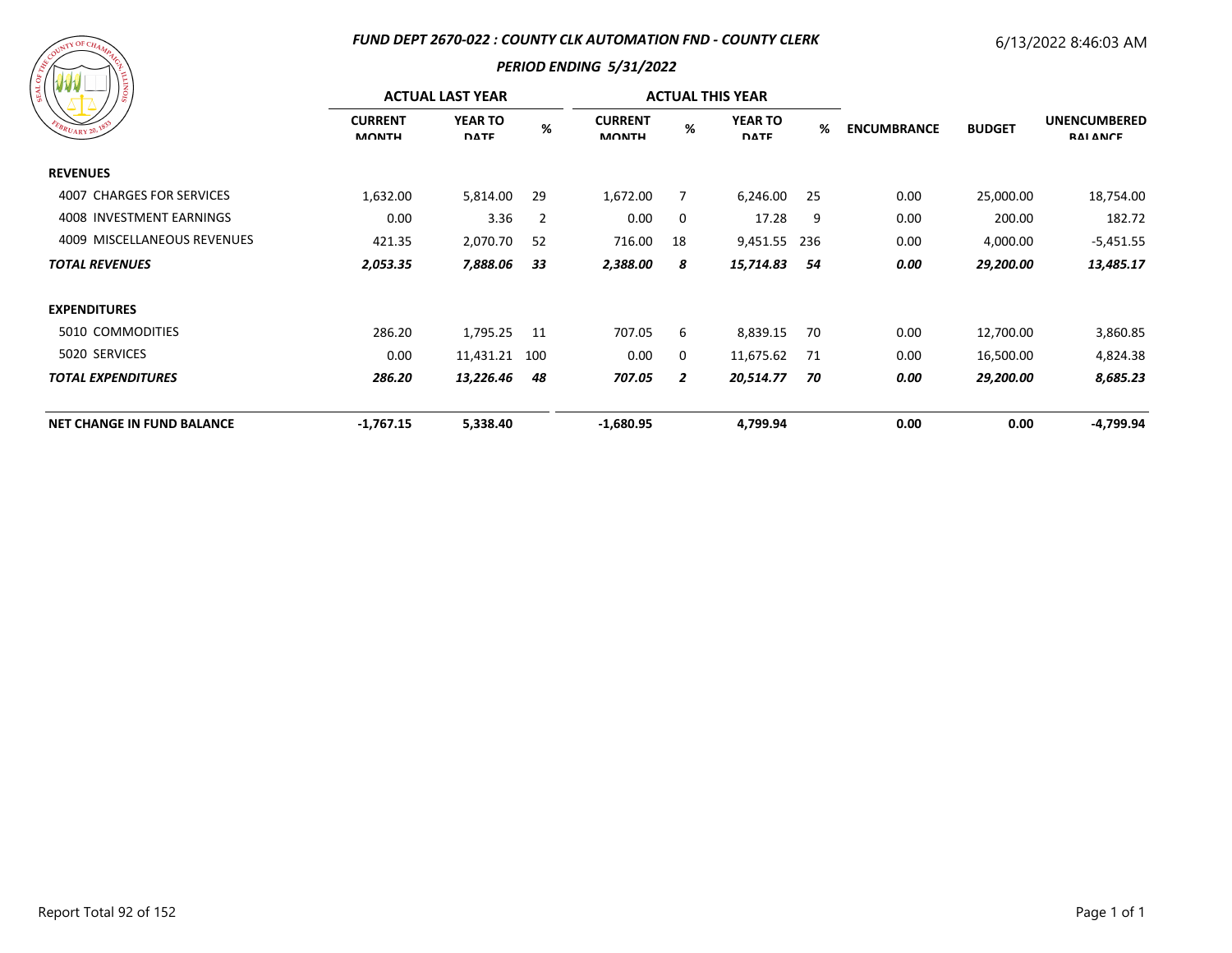### *FUND DEPT 2671-030 : COURT DOCUMENT STORAGE FD - CIRCUIT CLERK*

# 6/13/2022 8:46:03 AM

| ASSESSMANT DECHAMANCE<br>SIONITY<br>EBRUARY 20, 1833 |
|------------------------------------------------------|
|------------------------------------------------------|

| / জঁ                                        | <b>ACTUAL LAST YEAR</b>        |                               |      |                                |    | <b>ACTUAL THIS YEAR</b>       |    |                    |               |                                        |
|---------------------------------------------|--------------------------------|-------------------------------|------|--------------------------------|----|-------------------------------|----|--------------------|---------------|----------------------------------------|
| $W_{R U_{\rm ARY}}$ 20, $^{18}$             | <b>CURRENT</b><br><b>MONTH</b> | <b>YEAR TO</b><br><b>DATE</b> | $\%$ | <b>CURRENT</b><br><b>MONTH</b> | %  | <b>YEAR TO</b><br><b>DATE</b> | %  | <b>ENCUMBRANCE</b> | <b>BUDGET</b> | <b>UNENCUMBERED</b><br><b>RAI ANCE</b> |
| <b>REVENUES</b>                             |                                |                               |      |                                |    |                               |    |                    |               |                                        |
| 4007 CHARGES FOR SERVICES                   | 18,996.03                      | 81,726.32                     | 27   | 0.00                           | 0  | 37,547.66                     | 17 | 0.00               | 222,634.00    | 185,086.34                             |
| 4008 INVESTMENT EARNINGS                    | 0.00                           | 10.33                         | 0    | 0.00                           | 0  | 18.74                         | 0  | 0.00               | 0.00          | $-18.74$                               |
| <b>TOTAL REVENUES</b>                       | 18,996.03                      | 81,736.65                     | 27   | 0.00                           | 0  | 37,566.40                     | 17 | 0.00               | 222,634.00    | 185,067.60                             |
| <b>EXPENDITURES</b>                         |                                |                               |      |                                |    |                               |    |                    |               |                                        |
| 5001 SALARIES AND WAGES                     | 13,246.92                      | 46,758.21                     | 41   | 6,508.61                       | 8  | 30,915.82                     | 36 | 0.00               | 85,064.00     | 54,148.18                              |
| 5003 FRINGE BENEFITS                        | 3,744.63                       | 18,711.59                     | 36   | 2,896.14                       | 8  | 8,570.92                      | 24 | 0.00               | 35,198.00     | 26,627.08                              |
| 5010 COMMODITIES                            | 14,123.06                      | 26,693.16                     | 45   | 350.70                         | 1  | 22,769.38                     | 55 | 0.00               | 41,700.00     | 18,930.62                              |
| 5020 SERVICES                               | 12,568.40                      | 32,357.85                     | -39  | $-2,320.00$                    | -4 | 7,851.57                      | 14 | $-7,870.00$        | 54,305.00     | 46,453.43                              |
| 8000 CAPITAL OUTLAY                         | 0.00                           | 5,640.00                      | 100  | 0.00                           | 0  | 0.00                          | 0  | 0.00               | 5,640.00      | 5,640.00                               |
| <b>TOTAL EXPENDITURES</b>                   | 43,683.01                      | 130,160.81                    | 41   | 7,435.45                       | 3  | 70,107.69                     | 32 | -7,870.00          | 221,907.00    | 151,799.31                             |
| <b>OTHER FINANCING SOURCES (USES)</b>       |                                |                               |      |                                |    |                               |    |                    |               |                                        |
| <b>TOTAL OTHER FINANCING SOURCES (USES)</b> | 0.00                           | 0.00                          |      | 0.00                           |    | 0.00                          |    | 0.00               | 0.00          | 0.00                                   |
| <b>NET CHANGE IN FUND BALANCE</b>           | 24,686.98                      | 48,424.16                     |      | 7,435.45                       |    | 32,541.29                     |    | $-7,870.00$        | $-727.00$     | $-33,268.29$                           |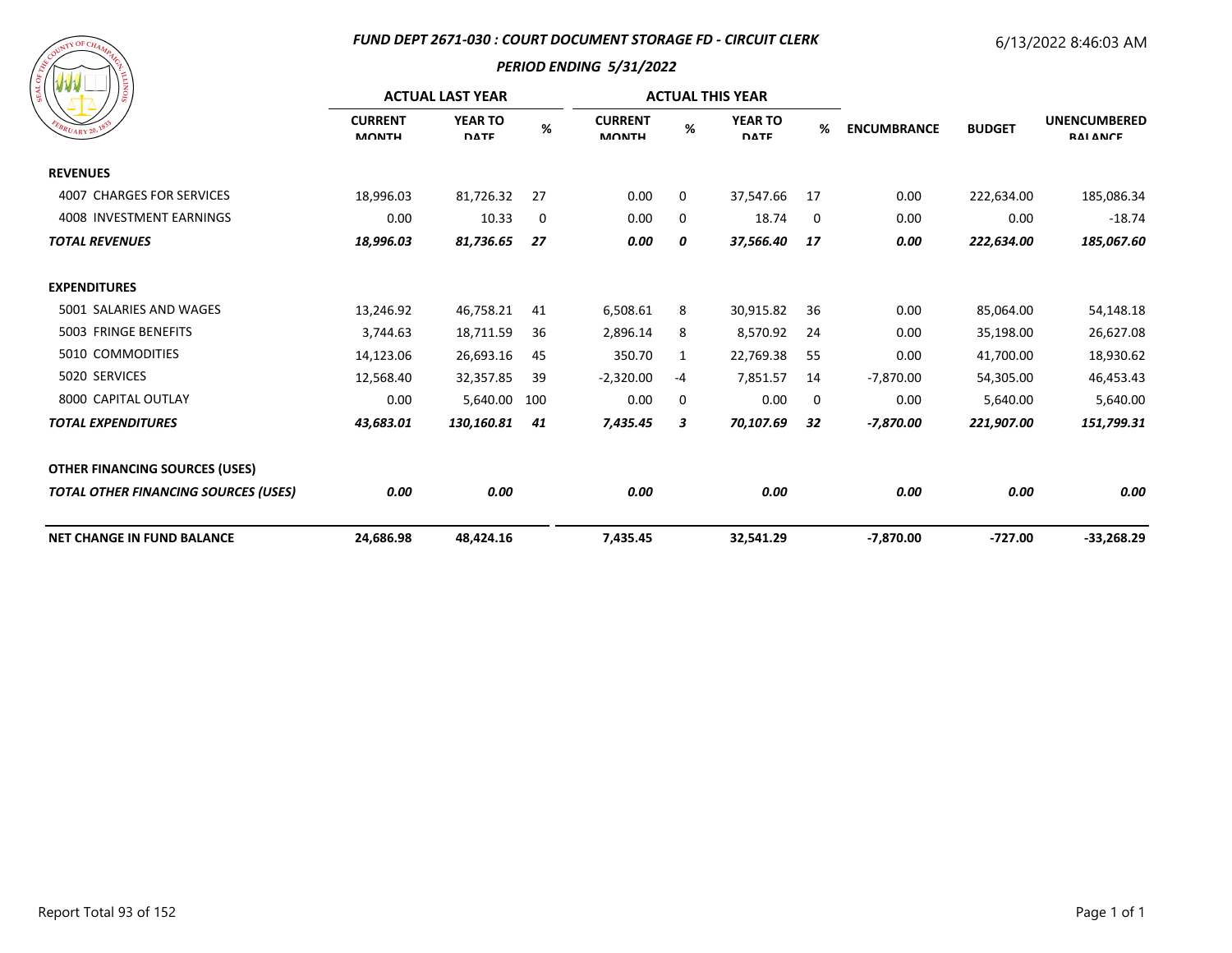### *FUND DEPT 2675-041 : VICTIM ADVOCACY GRT-ICJIA - STATES ATTORNEY*

## 6/13/2022 8:46:03 AM



| ---<br>၊ ဇွ                                 | <b>ACTUAL LAST YEAR</b>        |                               |      | <b>ACTUAL THIS YEAR</b>        |      |                               |                         |                    |               |                                        |
|---------------------------------------------|--------------------------------|-------------------------------|------|--------------------------------|------|-------------------------------|-------------------------|--------------------|---------------|----------------------------------------|
| EBRUARY 20, 183                             | <b>CURRENT</b><br><b>MONTH</b> | <b>YEAR TO</b><br><b>DATE</b> | $\%$ | <b>CURRENT</b><br><b>MONTH</b> | $\%$ | <b>YEAR TO</b><br><b>DATE</b> | %                       | <b>ENCUMBRANCE</b> | <b>BUDGET</b> | <b>UNENCUMBERED</b><br><b>RAI ANCE</b> |
| <b>REVENUES</b>                             |                                |                               |      |                                |      |                               |                         |                    |               |                                        |
| <b>TOTAL REVENUES</b>                       | 0.00                           | 0.00                          | 0    | 0.00                           | 0    | 0.00                          | $\overline{\mathbf{0}}$ | 0.00               | 0.00          | 0.00                                   |
| <b>EXPENDITURES</b>                         |                                |                               |      |                                |      |                               |                         |                    |               |                                        |
| <b>TOTAL EXPENDITURES</b>                   | 0.00                           | 0.00                          | 0    | 0.00                           | 0    | 0.00                          | $\boldsymbol{\theta}$   | 0.00               | 0.00          | 0.00                                   |
| <b>OTHER FINANCING SOURCES (USES)</b>       |                                |                               |      |                                |      |                               |                         |                    |               |                                        |
| <b>TOTAL OTHER FINANCING SOURCES (USES)</b> | 0.00                           | 0.00                          |      | 0.00                           |      | 0.00                          |                         | 0.00               | 0.00          | 0.00                                   |
| <b>NET CHANGE IN FUND BALANCE</b>           | 0.00                           | 0.00                          |      | 0.00                           |      | 0.00                          |                         | 0.00               | 0.00          | 0.00                                   |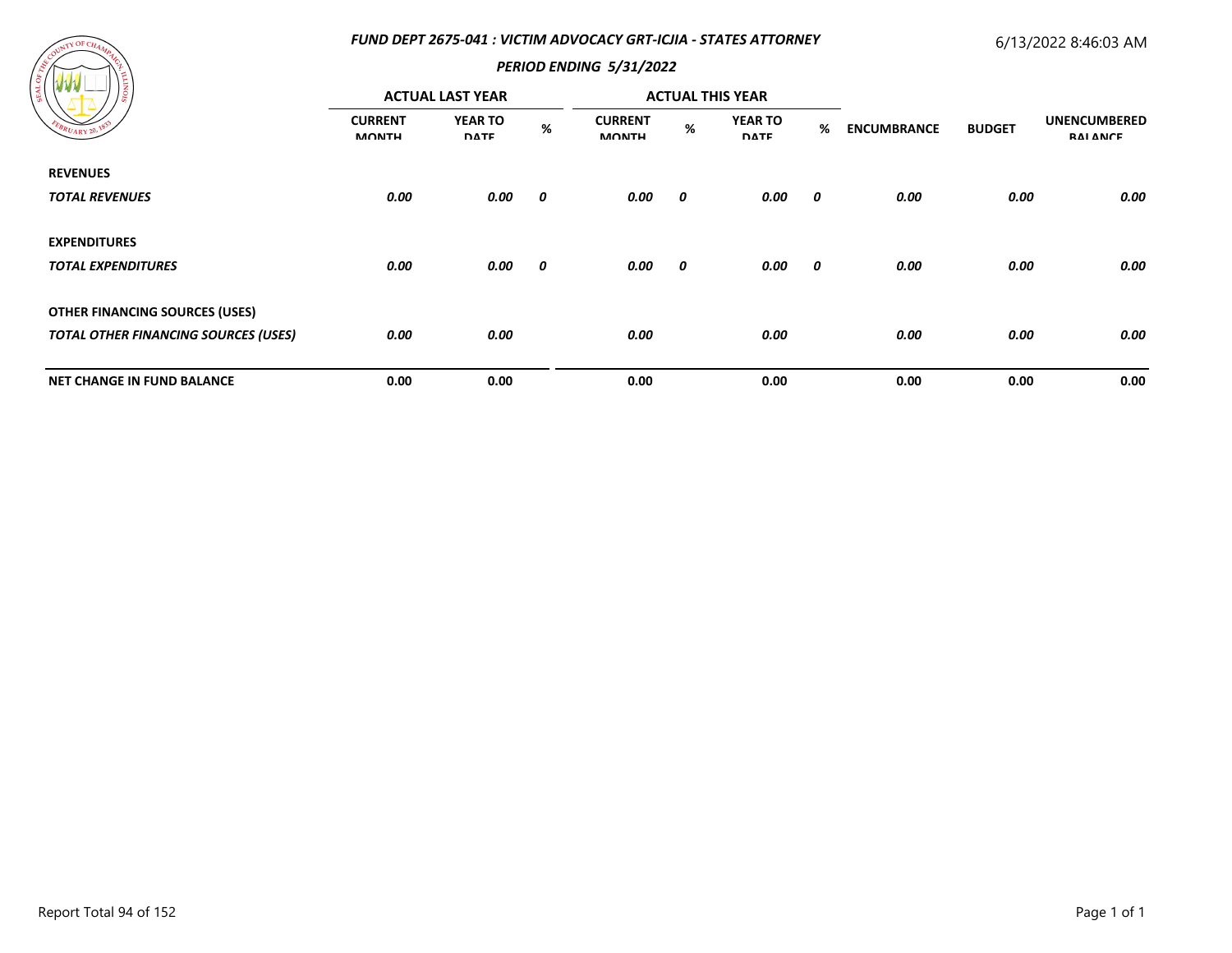#### *FUND DEPT 2676-011 : SOLID WASTE MANAGEMENT - SOLID WASTE MGMT*

# 6/13/2022 8:46:03 AM



| .<br>/ន                           | <b>ACTUAL LAST YEAR</b>        |                               |     |                                |    | <b>ACTUAL THIS YEAR</b>       |     |                                     |                                        |             |
|-----------------------------------|--------------------------------|-------------------------------|-----|--------------------------------|----|-------------------------------|-----|-------------------------------------|----------------------------------------|-------------|
| EBRUARY 20, 1833                  | <b>CURRENT</b><br><b>MONTH</b> | <b>YEAR TO</b><br><b>DATE</b> | %   | <b>CURRENT</b><br><b>MONTH</b> | %  | <b>YEAR TO</b><br><b>DATE</b> | %   | <b>ENCUMBRANCE</b><br><b>BUDGET</b> | <b>UNENCUMBERED</b><br><b>RAI ANCE</b> |             |
| <b>REVENUES</b>                   |                                |                               |     |                                |    |                               |     |                                     |                                        |             |
| 4004 INTERGOVERNMENTAL REVENUE    | 0.00                           | 10,288.94                     | 44  | 954.00                         | 4  | 1,484.00                      | 6   | 0.00                                | 25,200.00                              | 23,716.00   |
| 4006 LICENSES AND PERMITS         | 0.00                           | 2,170.00                      | 44  | 0.00                           | 0  | 2,485.00                      | -57 | 0.00                                | 4,375.00                               | 1,890.00    |
| 4008 INVESTMENT EARNINGS          | 0.00                           | 3.68                          | 4   | 0.00                           | 0  | 9.88                          | 40  | 0.00                                | 25.00                                  | 15.12       |
| 4009 MISCELLANEOUS REVENUES       | 582.00                         | 1,881.00                      | -35 | 175.00                         | 4  | 1,675.00                      | -34 | 0.00                                | 5,000.00                               | 3,325.00    |
| <b>TOTAL REVENUES</b>             | 582.00                         | 14,343.62                     | 43  | 1,129.00                       | 3  | 5,653.88                      | 16  | 0.00                                | 34,600.00                              | 28,946.12   |
| <b>EXPENDITURES</b>               |                                |                               |     |                                |    |                               |     |                                     |                                        |             |
| 5010 COMMODITIES                  | 4.50                           | 1,135.61                      | -61 | 0.00                           | 0  | 417.98                        | 52  | 0.00                                | 800.00                                 | 382.02      |
| 5020 SERVICES                     | 18,706.04                      | 23,541.04                     | 63  | 13,839.60                      | 35 | 16,699.40                     | 43  | 0.00                                | 39,000.00                              | 22,300.60   |
| <b>TOTAL EXPENDITURES</b>         | 18,710.54                      | 24,676.65                     | 63  | 13,839.60                      | 35 | 17,117.38                     | 43  | 0.00                                | 39,800.00                              | 22,682.62   |
| <b>NET CHANGE IN FUND BALANCE</b> | 18,128.54                      | 10,333.03                     |     | 12,710.60                      |    | 11,463.50                     |     | 0.00                                | 5,200.00                               | $-6,263.50$ |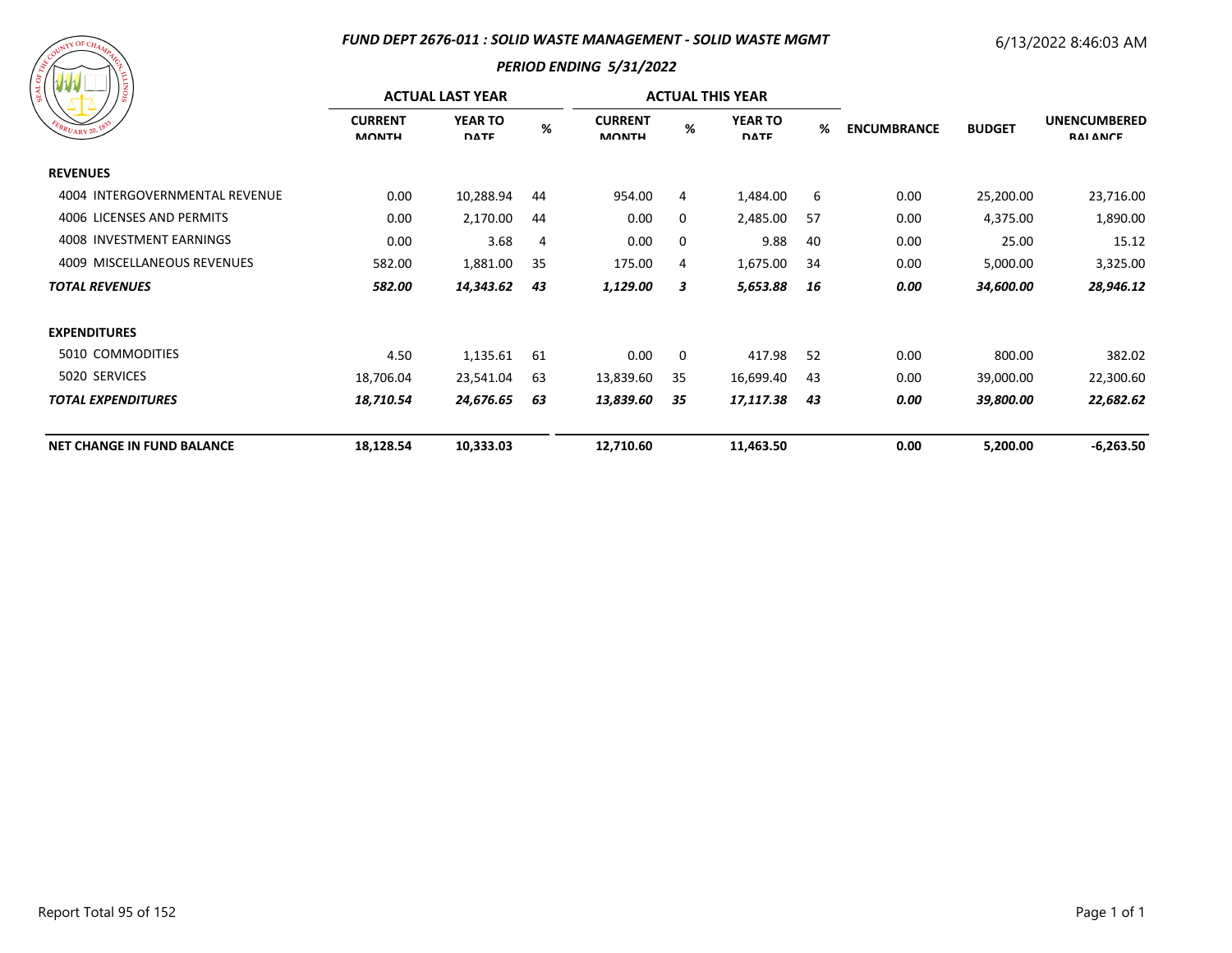### *FUND DEPT 2679-179 : CHILD ADVOCACY CENTER - CHILD ADVOCACY CENTER*

# 6/13/2022 8:46:03 AM

| ASCOUNTING CHAMPICS<br><b>SIONITA</b><br>EBRUARY 20, 1833 |
|-----------------------------------------------------------|
|-----------------------------------------------------------|

|                                   | <b>ACTUAL LAST YEAR</b>        |                               |      |                                |      | <b>ACTUAL THIS YEAR</b>       |     |                    |               |                                        |
|-----------------------------------|--------------------------------|-------------------------------|------|--------------------------------|------|-------------------------------|-----|--------------------|---------------|----------------------------------------|
| EBRUARY 20, 1833                  | <b>CURRENT</b><br><b>MONTH</b> | <b>YEAR TO</b><br><b>DATE</b> | $\%$ | <b>CURRENT</b><br><b>MONTH</b> | $\%$ | <b>YEAR TO</b><br><b>DATE</b> | %   | <b>ENCUMBRANCE</b> | <b>BUDGET</b> | <b>UNENCUMBERED</b><br><b>RAI ANCE</b> |
| <b>REVENUES</b>                   |                                |                               |      |                                |      |                               |     |                    |               |                                        |
| 4004 INTERGOVERNMENTAL REVENUE    | 52,623.96                      | 114,372.91                    | 33   | 19,471.00                      | 5    | 80,339.14                     | 20  | 0.00               | 400,287.00    | 319,947.86                             |
| 4008 INVESTMENT EARNINGS          | 0.00                           | 0.75                          | -1   | 0.00                           | 0    | 0.47                          | 0   | 0.00               | 100.00        | 99.53                                  |
| 4009 MISCELLANEOUS REVENUES       | 0.00                           | 1,292.86                      | 10   | 220.00                         | 3    | 4,461.30                      | 69  | 0.00               | 6,500.00      | 2,038.70                               |
| <b>TOTAL REVENUES</b>             | 52,623.96                      | 115,666.52                    | 32   | 19,691.00                      | 5    | 84,800.91                     | 21  | 0.00               | 406,887.00    | 322,086.09                             |
| <b>EXPENDITURES</b>               |                                |                               |      |                                |      |                               |     |                    |               |                                        |
| 5001 SALARIES AND WAGES           | 19,266.88                      | 67,987.69                     | 40   | 15,099.99                      | 8    | 74,777.48                     | 40  | 0.00               | 187,142.00    | 112,364.52                             |
| 5003 FRINGE BENEFITS              | 4,349.74                       | 21,650.52                     | 37   | 7,891.77                       | 14   | 23,227.24                     | 40  | 0.00               | 58,179.00     | 34,951.76                              |
| 5010 COMMODITIES                  | 511.92                         | 885.30                        | 6    | 7,269.25                       | 19   | 9,573.52                      | -25 | 0.00               | 37,838.36     | 28,264.84                              |
| 5020 SERVICES                     | 7,422.71                       | 35,596.26                     | 34   | 17,004.20                      | 14   | 48,126.91                     | 39  | 0.00               | 123,576.64    | 75,449.73                              |
| <b>TOTAL EXPENDITURES</b>         | 31,551.25                      | 126,119.77                    | 36   | 47,265.21                      | 12   | 155,705.15                    | 38  | 0.00               | 406,736.00    | 251,030.85                             |
| <b>NET CHANGE IN FUND BALANCE</b> | $-21,072.71$                   | 10,453.25                     |      | 27,574.21                      |      | 70,904.24                     |     | 0.00               | $-151.00$     | -71,055.24                             |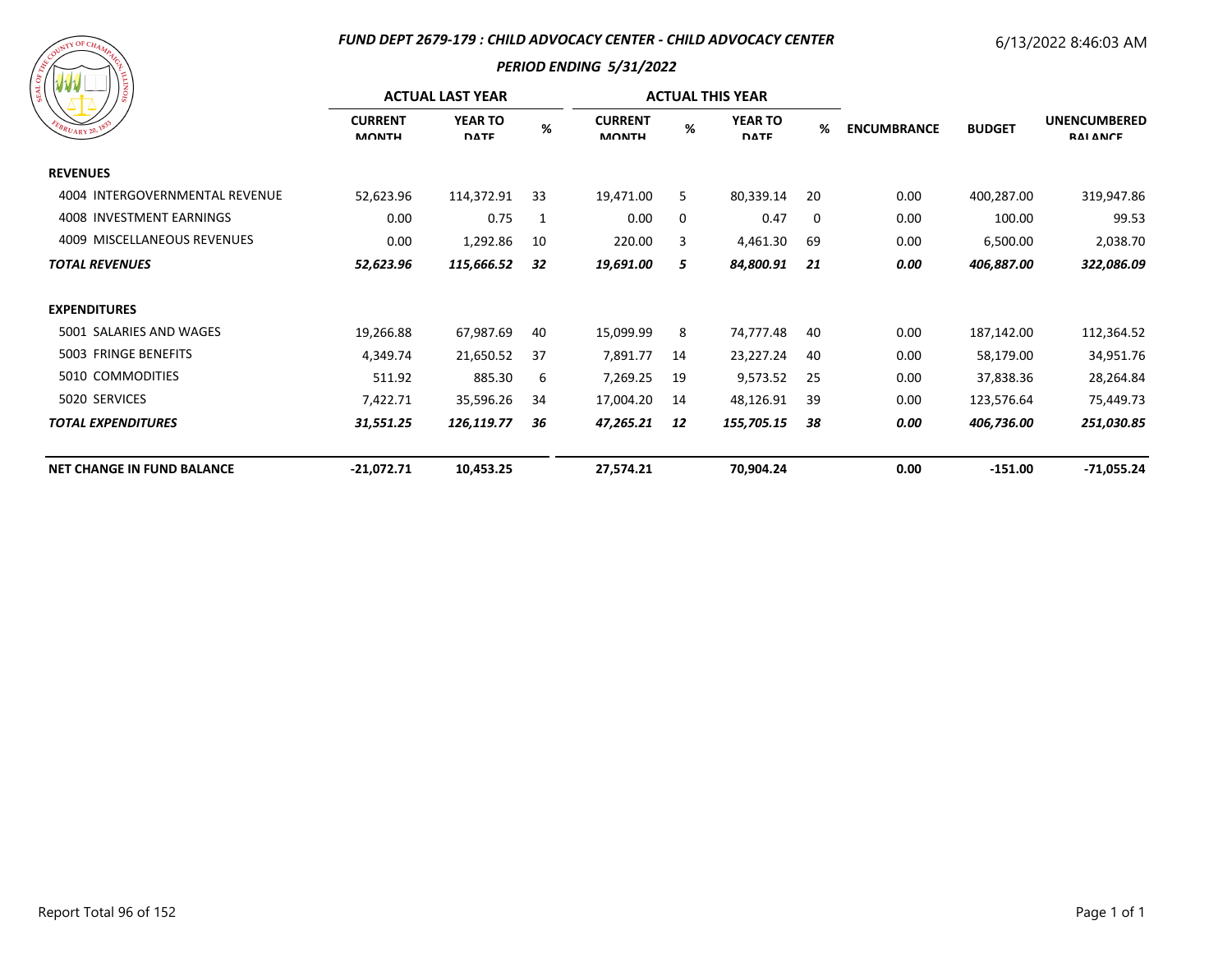#### *FUND DEPT 2685-031 : SPECIALTY COURTS FUND - CIRCUIT COURT*

### 6/13/2022 8:46:03 AM

| FEBRUARY 20, 1835 |
|-------------------|
|-------------------|

|                                             | <b>ACTUAL LAST YEAR</b>        |                               |             |                                | <b>ACTUAL THIS YEAR</b> |                               |             |                    |               |                                        |
|---------------------------------------------|--------------------------------|-------------------------------|-------------|--------------------------------|-------------------------|-------------------------------|-------------|--------------------|---------------|----------------------------------------|
| $R_{UARY\,20}$                              | <b>CURRENT</b><br><b>MONTH</b> | <b>YEAR TO</b><br><b>DATE</b> | %           | <b>CURRENT</b><br><b>MONTH</b> | %                       | <b>YEAR TO</b><br><b>DATE</b> | %           | <b>ENCUMBRANCE</b> | <b>BUDGET</b> | <b>UNENCUMBERED</b><br><b>RAI ANCE</b> |
| <b>REVENUES</b>                             |                                |                               |             |                                |                         |                               |             |                    |               |                                        |
| 4004 INTERGOVERNMENTAL REVENUE              | 4,019.25                       | 23,067.00                     | 51          | 0.00                           | 0                       | 0.00                          | $\mathbf 0$ | 0.00               | 47,682.00     | 47,682.00                              |
| <b>4007 CHARGES FOR SERVICES</b>            | 2,130.64                       | 9,118.76                      | 57          | 0.00                           | 0                       | 2,394.50                      | 9           | 0.00               | 27,600.00     | 25,205.50                              |
| 4008 INVESTMENT EARNINGS                    | 0.00                           | 16.67                         | 8           | 0.00                           | 0                       | 78.71                         | 79          | 0.00               | 100.00        | 21.29                                  |
| 4009 MISCELLANEOUS REVENUES                 | 25.00                          | 25.00                         | $\mathbf 0$ | 0.00                           | 0                       | 0.00                          | 0           | 0.00               | 0.00          | 0.00                                   |
| <b>TOTAL REVENUES</b>                       | 6,174.89                       | 32,227.43                     | 52          | 0.00                           | 0                       | 2,473.21                      | 3           | 0.00               | 75,382.00     | 72,908.79                              |
| <b>EXPENDITURES</b>                         |                                |                               |             |                                |                         |                               |             |                    |               |                                        |
| 5001 SALARIES AND WAGES                     | 4,450.52                       | 18,062.12                     | 39          | 3,667.60                       | 8                       | 10,336.48                     | 22          | 0.00               | 47,682.00     | 37,345.52                              |
| 5003 FRINGE BENEFITS                        | 1,443.40                       | 6,671.69                      | 37          | 540.54                         | 3                       | 1,265.64                      | 7           | 0.00               | 18,174.00     | 16,908.36                              |
| 5020 SERVICES                               | 48.45                          | 898.10                        | 7           | 1,461.02                       | 12                      | 1,654.29                      | 13          | 0.00               | 12,600.00     | 10,945.71                              |
| <b>TOTAL EXPENDITURES</b>                   | 5,942.37                       | 25,631.91                     | 33          | 5,669.16                       | 7                       | 13,256.41                     | 17          | 0.00               | 78,456.00     | 65,199.59                              |
| <b>OTHER FINANCING SOURCES (USES)</b>       |                                |                               |             |                                |                         |                               |             |                    |               |                                        |
| <b>TOTAL OTHER FINANCING SOURCES (USES)</b> | 0.00                           | 0.00                          |             | 0.00                           |                         | 0.00                          |             | 0.00               | 0.00          | 0.00                                   |
| <b>NET CHANGE IN FUND BALANCE</b>           | $-232.52$                      | $-6,595.52$                   |             | 5,669.16                       |                         | 10,783.20                     |             | 0.00               | 3,074.00      | -7,709.20                              |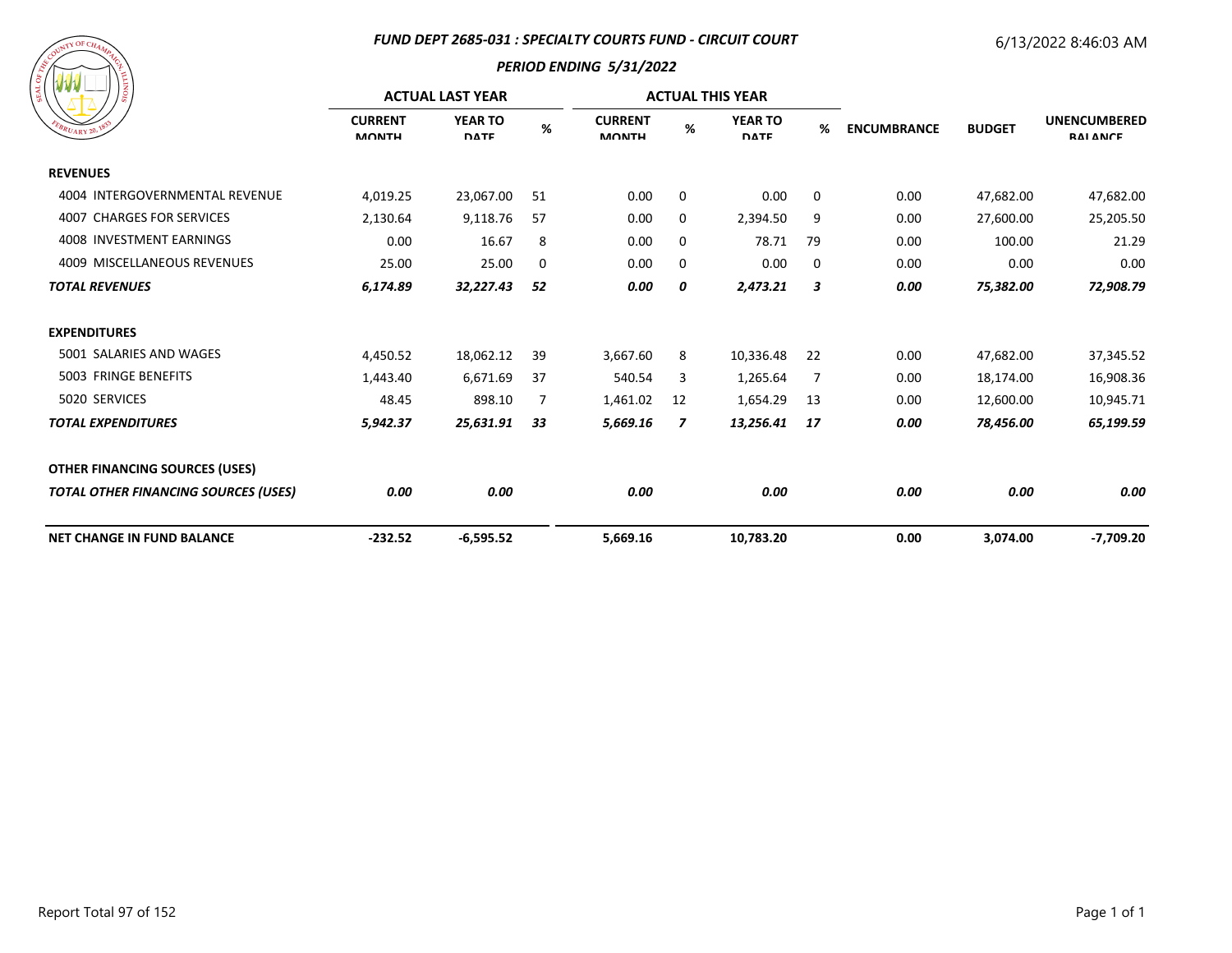### *FUND DEPT 2685-140 : SPECIALTY COURTS FUND - CORRECTIONAL CENTER*

# 6/13/2022 8:46:03 AM



|                                          |                                | <b>ACTUAL LAST YEAR</b>       |   |                                | <b>ACTUAL THIS YEAR</b> |                               |   |                    |               |                                 |
|------------------------------------------|--------------------------------|-------------------------------|---|--------------------------------|-------------------------|-------------------------------|---|--------------------|---------------|---------------------------------|
| $U_{\text{ARY}}$ 20,                     | <b>CURRENT</b><br><b>MONTH</b> | <b>YEAR TO</b><br><b>DATE</b> | % | <b>CURRENT</b><br><b>MONTH</b> | %                       | <b>YEAR TO</b><br><b>DATE</b> | % | <b>ENCUMBRANCE</b> | <b>BUDGET</b> | <b>UNENCUMBERED</b><br>RAI ANCE |
| <b>REVENUES</b><br><b>TOTAL REVENUES</b> | 0.00                           | 0.00                          | 0 | 0.00                           | 0                       | 0.00                          | 0 | 0.00               | 0.00          | 0.00                            |
| <b>NET CHANGE IN FUND BALANCE</b>        | 0.00                           | 0.00                          |   | 0.00                           |                         | 0.00                          |   | 0.00               | 0.00          | 0.00                            |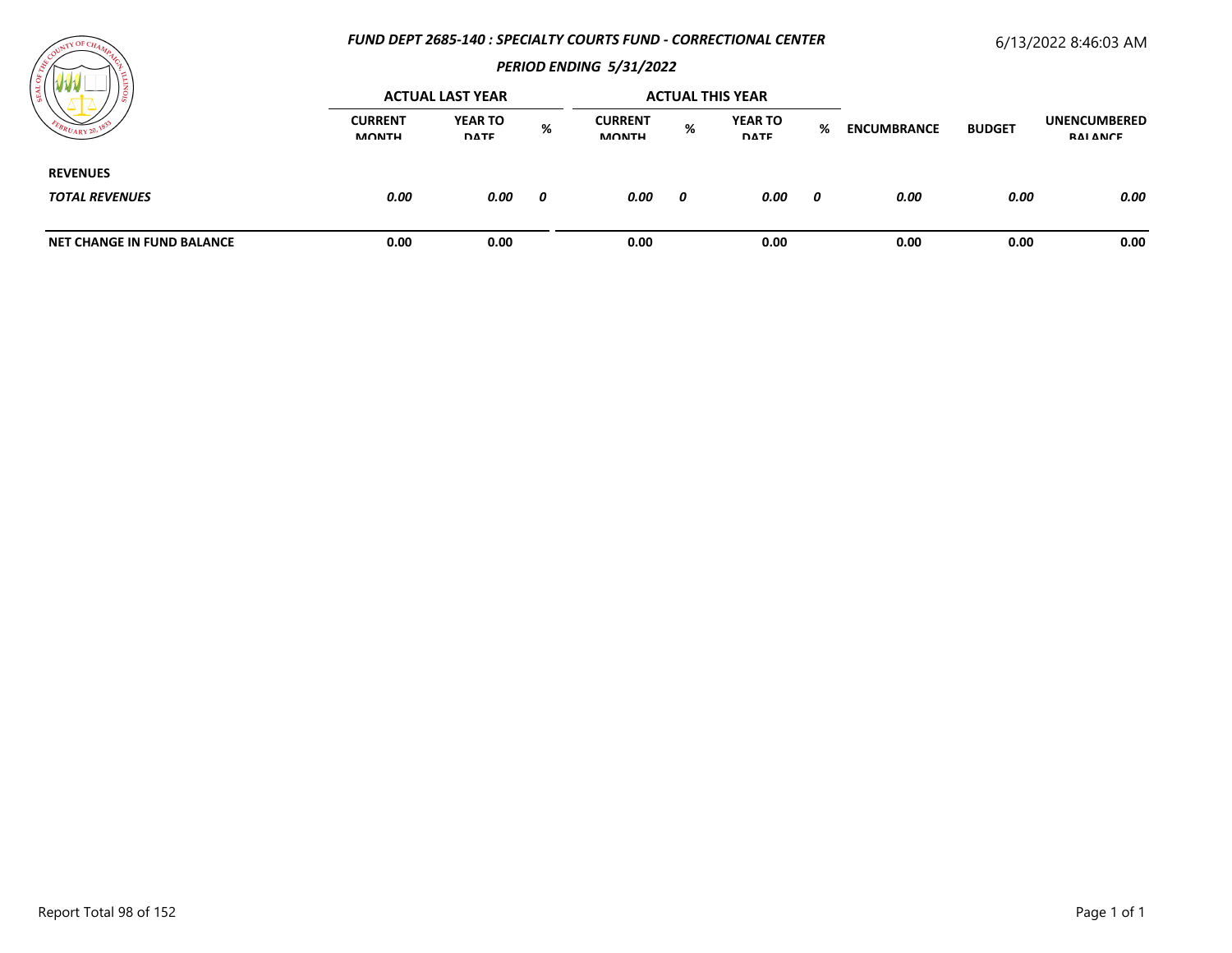#### *FUND DEPT 2840-016 : ARPA - ADMINISTRATIVE SERVICES*

## 6/13/2022 8:46:03 AM



|                                             | <b>ACTUAL LAST YEAR</b>        |                               |          |                                |              | <b>ACTUAL THIS YEAR</b>       |             |                    |                 |                                        |
|---------------------------------------------|--------------------------------|-------------------------------|----------|--------------------------------|--------------|-------------------------------|-------------|--------------------|-----------------|----------------------------------------|
| EBRUARY 20, 18                              | <b>CURRENT</b><br><b>MONTH</b> | <b>YEAR TO</b><br><b>DATE</b> | %        | <b>CURRENT</b><br><b>MONTH</b> | %            | <b>YEAR TO</b><br><b>DATE</b> | %           | <b>ENCUMBRANCE</b> | <b>BUDGET</b>   | <b>UNENCUMBERED</b><br><b>RAI ANCE</b> |
| <b>REVENUES</b>                             |                                |                               |          |                                |              |                               |             |                    |                 |                                        |
| 4004 INTERGOVERNMENTAL REVENUE              | 0.00                           | 0.00                          | $\Omega$ | 0.00                           | $\Omega$     | 0.00                          | $\mathbf 0$ | 0.00               | 20,364,815.00   | 20,364,815.00                          |
| 4008 INVESTMENT EARNINGS                    | 0.00                           | 0.00                          | $\Omega$ | 0.00                           | 0            | 6,051.32                      | 5           | 0.00               | 128,000.00      | 121,948.68                             |
| <b>TOTAL REVENUES</b>                       | 0.00                           | 0.00                          | 0        | 0.00                           | 0            | 6,051.32                      | 0           | 0.00               | 20,492,815.00   | 20,486,763.68                          |
| <b>EXPENDITURES</b>                         |                                |                               |          |                                |              |                               |             |                    |                 |                                        |
| 5001 SALARIES AND WAGES                     | 0.00                           | 0.00                          | 0        | 3,254.50                       | -15          | 12,643.25                     | 57          | 0.00               | 22,000.00       | 9,356.75                               |
| 5003 FRINGE BENEFITS                        | 0.00                           | 0.00                          | 0        | 387.37                         | 17           | 1,366.77                      | 62          | 0.00               | 2,220.00        | 853.23                                 |
| <b>TOTAL EXPENDITURES</b>                   | 0.00                           | 0.00                          | 0        | 3,641.87                       | 15           | 14,010.02                     | 58          | 0.00               | 24,220.00       | 10,209.98                              |
| <b>OTHER FINANCING SOURCES (USES)</b>       |                                |                               |          |                                |              |                               |             |                    |                 |                                        |
| 7001 OTHER FINANCING USES                   | 0.00                           | 0.00                          | $\Omega$ | 0.00                           | $\mathbf{0}$ | $-16,912.00$                  | 1           | 0.00               | $-1,553,803.00$ | $-1,536,891.00$                        |
| <b>TOTAL OTHER FINANCING SOURCES (USES)</b> | 0.00                           | 0.00                          |          | 0.00                           |              | $-16,912.00$                  |             | 0.00               | $-1,553,803.00$ | $-1,536,891.00$                        |
| <b>NET CHANGE IN FUND BALANCE</b>           | 0.00                           | 0.00                          |          | 3,641.87                       |              | 24,870.70                     |             | 0.00               | -18,914,792.00  | $-18,939,662.70$                       |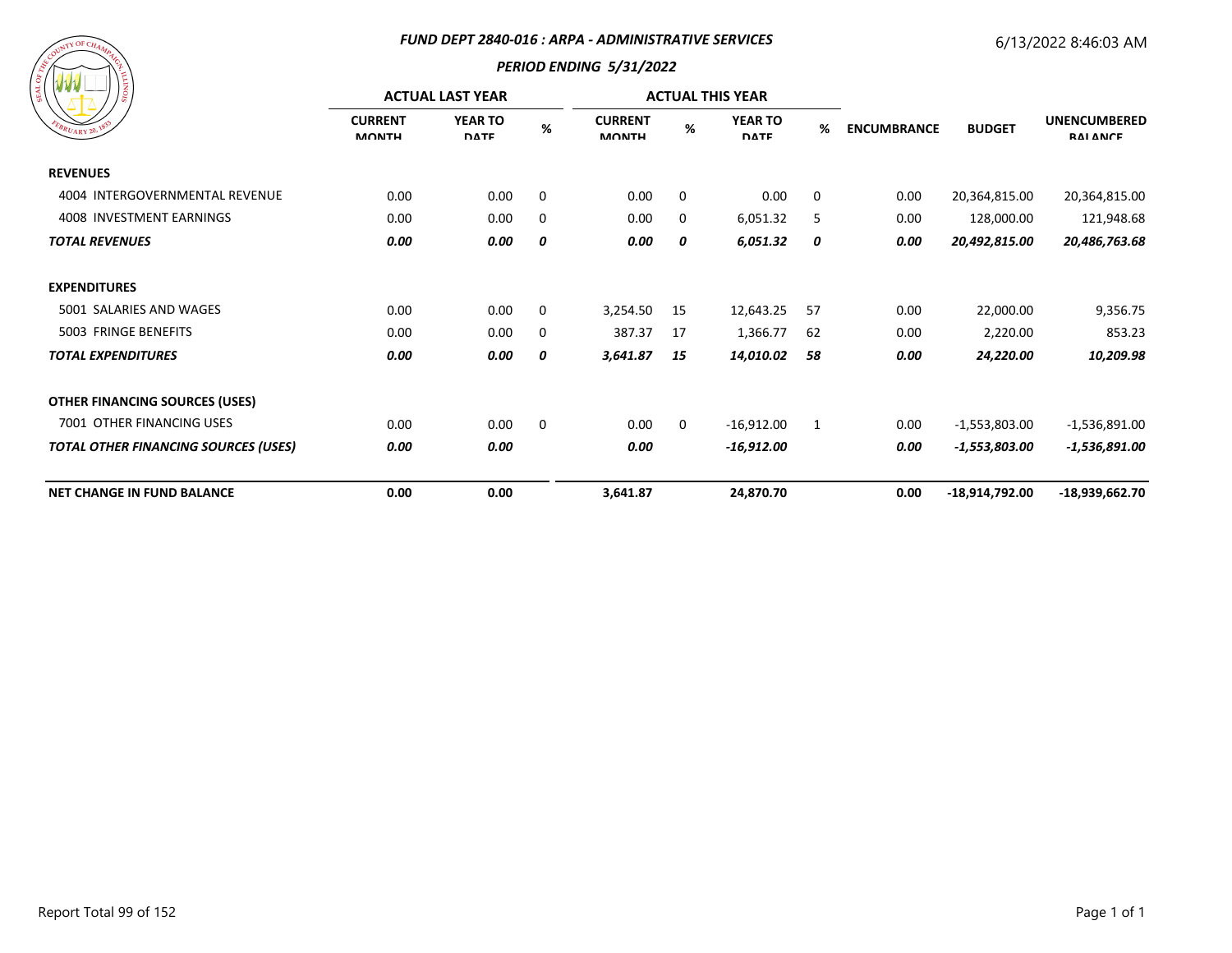### *FUND DEPT 2840-043 : ARPA - EMERGENCY MGMT AGCY (EMA)*

## 6/13/2022 8:46:03 AM



| ----<br>' డ                       | <b>ACTUAL LAST YEAR</b>        |                               |      | <b>ACTUAL THIS YEAR</b>        |      |                               |                       |                    |               |                                        |
|-----------------------------------|--------------------------------|-------------------------------|------|--------------------------------|------|-------------------------------|-----------------------|--------------------|---------------|----------------------------------------|
| FEBRUARY 20,                      | <b>CURRENT</b><br><b>MONTH</b> | <b>YEAR TO</b><br><b>DATE</b> | $\%$ | <b>CURRENT</b><br><b>MONTH</b> | $\%$ | <b>YEAR TO</b><br><b>DATE</b> | %                     | <b>ENCUMBRANCE</b> | <b>BUDGET</b> | <b>UNENCUMBERED</b><br><b>RAI ANCE</b> |
| <b>REVENUES</b>                   |                                |                               |      |                                |      |                               |                       |                    |               |                                        |
| <b>TOTAL REVENUES</b>             | 0.00                           | 0.00                          | 0    | 0.00                           | 0    | 0.00                          | - 0                   | 0.00               | 0.00          | 0.00                                   |
| <b>EXPENDITURES</b>               |                                |                               |      |                                |      |                               |                       |                    |               |                                        |
| <b>TOTAL EXPENDITURES</b>         | 0.00                           | 0.00                          | 0    | 0.00                           | 0    | 0.00                          | $\boldsymbol{\theta}$ | 0.00               | 0.00          | 0.00                                   |
| <b>NET CHANGE IN FUND BALANCE</b> | 0.00                           | 0.00                          |      | 0.00                           |      | 0.00                          |                       | 0.00               | 0.00          | 0.00                                   |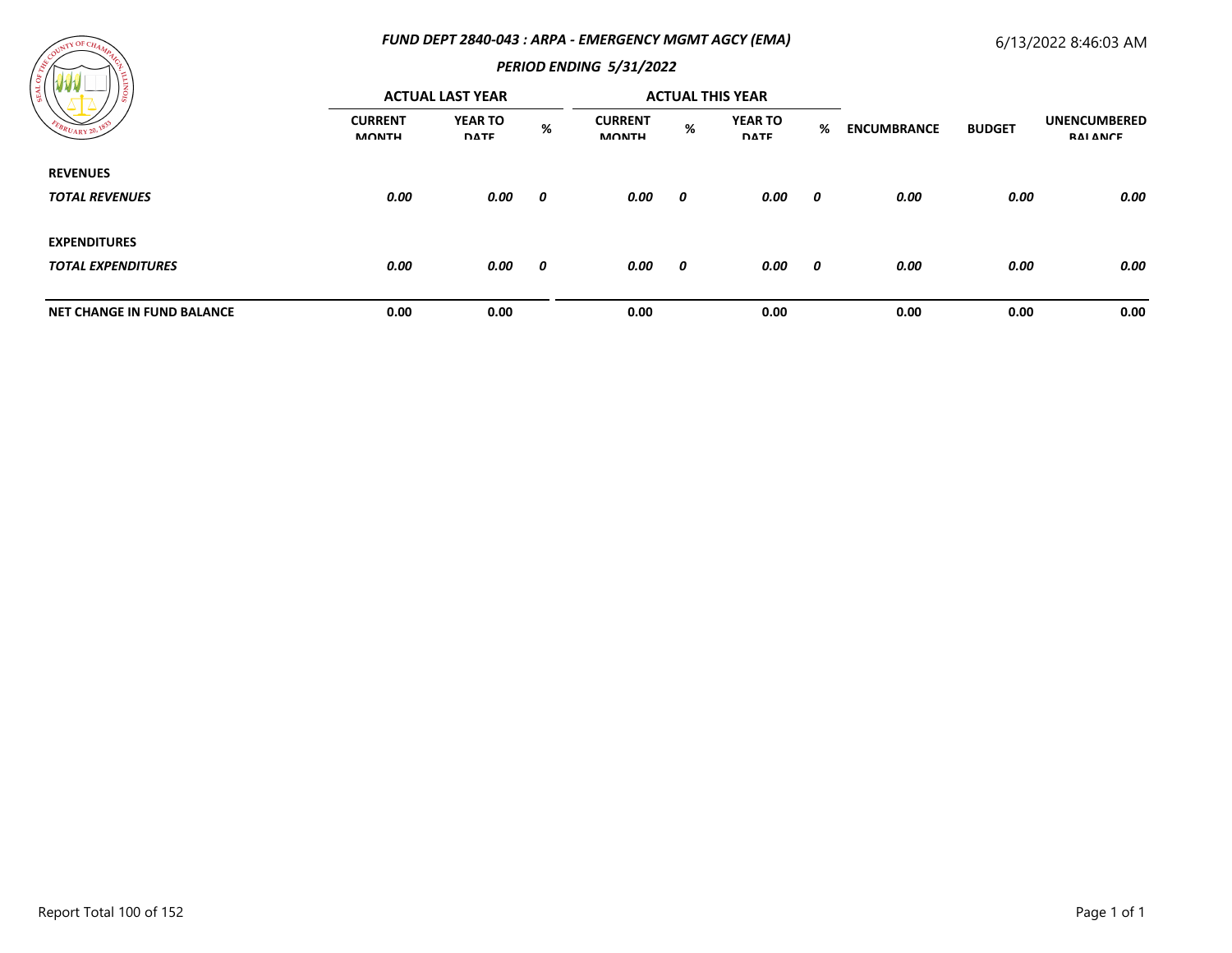#### *FUND DEPT 2840-075 : ARPA - GENERAL COUNTY*

## *PERIOD ENDING 5/31/2022*

| $\mathcal{W} \mathcal{W}$         |                                | <b>ACTUAL LAST YEAR</b>       |          |                                |          | <b>ACTUAL THIS YEAR</b>       |                         |                                     |                                        |               |
|-----------------------------------|--------------------------------|-------------------------------|----------|--------------------------------|----------|-------------------------------|-------------------------|-------------------------------------|----------------------------------------|---------------|
| FEBRUARY 20, 1833                 | <b>CURRENT</b><br><b>MONTH</b> | <b>YEAR TO</b><br><b>DATE</b> | %        | <b>CURRENT</b><br><b>MONTH</b> | %        | <b>YEAR TO</b><br><b>DATE</b> | %                       | <b>ENCUMBRANCE</b><br><b>BUDGET</b> | <b>UNENCUMBERED</b><br><b>RAI ANCE</b> |               |
| <b>EXPENDITURES</b>               |                                |                               |          |                                |          |                               |                         |                                     |                                        |               |
| 5001 SALARIES AND WAGES           | 0.00                           | 0.00                          | - 0      | 0.00                           | 0        | 593,388.00 100                |                         | 0.00                                | 593,400.00                             | 12.00         |
| 5002 LAW ENFORCEMENT SALARIES     | 0.00                           | 0.00                          | $\Omega$ | 0.00                           | $\Omega$ | 0.00                          | $\overline{\mathbf{0}}$ | 0.00                                | 9,250.00                               | 9,250.00      |
| 5003 FRINGE BENEFITS              | 0.00                           | 0.00                          | 0        | 9,042.51                       | 5        | 165,410.70 100                |                         | 0.00                                | 165,643.00                             | 232.30        |
| 5010 COMMODITIES                  | 0.00                           | 0.00                          | $\Omega$ | 15,000.00                      | 12       | 37,455.00                     | 29                      | 0.00                                | 128,750.00                             | 91,295.00     |
| 5020 SERVICES                     | 0.00                           | 0.00                          | $\Omega$ | 60,308.32                      | 1        | 554,093.63                    | 6                       | 10,560.00                           | 9,224,200.00                           | 8,670,106.37  |
| 8000 CAPITAL OUTLAY               | 0.00                           | 0.00                          | 0        | 0.00                           | 0        | 2,396,796.50                  | 31                      | 80,912.50                           | 7,845,251.00                           | 5,448,454.50  |
| <b>TOTAL EXPENDITURES</b>         | 0.00                           | 0.00                          | 0        | 84,350.83                      | 0        | 3,747,143.83                  | 21                      | 91,472.50                           | 17,966,494.00                          | 14,219,350.17 |
| <b>NET CHANGE IN FUND BALANCE</b> | 0.00                           | 0.00                          |          | 84,350.83                      |          | 3,747,143.83                  |                         | 91,472.50                           | 17,966,494.00                          | 14,219,350.17 |

**ATY OF CH**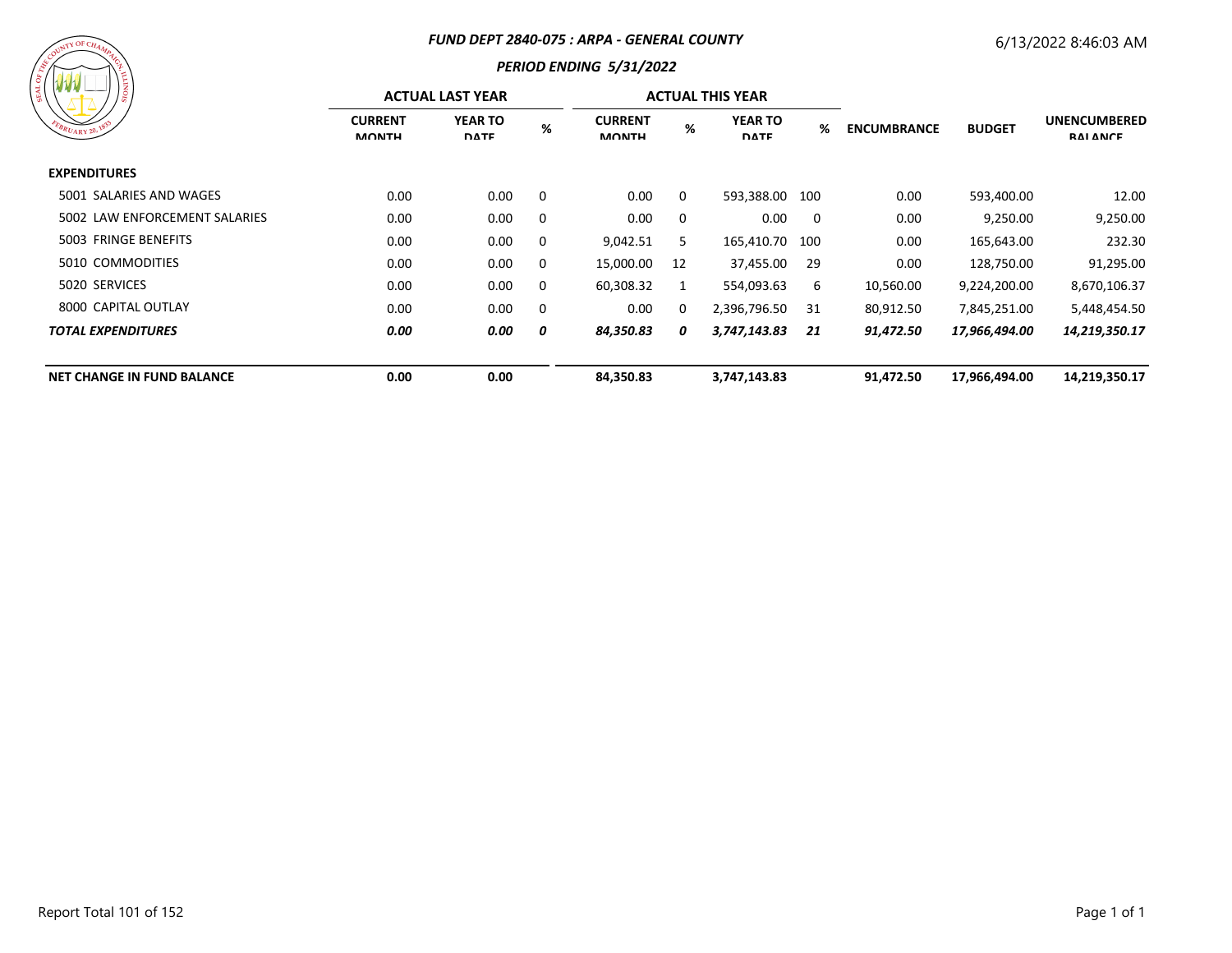### *FUND DEPT 3105-010 : CAPITAL ASSET REPLCMT FND - COUNTY BOARD*

## 6/13/2022 8:46:03 AM



|                                             | <b>ACTUAL LAST YEAR</b>        |                               |             |                                |    | <b>ACTUAL THIS YEAR</b>       |             |                                     |                                        |               |
|---------------------------------------------|--------------------------------|-------------------------------|-------------|--------------------------------|----|-------------------------------|-------------|-------------------------------------|----------------------------------------|---------------|
| EBRUARY 20, 1832                            | <b>CURRENT</b><br><b>MONTH</b> | <b>YEAR TO</b><br><b>DATE</b> | $\%$        | <b>CURRENT</b><br><b>MONTH</b> | %  | <b>YEAR TO</b><br><b>DATE</b> | %           | <b>BUDGET</b><br><b>ENCUMBRANCE</b> | <b>UNENCUMBERED</b><br><b>RAI ANCE</b> |               |
| <b>REVENUES</b>                             |                                |                               |             |                                |    |                               |             |                                     |                                        |               |
| 4008 INVESTMENT EARNINGS                    | 0.00                           | 1,114.11                      | 28          | 0.00                           | 0  | 7,179.10 179                  |             | 0.00                                | 4,000.00                               | $-3,179.10$   |
| <b>TOTAL REVENUES</b>                       | 0.00                           | 1,114.11                      | 28          | 0.00                           | 0  | 7,179.10 179                  |             | 0.00                                | 4,000.00                               | $-3,179.10$   |
| <b>EXPENDITURES</b>                         |                                |                               |             |                                |    |                               |             |                                     |                                        |               |
| 5010 COMMODITIES                            | 0.00                           | 0.00                          | $\mathbf 0$ | 0.00                           | 0  | 0.00                          | 0           | 0.00                                | 2,000.00                               | 2,000.00      |
| 5020 SERVICES                               | 0.00                           | 0.00                          | 0           | 422,825.55                     | 11 | 663,412.57                    | 18          | 0.00                                | 3,750,000.00                           | 3,086,587.43  |
| <b>TOTAL EXPENDITURES</b>                   | 0.00                           | 0.00                          | 0           | 422,825.55                     | 11 | 663,412.57                    | 18          | 0.00                                | 3,752,000.00                           | 3,088,587.43  |
| <b>OTHER FINANCING SOURCES (USES)</b>       |                                |                               |             |                                |    |                               |             |                                     |                                        |               |
| 6001 OTHER FINANCING SOURCES                | 0.00                           | 0.00                          | $\mathbf 0$ | 0.00                           | 0  | 0.00                          | $\mathbf 0$ | 0.00                                | 3,750,000.00                           | 3,750,000.00  |
| <b>TOTAL OTHER FINANCING SOURCES (USES)</b> | 0.00                           | 0.00                          |             | 0.00                           |    | 0.00                          |             | 0.00                                | 3,750,000.00                           | 3,750,000.00  |
| <b>NET CHANGE IN FUND BALANCE</b>           | 0.00                           | $-1,114.11$                   |             | 422,825.55                     |    | 656,233.47                    |             | 0.00                                | $-2,000.00$                            | $-658,233.47$ |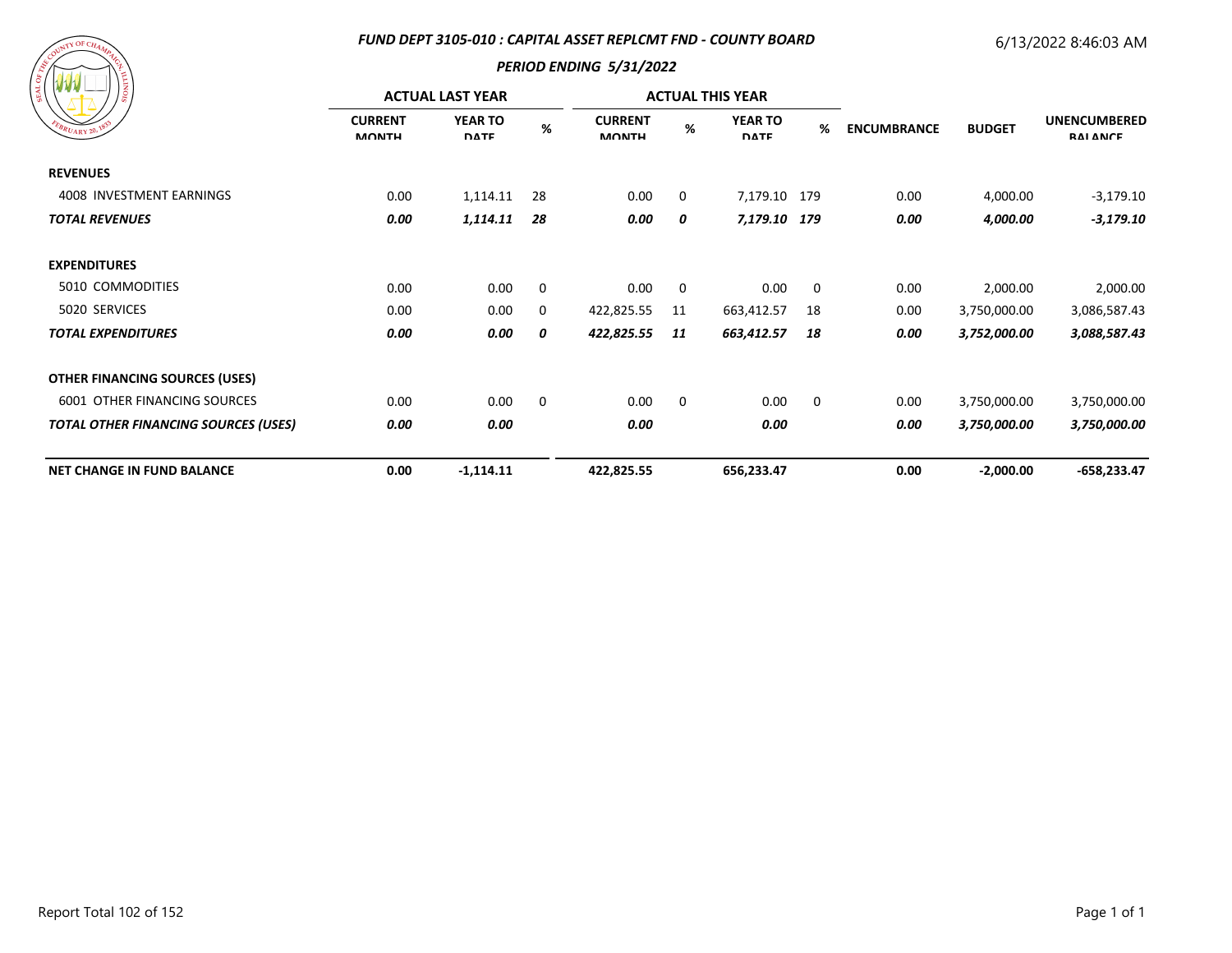### *FUND DEPT 3105-016 : CAPITAL ASSET REPLCMT FND - ADMINISTRATIVE SERVICES*

# 6/13/2022 8:46:03 AM



| ၊ ဇ္တ<br>EBRUARY 20, 1833                   | <b>ACTUAL LAST YEAR</b>        |                               |      |                                |   | <b>ACTUAL THIS YEAR</b>       |                  |                    |               |                                        |
|---------------------------------------------|--------------------------------|-------------------------------|------|--------------------------------|---|-------------------------------|------------------|--------------------|---------------|----------------------------------------|
|                                             | <b>CURRENT</b><br><b>MONTH</b> | <b>YEAR TO</b><br><b>DATE</b> | $\%$ | <b>CURRENT</b><br><b>MONTH</b> | % | <b>YEAR TO</b><br><b>DATE</b> | %                | <b>ENCUMBRANCE</b> | <b>BUDGET</b> | <b>UNENCUMBERED</b><br><b>RAI ANCE</b> |
| <b>REVENUES</b>                             |                                |                               |      |                                |   |                               |                  |                    |               |                                        |
| <b>TOTAL REVENUES</b>                       | 0.00                           | 0.00                          | 0    | 0.00                           | 0 | 0.00                          | $\boldsymbol{o}$ | 0.00               | 0.00          | 0.00                                   |
| <b>EXPENDITURES</b>                         |                                |                               |      |                                |   |                               |                  |                    |               |                                        |
| 5010 COMMODITIES                            | 0.00                           | 0.00                          | 0    | 0.00                           | 0 | 0.00                          | 0                | 0.00               | 13,842.00     | 13,842.00                              |
| 8000 CAPITAL OUTLAY                         | 0.00                           | 0.00                          | 0    | 0.00                           | 0 | 0.00                          | 0                | 0.00               | 15,442.00     | 15,442.00                              |
| <b>TOTAL EXPENDITURES</b>                   | 0.00                           | 0.00                          | 0    | 0.00                           | 0 | 0.00                          | 0                | 0.00               | 29,284.00     | 29,284.00                              |
| <b>OTHER FINANCING SOURCES (USES)</b>       |                                |                               |      |                                |   |                               |                  |                    |               |                                        |
| 6001 OTHER FINANCING SOURCES                | 0.00                           | 0.00                          | 0    | 0.00                           | 0 | 0.00                          | 0                | 0.00               | 5,486.00      | 5,486.00                               |
| <b>TOTAL OTHER FINANCING SOURCES (USES)</b> | 0.00                           | 0.00                          |      | 0.00                           |   | 0.00                          |                  | 0.00               | 5,486.00      | 5,486.00                               |
| <b>NET CHANGE IN FUND BALANCE</b>           | 0.00                           | 0.00                          |      | 0.00                           |   | 0.00                          |                  | 0.00               | 23,798.00     | 23,798.00                              |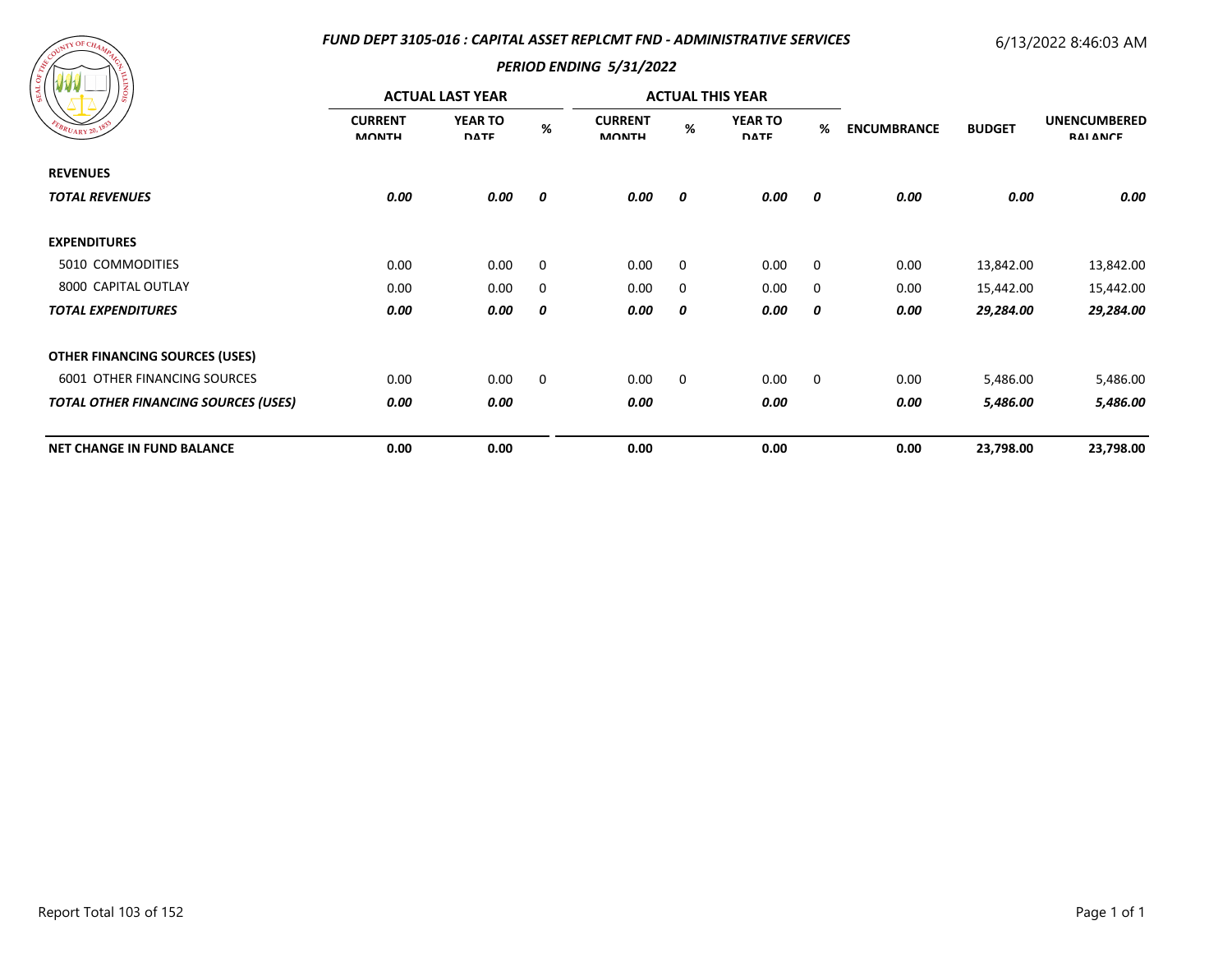#### *FUND DEPT 3105-020 : CAPITAL ASSET REPLCMT FND - AUDITOR*

## 6/13/2022 8:46:03 AM



| 12                                          | <b>ACTUAL LAST YEAR</b>        |                               |                | <b>ACTUAL THIS YEAR</b>        |   |                               |             |                    |               |                                 |
|---------------------------------------------|--------------------------------|-------------------------------|----------------|--------------------------------|---|-------------------------------|-------------|--------------------|---------------|---------------------------------|
|                                             | <b>CURRENT</b><br><b>MONTH</b> | <b>YEAR TO</b><br><b>DATE</b> | %              | <b>CURRENT</b><br><b>MONTH</b> | % | <b>YEAR TO</b><br><b>DATE</b> | %           | <b>ENCUMBRANCE</b> | <b>BUDGET</b> | <b>UNENCUMBERED</b><br>RAI ANCE |
| <b>EXPENDITURES</b>                         |                                |                               |                |                                |   |                               |             |                    |               |                                 |
| <b>TOTAL EXPENDITURES</b>                   | 0.00                           | 0.00                          | 0              | 0.00                           | 0 | 0.00                          | 0           | 0.00               | 0.00          | 0.00                            |
| <b>OTHER FINANCING SOURCES (USES)</b>       |                                |                               |                |                                |   |                               |             |                    |               |                                 |
| 6001 OTHER FINANCING SOURCES                | 0.00                           | 0.00                          | $\overline{0}$ | 0.00                           | 0 | 0.00                          | $\mathbf 0$ | 0.00               | 3,665.00      | 3,665.00                        |
| <b>TOTAL OTHER FINANCING SOURCES (USES)</b> | 0.00                           | 0.00                          |                | 0.00                           |   | 0.00                          |             | 0.00               | 3,665.00      | 3,665.00                        |
| <b>NET CHANGE IN FUND BALANCE</b>           | 0.00                           | 0.00                          |                | 0.00                           |   | 0.00                          |             | 0.00               | $-3,665.00$   | $-3,665.00$                     |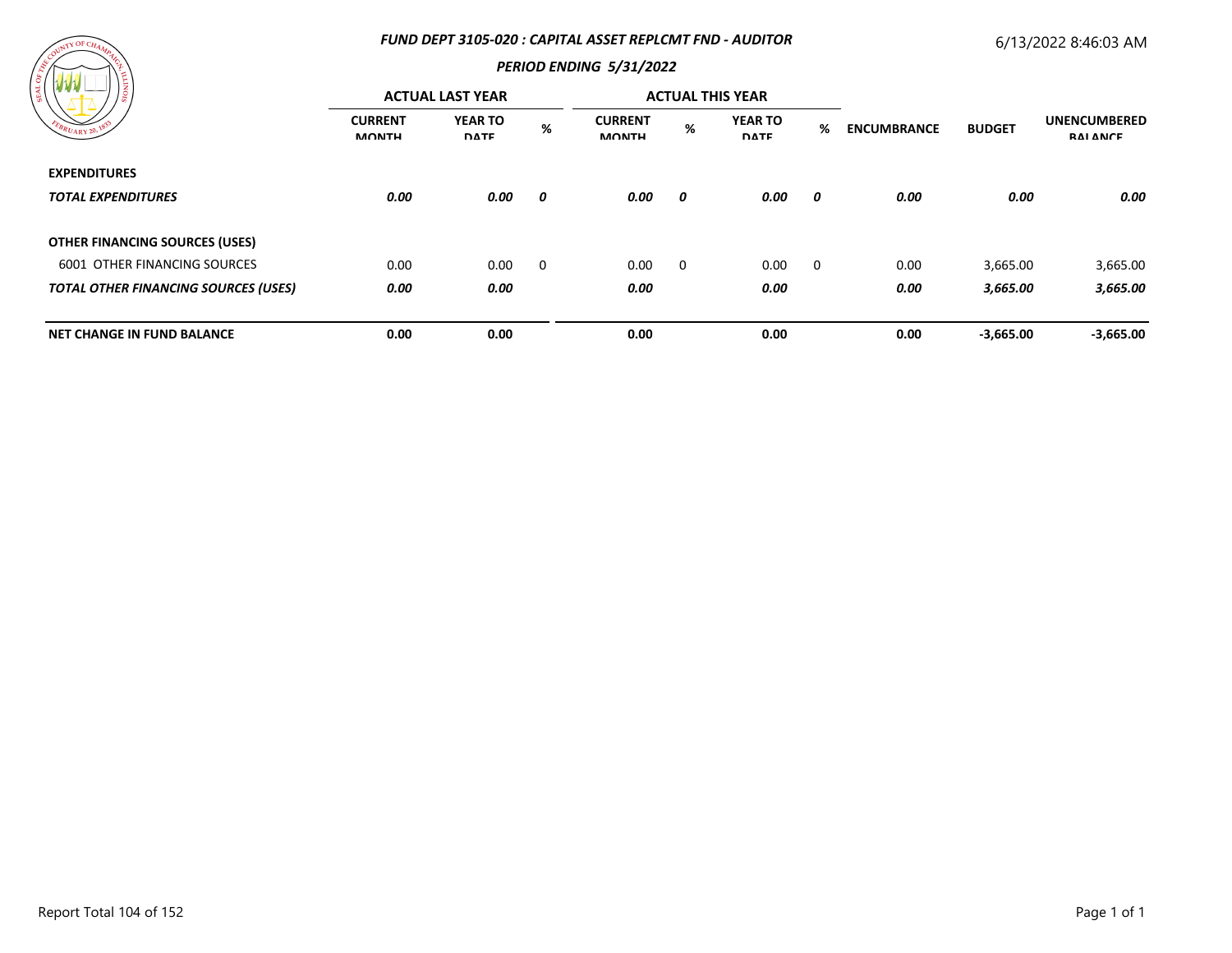### *FUND DEPT 3105-021 : CAPITAL ASSET REPLCMT FND - BOARD OF REVIEW*

# 6/13/2022 8:46:03 AM



|                                             | <b>ACTUAL LAST YEAR</b>        |                               |   |                                |   | <b>ACTUAL THIS YEAR</b>       |   |                    |               |                                        |
|---------------------------------------------|--------------------------------|-------------------------------|---|--------------------------------|---|-------------------------------|---|--------------------|---------------|----------------------------------------|
|                                             | <b>CURRENT</b><br><b>MONTH</b> | <b>YEAR TO</b><br><b>DATE</b> | % | <b>CURRENT</b><br><b>MONTH</b> | % | <b>YEAR TO</b><br><b>DATE</b> | % | <b>ENCUMBRANCE</b> | <b>BUDGET</b> | <b>UNENCUMBERED</b><br><b>RAI ANCE</b> |
| <b>EXPENDITURES</b>                         |                                |                               |   |                                |   |                               |   |                    |               |                                        |
| <b>TOTAL EXPENDITURES</b>                   | 0.00                           | 0.00                          | 0 | 0.00                           | 0 | 0.00                          | 0 | 0.00               | 0.00          | 0.00                                   |
| <b>OTHER FINANCING SOURCES (USES)</b>       |                                |                               |   |                                |   |                               |   |                    |               |                                        |
| 6001 OTHER FINANCING SOURCES                | 0.00                           | 0.00                          | 0 | 0.00                           | 0 | 0.00                          | 0 | 0.00               | 975.00        | 975.00                                 |
| <b>TOTAL OTHER FINANCING SOURCES (USES)</b> | 0.00                           | 0.00                          |   | 0.00                           |   | 0.00                          |   | 0.00               | 975.00        | 975.00                                 |
| <b>NET CHANGE IN FUND BALANCE</b>           | 0.00                           | 0.00                          |   | 0.00                           |   | 0.00                          |   | 0.00               | $-975.00$     | $-975.00$                              |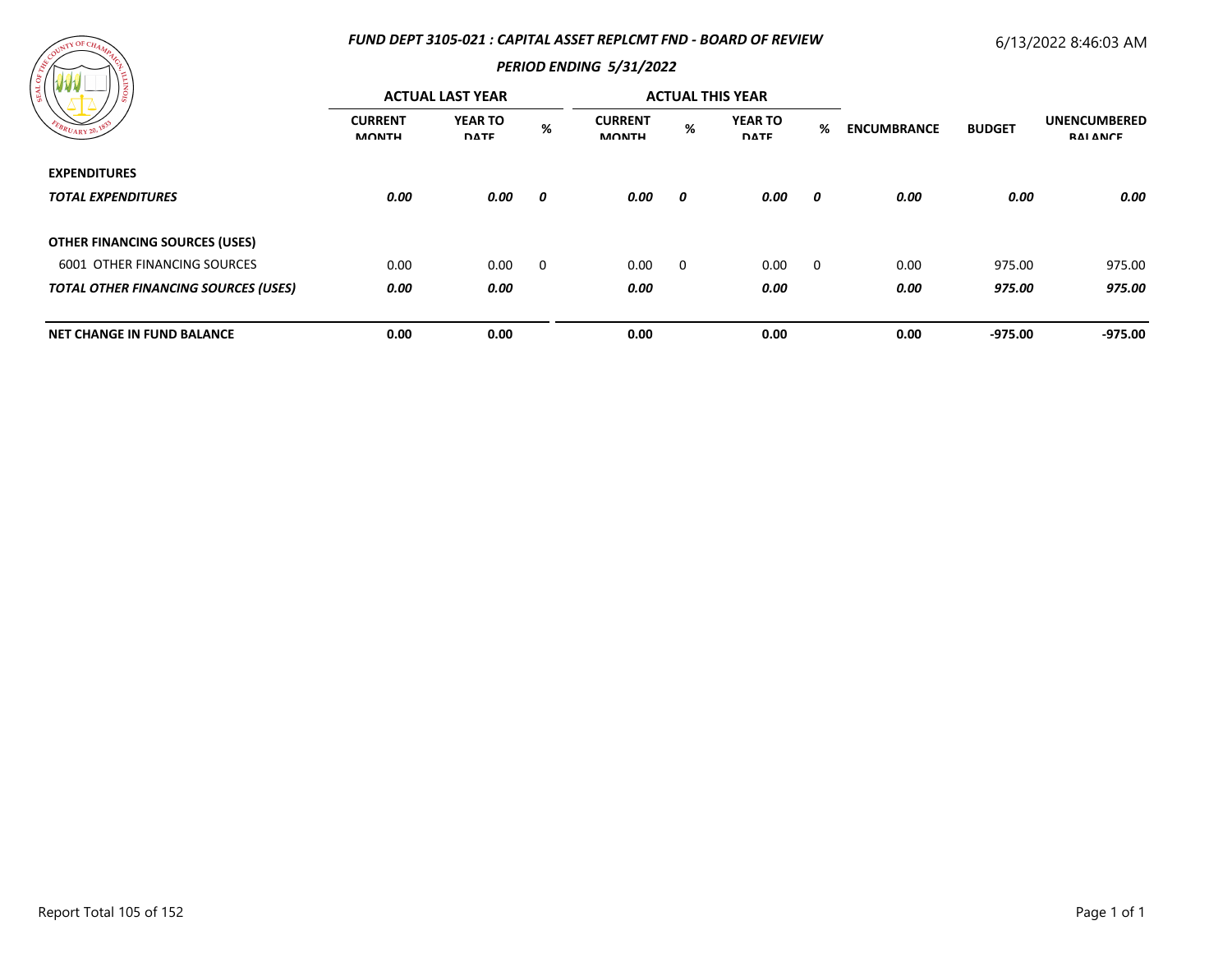### *FUND DEPT 3105-022 : CAPITAL ASSET REPLCMT FND - COUNTY CLERK*

## 6/13/2022 8:46:03 AM



| .<br>၊ ဇွ<br>RUARY 20.                      | <b>ACTUAL LAST YEAR</b>        |                               |             |                                |   | <b>ACTUAL THIS YEAR</b>       |   |                    |               |                                        |
|---------------------------------------------|--------------------------------|-------------------------------|-------------|--------------------------------|---|-------------------------------|---|--------------------|---------------|----------------------------------------|
|                                             | <b>CURRENT</b><br><b>MONTH</b> | <b>YEAR TO</b><br><b>DATE</b> | %           | <b>CURRENT</b><br><b>MONTH</b> | % | <b>YEAR TO</b><br><b>DATE</b> | % | <b>ENCUMBRANCE</b> | <b>BUDGET</b> | <b>UNENCUMBERED</b><br><b>RAI ANCE</b> |
| <b>EXPENDITURES</b>                         |                                |                               |             |                                |   |                               |   |                    |               |                                        |
| <b>TOTAL EXPENDITURES</b>                   | 0.00                           | 0.00                          | 0           | 0.00                           | 0 | 0.00                          | 0 | 0.00               | 0.00          | 0.00                                   |
| <b>OTHER FINANCING SOURCES (USES)</b>       |                                |                               |             |                                |   |                               |   |                    |               |                                        |
| <b>6001 OTHER FINANCING SOURCES</b>         | 0.00                           | 0.00                          | $\mathbf 0$ | 0.00                           | 0 | 0.00                          | 0 | 0.00               | 6,250.00      | 6,250.00                               |
| <b>TOTAL OTHER FINANCING SOURCES (USES)</b> | 0.00                           | 0.00                          |             | 0.00                           |   | 0.00                          |   | 0.00               | 6,250.00      | 6,250.00                               |
| <b>NET CHANGE IN FUND BALANCE</b>           | 0.00                           | 0.00                          |             | 0.00                           |   | 0.00                          |   | 0.00               | $-6,250.00$   | $-6,250.00$                            |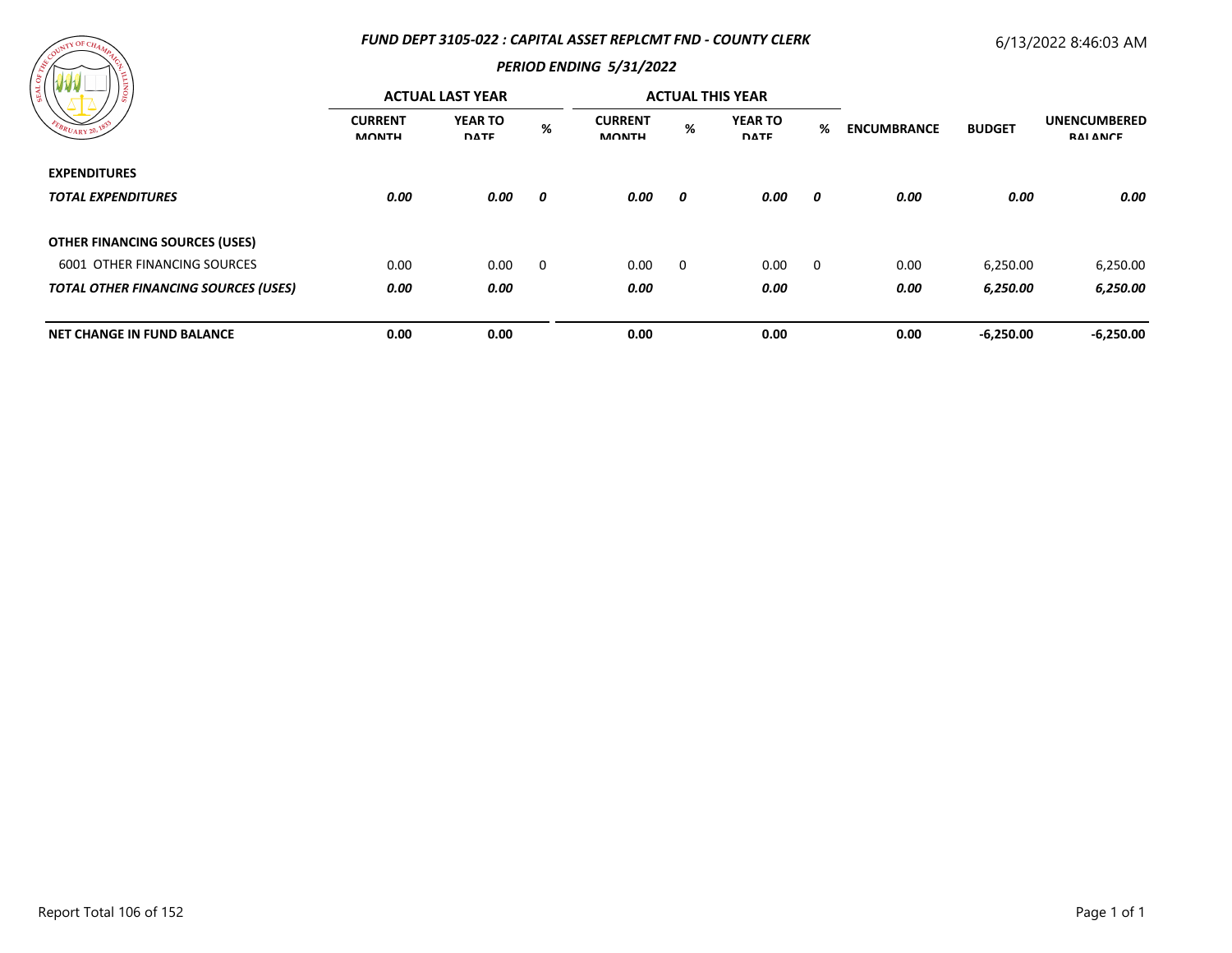### *FUND DEPT 3105-025 : CAPITAL ASSET REPLCMT FND - SUPERVISOR OF ASSESSMENT*

# 6/13/2022 8:46:03 AM

| FEBRUARY 20, 183                            |                                |                               | <b>PERIOD ENDING 5/31/2022</b> |                                |          |                               |    |                    |               |                                        |
|---------------------------------------------|--------------------------------|-------------------------------|--------------------------------|--------------------------------|----------|-------------------------------|----|--------------------|---------------|----------------------------------------|
|                                             | <b>ACTUAL LAST YEAR</b>        |                               |                                | <b>ACTUAL THIS YEAR</b>        |          |                               |    |                    |               |                                        |
|                                             | <b>CURRENT</b><br><b>MONTH</b> | <b>YEAR TO</b><br><b>DATE</b> | %                              | <b>CURRENT</b><br><b>MONTH</b> | %        | <b>YEAR TO</b><br><b>DATE</b> | %  | <b>ENCUMBRANCE</b> | <b>BUDGET</b> | <b>UNENCUMBERED</b><br><b>RAI ANCE</b> |
| <b>EXPENDITURES</b>                         |                                |                               |                                |                                |          |                               |    |                    |               |                                        |
| 5010 COMMODITIES                            | 0.00                           | 0.00                          | 0                              | 0.00                           | $\Omega$ | 0.00                          | 0  | 0.00               | 5,248.24      | 5,248.24                               |
| 5020 SERVICES                               | 0.00                           | 3,530.80                      | 71                             | 0.00                           | 0        | 5,325.18                      | 90 | 0.00               | 5,901.76      | 576.58                                 |
| <b>TOTAL EXPENDITURES</b>                   | 0.00                           | 3,530.80                      | 46                             | 0.00                           | 0        | 5,325.18                      | 48 | 0.00               | 11,150.00     | 5,824.82                               |
| <b>OTHER FINANCING SOURCES (USES)</b>       |                                |                               |                                |                                |          |                               |    |                    |               |                                        |
| <b>6001 OTHER FINANCING SOURCES</b>         | 0.00                           | 0.00                          | 0                              | 0.00                           | 0        | 0.00                          | 0  | 0.00               | 10,593.00     | 10,593.00                              |
| <b>TOTAL OTHER FINANCING SOURCES (USES)</b> | 0.00                           | 0.00                          |                                | 0.00                           |          | 0.00                          |    | 0.00               | 10,593.00     | 10,593.00                              |
| <b>NET CHANGE IN FUND BALANCE</b>           | 0.00                           | 3,530.80                      |                                | 0.00                           |          | 5,325.18                      |    | 0.00               | 557.00        | $-4,768.18$                            |

**UNTY OF CHAM**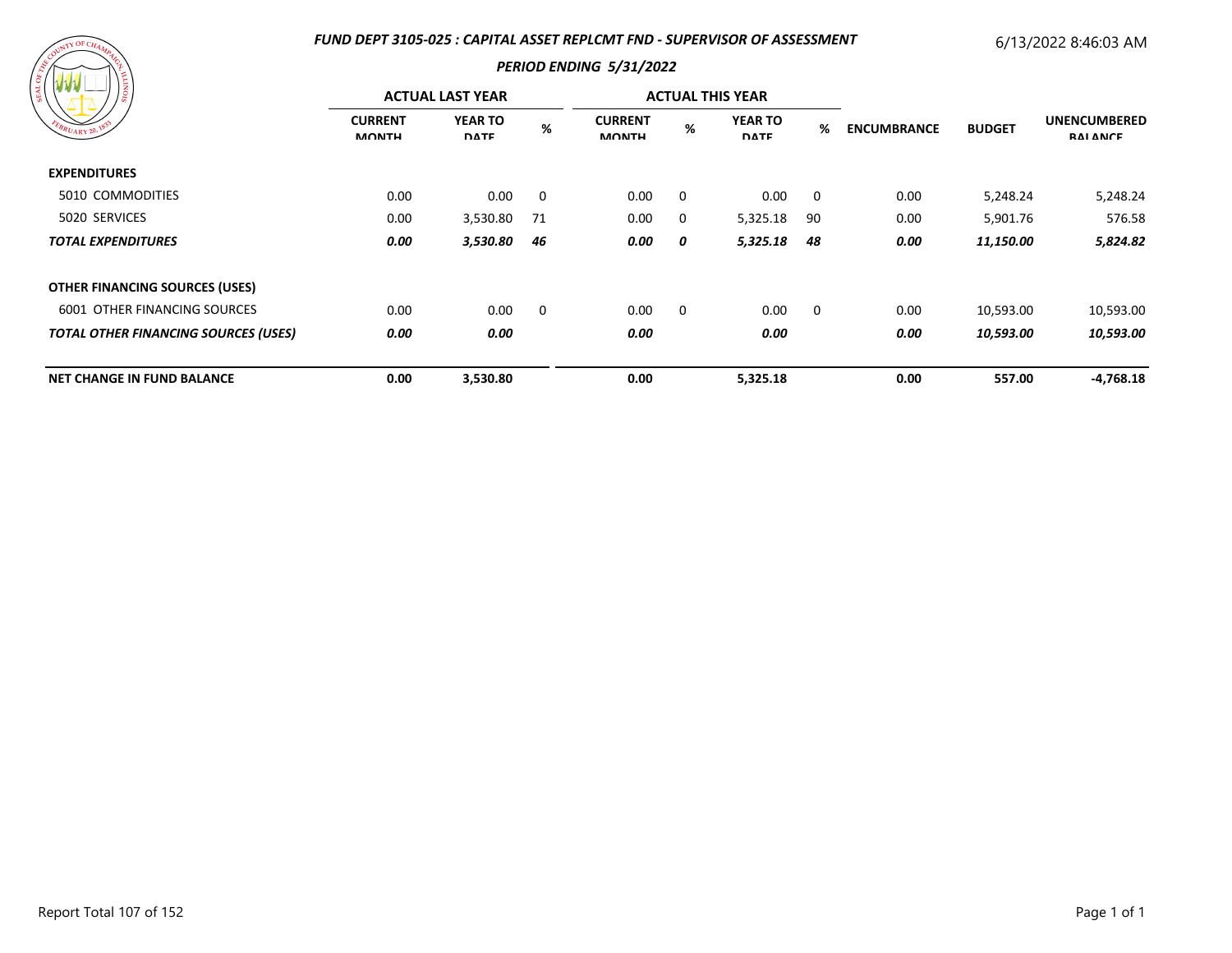### *FUND DEPT 3105-026 : CAPITAL ASSET REPLCMT FND - COUNTY TREASURER*

# 6/13/2022 8:46:03 AM



| l g<br>FEBRUARY 20, 1833                    | <b>ACTUAL LAST YEAR</b>        |                               |   | <b>ACTUAL THIS YEAR</b>        |             |                               |             |                    |               |                                        |
|---------------------------------------------|--------------------------------|-------------------------------|---|--------------------------------|-------------|-------------------------------|-------------|--------------------|---------------|----------------------------------------|
|                                             | <b>CURRENT</b><br><b>MONTH</b> | <b>YEAR TO</b><br><b>DATE</b> | % | <b>CURRENT</b><br><b>MONTH</b> | %           | <b>YEAR TO</b><br><b>DATE</b> | %           | <b>ENCUMBRANCE</b> | <b>BUDGET</b> | <b>UNENCUMBERED</b><br><b>RAI ANCE</b> |
| <b>EXPENDITURES</b>                         |                                |                               |   |                                |             |                               |             |                    |               |                                        |
| 5010 COMMODITIES                            | 0.00                           | 0.00                          | 0 | 0.00                           | 0           | 0.00                          | 0           | 0.00               | 11,900.00     | 11,900.00                              |
| <b>TOTAL EXPENDITURES</b>                   | 0.00                           | 0.00                          | 0 | 0.00                           | 0           | 0.00                          | 0           | 0.00               | 11,900.00     | 11,900.00                              |
| <b>OTHER FINANCING SOURCES (USES)</b>       |                                |                               |   |                                |             |                               |             |                    |               |                                        |
| <b>6001 OTHER FINANCING SOURCES</b>         | 0.00                           | 0.00                          | 0 | 0.00                           | $\mathbf 0$ | 0.00                          | $\mathbf 0$ | 0.00               | 11,710.00     | 11,710.00                              |
| <b>TOTAL OTHER FINANCING SOURCES (USES)</b> | 0.00                           | 0.00                          |   | 0.00                           |             | 0.00                          |             | 0.00               | 11,710.00     | 11,710.00                              |
| <b>NET CHANGE IN FUND BALANCE</b>           | 0.00                           | 0.00                          |   | 0.00                           |             | 0.00                          |             | 0.00               | 190.00        | 190.00                                 |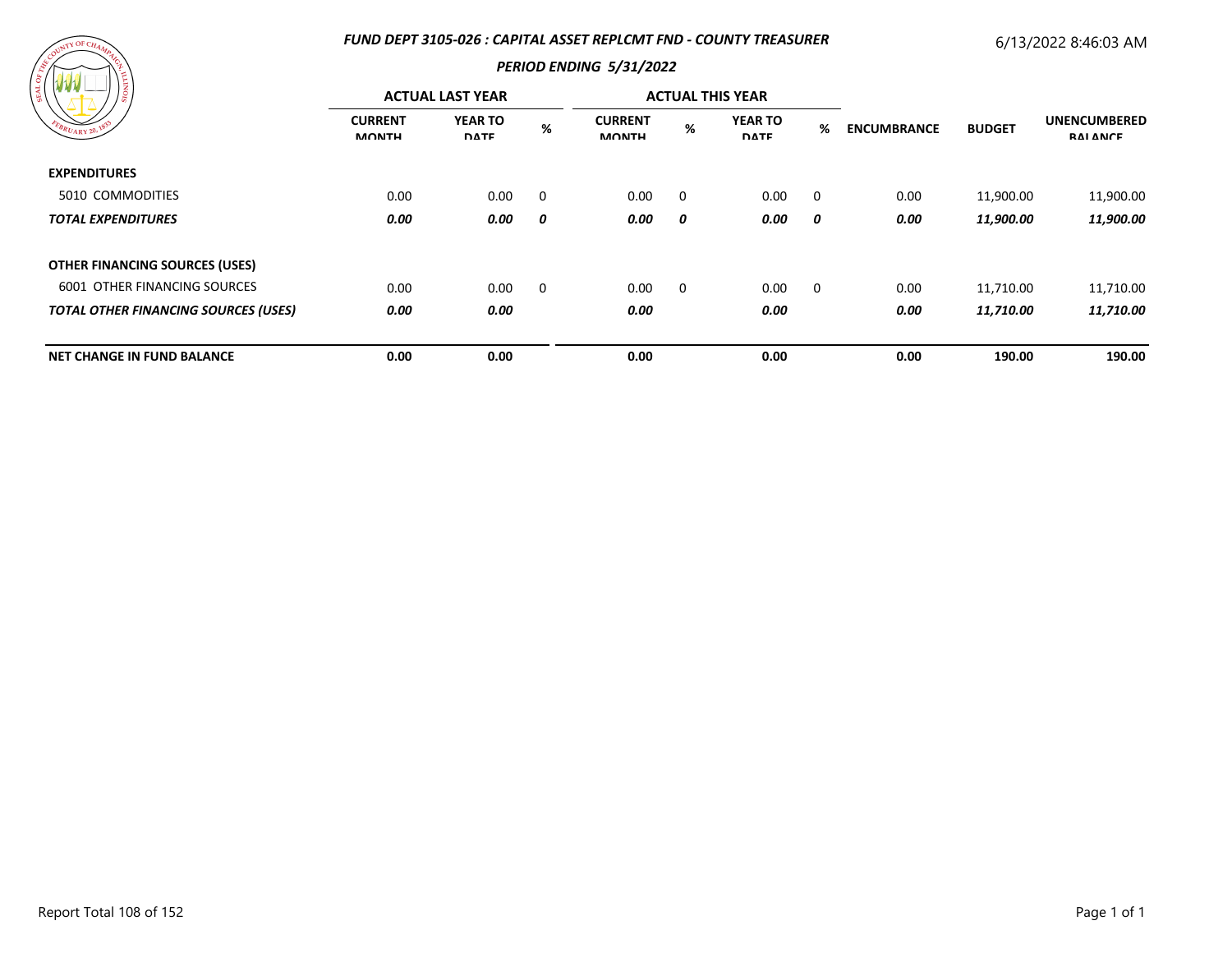# *FUND DEPT 3105-028 : CAPITAL ASSET REPLCMT FND - INFORMATION TECHNOLOGY (IT)*

# 6/13/2022 8:46:03 AM

| EBRUARY 20, 1833 |
|------------------|
|------------------|

| ) š                                         | <b>ACTUAL LAST YEAR</b>        |                               |                |                                |          | <b>ACTUAL THIS YEAR</b>       |      |                    |               |                                        |
|---------------------------------------------|--------------------------------|-------------------------------|----------------|--------------------------------|----------|-------------------------------|------|--------------------|---------------|----------------------------------------|
| FEBRUARY 20, 183                            | <b>CURRENT</b><br><b>MONTH</b> | <b>YEAR TO</b><br><b>DATE</b> | %              | <b>CURRENT</b><br><b>MONTH</b> | %        | <b>YEAR TO</b><br><b>DATE</b> | %    | <b>ENCUMBRANCE</b> | <b>BUDGET</b> | <b>UNENCUMBERED</b><br><b>RAI ANCE</b> |
| <b>EXPENDITURES</b>                         |                                |                               |                |                                |          |                               |      |                    |               |                                        |
| 5010 COMMODITIES                            | 0.00                           | 1,136.62                      | $\overline{2}$ | 0.00                           | 0        | 6,418.75                      | - 23 | 0.00               | 28,189.00     | 21,770.25                              |
| 5020 SERVICES                               | 11,157.80                      | 549,066.61                    | 43             | 15,005.00                      | 2        | 437,849.48                    | 44   | 0.00               | 997,902.00    | 560,052.52                             |
| 8000 CAPITAL OUTLAY                         | 0.00                           | 40,840.00                     | 44             | 0.00                           | 0        | 53,755.24                     | -8   | 0.00               | 642,480.00    | 588,724.76                             |
| <b>TOTAL EXPENDITURES</b>                   | 11,157.80                      | 591,043.23                    | 42             | 15,005.00                      |          | 498,023.47                    | 30   | 0.00               | 1,668,571.00  | 1,170,547.53                           |
| <b>OTHER FINANCING SOURCES (USES)</b>       |                                |                               |                |                                |          |                               |      |                    |               |                                        |
| <b>6001 OTHER FINANCING SOURCES</b>         | 0.00                           | 31,472.00                     | $\overline{2}$ | 0.00                           | $\Omega$ | 0.00                          | 0    | 0.00               | 1,350,053.00  | 1,350,053.00                           |
| <b>TOTAL OTHER FINANCING SOURCES (USES)</b> | 0.00                           | 31,472.00                     |                | 0.00                           |          | 0.00                          |      | 0.00               | 1,350,053.00  | 1,350,053.00                           |
| <b>NET CHANGE IN FUND BALANCE</b>           | 11,157.80                      | 559,571.23                    |                | 15,005.00                      |          | 498,023.47                    |      | 0.00               | 318,518.00    | -179,505.47                            |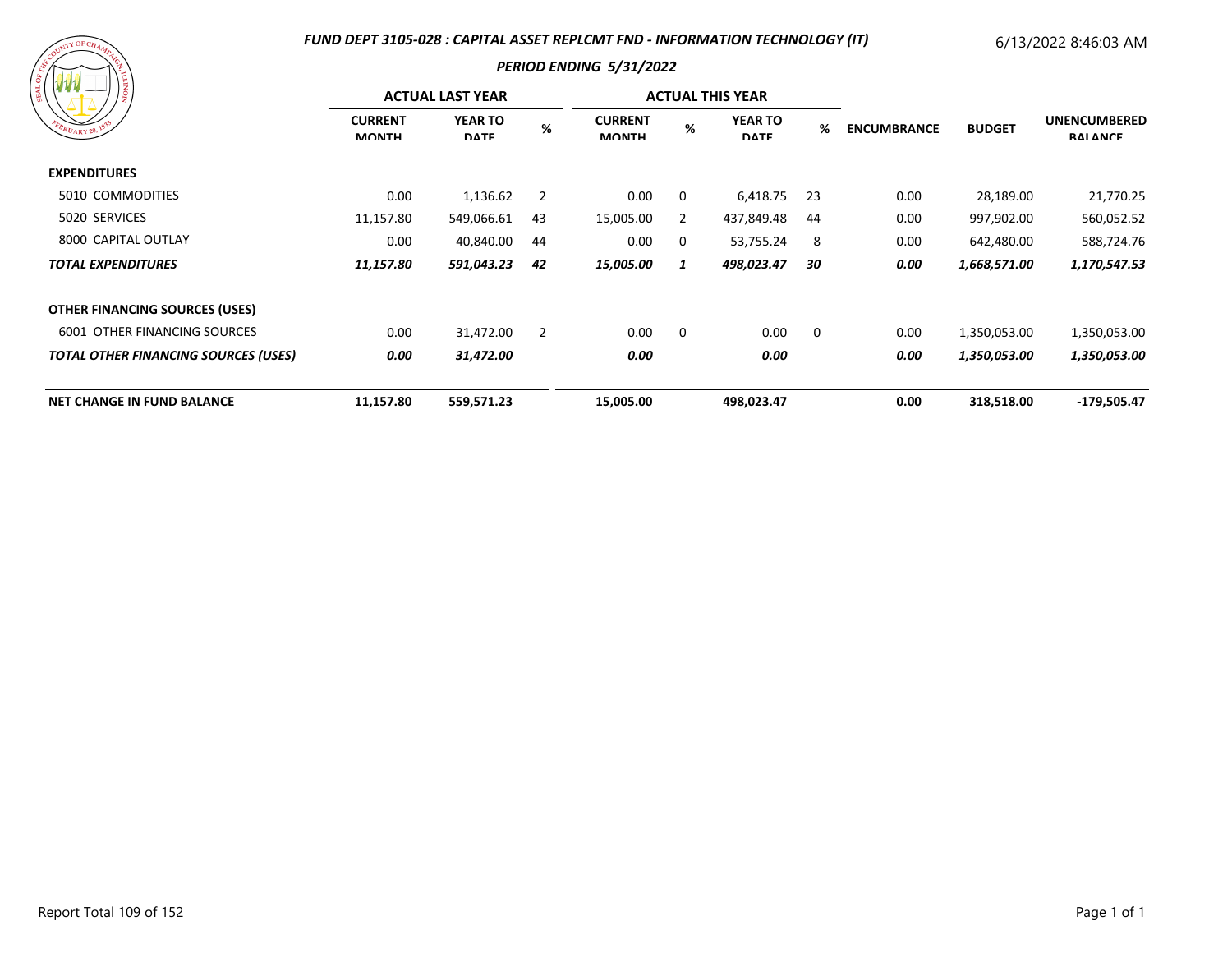## *FUND DEPT 3105-036 : CAPITAL ASSET REPLCMT FND - PUBLIC DEFENDER*

# 6/13/2022 8:46:03 AM



| း                                           | <b>ACTUAL LAST YEAR</b>        |                               |   |                                |             | <b>ACTUAL THIS YEAR</b>       |             |                    |               |                                        |
|---------------------------------------------|--------------------------------|-------------------------------|---|--------------------------------|-------------|-------------------------------|-------------|--------------------|---------------|----------------------------------------|
| FEBRUARY 20, 1835                           | <b>CURRENT</b><br><b>MONTH</b> | <b>YEAR TO</b><br><b>DATE</b> | % | <b>CURRENT</b><br><b>MONTH</b> | %           | <b>YEAR TO</b><br><b>DATE</b> | %           | <b>ENCUMBRANCE</b> | <b>BUDGET</b> | <b>UNENCUMBERED</b><br><b>RAI ANCE</b> |
| <b>EXPENDITURES</b>                         |                                |                               |   |                                |             |                               |             |                    |               |                                        |
| 5010 COMMODITIES                            | 0.00                           | 0.00                          | 0 | 0.00                           | 0           | 101.78                        | 1           | 0.00               | 9,683.00      | 9,581.22                               |
| <b>TOTAL EXPENDITURES</b>                   | 0.00                           | 0.00                          | 0 | 0.00                           | 0           | 101.78                        | 1           | 0.00               | 9,683.00      | 9,581.22                               |
| <b>OTHER FINANCING SOURCES (USES)</b>       |                                |                               |   |                                |             |                               |             |                    |               |                                        |
| <b>6001 OTHER FINANCING SOURCES</b>         | 0.00                           | 0.00                          | 0 | 0.00                           | $\mathbf 0$ | 0.00                          | $\mathbf 0$ | 0.00               | 11,883.00     | 11,883.00                              |
| <b>TOTAL OTHER FINANCING SOURCES (USES)</b> | 0.00                           | 0.00                          |   | 0.00                           |             | 0.00                          |             | 0.00               | 11,883.00     | 11,883.00                              |
| <b>NET CHANGE IN FUND BALANCE</b>           | 0.00                           | 0.00                          |   | 0.00                           |             | 101.78                        |             | 0.00               | $-2,200.00$   | $-2,301.78$                            |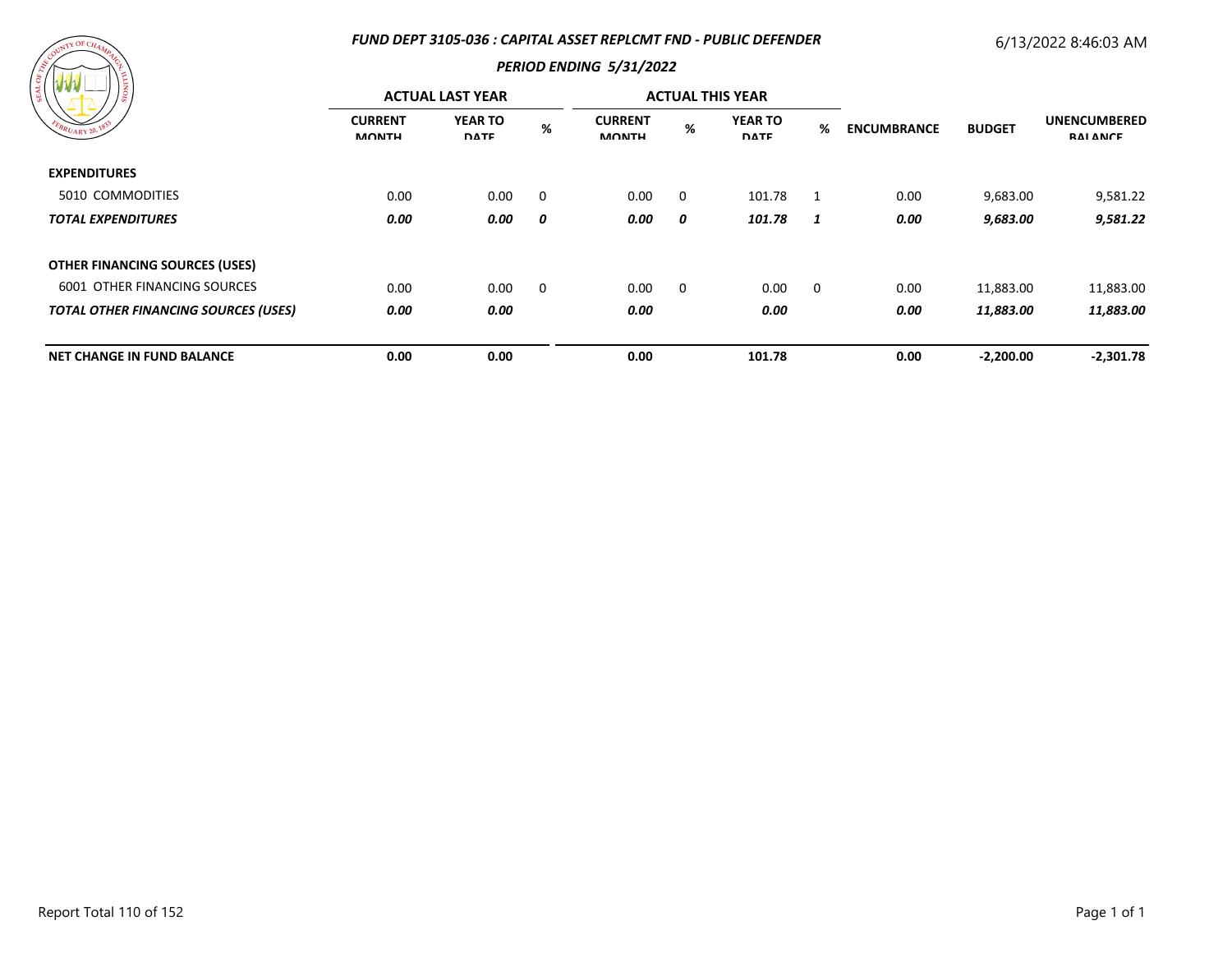#### *FUND DEPT 3105-040 : CAPITAL ASSET REPLCMT FND - SHERIFF*

# 6/13/2022 8:46:03 AM



| 797 Y Y Y Y Y Y<br>၊ ဇ္တ                    | <b>ACTUAL LAST YEAR</b>        |                               |                         |                                |          | <b>ACTUAL THIS YEAR</b>       |                         |                    |               |                                        |
|---------------------------------------------|--------------------------------|-------------------------------|-------------------------|--------------------------------|----------|-------------------------------|-------------------------|--------------------|---------------|----------------------------------------|
| EBRUARY 20, 1835                            | <b>CURRENT</b><br><b>MONTH</b> | <b>YEAR TO</b><br><b>DATE</b> | %                       | <b>CURRENT</b><br><b>MONTH</b> | $\%$     | <b>YEAR TO</b><br><b>DATE</b> | %                       | <b>ENCUMBRANCE</b> | <b>BUDGET</b> | <b>UNENCUMBERED</b><br><b>RAI ANCE</b> |
| <b>EXPENDITURES</b>                         |                                |                               |                         |                                |          |                               |                         |                    |               |                                        |
| 5010 COMMODITIES                            | 0.00                           | 0.00                          | $\overline{\mathbf{0}}$ | 0.00                           | $\Omega$ | 0.00                          | $\overline{\mathbf{0}}$ | 0.00               | 199,236.00    | 199,236.00                             |
| 5020 SERVICES                               | 0.00                           | 17,040.00                     | -50                     | 0.00                           | $\Omega$ | 17,040.00                     | -37                     | 0.00               | 45,992.00     | 28,952.00                              |
| <b>TOTAL EXPENDITURES</b>                   | 0.00                           | 17,040.00                     | 7                       | 0.00                           | 0        | 17,040.00                     | 7                       | 0.00               | 245,228.00    | 228,188.00                             |
| <b>OTHER FINANCING SOURCES (USES)</b>       |                                |                               |                         |                                |          |                               |                         |                    |               |                                        |
| <b>6001 OTHER FINANCING SOURCES</b>         | 0.00                           | 0.00                          | 0                       | 0.00                           | 0        | 0.00                          | $\overline{\mathbf{0}}$ | 0.00               | 143,346.00    | 143,346.00                             |
| <b>TOTAL OTHER FINANCING SOURCES (USES)</b> | 0.00                           | 0.00                          |                         | 0.00                           |          | 0.00                          |                         | 0.00               | 143,346.00    | 143,346.00                             |
| <b>NET CHANGE IN FUND BALANCE</b>           | 0.00                           | 17,040.00                     |                         | 0.00                           |          | 17,040.00                     |                         | 0.00               | 101,882.00    | 84,842.00                              |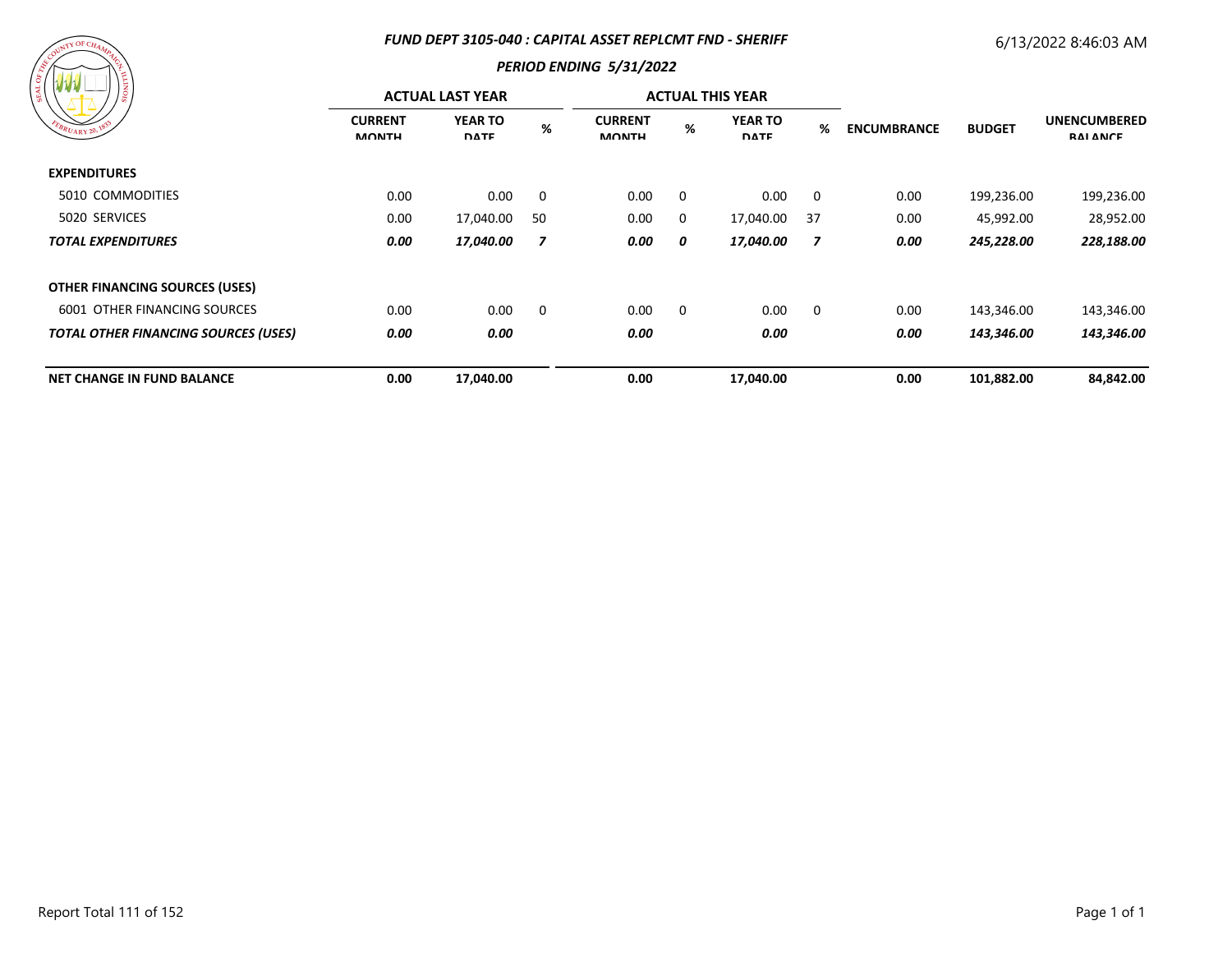## *FUND DEPT 3105-041 : CAPITAL ASSET REPLCMT FND - STATES ATTORNEY*

# 6/13/2022 8:46:03 AM



| .                                           | <b>ACTUAL LAST YEAR</b>        |                               |      |                                |             | <b>ACTUAL THIS YEAR</b>       |             |                    |               |                                        |
|---------------------------------------------|--------------------------------|-------------------------------|------|--------------------------------|-------------|-------------------------------|-------------|--------------------|---------------|----------------------------------------|
| FEBRUARY 20, 1833                           | <b>CURRENT</b><br><b>MONTH</b> | <b>YEAR TO</b><br><b>DATE</b> | $\%$ | <b>CURRENT</b><br><b>MONTH</b> | %           | <b>YEAR TO</b><br><b>DATE</b> | %           | <b>ENCUMBRANCE</b> | <b>BUDGET</b> | <b>UNENCUMBERED</b><br><b>RAI ANCE</b> |
| <b>EXPENDITURES</b>                         |                                |                               |      |                                |             |                               |             |                    |               |                                        |
| 5010 COMMODITIES                            | 0.00                           | 0.00                          | 0    | 0.00                           | 0           | 493.00                        | 1           | 0.00               | 33,150.00     | 32,657.00                              |
| 5020 SERVICES                               | 0.00                           | 0.00                          | 0    | 0.00                           | 0           | 0.00                          | 0           | 0.00               | 50,000.00     | 50,000.00                              |
| 8000 CAPITAL OUTLAY                         | 0.00                           | 0.00                          | 0    | 0.00                           | 0           | 0.00                          | 0           | 0.00               | 3,028.00      | 3,028.00                               |
| <b>TOTAL EXPENDITURES</b>                   | 0.00                           | 0.00                          | 0    | 0.00                           | 0           | 493.00                        | 1           | 0.00               | 86,178.00     | 85,685.00                              |
| <b>OTHER FINANCING SOURCES (USES)</b>       |                                |                               |      |                                |             |                               |             |                    |               |                                        |
| <b>6001 OTHER FINANCING SOURCES</b>         | 0.00                           | 0.00                          | 0    | 0.00                           | $\mathbf 0$ | 0.00                          | $\mathbf 0$ | 0.00               | 44,848.00     | 44,848.00                              |
| <b>TOTAL OTHER FINANCING SOURCES (USES)</b> | 0.00                           | 0.00                          |      | 0.00                           |             | 0.00                          |             | 0.00               | 44,848.00     | 44,848.00                              |
| <b>NET CHANGE IN FUND BALANCE</b>           | 0.00                           | 0.00                          |      | 0.00                           |             | 493.00                        |             | 0.00               | 41,330.00     | 40,837.00                              |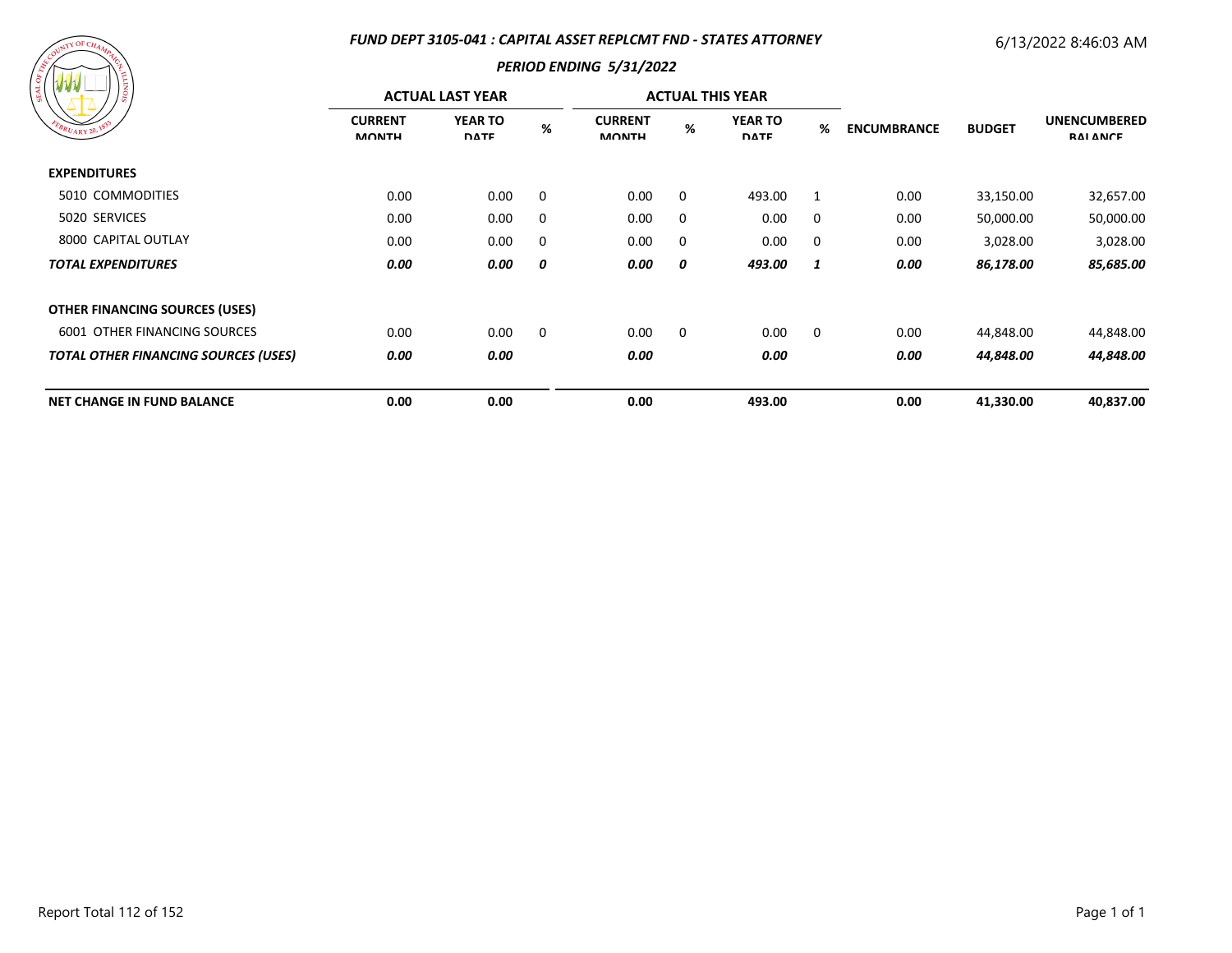#### *FUND DEPT 3105-042 : CAPITAL ASSET REPLCMT FND - CORONER*

# 6/13/2022 8:46:03 AM

# $\sqrt{N}$  OF C

| ' ద                                         | <b>ACTUAL LAST YEAR</b>        |                               |   |                                |    | <b>ACTUAL THIS YEAR</b>       |     |                    |               |                                        |
|---------------------------------------------|--------------------------------|-------------------------------|---|--------------------------------|----|-------------------------------|-----|--------------------|---------------|----------------------------------------|
| FEBRUARY 20, 1833                           | <b>CURRENT</b><br><b>MONTH</b> | <b>YEAR TO</b><br><b>DATE</b> | % | <b>CURRENT</b><br><b>MONTH</b> | %  | <b>YEAR TO</b><br><b>DATE</b> | %   | <b>ENCUMBRANCE</b> | <b>BUDGET</b> | <b>UNENCUMBERED</b><br><b>RAI ANCE</b> |
| <b>EXPENDITURES</b>                         |                                |                               |   |                                |    |                               |     |                    |               |                                        |
| 5010 COMMODITIES                            | 0.00                           | 0.00                          | 0 | 7,627.79                       | 28 | 14,568.14                     | -53 | 7,466.00           | 27,629.00     | 13,060.86                              |
| 8000 CAPITAL OUTLAY                         | 0.00                           | 0.00                          | 0 | 0.00                           | 0  | 0.00                          | 0   | 0.00               | 8,611.00      | 8,611.00                               |
| <b>TOTAL EXPENDITURES</b>                   | 0.00                           | 0.00                          | 0 | 7,627.79                       | 21 | 14,568.14                     | 40  | 7,466.00           | 36,240.00     | 21,671.86                              |
| <b>OTHER FINANCING SOURCES (USES)</b>       |                                |                               |   |                                |    |                               |     |                    |               |                                        |
| <b>TOTAL OTHER FINANCING SOURCES (USES)</b> | 0.00                           | 0.00                          |   | 0.00                           |    | 0.00                          |     | 0.00               | 0.00          | 0.00                                   |
| <b>NET CHANGE IN FUND BALANCE</b>           | 0.00                           | 0.00                          |   | 7,627.79                       |    | 14,568.14                     |     | 7,466.00           | 36,240.00     | 21,671.86                              |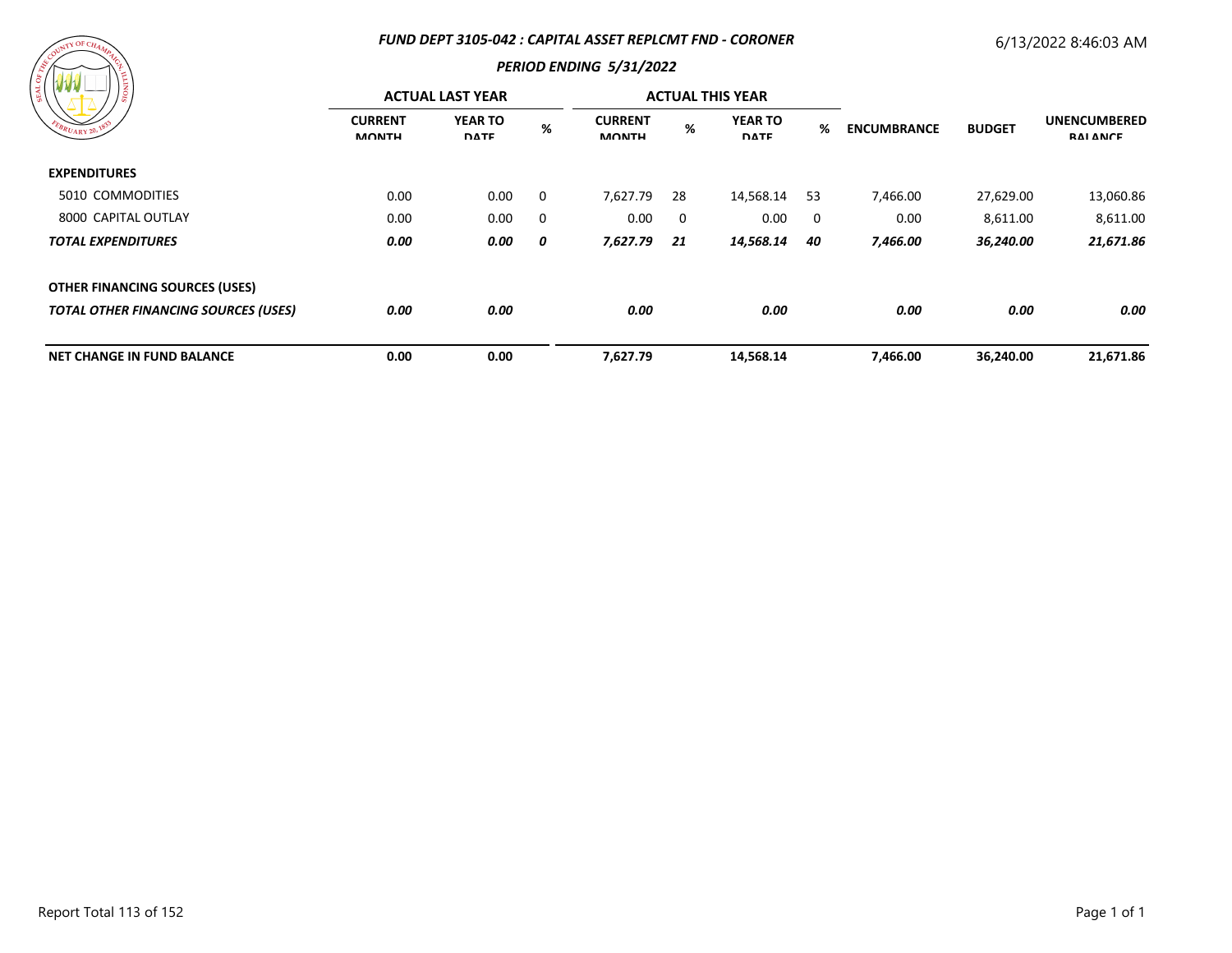## *FUND DEPT 3105-043 : CAPITAL ASSET REPLCMT FND - EMERGENCY MGMT AGCY (EMA)*

# 6/13/2022 8:46:03 AM

| / ដ<br>FEBRUARY 20, 183                     | <b>ACTUAL LAST YEAR</b>        |                               |                         |                                |   | <b>ACTUAL THIS YEAR</b>       |             |                    |                         |                                        |
|---------------------------------------------|--------------------------------|-------------------------------|-------------------------|--------------------------------|---|-------------------------------|-------------|--------------------|-------------------------|----------------------------------------|
|                                             | <b>CURRENT</b><br><b>MONTH</b> | <b>YEAR TO</b><br><b>DATE</b> | %                       | <b>CURRENT</b><br><b>MONTH</b> | % | <b>YEAR TO</b><br><b>DATE</b> | %           | <b>ENCUMBRANCE</b> | <b>BUDGET</b>           | <b>UNENCUMBERED</b><br><b>RAI ANCE</b> |
| <b>EXPENDITURES</b>                         |                                |                               |                         |                                |   |                               |             |                    |                         |                                        |
| 8000 CAPITAL OUTLAY                         | 0.00                           | 0.00                          | $\overline{\mathbf{0}}$ | 0.00                           | 0 | 0.00                          | 0           | 0.00               | 18,000.00               | 18,000.00                              |
| <b>TOTAL EXPENDITURES</b>                   | 0.00                           | 0.00                          | 0                       | 0.00                           | 0 | 0.00                          | 0           | 0.00               | <i><b>18,000.00</b></i> | 18,000.00                              |
| <b>OTHER FINANCING SOURCES (USES)</b>       |                                |                               |                         |                                |   |                               |             |                    |                         |                                        |
| <b>6001 OTHER FINANCING SOURCES</b>         | 0.00                           | 0.00                          | $\mathbf 0$             | 0.00                           | 0 | 0.00                          | $\mathbf 0$ | 0.00               | 36,600.00               | 36,600.00                              |
| <b>TOTAL OTHER FINANCING SOURCES (USES)</b> | 0.00                           | 0.00                          |                         | 0.00                           |   | 0.00                          |             | 0.00               | 36,600.00               | 36,600.00                              |
| <b>NET CHANGE IN FUND BALANCE</b>           | 0.00                           | 0.00                          |                         | 0.00                           |   | 0.00                          |             | 0.00               | $-18,600.00$            | $-18,600.00$                           |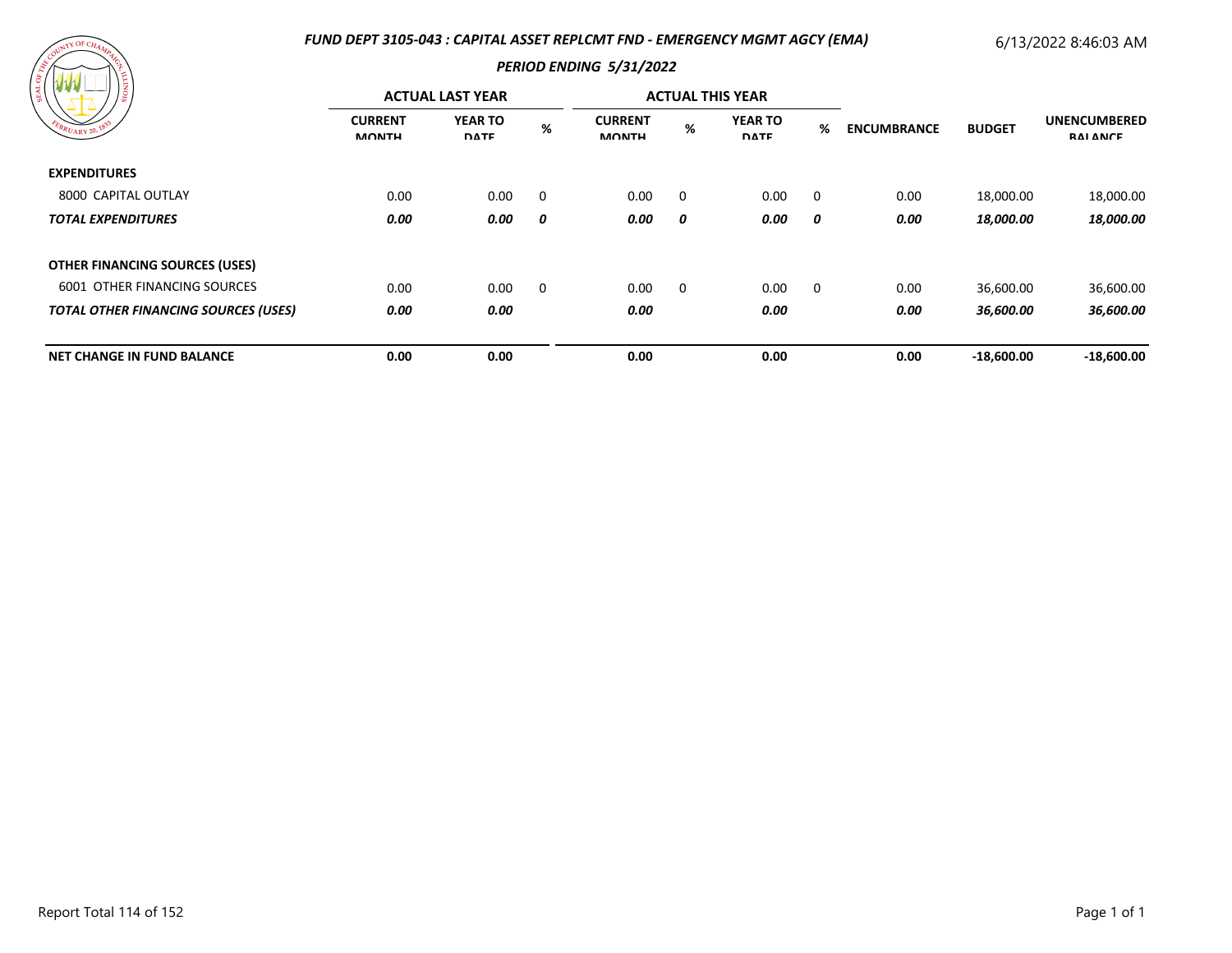## *FUND DEPT 3105-051 : CAPITAL ASSET REPLCMT FND - JUVENILE DETENTION CENTER*

# 6/13/2022 8:46:03 AM

| ASSESSMANT OF CHAMPING<br>SIONITA<br>FEBRUARY 20, 1833 |
|--------------------------------------------------------|
|--------------------------------------------------------|

|                                             | <b>ACTUAL LAST YEAR</b>        |                               |     |                                |          | <b>ACTUAL THIS YEAR</b>       |                         |                    |               |                                        |
|---------------------------------------------|--------------------------------|-------------------------------|-----|--------------------------------|----------|-------------------------------|-------------------------|--------------------|---------------|----------------------------------------|
| EBRUARY 20, 183                             | <b>CURRENT</b><br><b>MONTH</b> | <b>YEAR TO</b><br><b>DATE</b> | %   | <b>CURRENT</b><br><b>MONTH</b> | %        | <b>YEAR TO</b><br><b>DATE</b> | %                       | <b>ENCUMBRANCE</b> | <b>BUDGET</b> | <b>UNENCUMBERED</b><br><b>RAI ANCE</b> |
| <b>EXPENDITURES</b>                         |                                |                               |     |                                |          |                               |                         |                    |               |                                        |
| 5010 COMMODITIES                            | 0.00                           | 1,201.00                      | 3   | 0.00                           | 0        | 0.00                          | $\overline{\mathbf{0}}$ | 0.00               | 6,065.00      | 6,065.00                               |
| 5020 SERVICES                               | 0.00                           | 3,995.00                      | 100 | 0.00                           | 0        | 3,995.00 100                  |                         | 0.00               | 4,000.00      | 5.00                                   |
| 8000 CAPITAL OUTLAY                         | 0.00                           | 22,568.15                     | 100 | 0.00                           | $\Omega$ | 0.00                          | $\overline{\mathbf{0}}$ | 0.00               | 59,571.00     | 59,571.00                              |
| <b>TOTAL EXPENDITURES</b>                   | 0.00                           | 27,764.15                     | 42  | 0.00                           | 0        | 3,995.00                      | 6                       | 0.00               | 69,636.00     | 65,641.00                              |
| <b>OTHER FINANCING SOURCES (USES)</b>       |                                |                               |     |                                |          |                               |                         |                    |               |                                        |
| <b>6001 OTHER FINANCING SOURCES</b>         | 0.00                           | 0.00                          | 0   | 0.00                           | 0        | 0.00                          | $\overline{\mathbf{0}}$ | 0.00               | 70,092.00     | 70,092.00                              |
| <b>TOTAL OTHER FINANCING SOURCES (USES)</b> | 0.00                           | 0.00                          |     | 0.00                           |          | 0.00                          |                         | 0.00               | 70,092.00     | 70,092.00                              |
| <b>NET CHANGE IN FUND BALANCE</b>           | 0.00                           | 27,764.15                     |     | 0.00                           |          | 3,995.00                      |                         | 0.00               | $-456.00$     | $-4,451.00$                            |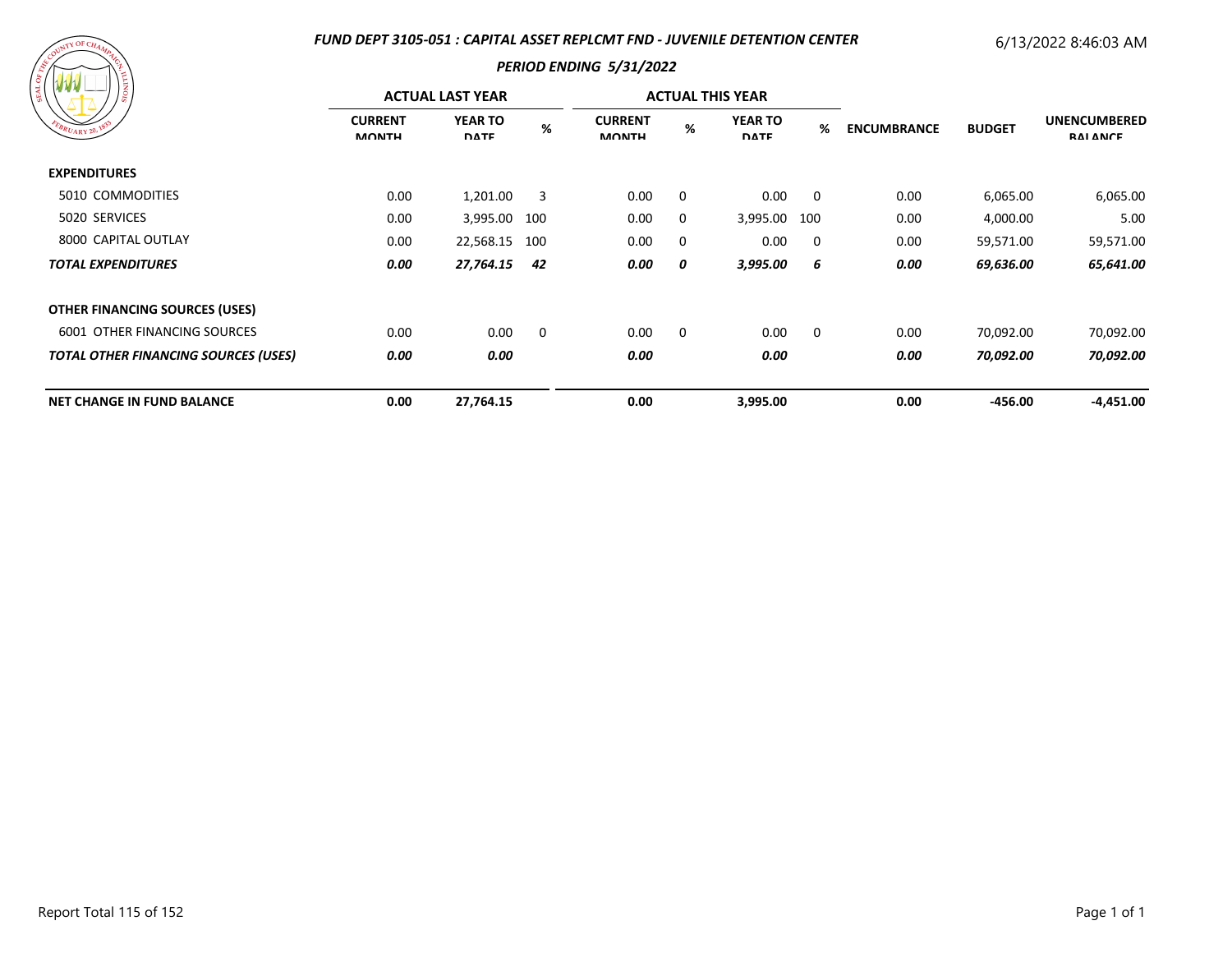## *FUND DEPT 3105-052 : CAPITAL ASSET REPLCMT FND - COURT SERVICES -PROBATION*

# 6/13/2022 8:46:03 AM

| ARANAL UF CHAMARACH<br>SIONIT.<br>FEBRUARY 20, 1833 |
|-----------------------------------------------------|
|                                                     |

|                                             | <b>ACTUAL LAST YEAR</b>        |                               |   |                                |          | <b>ACTUAL THIS YEAR</b>       |             |                    |               |                                        |
|---------------------------------------------|--------------------------------|-------------------------------|---|--------------------------------|----------|-------------------------------|-------------|--------------------|---------------|----------------------------------------|
| FEBRUARY 20, 1833                           | <b>CURRENT</b><br><b>MONTH</b> | <b>YEAR TO</b><br><b>DATE</b> | % | <b>CURRENT</b><br><b>MONTH</b> | %        | <b>YEAR TO</b><br><b>DATE</b> | %           | <b>ENCUMBRANCE</b> | <b>BUDGET</b> | <b>UNENCUMBERED</b><br><b>RAI ANCE</b> |
| <b>EXPENDITURES</b>                         |                                |                               |   |                                |          |                               |             |                    |               |                                        |
| 5010 COMMODITIES                            | 0.00                           | 0.00                          | 0 | 4,233.16                       | -33      | 4,233.16                      | -33         | 0.00               | 13,015.00     | 8,781.84                               |
| 8000 CAPITAL OUTLAY                         | 0.00                           | 0.00                          | 0 | 0.00                           | 0        | 0.00                          | 0           | 0.00               | 14,681.00     | 14,681.00                              |
| <b>TOTAL EXPENDITURES</b>                   | 0.00                           | 0.00                          | 0 | 4,233.16                       | - 15     | 4,233.16                      | - 15        | 0.00               | 27,696.00     | 23,462.84                              |
| <b>OTHER FINANCING SOURCES (USES)</b>       |                                |                               |   |                                |          |                               |             |                    |               |                                        |
| 6001 OTHER FINANCING SOURCES                | 0.00                           | 0.00                          | 0 | 0.00                           | $\Omega$ | 0.00                          | $\mathbf 0$ | 0.00               | 30,616.00     | 30,616.00                              |
| <b>TOTAL OTHER FINANCING SOURCES (USES)</b> | 0.00                           | 0.00                          |   | 0.00                           |          | 0.00                          |             | 0.00               | 30,616.00     | 30,616.00                              |
| <b>NET CHANGE IN FUND BALANCE</b>           | 0.00                           | 0.00                          |   | 4,233.16                       |          | 4,233.16                      |             | 0.00               | $-2,920.00$   | $-7,153.16$                            |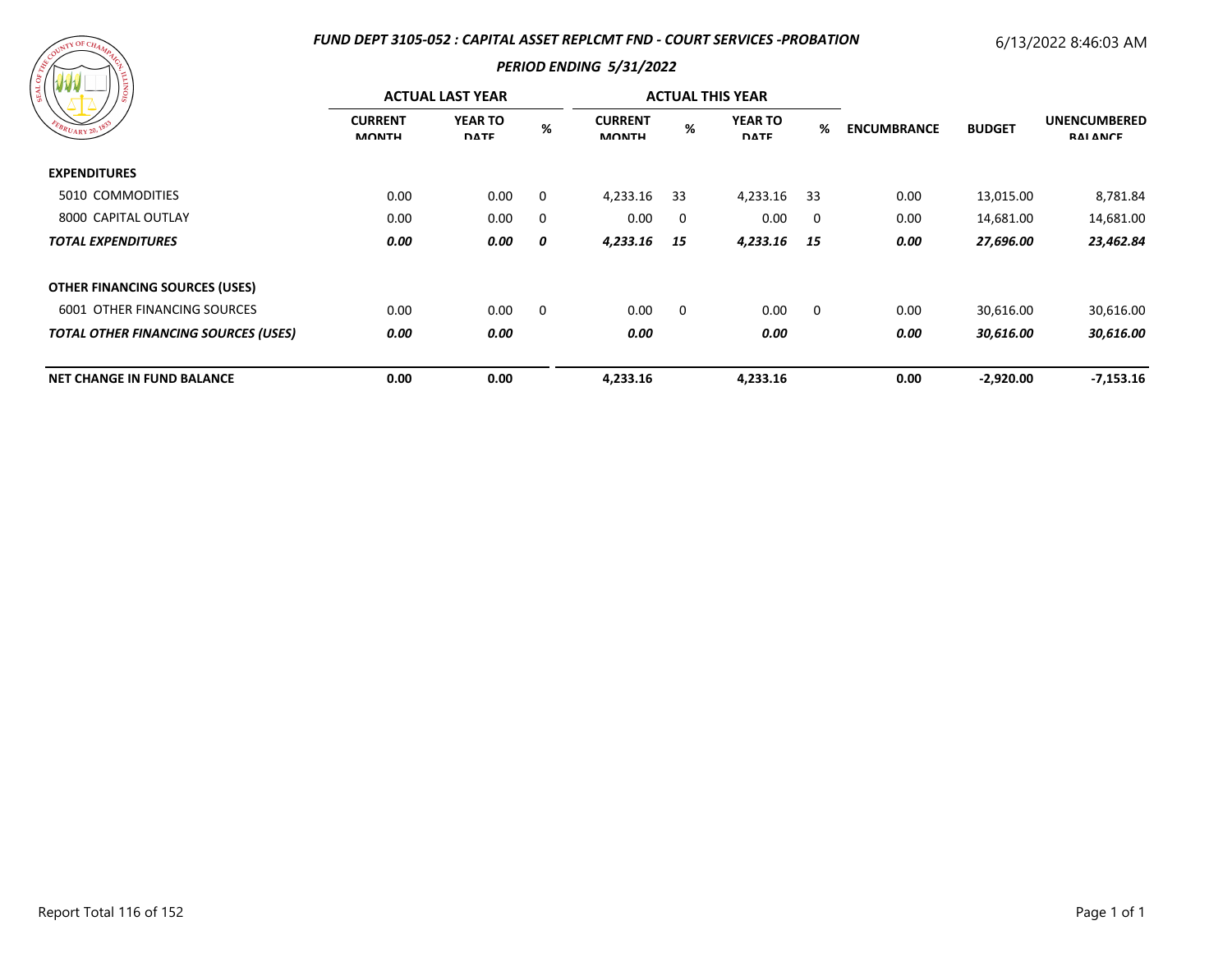## *FUND DEPT 3105-059 : CAPITAL ASSET REPLCMT FND - FACILITIES PLANNING*

# 6/13/2022 8:46:03 AM



| 7\$.                                        |                                | <b>ACTUAL LAST YEAR</b>       |      |                                |                | <b>ACTUAL THIS YEAR</b>       |    |                    |                              |                                            |
|---------------------------------------------|--------------------------------|-------------------------------|------|--------------------------------|----------------|-------------------------------|----|--------------------|------------------------------|--------------------------------------------|
| EBRUARY 20, 1833                            | <b>CURRENT</b><br><b>MONTH</b> | <b>YEAR TO</b><br><b>DATE</b> | $\%$ | <b>CURRENT</b><br><b>MONTH</b> | %              | <b>YEAR TO</b><br><b>DATE</b> | %  | <b>ENCUMBRANCE</b> | <b>BUDGET</b>                | <b>UNENCUMBERED</b><br><b>RAI ANCE</b>     |
| <b>REVENUES</b>                             |                                |                               |      |                                |                |                               |    |                    |                              |                                            |
| <b>TOTAL REVENUES</b>                       | 0.00                           | 0.00                          | 0    | 0.00                           | 0              | 0.00                          | 0  | 0.00               | 0.00                         | 0.00                                       |
| <b>EXPENDITURES</b>                         |                                |                               |      |                                |                |                               |    |                    |                              |                                            |
| 5020 SERVICES<br>8000 CAPITAL OUTLAY        | 71,274.50<br>0.00<br>71,274.50 | 249,303.40                    | 66   | 12,991.60                      | $\overline{2}$ | 30,126.97                     | 5  | 243,000.00         | 581,233.82                   | 551,106.85<br>3,173,060.48<br>3,724,167.33 |
|                                             |                                | 79,853.82                     | 2    | 172,449.95                     | 4              | 1,419,906.70                  | 31 | $-14,645.00$       | 4,592,967.18<br>5,174,201.00 |                                            |
| <b>TOTAL EXPENDITURES</b>                   |                                | 329,157.22                    | 7    | 185,441.55                     | 4              | 1,450,033.67                  | 28 | 228,355.00         |                              |                                            |
| <b>OTHER FINANCING SOURCES (USES)</b>       |                                |                               |      |                                |                |                               |    |                    |                              |                                            |
| 6001 OTHER FINANCING SOURCES                | 0.00                           | 0.00                          | 0    | 0.00                           | $\mathbf 0$    | 0.00                          | 0  | 0.00               | 2,150,000.00                 | 2,150,000.00                               |
| <b>TOTAL OTHER FINANCING SOURCES (USES)</b> | 0.00                           | 0.00                          |      | 0.00                           |                | 0.00                          |    | 0.00               | 2,150,000.00                 | 2,150,000.00                               |
| <b>NET CHANGE IN FUND BALANCE</b>           | 71,274.50                      | 329,157.22                    |      | 185,441.55                     |                | 1,450,033.67                  |    | 228,355.00         | 3,024,201.00                 | 1,574,167.33                               |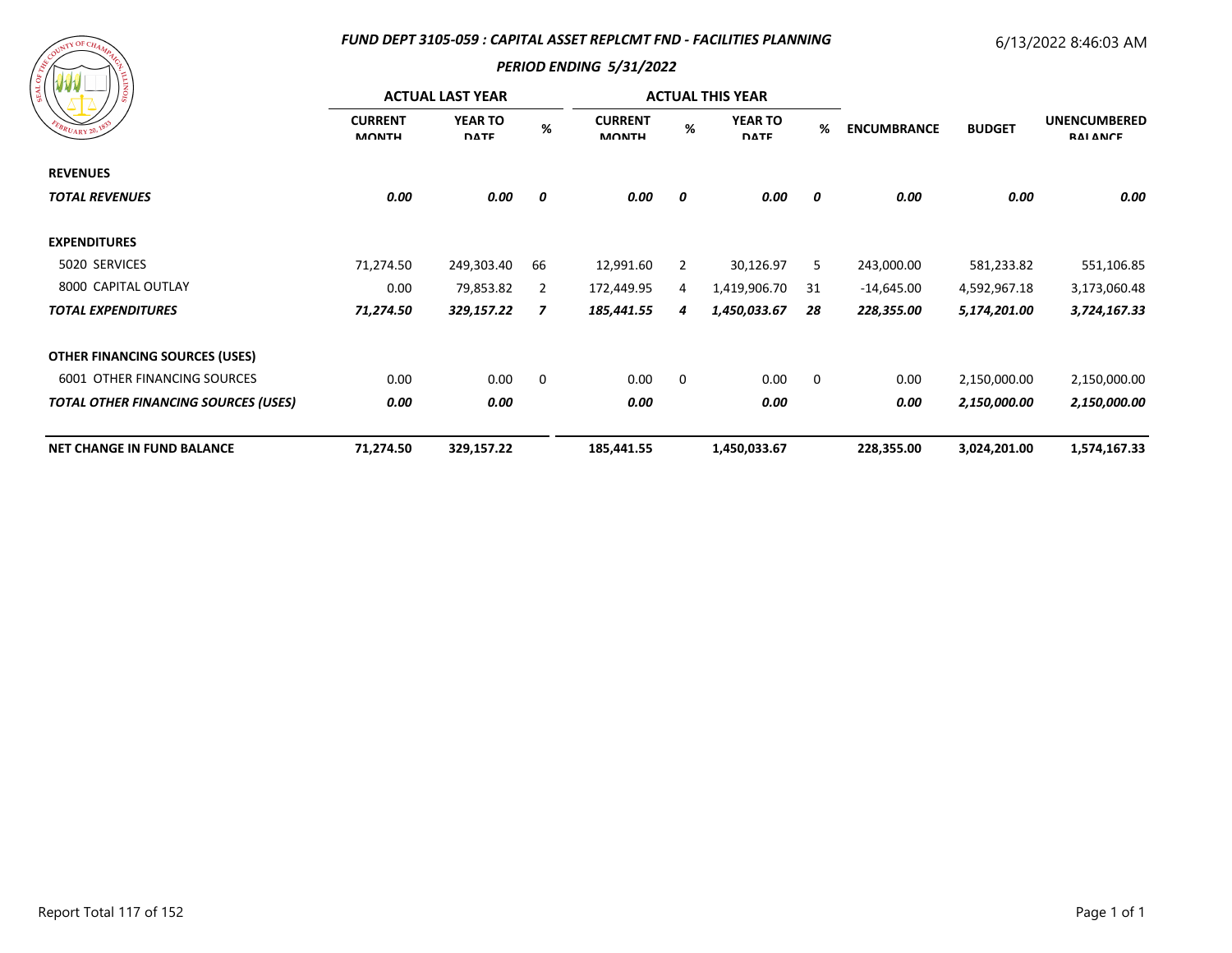## *FUND DEPT 3105-071 : CAPITAL ASSET REPLCMT FND - PUBLIC PROP (PHYS, PLNT, FAC)*

# 6/13/2022 8:46:03 AM

| A Countine Champing<br>SIONIT<br>FBRUARY 20, 1833 |  |
|---------------------------------------------------|--|
|                                                   |  |

| 17 Y Y Y Y Y<br>) ខ្ល                       |                                | <b>ACTUAL LAST YEAR</b>       |          |                                |          | <b>ACTUAL THIS YEAR</b>       |             |                    |               | <b>UNENCUMBERED</b><br><b>RAI ANCE</b> |
|---------------------------------------------|--------------------------------|-------------------------------|----------|--------------------------------|----------|-------------------------------|-------------|--------------------|---------------|----------------------------------------|
| EBRUARY 20, 1833                            | <b>CURRENT</b><br><b>MONTH</b> | <b>YEAR TO</b><br><b>DATE</b> | %        | <b>CURRENT</b><br><b>MONTH</b> | $\%$     | <b>YEAR TO</b><br><b>DATE</b> | %           | <b>ENCUMBRANCE</b> | <b>BUDGET</b> |                                        |
| <b>EXPENDITURES</b>                         |                                |                               |          |                                |          |                               |             |                    |               |                                        |
| 5010 COMMODITIES                            | 0.00                           | 0.00                          | $\Omega$ | 0.00                           | $\Omega$ | 0.00                          | 0           | 0.00               | 10,550.00     | 10,550.00                              |
| 8000 CAPITAL OUTLAY                         | 9,350.00                       | 9,350.00                      | 8        | 0.00                           | 0        | 23,182.00                     | 30          | 14,925.00          | 76,400.00     | 53,218.00                              |
| <b>TOTAL EXPENDITURES</b>                   | 9,350.00                       | 9,350.00                      | -6       | 0.00                           | 0        | 23,182.00                     | - 27        | 14,925.00          | 86,950.00     | 63,768.00                              |
| <b>OTHER FINANCING SOURCES (USES)</b>       |                                |                               |          |                                |          |                               |             |                    |               |                                        |
| <b>6001 OTHER FINANCING SOURCES</b>         | 0.00                           | 0.00                          | 0        | 0.00                           | $\Omega$ | 0.00                          | $\mathbf 0$ | 0.00               | 187,782.00    | 187,782.00                             |
| <b>TOTAL OTHER FINANCING SOURCES (USES)</b> | 0.00                           | 0.00                          |          | 0.00                           |          | 0.00                          |             | 0.00               | 187,782.00    | 187,782.00                             |
| <b>NET CHANGE IN FUND BALANCE</b>           | 9,350.00                       | 9,350.00                      |          | 0.00                           |          | 23,182.00                     |             | 14,925.00          | $-100,832.00$ | $-124,014.00$                          |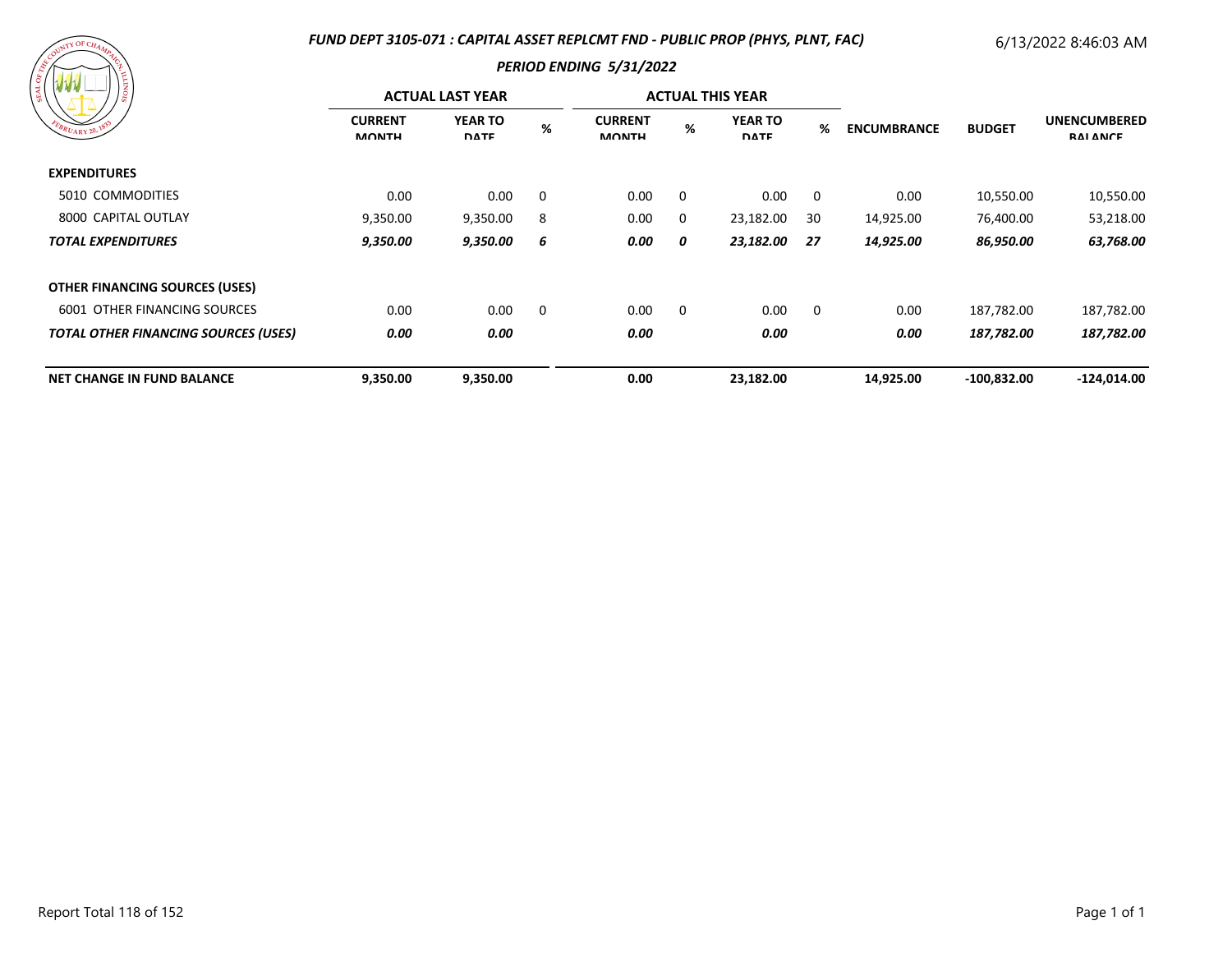## *FUND DEPT 3105-077 : CAPITAL ASSET REPLCMT FND - ZONING AND ENFORCE (P&Z)*

# 6/13/2022 8:46:03 AM

| A SOURIL OF CHAMPY CR<br><b>SIONITY</b><br>EBRUARY 20, 1833 |
|-------------------------------------------------------------|
|-------------------------------------------------------------|

|                                             |                                | <b>ACTUAL LAST YEAR</b>       |     |                                |          | <b>ACTUAL THIS YEAR</b>       |                         |                    |               |                                        |
|---------------------------------------------|--------------------------------|-------------------------------|-----|--------------------------------|----------|-------------------------------|-------------------------|--------------------|---------------|----------------------------------------|
| FEBRUARY 20, 183                            | <b>CURRENT</b><br><b>MONTH</b> | <b>YEAR TO</b><br><b>DATE</b> | %   | <b>CURRENT</b><br><b>MONTH</b> | %        | <b>YEAR TO</b><br><b>DATE</b> | %                       | <b>ENCUMBRANCE</b> | <b>BUDGET</b> | <b>UNENCUMBERED</b><br><b>RAI ANCE</b> |
| <b>EXPENDITURES</b>                         |                                |                               |     |                                |          |                               |                         |                    |               |                                        |
| 5010 COMMODITIES                            | 0.00                           | 0.00                          | - 0 | 0.00                           | $\Omega$ | 0.00                          | $\overline{\mathbf{0}}$ | 0.00               | 3,900.00      | 3,900.00                               |
| 5020 SERVICES                               | 0.00                           | 0.00                          | 0   | 0.00                           | 0        | 0.00                          | $\overline{\mathbf{0}}$ | 0.00               | 25,080.00     | 25,080.00                              |
| <b>TOTAL EXPENDITURES</b>                   | 0.00                           | 0.00                          | 0   | 0.00                           | 0        | 0.00                          | 0                       | 0.00               | 28,980.00     | 28,980.00                              |
| <b>OTHER FINANCING SOURCES (USES)</b>       |                                |                               |     |                                |          |                               |                         |                    |               |                                        |
| <b>6001 OTHER FINANCING SOURCES</b>         | 0.00                           | 0.00                          | - 0 | 0.00                           | $\Omega$ | 0.00                          | $\overline{\mathbf{0}}$ | 0.00               | 28,323.00     | 28,323.00                              |
| <b>TOTAL OTHER FINANCING SOURCES (USES)</b> | 0.00                           | 0.00                          |     | 0.00                           |          | 0.00                          |                         | 0.00               | 28,323.00     | 28,323.00                              |
| <b>NET CHANGE IN FUND BALANCE</b>           | 0.00                           | 0.00                          |     | 0.00                           |          | 0.00                          |                         | 0.00               | 657.00        | 657.00                                 |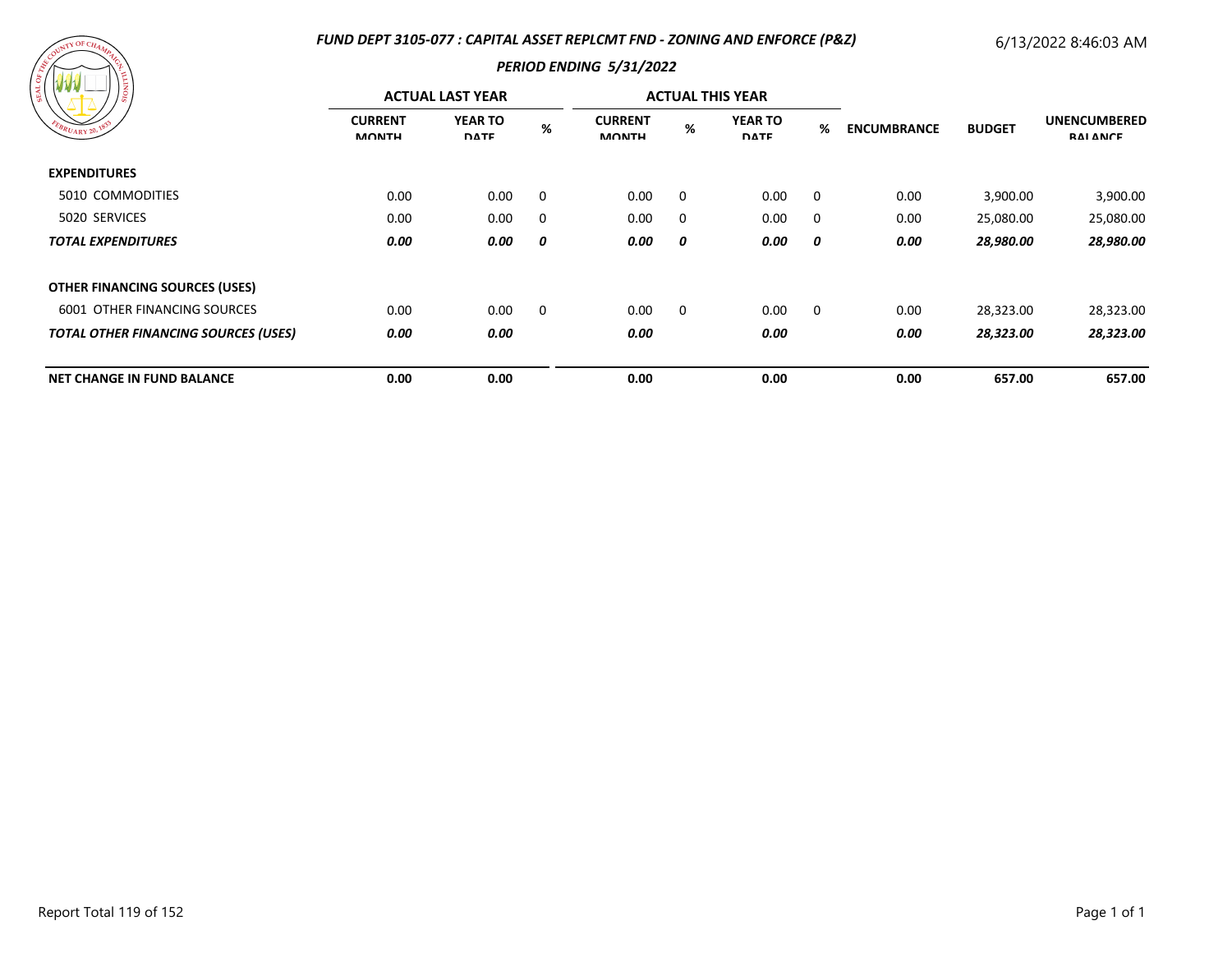## *FUND DEPT 3105-140 : CAPITAL ASSET REPLCMT FND - CORRECTIONAL CENTER*

# 6/13/2022 8:46:03 AM

| ARANTICAMARA<br>FBRUARY 20, 1833 | <b>SIONTI</b> |
|----------------------------------|---------------|
|                                  |               |

|                                             |                                | <b>ACTUAL LAST YEAR</b>       |    |                                |          | <b>ACTUAL THIS YEAR</b>       |                         |                    |               | <b>UNENCUMBERED</b><br><b>RAI ANCE</b> |
|---------------------------------------------|--------------------------------|-------------------------------|----|--------------------------------|----------|-------------------------------|-------------------------|--------------------|---------------|----------------------------------------|
| FBRUARY 20, 183                             | <b>CURRENT</b><br><b>MONTH</b> | <b>YEAR TO</b><br><b>DATE</b> | %  | <b>CURRENT</b><br><b>MONTH</b> | %        | <b>YEAR TO</b><br><b>DATE</b> | %                       | <b>ENCUMBRANCE</b> | <b>BUDGET</b> |                                        |
| <b>EXPENDITURES</b>                         |                                |                               |    |                                |          |                               |                         |                    |               |                                        |
| 5010 COMMODITIES                            | 0.00                           | 0.00                          | 0  | 0.00                           | $\Omega$ | 0.00                          | $\overline{\mathbf{0}}$ | 0.00               | 110,882.00    | 110,882.00                             |
| 5020 SERVICES                               | 0.00                           | 52,657.00                     | 33 | 0.00                           | 0        | 81,608.25                     | -47                     | 0.00               | 172,662.00    | 91,053.75                              |
| 8000 CAPITAL OUTLAY                         | 0.00                           | 0.00                          | 0  | 0.00                           | 0        | 0.00                          | $\overline{0}$          | 0.00               | 73,000.00     | 73,000.00                              |
| <b>TOTAL EXPENDITURES</b>                   | 0.00                           | 52,657.00                     | 29 | 0.00                           | 0        | 81,608.25                     | 23                      | 0.00               | 356,544.00    | 274,935.75                             |
| OTHER FINANCING SOURCES (USES)              |                                |                               |    |                                |          |                               |                         |                    |               |                                        |
| <b>6001 OTHER FINANCING SOURCES</b>         | 0.00                           | 0.00                          | 0  | 0.00                           | 0        | 0.00                          | $\overline{\mathbf{0}}$ | 0.00               | 274,761.00    | 274,761.00                             |
| <b>TOTAL OTHER FINANCING SOURCES (USES)</b> | 0.00                           | 0.00                          |    | 0.00                           |          | 0.00                          |                         | 0.00               | 274,761.00    | 274,761.00                             |
| <b>NET CHANGE IN FUND BALANCE</b>           | 0.00                           | 52,657.00                     |    | 0.00                           |          | 81,608.25                     |                         | 0.00               | 81,783.00     | 174.75                                 |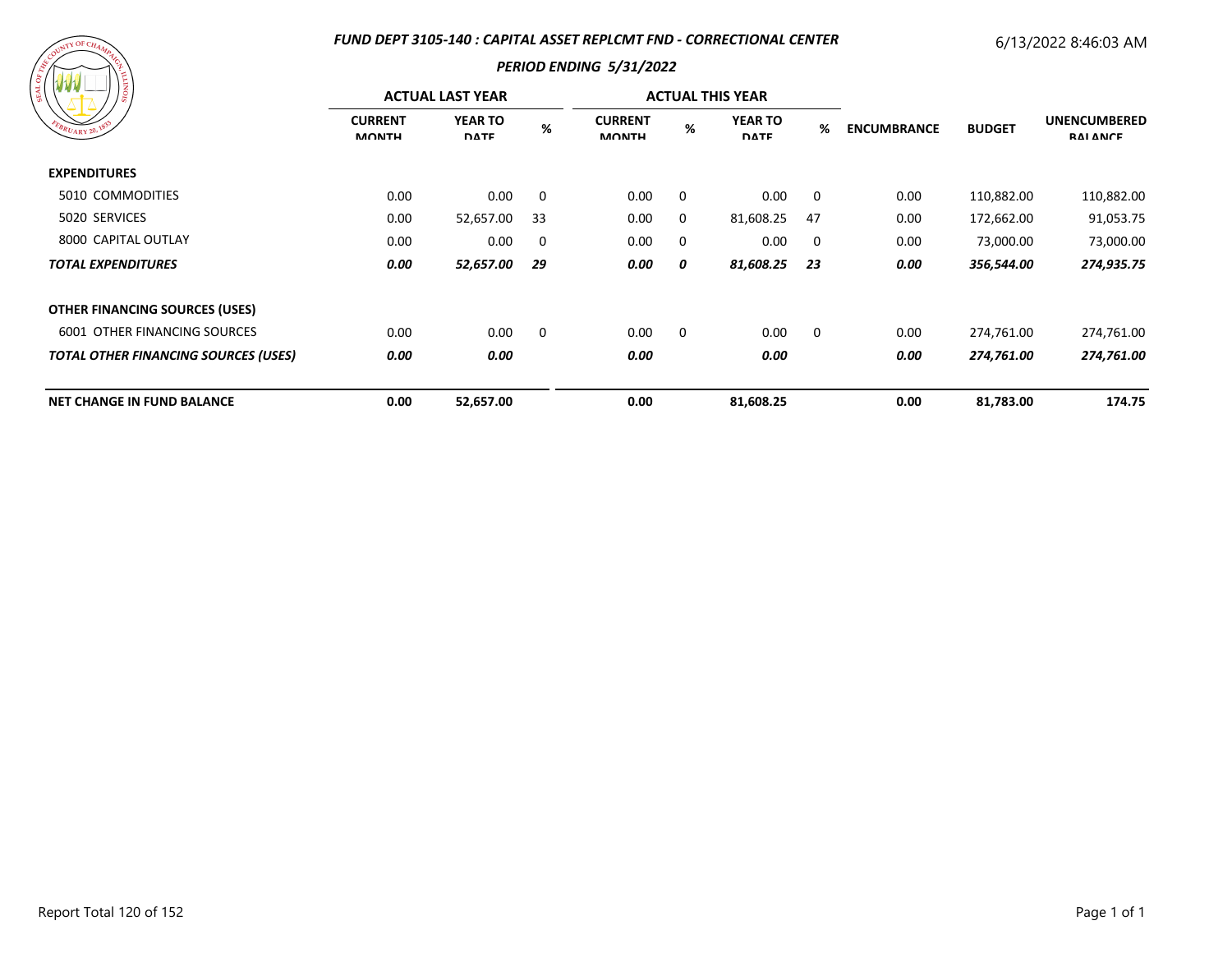## *FUND DEPT 3303-010 : COURT COMPLEX CONSTR FUND - COUNTY BOARD*

# 6/13/2022 8:46:03 AM



|                                             |                                | <b>ACTUAL LAST YEAR</b>       |      |                                |             | <b>ACTUAL THIS YEAR</b>       |             |                    | <b>BUDGET</b> | <b>UNENCUMBERED</b><br><b>RAI ANCE</b> |
|---------------------------------------------|--------------------------------|-------------------------------|------|--------------------------------|-------------|-------------------------------|-------------|--------------------|---------------|----------------------------------------|
| EBRUARY 20, 182                             | <b>CURRENT</b><br><b>MONTH</b> | <b>YEAR TO</b><br><b>DATE</b> | $\%$ | <b>CURRENT</b><br><b>MONTH</b> | $\%$        | <b>YEAR TO</b><br><b>DATE</b> | %           | <b>ENCUMBRANCE</b> |               |                                        |
| <b>REVENUES</b>                             |                                |                               |      |                                |             |                               |             |                    |               |                                        |
| 4008 INVESTMENT EARNINGS                    | 0.00                           | 24.41                         | -5   | 0.00                           | $\mathbf 0$ | 24.14                         | 97          | 0.00               | 25.00         | 0.86                                   |
| <b>TOTAL REVENUES</b>                       | 0.00                           | 24.41                         | 5    | 0.00                           | 0           | 24.14                         | 97          | 0.00               | 25.00         | 0.86                                   |
| <b>EXPENDITURES</b>                         |                                |                               |      |                                |             |                               |             |                    |               |                                        |
| 5020 SERVICES                               | 0.00                           | 0.00                          | 0    | 0.00                           | $\mathbf 0$ | 0.00                          | $\mathbf 0$ | 0.00               | 16,925.00     | 16,925.00                              |
| <b>TOTAL EXPENDITURES</b>                   | 0.00                           | 0.00                          | 0    | 0.00                           | 0           | 0.00                          | 0           | 0.00               | 16,925.00     | 16,925.00                              |
| <b>OTHER FINANCING SOURCES (USES)</b>       |                                |                               |      |                                |             |                               |             |                    |               |                                        |
| <b>TOTAL OTHER FINANCING SOURCES (USES)</b> | 0.00                           | 0.00                          |      | 0.00                           |             | 0.00                          |             | 0.00               | 0.00          | 0.00                                   |
| <b>NET CHANGE IN FUND BALANCE</b>           | 0.00                           | $-24.41$                      |      | 0.00                           |             | $-24.14$                      |             | 0.00               | 16,900.00     | 16,924.14                              |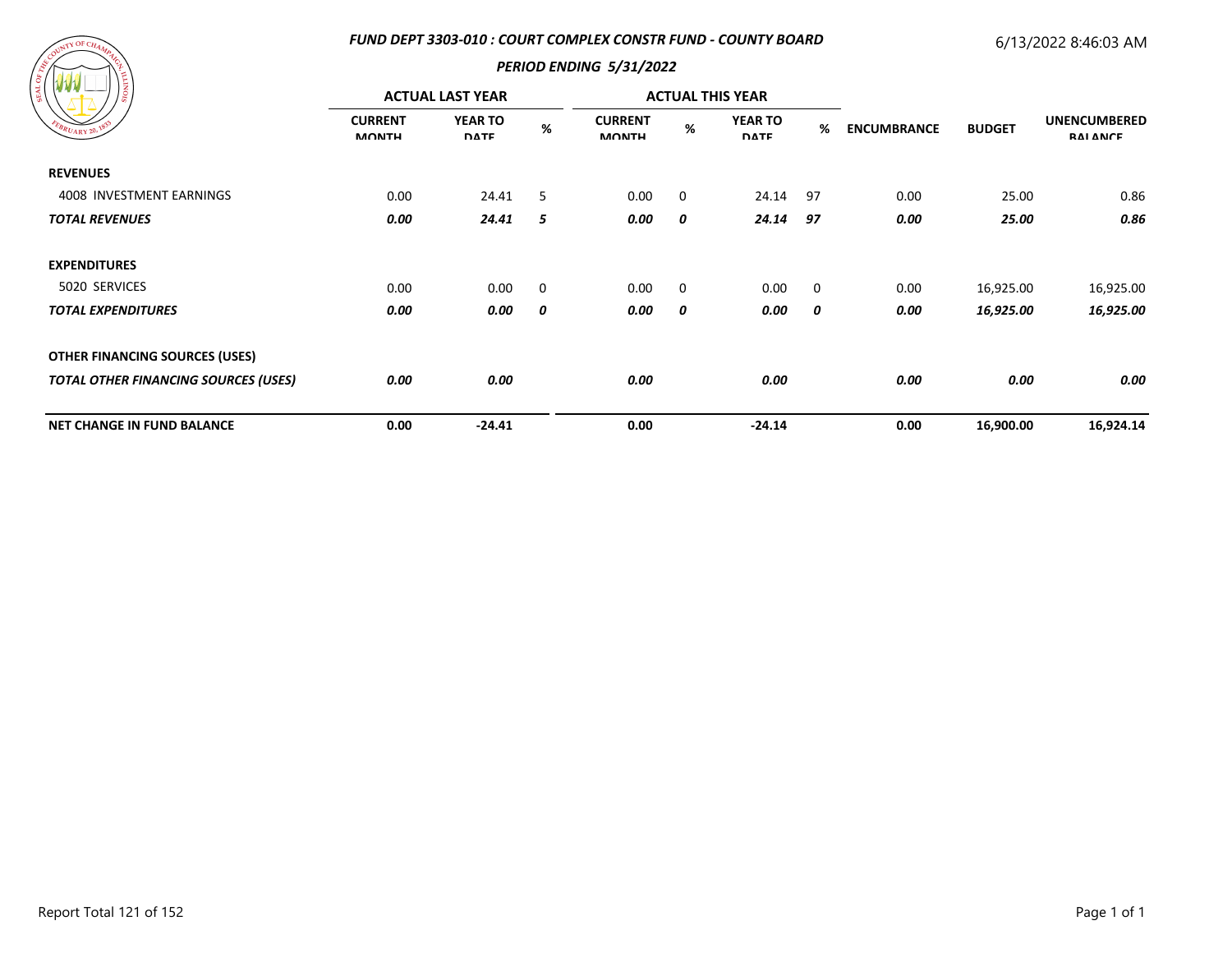## *FUND DEPT 4074-010 : 2003 NURS HM BOND DBT SRV - COUNTY BOARD*

# 6/13/2022 8:46:03 AM



| and a series of the<br>- Se                 |                                | <b>ACTUAL LAST YEAR</b>       |      |                                |                       | <b>ACTUAL THIS YEAR</b>       |                         |                    |               |                                        |
|---------------------------------------------|--------------------------------|-------------------------------|------|--------------------------------|-----------------------|-------------------------------|-------------------------|--------------------|---------------|----------------------------------------|
| EBRUARY 20, 18                              | <b>CURRENT</b><br><b>MONTH</b> | <b>YEAR TO</b><br><b>DATE</b> | $\%$ | <b>CURRENT</b><br><b>MONTH</b> | %                     | <b>YEAR TO</b><br><b>DATE</b> | %                       | <b>ENCUMBRANCE</b> | <b>BUDGET</b> | <b>UNENCUMBERED</b><br><b>RAI ANCE</b> |
| <b>REVENUES</b>                             |                                |                               |      |                                |                       |                               |                         |                    |               |                                        |
| <b>TOTAL REVENUES</b>                       | 0.00                           | 0.00                          | 0    | 0.00                           | $\boldsymbol{\theta}$ | 0.00                          | $\overline{\mathbf{0}}$ | 0.00               | 0.00          | 0.00                                   |
| <b>EXPENDITURES</b>                         |                                |                               |      |                                |                       |                               |                         |                    |               |                                        |
| <b>TOTAL EXPENDITURES</b>                   | 0.00                           | 0.00                          | 0    | 0.00                           | 0                     | 0.00                          | $\boldsymbol{\theta}$   | 0.00               | 0.00          | 0.00                                   |
| <b>OTHER FINANCING SOURCES (USES)</b>       |                                |                               |      |                                |                       |                               |                         |                    |               |                                        |
| <b>TOTAL OTHER FINANCING SOURCES (USES)</b> | 0.00                           | 0.00                          |      | 0.00                           |                       | 0.00                          |                         | 0.00               | 0.00          | 0.00                                   |
| <b>NET CHANGE IN FUND BALANCE</b>           | 0.00                           | 0.00                          |      | 0.00                           |                       | 0.00                          |                         | 0.00               | 0.00          | 0.00                                   |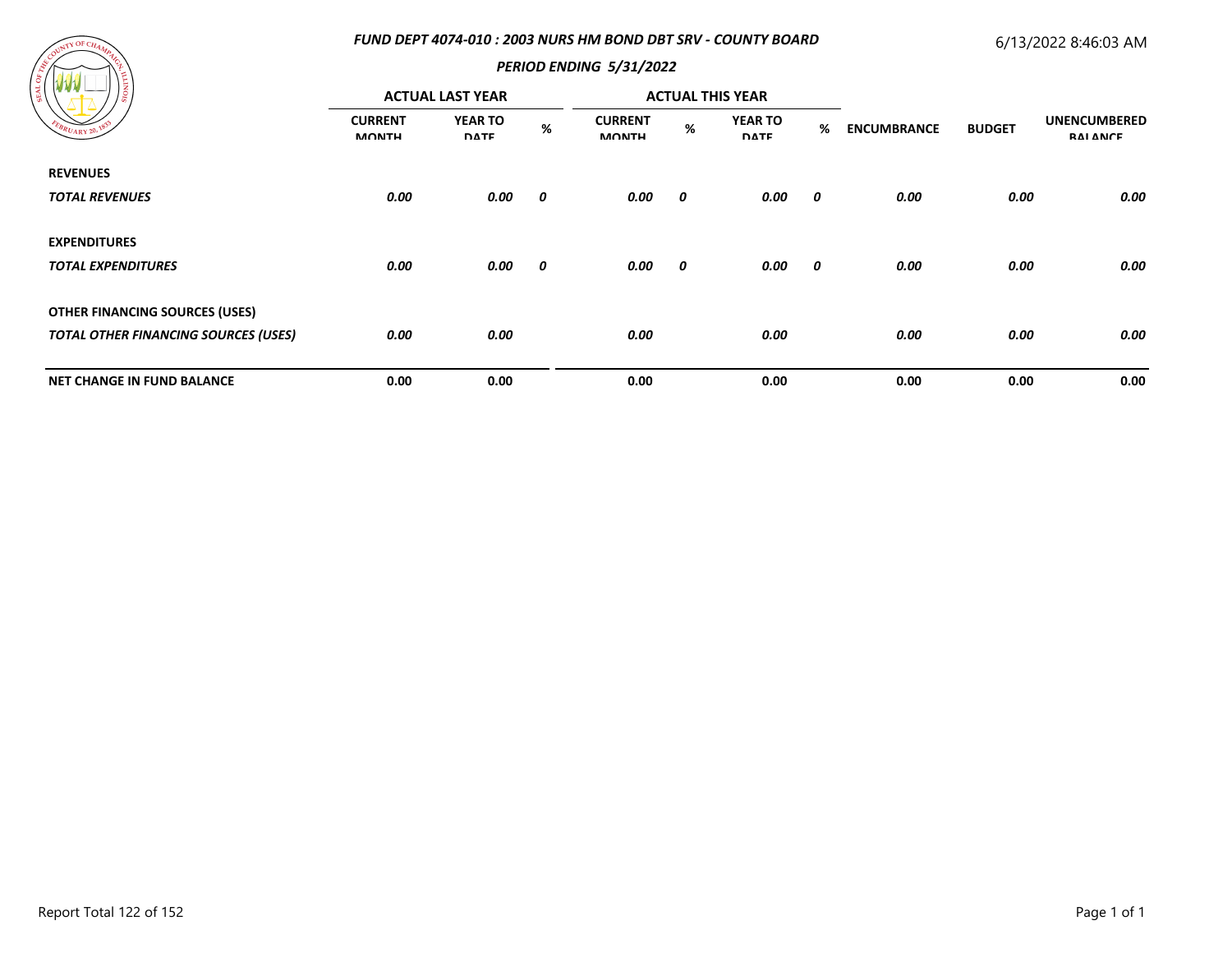## *FUND DEPT 4350-010 : HWY FACIL BOND DEBT SERVICE - COUNTY BOARD*

# 6/13/2022 8:46:03 AM



| ' డ<br>$\epsilon_{B_{RU_{\text{ARY}}}20}$   |                                | <b>ACTUAL LAST YEAR</b>       |   |                                |   | <b>ACTUAL THIS YEAR</b>       |   |                    |               |                                        |
|---------------------------------------------|--------------------------------|-------------------------------|---|--------------------------------|---|-------------------------------|---|--------------------|---------------|----------------------------------------|
|                                             | <b>CURRENT</b><br><b>MONTH</b> | <b>YEAR TO</b><br><b>DATE</b> | % | <b>CURRENT</b><br><b>MONTH</b> | % | <b>YEAR TO</b><br><b>DATE</b> | % | <b>ENCUMBRANCE</b> | <b>BUDGET</b> | <b>UNENCUMBERED</b><br><b>RAI ANCE</b> |
| <b>REVENUES</b>                             |                                |                               |   |                                |   |                               |   |                    |               |                                        |
| <b>TOTAL REVENUES</b>                       | 0.00                           | 0.00                          | 0 | 0.00                           | 0 | 0.00                          | 0 | 0.00               | 0.00          | 0.00                                   |
| <b>OTHER FINANCING SOURCES (USES)</b>       |                                |                               |   |                                |   |                               |   |                    |               |                                        |
| <b>TOTAL OTHER FINANCING SOURCES (USES)</b> | 0.00                           | 0.00                          |   | 0.00                           |   | 0.00                          |   | 0.00               | 0.00          | 0.00                                   |
| <b>NET CHANGE IN FUND BALANCE</b>           | 0.00                           | 0.00                          |   | 0.00                           |   | 0.00                          |   | 0.00               | 0.00          | 0.00                                   |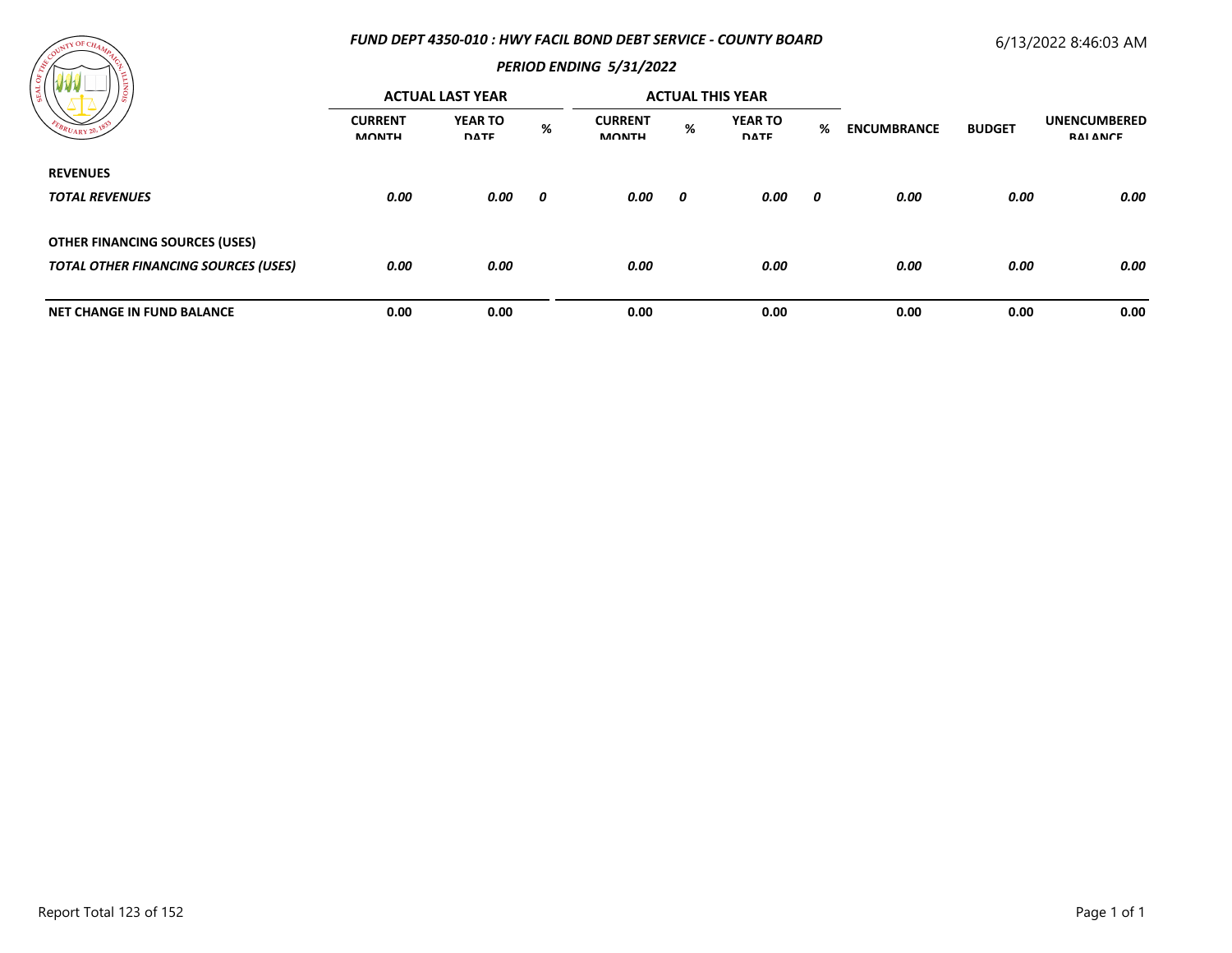### *FUND DEPT 5081-120 : NURSING HOME - EMPLOYEE GROUP INSURANCE*

# 6/13/2022 8:46:03 AM



|                                                                                      | <b>ACTUAL LAST YEAR</b>        |                               |   |                                |   | <b>ACTUAL THIS YEAR</b>       |   |                    |               |                                 |
|--------------------------------------------------------------------------------------|--------------------------------|-------------------------------|---|--------------------------------|---|-------------------------------|---|--------------------|---------------|---------------------------------|
|                                                                                      | <b>CURRENT</b><br><b>MONTH</b> | <b>YEAR TO</b><br><b>DATE</b> | % | <b>CURRENT</b><br><b>MONTH</b> | % | <b>YEAR TO</b><br><b>DATE</b> | % | <b>ENCUMBRANCE</b> | <b>BUDGET</b> | <b>UNENCUMBERED</b><br>RAI ANCE |
| <b>OTHER FINANCING SOURCES (USES)</b><br><b>TOTAL OTHER FINANCING SOURCES (USES)</b> | 0.00                           | 0.00                          |   | 0.00                           |   | 0.00                          |   | 0.00               | 0.00          | 0.00                            |
| <b>NET CHANGE IN FUND BALANCE</b>                                                    | 0.00                           | 0.00                          |   | 0.00                           |   | 0.00                          |   | 0.00               | 0.00          | 0.00                            |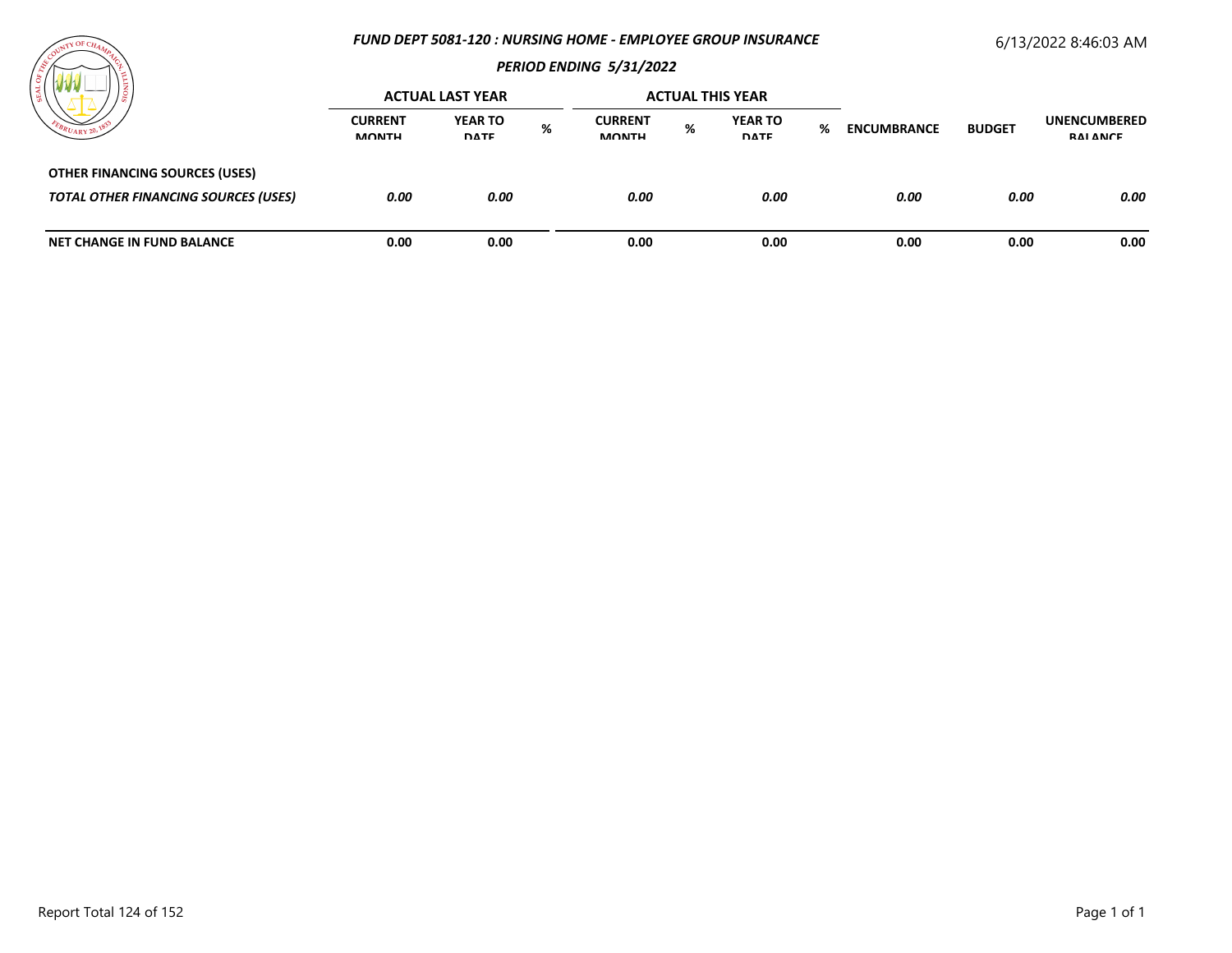#### *FUND DEPT 5081-405 : NURSING HOME - NURSING HOME TRANSITION*

# 6/13/2022 8:46:03 AM

# $\tau Y$  OF C

|                                                           |                                | <b>ACTUAL LAST YEAR</b>       |     |                                |             | <b>ACTUAL THIS YEAR</b>       |                |                                     |               | <b>UNENCUMBERED</b><br><b>RAI ANCE</b> |
|-----------------------------------------------------------|--------------------------------|-------------------------------|-----|--------------------------------|-------------|-------------------------------|----------------|-------------------------------------|---------------|----------------------------------------|
| FEBRUARY 20, 183                                          | <b>CURRENT</b><br><b>MONTH</b> | <b>YEAR TO</b><br><b>DATE</b> | %   | <b>CURRENT</b><br><b>MONTH</b> | %           | <b>YEAR TO</b><br><b>DATE</b> | %              | <b>BUDGET</b><br><b>ENCUMBRANCE</b> |               |                                        |
| <b>REVENUES</b>                                           |                                |                               |     |                                |             |                               |                |                                     |               |                                        |
| 4009 MISCELLANEOUS REVENUES                               | 0.00                           | 110,000.00                    | 100 | 111,265.38 101                 |             | 111,265.38 101                |                | 0.00                                | 110,000.00    | -1,265.38                              |
| 0.00<br><i><b>110,000.00</b></i><br><b>TOTAL REVENUES</b> | 100                            | 111,265.38 101                |     | 111,265.38 101                 |             | 0.00                          | 110,000.00     | $-1,265.38$                         |               |                                        |
| <b>EXPENDITURES</b>                                       |                                |                               |     |                                |             |                               |                |                                     |               |                                        |
| <b>TOTAL EXPENDITURES</b>                                 | 0.00                           | 0.00                          | 0   | 0.00                           | 0           | 0.00                          | 0              | 0.00                                | 0.00          | 0.00                                   |
| <b>OTHER FINANCING SOURCES (USES)</b>                     |                                |                               |     |                                |             |                               |                |                                     |               |                                        |
| <b>6001 OTHER FINANCING SOURCES</b>                       | 0.00                           | $-1,000,000.00 -100$          |     | 0.00                           | $\mathbf 0$ | 0.00                          | $\overline{0}$ | 0.00                                | 0.00          | 0.00                                   |
| <b>TOTAL OTHER FINANCING SOURCES (USES)</b>               | 0.00                           | $-1,000,000.00$               |     | 0.00                           |             | 0.00                          |                | 0.00                                | 0.00          | 0.00                                   |
| <b>NET CHANGE IN FUND BALANCE</b>                         | 0.00                           | 890,000.00                    |     | $-111,265.38$                  |             | $-111,265.38$                 |                | 0.00                                | $-110,000.00$ | 1,265.38                               |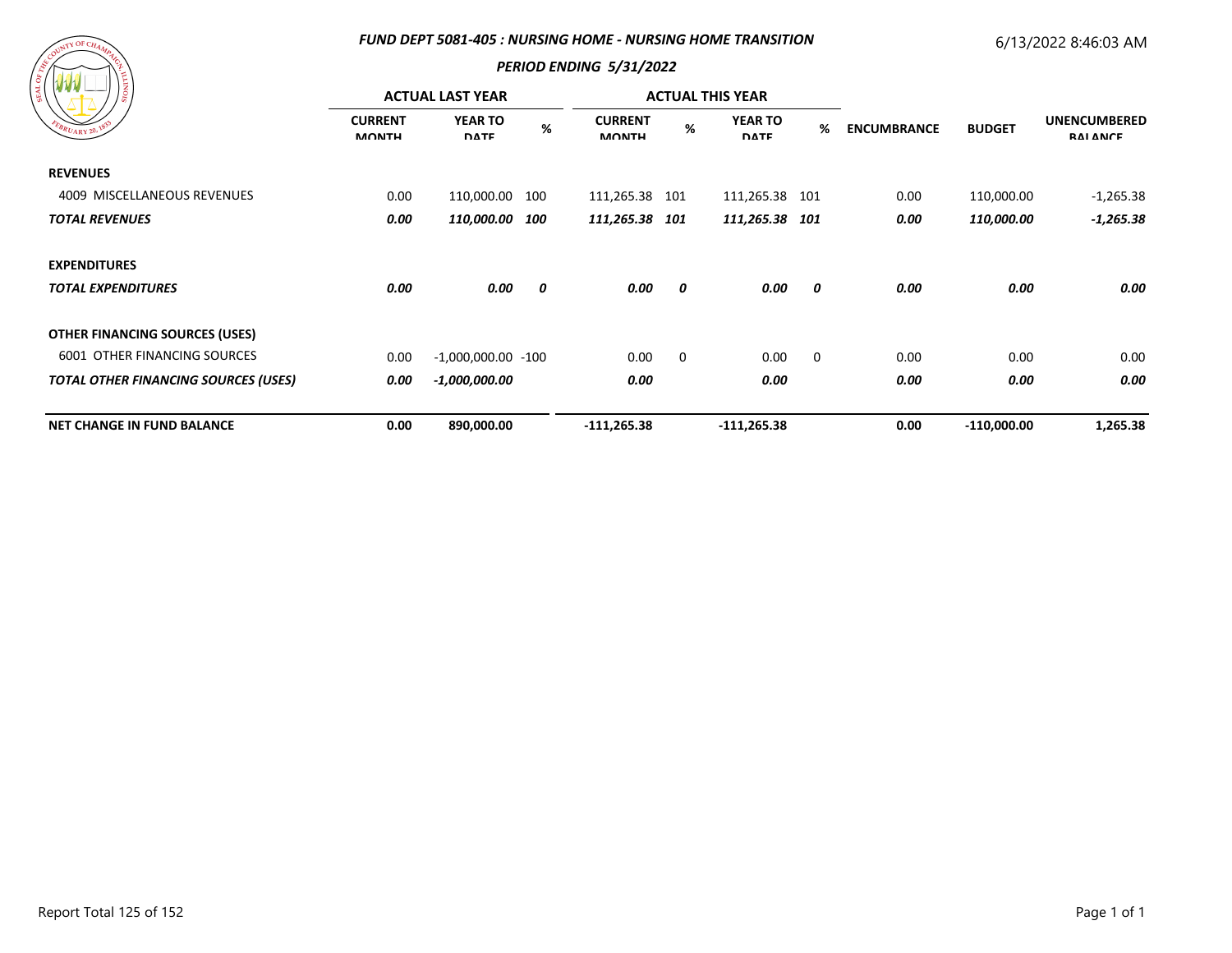#### *FUND DEPT 5081-410 : NURSING HOME - ADMINISTRATIVE*

# 6/13/2022 8:46:03 AM



|                                             |                                | <b>ACTUAL LAST YEAR</b>       |     |                                |   | <b>ACTUAL THIS YEAR</b>       |             |                    |               |                                        |
|---------------------------------------------|--------------------------------|-------------------------------|-----|--------------------------------|---|-------------------------------|-------------|--------------------|---------------|----------------------------------------|
| EBRUARY 20, 183                             | <b>CURRENT</b><br><b>MONTH</b> | <b>YEAR TO</b><br><b>DATE</b> | %   | <b>CURRENT</b><br><b>MONTH</b> | % | <b>YEAR TO</b><br><b>DATE</b> | %           | <b>ENCUMBRANCE</b> | <b>BUDGET</b> | <b>UNENCUMBERED</b><br><b>RAI ANCE</b> |
| <b>REVENUES</b>                             |                                |                               |     |                                |   |                               |             |                    |               |                                        |
| 4007 CHARGES FOR SERVICES                   | 3,627.84                       | 3,627.84                      | 0   | 0.00                           | 0 | 0.00                          | $\mathbf 0$ | 0.00               | 0.00          | 0.00                                   |
| 4008 INVESTMENT EARNINGS                    | 0.00                           | 78.89                         | 0   | 0.00                           | 0 | 65.56                         | 0           | 0.00               | 0.00          | $-65.56$                               |
| 4009 MISCELLANEOUS REVENUES                 | 0.00                           | 7,269.47                      | 0   | 0.00                           | 0 | 0.00                          | 0           | 0.00               | 0.00          | 0.00                                   |
| <b>TOTAL REVENUES</b>                       | 3,627.84                       | 10,976.20                     | 0   | 0.00                           | 0 | 65.56                         | 0           | 0.00               | 0.00          | $-65.56$                               |
| <b>EXPENDITURES</b>                         |                                |                               |     |                                |   |                               |             |                    |               |                                        |
| 5020 SERVICES                               | 12,080.69                      | 26,543.44                     | 34  | 0.00                           | 0 | 12,007.80                     | 48          | 0.00               | 25,000.00     | 12,992.20                              |
| <b>TOTAL EXPENDITURES</b>                   | 12,080.69                      | 26,543.44                     | -34 | 0.00                           | 0 | 12,007.80                     | 48          | 0.00               | 25,000.00     | 12,992.20                              |
| <b>OTHER FINANCING SOURCES (USES)</b>       |                                |                               |     |                                |   |                               |             |                    |               |                                        |
| <b>6001 OTHER FINANCING SOURCES</b>         | 0.00                           | 2,000,000.00                  | 0   | 0.00                           | 0 | 0.00                          | 0           | 0.00               | 0.00          | 0.00                                   |
| <b>TOTAL OTHER FINANCING SOURCES (USES)</b> | 0.00                           | 2,000,000.00                  |     | 0.00                           |   | 0.00                          |             | 0.00               | 0.00          | 0.00                                   |
| <b>NET CHANGE IN FUND BALANCE</b>           | 8,452.85                       | $-1,984,432.76$               |     | 0.00                           |   | 11,942.24                     |             | 0.00               | 25,000.00     | 13,057.76                              |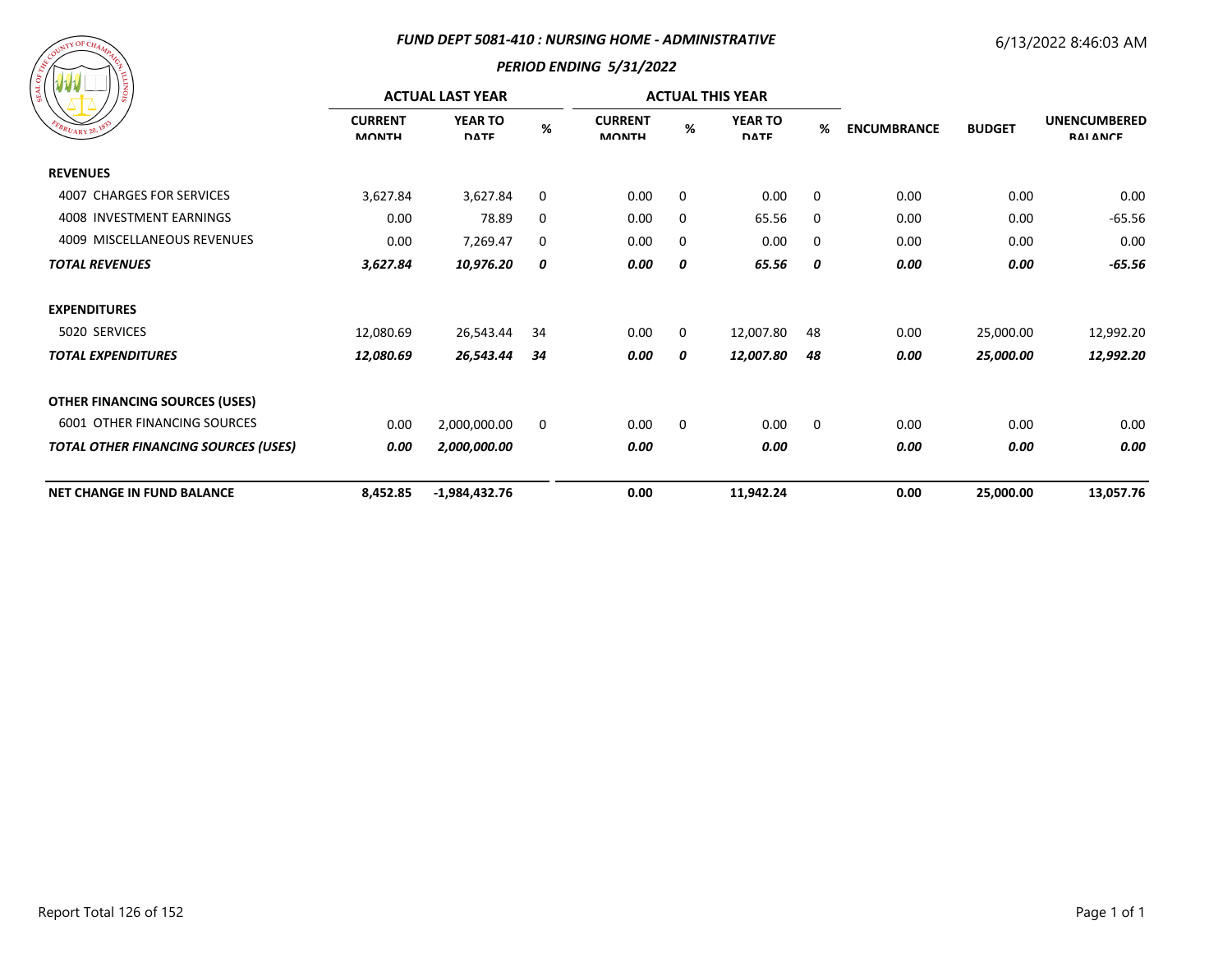#### *FUND DEPT 5081-415 : NURSING HOME - ENVIRONMENTAL SERVICES*

# 6/13/2022 8:46:03 AM



| ≍                                                | <b>ACTUAL LAST YEAR</b>        |                               |   | <b>ACTUAL THIS YEAR</b>        |   |                               |   |                    |               |                                 |
|--------------------------------------------------|--------------------------------|-------------------------------|---|--------------------------------|---|-------------------------------|---|--------------------|---------------|---------------------------------|
| $^{o}R$ UARY 20,                                 | <b>CURRENT</b><br><b>MONTH</b> | <b>YEAR TO</b><br><b>DATE</b> | % | <b>CURRENT</b><br><b>MONTH</b> | % | <b>YEAR TO</b><br><b>DATE</b> | % | <b>ENCUMBRANCE</b> | <b>BUDGET</b> | <b>UNENCUMBERED</b><br>RAI ANCE |
| <b>EXPENDITURES</b><br><b>TOTAL EXPENDITURES</b> | 0.00                           | 0.00                          | 0 | 0.00                           | 0 | 0.00                          | 0 | 0.00               | 0.00          | 0.00                            |
| <b>NET CHANGE IN FUND BALANCE</b>                | 0.00                           | 0.00                          |   | 0.00                           |   | 0.00                          |   | 0.00               | 0.00          | 0.00                            |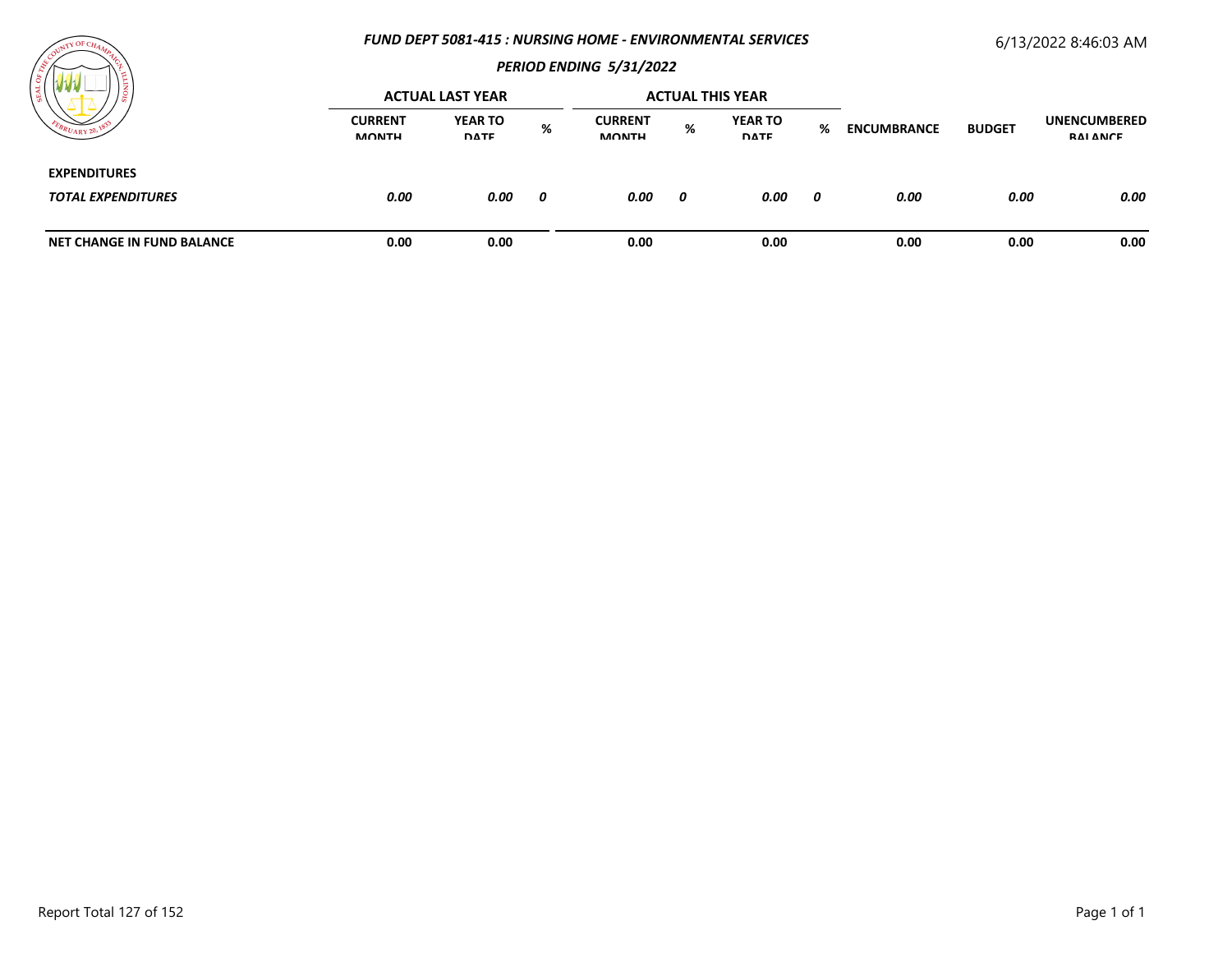#### *FUND DEPT 5081-420 : NURSING HOME - LAUNDRY*

# 6/13/2022 8:46:03 AM



| / ដ                                              | <b>ACTUAL LAST YEAR</b>        |                               |   | <b>ACTUAL THIS YEAR</b>        |   |                               |   |                    |               |                                 |
|--------------------------------------------------|--------------------------------|-------------------------------|---|--------------------------------|---|-------------------------------|---|--------------------|---------------|---------------------------------|
|                                                  | <b>CURRENT</b><br><b>MONTH</b> | <b>YEAR TO</b><br><b>DATE</b> | % | <b>CURRENT</b><br><b>MONTH</b> | % | <b>YEAR TO</b><br><b>DATE</b> | % | <b>ENCUMBRANCE</b> | <b>BUDGET</b> | <b>UNENCUMBERED</b><br>RAI ANCE |
| <b>EXPENDITURES</b><br><b>TOTAL EXPENDITURES</b> | 0.00                           | 0.00                          | 0 | 0.00                           | 0 | 0.00                          | 0 | 0.00               | 0.00          | 0.00                            |
| <b>NET CHANGE IN FUND BALANCE</b>                | 0.00                           | 0.00                          |   | 0.00                           |   | 0.00                          |   | 0.00               | 0.00          | 0.00                            |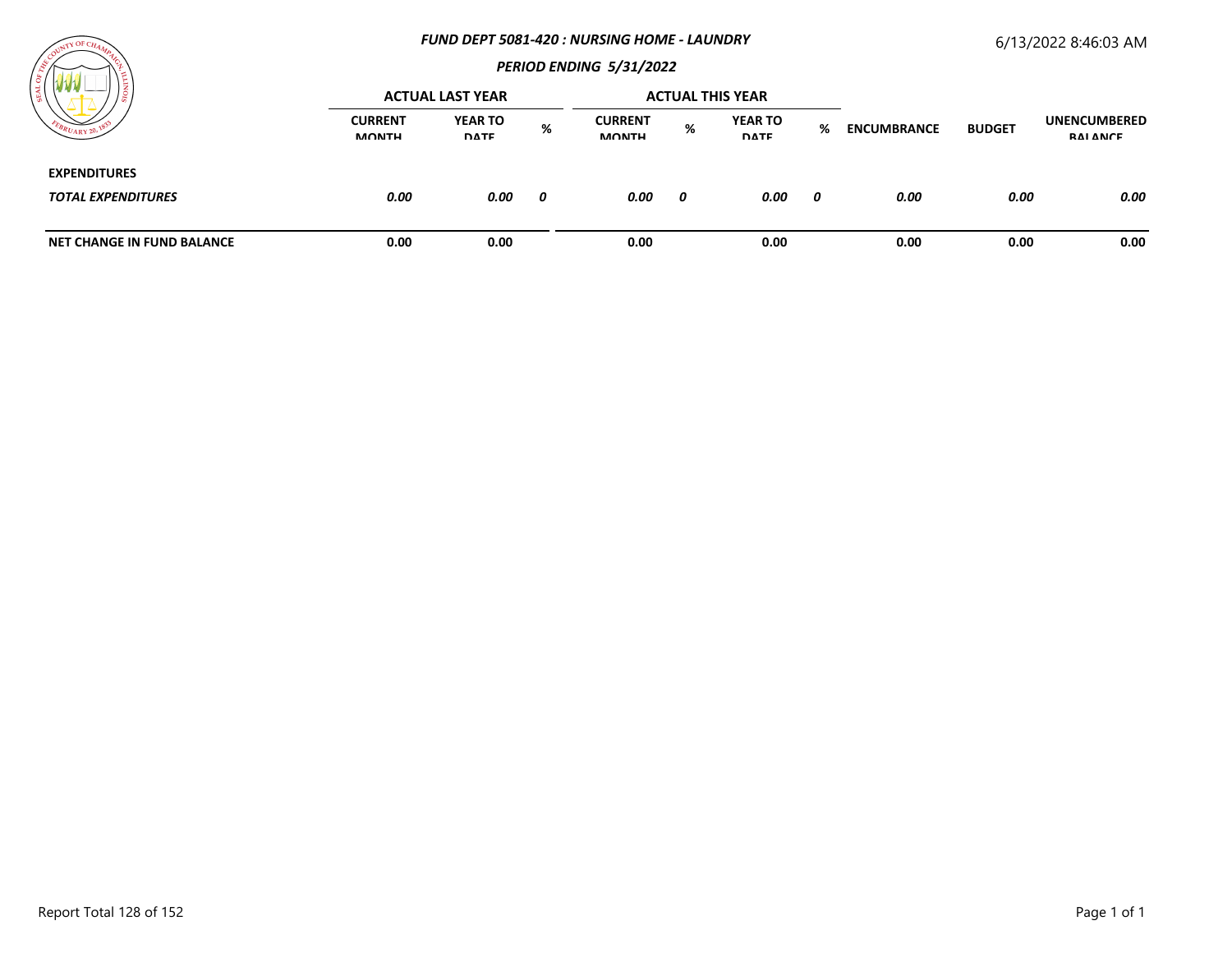#### *FUND DEPT 5081-425 : NURSING HOME - MAINTENANCE*

## 6/13/2022 8:46:03 AM

# *PERIOD ENDING 5/31/2022*

| $WW$ $-$                   | <b>ACTUAL LAST YEAR</b> |                               |   |                                |   | <b>ACTUAL THIS YEAR</b>       |   |                    |               |                                        |
|----------------------------|-------------------------|-------------------------------|---|--------------------------------|---|-------------------------------|---|--------------------|---------------|----------------------------------------|
|                            | <b>CURRENT</b><br>MONTH | <b>YEAR TO</b><br><b>DATE</b> | % | <b>CURRENT</b><br><b>MONTH</b> | % | <b>YEAR TO</b><br><b>DATE</b> | % | <b>ENCUMBRANCE</b> | <b>BUDGET</b> | <b>UNENCUMBERED</b><br><b>RAI ANCE</b> |
| <b>EXPENDITURES</b>        |                         |                               |   |                                |   |                               |   |                    |               |                                        |
| <b>TOTAL EXPENDITURES</b>  | 0.00                    | 0.00                          | 0 | 0.00                           | 0 | 0.00                          | 0 | 0.00               | 0.00          | 0.00                                   |
| NET CHANGE IN FUND BALANCE | 0.00                    | 0.00                          |   | 0.00                           |   | 0.00                          |   | 0.00               | 0.00          | 0.00                                   |

 $\tau Y$  OF C

 $41.11$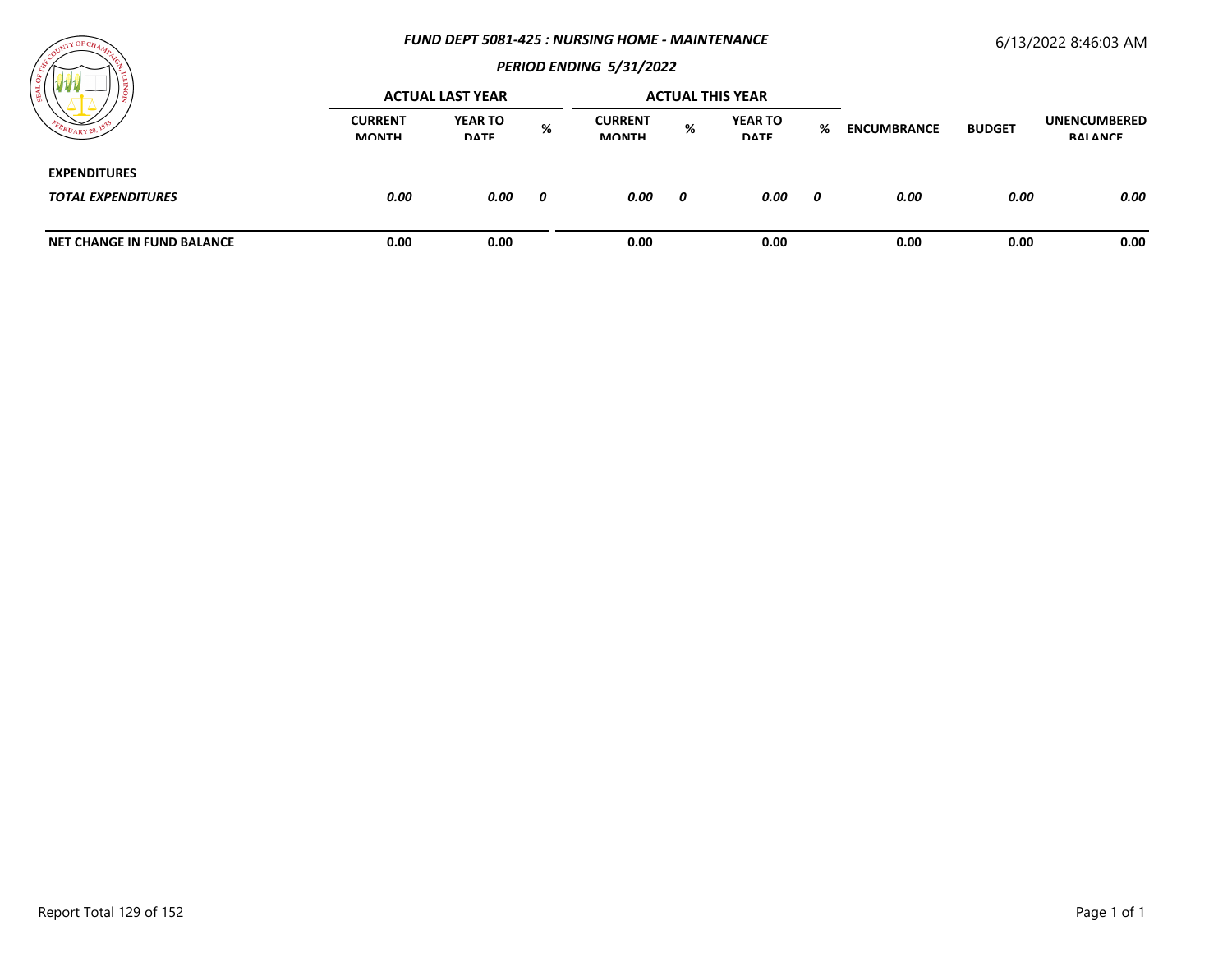#### *FUND DEPT 5081-430 : NURSING HOME - NURSING SERVICES*

# 6/13/2022 8:46:03 AM



| ____<br>) ខ្ល                                    | <b>ACTUAL LAST YEAR</b>        |                               |   | <b>ACTUAL THIS YEAR</b>        |   |                               |   |                    |               |                                 |
|--------------------------------------------------|--------------------------------|-------------------------------|---|--------------------------------|---|-------------------------------|---|--------------------|---------------|---------------------------------|
|                                                  | <b>CURRENT</b><br><b>MONTH</b> | <b>YEAR TO</b><br><b>DATE</b> | % | <b>CURRENT</b><br><b>MONTH</b> | % | <b>YEAR TO</b><br><b>DATE</b> | % | <b>ENCUMBRANCE</b> | <b>BUDGET</b> | <b>UNENCUMBERED</b><br>RAI ANCE |
| <b>EXPENDITURES</b><br><b>TOTAL EXPENDITURES</b> | 0.00                           | 0.00                          | 0 | 0.00                           | 0 | 0.00                          | 0 | 0.00               | 0.00          | 0.00                            |
| NET CHANGE IN FUND BALANCE                       | 0.00                           | 0.00                          |   | 0.00                           |   | 0.00                          |   | 0.00               | 0.00          | 0.00                            |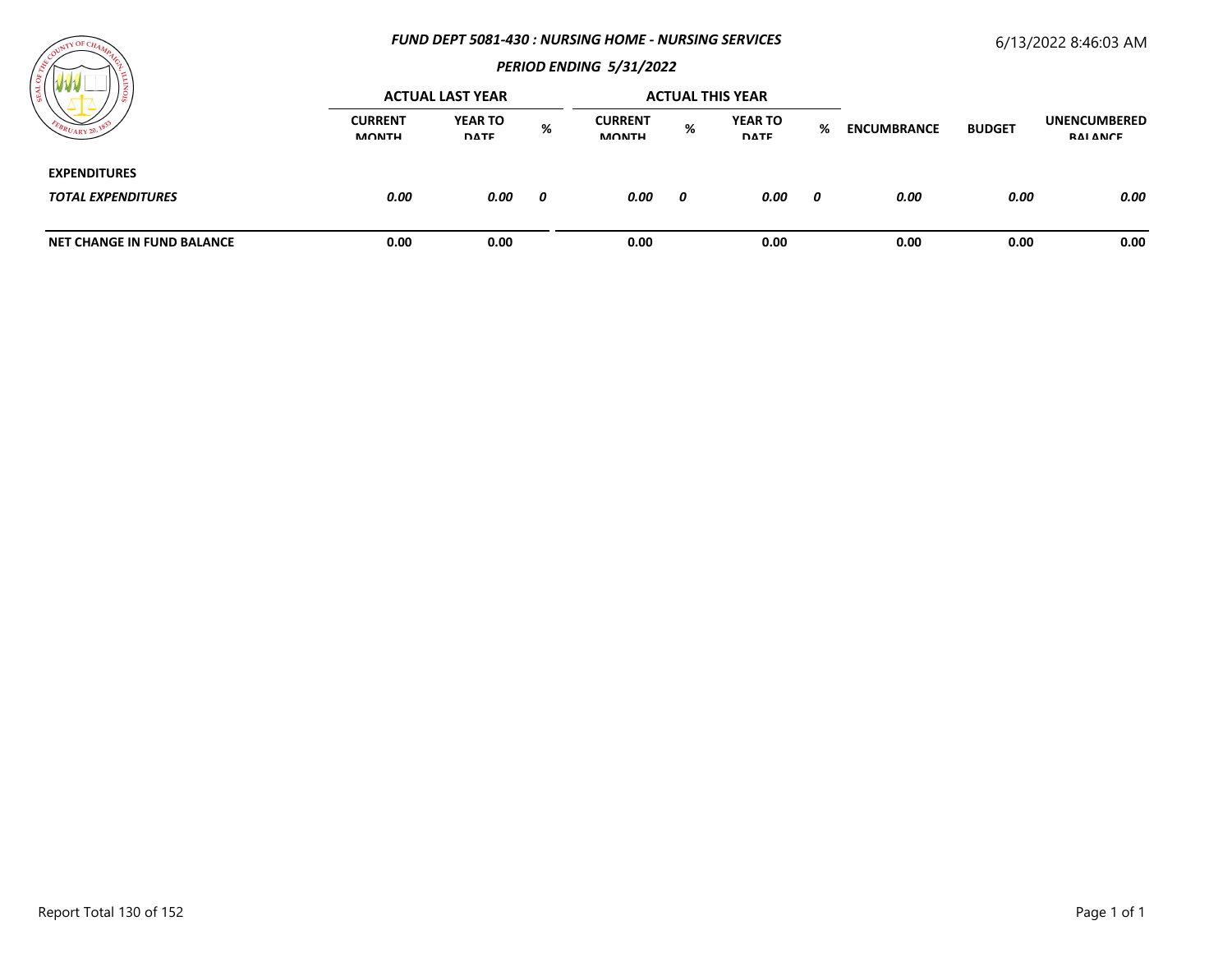#### *FUND DEPT 5081-440 : NURSING HOME - ACTIVITIES*

# 6/13/2022 8:46:03 AM



| / ដ                                              | <b>ACTUAL LAST YEAR</b>        |                               |   | <b>ACTUAL THIS YEAR</b>        |   |                               |   |                    |               |                                 |
|--------------------------------------------------|--------------------------------|-------------------------------|---|--------------------------------|---|-------------------------------|---|--------------------|---------------|---------------------------------|
|                                                  | <b>CURRENT</b><br><b>MONTH</b> | <b>YEAR TO</b><br><b>DATE</b> | % | <b>CURRENT</b><br><b>MONTH</b> | % | <b>YEAR TO</b><br><b>DATE</b> | % | <b>ENCUMBRANCE</b> | <b>BUDGET</b> | <b>UNENCUMBERED</b><br>RAI ANCE |
| <b>EXPENDITURES</b><br><b>TOTAL EXPENDITURES</b> | 0.00                           | 0.00                          | 0 | 0.00                           | 0 | 0.00                          | 0 | 0.00               | 0.00          | 0.00                            |
| <b>NET CHANGE IN FUND BALANCE</b>                | 0.00                           | 0.00                          |   | 0.00                           |   | 0.00                          |   | 0.00               | 0.00          | 0.00                            |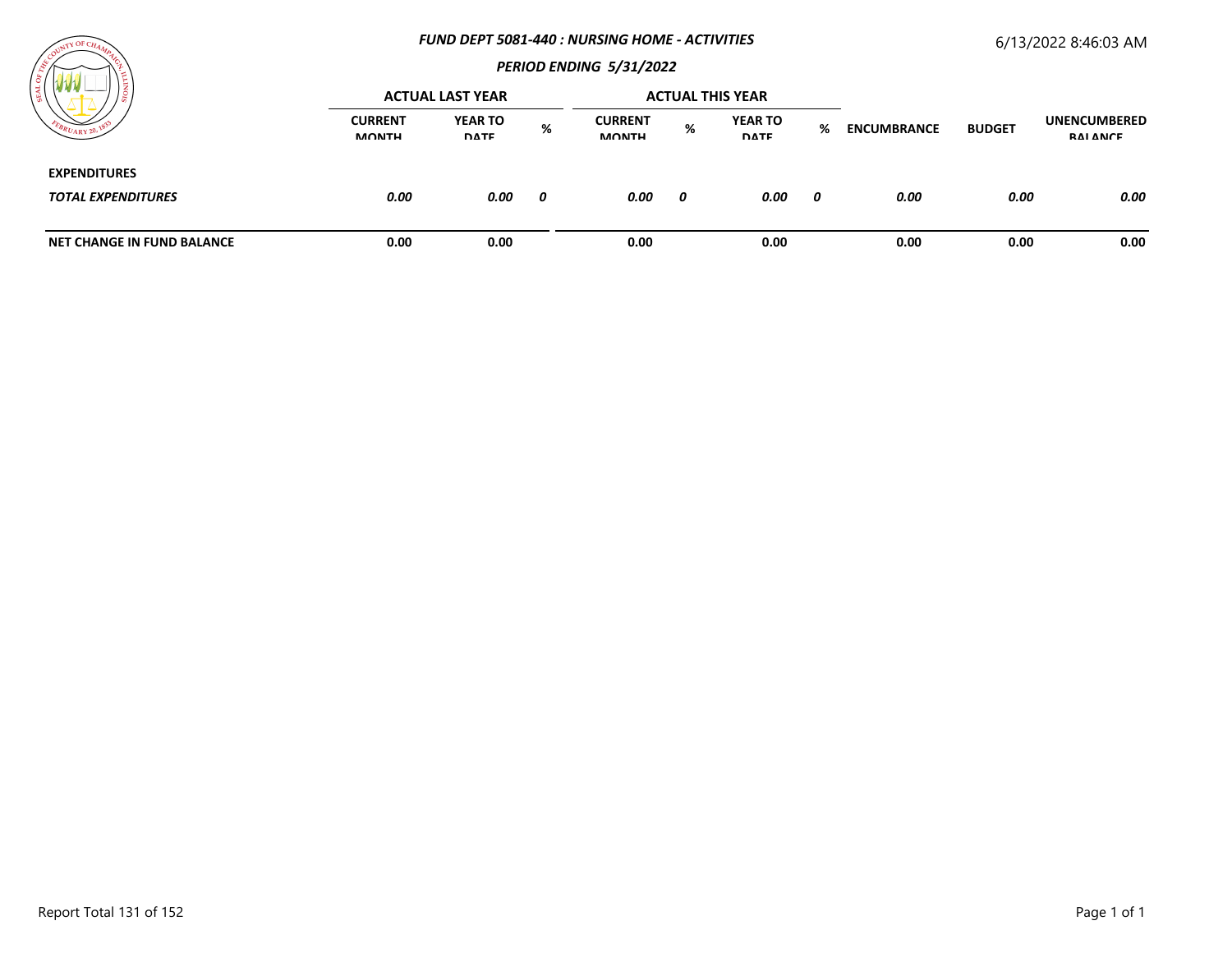#### *FUND DEPT 5081-441 : NURSING HOME - SOCIAL SERVICES*

# 6/13/2022 8:46:03 AM



|                                                  |                                | <b>ACTUAL LAST YEAR</b>       |   |                                |   | <b>ACTUAL THIS YEAR</b>       |   |                    |               |                                 |  |
|--------------------------------------------------|--------------------------------|-------------------------------|---|--------------------------------|---|-------------------------------|---|--------------------|---------------|---------------------------------|--|
| $U_{\rm ARY}$ 20,                                | <b>CURRENT</b><br><b>MONTH</b> | <b>YEAR TO</b><br><b>DATE</b> | % | <b>CURRENT</b><br><b>MONTH</b> | % | <b>YEAR TO</b><br><b>DATE</b> | % | <b>ENCUMBRANCE</b> | <b>BUDGET</b> | <b>UNENCUMBERED</b><br>RAI ANCE |  |
| <b>EXPENDITURES</b><br><b>TOTAL EXPENDITURES</b> | 0.00                           | 0.00                          | 0 | 0.00                           | 0 | 0.00                          | 0 | 0.00               | 0.00          | 0.00                            |  |
| NET CHANGE IN FUND BALANCE                       | 0.00                           | 0.00                          |   | 0.00                           |   | 0.00                          |   | 0.00               | 0.00          | 0.00                            |  |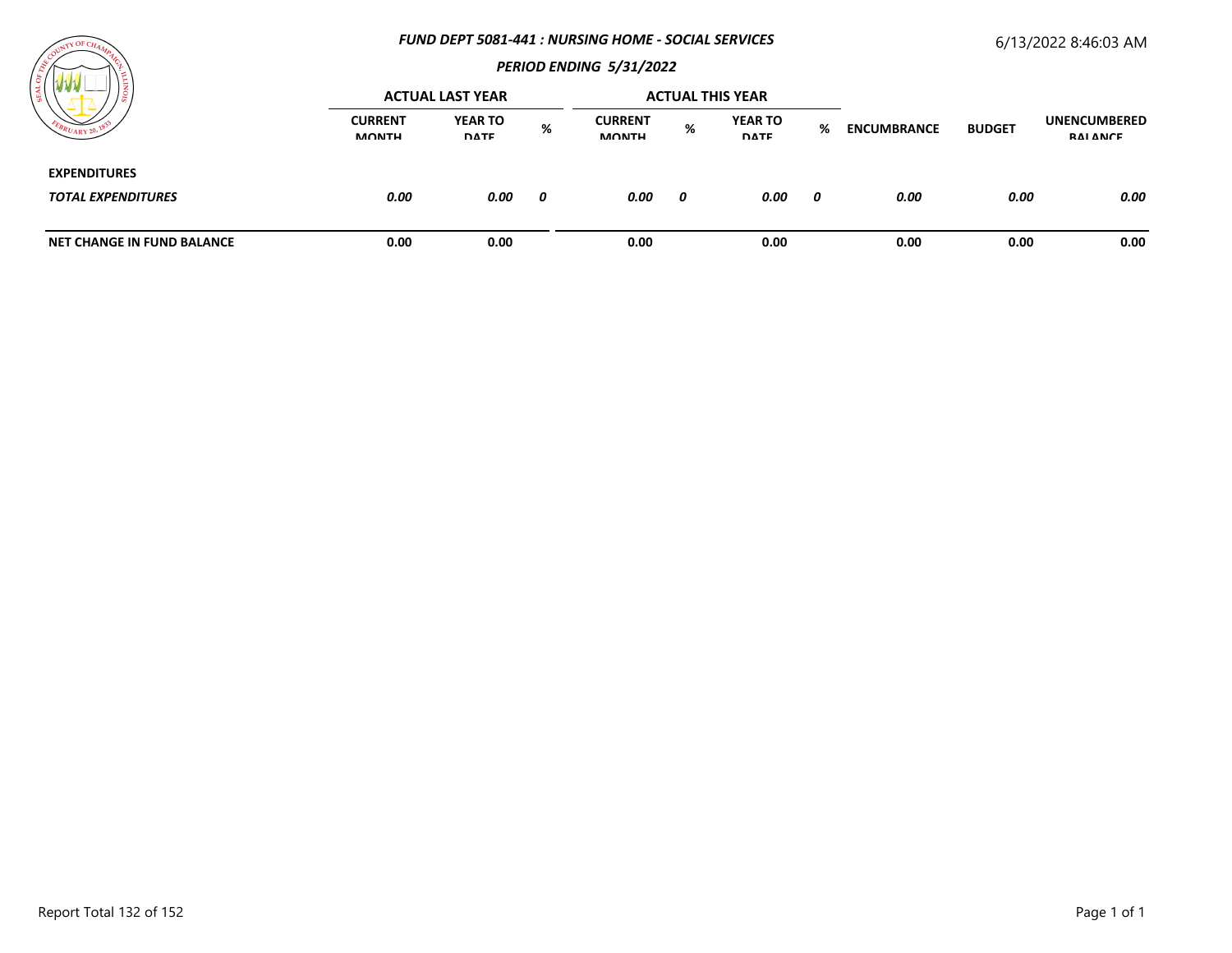#### *FUND DEPT 5081-445 : NURSING HOME - PHYSICAL THERAPY*

# 6/13/2022 8:46:03 AM

# TY OF C

|                                                  |                                | <b>ACTUAL LAST YEAR</b>       |   |                                | <b>ACTUAL THIS YEAR</b> |                               |     |                    |               |                                 |
|--------------------------------------------------|--------------------------------|-------------------------------|---|--------------------------------|-------------------------|-------------------------------|-----|--------------------|---------------|---------------------------------|
| FEBRUARY 20,                                     | <b>CURRENT</b><br><b>MONTH</b> | <b>YEAR TO</b><br><b>DATE</b> | % | <b>CURRENT</b><br><b>MONTH</b> | %                       | <b>YEAR TO</b><br><b>DATE</b> | %   | <b>ENCUMBRANCE</b> | <b>BUDGET</b> | <b>UNENCUMBERED</b><br>RAI ANCE |
| <b>EXPENDITURES</b><br><b>TOTAL EXPENDITURES</b> | 0.00                           | 0.00                          | 0 | 0.00                           | 0                       | 0.00                          | - 0 | 0.00               | 0.00          | 0.00                            |
| <b>NET CHANGE IN FUND BALANCE</b>                | 0.00                           | 0.00                          |   | 0.00                           |                         | 0.00                          |     | 0.00               | 0.00          | 0.00                            |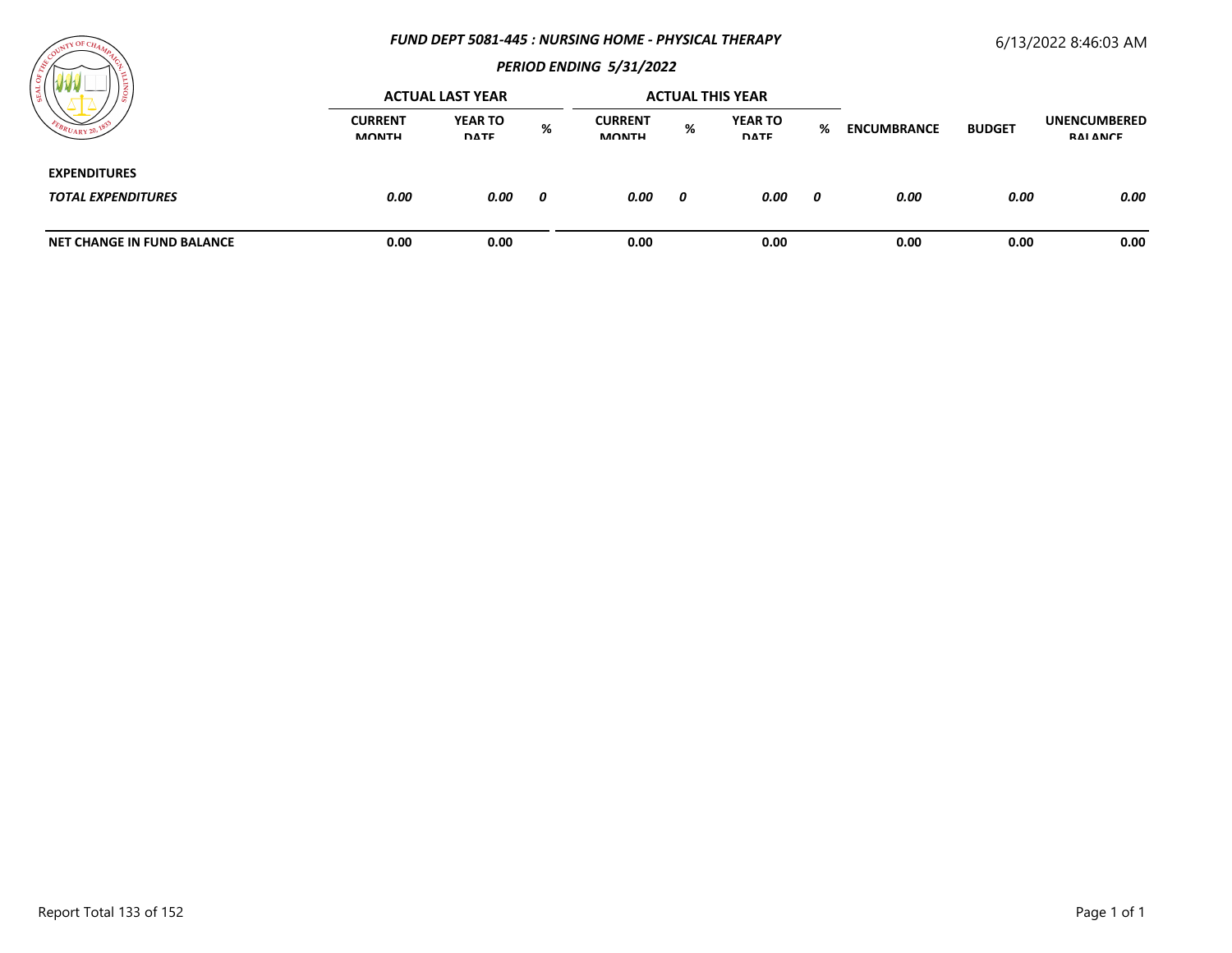### *FUND DEPT 5081-446 : NURSING HOME - OCCUPATIONAL THERAPY*

# 6/13/2022 8:46:03 AM



|                                                  |                                | <b>ACTUAL LAST YEAR</b>       |   |                                |   | <b>ACTUAL THIS YEAR</b>       |   |                    |               |                                 |  |
|--------------------------------------------------|--------------------------------|-------------------------------|---|--------------------------------|---|-------------------------------|---|--------------------|---------------|---------------------------------|--|
|                                                  | <b>CURRENT</b><br><b>MONTH</b> | <b>YEAR TO</b><br><b>DATE</b> | % | <b>CURRENT</b><br><b>MONTH</b> | % | <b>YEAR TO</b><br><b>DATE</b> | % | <b>ENCUMBRANCE</b> | <b>BUDGET</b> | <b>UNENCUMBERED</b><br>RAI ANCE |  |
| <b>EXPENDITURES</b><br><b>TOTAL EXPENDITURES</b> | 0.00                           | 0.00                          | 0 | 0.00                           | 0 | 0.00                          | 0 | 0.00               | 0.00          | 0.00                            |  |
| <b>NET CHANGE IN FUND BALANCE</b>                | 0.00                           | 0.00                          |   | 0.00                           |   | 0.00                          |   | 0.00               | 0.00          | 0.00                            |  |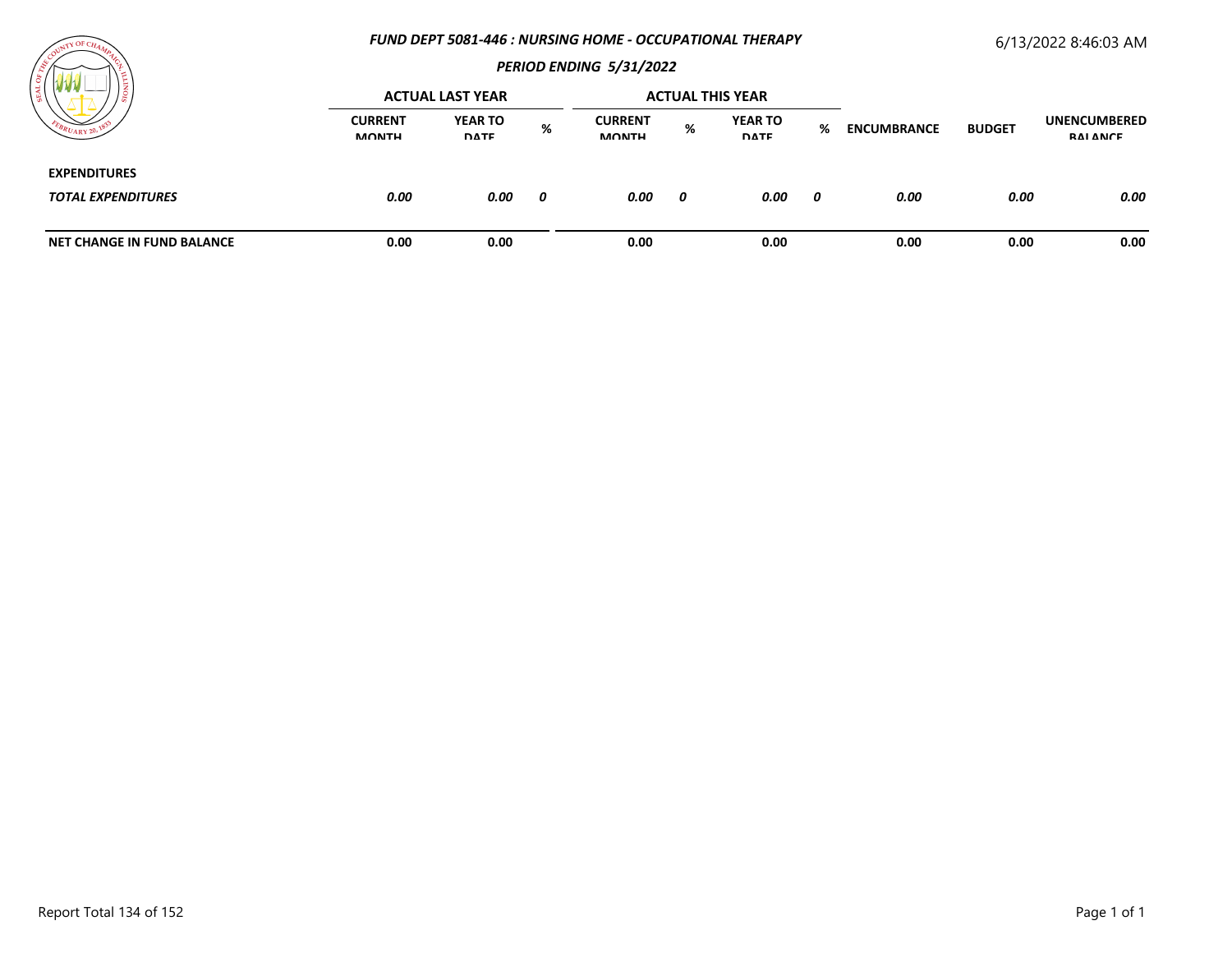#### *FUND DEPT 5081-447 : NURSING HOME - RESPIRATORY THERAPY*

# 6/13/2022 8:46:03 AM



|                                                  | <b>ACTUAL LAST YEAR</b>        |                               |   | <b>ACTUAL THIS YEAR</b>        |   |                               |   |                    |               |                                        |
|--------------------------------------------------|--------------------------------|-------------------------------|---|--------------------------------|---|-------------------------------|---|--------------------|---------------|----------------------------------------|
|                                                  | <b>CURRENT</b><br><b>MONTH</b> | <b>YEAR TO</b><br><b>DATE</b> | % | <b>CURRENT</b><br><b>MONTH</b> | % | <b>YEAR TO</b><br><b>DATE</b> | % | <b>ENCUMBRANCE</b> | <b>BUDGET</b> | <b>UNENCUMBERED</b><br><b>RAI ANCE</b> |
| <b>EXPENDITURES</b><br><b>TOTAL EXPENDITURES</b> | 0.00                           | 0.00                          | 0 | 0.00                           | 0 | 0.00                          | 0 | 0.00               | 0.00          | 0.00                                   |
| NET CHANGE IN FUND BALANCE                       | 0.00                           | 0.00                          |   | 0.00                           |   | 0.00                          |   | 0.00               | 0.00          | 0.00                                   |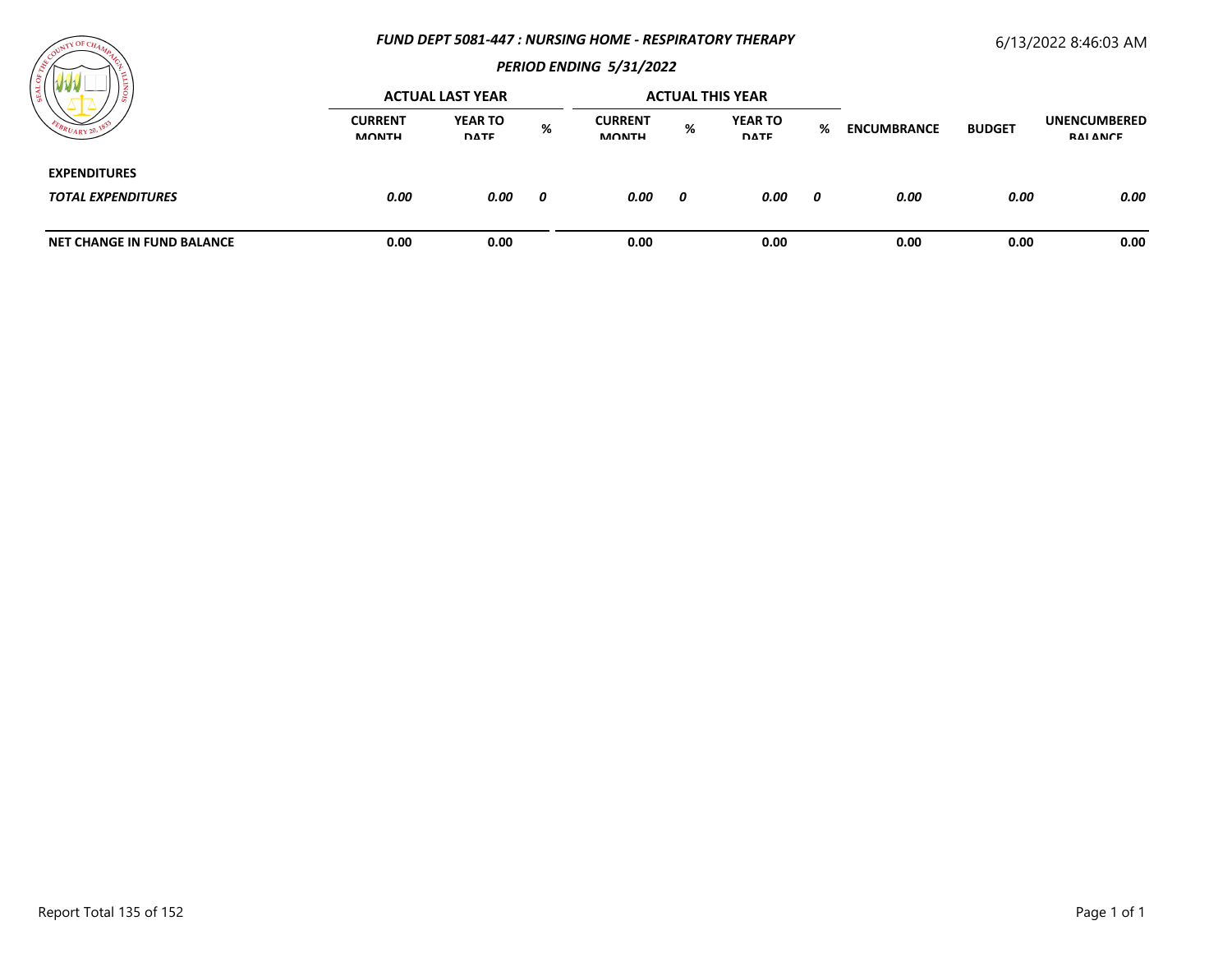#### *FUND DEPT 5081-448 : NURSING HOME - SPEECH THERAPY*

# 6/13/2022 8:46:03 AM



|                                                  | <b>ACTUAL LAST YEAR</b>        |                               |   | <b>ACTUAL THIS YEAR</b>        |   |                               |   |                    |               |                                 |
|--------------------------------------------------|--------------------------------|-------------------------------|---|--------------------------------|---|-------------------------------|---|--------------------|---------------|---------------------------------|
| $U_{\rm ARY}$ 20,                                | <b>CURRENT</b><br><b>MONTH</b> | <b>YEAR TO</b><br><b>DATE</b> | % | <b>CURRENT</b><br><b>MONTH</b> | % | <b>YEAR TO</b><br><b>DATE</b> | % | <b>ENCUMBRANCE</b> | <b>BUDGET</b> | <b>UNENCUMBERED</b><br>RAI ANCE |
| <b>EXPENDITURES</b><br><b>TOTAL EXPENDITURES</b> | 0.00                           | 0.00                          | 0 | 0.00                           | 0 | 0.00                          | 0 | 0.00               | 0.00          | 0.00                            |
| NET CHANGE IN FUND BALANCE                       | 0.00                           | 0.00                          |   | 0.00                           |   | 0.00                          |   | 0.00               | 0.00          | 0.00                            |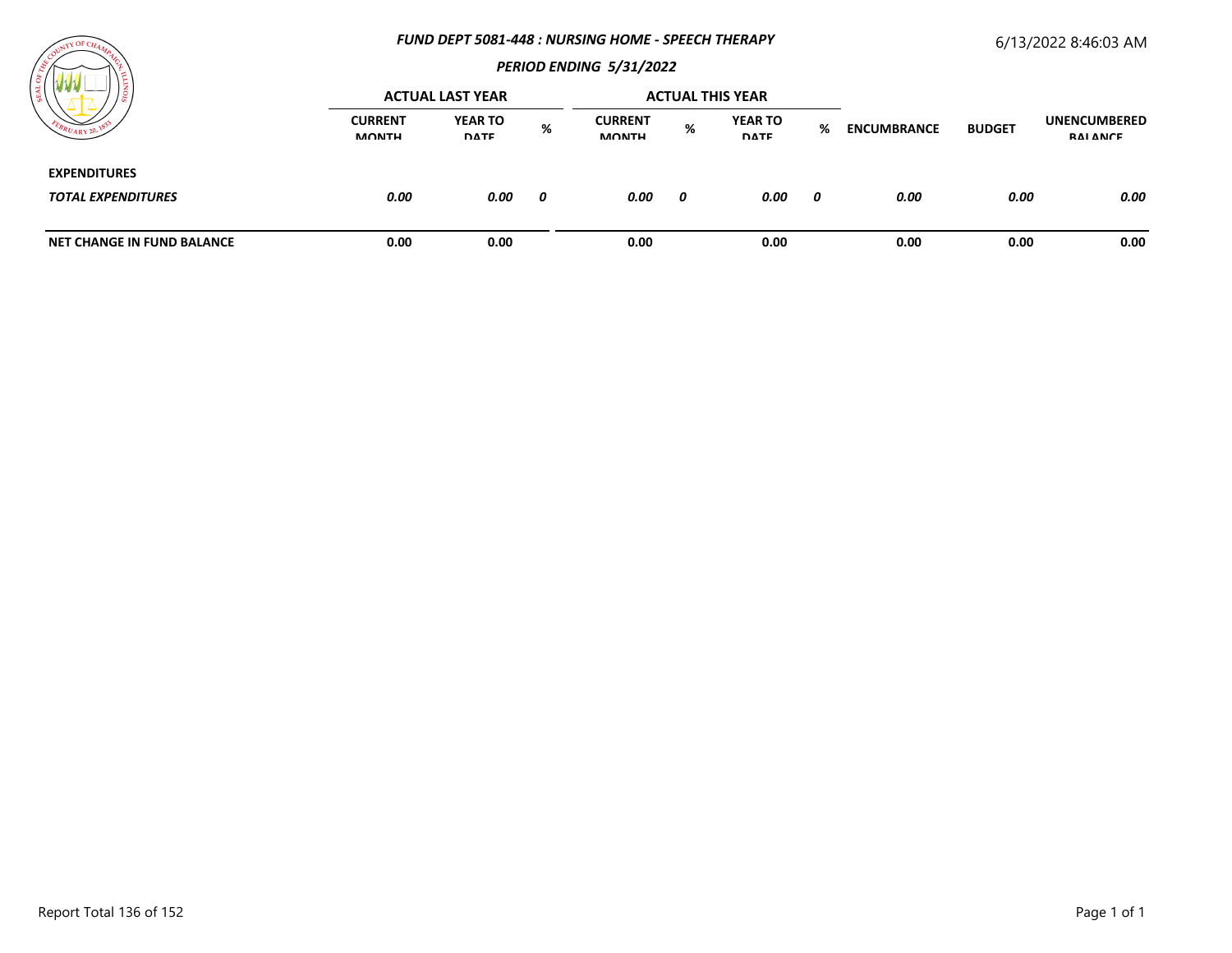#### *FUND DEPT 5081-450 : NURSING HOME - DIETARY*

## 6/13/2022 8:46:03 AM



| WW.<br>$-$                        |                                | <b>ACTUAL LAST YEAR</b>       |   |                                |   | <b>ACTUAL THIS YEAR</b>       |   |                    |               |                                        |
|-----------------------------------|--------------------------------|-------------------------------|---|--------------------------------|---|-------------------------------|---|--------------------|---------------|----------------------------------------|
| $U_{\text{ARY}}$ 20,              | <b>CURRENT</b><br><b>MONTH</b> | <b>YEAR TO</b><br><b>DATE</b> | % | <b>CURRENT</b><br><b>MONTH</b> | % | <b>YEAR TO</b><br><b>DATE</b> | % | <b>ENCUMBRANCE</b> | <b>BUDGET</b> | <b>UNENCUMBERED</b><br><b>RAI ANCE</b> |
| <b>EXPENDITURES</b>               |                                |                               |   |                                |   |                               |   |                    |               |                                        |
| <b>TOTAL EXPENDITURES</b>         | 0.00                           | 0.00                          | 0 | 0.00                           | 0 | 0.00                          | 0 | 0.00               | 0.00          | 0.00                                   |
| <b>NET CHANGE IN FUND BALANCE</b> | 0.00                           | 0.00                          |   | 0.00                           |   | 0.00                          |   | 0.00               | 0.00          | 0.00                                   |

**TY OF CH** 

**LALALA**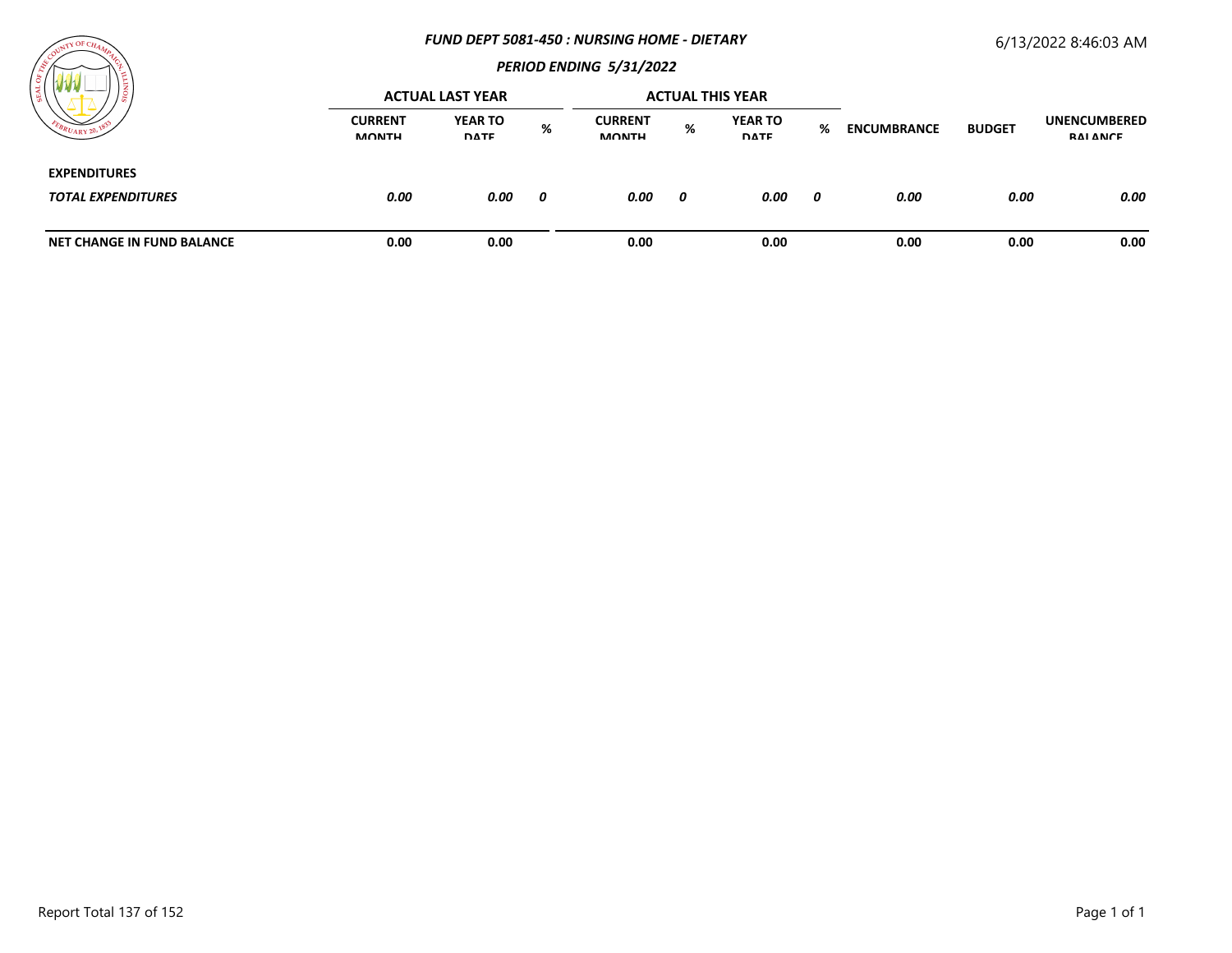#### *FUND DEPT 5081-455 : NURSING HOME - BEAUTY SHOP*

## 6/13/2022 8:46:03 AM

# *PERIOD ENDING 5/31/2022*

| WV                         |                                | <b>ACTUAL LAST YEAR</b>       |   |                                |   | <b>ACTUAL THIS YEAR</b>       |   |                    |               |                                 |
|----------------------------|--------------------------------|-------------------------------|---|--------------------------------|---|-------------------------------|---|--------------------|---------------|---------------------------------|
|                            | <b>CURRENT</b><br><b>MONTH</b> | <b>YEAR TO</b><br><b>DATE</b> | % | <b>CURRENT</b><br><b>MONTH</b> | % | <b>YEAR TO</b><br><b>DATE</b> | % | <b>ENCUMBRANCE</b> | <b>BUDGET</b> | <b>UNENCUMBERED</b><br>RAI ANCE |
| <b>EXPENDITURES</b>        |                                |                               |   |                                |   |                               |   |                    |               |                                 |
| <b>TOTAL EXPENDITURES</b>  | 0.00                           | 0.00                          | 0 | 0.00                           | 0 | 0.00                          | 0 | 0.00               | 0.00          | 0.00                            |
| NET CHANGE IN FUND BALANCE | 0.00                           | 0.00                          |   | 0.00                           |   | 0.00                          |   | 0.00               | 0.00          | 0.00                            |

 $\overline{Y}$  OF  $C_4$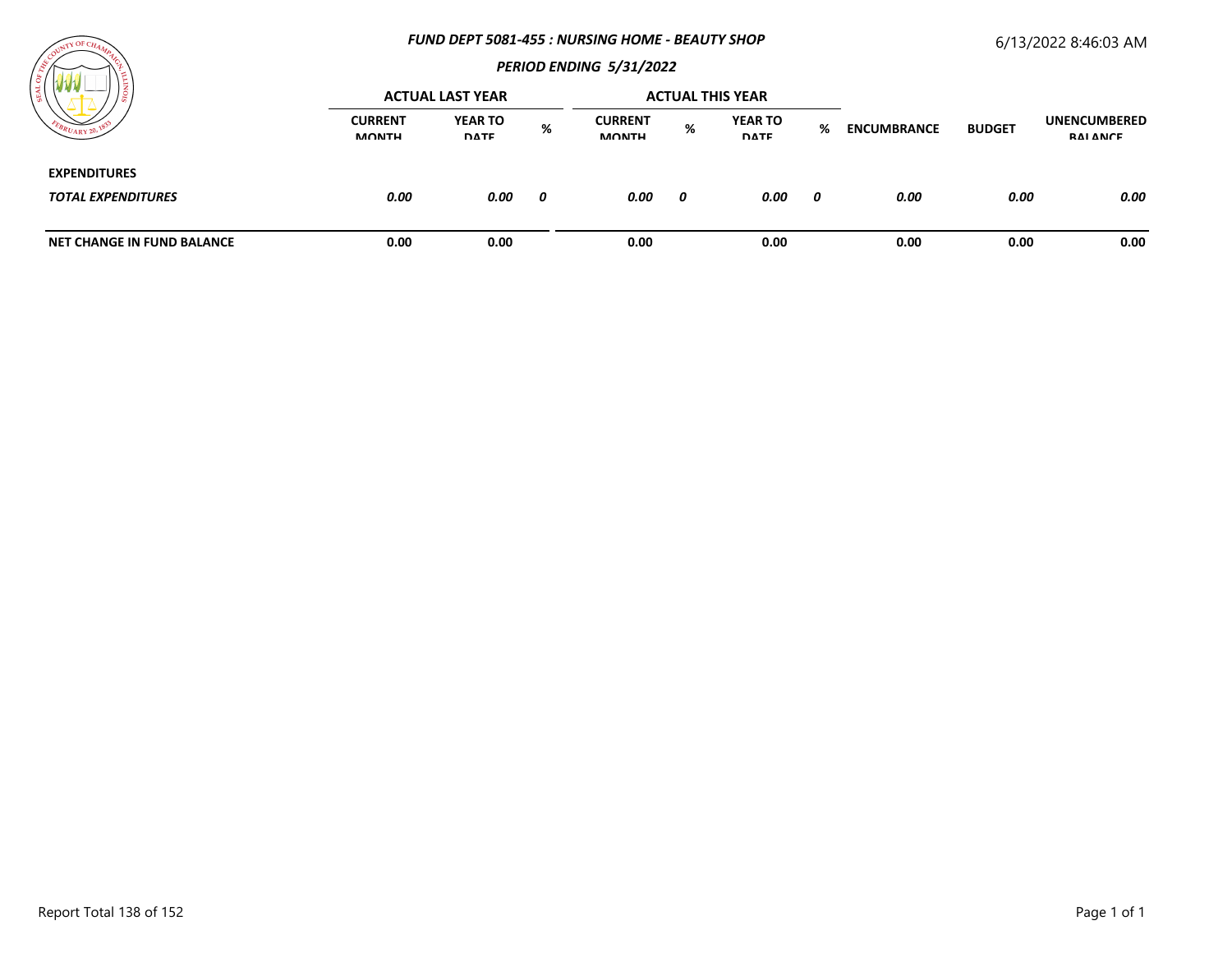#### *FUND DEPT 5081-460 : NURSING HOME - ADULT DAY CARE*

# 6/13/2022 8:46:03 AM



| / ដ                                              |                                | <b>ACTUAL LAST YEAR</b>       |   |                                |   | <b>ACTUAL THIS YEAR</b>       |     |                    |               |                                        |
|--------------------------------------------------|--------------------------------|-------------------------------|---|--------------------------------|---|-------------------------------|-----|--------------------|---------------|----------------------------------------|
|                                                  | <b>CURRENT</b><br><b>MONTH</b> | <b>YEAR TO</b><br><b>DATE</b> | % | <b>CURRENT</b><br><b>MONTH</b> | % | <b>YEAR TO</b><br><b>DATE</b> | %   | <b>ENCUMBRANCE</b> | <b>BUDGET</b> | <b>UNENCUMBERED</b><br><b>RAI ANCE</b> |
| <b>EXPENDITURES</b><br><b>TOTAL EXPENDITURES</b> | 0.00                           | 0.00                          | 0 | 0.00                           | 0 | 0.00                          | - 0 | 0.00               | 0.00          | 0.00                                   |
| <b>NET CHANGE IN FUND BALANCE</b>                | 0.00                           | 0.00                          |   | 0.00                           |   | 0.00                          |     | 0.00               | 0.00          | 0.00                                   |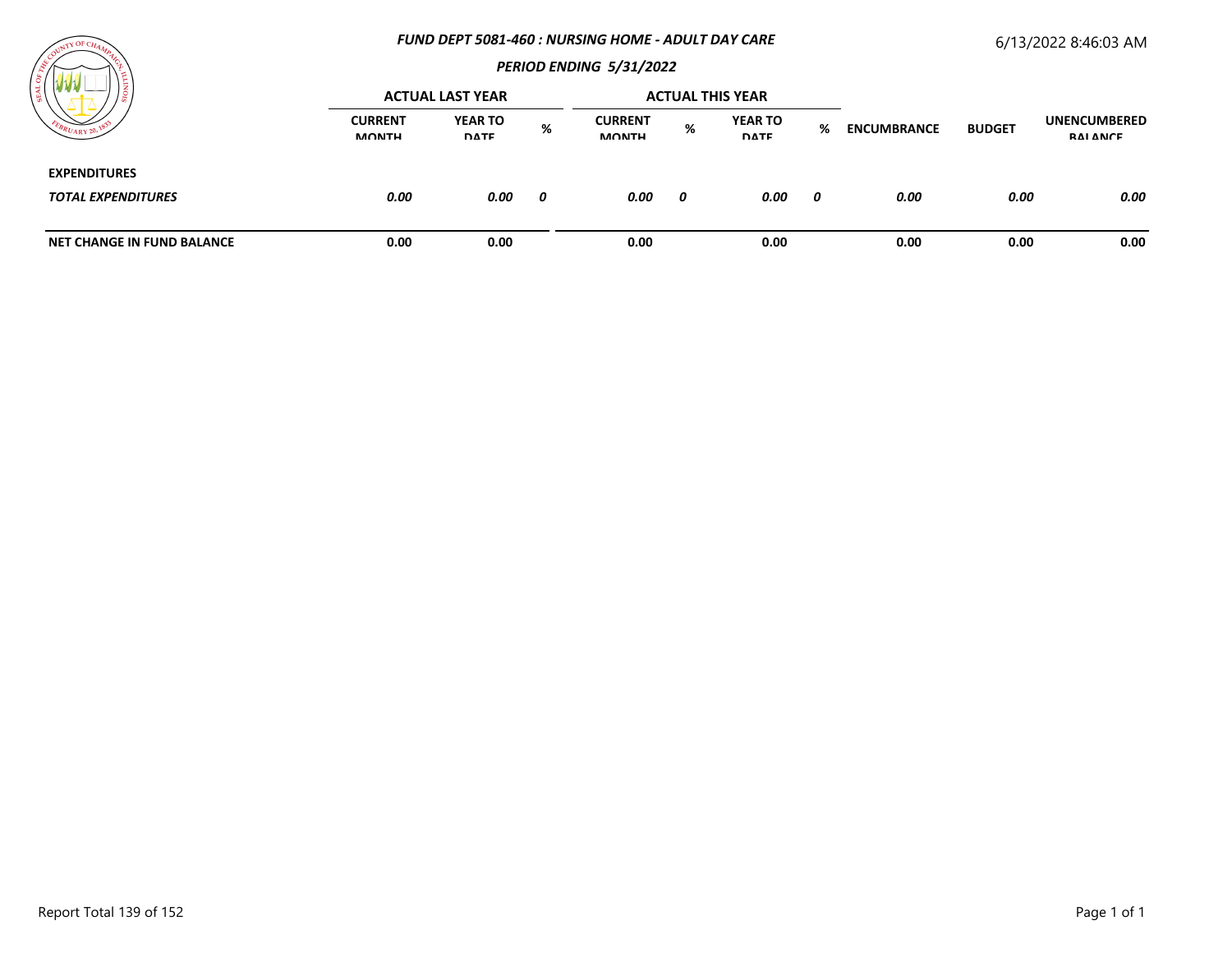#### *FUND DEPT 5081-462 : NURSING HOME - ALZHEIMERS UNIT*

# 6/13/2022 8:46:03 AM



|                                                  |                                | <b>ACTUAL LAST YEAR</b>       |   |                                |   | <b>ACTUAL THIS YEAR</b>       |   |                    |               |                                 |
|--------------------------------------------------|--------------------------------|-------------------------------|---|--------------------------------|---|-------------------------------|---|--------------------|---------------|---------------------------------|
| $\tau$ UARY 20.                                  | <b>CURRENT</b><br><b>MONTH</b> | <b>YEAR TO</b><br><b>DATE</b> | % | <b>CURRENT</b><br><b>MONTH</b> | % | <b>YEAR TO</b><br><b>DATE</b> | % | <b>ENCUMBRANCE</b> | <b>BUDGET</b> | <b>UNENCUMBERED</b><br>RAI ANCE |
| <b>EXPENDITURES</b><br><b>TOTAL EXPENDITURES</b> | 0.00                           | 0.00                          | 0 | 0.00                           | 0 | 0.00                          | 0 | 0.00               | 0.00          | 0.00                            |
| <b>NET CHANGE IN FUND BALANCE</b>                | 0.00                           | 0.00                          |   | 0.00                           |   | 0.00                          |   | 0.00               | 0.00          | 0.00                            |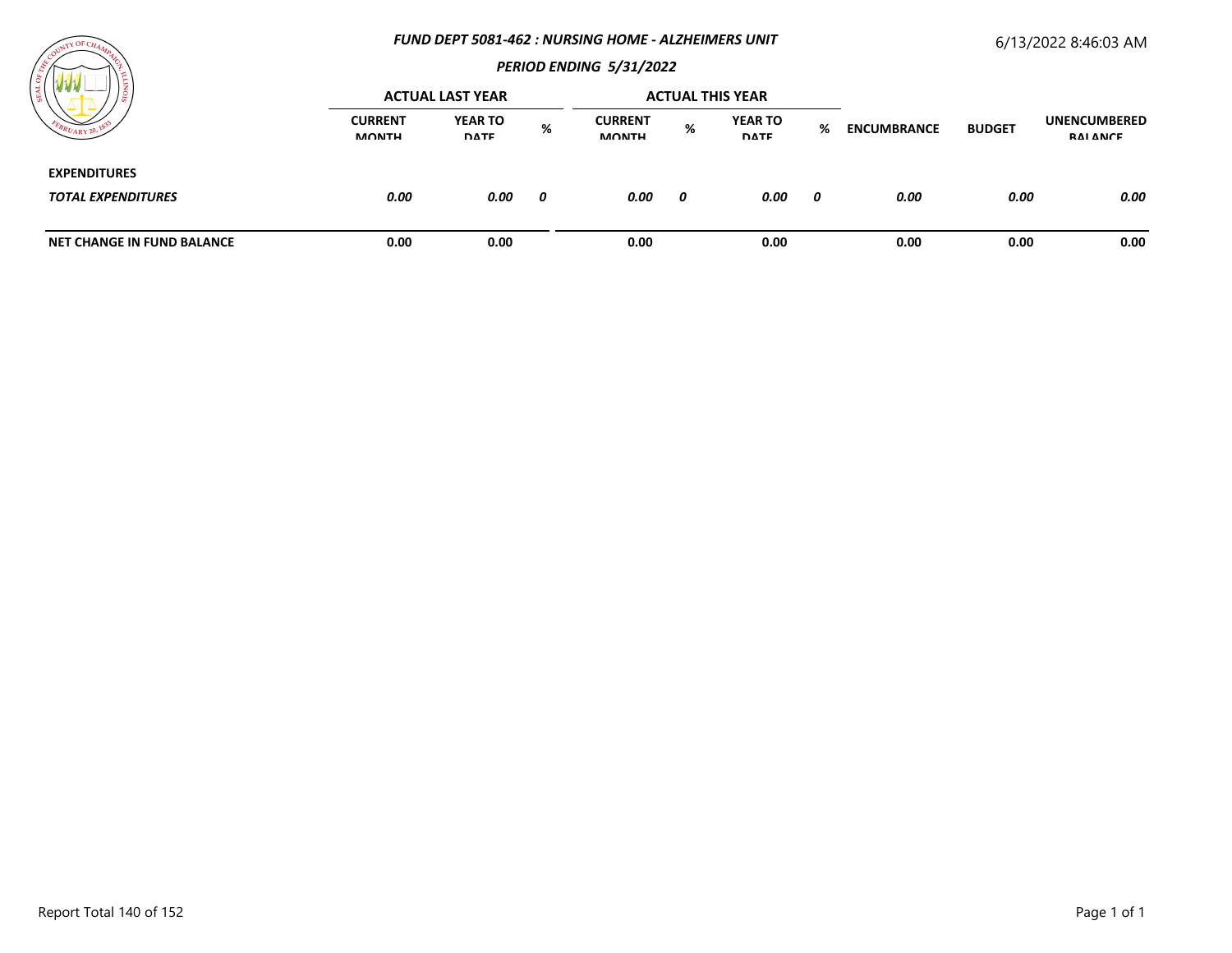## *FUND DEPT 6476-118 : SELF-FUNDED INSURANCE - PROPERTY/LIABILITY INSUR*

# 6/13/2022 8:46:03 AM



| 87 Y Y<br>EBRUARY 20, 183                   |                                | <b>ACTUAL LAST YEAR</b>       |      |                                | <b>ACTUAL THIS YEAR</b> |                               |             |                    |               |                                        |
|---------------------------------------------|--------------------------------|-------------------------------|------|--------------------------------|-------------------------|-------------------------------|-------------|--------------------|---------------|----------------------------------------|
|                                             | <b>CURRENT</b><br><b>MONTH</b> | <b>YEAR TO</b><br><b>DATE</b> | $\%$ | <b>CURRENT</b><br><b>MONTH</b> | %                       | <b>YEAR TO</b><br><b>DATE</b> | %           | <b>ENCUMBRANCE</b> | <b>BUDGET</b> | <b>UNENCUMBERED</b><br><b>RAI ANCE</b> |
| <b>REVENUES</b>                             |                                |                               |      |                                |                         |                               |             |                    |               |                                        |
| 4007 CHARGES FOR SERVICES                   | 0.00                           | 0.00                          | 0    | 0.00                           | $\mathbf 0$             | 0.00                          | $\mathbf 0$ | 0.00               | 1,584,242.00  | 1,584,242.00                           |
| <b>TOTAL REVENUES</b>                       | 0.00                           | 0.00                          | 0    | 0.00                           | 0                       | 0.00                          | 0           | 0.00               | 1,584,242.00  | 1,584,242.00                           |
| <b>EXPENDITURES</b>                         |                                |                               |      |                                |                         |                               |             |                    |               |                                        |
| 5020 SERVICES                               | 2,200.87                       | 954,029.85                    | 49   | 264,072.50                     | 13                      | 911,453.16                    | 44          | 0.00               | 2,072,378.00  | 1,160,924.84                           |
| <b>TOTAL EXPENDITURES</b>                   | 2,200.87                       | 954,029.85                    | 49   | 264,072.50                     | 13                      | 911,453.16                    | 44          | 0.00               | 2,072,378.00  | 1,160,924.84                           |
| <b>OTHER FINANCING SOURCES (USES)</b>       |                                |                               |      |                                |                         |                               |             |                    |               |                                        |
| 6001 OTHER FINANCING SOURCES                | 0.00                           | 133,686.00                    | 53   | 144,880.00                     | 58                      | 144,880.00                    | 58          | 0.00               | 250,000.00    | 105,120.00                             |
| 7001 OTHER FINANCING USES                   | 0.00                           | 0.00                          | 0    | 0.00                           | $\mathbf 0$             | 0.00                          | 0           | 0.00               | $-6,864.00$   | $-6,864.00$                            |
| <b>TOTAL OTHER FINANCING SOURCES (USES)</b> | 0.00                           | 133,686.00                    |      | 144,880.00                     |                         | 144,880.00                    |             | 0.00               | 243,136.00    | 98,256.00                              |
| <b>NET CHANGE IN FUND BALANCE</b>           | 2,200.87                       | 820,343.85                    |      | 119,192.50                     |                         | 766,573.16                    |             | 0.00               | 245,000.00    | $-521,573.16$                          |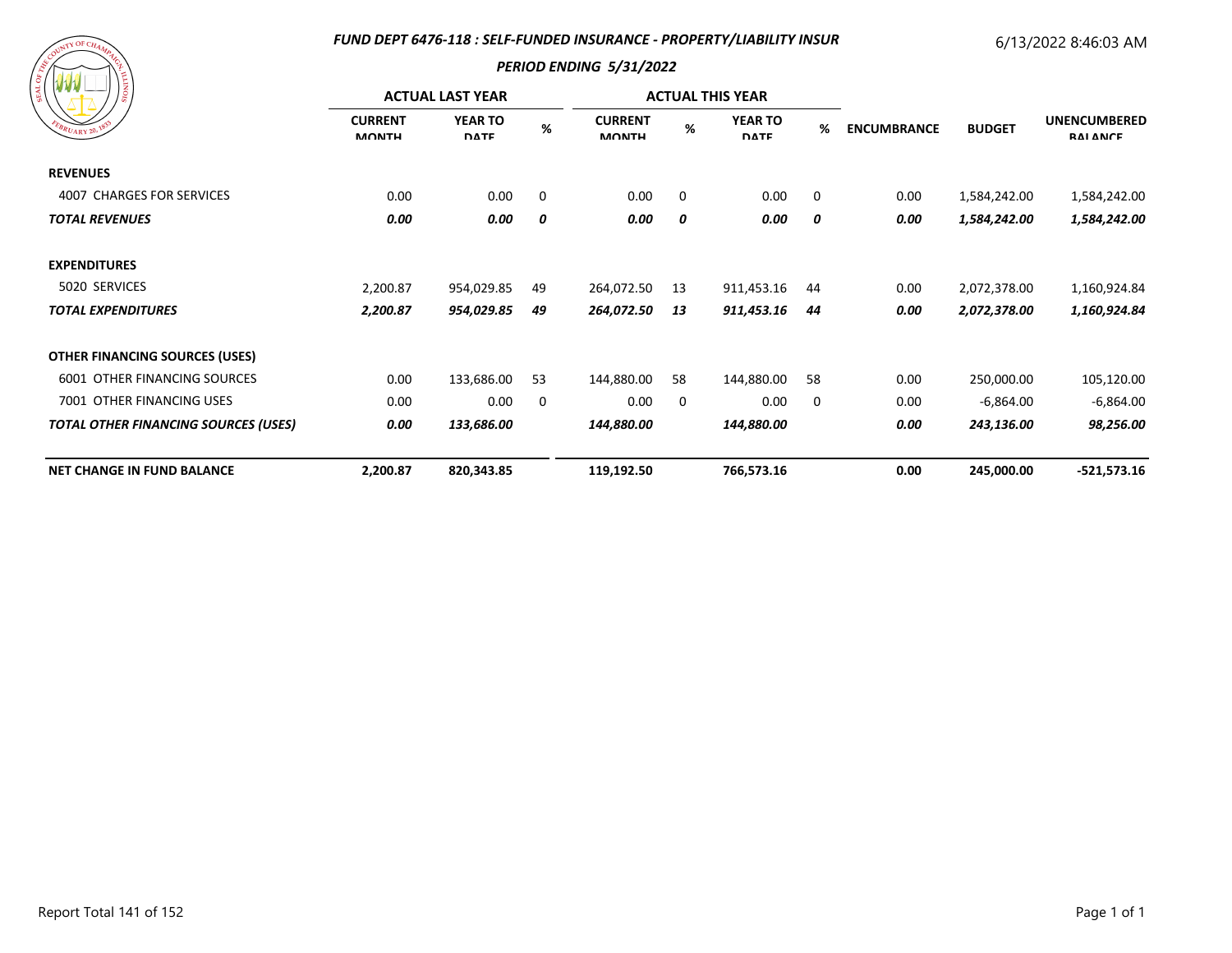## *FUND DEPT 6476-119 : SELF-FUNDED INSURANCE - WORKERS COMP INSURANCE*

# 6/13/2022 8:46:03 AM

| FEBRUARY 20, 1833 |
|-------------------|
|                   |

|                                             | <b>ACTUAL LAST YEAR</b>        |                               |    | <b>ACTUAL THIS YEAR</b>        |             |                               |             |                    |               |                                        |
|---------------------------------------------|--------------------------------|-------------------------------|----|--------------------------------|-------------|-------------------------------|-------------|--------------------|---------------|----------------------------------------|
| EBRUARY 20, 183                             | <b>CURRENT</b><br><b>MONTH</b> | <b>YEAR TO</b><br><b>DATE</b> | %  | <b>CURRENT</b><br><b>MONTH</b> | %           | <b>YEAR TO</b><br><b>DATE</b> | %           | <b>ENCUMBRANCE</b> | <b>BUDGET</b> | <b>UNENCUMBERED</b><br><b>RAI ANCE</b> |
| <b>REVENUES</b>                             |                                |                               |    |                                |             |                               |             |                    |               |                                        |
| 4007 CHARGES FOR SERVICES                   | 184,783.53                     | 450,083.55                    | 48 | 94,448.89                      | 10          | 410,227.56                    | 43          | 0.00               | 953,395.00    | 543,167.44                             |
| 4008 INVESTMENT EARNINGS                    | 0.00                           | 532.24                        | -5 | 0.00                           | 0           | 1,850.31 116                  |             | 0.00               | 1,600.00      | $-250.31$                              |
| <b>TOTAL REVENUES</b>                       | 184,783.53                     | 450,615.79                    | 47 | 94,448.89                      | 10          | 412,077.87                    | 43          | 0.00               | 954,995.00    | 542,917.13                             |
| <b>EXPENDITURES</b>                         |                                |                               |    |                                |             |                               |             |                    |               |                                        |
| 5003 FRINGE BENEFITS                        | 46,617.64                      | 355,091.09                    | 38 | 16,548.73                      | 2           | 134,062.45                    | 14          | 0.00               | 939,667.00    | 805,604.55                             |
| <b>TOTAL EXPENDITURES</b>                   | 46,617.64                      | 355,091.09                    | 38 | 16,548.73                      | 2           | 134,062.45                    | 14          | 0.00               | 939,667.00    | 805,604.55                             |
| <b>OTHER FINANCING SOURCES (USES)</b>       |                                |                               |    |                                |             |                               |             |                    |               |                                        |
| 7001 OTHER FINANCING USES                   | 0.00                           | 0.00                          | 0  | 0.00                           | $\mathbf 0$ | 0.00                          | $\mathbf 0$ | 0.00               | $-13,728.00$  | -13,728.00                             |
| <b>TOTAL OTHER FINANCING SOURCES (USES)</b> | 0.00                           | 0.00                          |    | 0.00                           |             | 0.00                          |             | 0.00               | $-13,728.00$  | -13,728.00                             |
| <b>NET CHANGE IN FUND BALANCE</b>           | $-138,165.89$                  | $-95,524.70$                  |    | -77,900.16                     |             | -278,015.42                   |             | 0.00               | $-1,600.00$   | 276,415.42                             |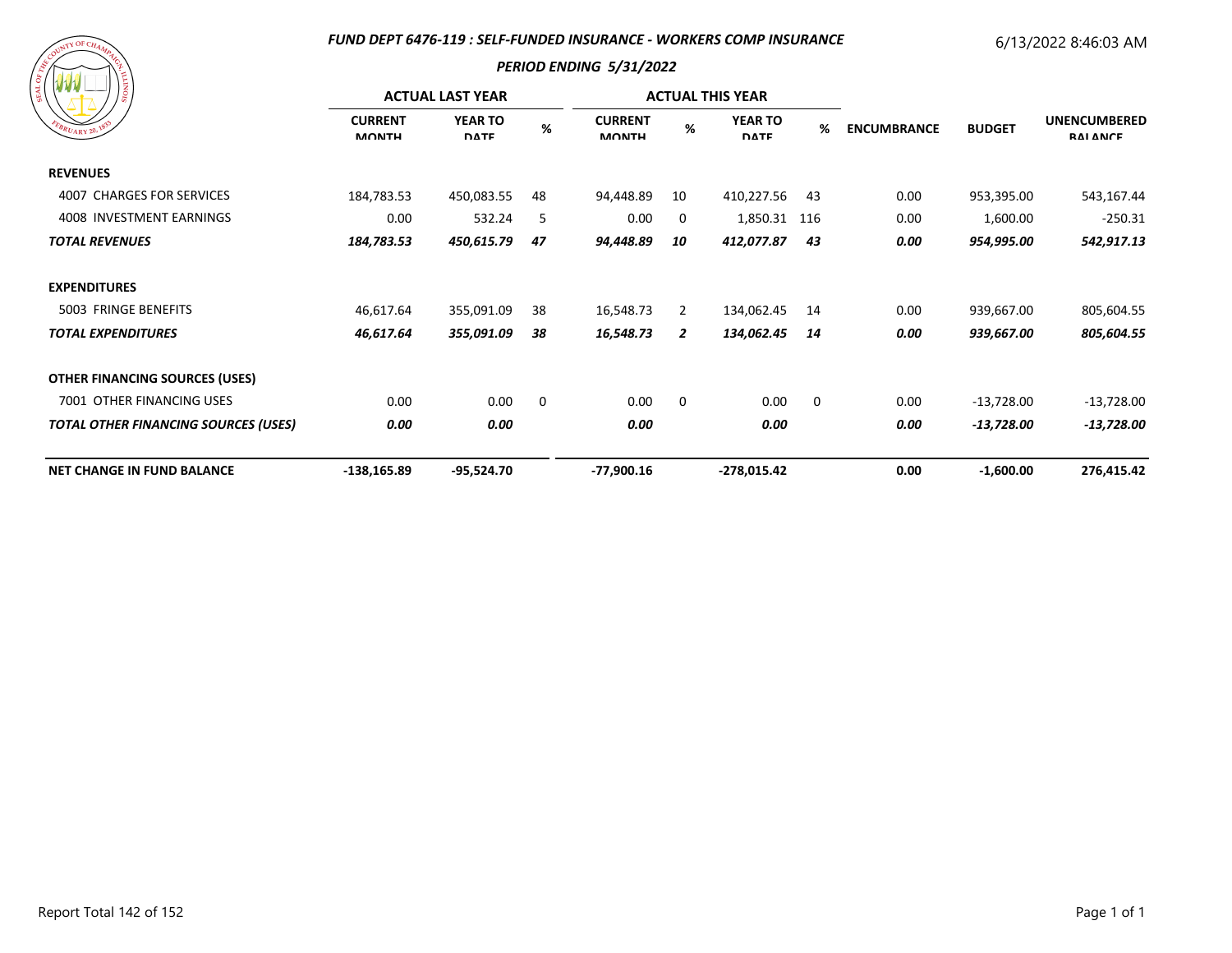## *FUND DEPT 6620-120 : HEALTH-LIFE INSURANCE - EMPLOYEE GROUP INSURANCE*

# 6/13/2022 8:46:03 AM

| A COURT OF CHAMPY CR<br>FEBRUARY 20, 1835 | SIONITY |
|-------------------------------------------|---------|
|                                           |         |

| 77 Y Y<br>/ နွ                              | <b>ACTUAL LAST YEAR</b>        |                               |    |                                |             | <b>ACTUAL THIS YEAR</b>       |    |                    |               |                                        |
|---------------------------------------------|--------------------------------|-------------------------------|----|--------------------------------|-------------|-------------------------------|----|--------------------|---------------|----------------------------------------|
| $B_{RU_{\text{ARY}}}$ 20, $18$              | <b>CURRENT</b><br><b>MONTH</b> | <b>YEAR TO</b><br><b>DATE</b> | %  | <b>CURRENT</b><br><b>MONTH</b> | %           | <b>YEAR TO</b><br><b>DATE</b> | %  | <b>ENCUMBRANCE</b> | <b>BUDGET</b> | <b>UNENCUMBERED</b><br><b>RAI ANCE</b> |
| <b>REVENUES</b>                             |                                |                               |    |                                |             |                               |    |                    |               |                                        |
| 4007 CHARGES FOR SERVICES                   | 996,268.60                     | 2,834,036.69                  | 0  | 538,723.00                     | 0           | 2,263,776.20                  | 0  | 0.00               | 0.00          | $-2,263,776.20$                        |
| 4008 INVESTMENT EARNINGS                    | 0.00                           | 4.83                          | 0  | 0.00                           | 0           | 94.45                         | 0  | 0.00               | 0.00          | $-94.45$                               |
| 4009 MISCELLANEOUS REVENUES                 | 0.00                           | 30.00                         | 0  | 0.00                           | 0           | 0.00                          | 0  | 0.00               | 7,425,950.00  | 7,425,950.00                           |
| <b>TOTAL REVENUES</b>                       | 996,268.60                     | 2,834,071.52                  | 41 | 538,723.00                     | 7           | 2,263,870.65                  | 30 | 0.00               | 7,425,950.00  | 5,162,079.35                           |
| <b>EXPENDITURES</b>                         |                                |                               |    |                                |             |                               |    |                    |               |                                        |
| 5003 FRINGE BENEFITS                        | 562,831.94                     | 2,858,416.29                  | 41 | 1,061,905.58                   | 14          | 3,239,979.65                  | 44 | 0.00               | 7,406,250.00  | 4,166,270.35                           |
| 5010 COMMODITIES                            | 0.00                           | 0.00                          | 0  | 0.00                           | 0           | 0.00                          | 0  | 0.00               | 200.00        | 200.00                                 |
| 5020 SERVICES                               | 0.00                           | 0.00                          | 0  | 0.00                           | $\mathbf 0$ | 0.00                          | 0  | 0.00               | 19,500.00     | 19,500.00                              |
| <b>TOTAL EXPENDITURES</b>                   | 562,831.94                     | 2,858,416.29                  | 41 | 1,061,905.58                   | 14          | 3,239,979.65                  | 44 | 0.00               | 7,425,950.00  | 4,185,970.35                           |
| <b>OTHER FINANCING SOURCES (USES)</b>       |                                |                               |    |                                |             |                               |    |                    |               |                                        |
| <b>TOTAL OTHER FINANCING SOURCES (USES)</b> | 0.00                           | 0.00                          |    | 0.00                           |             | 0.00                          |    | 0.00               | 0.00          | 0.00                                   |
| <b>NET CHANGE IN FUND BALANCE</b>           | -433,436.66                    | 24,344.77                     |    | 523,182.58                     |             | 976,109.00                    |    | 0.00               | 0.00          | -976,109.00                            |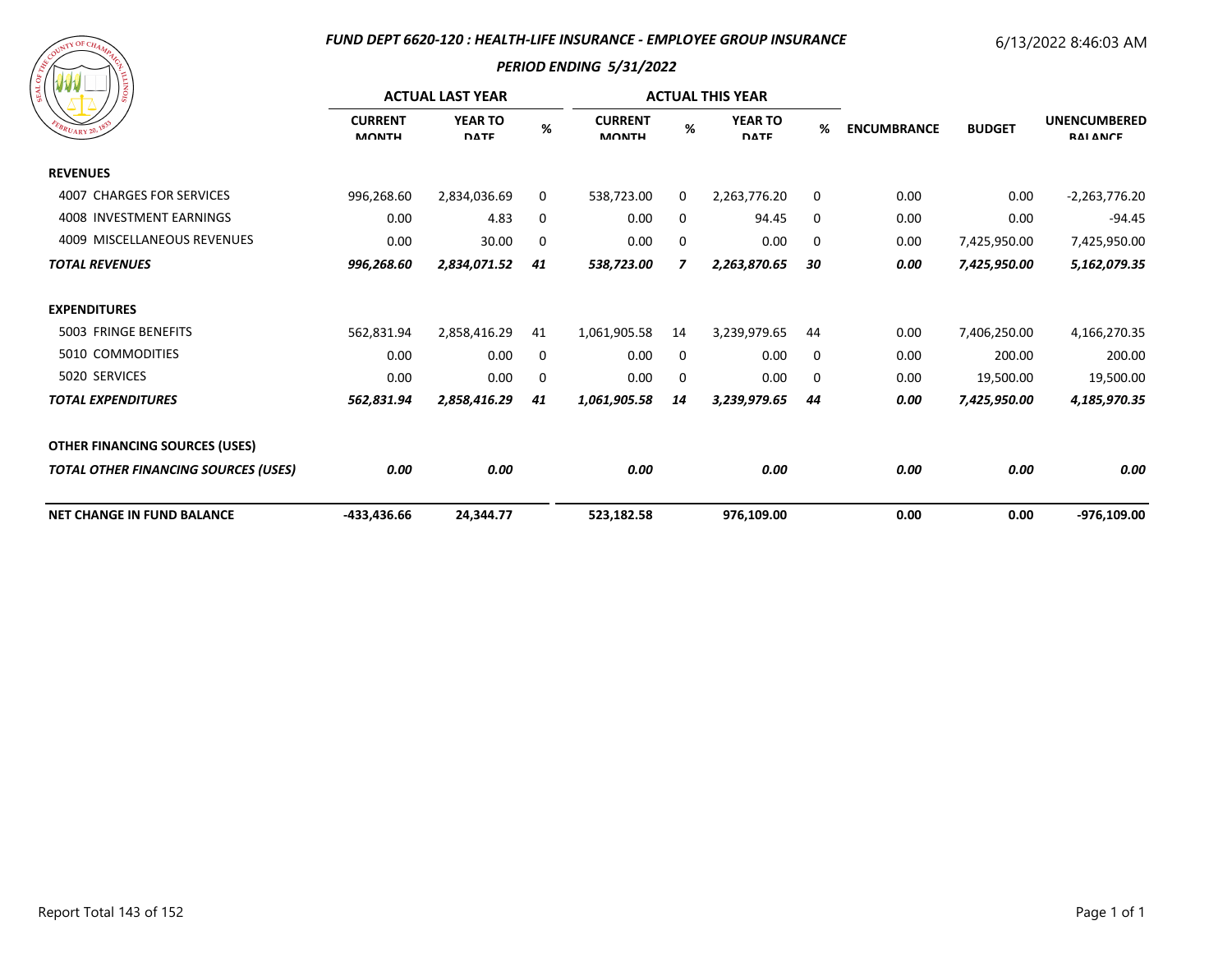#### *FUND DEPT 7086-060 : TOWNSHIP MOTOR FUEL TAX - HIGHWAY*

# 6/13/2022 8:46:03 AM



| <b>AND AND AND AND</b><br>) ន     |                                | <b>ACTUAL LAST YEAR</b>       |   |                                | <b>ACTUAL THIS YEAR</b> |                               |   |                                     | <b>UNENCUMBERED</b><br><b>RAI ANCE</b> |               |
|-----------------------------------|--------------------------------|-------------------------------|---|--------------------------------|-------------------------|-------------------------------|---|-------------------------------------|----------------------------------------|---------------|
| FEBRUARY 20, 1833                 | <b>CURRENT</b><br><b>MONTH</b> | <b>YEAR TO</b><br><b>DATE</b> | % | <b>CURRENT</b><br><b>MONTH</b> | %                       | <b>YEAR TO</b><br><b>DATE</b> | % | <b>BUDGET</b><br><b>ENCUMBRANCE</b> |                                        |               |
| <b>REVENUES</b>                   |                                |                               |   |                                |                         |                               |   |                                     |                                        |               |
| 4004 INTERGOVERNMENTAL REVENUE    | 110,095.00                     | 112,067.69                    | 0 | 0.00                           | 0                       | 712,614.76                    | 0 | 0.00                                | 0.00                                   | $-712,614.76$ |
| 4008 INVESTMENT EARNINGS          | 0.00                           | 558.10                        | 0 | 0.00                           | 0                       | 1,524.24                      | 0 | 0.00                                | 0.00                                   | $-1,524.24$   |
| 4009 MISCELLANEOUS REVENUES       | 0.00                           | 3,633.18                      | 0 | 0.00                           | 0                       | 0.00                          | 0 | 0.00                                | 0.00                                   | 0.00          |
| <b>TOTAL REVENUES</b>             | 110,095.00                     | 116,258.97                    | 0 | 0.00                           | 0                       | 714,139.00                    | 0 | 0.00                                | 0.00                                   | -714,139.00   |
| <b>EXPENDITURES</b>               |                                |                               |   |                                |                         |                               |   |                                     |                                        |               |
| 5020 SERVICES                     | 4,837.74                       | 73,772.35                     | 0 | 522.30                         | 0                       | 12,531.90                     | 0 | 0.00                                | 15,000,000.00                          | 14,987,468.10 |
| <b>TOTAL EXPENDITURES</b>         | 4,837.74                       | 73,772.35                     | 0 | 522.30                         | 0                       | 12,531.90                     | 0 | 0.00                                | <i><b>15,000,000.00</b></i>            | 14,987,468.10 |
| <b>NET CHANGE IN FUND BALANCE</b> | $-105,257.26$                  | $-42,486.62$                  |   | 522.30                         |                         | $-701,607.10$                 |   | 0.00                                | 15,000,000.00                          | 15,701,607.10 |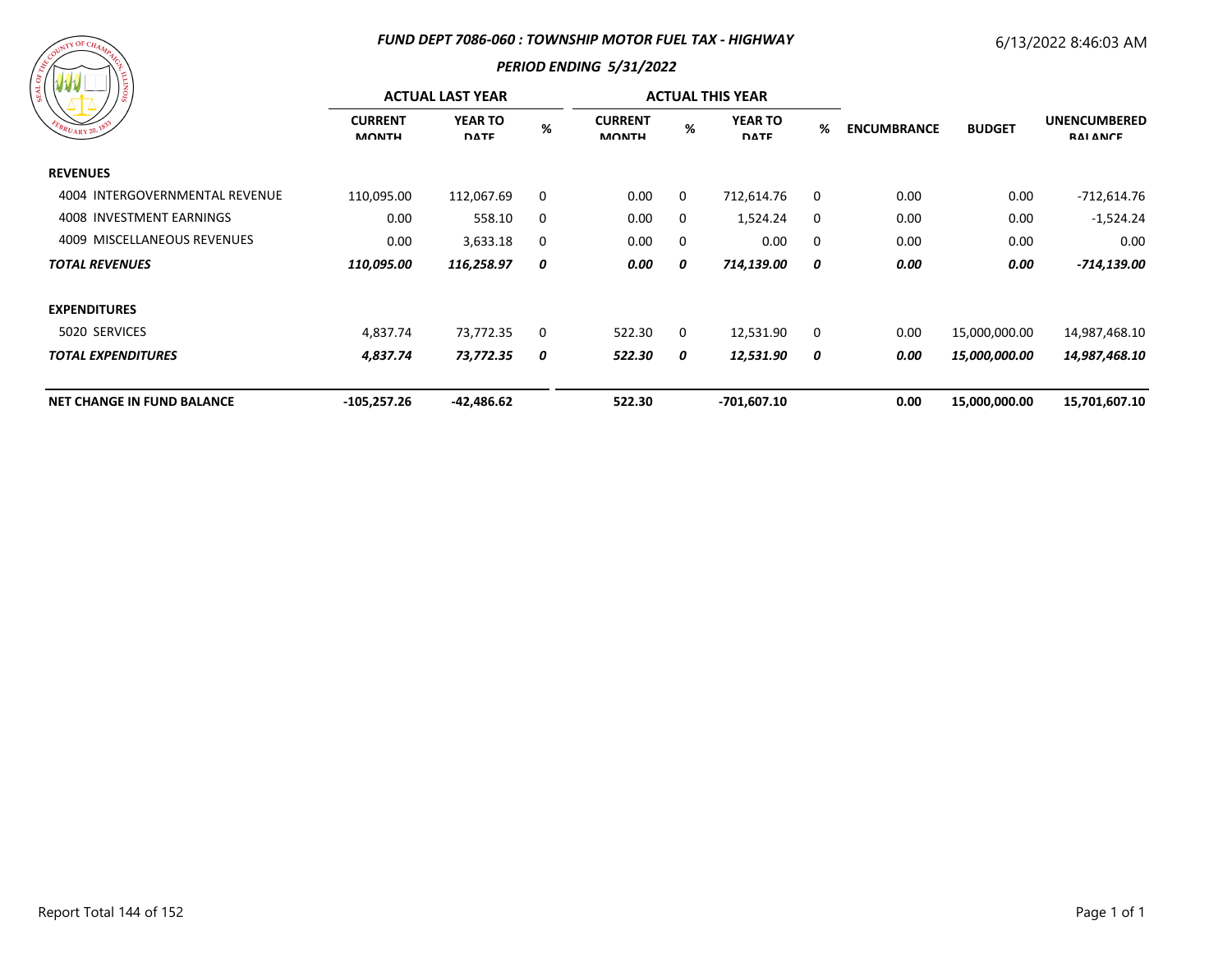#### *FUND DEPT 7087-060 : TOWNSHIP BRIDGE - HIGHWAY*

### 6/13/2022 8:46:03 AM

# *PERIOD ENDING 5/31/2022*

| $\begin{array}{c} \mathbf{w} \mathbf{w} \mathbf{w} \mathbf{w} \mathbf{w} \mathbf{w} \mathbf{w} \mathbf{w} \mathbf{w} \mathbf{w} \mathbf{w} \mathbf{w} \mathbf{w} \mathbf{w} \mathbf{w} \mathbf{w} \mathbf{w} \mathbf{w} \mathbf{w} \mathbf{w} \mathbf{w} \mathbf{w} \mathbf{w} \mathbf{w} \mathbf{w} \mathbf{w} \mathbf{w} \mathbf{w} \mathbf{w} \mathbf{w} \mathbf{w} \mathbf{w} \mathbf{w} \mathbf{w} \mathbf{w} \mathbf$ | <b>ACTUAL LAST YEAR</b>        |                               |             |                                |   | <b>ACTUAL THIS YEAR</b>       |             |                    |               |                                        |
|-----------------------------------------------------------------------------------------------------------------------------------------------------------------------------------------------------------------------------------------------------------------------------------------------------------------------------------------------------------------------------------------------------------------------------|--------------------------------|-------------------------------|-------------|--------------------------------|---|-------------------------------|-------------|--------------------|---------------|----------------------------------------|
| FEBRUARY 20, 1833                                                                                                                                                                                                                                                                                                                                                                                                           | <b>CURRENT</b><br><b>MONTH</b> | <b>YEAR TO</b><br><b>DATE</b> | $\%$        | <b>CURRENT</b><br><b>MONTH</b> | % | <b>YEAR TO</b><br><b>DATE</b> | %           | <b>ENCUMBRANCE</b> | <b>BUDGET</b> | <b>UNENCUMBERED</b><br><b>RAI ANCE</b> |
| <b>REVENUES</b>                                                                                                                                                                                                                                                                                                                                                                                                             |                                |                               |             |                                |   |                               |             |                    |               |                                        |
| 4008 INVESTMENT EARNINGS                                                                                                                                                                                                                                                                                                                                                                                                    | 0.00                           | 35.30                         | $\mathbf 0$ | 0.00                           | 0 | 19.31                         | $\mathbf 0$ | 0.00               | 0.00          | $-19.31$                               |
| <b>TOTAL REVENUES</b>                                                                                                                                                                                                                                                                                                                                                                                                       | 0.00                           | 35.30                         | 0           | 0.00                           | 0 | 19.31                         | 0           | 0.00               | 0.00          | $-19.31$                               |
| <b>EXPENDITURES</b>                                                                                                                                                                                                                                                                                                                                                                                                         |                                |                               |             |                                |   |                               |             |                    |               |                                        |
| 8000 CAPITAL OUTLAY                                                                                                                                                                                                                                                                                                                                                                                                         | 0.00                           | 70,872.59                     | $\mathbf 0$ | 0.00                           | 0 | 0.00                          | $\mathbf 0$ | 0.00               | 5,000,000.00  | 5,000,000.00                           |
| <b>TOTAL EXPENDITURES</b>                                                                                                                                                                                                                                                                                                                                                                                                   | 0.00                           | 70,872.59                     | 0           | 0.00                           | 0 | 0.00                          | 0           | 0.00               | 5,000,000.00  | 5,000,000.00                           |
| <b>NET CHANGE IN FUND BALANCE</b>                                                                                                                                                                                                                                                                                                                                                                                           | 0.00                           | 70,837.29                     |             | 0.00                           |   | $-19.31$                      |             | 0.00               | 5,000,000.00  | 5,000,019.31                           |

 $\overline{Y}$  OF  $C_4$ 

 $1111$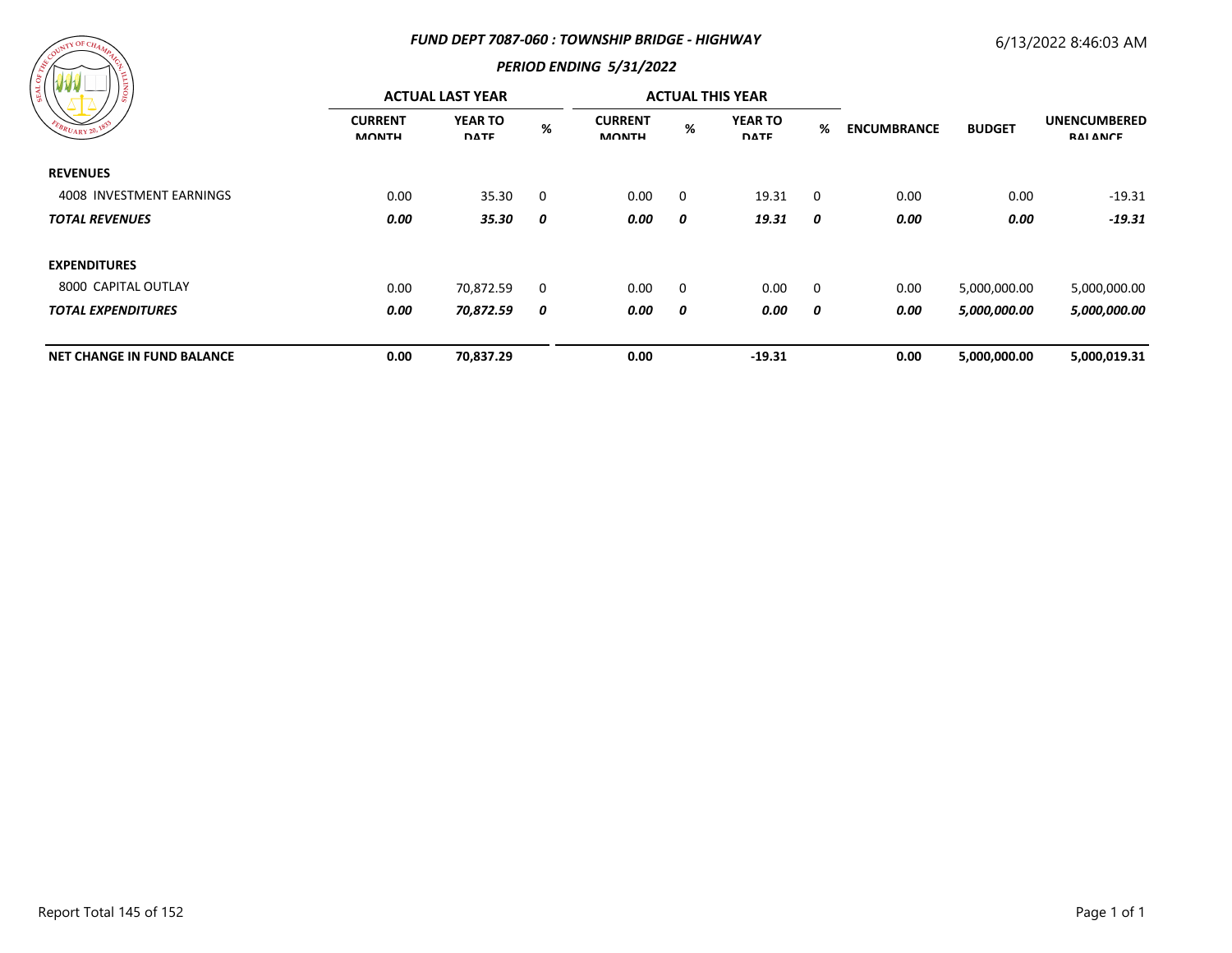#### *FUND DEPT 7097-026 : ESTATE - COUNTY TREASURER*

## 6/13/2022 8:46:03 AM



| .                                         |                                | <b>ACTUAL LAST YEAR</b>       |     |                                |          | <b>ACTUAL THIS YEAR</b>       |   |                    |               |                                        |
|-------------------------------------------|--------------------------------|-------------------------------|-----|--------------------------------|----------|-------------------------------|---|--------------------|---------------|----------------------------------------|
| $\frac{\kappa_{U_{\text{ARY}}}^{20}}{20}$ | <b>CURRENT</b><br><b>MONTH</b> | <b>YEAR TO</b><br><b>DATE</b> | %   | <b>CURRENT</b><br><b>MONTH</b> | %        | <b>YEAR TO</b><br><b>DATE</b> | % | <b>ENCUMBRANCE</b> | <b>BUDGET</b> | <b>UNENCUMBERED</b><br><b>RAI ANCE</b> |
| <b>REVENUES</b>                           |                                |                               |     |                                |          |                               |   |                    |               |                                        |
| 4008 INVESTMENT EARNINGS                  | 0.00                           | 4.56                          | - 0 | 0.00                           | $\Omega$ | 23.98                         | 0 | 0.00               | 0.00          | $-23.98$                               |
| <b>TOTAL REVENUES</b>                     | 0.00                           | 4.56                          | 0   | 0.00                           | 0        | 23.98                         | 0 | 0.00               | 0.00          | $-23.98$                               |
| <b>NET CHANGE IN FUND BALANCE</b>         | 0.00                           | $-4.56$                       |     | 0.00                           |          | $-23.98$                      |   | 0.00               | 0.00          | 23.98                                  |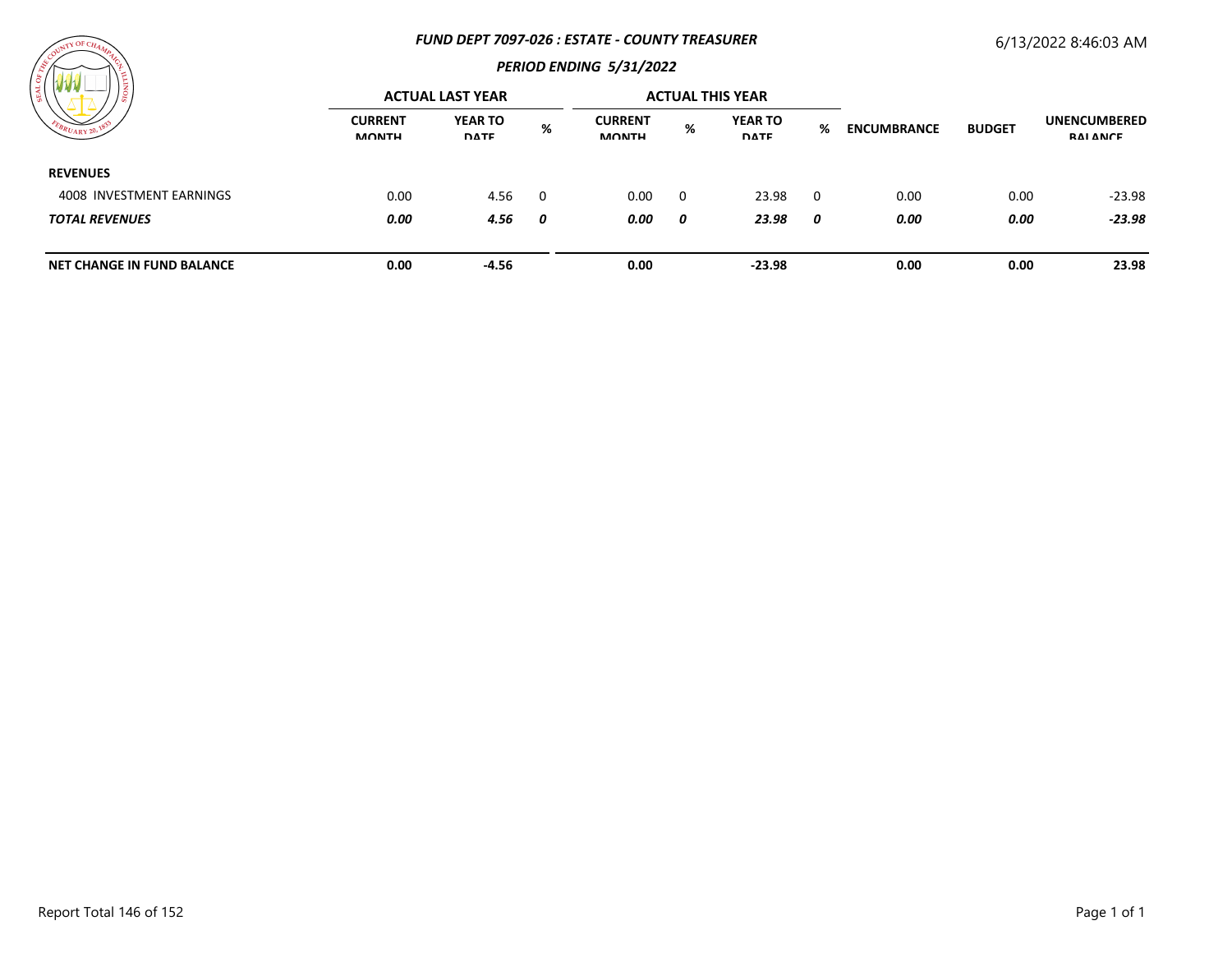### *FUND DEPT 7667-026 : PROPERTY CONDEMNATIONS - COUNTY TREASURER*

# 6/13/2022 8:46:03 AM



| -S<br>EBRUARY 201                           | <b>ACTUAL LAST YEAR</b>        |                               |   |                                |   | <b>ACTUAL THIS YEAR</b>       |             |                    |               |                                        |
|---------------------------------------------|--------------------------------|-------------------------------|---|--------------------------------|---|-------------------------------|-------------|--------------------|---------------|----------------------------------------|
|                                             | <b>CURRENT</b><br><b>MONTH</b> | <b>YEAR TO</b><br><b>DATE</b> | % | <b>CURRENT</b><br><b>MONTH</b> | % | <b>YEAR TO</b><br><b>DATE</b> | %           | <b>ENCUMBRANCE</b> | <b>BUDGET</b> | <b>UNENCUMBERED</b><br><b>RAI ANCE</b> |
| <b>REVENUES</b>                             |                                |                               |   |                                |   |                               |             |                    |               |                                        |
| 4008 INVESTMENT EARNINGS                    | 0.00                           | 28.35                         | 0 | 0.00                           | 0 | 124.03                        | $\mathbf 0$ | 0.00               | 0.00          | $-124.03$                              |
| <b>TOTAL REVENUES</b>                       | 0.00                           | 28.35                         | 0 | 0.00                           | 0 | 124.03                        | 0           | 0.00               | 0.00          | $-124.03$                              |
| <b>OTHER FINANCING SOURCES (USES)</b>       |                                |                               |   |                                |   |                               |             |                    |               |                                        |
| <b>TOTAL OTHER FINANCING SOURCES (USES)</b> | 0.00                           | 0.00                          |   | 0.00                           |   | 0.00                          |             | 0.00               | 0.00          | 0.00                                   |
| <b>NET CHANGE IN FUND BALANCE</b>           | 0.00                           | $-28.35$                      |   | 0.00                           |   | $-124.03$                     |             | 0.00               | 0.00          | 124.03                                 |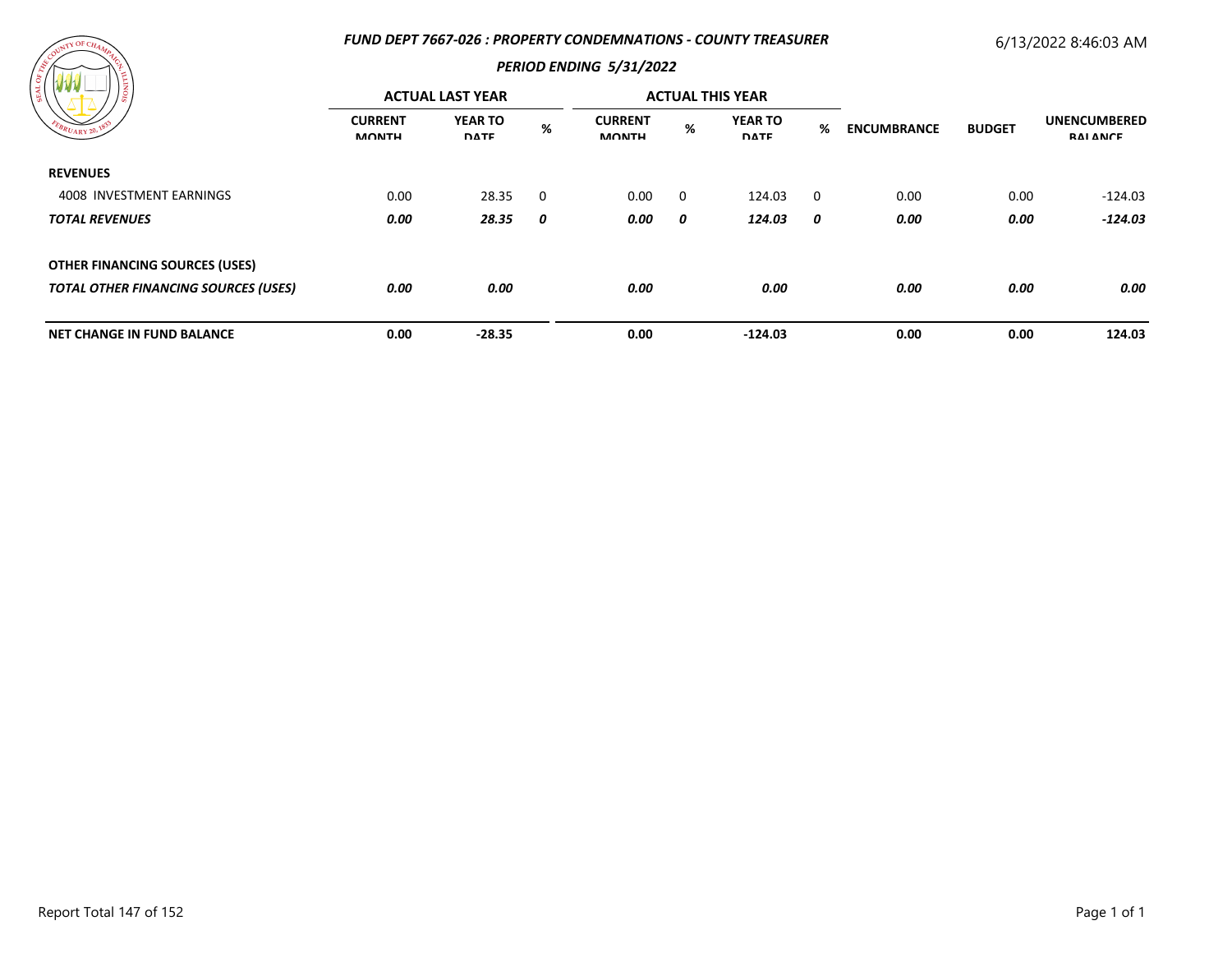#### *FUND DEPT 7687-040 : SHERIFF FORECLOSURES - SHERIFF*

## 6/13/2022 8:46:03 AM



| / ≋                                         | <b>ACTUAL LAST YEAR</b>        |                               |   |                                |   | <b>ACTUAL THIS YEAR</b>       |             |                    |               |                                        |
|---------------------------------------------|--------------------------------|-------------------------------|---|--------------------------------|---|-------------------------------|-------------|--------------------|---------------|----------------------------------------|
| PEBRUARY 20, 1833                           | <b>CURRENT</b><br><b>MONTH</b> | <b>YEAR TO</b><br><b>DATE</b> | % | <b>CURRENT</b><br><b>MONTH</b> | % | <b>YEAR TO</b><br><b>DATE</b> | %           | <b>ENCUMBRANCE</b> | <b>BUDGET</b> | <b>UNENCUMBERED</b><br><b>RAI ANCE</b> |
| <b>REVENUES</b>                             |                                |                               |   |                                |   |                               |             |                    |               |                                        |
| 4008 INVESTMENT EARNINGS                    | 0.00                           | 48.23                         | 0 | 0.00                           | 0 | 322.14                        | $\mathbf 0$ | 0.00               | 0.00          | $-322.14$                              |
| <b>TOTAL REVENUES</b>                       | 0.00                           | 48.23                         | 0 | 0.00                           | 0 | 322.14                        | 0           | 0.00               | 0.00          | $-322.14$                              |
| <b>OTHER FINANCING SOURCES (USES)</b>       |                                |                               |   |                                |   |                               |             |                    |               |                                        |
| <b>6001 OTHER FINANCING SOURCES</b>         | 135,500.00                     | 662,200.00                    | 0 | 303,747.00                     | 0 | 732,847.00                    | 0           | 0.00               | 0.00          | -732,847.00                            |
| <b>TOTAL OTHER FINANCING SOURCES (USES)</b> | 135,500.00                     | 662,200.00                    |   | 303,747.00                     |   | 732,847.00                    |             | 0.00               | 0.00          | -732,847.00                            |
| <b>NET CHANGE IN FUND BALANCE</b>           | $-135,500.00$                  | $-662,248.23$                 |   | $-303,747.00$                  |   | -733,169.14                   |             | 0.00               | 0.00          | 733,169.14                             |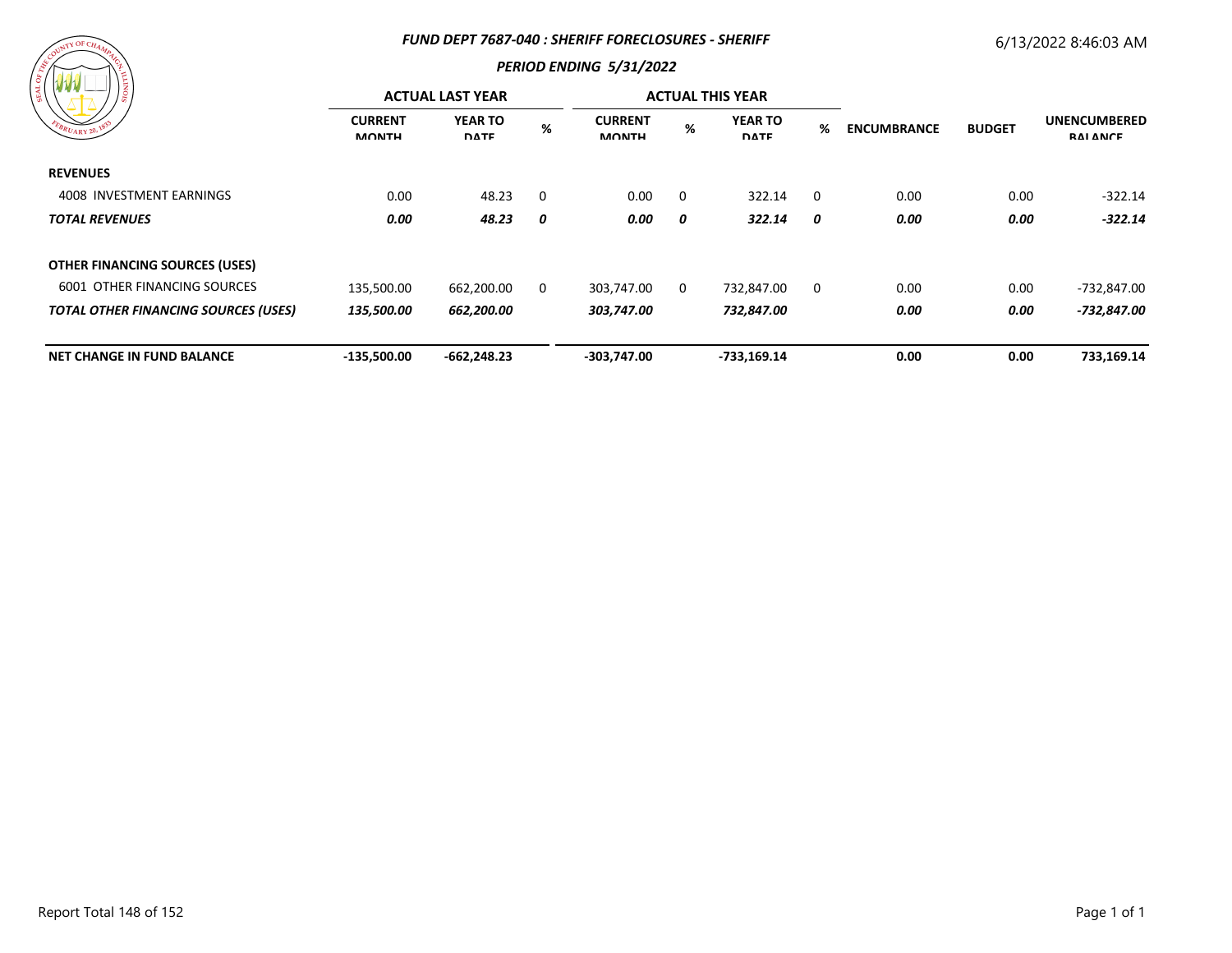#### *FUND DEPT 7699-020 : GARNISHMENTS - AUDITOR*

## 6/13/2022 8:46:03 AM



| / క్ల                                       | <b>ACTUAL LAST YEAR</b>        |                               |          |                                |          | <b>ACTUAL THIS YEAR</b>       |          |                    |               |                                        |
|---------------------------------------------|--------------------------------|-------------------------------|----------|--------------------------------|----------|-------------------------------|----------|--------------------|---------------|----------------------------------------|
| FEBRUARY 20, 1833                           | <b>CURRENT</b><br><b>MONTH</b> | <b>YEAR TO</b><br><b>DATE</b> | $\%$     | <b>CURRENT</b><br><b>MONTH</b> | %        | <b>YEAR TO</b><br><b>DATE</b> | %        | <b>ENCUMBRANCE</b> | <b>BUDGET</b> | <b>UNENCUMBERED</b><br><b>RAI ANCE</b> |
| <b>REVENUES</b>                             |                                |                               |          |                                |          |                               |          |                    |               |                                        |
| 4008 INVESTMENT EARNINGS                    | 0.00                           | 0.49                          | $\Omega$ | 0.00                           | $\Omega$ | 1.94                          | $\Omega$ | 0.00               | 0.00          | $-1.94$                                |
| <b>TOTAL REVENUES</b>                       | 0.00                           | 0.49                          | 0        | 0.00                           | 0        | 1.94                          | 0        | 0.00               | 0.00          | $-1.94$                                |
| <b>OTHER FINANCING SOURCES (USES)</b>       |                                |                               |          |                                |          |                               |          |                    |               |                                        |
| <b>6001 OTHER FINANCING SOURCES</b>         | 7,348.63                       | 42,946.57                     | 0        | 6,752.77                       | 0        | 36,442.07                     | 0        | 0.00               | 0.00          | $-36,442.07$                           |
| <b>TOTAL OTHER FINANCING SOURCES (USES)</b> | 7,348.63                       | 42,946.57                     |          | 6,752.77                       |          | 36,442.07                     |          | 0.00               | 0.00          | $-36,442.07$                           |
| <b>NET CHANGE IN FUND BALANCE</b>           | $-7,348.63$                    | $-42,947.06$                  |          | $-6,752.77$                    |          | $-36,444.01$                  |          | 0.00               | 0.00          | 36,444.01                              |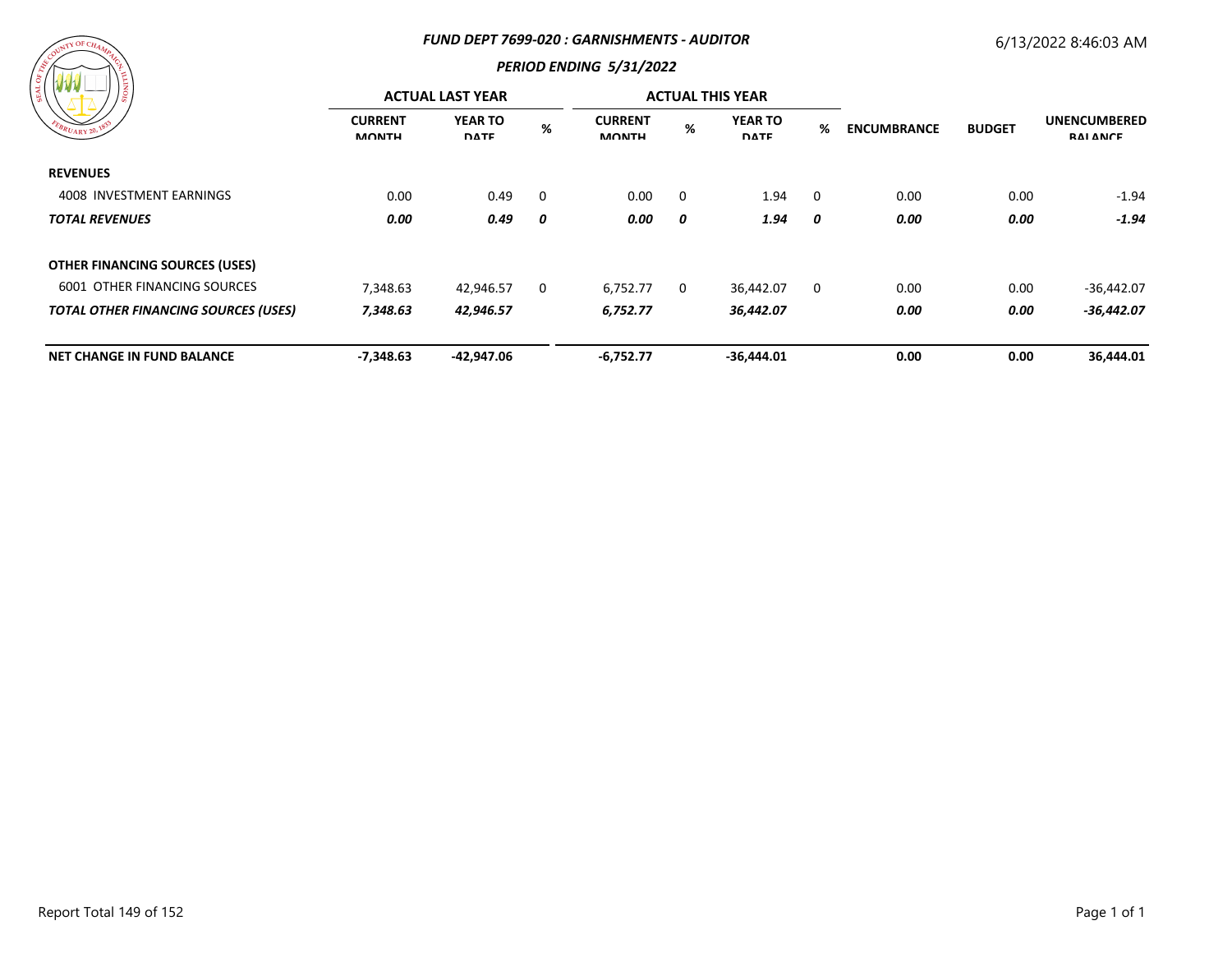### *FUND DEPT 8850-111 : GEOG INF SYS JOINT VENTUR - OPERATIONS & ADMINISTRTN*

# 6/13/2022 8:46:03 AM



|                                             | <b>ACTUAL LAST YEAR</b>        |                               |    |                                |                | <b>ACTUAL THIS YEAR</b>       |    |                    |               |                                        |
|---------------------------------------------|--------------------------------|-------------------------------|----|--------------------------------|----------------|-------------------------------|----|--------------------|---------------|----------------------------------------|
| $R_{UARY}$ 20, $\mathcal{V}$                | <b>CURRENT</b><br><b>MONTH</b> | <b>YEAR TO</b><br><b>DATE</b> | %  | <b>CURRENT</b><br><b>MONTH</b> | %              | <b>YEAR TO</b><br><b>DATE</b> | %  | <b>ENCUMBRANCE</b> | <b>BUDGET</b> | <b>UNENCUMBERED</b><br><b>RAI ANCE</b> |
| <b>REVENUES</b>                             |                                |                               |    |                                |                |                               |    |                    |               |                                        |
| 4004 INTERGOVERNMENTAL REVENUE              | 3,059.35                       | 14,020.57                     | 3  | 11,434.48                      | 2              | 97,880.12                     | 18 | 0.00               | 533,541.00    | 435,660.88                             |
| <b>4007 CHARGES FOR SERVICES</b>            | 5,062.91                       | 14,719.91                     | 27 | 1,218.86                       | $\overline{2}$ | 10,811.47                     | 20 | 0.00               | 55,000.00     | 44,188.53                              |
| 4008 INVESTMENT EARNINGS                    | 0.00                           | 53.38                         | 1  | 0.00                           | 0              | 240.13                        | 48 | 0.00               | 500.00        | 259.87                                 |
| 4009 MISCELLANEOUS REVENUES                 | 3,307.50                       | 3,335.25                      | 25 | 355.00                         | 3              | 2,731.00                      | 22 | 0.00               | 12,500.00     | 9,769.00                               |
| <b>TOTAL REVENUES</b>                       | 11,429.76                      | 32,129.11                     | 5  | 13,008.34                      | 2              | 111,662.72                    | 19 | 0.00               | 601,541.00    | 489,878.28                             |
| <b>EXPENDITURES</b>                         |                                |                               |    |                                |                |                               |    |                    |               |                                        |
| 5001 SALARIES AND WAGES                     | 42,370.00                      | 148,636.47                    | 41 | 29,205.21                      | 7              | 137,309.70                    | 35 | 0.00               | 395,343.00    | 258,033.30                             |
| 5003 FRINGE BENEFITS                        | 6,579.96                       | 32,634.43                     | 27 | 12,643.66                      | 10             | 36,559.79                     | 28 | 0.00               | 131,952.00    | 95,392.21                              |
| 5010 COMMODITIES                            | 401.18                         | 610.67                        | 12 | 52.96                          | 1              | 592.70                        | 12 | 0.00               | 5,000.00      | 4,407.30                               |
| 5020 SERVICES                               | 334.16                         | 7,333.15                      | 11 | 2,567.96                       | 6              | 9,751.03                      | 24 | 0.00               | 40,340.00     | 30,588.97                              |
| <b>TOTAL EXPENDITURES</b>                   | 49,685.30                      | 189,214.72                    | 34 | 44,469.79                      | 8              | 184,213.22                    | 32 | 0.00               | 572,635.00    | 388,421.78                             |
| <b>OTHER FINANCING SOURCES (USES)</b>       |                                |                               |    |                                |                |                               |    |                    |               |                                        |
| 7001 OTHER FINANCING USES                   | 0.00                           | $-58,198.00$                  | 90 | 0.00                           | 0              | 0.00                          | 0  | 0.00               | $-60,750.00$  | $-60,750.00$                           |
| <b>TOTAL OTHER FINANCING SOURCES (USES)</b> | 0.00                           | $-58,198.00$                  |    | 0.00                           |                | 0.00                          |    | 0.00               | $-60,750.00$  | $-60,750.00$                           |
| <b>NET CHANGE IN FUND BALANCE</b>           | 38,255.54                      | 215,283.61                    |    | 31,461.45                      |                | 72.550.50                     |    | 0.00               | 31,844.00     | $-40.706.50$                           |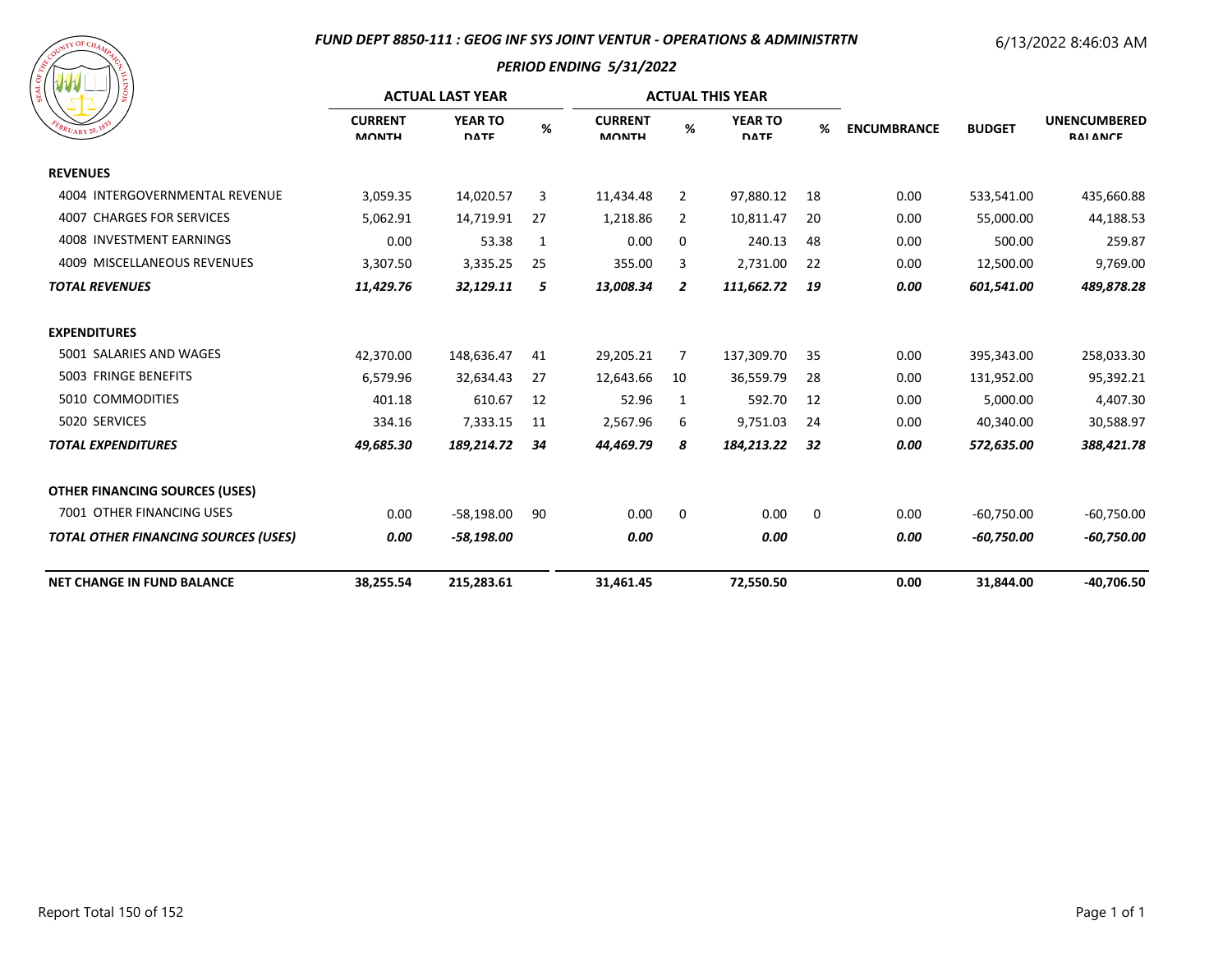### *FUND DEPT 8850-112 : GEOG INF SYS JOINT VENTUR - CAPITAL/TECHNOLOGY PURCH*

## 6/13/2022 8:46:03 AM



| දූ                                          | <b>ACTUAL LAST YEAR</b>        |                               |          |                                |    | <b>ACTUAL THIS YEAR</b>       |    |                    |                        |                                        |
|---------------------------------------------|--------------------------------|-------------------------------|----------|--------------------------------|----|-------------------------------|----|--------------------|------------------------|----------------------------------------|
| EBRUARY 20, 183.<br><b>REVENUES</b>         | <b>CURRENT</b><br><b>MONTH</b> | <b>YEAR TO</b><br><b>DATE</b> | $\%$     | <b>CURRENT</b><br><b>MONTH</b> | %  | <b>YEAR TO</b><br><b>DATE</b> | %  | <b>ENCUMBRANCE</b> | <b>BUDGET</b>          | <b>UNENCUMBERED</b><br><b>RAI ANCE</b> |
|                                             |                                |                               |          |                                |    |                               |    |                    |                        |                                        |
| <b>TOTAL REVENUES</b>                       | 0.00                           | 0.00                          | 0        | 0.00                           | 0  | 0.00                          | 0  | 0.00               | 0.00                   | 0.00                                   |
| <b>EXPENDITURES</b>                         |                                |                               |          |                                |    |                               |    |                    |                        |                                        |
| 5010 COMMODITIES                            | 0.00                           | 337.70                        | 3        | 2,179.89                       | 11 | 3,162.69                      | 16 | 0.00               | 19,250.00              | 16,087.31                              |
| 5020 SERVICES                               | 4,674.99                       | 50,388.62                     | 82<br>71 | 4,625.00                       | 7  | 53,785.60<br>56,948.29        | 84 | 0.00               | 63,875.00<br>83,125.00 | 10,089.40                              |
| <b>TOTAL EXPENDITURES</b>                   | 4,674.99                       | 50,726.32                     |          | 6,804.89                       | 8  |                               | 69 | 0.00               |                        | 26,176.71                              |
| <b>OTHER FINANCING SOURCES (USES)</b>       |                                |                               |          |                                |    |                               |    |                    |                        |                                        |
| 6001 OTHER FINANCING SOURCES                | 0.00                           | 57,000.00 100                 |          | 0.00                           | 0  | 0.00                          | 0  | 0.00               | 57,500.00              | 57,500.00                              |
| <b>TOTAL OTHER FINANCING SOURCES (USES)</b> | 0.00                           | 57,000.00                     |          | 0.00                           |    | 0.00                          |    | 0.00               | 57,500.00              | 57,500.00                              |
| <b>NET CHANGE IN FUND BALANCE</b>           | 4,674.99                       | $-6,273.68$                   |          | 6,804.89                       |    | 56,948.29                     |    | 0.00               | 25,625.00              | $-31,323.29$                           |